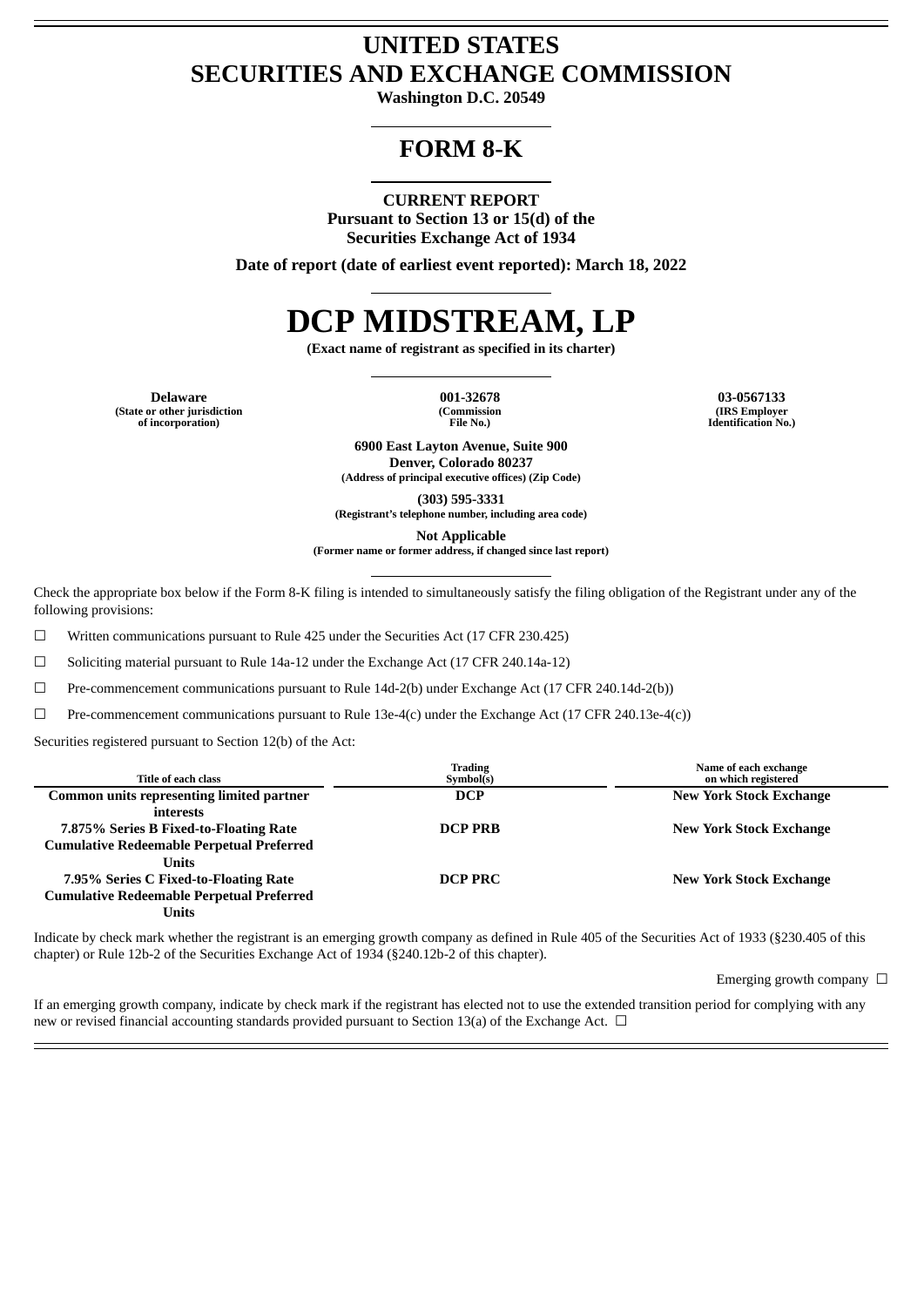#### **Item 1.01 Entry into a Material Definitive Agreement.**

On March 18, 2022, DCP Midstream, LP (the "Partnership") and its 100% owned subsidiary, DCP Midstream Operating, LP (the "Company"), entered into the Third Amended and Restated Credit Agreement with Mizuho Bank, Ltd. ("Mizuho"), as Administrative Agent, and the lenders party thereto (the "Credit Agreement"). Amongst other changes, the Credit Agreement extended the maturity date of the agreement from December 9, 2024 to March 18, 2027, updated interest rate provisions to term SOFR, implemented a sustainability adjustment margin, and amended the debt covenant with respect to indebtedness attributable to a qualified securitization transaction.

The Credit Agreement provides for an unsecured revolving credit facility in an aggregate principal amount of up to \$1.4 billion, with an option for the Company to increase the revolving loan commitment by an aggregate principal amount of up to \$500 million, subject to requisite lender approval. Loans under the Credit Agreement will be used for working capital and for other general partnership purposes, including acquisitions. The Credit Agreement has a five-year term and may be extended for up to two additional one-year periods subject to requisite lender approval.

The Credit Agreement provides sublimits for swingline loans and for the issuance of letters of credit. Loans under the Credit Agreement accrue interest based, at the Company's election, on either the term SOFR rate or the base rate plus, in each case, an applicable margin. The applicable margin used in connection with interest rates and fees under the Credit Agreement is based on the Partnership's or the Company's, as applicable, non-credit-enhanced, senior unsecured long-term debt rating at the applicable time.

In addition, the Credit Agreement implements a sustainability adjustment (the "ESG Margin") to the interest and facility fee payable by the Company that may result in a positive or negative adjustment of up to (a) 0.04% for the applicable margin and (b) 0.01% for the facility fee. The ESG Margin will be calculated based on the Partnership's performance under two metrics: (i) relative change in greenhouse gas emissions of the Partnership and its subsidiaries and (ii) the Partnership's total recordable incident rate compared to its peers.

The Company's obligations under the Credit Agreement are unsecured and are guaranteed by the Partnership. None of the Company's subsidiaries will guarantee the obligations under the Credit Agreement, unless the subsidiaries agree to guarantee certain other debt of the Company in the future or the Company otherwise elects to cause any such subsidiary to become a guarantor of the obligations under the Credit Agreement.

The Credit Agreement contains customary covenants including, but not limited to, (1) a maximum consolidated leverage ratio of the Partnership (the ratio of Consolidated Net Indebtedness to Consolidated EBITDA, in each case as defined in the Credit Agreement) of 5.00 to 1.00 as of the end of each fiscal quarter of the Partnership; provided that, for certain material acquisitions, the consolidated leverage ratio shall not exceed 5.50 to 1.00 at the end of such quarter and at the end of the two fiscal quarters immediately thereafter, and (2) limitations on incurrence of liens on assets, indebtedness, mergers and consolidations, transactions with affiliates, and sales of assets. The Credit Agreement also includes customary lending conditions, representations and warranties, events of default and indemnification provisions. Amounts outstanding under the Credit Agreement may be accelerated for typical defaults including, but not limited to, the failure to repay the principal or interest of a borrowing, failure to observe or perform any covenant, failure to pay a material judgment, certain bankruptcy events or a change of control, subject in some cases to cure periods.

Affiliates of certain of the lenders under the Credit Agreement have provided from time to time, and may provide in the future, investment and commercial banking and financial advisory services to the Partnership and its affiliates in the ordinary course of business, for which they have received, and may continue to receive, customary fees and commissions.

The foregoing description of the Credit Agreement is not complete and is qualified in its entirety by reference to the full and complete terms of the Credit Agreement, which is filed as Exhibit 10.1 hereto and incorporated herein by reference.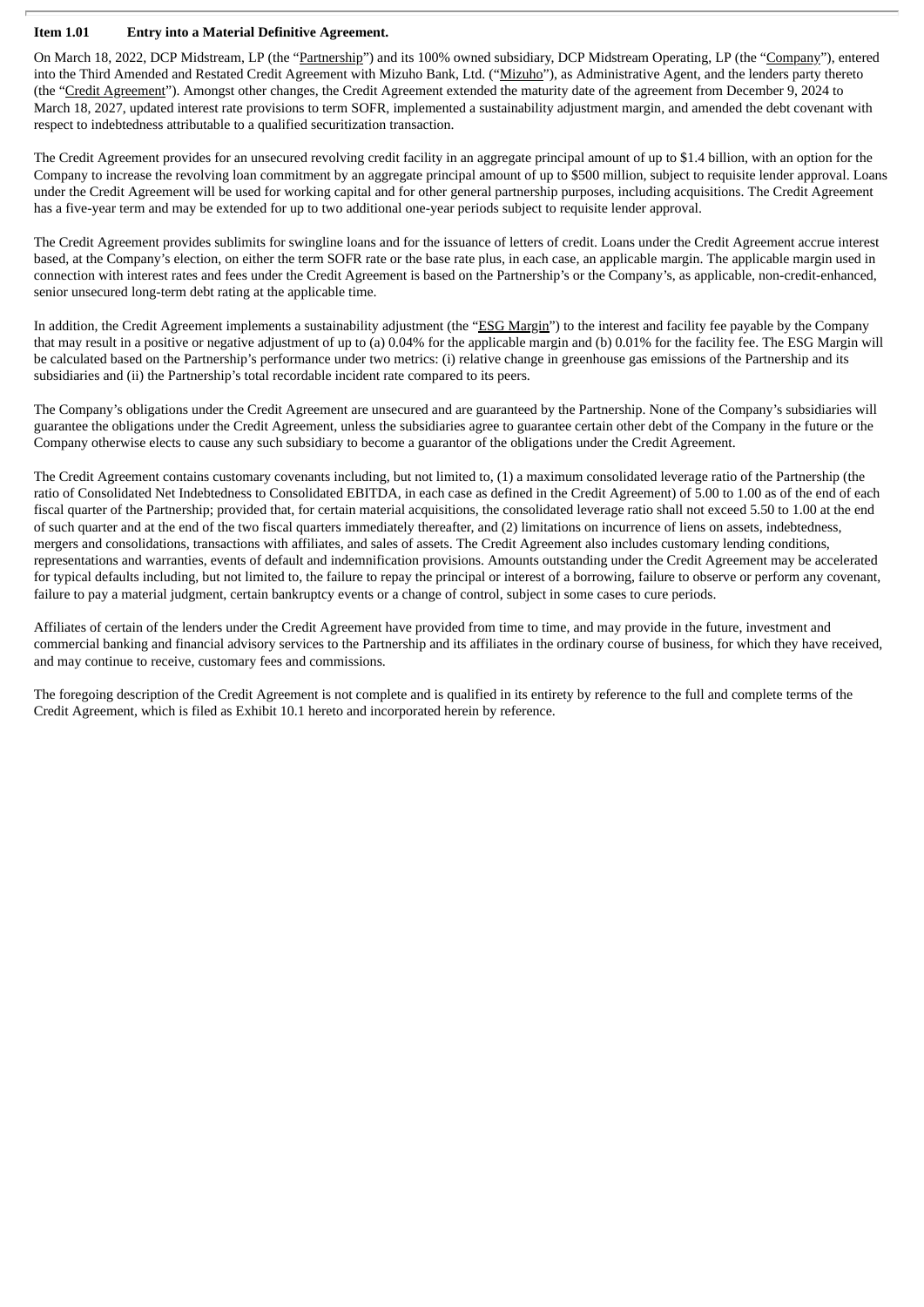#### Item 2.03 Creation of a Direct Financial Obligation or an Obligation under an Off-Balance Sheet Arrangement of a Registrant.

The information set forth under Item 1.01 above is incorporated in its entirety herein by reference.

#### **Item 7.01 Regulation FD Disclosure.**

On March 22, 2022, the Partnership issued a press release announcing entry into the Credit Agreement. A copy of the press release is furnished as Exhibit 99.1 to this Current Report on Form 8-K and is incorporated herein by reference.

In accordance with General Instruction B.2. of Current Report on Form 8-K, this press release is deemed to be "furnished" and shall not be deemed "filed" for purposes of Section 18 of the Securities Exchange Act of 1934, as amended (the "Exchange Act"), or otherwise subject to the liabilities of that section, nor shall such press release be deemed incorporated by reference in any filing under the Securities Act of 1933, as amended, or the Exchange Act, except as shall be expressly set forth by specific reference in such a filing.

#### **Item 9.01 Financial Statements and Exhibits.**

(d) Exhibits.

| Exhibit<br><b>Number</b> | <b>Description</b>                                                                                                                                                                                                  |
|--------------------------|---------------------------------------------------------------------------------------------------------------------------------------------------------------------------------------------------------------------|
| 10.1                     | Third Amended and Restated Credit Agreement, dated as of March 18, 2022, by and among DCP Midstream Operating, LP, DCP<br>Midstream, LP, Mizuho Bank, Ltd., as administrative agent, and the lenders party thereto. |
| 99.1                     | Press Release dated March 22, 2022.                                                                                                                                                                                 |
| 101                      | Cover Page formatted as Inline XBRL.                                                                                                                                                                                |
| 104                      | Cover Page Interactive Data File (formatted as Inline XBRL and contained in Exhibit 101).                                                                                                                           |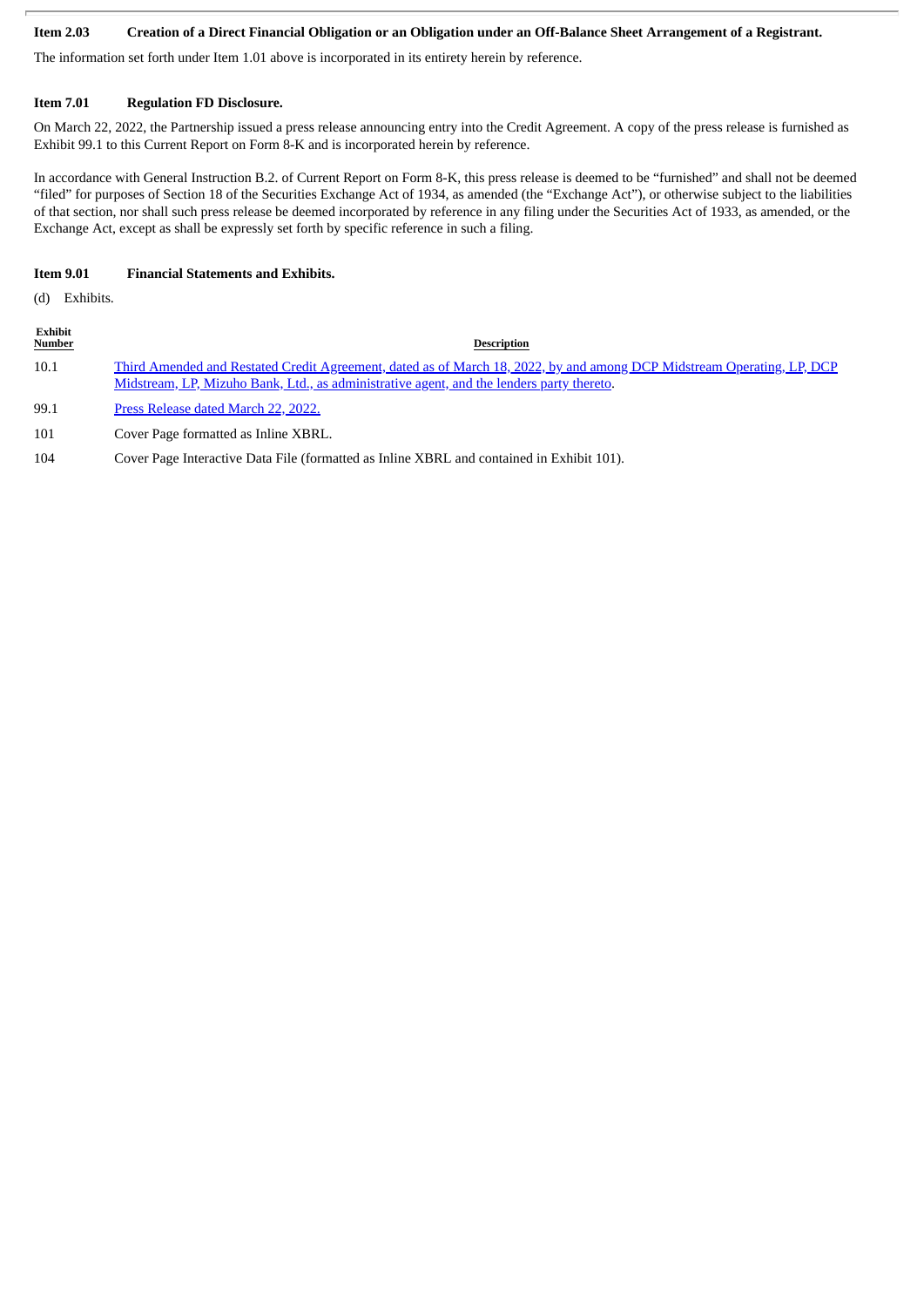**SIGNATURE**

Pursuant to the requirements of the Securities Exchange Act of 1934, the registrant has duly caused this report to be signed on its behalf by the undersigned hereunto duly authorized.

## Date: March 22, 2022 **DCP MIDSTREAM, LP**

- By: DCP MIDSTREAM GP, LP its general partner
- By: DCP MIDSTREAM GP, LLC its general partner

By:<br>Name: /s/ Sean P. O'Brien

Sean P. O'Brien

Title: Group Vice President and Chief Financial Officer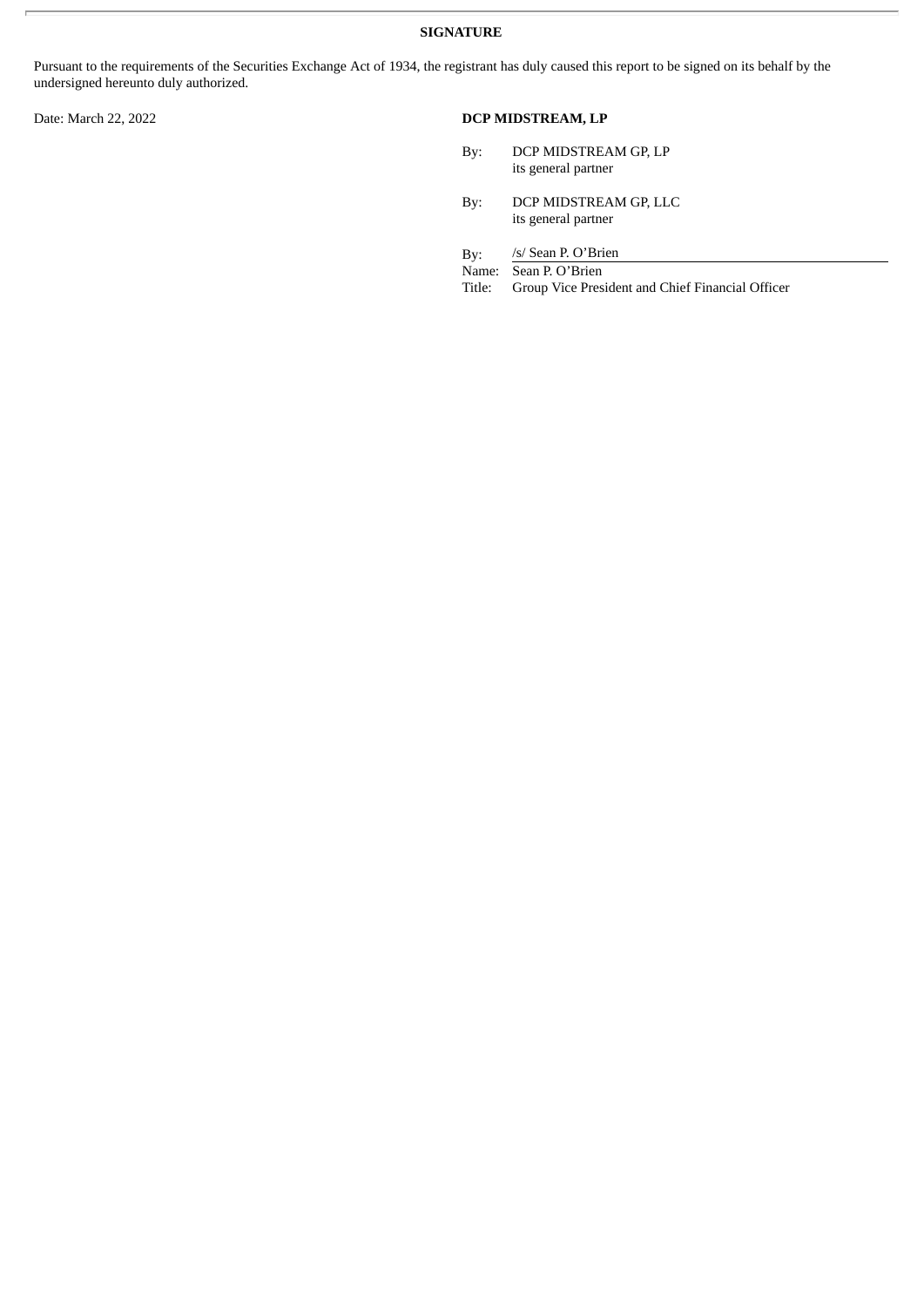Published CUSIP Number: 23311NAN5

#### \$1,400,000,000

<span id="page-4-0"></span>**THIRD AMENDED AND RESTATED CREDIT AGREEMENT** dated as of March 18, 2022

by and among

**DCP MIDSTREAM**, **LP**, as Parent,

**DCP MIDSTREAM OPERATING**, **LP**,

as Borrower, the Lenders referred to herein, as Lenders,

**MIZUHO BANK, LTD.**,

as Administrative Agent, Swingline Lender and an Issuing Lender, **JPMORGAN CHASE BANK**, **N.A.**, as Syndication Agent and

**BANK OF AMERICA, N.A.**, **BARCLAYS BANK PLC**, **CITIBANK, N.A.**, **MUFG BANK, LTD.**, **ROYAL BANK OF CANADA**, **TRUIST BANK**, **TORONTO DOMINION BANK, NEW YORK BRANCH**, **WELLS FARGO BANK, N.A.** and **PNC BANK, NATIONALASSOCIATION** as Documentation Agents,

**MIZUHO BANK, LTD.**, **JPMORGAN CHASE BANK**, **N.A.**, **BOFA SECURITIES, INC.**, **BARCLAYS BANK PLC**, **CITIBANK, N.A. MUFG BANK, LTD.**, **RBC CAPITAL MARKETS**, **TRUIST SECURITIES, INC.**, **TD SECURITIES (USA) LLC**, **WELLS FARGO SECURITIES, LLC** and **PNC CAPITAL MARKETS LLC** as Joint Lead Arrangers and Joint Book Managers, and **MIZUHO BANK, LTD.**, as Sustainability Structuring Agent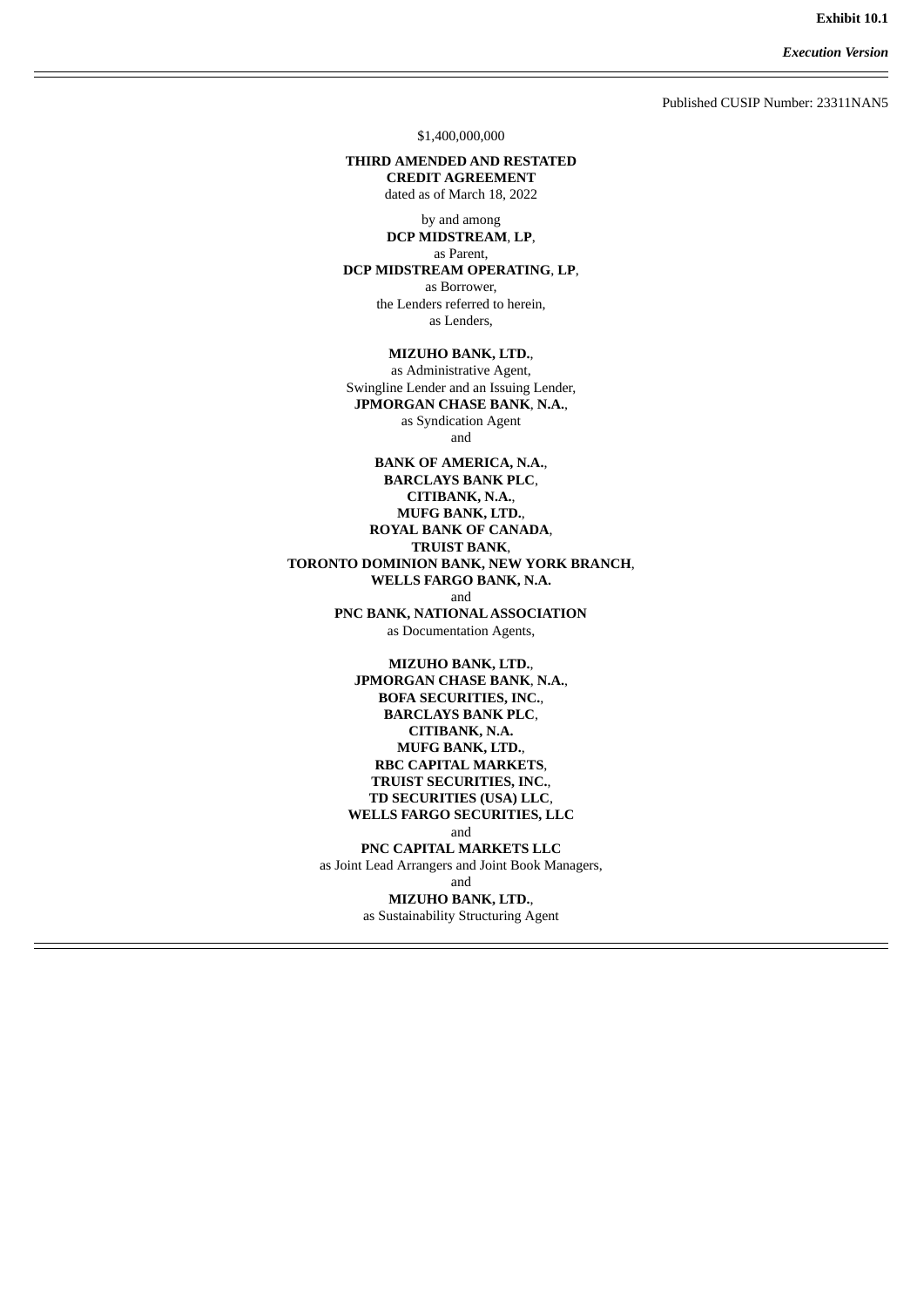### **TABLE OF CONTENTS**

|                              |                                                                      | Page |
|------------------------------|----------------------------------------------------------------------|------|
| <b>ARTICLE I DEFINITIONS</b> |                                                                      | 2    |
| <b>SECTION 1.1</b>           | Definitions                                                          | 2    |
| <b>SECTION 1.2</b>           | Other Definitions and Provisions                                     | 40   |
| <b>SECTION 1.3</b>           | <b>Accounting Terms</b>                                              | 40   |
| <b>SECTION 1.4</b>           | Rounding                                                             | 41   |
| <b>SECTION 1.5</b>           | References to Agreement and Laws                                     | 41   |
| <b>SECTION 1.6</b>           | Times of Day                                                         | 41   |
| <b>SECTION 1.7</b>           | <b>Letter of Credit Amounts</b>                                      | 41   |
| <b>SECTION 1.8</b>           | <b>Divisions</b>                                                     | 41   |
| <b>SECTION 1.9</b>           | <b>Interest Rates; Benchmark Notifications</b>                       | 42   |
|                              | ARTICLE II REVOLVING CREDIT FACILITY                                 | 42   |
| <b>SECTION 2.1</b>           | <b>Revolving Credit Loans</b>                                        | 42   |
| <b>SECTION 2.2</b>           | <b>Swingline Loans</b>                                               | 43   |
| <b>SECTION 2.3</b>           | Procedure for Advances of Revolving Credit Loans and Swingline Loans | 45   |
| <b>SECTION 2.4</b>           | Repayment and Prepayment of Revolving Credit and Swingline Loans     | 45   |
| <b>SECTION 2.5</b>           | Permanent Reduction of the Revolving Credit Commitment               | 47   |
| <b>SECTION 2.6</b>           | Termination of Revolving Credit Facility                             | 47   |
|                              | ARTICLE III LETTER OF CREDIT FACILITY                                | 47   |
| <b>SECTION 3.1</b>           | L/C Commitment                                                       | 47   |
| <b>SECTION 3.2</b>           | Procedure for Issuance of Letters of Credit                          | 48   |
| <b>SECTION 3.3</b>           | <b>Commissions and Other Charges</b>                                 | 49   |
| <b>SECTION 3.4</b>           | L/C Participations                                                   | 50   |
| <b>SECTION 3.5</b>           | Reimbursement Obligation of the Borrower                             | 51   |
| <b>SECTION 3.6</b>           | <b>Obligations Absolute</b>                                          | 51   |
| <b>SECTION 3.7</b>           | <b>Effect of Letter of Credit Application</b>                        | 52   |
| <b>SECTION 3.8</b>           | Issuing Lender's Reports to the Administrative Agent                 | 52   |
| <b>SECTION 3.9</b>           | Replacement of an Issuing Lender                                     | 53   |
|                              | ARTICLE IV GENERAL LOAN PROVISIONS                                   | 53   |
| <b>SECTION 4.1</b>           | Interest                                                             | 53   |
| <b>SECTION 4.2</b>           | Notice and Manner of Conversion or Continuation of Loans             | 55   |
| <b>SECTION 4.3</b>           | Fees                                                                 | 55   |
| <b>SECTION 4.4</b>           | Manner of Payment                                                    | 56   |
| <b>SECTION 4.5</b>           | <b>Evidence of Indebtedness</b>                                      | 56   |
| <b>SECTION 4.6</b>           | Adjustments                                                          | 57   |
| <b>SECTION 4.7</b>           | Obligations of Lenders                                               | 58   |
| <b>SECTION 4.8</b>           | <b>Changed Circumstances</b>                                         | 58   |
| <b>SECTION 4.9</b>           | Indemnity; Break Funding Payments                                    | 61   |

i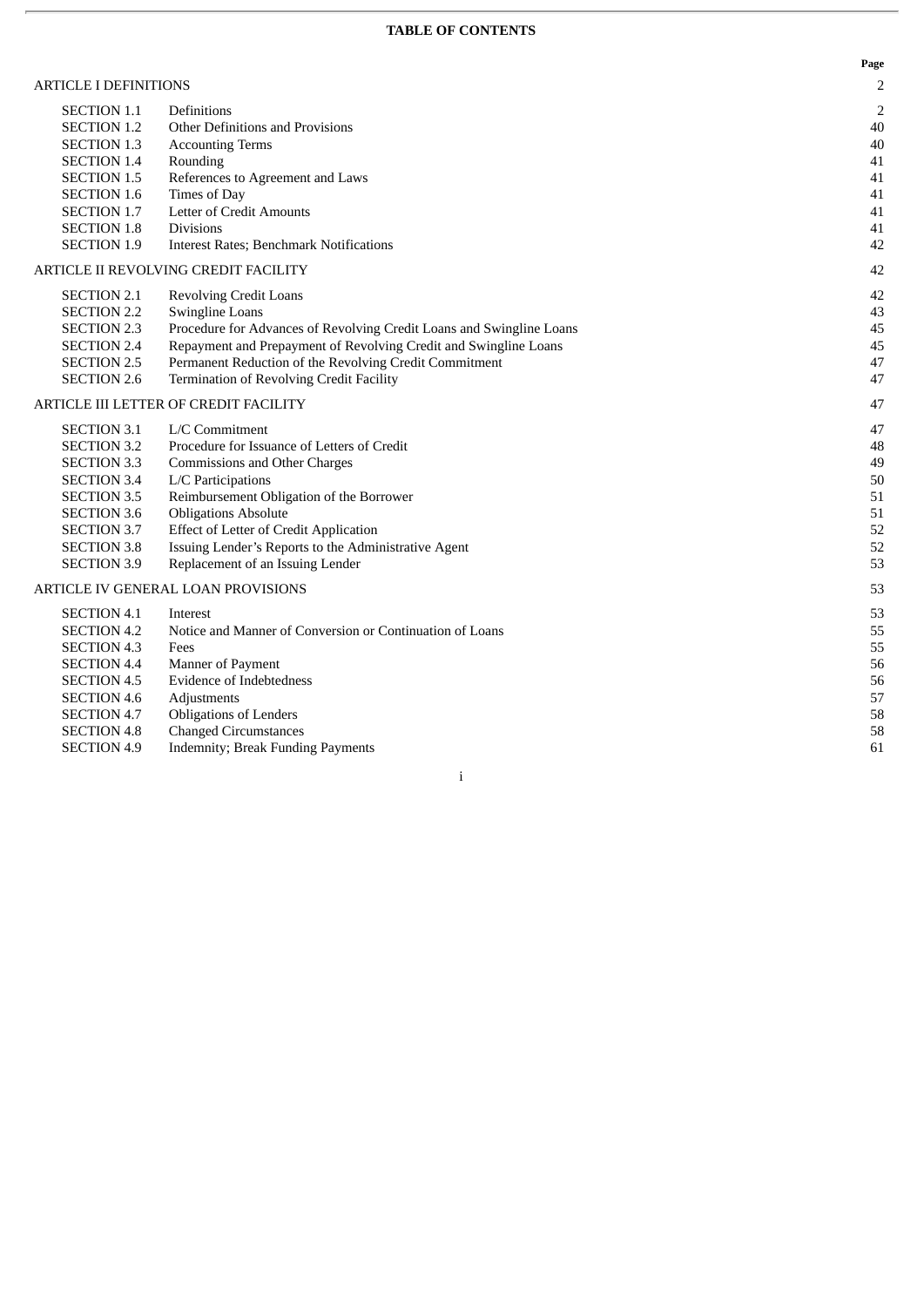| <b>SECTION 4.10</b> | <b>Increased Costs</b>                                          | 62 |
|---------------------|-----------------------------------------------------------------|----|
| <b>SECTION 4.11</b> | <b>Taxes</b>                                                    | 63 |
| <b>SECTION 4.12</b> | Mitigation Obligations; Replacement of Lenders                  | 67 |
| <b>SECTION 4.13</b> | <b>Incremental Revolving Credit Increase</b>                    | 68 |
| <b>SECTION 4.14</b> | Cash Collateral                                                 | 70 |
| <b>SECTION 4.15</b> | <b>Defaulting Lenders</b>                                       | 71 |
| <b>SECTION 4.16</b> | <b>Extension of Revolving Credit Maturity Date</b>              | 74 |
| <b>SECTION 4.17</b> | <b>ESG Provisions</b>                                           | 76 |
|                     | ARTICLE V CONDITIONS OF CLOSING AND BORROWING                   | 79 |
| <b>SECTION 5.1</b>  | Conditions to Closing and Initial Extensions of Credit          | 79 |
| <b>SECTION 5.2</b>  | Conditions to All Extensions of Credit                          | 82 |
|                     | ARTICLE VI REPRESENTATIONS AND WARRANTIES OF THE CREDIT PARTIES | 83 |
| <b>SECTION 6.1</b>  | Organization and Good Standing                                  | 83 |
| <b>SECTION 6.2</b>  | Due Authorization                                               | 83 |
| <b>SECTION 6.3</b>  | <b>No Conflicts</b>                                             | 83 |
| <b>SECTION 6.4</b>  | Consents                                                        | 83 |
| <b>SECTION 6.5</b>  | <b>Enforceable Obligations</b>                                  | 83 |
| <b>SECTION 6.6</b>  | <b>Financial Condition</b>                                      | 84 |
| <b>SECTION 6.7</b>  | <b>Taxes</b>                                                    | 84 |
| <b>SECTION 6.8</b>  | <b>Employee Benefit Matters</b>                                 | 84 |
| <b>SECTION 6.9</b>  | Compliance with Law                                             | 85 |
| <b>SECTION 6.10</b> | Use of Proceeds; Margin Stock                                   | 85 |
| <b>SECTION 6.11</b> | <b>Government Regulation</b>                                    | 85 |
| <b>SECTION 6.12</b> | Solvency                                                        | 85 |
| <b>SECTION 6.13</b> | <b>Environmental Matters</b>                                    | 85 |
| <b>SECTION 6.14</b> | <b>Beneficial Ownership Certification</b>                       | 86 |
| <b>SECTION 6.15</b> | Litigation                                                      | 86 |
| <b>SECTION 6.16</b> | <b>Material Contracts</b>                                       | 86 |
| <b>SECTION 6.17</b> | Sanctions; Anti-Corruption and AML Laws                         | 86 |
| <b>SECTION 6.18</b> | <b>Affected Financial Institutions</b>                          | 86 |
|                     | ARTICLE VII AFFIRMATIVE COVENANTS                               | 86 |
| <b>SECTION 7.1</b>  | <b>Information Covenants</b>                                    | 86 |
| <b>SECTION 7.2</b>  | Preservation of Existence and Franchises                        | 89 |
| <b>SECTION 7.3</b>  | <b>Books and Records</b>                                        | 89 |
| <b>SECTION 7.4</b>  | Compliance with Law                                             | 89 |
| <b>SECTION 7.5</b>  | Payment of Taxes and Other Indebtedness                         | 89 |
| <b>SECTION 7.6</b>  | Maintenance of Property; Insurance                              | 90 |
| <b>SECTION 7.7</b>  | Use of Proceeds                                                 | 90 |
| <b>SECTION 7.8</b>  | Audits/Inspections                                              | 90 |
| <b>SECTION 7.9</b>  | Maintenance of Ownership                                        | 91 |
| <b>SECTION 7.10</b> | <b>Financial Covenant</b>                                       | 91 |
| <b>SECTION 7.11</b> | <b>Material Contracts</b>                                       | 91 |
| <b>SECTION 7.12</b> | <b>Additional Guarantors</b>                                    | 91 |

i i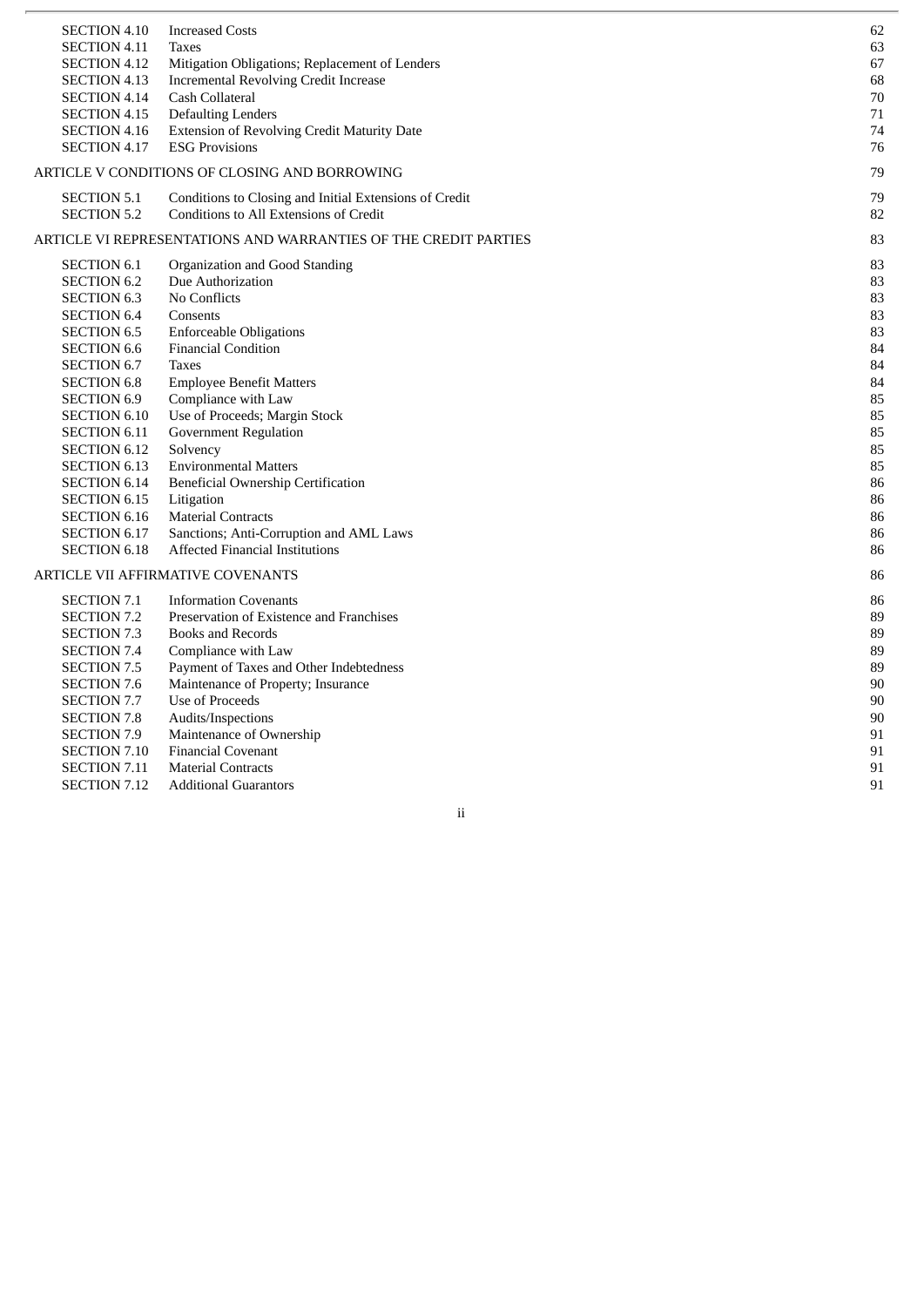| <b>SECTION 7.13</b>             | Compliance with ERISA                                                 | 92  |
|---------------------------------|-----------------------------------------------------------------------|-----|
| <b>SECTION 7.14</b>             | <b>Beneficial Ownership Regulation</b>                                | 92  |
| ARTICLE VIII NEGATIVE COVENANTS |                                                                       | 92  |
| <b>SECTION 8.1</b>              | Nature of Business                                                    | 92  |
| <b>SECTION 8.2</b>              | Liens                                                                 | 92  |
| <b>SECTION 8.3</b>              | <b>Consolidation and Merger</b>                                       | 95  |
| <b>SECTION 8.4</b>              | <b>Dispositions</b>                                                   | 95  |
| <b>SECTION 8.5</b>              | <b>Transactions with Affiliates</b>                                   | 95  |
| <b>SECTION 8.6</b>              | Indebtedness                                                          | 96  |
| <b>SECTION 8.7</b>              | <b>Restricted Payments</b>                                            | 97  |
|                                 | ARTICLE IX DEFAULT AND REMEDIES                                       | 97  |
| <b>SECTION 9.1</b>              | <b>Events of Default</b>                                              | 97  |
| <b>SECTION 9.2</b>              | Remedies                                                              | 99  |
| <b>SECTION 9.3</b>              | Rights and Remedies Cumulative; Non-Waiver; Etc.                      | 100 |
| <b>SECTION 9.4</b>              | Crediting of Payments and Proceeds                                    | 101 |
| <b>SECTION 9.5</b>              | Administrative Agent May File Proofs of Claim                         | 102 |
|                                 | ARTICLE X THE ADMINISTRATIVE AGENT                                    | 102 |
| <b>SECTION 10.1</b>             | Appointment and Authority                                             | 102 |
| <b>SECTION 10.2</b>             | Rights as a Lender                                                    | 103 |
| <b>SECTION 10.3</b>             | <b>Exculpatory Provisions</b>                                         | 103 |
| <b>SECTION 10.4</b>             | Reliance by the Administrative Agent                                  | 104 |
| <b>SECTION 10.5</b>             | <b>Delegation of Duties</b>                                           | 104 |
| <b>SECTION 10.6</b>             | Resignation of Administrative Agent                                   | 105 |
| <b>SECTION 10.7</b>             | Non-Reliance on Administrative Agent and Other Lenders                | 106 |
| <b>SECTION 10.8</b>             | No Other Duties, etc.                                                 | 107 |
| <b>SECTION 10.9</b>             | <b>Guaranty Matters</b>                                               | 107 |
| <b>SECTION 10.10</b>            | Guaranteed Hedge Agreements and Guaranteed Cash Management Agreements | 107 |
| <b>SECTION 10.11</b>            | <b>Erroneous Payments</b>                                             | 107 |
| <b>ARTICLE XI MISCELLANEOUS</b> |                                                                       | 109 |
| <b>SECTION 11.1</b>             | <b>Notices</b>                                                        | 109 |
| <b>SECTION 11.2</b>             | Amendments, Waivers and Consents; Release                             | 111 |
| <b>SECTION 11.3</b>             | Expenses; Indemnity                                                   | 114 |
| <b>SECTION 11.4</b>             | <b>Right of Setoff</b>                                                | 116 |
| <b>SECTION 11.5</b>             | Governing Law; Jurisdiction, Etc.                                     | 116 |
| <b>SECTION 11.6</b>             | Waiver of Jury Trial                                                  | 117 |
| <b>SECTION 11.7</b>             | Reversal of Payments                                                  | 117 |
| <b>SECTION 11.8</b>             | [reserved]                                                            | 118 |
| <b>SECTION 11.9</b>             | <b>Accounting Matters</b>                                             | 118 |
| <b>SECTION 11.10</b>            | Successors and Assigns; Participations                                | 118 |
| <b>SECTION 11.11</b>            | Treatment of Certain Information; Confidentiality                     | 122 |
| SECTION 11.12                   | Performance of Duties                                                 | 123 |
| SECTION 11.13                   | All Powers Coupled with Interest                                      | 123 |
|                                 |                                                                       |     |

iii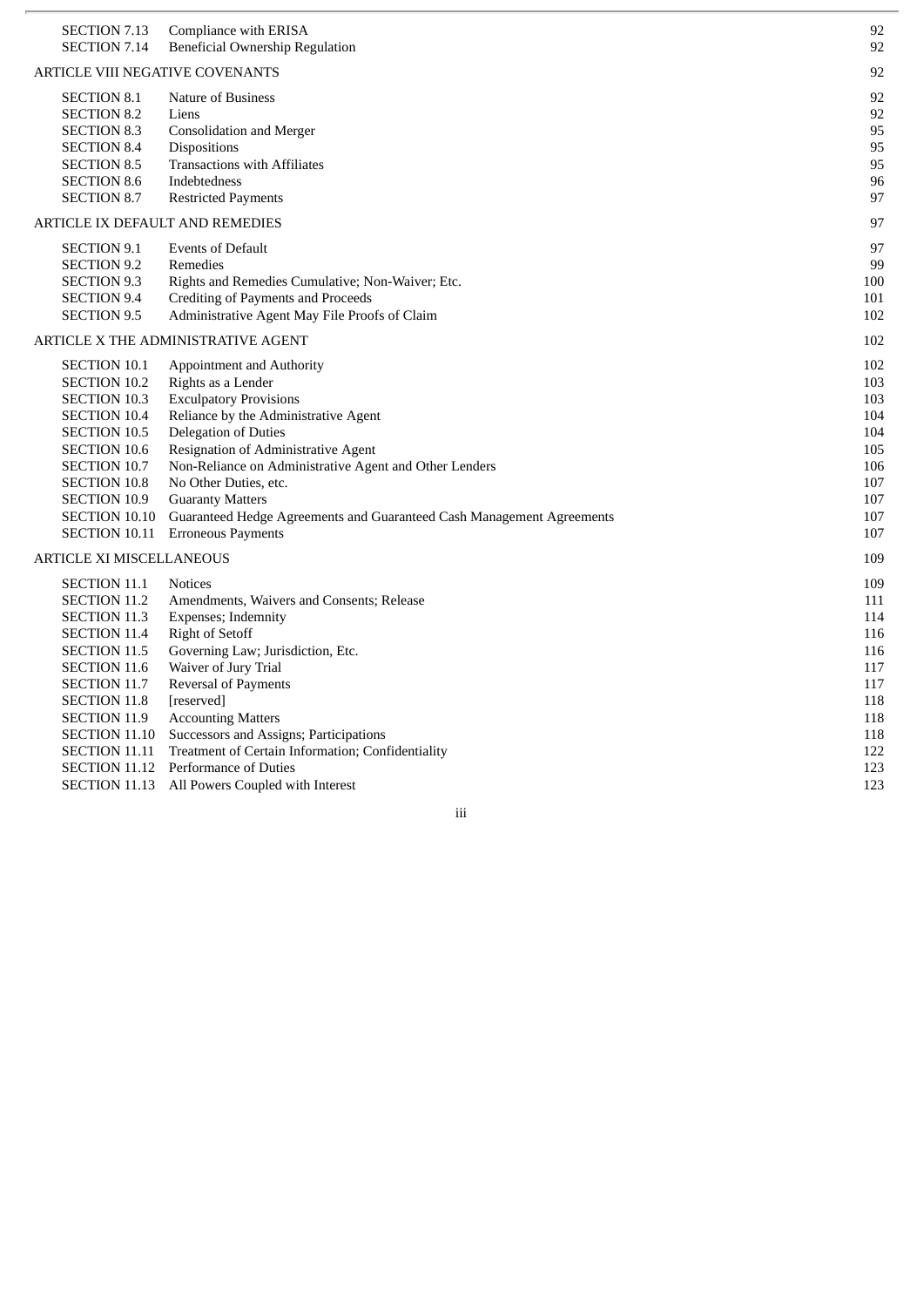| <b>SECTION 11.14</b> | Survival                                                                  | 123 |
|----------------------|---------------------------------------------------------------------------|-----|
| <b>SECTION 11.15</b> | <b>Titles and Captions</b>                                                | 124 |
| <b>SECTION 11.16</b> | Severability of Provisions                                                | 124 |
| <b>SECTION 11.17</b> | Counterparts; Integration; Effectiveness; Electronic Execution            | 124 |
| <b>SECTION 11.18</b> | Term of Agreement                                                         | 124 |
| <b>SECTION 11.19</b> | <b>USA PATRIOT Act</b>                                                    | 125 |
| <b>SECTION 11.20</b> | <b>Independent Effect of Covenants</b>                                    | 125 |
| <b>SECTION 11.21</b> | Inconsistencies with Other Documents                                      | 125 |
| SECTION 11.22        | No Advisory or Fiduciary Responsibility                                   | 125 |
| SECTION 11.23        | Amendment and Restatement of Existing Credit Agreement                    | 126 |
| SECTION 11.24        | Certain ERISA Matters.                                                    | 127 |
| SECTION 11.25        | Acknowledgement and Consent to Bail-In of Affected Financial Institutions | 128 |
| <b>SECTION 11.26</b> | Acknowledgement Regarding Any Supported QFC's                             | 129 |
| ARTICLE XII GUARANTY |                                                                           | 130 |
| <b>SECTION 12.1</b>  | The Guaranty                                                              | 130 |
| <b>SECTION 12.2</b>  | <b>Obligations Unconditional</b>                                          | 130 |
| <b>SECTION 12.3</b>  | Reinstatement                                                             | 132 |
| <b>SECTION 12.4</b>  | Certain Additional Waivers                                                | 132 |
| <b>SECTION 12.5</b>  | Remedies                                                                  | 132 |
| <b>SECTION 12.6</b>  | <b>Rights of Contribution</b>                                             | 132 |
| <b>SECTION 12.7</b>  | Guarantee of Payment; Continuing Guarantee                                | 132 |
| <b>SECTION 12.8</b>  | Keepwell                                                                  | 133 |

i v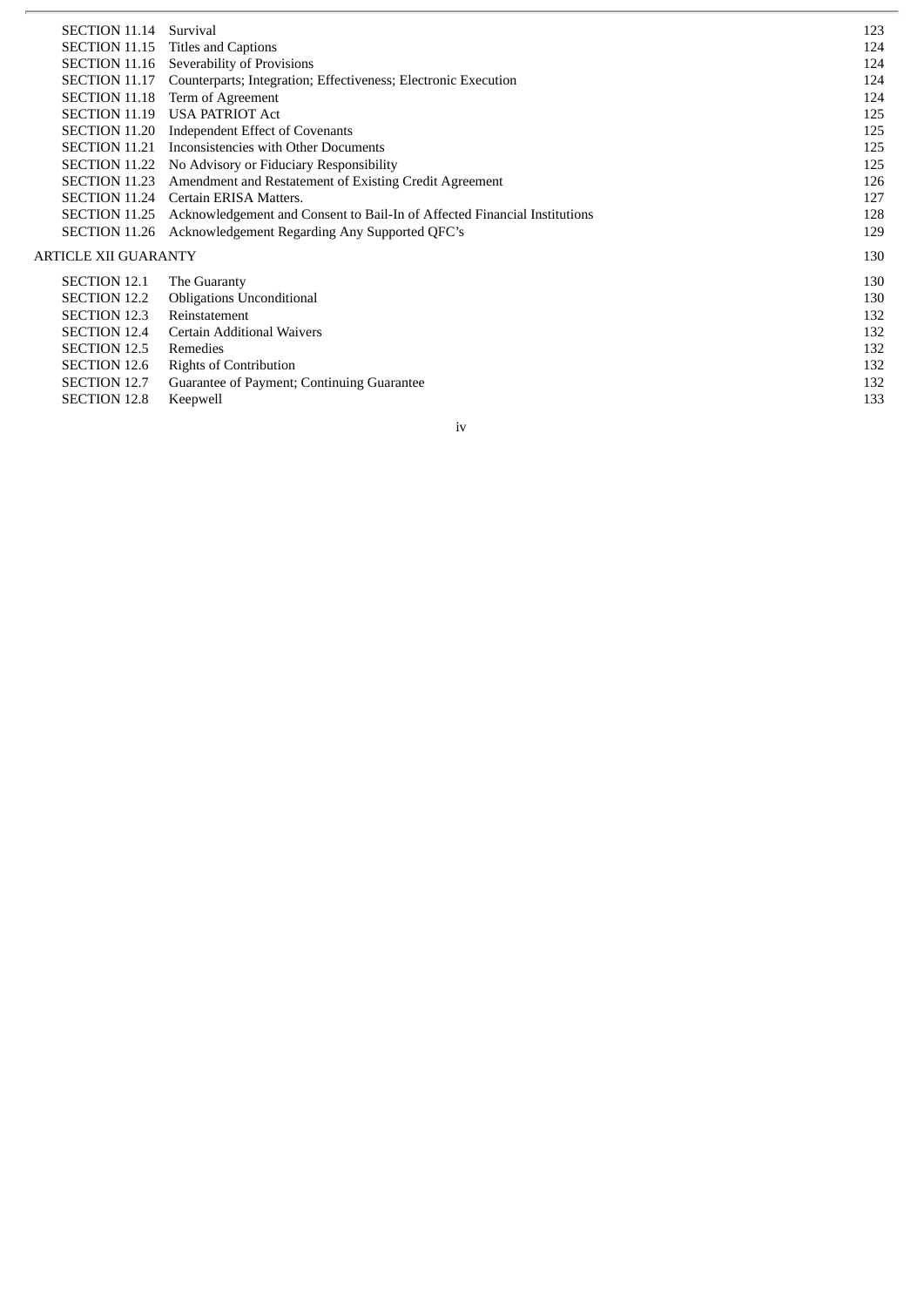#### EXHIBITS

| Exhibit A-1      |                          | Form of Revolving Credit Note             |
|------------------|--------------------------|-------------------------------------------|
| Exhibit A-2      |                          | Form of Swingline Note                    |
| Exhibit B        | $\overline{\phantom{0}}$ | Form of Notice of Borrowing               |
| Exhibit C        |                          | Form of Notice of Account Designation     |
| Exhibit D        |                          | Form of Notice of Prepayment              |
| Exhibit E        |                          | Form of Notice of Conversion/Continuation |
| Exhibit F        |                          | Form of Officer's Compliance Certificate  |
| Exhibit G        |                          | Form of Assignment and Assumption         |
| Exhibit H-1      |                          | U.S. Tax Compliance Certificate (Form 1)  |
| Exhibit H-2      | $\overline{\phantom{0}}$ | U.S. Tax Compliance Certificate (Form 2)  |
| Exhibit H-3      | $\overline{\phantom{0}}$ | U.S. Tax Compliance Certificate (Form 3)  |
| Exhibit H-4      | $\overline{\phantom{0}}$ | U.S. Tax Compliance Certificate (Form 4)  |
| Exhibit I        | $\overline{\phantom{0}}$ | Form of Joinder Agreement                 |
| Exhibit J        | $\overline{\phantom{0}}$ | Form of Rating Agency Designation         |
| <b>SCHEDULES</b> |                          |                                           |
| Schedule 3.1     |                          | <b>Existing Letters of Credit</b>         |

| Schedule 8.5        | -   | <b>Transactions with Affiliates</b> |
|---------------------|-----|-------------------------------------|
| Schedule 11.1(a)    | $-$ | Issuing Lender Addresses            |
| Schedule $11.10(c)$ | $-$ | Register                            |

**THIRD AMENDED AND RESTATED CREDIT AGREEMENT**, dated as of March 18, 2022, by and among **DCP MIDSTREAM**, **LP**, a Delaware limited partnership (the "**Parent**"), **DCP MIDSTREAM OPERATING**, **LP**, a Delaware limited partnership (the "**Borrower**"), the Lenders (as defined below) who are party to this Agreement (as defined below) and the Lenders who may become a party to this Agreement pursuant to the terms hereof and **MIZUHO BANK, LTD.** as Administrative Agent (as defined below) for the Lenders.

#### STATEMENT OF PURPOSE

The Borrower has requested, and, subject to the terms and conditions hereof, the Administrative Agent and the Lenders have agreed, to extend certain credit facilities to the Borrower on the terms and conditions of this Agreement.

NOW, THEREFORE, for good and valuable consideration, the receipt and sufficiency of which are hereby acknowledged by the parties hereto, such parties hereby agree as follows:

v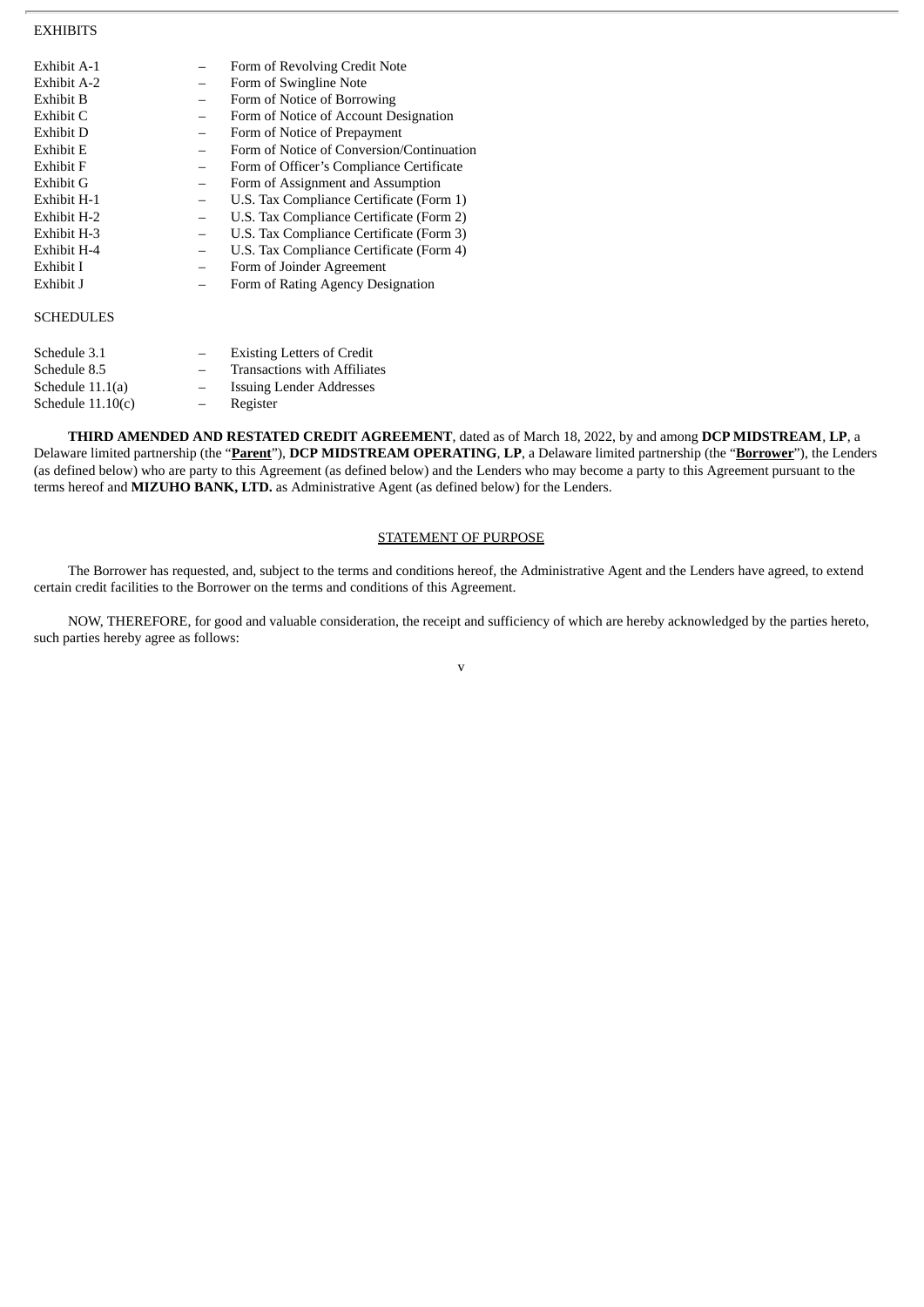#### ARTICLE I

#### DEFINITIONS

SECTION 1.1 Definitions. The following terms when used in this Agreement, including in the introductory paragraph above, shall have the meanings assigned to them below:

"**Acquisition**" by any Person, means the acquisition by such Person, in a single transaction or in a series of related transactions, of property or assets (other than capital expenditures or acquisitions of inventory or supplies in the ordinary course of business) of, or of a business unit or division of, another Person or at least a majority of the securities having ordinary voting power for the election of directors, managing general partners or the equivalent of another Person, in each case whether or not involving a merger or consolidation with such other Person and whether for cash, property, services, assumption of Indebtedness, securities or otherwise.

"**Adjusted Daily Simple SOFR**" means an interest rate per annum equal to (a) the Daily Simple SOFR, plus (b) 0.10%; *provided* that if the Adjusted Daily Simple SOFR as so determined would be less than the Floor, such rate shall be deemed to be equal to the Floor for the purposes of this Agreement.

"**Adjusted Term SOFR**" means, with respect to any SOFR Loan for any Interest Period or any Base Rate Loan based on the Adjusted Term SOFR, an interest rate per annum equal to (a) the Term SOFR for such applicable Interest Period, plus (b) an adjustment of 0.10%; *provided* that if the Adjusted Term SOFR as so determined would be less than the Floor, such rate shall be deemed to be equal to the Floor for the purposes of this Agreement.

"**Administrative Agent**" means Mizuho, in its capacity as Administrative Agent hereunder, and any successor thereto appointed pursuant to **Section 10.6**.

"**Administrative Agent's Office**" means the office of the Administrative Agent specified in or determined in accordance with the provisions of **Section 11.1(c)**.

"**Administrative Questionnaire**" means an administrative questionnaire in a form supplied by the Administrative Agent.

"**Affected Financial Institution**" means (a) any EEA Financial Institution or (b) any UK Financial Institution.

"Affiliate" means, with respect to any Person, any other Person (other than a Subsidiary of the Parent) which directly or indirectly through one or more intermediaries, controls, or is controlled by, or is under common control with, such first Person or any of its Subsidiaries. The term "control" means the possession, directly or indirectly, of the power to direct or cause the direction of the management and policies of a Person, whether through ownership of voting securities, by contract or otherwise. The terms "controlling" and "controlled" have meanings correlative thereto.

"**Agency Fee Letter**" means that certain Agency Fee Letter dated as of February 23, 2022, between the Borrower and Mizuho.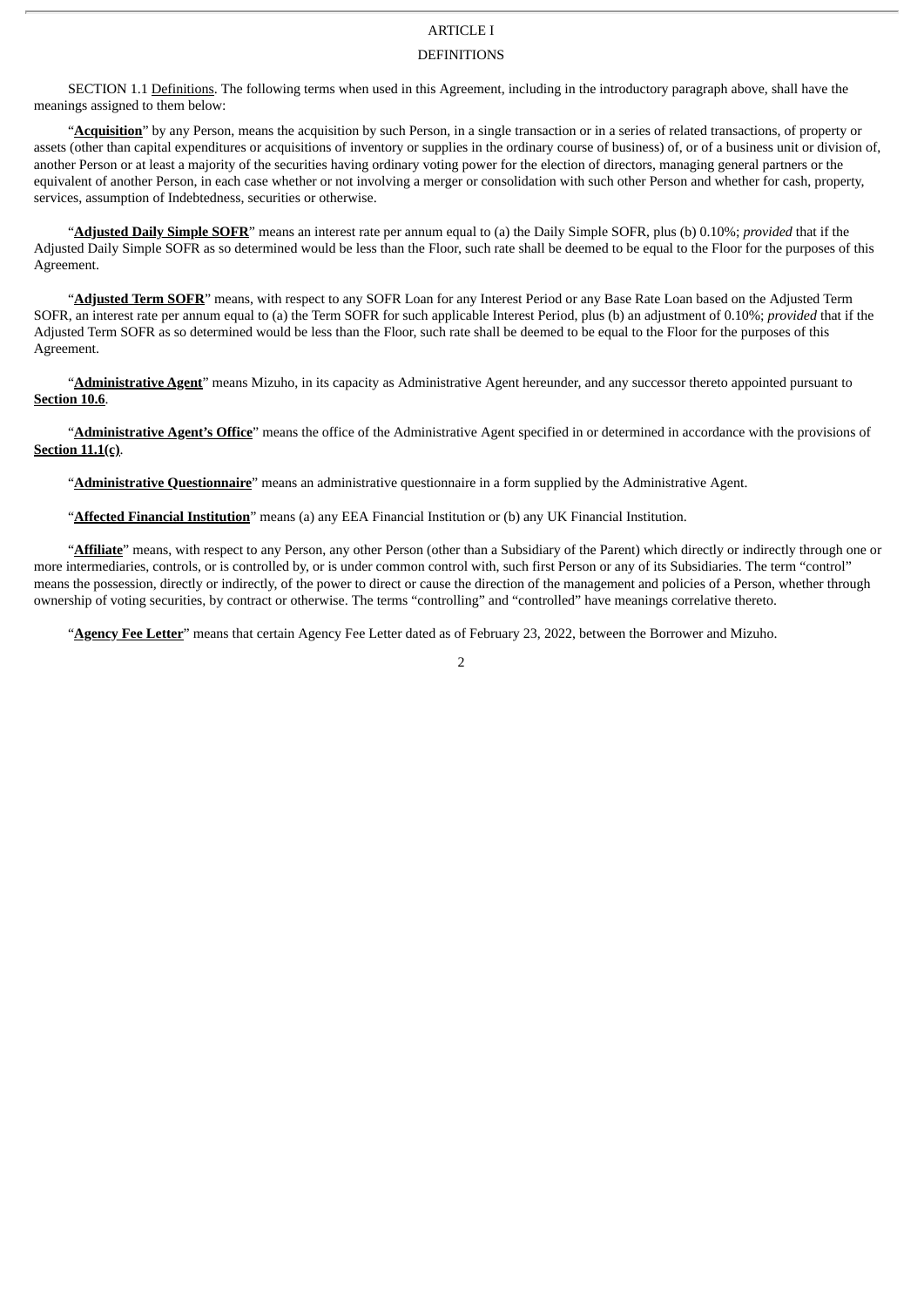"**Agreement**" means this Third Amended and Restated Credit Agreement, as amended, restated, amended and restated, supplemented or otherwise modified from time to time.

"**AML Laws**" means all laws, rules, and regulations of any Governmental Authority that are applicable to the Borrower or any of its Subsidiaries from time to time concerning or relating to anti-money laundering.

"**Anti-Corruption Laws**" means all laws, rules, and regulations of any Governmental Authority applicable to the Borrower or any of its Subsidiaries from time to time concerning or relating to bribery or corruption, including, without limitation, the United States Foreign Corrupt Practices Act of 1977, as amended, and the rules and regulations thereunder.

"**Applicable Law**" means all applicable provisions of constitutions, laws, statutes, ordinances, rules, treaties, regulations, permits, licenses, approvals, interpretations and orders of courts or Governmental Authorities and all orders and decrees of all courts and arbitrators.

"**Applicable Margin**" means, with respect to any SOFR Loans or Base Rate Loans, the corresponding percentages per annum as set forth below based on the Debt Rating, as adjusted by the ESG Margin then in effect:

|                      | <b>Debt Rating</b>            |                   | <b>Base Rate</b> |
|----------------------|-------------------------------|-------------------|------------------|
| <b>Pricing Level</b> | (S&P/Moody's/Fitch)*          | <b>SOFR Loans</b> | Loans            |
|                      | $\geq$ BBB/Baa2/BBB           | 1.075%            | 0.075%           |
|                      | BBB-/Baa3/BBB-                | 1.275%            | 0.275%           |
| Ш                    | $BB+/Ba1/BB+$                 | 1.350%            | 0.350\%          |
| IV                   | BB/Ba2/BB                     | 1.650%            | 0.650%           |
|                      | $\leq$ BB-/Ba3/BB- or unrated | 1.875%            | 0.875%           |

\* If any Designated Rating Agency is other than S&P, Moody's and Fitch, then the equivalent Debt Rating given by such rating agency shall be used. If there is only one Designated Rating Agency it must be one of S&P, Moody's or Fitch.

The Applicable Margin shall, in each case, be determined and adjusted based on the ESG Margin then in effect, which ESG Margin, for the avoidance of doubt, may be a positive or negative percentage.

The Applicable Margin shall, in each case, be determined and adjusted on the date on which there is a change in the Parent's or Borrower's (as applicable) Debt Rating and shall be effective until a future change in such Debt Rating. In the event that there are two Debt Ratings by the Designated Rating Agencies and there is a split in Debt Ratings, the higher Debt Rating (i.e. the lower pricing) will apply unless there is more than one level between the Debt Ratings and then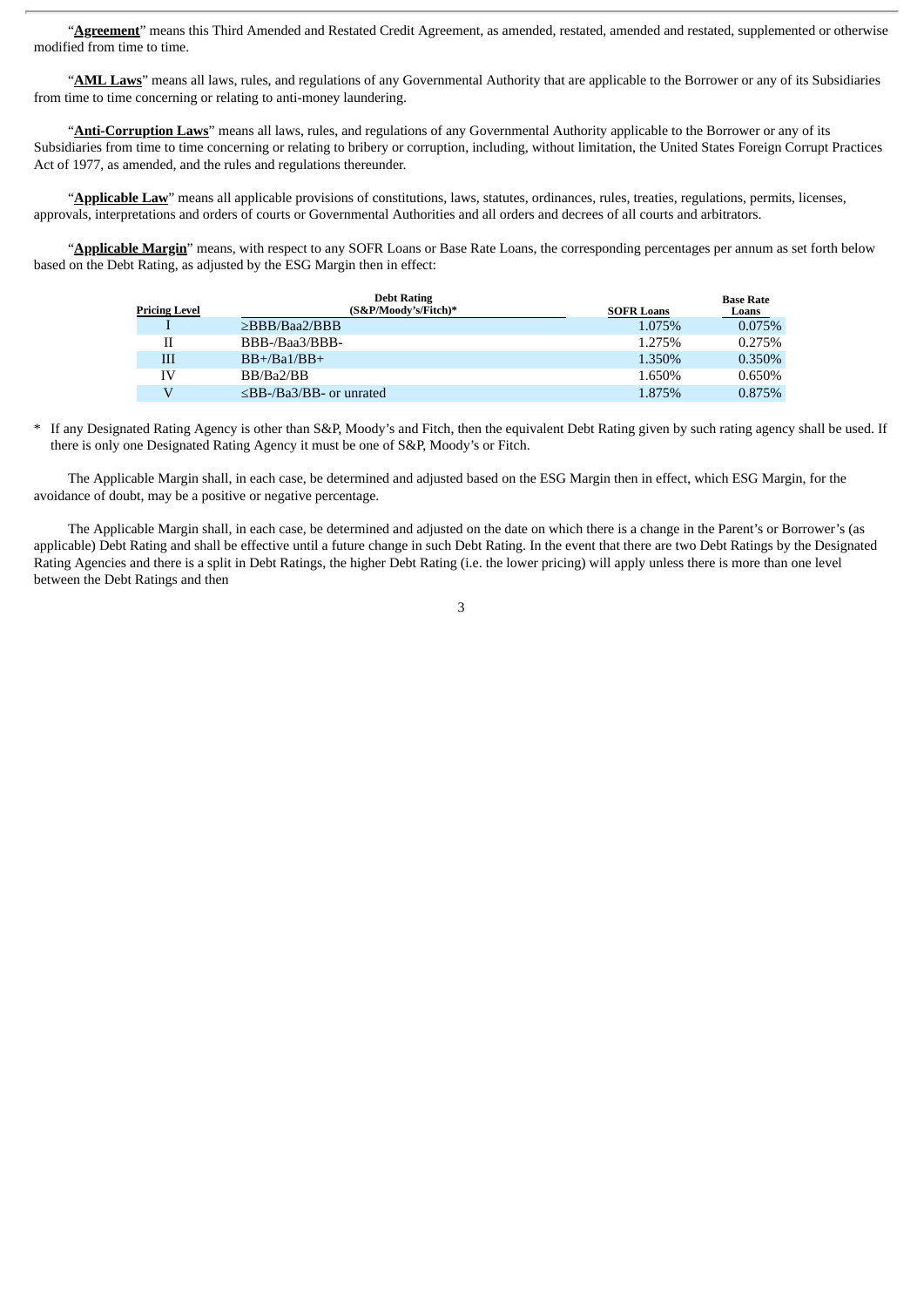one level below the higher rating will apply. In the event there are three ratings by the Designated Rating Agencies and there is a split in Debt Ratings, (a) if two of the three Debt Ratings are the same, then such Debt Rating will apply and (b) if none of the Debt Ratings are the same, the middle Debt Rating will apply. Any adjustment in the Applicable Margin shall be applicable to all Extensions of Credit then existing or subsequently made or issued.

"**Approved Fund**" means any Fund that is administered or managed by (a) a Lender, (b) an Affiliate of a Lender or (c) an entity or an Affiliate of an entity that administers or manages a Lender.

"**Arrangers**" means Mizuho, JPMorgan Chase Bank, N.A., BofA Securities, Inc., Barclays Bank PLC, Citibank, N.A., MUFG Bank, Ltd., RBC Capital Markets, Truist Securities, Inc., TD Securities (USA) LLC, Wells Fargo Securities, LLC and PNC Capital Markets LLC, each in its capacity as joint lead arranger and joint bookrunner, and each of its successors.

"**ASC 842**" means Financial Accounting Standards Board ASU No. 2016.02, Leases (Topic 842), as in effect and applicable to fiscal years and interim periods beginning immediately before December 15, 2018.

"**Assignment and Assumption**" means an assignment and assumption entered into by a Lender and an assignee (with the consent of any party whose consent is required by **Section 11.10**), and accepted by the Administrative Agent, in substantially the form attached as *Exhibit G* or any other form approved by the Administrative Agent.

"**Auto-Extension Letter of Credit**" has the meaning assigned thereto in **Section 3.2(d)**.

"**Available Tenor**" means, as of any date of determination and with respect to the then-current Benchmark, as applicable, any tenor for such Benchmark (or component thereof) or payment period for interest calculated with reference to such Benchmark (or component thereof), as applicable, that is or may be used for determining the length of an Interest Period for any term rate or otherwise, for determining any frequency of making payments of interest calculated pursuant to this Agreement as of such date and not including, for the avoidance of doubt, any tenor for such Benchmark that is then-removed from the definition of "Interest Period" pursuant to **Section 4.8(c)(v)**.

"**Bail-In Action**" means the exercise of any Write-Down and Conversion Powers by the applicable Resolution Authority in respect of any liability of an Affected Financial Institution.

"**Bail-In Legislation**" means (a) with respect to any EEA Member Country implementing Article 55 of Directive 2014/59/EU of the European Parliament and of the Council of the European Union, the implementing law, rule, regulation or requirement for such EEA Member Country from time to time that is described in the EU Bail-In Legislation Schedule and (b) with respect to the United Kingdom, Part I of the United Kingdom Banking Act 2009 (as amended from time to time) and any other law, regulation or rule applicable in the United Kingdom relating to the resolution of unsound or failing banks, investment firms or other financial institutions or their affiliates (other than through liquidation, administration or other insolvency proceedings).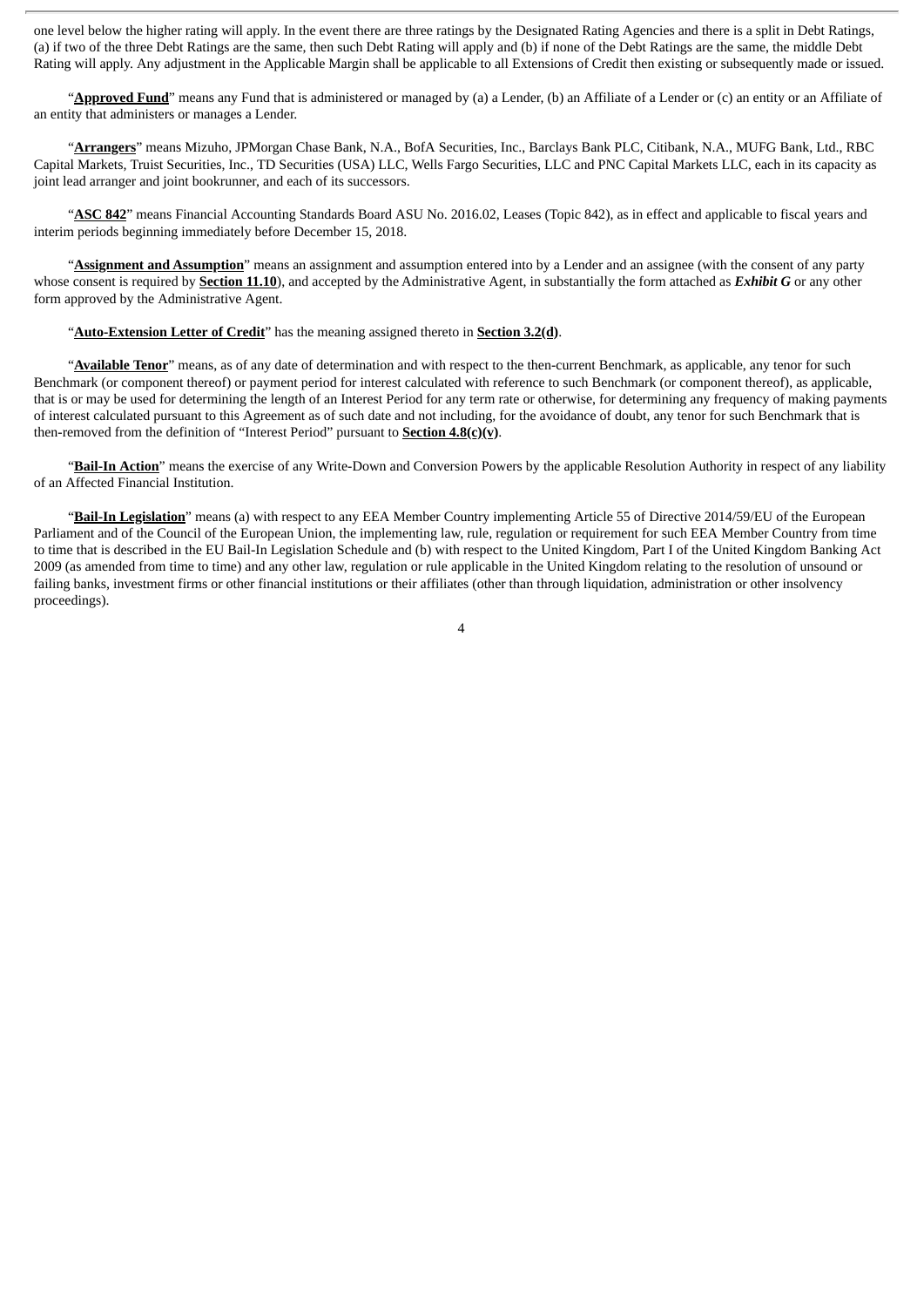"**Base Rate**" means, at any time, the highest of (a) the Prime Rate, (b) the Federal Funds Rate plus 0.50% and (c) the Adjusted Term SOFR for a one-month tenor plus 1.0%. Each change in the Base Rate shall take effect simultaneously with the corresponding change or changes in the Prime Rate, the Federal Funds Rate or Adjusted Term SOFR. If the Base Rate is being used as an alternate rate of interest pursuant to **Section 4.8** (for the avoidance of doubt, only until the Benchmark Replacement has been determined pursuant to **Section 4.8(c)(i)**), then the Base Rate shall be the greater of **clause (a)** and **clause (b)** above and shall be determined without reference to **clause (c)** above. If the Base Rate shall be less than one percent (1.0%), then such rate shall be deemed to be one percent (1.0%) for purposes of this Agreement.

"**Base Rate Determination Day**" has the meaning assigned to such term in the definition of Term SOFR Reference Rate.

"**Base Rate Loan**" means any Loan bearing interest at a rate based upon the Base Rate as provided in **Section 4.1(a)**.

"**Benchmark**" means, initially, the Term SOFR; *provided* that if a Benchmark Transition Event, and the related Benchmark Replacement Date have occurred with respect to the Term SOFR or the then-current Benchmark, then "Benchmark" means the applicable Benchmark Replacement to the extent that such Benchmark Replacement has replaced such prior benchmark rate pursuant to **Section 4.8(c)(i)**.

"**Benchmark Replacement**" means, for any Available Tenor, the first alternative set forth in the order below that can be determined by the Administrative Agent for the applicable Benchmark Replacement Date:

(a) The Adjusted Daily Simple SOFR; or

(b) the sum of: (i) the alternate benchmark rate that has been selected by the Administrative Agent and the Borrower giving due consideration to (A) any selection or recommendation of a replacement benchmark rate or the mechanism for determining such a rate by the Relevant Governmental Body or (B) any evolving or then-prevailing market convention for determining a benchmark rate as a replacement to the then-current Benchmark for dollar-denominated syndicated credit facilities and (ii) the related Benchmark Replacement Adjustment.

If the Benchmark Replacement as determined pursuant to clauses (a) or (b) above would be less than the Floor, the Benchmark Replacement will be deemed to be the Floor for the purposes of this Agreement and the other Loan Documents.

"**Benchmark Replacement Adjustment**" means, with respect to any replacement of the then-current Benchmark with an Unadjusted Benchmark Replacement for any applicable Interest Period and Available Tenor for any setting of such Unadjusted Benchmark Replacement, the spread adjustment, or method for calculating or determining such spread adjustment (which may be a positive or negative value or zero) that has been selected by the Administrative Agent and the Borrower for the applicable Corresponding Tenor giving due consideration to (a) any selection or recommendation of a spread adjustment, or method for calculating or determining such spread adjustment, for the replacement of such Benchmark with the applicable Unadjusted Benchmark Replacement by the Relevant Governmental Body on the applicable Benchmark Replacement Date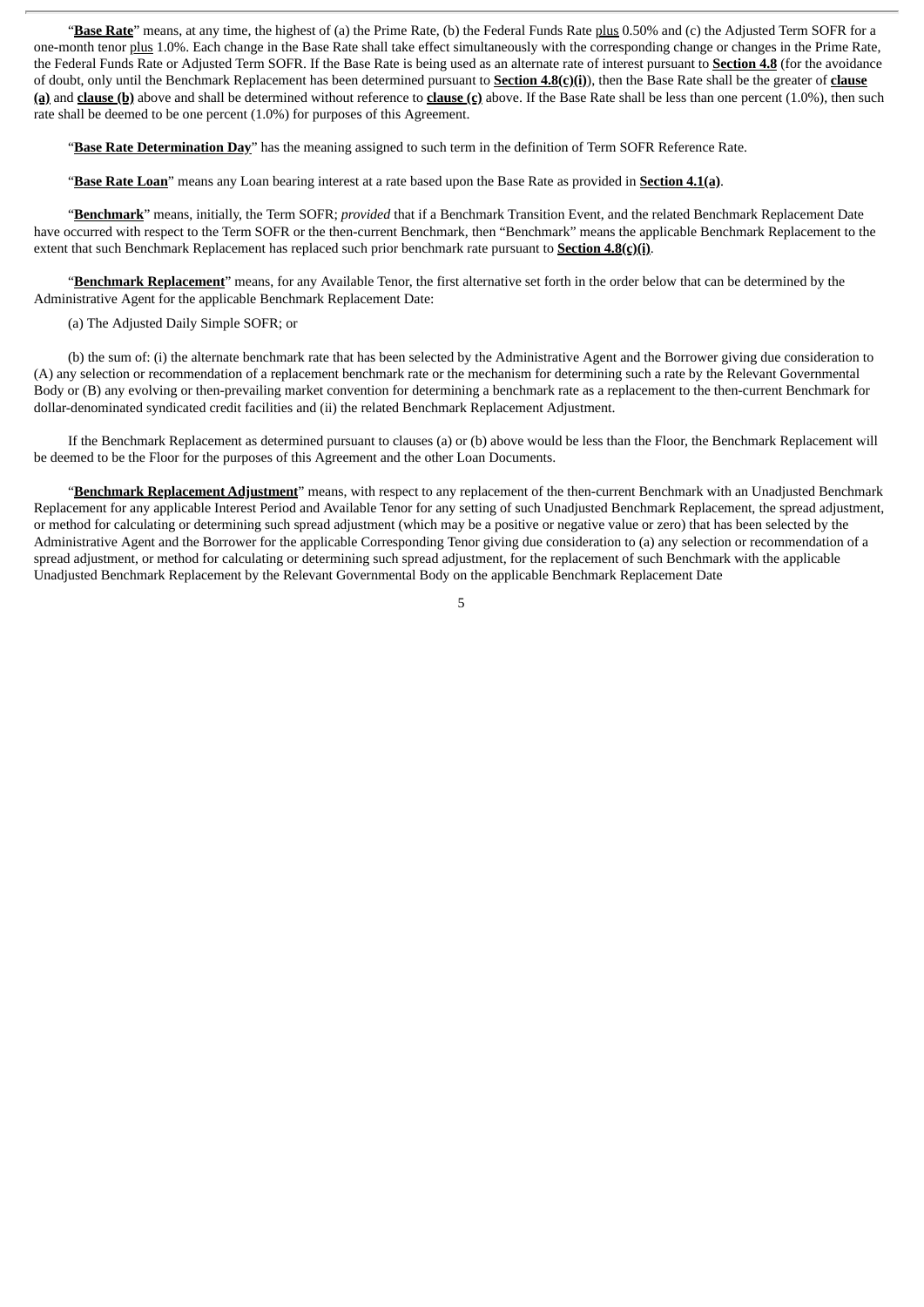and/or (b) any evolving or then-prevailing market convention for determining a spread adjustment, or method for calculating or determining such spread adjustment, for the replacement of such Benchmark with the applicable Unadjusted Benchmark Replacement for U.S. dollar-denominated syndicated credit facilities at such time.

"**Benchmark Replacement Conforming Changes**" means, with respect to any Benchmark Replacement and/or any SOFR Loan, any technical, administrative or operational changes (including changes to the definition of "Base Rate", the definition of "Business Day", the definition of "U.S. Government Securities Business Day", the definition of "Interest Period", timing and frequency of determining rates and making payments of interest, timing of borrowing requests or prepayment, conversion or continuation notices, length of lookback periods, the applicability of breakage, increased cost, illegality, changed circumstances and Change in Law provisions, the formula for calculating any successor rates identified pursuant to the definition of "Benchmark Replacement", the formula, methodology or convention for applying the successor floor to the successor Benchmark Replacement and other technical, administrative or operational matters) that the Administrative Agent reasonably determines may be appropriate to reflect the adoption and implementation of such Benchmark and to permit the administration thereof by the Administrative Agent in a manner substantially consistent with market practice (or, if the Administrative Agent reasonably determines that adoption of any portion of such market practice is not administratively feasible or if the Administrative Agent determines that no market practice for the administration of such Benchmark exists, in such other manner of administration as the Administrative Agent reasonably determines is necessary in connection with the administration of this Agreement and the other Loan Documents).

"**Benchmark Replacement Date**" means, with respect to any then-current Benchmark, a date and time determined by the Administrative Agent (in consultation with the Borrower), which date shall be no later than the earlier to occur of the following events with respect to such then-current Benchmark:

(a) in the case of **clause (a)** or **clause (b)** of the definition of "Benchmark Transition Event," the later of (i) the date of the public statement or publication of information referenced therein and (ii) the date on which the administrator of such Benchmark (or the published component used in the calculation thereof) permanently or indefinitely ceases to provide all Available Tenors of such Benchmark (or such component thereof); or

(b) in the case of **clause (c)** of the definition of "Benchmark Transition Event", the first date on which such Benchmark (or the published component used in the calculation thereof) has been determined and announced by the regulatory supervisor for the administrator of such Benchmark (or such component thereof) to be no longer representative; provided that such non-representativeness will be determined by reference to the most recent statement or publication referenced in such **clause (c)** and even if any Available Tenor of such Benchmark (or such component thereof) continues to be provided on such date.

For the avoidance of doubt, the "Benchmark Replacement Date" will be deemed to have occurred in the case of **clause (a)** or **clause (b)** with respect to any Benchmark upon the occurrence of the applicable event or events set forth therein with respect to all then-current Available Tenors of such Benchmark (or the published component used in the calculation thereof).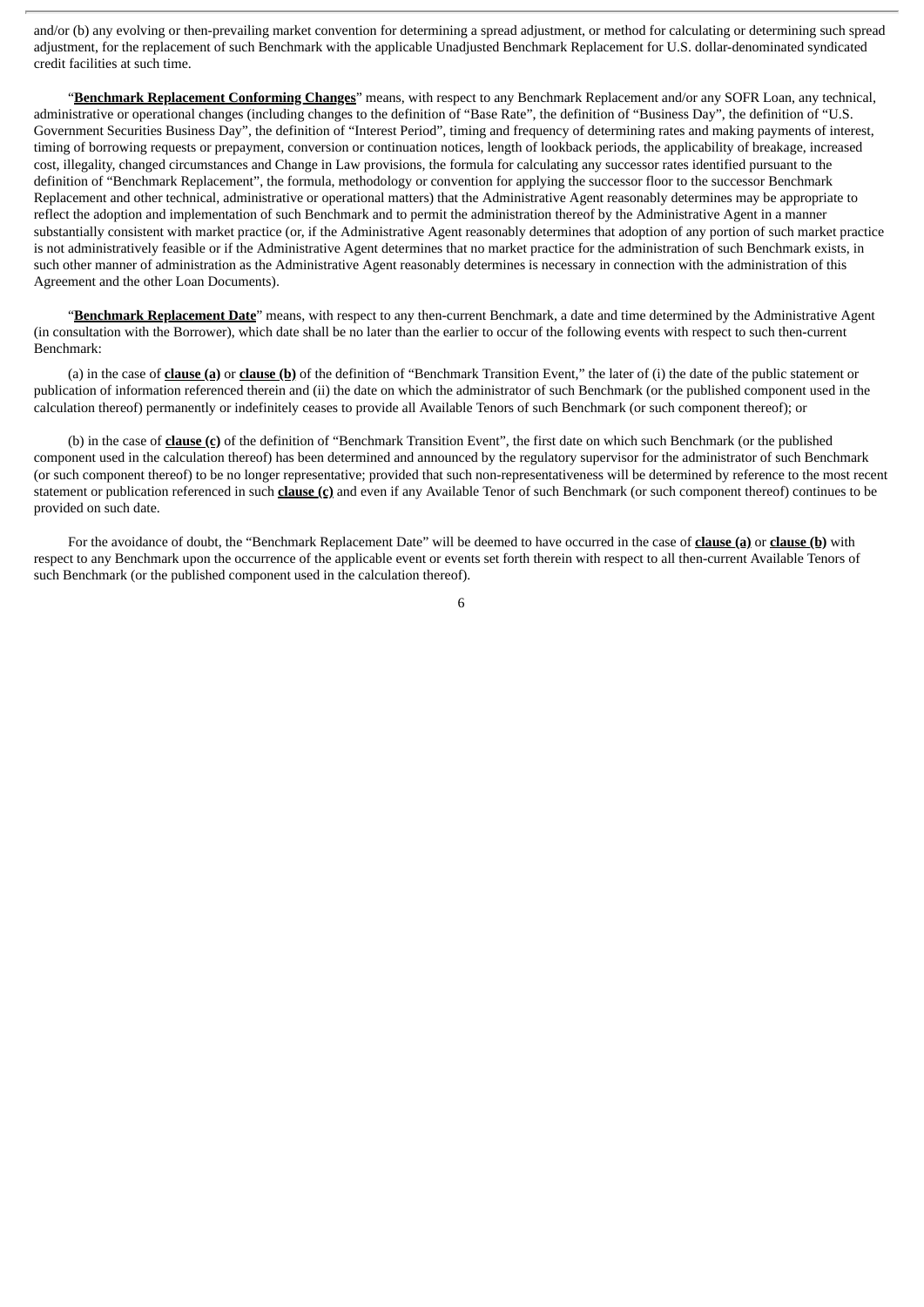"**Benchmark Transition Event**" means, with respect to any then-current Benchmark, the occurrence of one or more of the following events with respect to such then-current Benchmark:

(a) a public statement or publication of information by or on behalf of the administrator of such Benchmark (or the published component used in the calculation thereof) announcing that such administrator has ceased or will cease to provide all Available Tenors of such Benchmark (or such component thereof), permanently or indefinitely; provided that, at the time of such statement or publication, there is no successor administrator that will continue to provide any Available Tenor of such Benchmark (or component thereof);

(b) a public statement or publication of information by the regulatory supervisor for the administrator of such Benchmark (or the published component used in the calculation thereof), the Board of Governors of the Federal Reserve System, the Federal Reserve Bank of New York, the CME Term SOFR Administrator, an insolvency official with jurisdiction over the administrator for such Benchmark (or such component), a resolution authority with jurisdiction over the administrator for such Benchmark (or such component) or a court or an entity with similar insolvency or resolution authority over the administrator for such Benchmark (or such component), in each case, which states that the administrator of such Benchmark (or such component) has ceased or will cease to provide all Available Tenors of such Benchmark (or such component thereof) permanently or indefinitely; *provided* that, at the time of such statement or publication, there is no successor administrator that will continue to provide any Available Tenor of such Benchmark (or such component thereof); or

(c) a public statement or publication of information by the regulatory supervisor for the administrator of such Benchmark (or the published component used in the calculation thereof) announcing that all Available Tenors of such Benchmark (or such component thereof) are no longer, or as of a specified future date will no longer be, representative.

For the avoidance of doubt, a "Benchmark Transition Event" will be deemed to have occurred with respect to any Benchmark if a public statement or publication of information set forth above has occurred with respect to each then-current Available Tenor of such Benchmark (or the published component used in the calculation thereof).

"**Benchmark Unavailability Period**" means, with respect to any Benchmark, the period (if any) (a) beginning at the time that a Benchmark Replacement Date pursuant to **clause (a)** or **clause (b)** of the definition thereof has occurred if, at such time, no Benchmark Replacement has replaced such then-current Benchmark for all purposes hereunder and under any other Loan Document in accordance with **Section 4.8** and (b) ending at the time that a Benchmark Replacement has replaced such then-current Benchmark for all purposes hereunder and under any other Loan Document in accordance with **Section 4.8**.

"**Beneficial Ownership Certification**" means a certification regarding beneficial ownership as required by the Beneficial Ownership Regulation.

"**Beneficial Ownership Regulation**" means 31 CFR § 1010.230.

"**Borrower**" has the meaning assigned thereto in the introductory paragraph of this Agreement.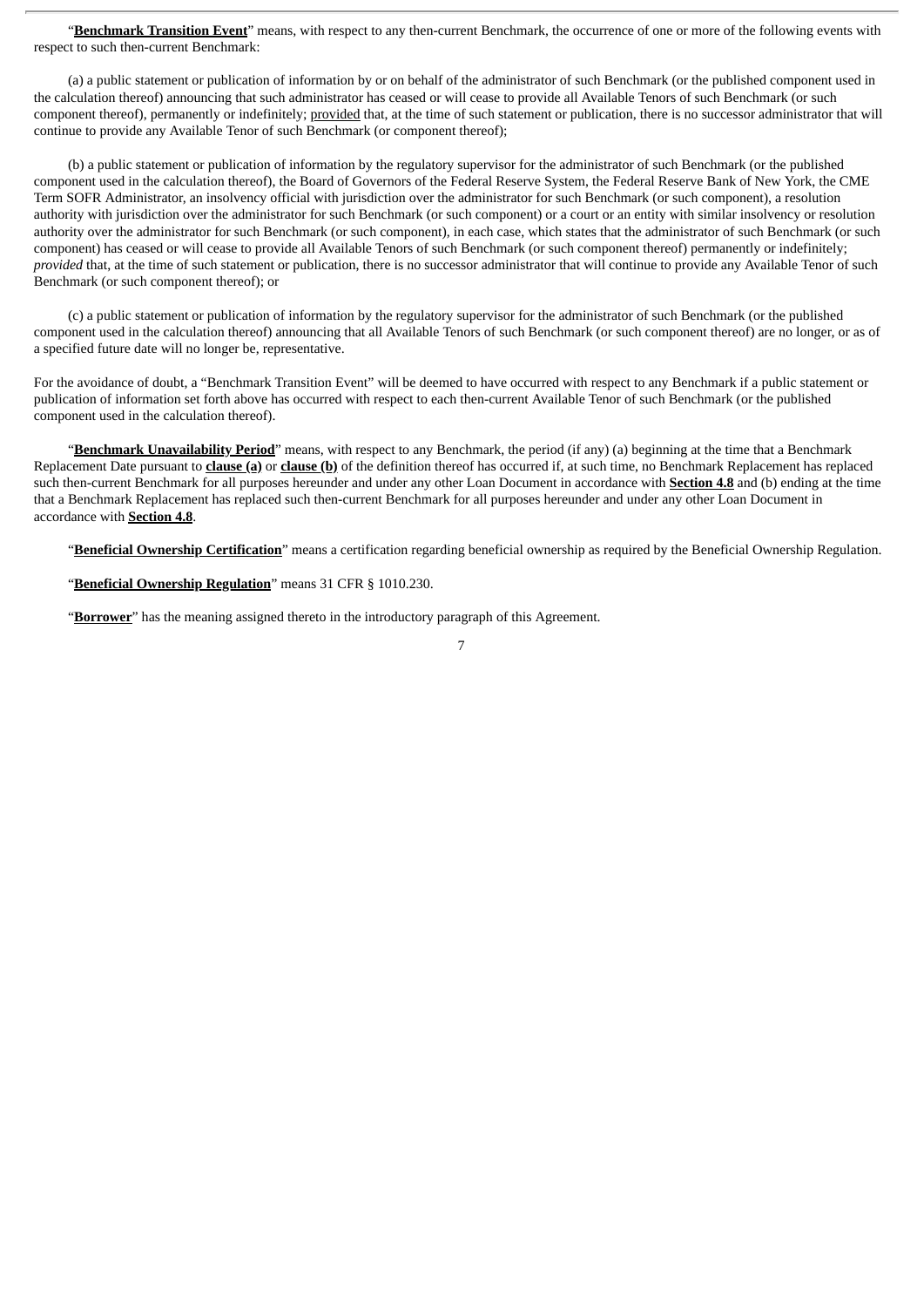#### "**Borrower Materials**" has the meaning assigned thereto in **Section 7.1**.

"**Business Day**" means any day other than a Saturday, Sunday or legal holiday on which banks in New York, New York, are open for the conduct of their commercial banking business.

#### "**Businesses**" has the meaning set forth in **Section 6.13**.

"**Canadian Sanctions**" means economic or financial sanctions administered, enacted or enforced by any sanctions authority including any restriction on the Lender's or its Affiliates' ability to conduct business with any banks or financial institutions in any country relevant to the transaction, pursuant to all applicable Canadian laws regarding sanctions and export controls (all such applicable laws currently in effect, all such new applicable laws in effect in the future or each as amended from time to time), such as the United Nations Act, Special Economic Measures Act, Export and Import Permits Act, Freezing Assets of Foreign Corrupt Officials Act, Criminal Code, Defense Production Act, Proceeds of Crime (Money Laundering) and Terrorist Financing Act, Anti-Terrorism Act or any other similar Canadian statute or regulation.

"**Capital Stock**" means (a) in the case of a corporation, all classes of capital stock of such corporation, (b) in the case of a partnership, partnership interests (whether general or limited), (c) in the case of a limited liability company, membership interests and (d) any other interest or participation that confers on a Person the right to receive a share of the profits and losses of, or distributions of assets of, the issuing Person.

"**Cash Collateralize**" means, to pledge and deposit with or deliver to the Administrative Agent, for the benefit of one or more of the Issuing Lender or the Lenders, as collateral for L/C Obligations or obligations of the Lenders to fund participations in respect of L/C Obligations, cash or deposit account balances or, if the Administrative Agent and the Issuing Lender shall agree, in their sole discretion, other credit support, in each case pursuant to documentation in form and substance satisfactory to the Administrative Agent and the Issuing Lender.

"**Cash Collateral**" shall have a meaning correlative to the foregoing and shall include the proceeds of such Cash Collateral and other credit support.

"**Cash Equivalents**" means, collectively, (a) marketable direct obligations issued or unconditionally guaranteed by the United States or any agency thereof maturing within twelve (12) months from the date of acquisition thereof, (b) commercial paper maturing no more than one hundred eighty (180) days from the date of creation thereof and currently having the highest rating obtainable from either S&P or Moody's, (c) certificates of deposit maturing no more than one hundred eighty (180) days from the date of creation thereof issued by commercial banks incorporated under the laws of the United States, each having combined capital, surplus and undivided profits of not less than \$500,000,000 and having a rating of "**A**" or better by a nationally recognized rating agency; provided that the aggregate amount invested in such certificates of deposit shall not at any time exceed \$5,000,000 for any one such certificate of deposit and \$10,000,000 for any one such bank, (d) time deposits maturing no more than thirty (30) days from the date of creation thereof with commercial banks or savings banks or savings and loan associations each having membership either in the FDIC or the deposits of which are insured by the FDIC and in amounts not exceeding the maximum amounts of insurance thereunder and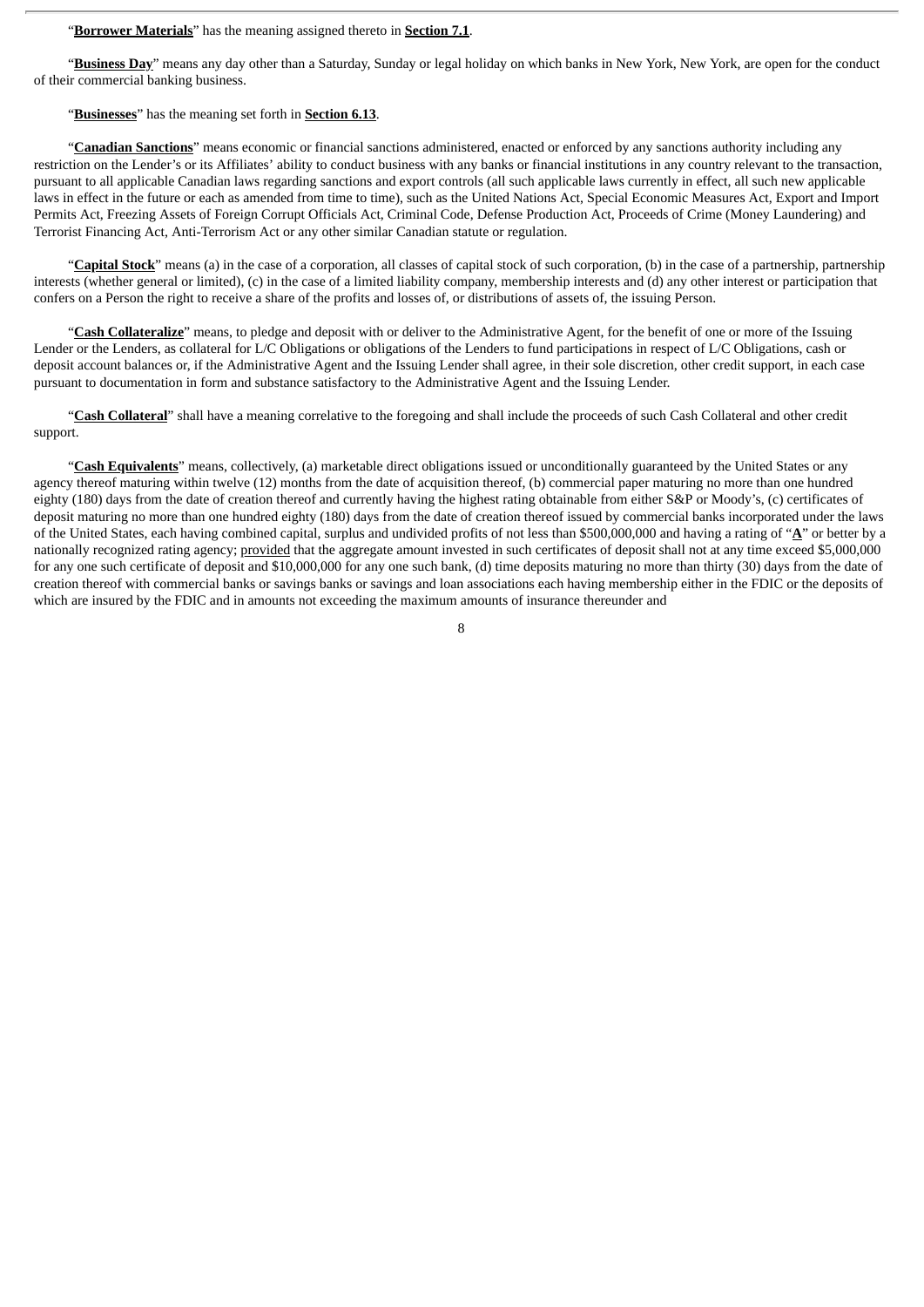(e) money market investments, classified in accordance with GAAP as current assets, in money market investment programs registered under the Investment Company Act of 1940 which are administered by reputable financial institutions having capital of at least \$500,000,000 or having portfolio assets of at least \$5,000,000,000 and the portfolios of which are limited to investments of the character described in the foregoing subdivisions (a) through (d).

"**Cash Management Agreement**" means any agreement to provide cash management services, including treasury, depository, overdraft, credit or debit card, electronic funds transfer and other cash management arrangements.

"**Cash Management Bank**" means (a) any Person that, at the time it enters into a Cash Management Agreement, is a Lender, an Affiliate of a Lender, the Administrative Agent or an Affiliate of the Administrative Agent or (b) in the case of any Cash Management Agreement in effect on or prior to the Closing Date, any Person that is, as of the Closing Date or within 30 days thereafter, a Lender, an Affiliate of a Lender, the Administrative Agent or an Affiliate of the Administrative Agent, in each case, in its capacity as a party to such Cash Management Agreement.

#### "**Certificate Inaccuracy Payment Date**" has the meaning set forth in **Section 4.17(c)(i)**.

"**Change in Control**" means as of any date, the failure of the Parent to own, directly or indirectly, 100% of the equity of the Borrower or DCP Midstream LLC to own, directly or indirectly, a majority of the voting equity of the general partner of the Parent.

"**Change in Law**" means the occurrence, after the date of this Agreement, of any of the following: (a) the adoption or taking effect of any law, rule, regulation or treaty, (b) any change in any law, rule, regulation or treaty or in the administration, interpretation, implementation or application thereof by any Governmental Authority or (c) the making or issuance of any request, rule, guideline or directive (whether or not having the force of law) by any Governmental Authority; provided that notwithstanding anything herein to the contrary, (i) the Dodd-Frank Wall Street Reform and Consumer Protection Act and all requests, rules, guidelines or directives thereunder or issued in connection therewith and (ii) all requests, rules, guidelines or directives promulgated by the Bank for International Settlements, the Basel Committee on Banking Supervision (or any successor or similar authority) or the United States or foreign regulatory authorities, in each case pursuant to Basel III, shall in each case be deemed to be a "Change in Law", regardless of the date enacted, adopted or issued.

"**Class**" means, when used in reference to any Loan, whether such Loan is a Revolving Credit Loan or Swingline Loan.

"**Closing Date**" means the date of this Agreement.

"**CME Term SOFR Administrator**" means CME Group Benchmark Administration Limited as administrator of the forward-looking term Secured Overnight Financing Rate (SOFR) (or a successor administrator).

"Code" means the Internal Revenue Code of 1986, and the rules and regulations promulgated thereunder, each as amended or modified from time to time.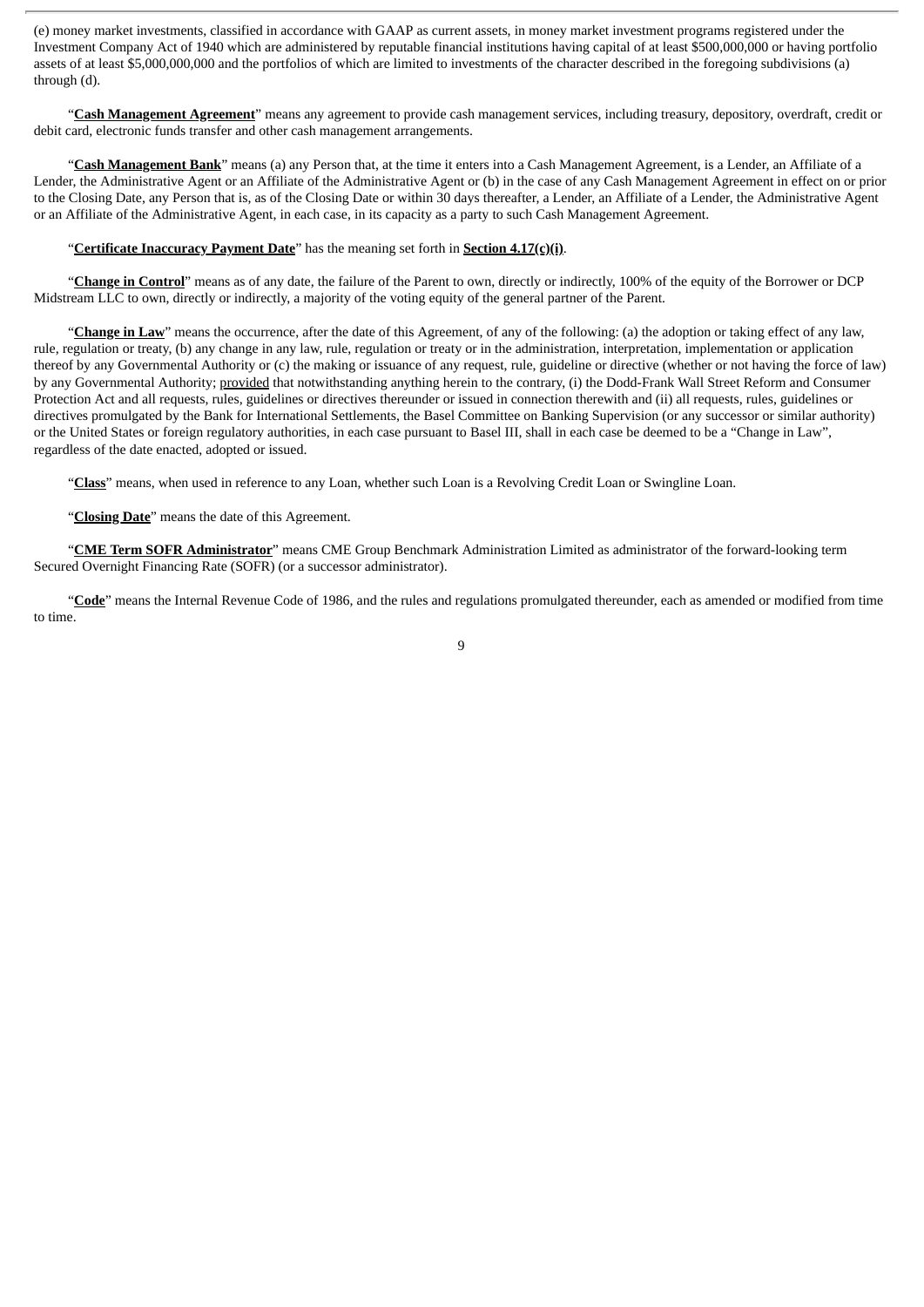"**Commercial Operation Date**" means the date on which a Qualified Project is substantially complete and commercially operable.

"**Commodity Exchange Act**" means the Commodity Exchange Act (7 U.S.C. § 1 *et seq*.).

"**Conflicts Committee**" has the meaning ascribed thereto in the Second Amended and Restated Agreement of Limited Partnership of the Parent, as amended or restated from time to time.

"**Connection Income Taxes**" means Other Connection Taxes that are imposed on or measured by net income (however denominated) or that are franchise Taxes or branch profits Taxes.

"**Consolidated EBITDA**" means, for any period, an amount equal to (a) Consolidated Net Income (other than income attributable to interest received in connection with Permitted Self-Purchase Industrial Revenue Bonds) for such period plus (b) to the extent deducted in determining Consolidated Net Income for such period, the aggregate amount of (i) taxes based on or measured by income, (ii) Consolidated Interest Expense and (iii) depreciation and amortization expense plus (c) the amount of cash dividends actually received during such period by the Parent and its Subsidiaries on a consolidated basis from unconsolidated subsidiaries of the Parent or other Persons plus (d) the amount collected during the period from Finance Lease arrangements with affiliates to the extent not already recognized in Consolidated Net Income minus (e) to the extent included in determining Consolidated Net Income for such period, equity in earnings from unconsolidated subsidiaries of the Parent.

For purposes of the foregoing clauses (a) and (b), Consolidated Net Income and consolidated expenses shall be adjusted with respect to net income and expenses of non-wholly-owned consolidated Subsidiaries to reflect only the Credit Parties' pro rata ownership interest therein.

"**Consolidated Interest Expense**" means interest expense as would appear on a consolidated statement of income of the Parent and its Subsidiaries prepared in accordance with GAAP. For purposes of the foregoing, interest expense of a non-wholly owned subsidiary shall be included in the calculation of Consolidated Interest Expense only to the extent of the Credit Parties' proportional interest therein, unless the indebtedness giving rise to such interest expense is recourse to the Credit Parties.

"**Consolidated Leverage Ratio**" means, as of the last day of each fiscal quarter of the Parent, the ratio of (a) Consolidated Net Indebtedness (excluding letters of credit that do not support indebtedness) on such day to (b) Consolidated EBITDA for the period of four consecutive fiscal quarters ending on such day.

"**Consolidated Net Income**" means, for any period, the net income of the Parent and its Subsidiaries for such period determined on a consolidated basis in accordance with GAAP; provided that Consolidated Net Income shall not include (i) extraordinary gains or extraordinary losses, (ii) net gains and losses in respect of Dispositions of assets other than in the ordinary course of business, (iii) gains or losses attributable to write-ups or write-downs of assets, including hedging and derivative activities in the ordinary course of business and (iv) the cumulative effect of a change in accounting principles, all as reported in the Parent's consolidated statement(s) of income for the relevant period(s) prepared in accordance with GAAP.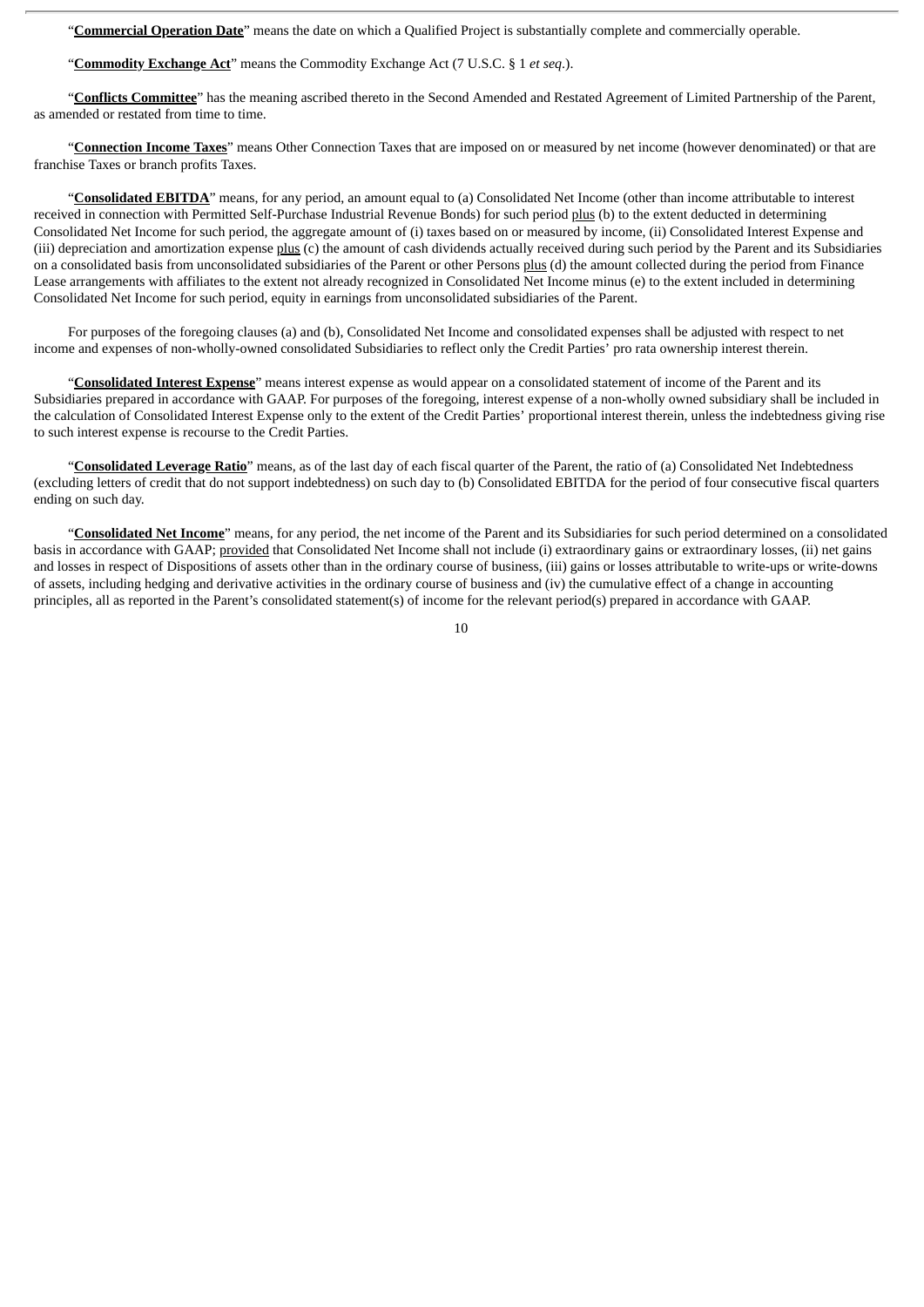"**Consolidated Net Indebtedness**" means, without duplication, (a) all Indebtedness of the Parent and its Subsidiaries on a consolidated basis (excluding the face amount of Hybrid Securities outstanding at such date) minus (b) to the extent constituting Indebtedness, lease obligations in connection with Permitted Self-Purchase Industrial Revenue Bonds minus (c) the aggregate outstanding amount of all Equity Preferred Securities, minus (d) the aggregate amount of cash and Cash Equivalents of the Borrower and its Subsidiaries on a consolidated basis at such time (excluding any restricted cash and Cash Equivalents and any cash or Cash Equivalents subject to any Lien other than (i) any Lien in favor of the Administrative Agent that secures the Obligations, or (ii) customary rights of set-off, revocation, refund or chargeback under deposit agreements or under the Uniform Commercial Code or common law of banks or other financial institutions where Parent or any of its Subsidiaries maintains deposits (other than deposits intended as cash collateral) in the ordinary course of business). For purposes of the foregoing, Indebtedness of a non-wholly owned Subsidiary shall be included in the calculation of Consolidated Net Indebtedness only to the extent of the Credit Parties' proportional interest therein, unless such indebtedness is recourse to the Credit Parties (in which case, the full amount of such indebtedness that is recourse to the Credit Parties shall be included in the calculation of Consolidated Net Indebtedness).

"**Consolidated Net Tangible Assets**" means, at any date of determination, the total amount of consolidated assets of the Parent and its Subsidiaries after deducting therefrom (a) the value (net of any applicable reserves) of all goodwill, trade names, trademarks, patents and other like intangible assets, (b) all current liabilities (excluding (i) any which are by their terms extendible or renewable at the option of the obligor to a time more than 12 months after the time as of which the amount is being computed, and (ii) any which are maturities of long term debt), in each case of clauses (a) and (b), as set forth, or as on a pro forma basis would be set forth, on the consolidated balance sheet of the Parent and its Subsidiaries for the most recently completed fiscal quarter, in accordance with GAAP.

"**Credit Facility**" means, collectively, the Revolving Credit Facility, the Swingline Facility and the L/C Facility.

"**Credit Parties**" means, collectively, the Borrower and the Guarantors.

"**Current Reference Year**" has the meaning specified in the definition of "GHG Intensity (YoY Change)".

"**Daily Simple SOFR**" means, for any day, a rate per annum equal to SOFR for the day that is five (5) U.S. Government Securities Business Days prior to (i) if such day is a U.S. Government Securities Business Day, such day or (ii) if such day is not a U.S. Government Securities Business Day, the U.S. Government Securities Business Day immediately preceding such day, in each case, as such SOFR is published by the SOFR Administrator or on the Federal Reserve Bank of New York's Website. Any change in Daily Simple SOFR due to a change in SOFR shall be effective from and including the effective date of such change in SOFR without giving notice to the Borrower.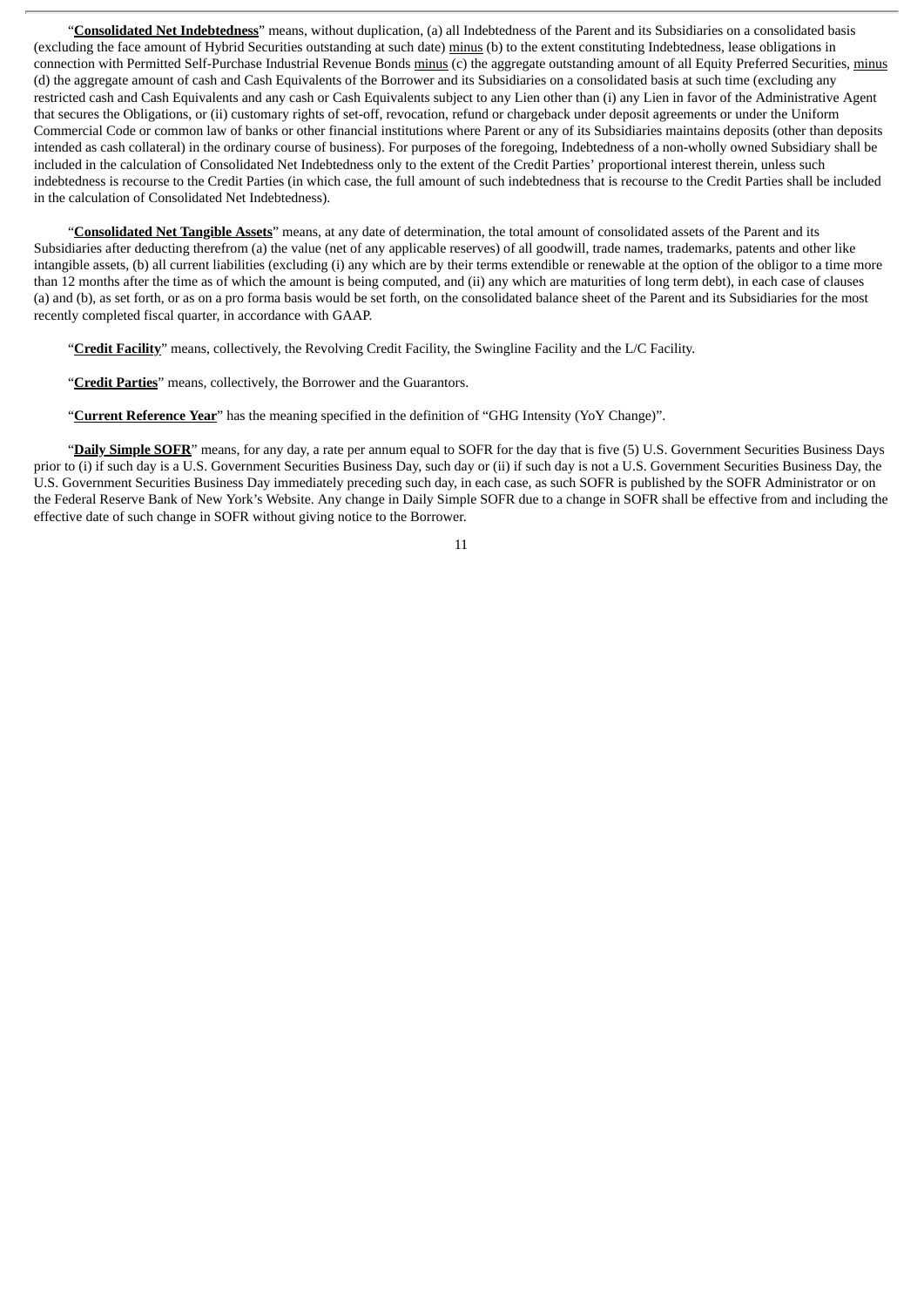"**DCP TRIR**" means, for any Reference Year, the Total Recordable Incident Rate of the Parent for such Reference Year as set forth in the annual reporting of Total Recordable Incident Rates published by GPA Midstream Association for such Reference Year.

"**Debt Rating**" means, the long-term senior unsecured, non-credit enhanced debt rating of the Parent or the Borrower, as applicable, by the Designated Rating Agencies. For all purposes of this Agreement, in the event that both the Parent and the Borrower are rated by one or more Designated Rating Agencies, the term "Debt Rating" shall mean the Debt Rating of the Parent.

"**Debtor Relief Laws**" means the Bankruptcy Code of the United States of America, and all other liquidation, conservatorship, bankruptcy, assignment for the benefit of creditors, moratorium, rearrangement, receivership, insolvency, reorganization, or similar debtor relief Laws of the United States or other applicable jurisdictions from time to time in effect.

"**Default**" means any of the events specified in **Section 9.1** which with the passage of time, the giving of notice or both, would constitute an Event of Default.

"**Defaulting Lender**" means, subject to **Section 4.15(b)**, any Lender that (a) has failed to (i) fund all or any portion of the Revolving Credit Loans, participations in L/C Obligations or participations in Swingline Loans required to be funded by it hereunder within two Business Days following the date such Loans or participations were required to be funded hereunder unless such Lender notifies the Administrative Agent and the Borrower in writing that such failure is the result of such Lender's determination that one or more conditions precedent to funding (each of which conditions precedent, together with any applicable default, shall be specifically identified in such writing) has not been satisfied, or (ii) pay to the Administrative Agent, the Issuing Lender, the Swingline Lender or any other Lender any other amount required to be paid by it hereunder (including in respect of its participation in Letters of Credit or Swingline Loans) within two Business Days following the date when due, (b) has notified the Borrower, the Administrative Agent, the Issuing Lender, the Swingline Lender or any other Lender in writing or has made a public statement to the effect, that it does not intend to comply with its funding obligations hereunder, (unless such writing or public statement relates to such Lender's obligation to fund a Loan hereunder and states that such position is based on such Lender's determination that a condition precedent to funding (which condition precedent, together with any applicable default, shall be specifically identified in such writing or public statement) cannot be satisfied) or generally under other agreements in which it has committed to extend credit, (c) has failed, within three Business Days after written request by the Administrative Agent or the Borrower, to confirm in writing to the Administrative Agent and the Borrower that it will comply with its prospective funding obligations hereunder (provided that such Lender shall cease to be a Defaulting Lender pursuant to this clause (c) upon receipt of such written confirmation by the Administrative Agent and the Borrower), or (d) has, or has a direct or indirect parent company that has, (i) become the subject of (1) a proceeding under any Debtor Relief Law or (2) a Bail-In Action, or (ii) had appointed for it a receiver, custodian, conservator, trustee, administrator, assignee for the benefit of creditors or similar Person charged with reorganization or liquidation of its business or assets, including the Federal Deposit Insurance Corporation or any other state or federal regulatory authority acting in such a capacity; provided that a Lender shall not be a Defaulting Lender solely by virtue of the ownership or acquisition of any equity interest in that Lender or any direct or indirect parent company thereof by a Governmental Authority so long as such ownership interest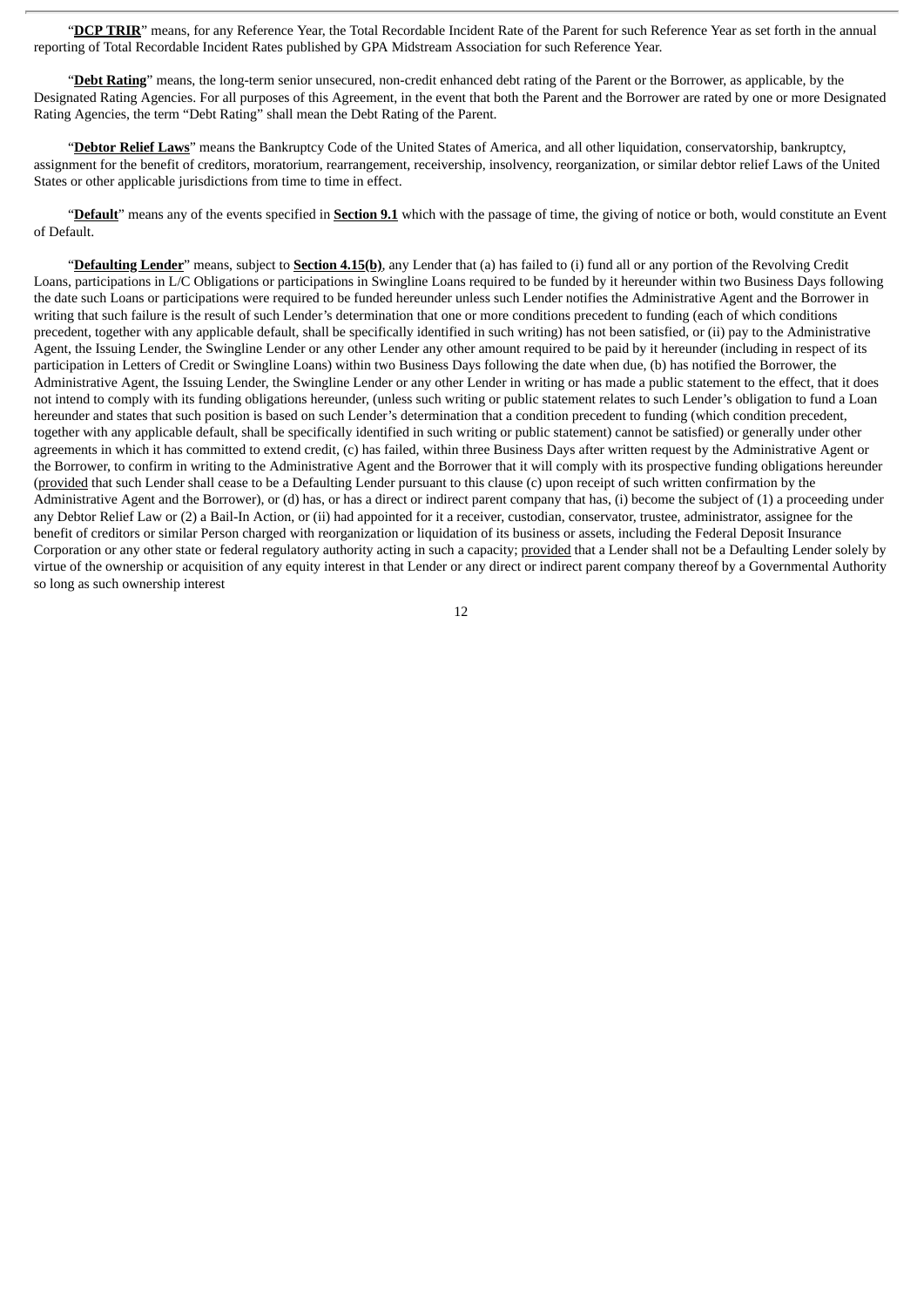does not result in or provide such Lender with immunity from the jurisdiction of courts within the United States or from the enforcement of judgments or writs of attachment on its assets (except in the case of Export Development Canada) or permit such Lender (or such Governmental Authority) to reject, repudiate, disavow or disaffirm any contracts or agreements made with such Lender. Any determination by the Administrative Agent that a Lender is a Defaulting Lender under clauses (a) through (d) above shall be conclusive and binding absent manifest error, and such Lender shall be deemed to be a Defaulting Lender (subject to **Section 4.15(b)**) upon delivery of written notice of such determination to the Borrower, the Issuing Lender, the Swingline Lender and each Lender.

#### "**Departing Lender**" has the meaning set forth in **Section 11.23(c)**.

"**Designated Rating Agencies**" shall mean up to any three of S&P, Moody's, Fitch or any other rating agency selected by the Parent which is recognized by the SEC and identified by the Parent from time to time in a Rating Agency Designation and "Designated Rating Agency" shall mean any one of the foregoing. Until such time as the Parent shall have delivered a Rating Agency Designation to the Administrative Agent, the sole Designated Rating Agency shall be Fitch.

"**Disposition**" or "**Dispose**" means the sale, transfer, license, lease or other disposition (including any Sale and Leaseback Transaction) of any Property by a Credit Party (including the Capital Stock of any Subsidiary), including any sale, assignment, transfer or other disposal, with or without recourse, of any notes or accounts receivable or any rights and claims associated therewith.

"**Dollars**" or "**\$**" means, unless otherwise qualified, dollars in lawful currency of the United States.

"**EEA Financial Institution**" means (a) any institution or firm established in any EEA Member Country that is subject to the supervision of an EEA Resolution Authority, (b) any entity established in an EEA Member Country that is a parent of an institution described in clause (a) of this definition, or (c) any institution or firm established in an EEA Member Country that is a subsidiary of an institution or firm described in clauses (a) or (b) of this definition and is subject to consolidated supervision with its parent.

"**EEA Member Country**" means any of the member states of the European Union, Iceland, Liechtenstein, and Norway.

"**EEA Resolution Authority**" means any public administrative authority or any Person entrusted with public administrative authority of any EEA Member Country (including any delegee) having responsibility for the resolution of any EEA Financial Institution.

"**Eligible Assignee**" means any Person that meets the requirements to be an assignee under **Section 11.10(b)(iii)**, **(v)** and **(vi)** (subject to such consents, if any, as may be required under **Section 11.10(b)(iii)**).

"**Employee Benefit Plan**" means (a) any employee benefit plan within the meaning of Section 3(3) of ERISA that is maintained for employees of any Credit Party or any ERISA Affiliate or (b) any Pension Plan or Multiemployer Plan that has at any time within the preceding seven (7) years been maintained, funded or administered for the employees of any Credit Party or any current or former ERISA Affiliate.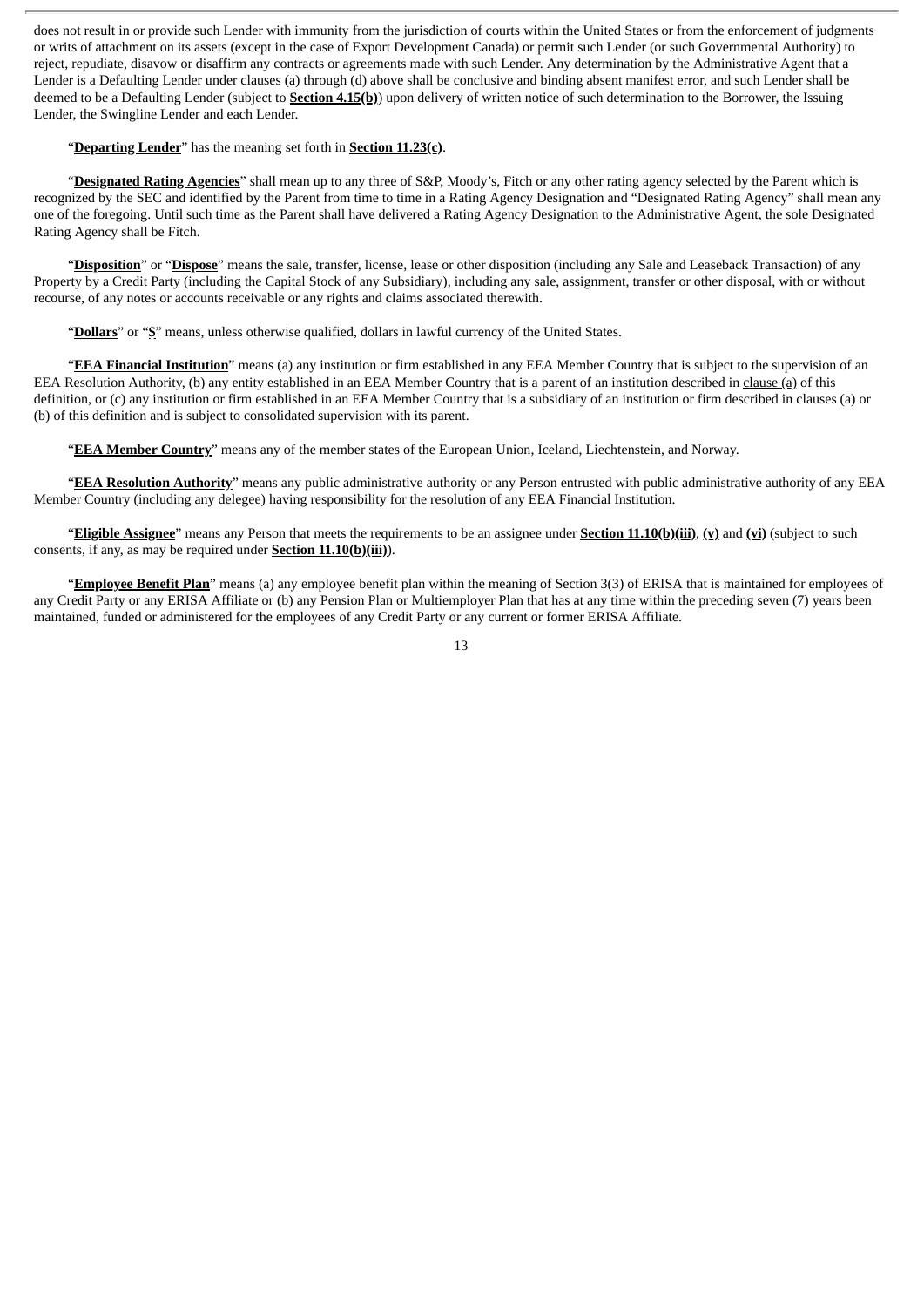"**Environmental Claims**" means any and all administrative, regulatory or judicial actions, suits, demands, demand letters, claims, liens, accusations, allegations, notices of noncompliance or violation, investigations (other than internal reports prepared by any Person in the ordinary course of business and not in response to any third party action or request of any kind) or proceedings relating in any way to any actual or alleged violation of or liability under any Environmental Law or relating to any permit issued, or any approval given, under any such Environmental Law, including, without limitation, any and all claims by Governmental Authorities for enforcement, cleanup, removal, response, remedial or other actions or damages, contribution, indemnification cost recovery, compensation or injunctive relief resulting from Hazardous Materials or arising from alleged injury or threat of injury to human health or the environment.

"**Environmental Laws**" means any and all federal, foreign, state, provincial and local laws, statutes, ordinances, codes, rules, standards and regulations, permits, licenses, approvals, interpretations and orders of courts or Governmental Authorities, relating to the protection of the environment, including, but not limited to, requirements pertaining to the manufacture, processing, distribution, use, treatment, storage, disposal, transportation, handling, reporting, licensing, permitting, investigation or remediation of Hazardous Materials.

"**Equity Preferred Securities**" shall mean any securities, however denominated, that meet all of the following requirements: (a) such securities are issued by the Parent or its Subsidiaries; (b) such securities are not subject to mandatory redemption; (c) such securities are perpetual or mature no earlier than twenty years after the date of issuance and no earlier than one year after the Revolving Credit Maturity Date; (d) any indebtedness issued in connection with such securities, including any guaranty, is subordinated in right of payment to the unsecured and unsubordinated Indebtedness of the issuer of such indebtedness or guaranty; and (e) the terms of such securities permit the deferral of interest or distributions thereon to a date occurring after the first anniversary of the Revolving Credit Maturity Date.

"**ERISA**" means the Employee Retirement Income Security Act of 1974, and the rules and regulations thereunder, each as amended or modified from time to time.

"**ERISA Affiliate**" means any Person who together with any Credit Party or any of its Subsidiaries is treated as a single employer within the meaning of Section 414(b), (c), (m) or (o) of the Code or Section 4001(b) of ERISA.

"**ESG Certificate**" has the meaning set forth in **Section 4.17(a)**.

"**ESG Certificate Inaccuracy**" has the meaning set forth in **Section 4.17(c)(i)**.

"**ESG Determination Date**" means, with respect to any calendar year, the 25th day of August of such year (or if such day is not a Business Day, the next occurring Business Day).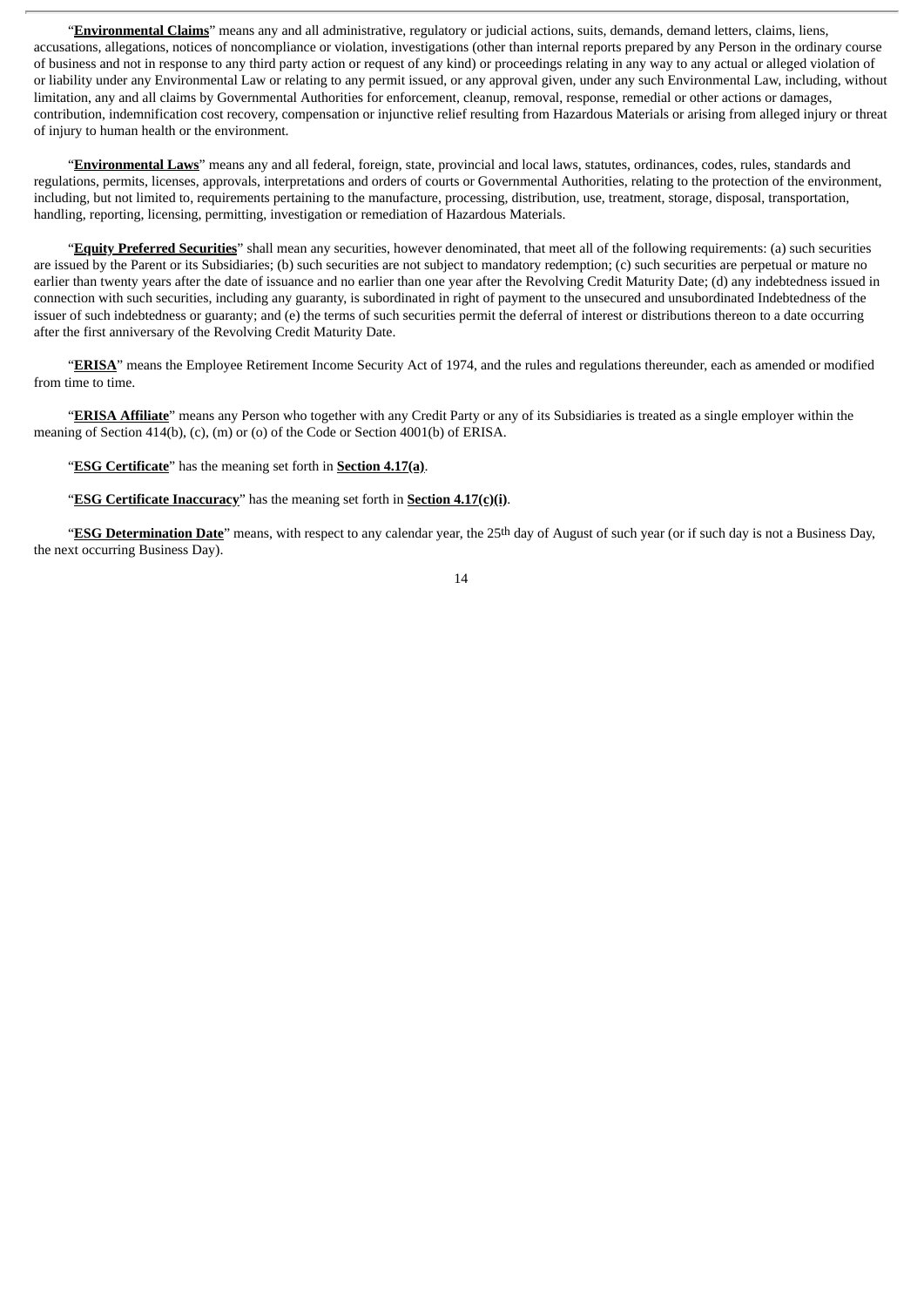"**ESG Margin**" means: (a) with respect to the Applicable Margin, the sum of the corresponding percentages per annum of (i) the TRIR Margin (Applicable Margin) based on the TRIR Among Peers and (ii) the GHG Margin (Applicable Margin) based on the GHG Intensity (YoY Change) and (b) with respect to the Facility Fee, the sum of the corresponding percentages per annum of (i) the TRIR Margin (Facility Fee) based on the TRIR Among Peers and (ii) the GHG Margin (Facility Fee) based on the GHG Intensity (YoY Change), in each case as specified under and in accordance with the terms set forth below:

| Level | <b>TRIR Among Peers</b>                             | <b>TRIR Margin</b><br>(Applicable Margin) | <b>TRIR Margin</b><br>(Facility Fee) |
|-------|-----------------------------------------------------|-------------------------------------------|--------------------------------------|
|       | DCP TRIR is less than Peer Average TRIR             | $-0.02%$                                  | $-0.005%$                            |
| H     | DCP TRIR is equal to Peer Average TRIR              | $0.00\%$                                  | 0.000%                               |
| Ш     | DCP TRIR is greater than Peer Average TRIR          | $0.02\%$                                  | 0.005%                               |
|       |                                                     |                                           |                                      |
| Level | GHG Intensity (YoY Change)                          | GHG Margin<br>(Applicable Margin)         | GHG Margin<br>(Facility Fee)         |
|       | Less than or equal to $-2.00\%$                     | $-0.02\%$                                 | $-0.005\%$                           |
| H     | Greater than -2.00% but less than or equal to 2.00% | $0.00\%$                                  | $0.000\%$                            |
| Ш     | Greater than 2.00%                                  | 0.02%                                     | 0.005%                               |

For purposes of determining the TRIR Margin and the GHG Margin:

(a) the TRIR Margin and the GHG Margin shall, in each case, be set at Level II until receipt of the ESG Certificate to be delivered on or before the ESG Determination Date occurring on August 25, 2022 (the date such ESG Certificate is delivered, the "**First ESG Determination Date**"); and

(b) following the First ESG Determination Date, the TRIR Margin and the GHG Margin shall be recomputed annually based on the TRIR Among Peers and the GHG Intensity (YoY Change) for the prior calendar year as reflected in the ESG Certificate delivered in connection with such ESG Determination Date. Any increase or decrease in the TRIR Margin or the GHG Margin computed as of the calendar-year end shall be effective on the date on which the ESG Certificate evidencing such computations is delivered. If an ESG Certificate is not delivered when due, then the sum of the TRIR Margin and the GHG Margin rates in Level III shall apply as of the first Business Day after the date on which such ESG Certificate was required to have been delivered and shall remain in effect until the date on which such ESG Certificate is delivered.

"**ESG Margin Adjustment Date**" has the meaning set forth in **Section 4.17(b)**.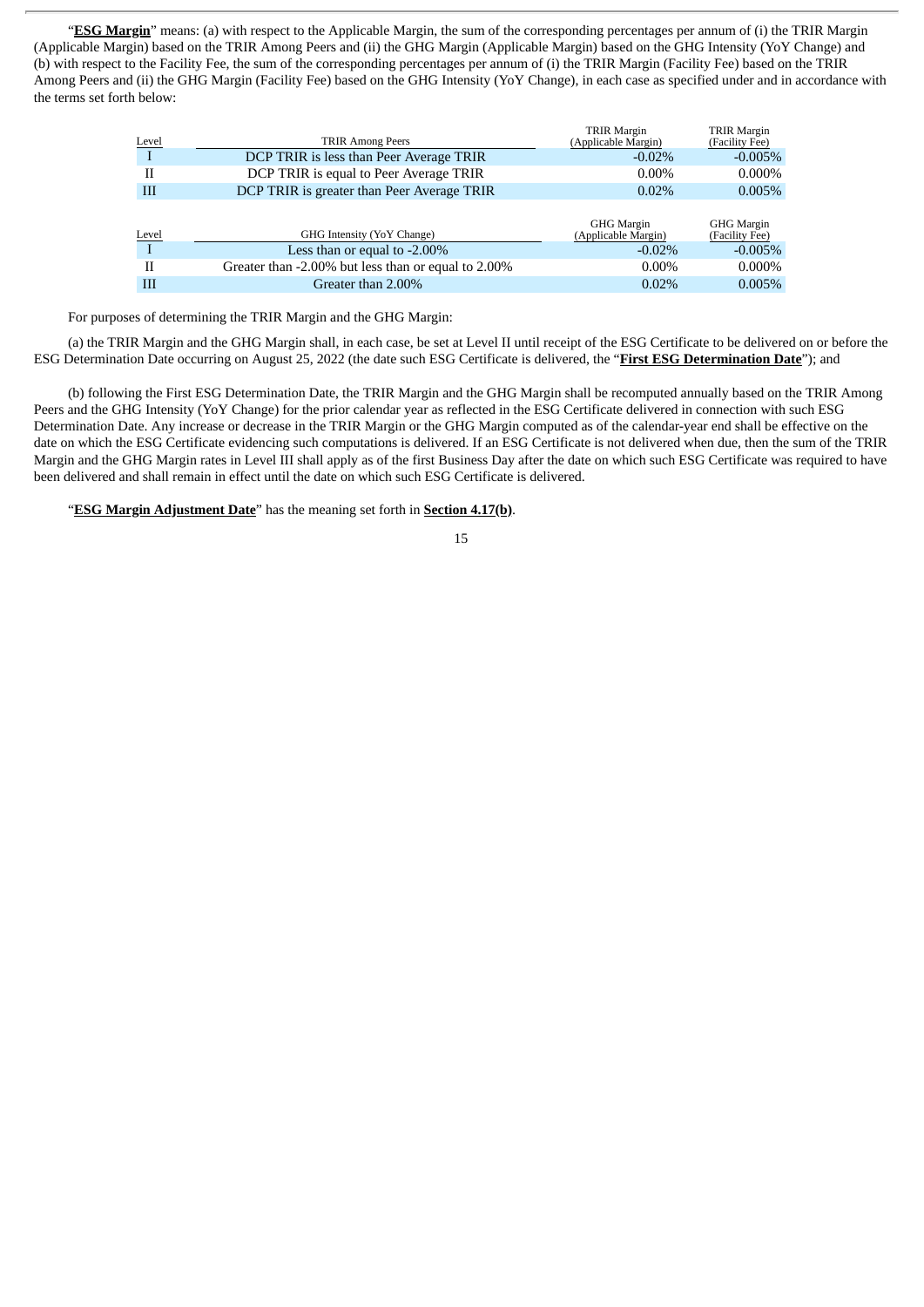"**EU Bail-In Legislation Schedule**" means the EU Bail-In Legislation Schedule published by the Loan Market Association (or any successor Person), as in effect from time to time.

"**Eurodollar Reserve Percentage**" means, for any day, the percentage (expressed as a decimal and rounded upwards, if necessary, to the next higher 1/100th of 1%) which is in effect for such day as prescribed by the Board of Governors of the Federal Reserve System (or any successor) for determining the maximum reserve requirement (including, without limitation, any basic, supplemental or emergency reserves) in respect of eurocurrency liabilities or any similar category of liabilities for a member bank of the Federal Reserve System in New York City.

"**Event of Default**" means any of the events specified in **Section 9.1**; provided that any requirement for passage of time, giving of notice, or any other condition, has been satisfied.

"**Excluded Swap Obligation**" means, with respect to any Credit Party, any Swap Obligation if, and to the extent that, all or a portion of the guarantee of such Credit Party of, or the grant under a Loan Document by such Credit Party of a security interest to secure, such Swap Obligation (or any guarantee thereof) is or becomes illegal under the Commodity Exchange Act (or the application or official interpretation thereof) by virtue of such Credit Party's failure for any reason to constitute an "eligible contract participant" as defined in the Commodity Exchange Act (determined after giving effect to **Section 12.8** hereof and any and all guarantees of such Credit Party's Swap Obligations by other Credit Parties) at the time the guarantee of such Credit Party, or grant by such Credit Party of a security interest, becomes effective with respect to such Swap Obligation. If a Swap Obligation arises under a master agreement governing more than one Hedge Agreement, such exclusion shall apply only to the portion of such Swap Obligation that is attributable to swaps for which such guarantee or security interest becomes illegal.

"**Excluded Taxes**" means any of the following Taxes imposed on or with respect to a Recipient or required to be withheld or deducted from a payment to a Recipient, (a) Taxes imposed on or measured by overall net income (however denominated), franchise Taxes, and branch profits Taxes, in each case, (i) imposed as a result of such Recipient being organized under the laws of, or having its principal office or, in the case of any Lender, its applicable lending office located in, the jurisdiction imposing such Tax (or any political subdivision thereof) or (ii) that are Other Connection Taxes, (b) in the case of a Foreign Lender, U.S. federal withholding Taxes imposed on amounts payable to or for the account of such Lender with respect to an applicable interest in a Loan or Revolving Credit Commitment pursuant to a law in effect on the date on which (i) such Lender acquires such interest in the Loan or Revolving Credit Commitment (other than pursuant to an assignment request by the Borrower under **Section 4.12(b)**) or (ii) such Lender changes its lending office, except in each case to the extent that, pursuant to **Section 4.11(b)**, amounts with respect to such Taxes were payable either to such Lender's assignor immediately before such Lender became a party hereto or to such Lender immediately before it changed its lending office, (c) Taxes attributable to such Recipient's failure (other than as a result of a Change in Law) to comply with **Section 4.11(f)** and (d) any U.S. federal withholding Taxes imposed under FATCA.

"**Existing Credit Agreement**" means that certain Second Amended and Restated Credit Agreement dated as of December 6, 2017, as previously amended by the First Amendment to Second Amended and Restated Credit Agreement dated as of December 9, 2019, among the Borrower, the Parent, Mizuho, as administrative agent, and the lenders party thereto, and as in effect immediately prior to the effectiveness of this Agreement.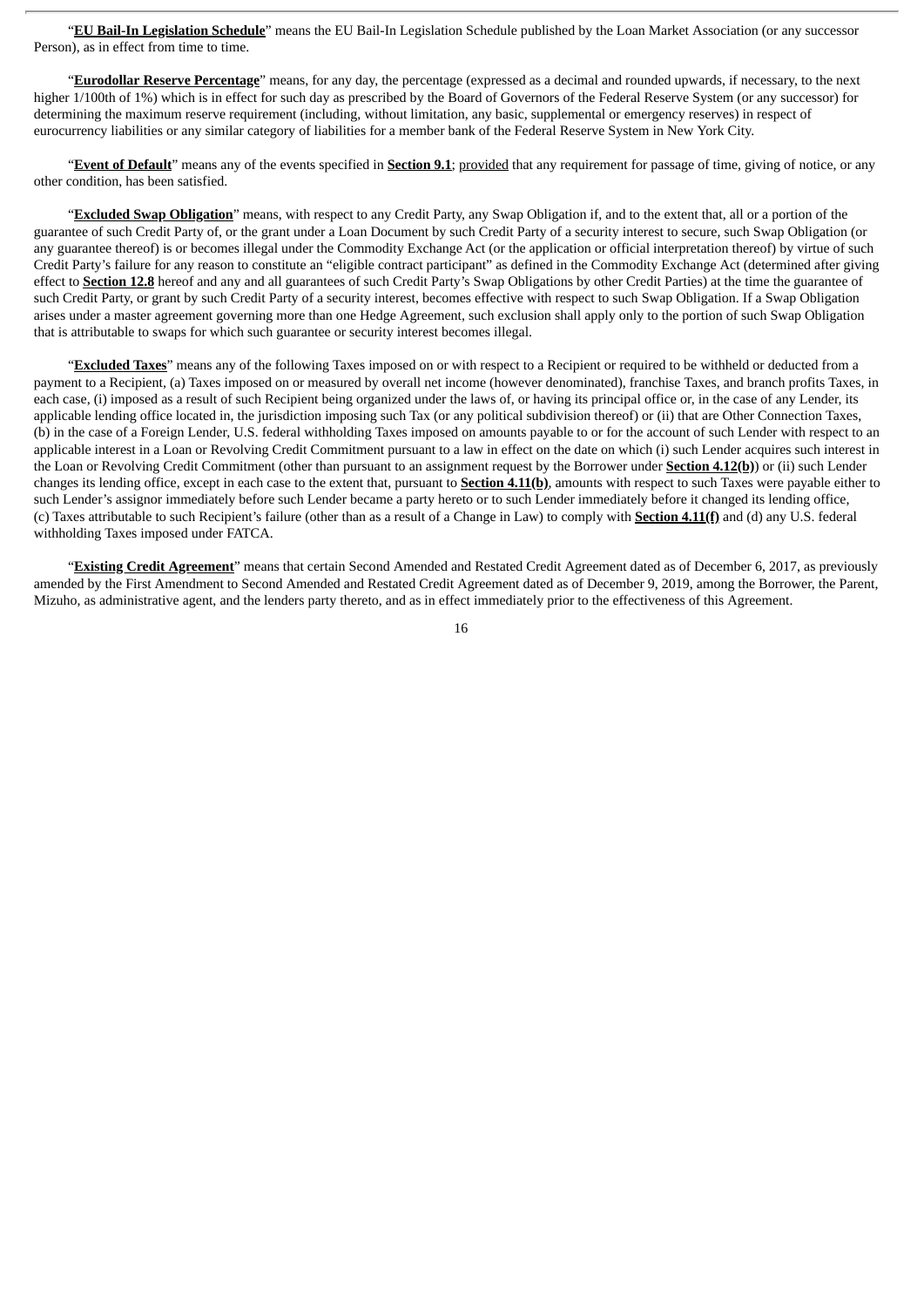"**Existing Letters of Credit**" means those letters of credit existing on the Closing Date and identified on **Schedule 3.1**.

"**Extensions of Credit**" means, as to any Lender at any time, (a) an amount equal to the sum of (i) the aggregate principal amount of all Revolving Credit Loans made by such Lender then outstanding, (ii) such Lender's Revolving Credit Commitment Percentage of the L/C Obligations then outstanding, and (iii) such Lender's Revolving Credit Commitment Percentage of the Swingline Loans then outstanding, or (b) the making of any Loan or participation in any Letter of Credit by such Lender, as the context requires.

"**Facility Fee**" means, a non-refundable facility fee at a rate per annum equal to the corresponding percentages per annum as set forth below based on the Debt Rating, as adjusted by the ESG Margin then in effect:

| <b>Debt Rating</b><br>(S&P/Moody's/Fitch)* | <b>Facility Fee</b> |
|--------------------------------------------|---------------------|
| $\geq$ BBB/Baa2/BBB                        | 0.175%              |
| BBB-/Baa3/BBB-                             | 0.225%              |
| $BB+/Ba1/BB+$                              | 0.275%              |
| BB/Ba2/BB                                  | 0.350\%             |
| $\leq$ BB-/Ba3/BB- or unrated              | 0.375%              |
|                                            |                     |

\* If any Designated Rating Agency is other than S&P, Moody's and Fitch, then the equivalent Debt Rating given by such rating agency shall be used. If there is only one Designated Rating Agency it must be one of S&P, Moody's or Fitch.

The Facility Fee shall, in each case, be determined and adjusted based on the ESG Margin then in effect, which ESG Margin, for the avoidance of doubt, may be a positive or negative percentage.

The Facility Fee shall, in each case, be determined and adjusted on the date on which there is a change in the Parent's or Borrower's (as applicable) Debt Rating and shall be effective until a future change in such Debt Rating. In the event that there are two Debt Ratings by the Designated Rating Agencies and there is a split in Debt Ratings, the higher Debt Rating (i.e. the lower pricing) will apply unless there is more than one level between the Debt Ratings and then one level below the higher rating will apply. In the event there are three ratings by the Designated Rating Agencies and there is a split in Debt Ratings, (a) if two of the three Debt Ratings are the same, then such Debt Rating will apply and (b) if none of the Debt Ratings are the same, the middle Debt Rating will apply. Any adjustment in the Applicable Margin shall be applicable to all Extensions of Credit then existing or subsequently made or issued.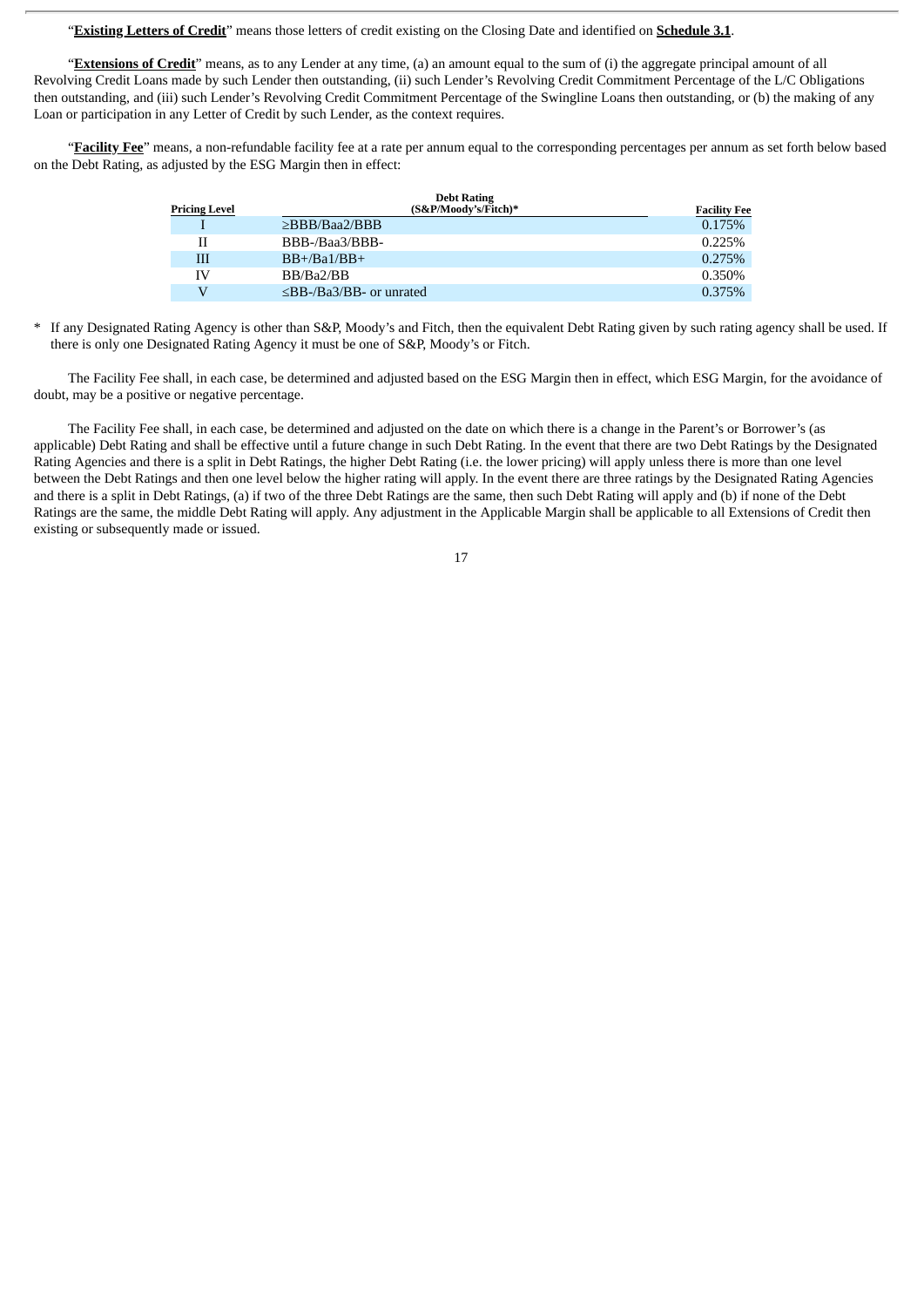"**FATCA**" means Sections 1471 through 1474 of the Code, as of the date of this Agreement (or any amended or successor version that is substantively comparable and not materially more onerous to comply with), any current or future regulations or official interpretations thereof and any agreements entered into pursuant to Section  $1471(b)(1)$  of the Code and any intergovernmental agreement entered into in connection with the implementation of such Sections of the Code and any legislation, rules or practices adopted pursuant to such intergovernmental agreement.

"**FDIC**" means the Federal Deposit Insurance Corporation, or any successor thereto.

"**Federal Funds Rate**" means, for any day, the rate per annum equal to the weighted average of the rates on overnight federal funds transactions with members of the Federal Reserve System on such day (or, if such day is not a Business Day, for the immediately preceding Business Day), as published by the Federal Reserve Bank of New York on the Business Day next succeeding such day, provided that if such rate is not so published for any day which is a Business Day, the average of the quotation for such day on such transactions received by the Administrative Agent from three depositary institutions of recognized standing selected by the Administrative Agent. If the Federal Funds Rate shall be less than zero, such rate shall be deemed to be zero for purposes of this Agreement.

"**Federal Reserve Bank of New York's Website**" means the website of the Federal Reserve Bank of New York at http://www.newyorkfed.org, or any successor source.

"**Fee Letters**" means, collectively, the Lead Arranger Fee Letter, the Passive Lead Arranger Fee Letter, and the Agency Fee Letter.

"**Finance Lease**" means, subject to **Section 11.9** and as applied to any Person, any lease of any Property (whether real, personal or mixed) by that Person as lessee that would be categorized as a "finance lease" in accordance with ASC 842; provided that, for purposes of this Agreement, in no event shall any lease that would be categorized as an "operating lease" in accordance with ASC 842 be considered a Finance Lease.

"**Finance Lease Obligations**" means, subject to **Section 11.9** and as applied to any Person, the obligations of such Person under any Finance Lease that would be shown as a liability on the balance sheet of such Person in accordance with ASC 842; provided that, for purposes of this Agreement, in no event shall any obligation of a Person under any lease that would be categorized as an "operating lease" in accordance with ASC 842 be considered a Finance Lease Obligation.

"**Fiscal Year**" means any fiscal year of the Parent.

"**Fitch**" means Fitch Ratings, and any successor thereto.

"**Fixed Regular Benchmark Year**" has the meaning specified in the definition of "GHG Intensity (YoY Change)".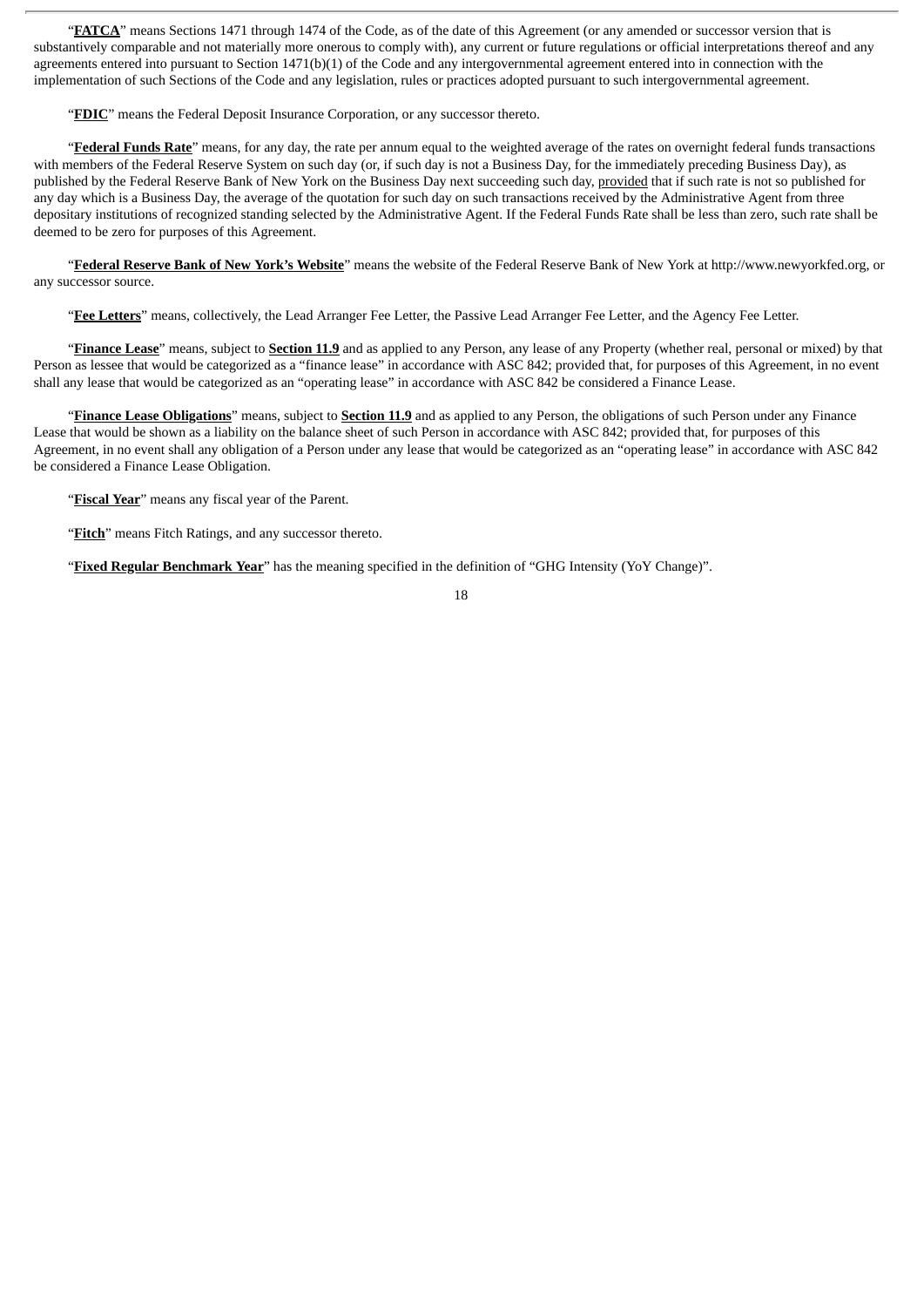"**Floor**" means the benchmark rate floor, if any, provided in this Agreement (as of the Closing Date or upon any modification, amendment or renewal of this Agreement or otherwise) with respect to the Adjusted Term SOFR. For the avoidance of doubt, the initial Floor for the Adjusted Term SOFR shall be zero.

"**Foreign Lender**" means any Lender that is not a U.S. Person.

"**Fronting Exposure**" means, at any time there is a Defaulting Lender, (a) with respect to the Issuing Lender, such Defaulting Lender's Revolving Credit Commitment Percentage of the outstanding L/C Obligations other than L/C Obligations as to which such Defaulting Lender's participation obligation has been reallocated to other Lenders or Cash Collateralized in accordance with the terms hereof and (b) with respect to the Swingline Lender, such Defaulting Lender's Revolving Credit Commitment Percentage of the outstanding Swingline Loans other than Swingline Loans as to which such Defaulting Lender's participation obligation has been reallocated to other Lenders.

"**Fund**" means any Person (other than a natural Person) that is (or will be) engaged in making, purchasing, holding or otherwise investing in commercial loans and similar extensions of credit in the ordinary course of its activities.

"**GAAP**" means generally accepted accounting principles in the United States set forth in the opinions and pronouncements of the Accounting Principles Board and the American Institute of Certified Public Accountants and statements and pronouncements of the Financial Accounting Standards Board or such other principles as may be approved by a significant segment of the accounting profession in the United States, that are applicable to the circumstances as of the date of determination, consistently applied, subject to **Section 1.3(a)** and, with respect to **Section 7.10**, subject to **Section 11.9**.

"**GHG Intensity**" means the aggregate amount of Total GHG Emissions per total wellhead volume produced at all wellheads that are serviced by assets under the operational control of the Parent and its Subsidiaries in a Reference Year, as calculated at the end of such Reference Year in accordance with the Parent's internal calculation methodology.

"**GHG Intensity (YoY Change)**" means, as determined in connection with the delivery of any ESG Certificate, a positive or negative percentage determined as:

(a) the quotient of (i) the positive or negative difference of (x) the GHG Intensity for the most recently completed Reference Year (the "**Current Reference Year**") minus (y) the GHG Intensity for the immediately preceding Reference Year (the "**Prior Reference Year**"), divided by (ii) the GHG Intensity for such Prior Reference Year, multiplied by

#### (b) 100;

provided, that, if such percentage determined in accordance with the foregoing formula would be either a positive percentage greater than 10% or a percentage less than -10% with respect to the Current Reference Year (any such Reference Year, an "**Irregular Event Year**" and the most recent preceding Reference Year that was not an Irregular Event Year being referred to as the "**Fixed Regular Benchmark Year**"), then (A) such Irregular Event Year shall be disregarded for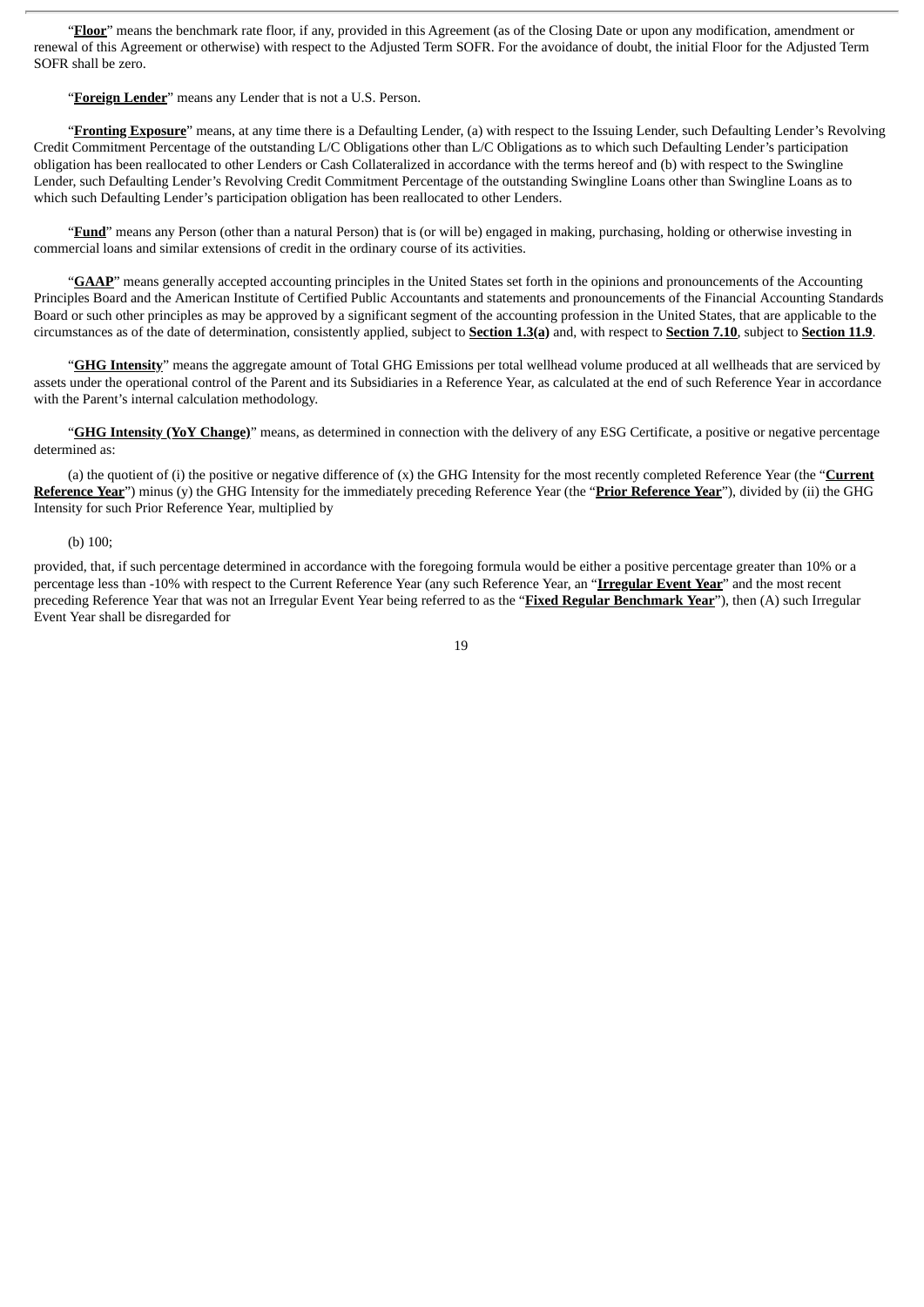any future calculation of the GHG Intensity (YoY Change) under this definition (but, for avoidance of doubt, shall not be disregarded for determining the ESG Margin when such Irregular Event Year is the Current Reference Year) and (B) the then current Fixed Regular Benchmark Year shall be deemed to be the "Prior Reference Year" for any such future calculation of the GHG Intensity (YoY Change) until such time that Parent and its Subsidiaries demonstrate a GHG Intensity for a future Reference Year that is either (x) in the case of an Irregular Event Year that was disregarded as described above due to a percentage less than -10%, greater than or equal to 90% of the GHG Intensity of the Fixed Regular Benchmark Year or (y) in the case of an Irregular Event Year that was disregarded as described above due to a positive percentage greater than 10% less than or equal to 110% of the GHG Intensity of the Fixed Regular Benchmark Year.

"**GHG Protocol**" means the GHG Protocol Corporate Accounting and Reporting Standard of the World Business Council for the Sustainable Development and World Resources Institute.

"**Governmental Approvals**" means all authorizations, consents, approvals, permits, licenses and exemptions of, registrations and filings with, and reports to, all Governmental Authorities.

"**Governmental Authority**" means the government of the United States or any other nation, or of any political subdivision thereof, whether state or local, and any agency, authority, instrumentality, regulatory body, court, central bank or other entity exercising executive, legislative, judicial, taxing, regulatory or administrative powers or functions of or pertaining to government (including any supra-national bodies such as the European Union or the European Central Bank).

"**Guaranteed Cash Management Agreement**" means any Cash Management Agreement that is entered into by and between any Credit Party and any Cash Management Bank.

"**Guaranteed Hedge Agreement**" means any Hedge Agreement permitted under **Article VIII**, in each case that is entered into by and between any Credit Party and any Hedge Bank.

"**Guarantors**" means, collectively, the Parent and any Subsidiary Guarantor.

"**Hazardous Materials**" means any substances or materials (a) which are or become defined as hazardous wastes, hazardous substances, pollutants, contaminants, chemical substances or mixtures or toxic substances under any Environmental Law, (b) which are toxic, explosive, corrosive, flammable, infectious, radioactive, carcinogenic, mutagenic or otherwise harmful to human health or the environment and are or become regulated by any Governmental Authority, (c) the presence of which require investigation or remediation under any Environmental Law or common law, (d) the discharge or emission or release of which requires a permit or license under any Environmental Law or other Governmental Approval, (e) which are deemed to constitute a nuisance or a trespass which pose a health or safety hazard to Persons or neighboring properties, (f) which consist of underground or aboveground storage tanks, whether empty, filled or partially filled with any substance, or  $(g)$  which contain, without limitation, asbestos, polychlorinated biphenyls, urea formaldehyde foam insulation, petroleum hydrocarbons, petroleum derived substances or waste, crude oil, nuclear fuel, natural gas or synthetic gas.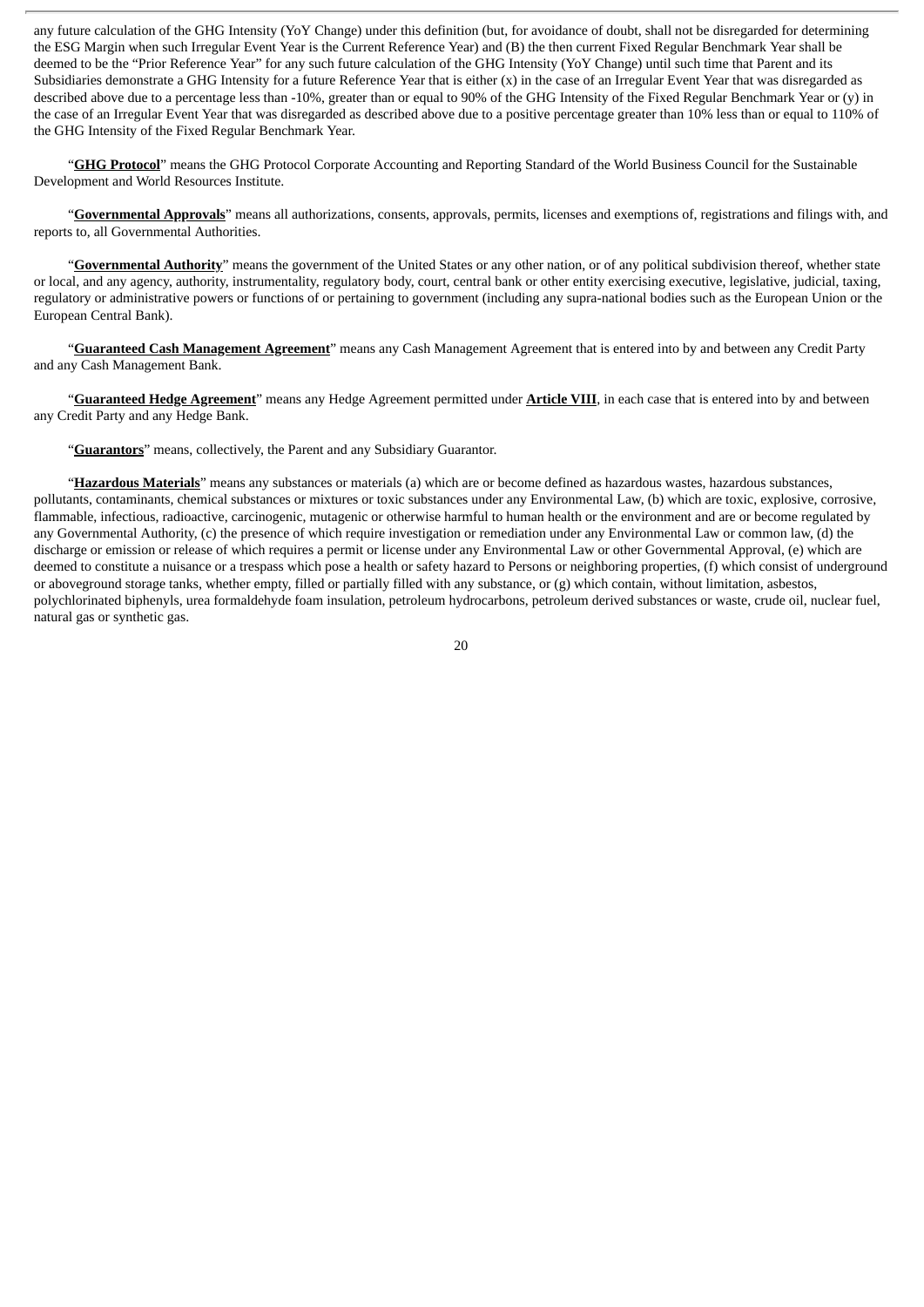"**Hedge Agreement**" means (a) any and all rate swap transactions, basis swaps, credit derivative transactions, forward rate transactions, commodity swaps, commodity options, forward commodity contracts, equity or equity index swaps or options, bond or bond price or bond index swaps or options or forward bond or forward bond price or forward bond index transactions, interest rate options, forward foreign exchange transactions, cap transactions, floor transactions, collar transactions, currency swap transactions, cross-currency rate swap transactions, currency options, spot contracts, or any other similar transactions or any combination of any of the foregoing (including any options to enter into any of the foregoing), whether or not any such transaction is governed by or subject to any master agreement, and (b) any and all transactions of any kind, and the related confirmations, which are subject to the terms and conditions of, or governed by, any form of master agreement published by the International Swaps and Derivatives Association, Inc., any International Foreign Exchange Master Agreement, or any other master agreement, all as amended, restated, supplemented or otherwise modified from time to time.

"**Hedge Bank**" means (a) any Person that, at the time it enters into a Hedge Agreement permitted under **Article VIII**, is a Lender, an Affiliate of a Lender, the Administrative Agent or an Affiliate of the Administrative Agent or (b) in the case of any Hedge Agreement permitted under **Article VIII** in effect on or prior to the Closing Date, any Person that is, as of the Closing Date or within 30 days thereafter, a Lender, an Affiliate of a Lender, the Administrative Agent or an Affiliate of the Administrative Agent, in each case, in its capacity as a party to such Hedge Agreement.

"**Hedge Termination Value**" means, in respect of any one or more Hedge Agreements, after taking into account the effect of any legally enforceable netting agreement relating to such Hedge Agreements, (a) for any date on or after the date such Hedge Agreements have been closed out and termination value(s) determined in accordance therewith, such termination value(s), and (b) for any date prior to the date referenced in clause (a), the amount(s) determined as the mark-to-market value(s) for such Hedge Agreements, as determined based upon one or more mid-market or other readily available quotations provided by any recognized dealer in such Hedge Agreements (which may include a Lender or any Affiliate of a Lender).

"**Hybrid Securities**" means any trust preferred securities, or deferrable interest subordinated debt with a maturity of at least 20 years, which provides for the optional or mandatory deferral of interest or distributions, issued by the Parent or the Borrower or any business trusts, limited liability companies, limited partnerships or similar entities (a) substantially all of the common equity, general partner or similar interests of which are owned (either directly or indirectly through one or more wholly-owned Subsidiaries) at all times by the Parent, the Borrower or any of their respective Subsidiaries, (b) that have been formed for the purpose of issuing trust preferred securities or deferrable interest subordinated debt, and (c) substantially all the assets of which consist of (i) subordinated debt of the Parent, the Borrower or a Subsidiary, and (ii) payments made from time to time on the subordinated debt.

"**Increased Amount Date**" has the meaning assigned thereto in **Section 4.13**.

"**Incremental Lender**" has the meaning assigned thereto in **Section 4.13**.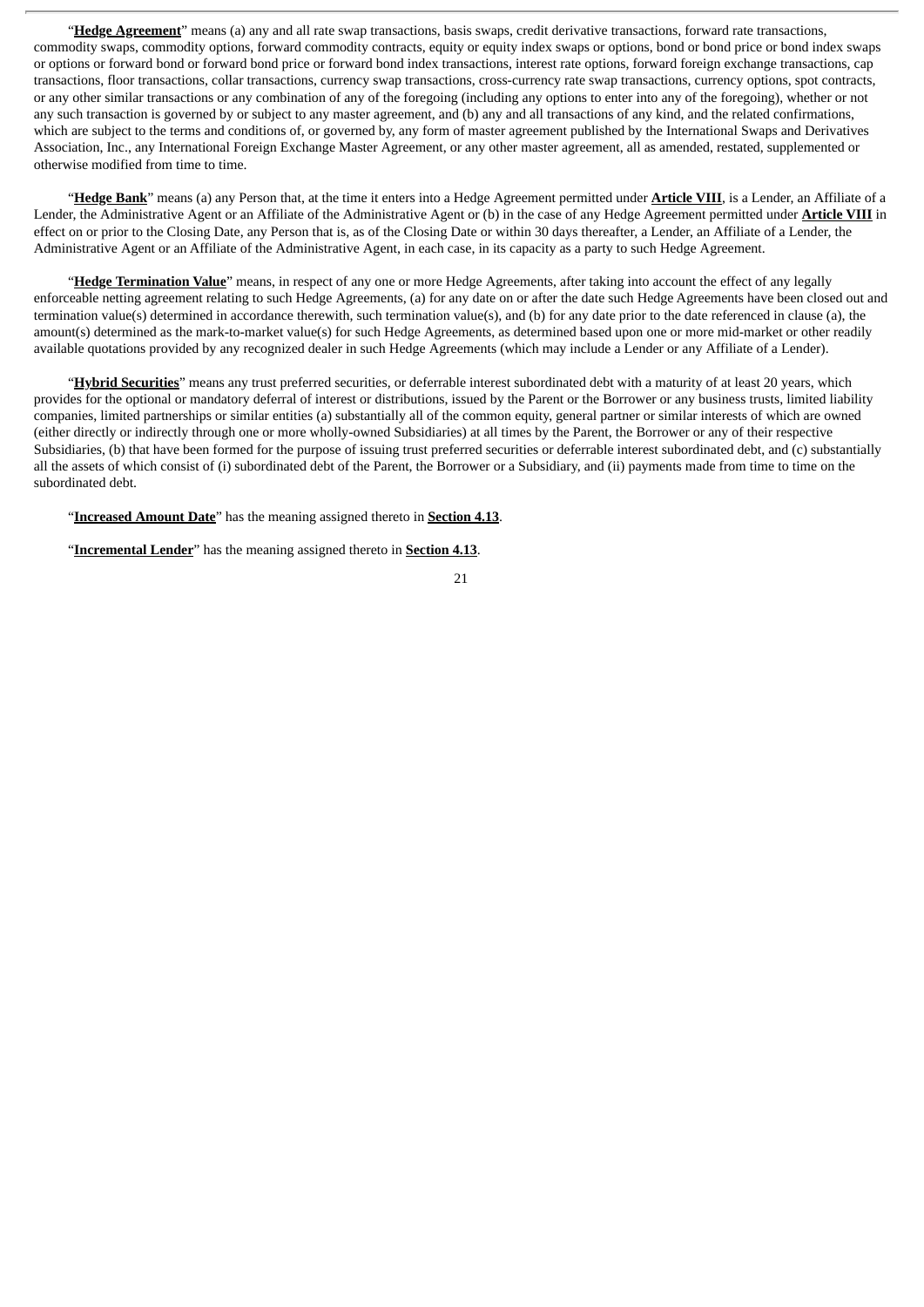"**Incremental Revolving Credit Agreement**" means an agreement in form and substance reasonably satisfactory to the Administrative Agent delivered in connection with **Section 4.13**.

#### "**Incremental Revolving Credit Commitment**" has the meaning assigned thereto in **Section 4.13**.

#### "**Incremental Revolving Credit Increase**" has the meaning assigned thereto in **Section 4.13**.

"**Indebtedness**" of any Person means, without duplication, (a) all obligations of such Person for borrowed money, (b) all obligations of such Person for the deferred purchase price of property or services purchased (excluding trade payables and accrued expenses incurred in the ordinary course of business that are not more than 90 days past the due date or which are being contested in good faith and for which adequate reserves have been maintained in accordance with GAAP), (c) all obligations of such Person created or arising under any conditional sale or other title retention agreement with respect to the property acquired, (d) all obligations of such Person under lease obligations which shall have been, or should be, in accordance with GAAP, recorded as Finance Lease in respect of which such Person is liable as lessee, (e) the face amount of all letter of credit indebtedness available to be drawn (other than letter of credit obligations relating to indebtedness included in Indebtedness pursuant to another clause of this definition) and, without duplication, the unreimbursed amount of all drafts drawn thereunder, (f) all Indebtedness of others secured by a Lien on property or assets of such Person, whether or not assumed (but in any event not exceeding the fair market value of the property or asset), (g) all guarantees of Indebtedness referred to in clauses (a) through (f) above, (h) all amounts payable by such Person in connection with mandatory redemptions or repurchases of preferred stock, (i) any obligations of such Person (in the nature of principal or interest) in respect of acceptances or similar obligations issued or created for the account of such Person, (j) all Off Balance Sheet Indebtedness of such Person, and (k) obligations (contingent or otherwise) existing or arising under any interest rate Hedge Agreement, to the extent such obligations under this clause (k) are classified as "indebtedness" for purposes of GAAP; provided that, for the avoidance of doubt, in no event shall any obligation of a Person under any lease that would be categorized as an "operating lease" in accordance with ASC 842 be considered Indebtedness, except to the extent any such obligations constitute Off Balance Sheet Indebtedness.

"**Indemnified Taxes**" means (a) Taxes other than Excluded Taxes and (b) to the extent not otherwise described in (a), Other Taxes.

"**Interest Period**" has the meaning assigned thereto in **Section 4.1(b)**.

"**Investment Grade Rating**" means BBB- or better from S&P, Baa3 or better from Moody's or BBB- or better from Fitch.

"**Irregular Event Year**" has the meaning specified in the definition of "GHG Intensity (YoY Change)".

"**IRS**" means the United States Internal Revenue Service.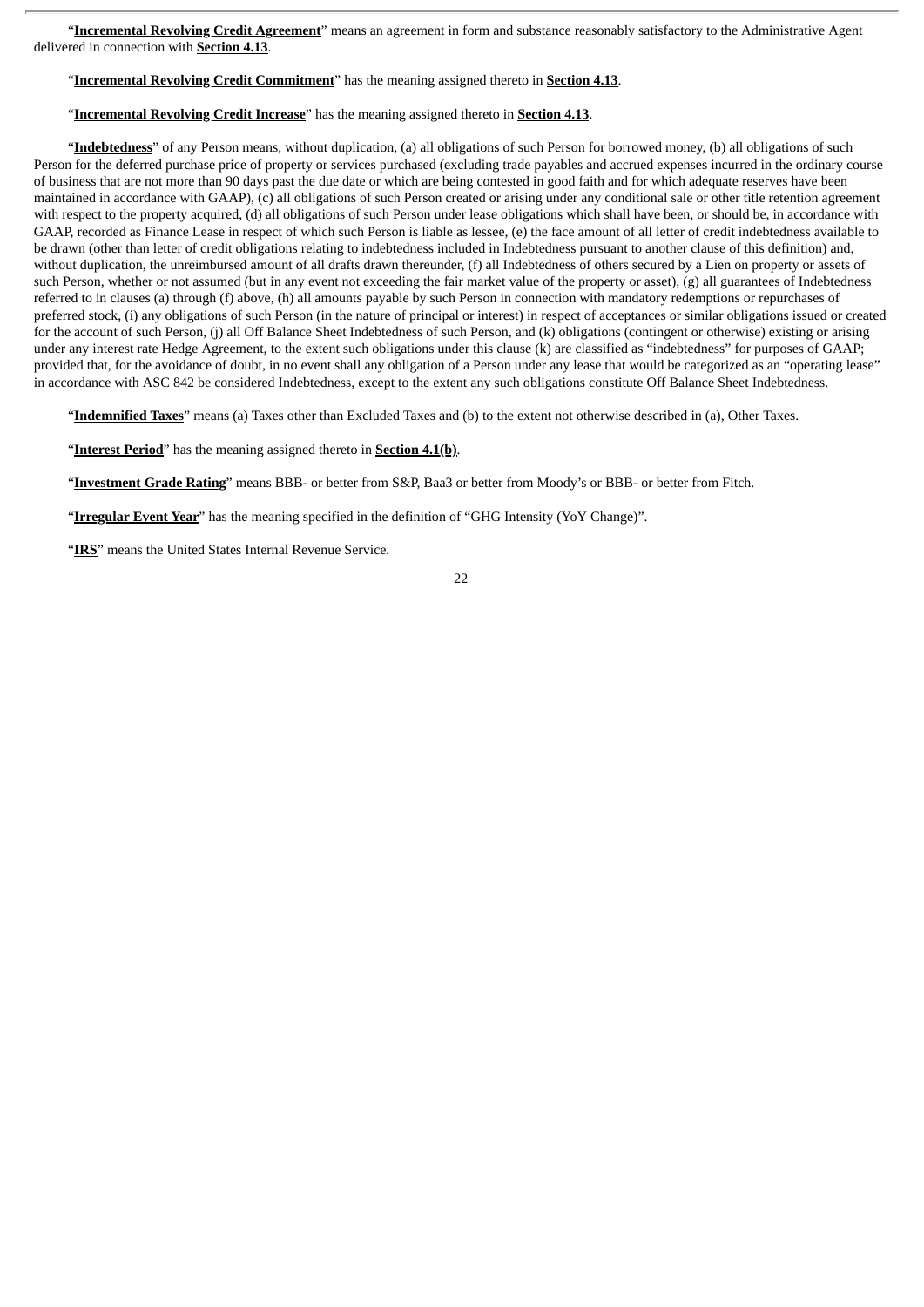"**ISP98**" means the International Standby Practices (1998 Revision, effective January 1, 1999), International Chamber of Commerce Publication No. 590.

#### "**Issuance Fee**" has the meaning assigned thereto in **Section 3.3(b)**.

"**Issuing Lender**" means each of Mizuho Bank, Ltd., JPMorgan Chase Bank, N.A., Bank of America, N.A., Barclays Bank PLC, Citibank, N.A., MUFG Bank, Ltd., Royal Bank of Canada, Truist Bank, Toronto Dominion Bank, New York Branch, Wells Fargo Bank, N.A. and PNC Bank, National Association, any additional Issuing Lenders and any other Lender as requested by the Borrower and agreed to by such Lender and the Administrative Agent, as the case may be, each in its capacity as issuer of any Letter of Credit (including any Existing Letter of Credit), or any successor thereto. All singular references to the Issuing Lender shall mean any Issuing Lender, the Issuing Lender that has issued the applicable Letter of Credit or all Issuing Lenders, as the context may require.

"**Joinder Agreement**" means an agreement in the form of *Exhibit I* hereto and delivered in connection with **Section 7.12**.

"**KPIs**" has the meaning set forth in **Section 4.17(f)**.

"**L/C Commitment**" means (a) in the aggregate, the lesser of (i) TWO HUNDRED MILLION DOLLARS (\$200,000,000) and (ii) the Revolving Credit Commitment and (b)(i) with respect to each of Mizuho Bank, Ltd., JPMorgan Chase Bank, N.A., Bank of America, N.A., Barclays Bank PLC, Citibank, N.A., MUFG Bank, Ltd., Royal Bank of Canada, Truist Bank, Toronto Dominion Bank, New York Branch, Wells Fargo Bank, N.A. and PNC Bank, National Association, each as an Issuing Lender, TEN MILLION DOLLARS (\$10,000,000) or such greater amount as such Issuing Lender may agree and notify to the Administrative Agent in writing and (ii) with respect to any other Issuing Lender, such amount as may be agreed to by the Borrower and the applicable Issuing Lender and notified to the Administrative Agent in writing.

"**L/C Facility**" means the letter of credit facility established pursuant to **Article III**.

"**L/C Obligations**" means as at any date of determination, (a) in the aggregate, an amount equal to the sum of (i) the aggregate undrawn and unexpired amount of the then outstanding Letters of Credit and (ii) the aggregate amount of drawings under Letters of Credit which have not been reimbursed pursuant to **Section 3.5**, and (b) with respect to each Issuing Lender, (i) the aggregate undrawn and unexpired amount of the then outstanding Letters of Credit issued by such Issuing Lender and (ii) the aggregate amount of drawings issued by such Issuing Lender which have not been reimbursed to such Issuing Lender pursuant to **Section 3.5**. For purposes of computing the amount available to be drawn under any Letter of Credit, the amount of such Letter of Credit shall be determined in accordance with **Article III** hereof. For all purposes of this Agreement, if on any date of determination a Letter of Credit has expired by its terms but any amount may still be drawn thereunder by reason of the operation of Rule 3.14 of the ISP98, such Letter of Credit shall be deemed to be "outstanding" in the amount so remaining available to be drawn.

"**L/C Participants**" means the collective reference to all the Revolving Credit Lenders other than the Issuing Lender that has issued the relevant Letter of Credit.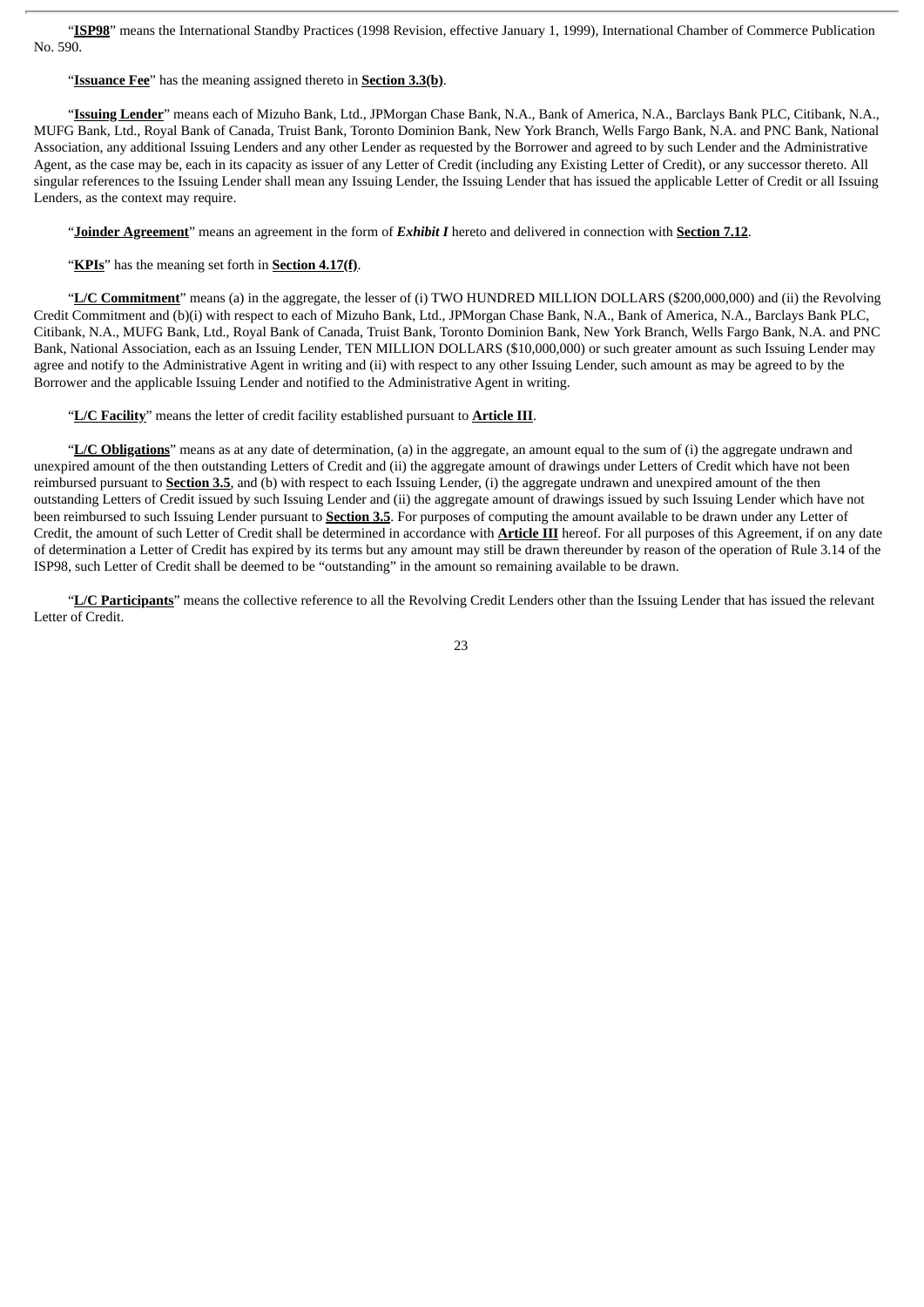"**Lead Arranger Fee Letter**" means that certain Lead Arranger Fee Letter dated as of February 23, 2022, between the Borrower, Mizuho and JPMorgan Chase Bank, N.A.

"**Lender**" means each Person executing this Agreement as a Lender on the Closing Date and any other Person that shall have become a party to this Agreement as a Lender pursuant to an Assignment and Assumption, other than any Person that ceases to be a party hereto as a Lender pursuant to an Assignment and Assumption. Unless the context otherwise requires, the term "**Lenders**" includes the Swingline Lender.

"**Lending Office**" means, with respect to any Lender, the office of such Lender maintaining such Lender's Extensions of Credit.

"**Letter of Credit Application**" means an application, in the form specified by the Issuing Lender from time to time, requesting the Issuing Lender to issue a Letter of Credit.

"**Letters of Credit**" means the collective reference to letters of credit issued pursuant to **Section 3.1** and the Existing Letters of Credit.

"**LIBOR Rate Loans**" has the meaning assigned thereto in the Existing Credit Agreement.

"**Lien**" means, with respect to any asset, any mortgage, leasehold mortgage, lien, pledge, charge, security interest, hypothecation or encumbrance of any kind in respect of such asset. For the purposes of this Agreement, a Person shall be deemed to own subject to a Lien any asset which it has acquired or holds subject to the interest of a vendor or lessor under any conditional sale agreement, Finance Lease or other title retention agreement relating to such asset.

"**Loan Documents**" means, collectively, this Agreement, each Note, the Letter of Credit Applications, the Fee Letters, and each other document, instrument, certificate and agreement executed and delivered by the Credit Parties or any of their respective Subsidiaries in favor of or provided to the Administrative Agent or any Lender in connection with this Agreement or otherwise referred to herein or contemplated hereby (excluding any Guaranteed Hedge Agreement and any Guaranteed Cash Management Agreement), all as may be amended, restated, supplemented or otherwise modified from time to time.

"**Loans**" means the collective reference to the Revolving Credit Loans and the Swingline Loans, and "**Loan**" means any of such Loans.

"**Material Adverse Effect**" means a material adverse effect on (a) the business, financial condition or results of operations of the Parent and its Subsidiaries taken as a whole or (b) the legality, validity or enforceability of any Loan Document.

"**Minimum Collateral Amount**" means, at any time, (a) with respect to Cash Collateral consisting of cash or deposit account balances, (i) an amount equal to 101% of the Fronting Exposure of the Issuing Lender with respect to Letters of Credit issued and outstanding at such time and/or (ii) an amount equal to 101% of the Fronting Exposure of the Swingline Lender with respect to all Swingline Loans outstanding at such time, as applicable and (b) otherwise, an amount determined by the Administrative Agent, the Issuing Lender and the Swingline Lender, as applicable, in their sole discretion.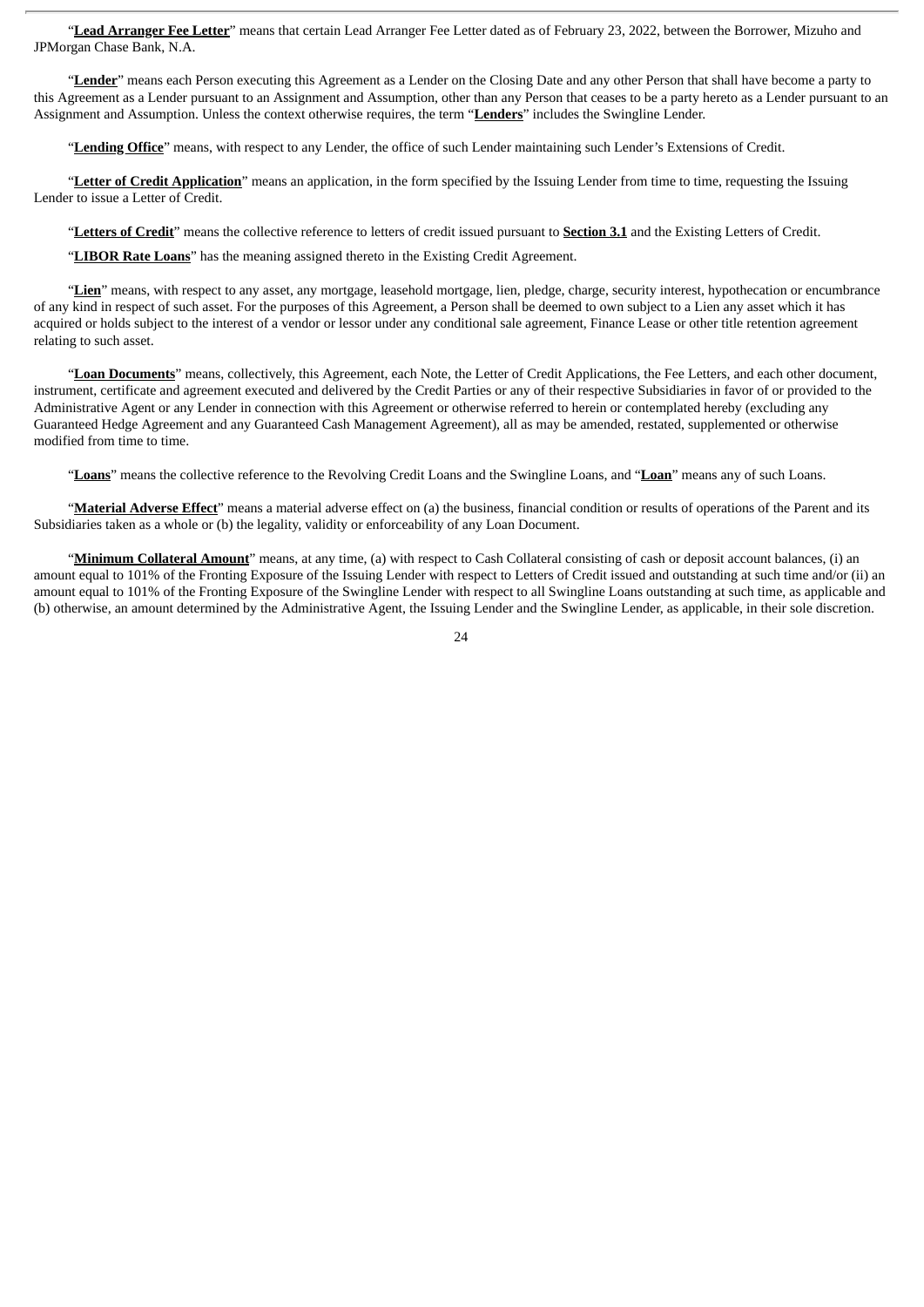"**Mizuho**" means Mizuho Bank, Ltd., and any successor thereto.

"**Moody's**" means Moody's Investors Service, Inc. and any successor thereto.

"**Multiemployer Plan**" means a "multiemployer plan" as defined in Section 4001(a)(3) of ERISA to which any Credit Party or any ERISA Affiliate is making, or is accruing an obligation to make, or has accrued an obligation to make contributions within the preceding seven (7) years.

"**Non-Consenting Lender**" means any Lender that does not approve any consent, waiver, amendment, modification or termination that (i) requires the approval of all Lenders or all affected Lenders in accordance with the terms of **Section 11.2** and (ii) has been approved by the Required Lenders.

"**Non-Defaulting Lender**" means, at any time, each Lender that is not a Defaulting Lender at such time.

"**Non-Extension Notice Date**" has the meaning assigned thereto in **Section 3.2(d)**.

"**Notes**" means the collective reference to the Revolving Credit Notes and the Swingline Note.

"**Notice of Account Designation**" has the meaning assigned thereto in **Section 2.3(b)**.

"**Notice of Borrowing**" has the meaning assigned thereto in **Section 2.3(a)**.

"**Notice of Conversion/Continuation**" has the meaning assigned thereto in **Section 4.2**.

"**Notice of Prepayment**" has the meaning assigned thereto in **Section 2.4(c)**.

"**Obligations**" means, in each case, whether now in existence or hereafter arising: (a) the principal of and interest on (including interest accruing after the filing of any bankruptcy or similar petition) the Loans, (b) the L/C Obligations (c) all existing or future payment and other obligations owing by any Credit Party under (i) any Guaranteed Hedge Agreement and (ii) any Guaranteed Cash Management Agreement and (d) all other fees and commissions (including reasonable attorneys' fees), charges, indebtedness, loans, liabilities, financial accommodations, obligations, covenants and duties owing by the Credit Parties and each of their respective Subsidiaries to the Lenders or the Administrative Agent, in each case under any Loan Document, with respect to any Loan or Letter of Credit of every kind, nature and description, direct or indirect, absolute or contingent, due or to become due, contractual or tortious, liquidated or unliquidated, and whether or not evidenced by any note and including interest and fees that accrue after the commencement by or against any Credit Party or any Affiliate thereof of any proceeding under any federal bankruptcy laws (as now or hereafter in effect) or under any other laws, domestic or foreign, relating to bankruptcy, insolvency, reorganization, winding up or adjustment of debts, naming such Credit Party.

"OFAC" means the U.S. Department of the Treasury's Office of Foreign Assets Control.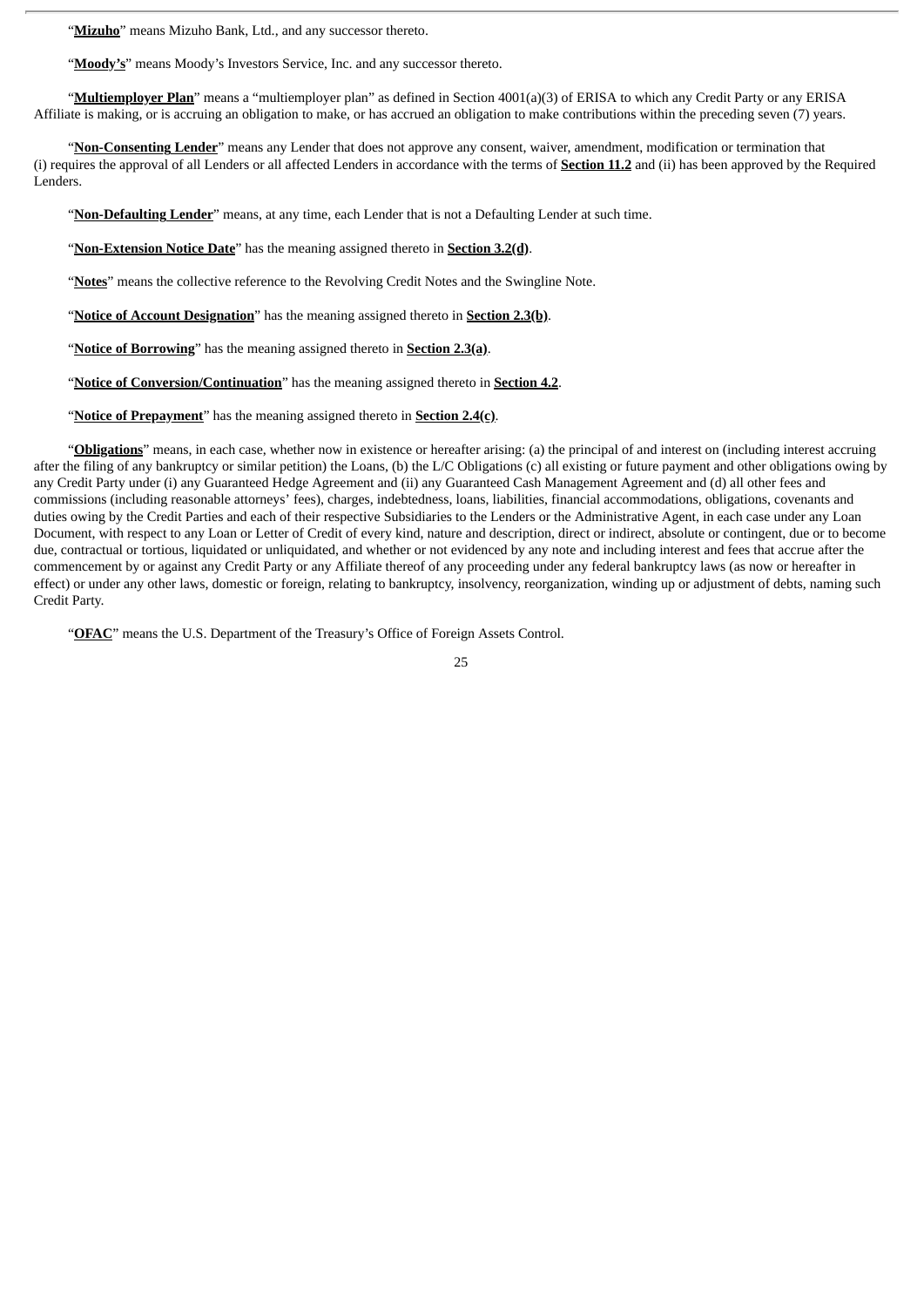"**Off Balance Sheet Indebtedness**" means any obligation of a Person (a) that would be considered indebtedness for tax purposes but is not set forth on the balance sheet of such Person or (b) in respect of principal or its equivalent under a Qualified Securitization Transaction, including, but not limited to, (i) any Synthetic Lease, tax retention operating lease, off balance sheet loan or similar off-balance sheet financing product of such Person, (ii) Qualified Securitization Attributed Indebtedness and (iii) obligations of any partnership or joint venture that is recourse to such Person.

"**Officer's Compliance Certificate**" means a certificate of the chief executive officer, the chief financial officer or the treasurer of the Parent substantially in the form attached as *Exhibit F*.

"**Other Connection Taxes**" means, with respect to any Recipient, Taxes imposed as a result of a present or former connection between such Recipient and the jurisdiction imposing such Tax (other than connections arising from such Recipient having executed, delivered, become a party to, performed its obligations under, received payments under, received or perfected a security interest under, engaged in any other transaction pursuant to or enforced any Loan Document, or sold or assigned an interest in any Loan or Loan Document).

"**Other Taxes**" means all present or future stamp, court, documentary, excise, property, intangible, recording, filing or similar Taxes that arise from any payment made under, from the execution, delivery, performance, enforcement or registration of, from the receipt or perfection of a security interest under, or otherwise with respect to, any Loan Document, except any such Taxes that are Other Connection Taxes imposed with respect to an assignment (other than an assignment made pursuant to **Section 4.12**).

"**Parent**" has the meaning assigned thereto in the introductory paragraph of this Agreement.

"**Participant**" has the meaning assigned thereto in **Section 11.10(d)**.

"**Participant Register**" has the meaning specified in **Section 11.10(e)**.

"**Passive Lead Arranger Fee Letter**" means that certain Passive Lead Arranger Fee Letter dated as of March 18, 2022, between Borrower, Mizuho, JPMorgan Chase Bank, N.A., and the other Arrangers.

"**PATRIOT Act**" means the USA PATRIOT Act (Title III of Pub. L. 107-56 (signed into law October 26, 2001)), as amended.

"**Payment**" has the meaning specified in **Section 10.11(a)**.

"**Payment Notice**" has the meaning specified in **Section 10.11(b)**.

"**PBGC**" means the Pension Benefit Guaranty Corporation or any successor agency.

"**Peer Average TRIR**" means, for any Reference Year, the average Total Recordable Incident Rate of all "Division I" companies as set forth in the annual reporting of Total Recordable Incident Rates aggregated by GPA Midstream Association for such Reference Year.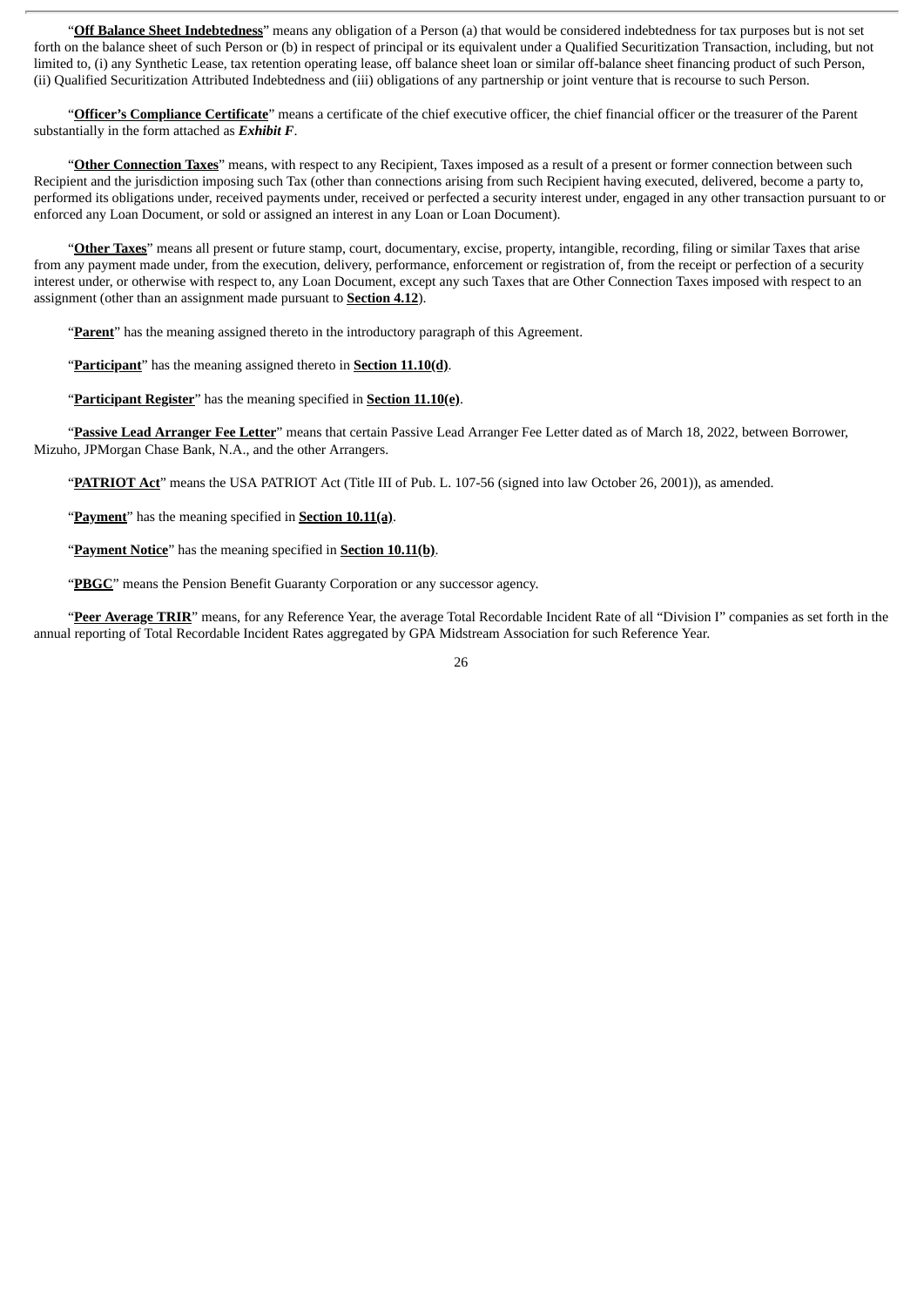"**Pension Plan**" means any Employee Benefit Plan, other than a Multiemployer Plan, which is subject to the provisions of Title IV of ERISA or Section 412 of the Code and which (a) is maintained, funded or administered for the employees of any Credit Party or any ERISA Affiliate or (b) has at any time within the preceding seven (7) years been maintained, funded or administered for the employees of any Credit Party or any current or former ERISA Affiliates.

"**Permitted Disposition**" means each of the following:

(a) any Disposition of cash or Cash Equivalents in a transaction that is otherwise not prohibited pursuant to this Agreement;

(b) any lease or sublease of property and real property, or license or sublicense thereof in each case, in the ordinary course of business;

(c) any Disposition of inventory, equipment, products, services or accounts receivable in the ordinary course of business and any sale or other Disposition of damaged, worn out or obsolete assets or assets no longer used or useful in the Parent's or any of its Subsidiaries' business;

(d) any Disposition of equipment or real property to the extent that (i) such property is exchanged for credit against the purchase price of similar replacement property or (ii) the proceeds of such Disposition are reasonably promptly applied to the purchase price of such replacement property;

(e) any conveyance, sale, transfer, or other dispositions of obsolete, surplus or unusable equipment or equipment no longer used or useful in their respective businesses;

(f) any license, sublicense, abandonment or other Disposition of intellectual property rights in the ordinary course of business;

(g) any conveyance, sale, transfer or other Disposition between or among the Credit Parties;

(h) any Disposition of property acquired by the Parent or any Subsidiary after the Closing Date pursuant to any sale-leaseback transaction; provided that the applicable sale-leaseback transaction (i) occurs within ninety (90) days after the acquisition or construction (as applicable) of such property and (ii) is made for cash consideration not less than the cost of acquisition or construction of such property;

(i) Dispositions of investments in joint ventures to the extent required by, or made pursuant to, customary buy/sell arrangements between the joint venture parties set forth in joint venture arrangements and similar binding arrangements;

(j) to the extent constituting a Disposition, the termination or unwinding of any Hedge Agreement; and

(k) to the extent constituting a Disposition, the granting of any Lien permitted by **Section 8.2** and the making of any Restricted Payment permitted under **Section 8.7**.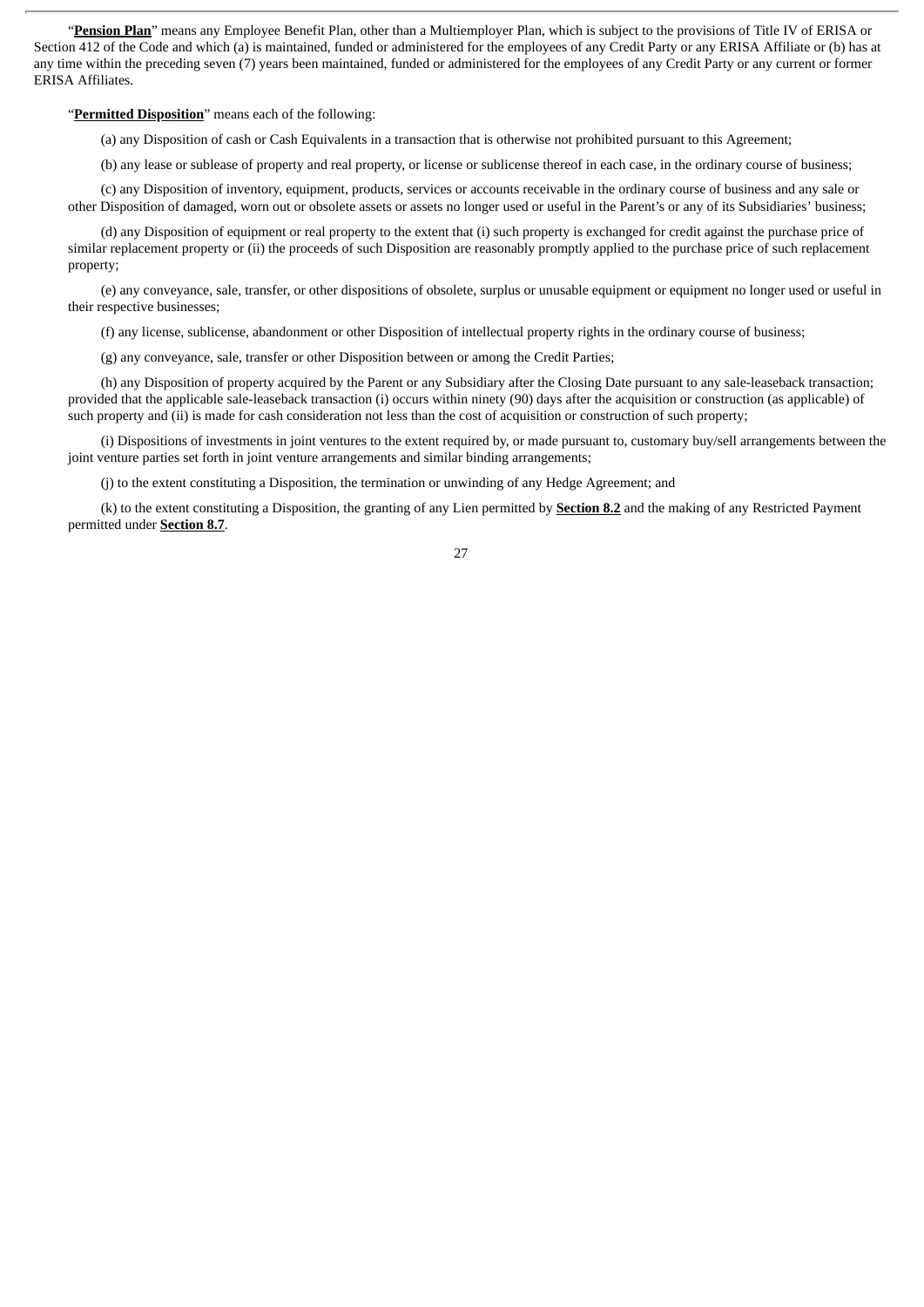"**Permitted Self-Purchase Industrial Revenue Bonds**" means bonds that are issued in connection with any self-funded industrial revenue bond transaction which meets all of the following conditions: (a) the Borrower or the relevant Subsidiary must have the ability, upon notice, to unwind the lease agreement and the bonds without cause and not be subject to any penalties or taxes for periods prior to such termination, (b) the liabilities in connection with the lease obligation and the assets in connection with ownership of the bonds must offset each other on the consolidated balance sheet of the Parent and its Subsidiaries and (c) such transaction has been approved by the Administrative Agent, such approval not to be unreasonably withheld or delayed.

"**Permitted Subsidiary Indebtedness**" means each of the following:

(a) loans or advances made by the Parent or any Subsidiary of the Parent to any Subsidiary that is not a Credit Party;

(b) Indebtedness to finance the acquisition, construction or improvement of any fixed or capital assets, and extensions, renewals and replacements of any such Indebtedness that do not increase the outstanding principal amount thereof;

(c) Indebtedness under performance bonds or with respect to workers' compensation claims, in each case incurred in the ordinary course of business;

(d) obligations (contingent or otherwise) existing or arising under any Hedge Agreement;

(e) Indebtedness as an account party in respect of any letter of credit;

(f) Indebtedness (i) arising from the honoring by a bank or other financial institution of a check, draft, payment order or other debit drawn, presented or issued against insufficient funds in the ordinary course of business, or (ii) arising under any treasury or cash management or similar services provided by a bank or other financial institution to any Subsidiary that is not a Credit Party in the ordinary course of business;

(g) Indebtedness in respect of bankers' acceptances, performance bonds, bid bonds, appeal bonds, surety bonds, workers compensation claims, self-insurance obligations, completion guarantees and other similar obligations for the account of any Subsidiary, in each case, arising in the ordinary course of business;

(h) Indebtedness consisting of (i) the financing of insurance premiums or (ii) customary take-or-pay obligations contained in supply or service agreements, in each case, in the ordinary course of business;

(i) Indebtedness resulting from endorsements of negotiable instruments for deposit or collection in the ordinary course of business;

(j) Indebtedness representing deferred compensation to employees incurred in the ordinary course of business; and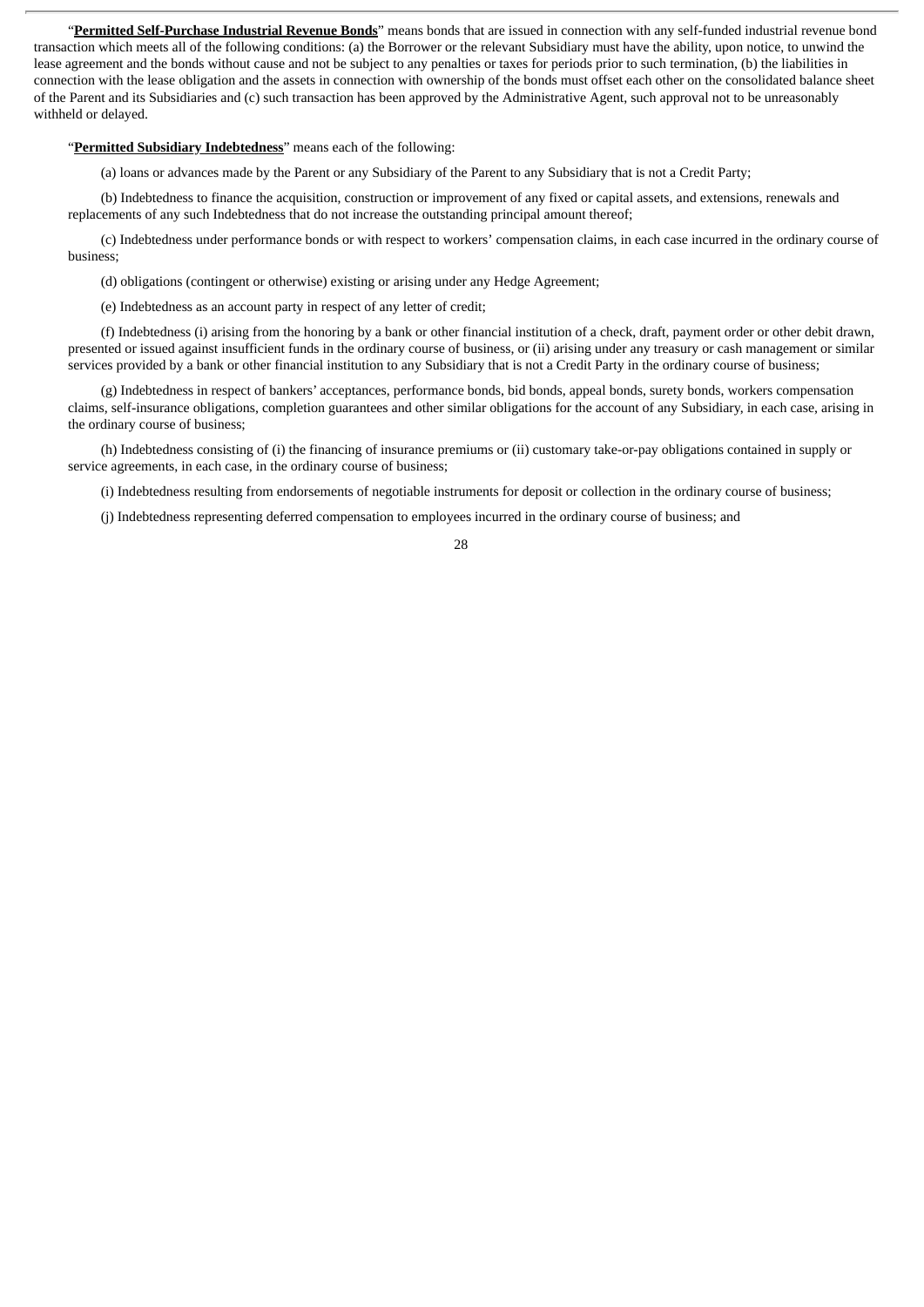(k) Indebtedness constituting a guaranty by any Subsidiary of Indebtedness permitted to be incurred pursuant to **Section 8.6**.

"**Person**" means any natural person, corporation, limited liability company, trust, joint venture, association, company, partnership, governmental authority or other entity.

"**Platform**" has the meaning assigned thereto in **Section 7.1**.

"**Prime Rate**" means, at any time, the rate of interest per annum publicly announced from time to time by the Administrative Agent as its prime rate. Each change in the Prime Rate shall be effective as of the opening of business on the day such change in such prime rate occurs. The parties hereto acknowledge that the rate announced publicly by the Administrative Agent as its prime rate is an index or base rate and shall not necessarily be its lowest or best rate charged to its customers or other banks.

"**Prior Reference Year**" has the meaning specified in the definition of "GHG Intensity (YoY Change)".

"**Properties**" has the meaning set forth in **Section 6.13**.

"**PTE**" means a prohibited transaction class exemption issued by the U.S. Department of Labor, as any such exemption may be amended from time to time.

# "**Public Lenders**" has the meaning assigned thereto in **Section 7.1**.

"**Qualified Acquisition**" means an Acquisition by any Credit Party, the aggregate purchase price for which, when combined with the aggregate purchase price for all other Acquisitions by any Credit Party in any rolling 12-month period, is greater than or equal to \$25,000,000.

"**Qualified ECP Guarantor**" means, in respect of any Swap Obligation, each Credit Party that has total assets exceeding \$10,000,000 at the time the guarantee under **Section 12.1** or the grant of the relevant security interest becomes effective with respect to such Swap Obligation or such other Credit Party that qualifies at such time as an "eligible contract participant" under the Commodity Exchange Act and can cause another Person to qualify as an "eligible contract participant" at such time under Section 1a(18)(A)(v)(II) of the Commodity Exchange Act.

"**Qualified Project**" means the construction or expansion of any capital project of the Parent or any of its Subsidiaries (including any capital project associated with Permitted Self-Purchase Industrial Revenue Bonds), the aggregate capital cost of which exceeds \$10,000,000.

"**Qualified Project EBITDA Adjustments**" shall mean, with respect to each Qualified Project:

(a) prior to the Commercial Operation Date of a Qualified Project (but including the fiscal quarter in which such Commercial Operation Date occurs), a percentage (based on the then-current completion percentage of such Qualified Project) of an amount to be approved by the Administrative Agent as the projected Consolidated EBITDA of the Parent and its Subsidiaries attributable to such Qualified Project for the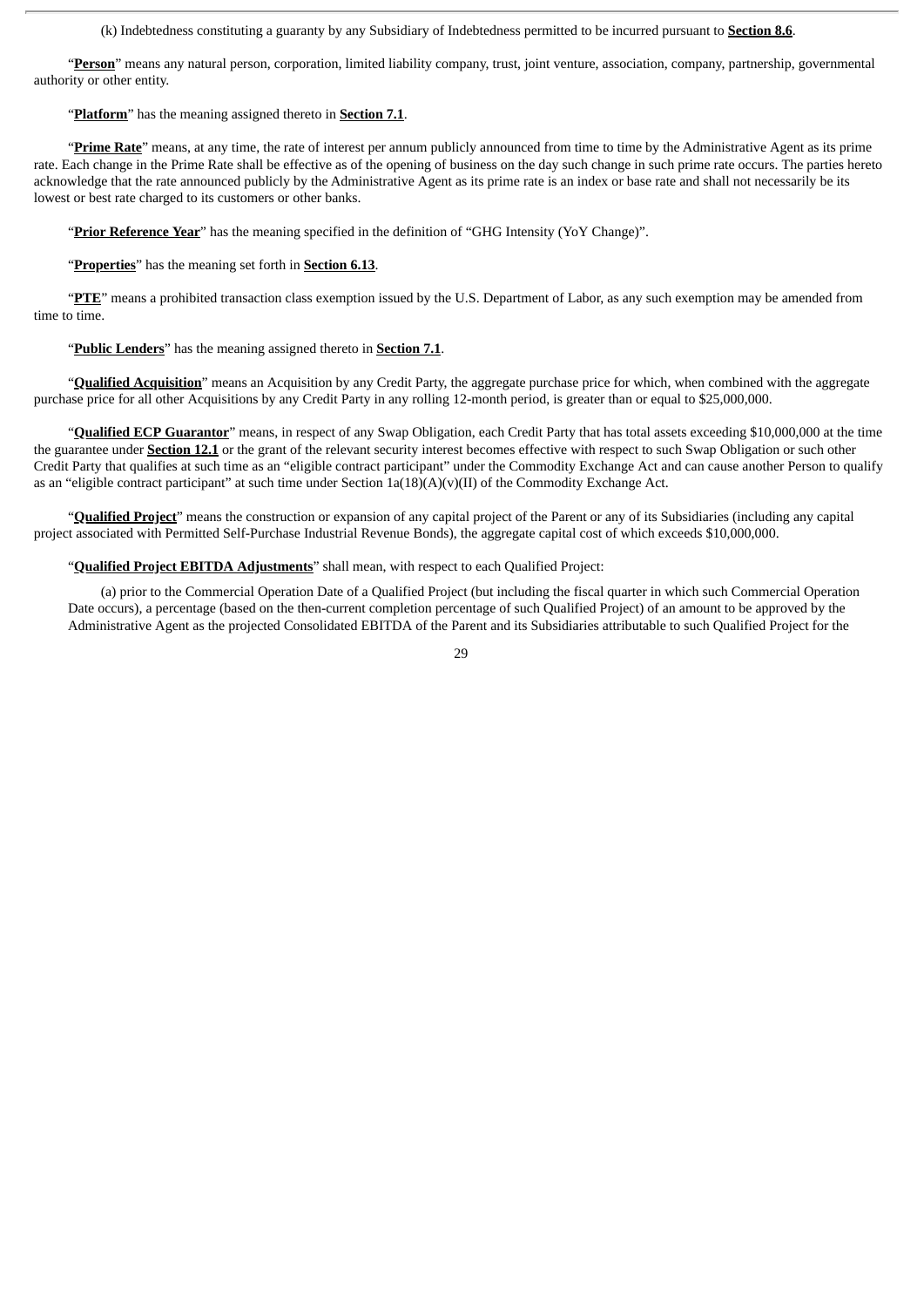first 12-month period following the scheduled Commercial Operation Date of such Qualified Project (such amount to be determined based on customer contracts relating to such Qualified Project, the creditworthiness of the other parties to such contracts, and projected revenues from such contracts, capital costs and expenses, scheduled Commercial Operation Date, oil and gas reserve and production estimates, commodity price assumptions and other reasonable factors deemed appropriate by the Administrative Agent), which may, at the Parent's option, be added to actual Consolidated EBITDA for the Parent and its Subsidiaries for the fiscal quarter in which construction of such Qualified Project commences and for each fiscal quarter thereafter until the Commercial Operation Date of such Qualified Project (including the fiscal quarter in which such Commercial Operation Date occurs, but net of any actual Consolidated EBITDA of the Parent and its Subsidiaries attributable to such Qualified Project following such Commercial Operation Date); provided that if the actual Commercial Operation Date does not occur by the scheduled Commercial Operation Date, then the foregoing amount shall be reduced, for quarters ending after the scheduled Commercial Operation Date to (but excluding) the first full quarter after its actual Commercial Operation Date, by the following percentage amounts depending on the period of delay (based on the period of actual delay or then-estimated delay, whichever is longer): (i) 90 days or less, 0%, (ii) longer than 90 days, but not more than 180 days, 25%, (iii) longer than 180 days but not more than 270 days, 50%, and (iv) longer than 270 days, 100%; and

(b) thereafter, actual Consolidated EBITDA of the Parent and its Subsidiaries attributable to such Qualified Project for each full fiscal quarter after the Commercial Operation Date, plus the amount approved by Administrative Agent pursuant to Part (a) above as the projected Consolidated EBITDA of Parent and its Subsidiaries attributable to such Qualified Project for the fiscal quarters constituting the balance of the four full fiscal quarter period following such Commercial Operation Date; provided, in the event the actual Consolidated EBITDA of the Parent and its Subsidiaries attributable to such Qualified Project for any full fiscal quarter after the Commercial Operation Date shall materially differ from the projected Consolidated EBITDA approved by Administrative Agent pursuant to Part (a) above for such fiscal quarter, the projected Consolidated EBITDA of Parent and its Subsidiaries attributable to such Qualified Project for any remaining fiscal quarters included in the foregoing calculation shall be redetermined in the same manner as set forth in clause (a) above, such amount to be approved by the Administrative Agent, which may, at the Parent's option, be added to actual Consolidated EBITDA for the Parent and its Subsidiaries for such fiscal quarters.

#### Notwithstanding the foregoing:

(i) no such additions shall be allowed with respect to any Qualified Project unless:

(1) not later than 30 days prior to the delivery of any certificate required by the terms and provisions of **Section 7.1(d)** to the extent Qualified Project EBITDA Adjustments will be made to Consolidated EBITDA in determining compliance with **Section 7.10**, the Borrower shall have delivered to the Administrative Agent written pro forma projections of Consolidated EBITDA of the Parent and its Subsidiaries attributable to such Qualified Project; and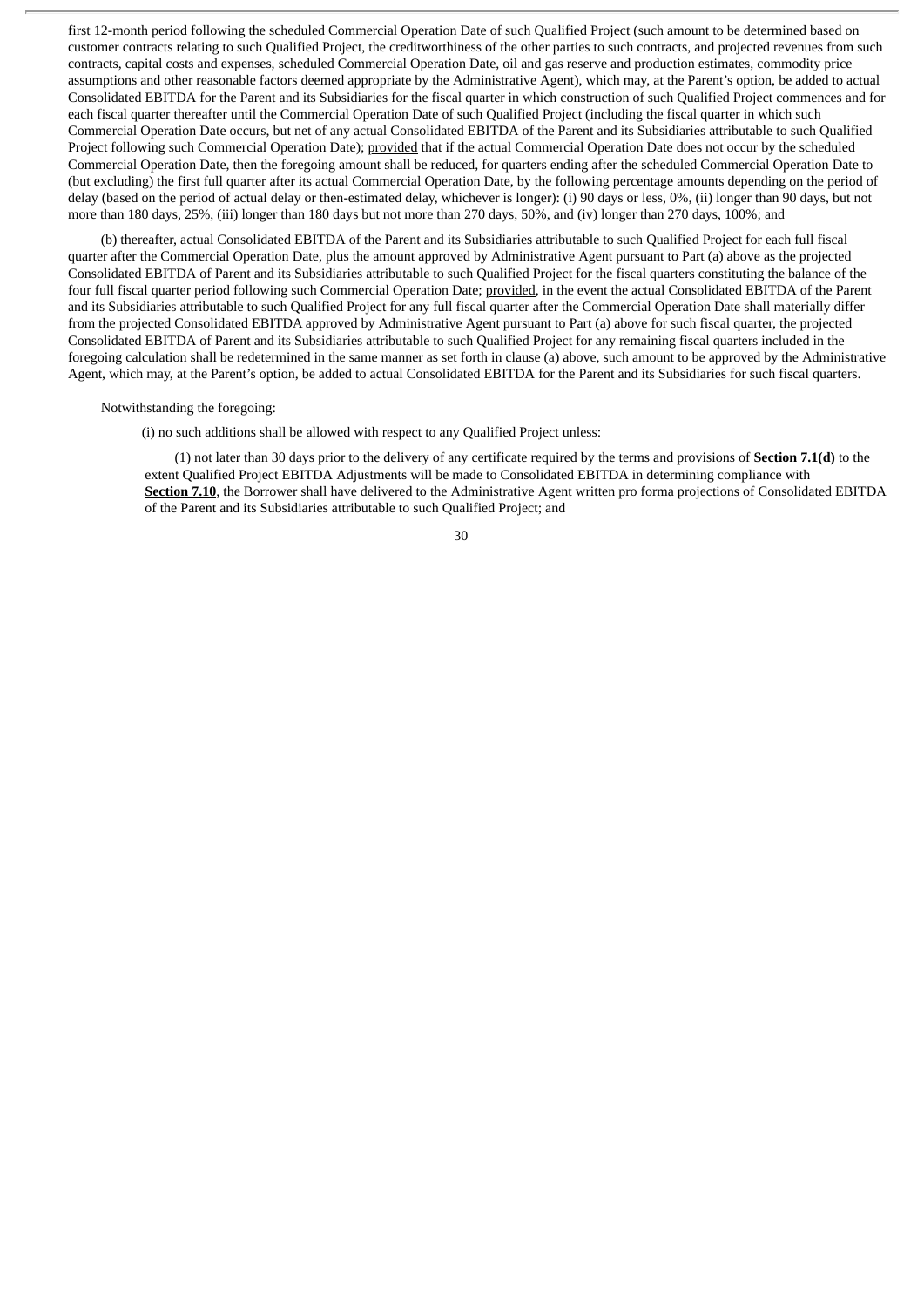(2) prior to the date such certificate is required to be delivered, the Administrative Agent shall have approved (such approval not to be unreasonably withheld) such projections and shall have received such other information and documentation as the Administrative Agent may reasonably request, all in form and substance satisfactory to the Administrative Agent, and

(ii) the aggregate amount of all Qualified Project EBITDA Adjustments during any period shall be limited to 20% of the total actual Consolidated EBITDA of the Parent and its Subsidiaries for such period (which total actual Consolidated EBITDA shall be determined without including any Qualified Project EBITDA Adjustments).

"**Qualified Securitization Assets**" means (a) any accounts or notes receivable owed to the Parent or any Subsidiary (whether now existing or arising or acquired in the future) arising in the ordinary course of business from the sale of goods or services, (b) all collateral securing such accounts or notes receivable, (c) all contracts and contract rights and all guarantees or other obligations owed to the Parent or a Subsidiary, in each case in respect of such accounts or notes receivable, and (d) all proceeds of such accounts or notes receivable and other assets (including contract rights) related to the foregoing which, in the case of clauses (a), (b), and (c) of this definition, are of the type customarily transferred or in respect of which security interests are customarily granted in connection with a securitization, factoring or similar monetization of similar assets.

"**Qualified Securitization Attributed Indebtedness**" means, as of any date of determination, the aggregate principal amount, unrecovered capital amount, or other similar amount outstanding in respect of any and all Qualified Securitization Transactions of the Parent and its Subsidiaries.

"**Qualified Securitization Entity**" means any Wholly Owned Subsidiary of the Parent formed solely for the purpose of effecting a Qualified Securitization Transaction and engaging in activities reasonably related or incidental thereto.

"**Qualified Securitization Transaction**" means any transaction or series of transactions that may be entered into by the Parent or any other Subsidiary of the Parent pursuant to which the Parent or any other Subsidiary of the Parent may make a contribution to capital of, or sell, convey or otherwise transfer, any Qualified Securitization Assets to any Qualified Securitization Entity, or any other Person, including any intercompany Indebtedness incurred in connection therewith; provided that each of the following requirements is satisfied:

(a) all Qualified Securitization Attributed Indebtedness arising in connection with any such transaction or series of transactions is non-recourse to the Parent, the Borrower, and any other Subsidiary of Parent (except for representations, warranties, covenants, repurchase obligations and indemnities, in each case, that are reasonably customary for a seller or servicer of assets transferred in connection with such a transaction);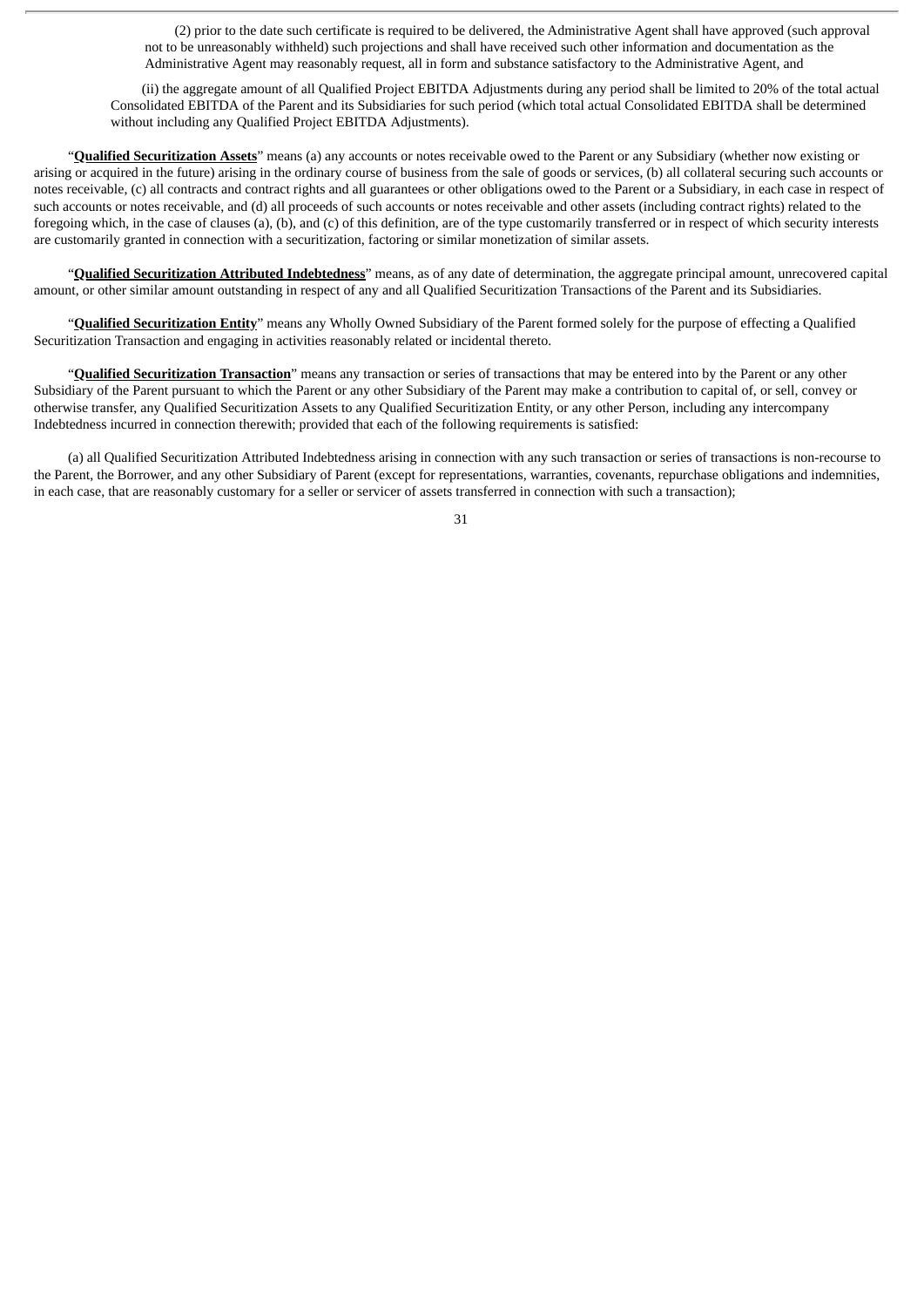(b) any Lien or other security provided for any Qualified Securitization Attributed Indebtedness in connection with such transaction or series of transactions is limited to assets described in **Section 8.2(q)**; and

(c) all Qualified Securitization Attributed Indebtedness incurred in connection with any such transactions or series of transactions, collectively, does not exceed at the time of the incurrence of such Qualified Securitization Attributed Indebtedness, the greater of (i) \$350,000,000 and (ii) 3.5% of the Parent's consolidated total assets, as determined in accordance with GAAP, as set forth in the financial statements most recently delivered or required to be delivered to the Administrative Agent hereunder prior to the date of such incurrence.

"**Rating Agency Designation**" means a written notice in the form of *Exhibit J* provided from time to time by the Parent to the Administrative Agent setting forth up to three current Designated Rating Agencies.

"**Recipient**" means (a) the Administrative Agent, (b) any Lender and (c) any Issuing Lender, as applicable.

"**Reference Year**" means a period of 12 calendar months beginning on January 1 of any year and ending on December 31 of the same year.

"**Register**" has the meaning assigned thereto in **Section 11.10(c)**.

"**Regulation U or X**" means Regulation U or X, respectively, of the Board of Governors of the Federal Reserve System as from time to time in effect and any successor to all or a portion thereof.

"**Reimbursement Obligation**" means the obligation of the Borrower to reimburse the Issuing Lender pursuant to **Section 3.5** for amounts drawn under Letters of Credit.

"**Related Parties**" means, with respect to any Person, such Person's Affiliates and the partners, directors, officers, employees, agents, trustees, administrators, managers, advisors and representatives of such Person and of such Person's Affiliates.

"**Relevant Governmental Body**" means the Federal Reserve Board, the Federal Reserve Bank of New York, or a committee officially endorsed or convened by the Federal Reserve Board and/or the Federal Reserve Bank of New York, or any successor thereto.

"**Required Lenders**" means, at any date, any combination of Revolving Credit Lenders holding more than fifty percent (50%) of the sum of the aggregate amount of the Revolving Credit Commitment or, if the Revolving Credit Commitment has been terminated, any combination of Revolving Credit Lenders holding more than fifty percent (50%) of the aggregate Extensions of Credit under the Revolving Credit Facility; provided that the Revolving Credit Commitment of, and the portion of the Extensions of Credit under the Revolving Credit Facility, as applicable, held or deemed held by, any Defaulting Lender shall be excluded for purposes of calculating the Required Lenders.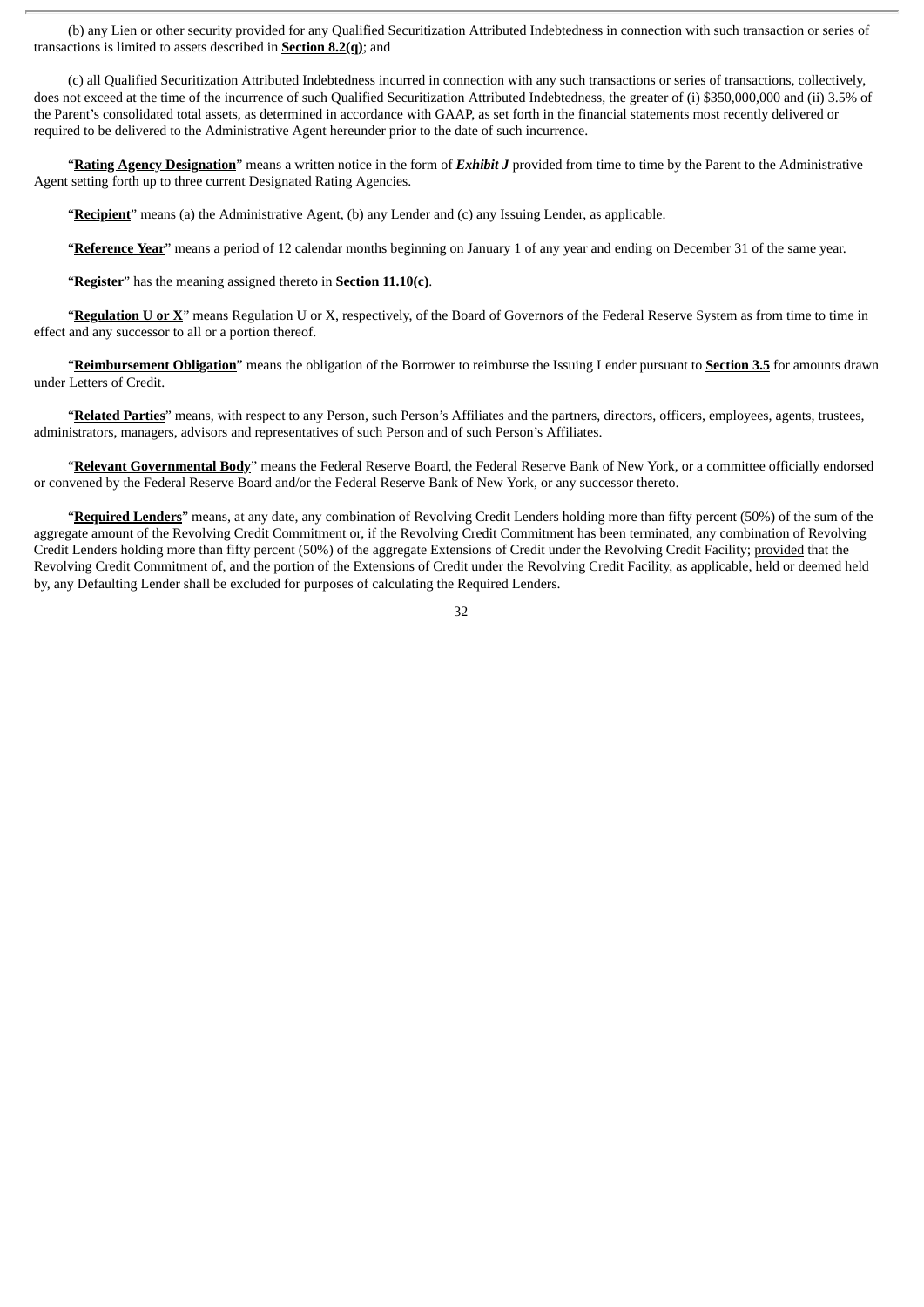"**Resolution Authority**" means an EEA Resolution Authority or, with respect to any UK Financial Institution, a UK Resolution Authority.

"**Responsible Officer**" means, as to any Person, the chief executive officer, president, chief financial officer, controller, treasurer or assistant treasurer of such Person or any other officer of such Person reasonably acceptable to the Administrative Agent. Any document delivered hereunder or under any other Loan Document that is signed by a Responsible Officer of a Person shall be conclusively presumed to have been authorized by all necessary corporate, partnership and/or other action on the part of such Person and such Responsible Officer shall be conclusively presumed to have acted on behalf of such Person.

"**Restricted Payment**" means any dividend or other distribution (whether in cash, securities or other property) with respect to Capital Stock of a Credit Party or any Subsidiary, or any payment (whether in cash, securities or other property), including any sinking fund or similar deposit, on account of the purchase, redemption, retirement, acquisition, cancellation or termination of any such Capital Stock or on account of any return of capital to a Credit Party's stockholders, partners or members (or the equivalent Person thereof), or any setting apart of funds or assets for any of the foregoing.

"**Revolving Credit Commitment**" means (a) as to any Revolving Credit Lender, the obligation of such Revolving Credit Lender to make Revolving Credit Loans to the Borrower hereunder in an aggregate principal amount at any time outstanding not to exceed the amount set forth opposite such Revolving Credit Lender's name on the Register, as such amount may be modified at any time or from time to time pursuant to the terms hereof (including, without limitation, **Section 4.13** and (b) as to all Revolving Credit Lenders, the aggregate commitment of all Revolving Credit Lenders to make Revolving Credit Loans to the Borrower hereunder, as such amount may be modified at any time or from time to time pursuant to the terms hereof (including, without limitation, **Section 4.13**). The aggregate Revolving Credit Commitment of all the Revolving Credit Lenders on the Closing Date shall be \$1,400,000,000.

"**Revolving Credit Commitment Percentage**" means, as to any Revolving Credit Lender at any time, the ratio of (a) the amount of the Revolving Credit Commitment of such Revolving Credit Lender to (b) the Revolving Credit Commitment of all the Revolving Credit Lenders.

"**Revolving Credit Exposure**" means, as to any Revolving Credit Lender at any time, the aggregate principal amount at such time of its outstanding Revolving Credit Loans and such Revolving Credit Lender's participation in L/C Obligations and Swingline Loans at such time.

"**Revolving Credit Facility**" means the revolving credit facility established pursuant to **Article II** (including any increase in such revolving credit facility established pursuant to **Section 4.13**).

"**Revolving Credit Lenders**" means, collectively, all of the Lenders with a Revolving Credit Commitment.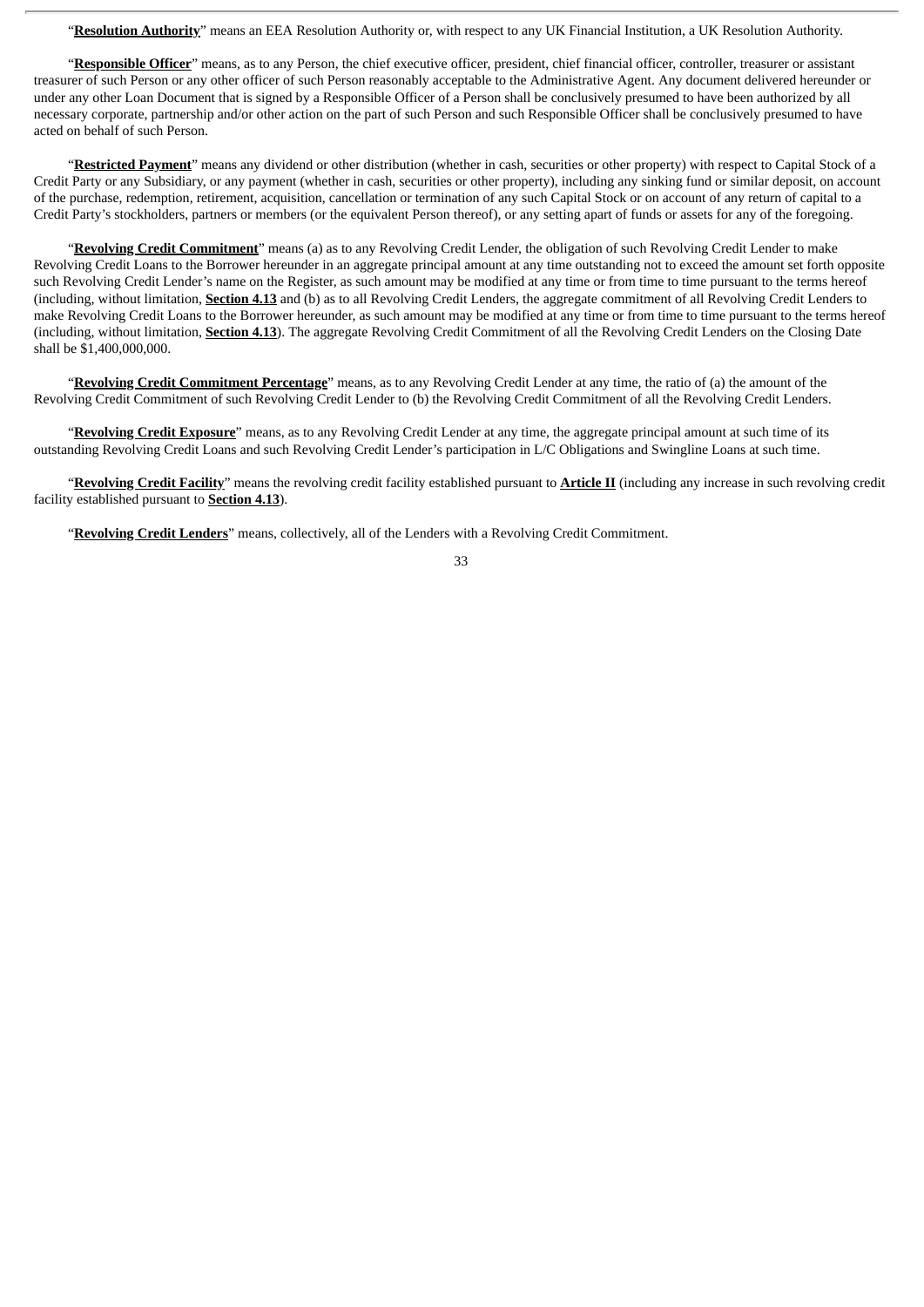"**Revolving Credit Loan**" means any revolving loan made to the Borrower pursuant to **Section 2.1**, and all such revolving loans collectively as the context requires.

"**Revolving Credit Maturity Date**" means the earliest to occur of (a) March 18, 2027, (b) the date of termination of the entire Revolving Credit Commitment by the Borrower pursuant to **Section 2.5**, or (c) the date of termination of the Revolving Credit Commitment pursuant to **Section 9.2(a)**, subject to adjustment as provided in **Section 4.16**.

"**Revolving Credit Note**" means a promissory note made by the Borrower in favor of a Revolving Credit Lender evidencing the Revolving Credit Loans made by such Revolving Credit Lender, substantially in the form attached as *Exhibit A-1*, and any amendments, supplements and modifications thereto, any substitutes therefor, and any replacements, restatements, renewals or extension thereof, in whole or in part.

"**Revolving Credit Outstandings**" means the sum of (a) with respect to Revolving Credit Loans and Swingline Loans on any date, the aggregate outstanding principal amount thereof after giving effect to any borrowings and prepayments or repayments of Revolving Credit Loans and Swingline Loans, as the case may be, occurring on such date; plus (b) with respect to any L/C Obligations on any date, the aggregate outstanding amount thereof on such date after giving effect to any Extensions of Credit occurring on such date and any other changes in the aggregate amount of the L/C Obligations as of such date, including as a result of any reimbursements of outstanding unpaid drawings under any Letters of Credit or any reductions in the maximum amount available for drawing under Letters of Credit taking effect on such date.

"**S&P**" means Standard & Poor's Rating Service, a division of S&P Global, Inc., and any successor thereto that is a nationally recognized rating agency.

"**Sale and Leaseback Transaction**" means, with respect to the Parent or any Subsidiary, any arrangement, directly or indirectly, with any Person whereby the Parent or such Subsidiary shall sell or transfer any property used or useful in its business, whether now owned or hereafter acquired, and thereafter rent or lease such property or other property that it intends to use for substantially the same purpose or purposes as the property being sold or transferred; provided that, it is understood and agreed that the transactions associated with Permitted Self-Purchase Industrial Revenue Bonds shall not constitute "Sale and Leaseback Transactions" for purposes hereof.

"**Sanctioned Country**" means at any time, a country, region or territory which is itself the subject or target of any comprehensive embargo under applicable Sanctions. As of the Closing Date, the Sanctioned Countries include, without limitation, the so-called Donetsk People's Republic, the so-called Luhansk People's Republic, the Crimea Region of Ukraine, Cuba, Iran, North Korea and Syria.

"**Sanctioned Person**" means, at any time, (a) Person listed in any Sanctions-related list of designated Persons maintained by OFAC, the U.S. Department of State, or, to the extent applicable, the United Nations Security Council, the European Union, Her Majesty's Treasury, or other applicable Governmental Authority, including, to the extent applicable, any Person so named under any Canadian Sanctions, (b) Person operating, organized or resident in a Sanctioned Country or (c) Person owned or controlled by any such Person or Persons described in clauses (a) and (b).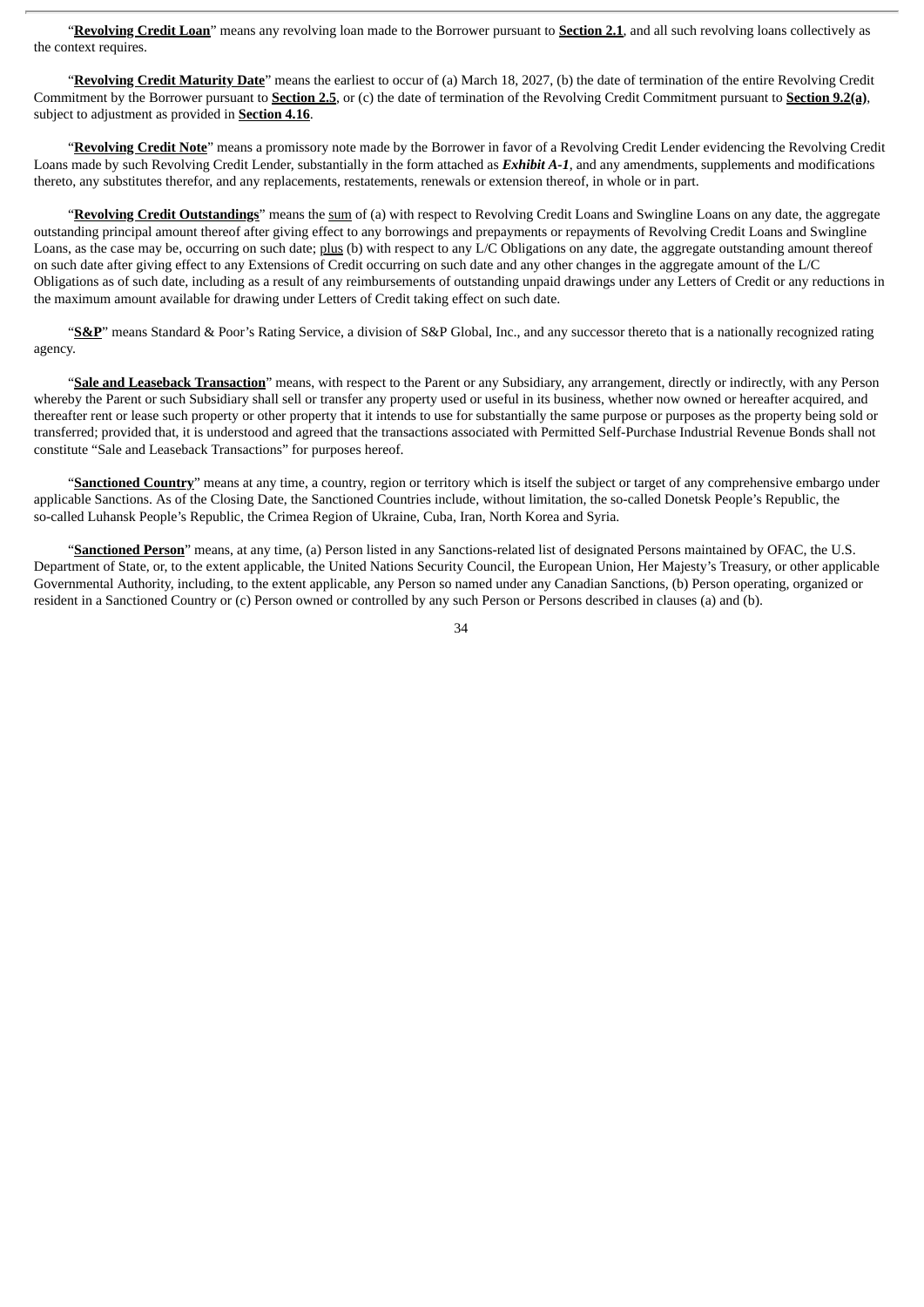"**Sanctions**" means economic or financial sanctions or trade embargoes imposed, administered or enforced from time to time by the U.S. government (including those administered by OFAC or the U.S. Department of State) or, to the extent applicable, the European Union, Her Majesty's Treasury, or any other Governmental Authority, including, to the extent applicable, any Canadian Sanctions.

"**SEC**" means the Securities and Exchange Commission, or any Governmental Authority succeeding to any of its principal functions.

"**SOFR**" means a rate equal to the secured overnight financing rate as administered by the SOFR Administrator.

"**SOFR Administrator**" means the Federal Reserve Bank of New York (or a successor administrator of the secured overnight financing rate).

"**SOFR Loan**" means any Loan bearing interest at Adjusted Term SOFR (other than a Base Rate Loan for which interest is determined by reference to Adjusted Term SOFR).

"**Solvent**" means, with respect to any Person as of a particular date, that on such date (a) such Person is able to pay its debts and other liabilities, contingent obligations and other commitments as they mature in the normal course of business, (b) such Person does not intend to, and does not believe that it will, incur debts or liabilities beyond such Person's ability to pay as such debts and liabilities mature in their ordinary course, (c) such Person is not engaged in a business or a transaction, and is not about to engage in a business or a transaction, for which such Person's assets would constitute unreasonably small capital after giving due consideration to the prevailing practice in the industry in which such Person is engaged or is to engage, (d) the fair value of the assets of such Person is greater than the total amount of liabilities, including, without limitation, contingent liabilities, of such Person and (e) the present fair saleable value of the assets of such Person is not less than the amount that will be required to pay the probable liability of such Person on its debts as they become absolute and matured. In computing the amount of contingent liabilities at any time, it is intended that such liabilities will be computed as the amount which, in light of all the facts and circumstances existing at such time, represents the amount that can reasonably be expected to become an actual or matured liability.

"**Subsidiary**" means as to any Person, any corporation, partnership, limited liability company or other entity of which more than fifty percent (50%) of the outstanding Capital Stock having ordinary voting power to elect a majority of the board of directors (or equivalent governing body) or other managers of such corporation, partnership, limited liability company or other entity is at the time owned by (directly or indirectly) or the management is otherwise controlled by (directly or indirectly) such Person (irrespective of whether, at the time, Capital Stock of any other class or classes of such corporation, partnership, limited liability company or other entity shall have or might have voting power by reason of the happening of any contingency). Unless otherwise qualified, references to "Subsidiary" or "Subsidiaries" herein shall refer to those of the Parent.

"Subsidiary Guarantors" means, collectively, any direct and indirect Subsidiaries of the Parent (other than the Borrower) that become a Guarantor hereunder pursuant to **Section 7.12**.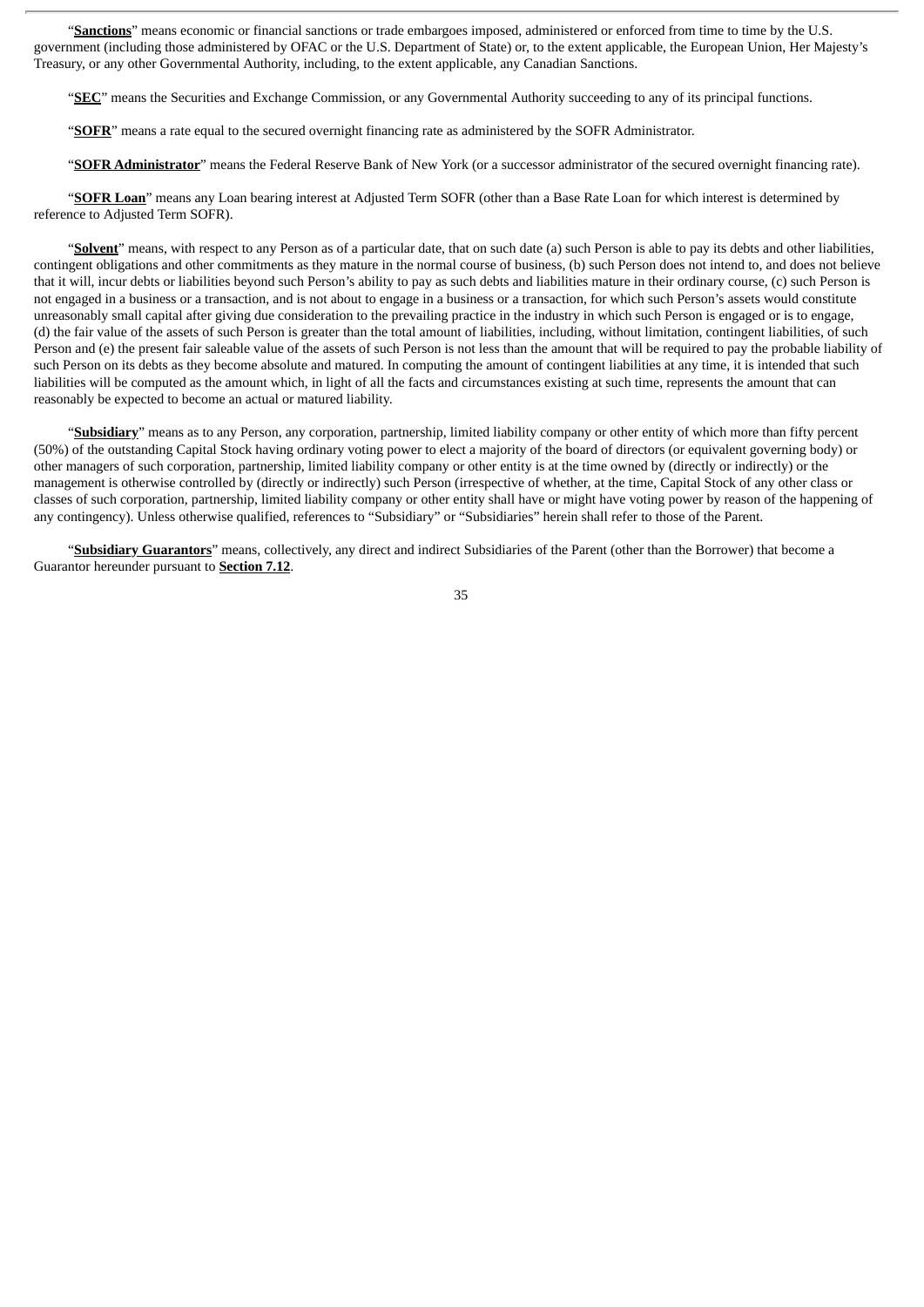"**Sustainability Assurance Provider**" means a qualified external reviewer, independent of the Parent and its Subsidiaries, with relevant expertise, such as an auditor, environmental consultant and/or independent ratings agency of recognized national standing.

"**Sustainability Linked Loan Principles**" means the Sustainability Linked Loan Principles published in March 2022 by the Loan Market Association, Asia Pacific Loan Market Association and Loan Syndication & Trading Association.

"**Sustainability Loan External Review Guidance**" means the Guidance for Green, Social, and Sustainability-Linked Loans External Reviews published in March 2022 by the Loan Market Association, Asia Pacific Loan Market Association and Loan Syndication & Trading Association.

"**Sustainability Reporting and Validation Standards**" means, collectively at any time of determination, the following reporting and validation standards:

(a) all applicable KPIs and any associated sustainability performance targets shall be reported, measured, calculated and verified in a manner that is aligned with (i) the "Reporting" and "Verification" Core Components set forth in the Sustainability Linked Loan Principles and the verification and disclosure guidance set forth in the Sustainability Loan External Review Guidance or (ii) such other generally accepted industry standards applicable to sustainability linked loans in the syndicated loan market for companies of substantially the same creditworthiness and industry as the Borrower, in the case of this clause (ii), as applicable at such time of determination; and

(b) the form and substance of review reports and limited assurances provided by the Sustainability Assurance Provider pursuant to this Agreement shall include limited assurances with respect to the measurement of all applicable KPIs and/or their respective components as set forth in a sustainability report and/or the associated ESG Certificate and shall be aligned with (i) the "Reporting" and "Verification" Core Components set forth in Sustainability Linked Loan Principles and the verification and disclosure guidance set forth in the Sustainability Loan External Review Guidance or (ii) such other generally accepted industry standards applicable to sustainability linked loans in the syndicated loan market for companies of substantially the same creditworthiness and industry as the Borrower, in the case of this clause (ii), as applicable at such time of determination;

provided, that, for the avoidance of doubt, in no event shall any Credit Party be required to provide a Second Party Opinion (as described in the Sustainability Linked Loan Principles or the Guidance for Green, Social, and Sustainability-Linked Loans External Reviews) in order to comply with the Sustainability Reporting and Validation Standards.

"**Swap Obligation**" means, with respect to any Credit Party, any obligation to pay or perform under any agreement, contract or transaction that constitutes a "**swap**" within the meaning of section 1a(47) of the Commodity Exchange Act.

"**Swingline Commitment**" means ONE HUNDRED MILLION DOLLARS (\$100,000,000).

"**Swingline Facility**" means the swingline facility established pursuant to **Section 2.2**.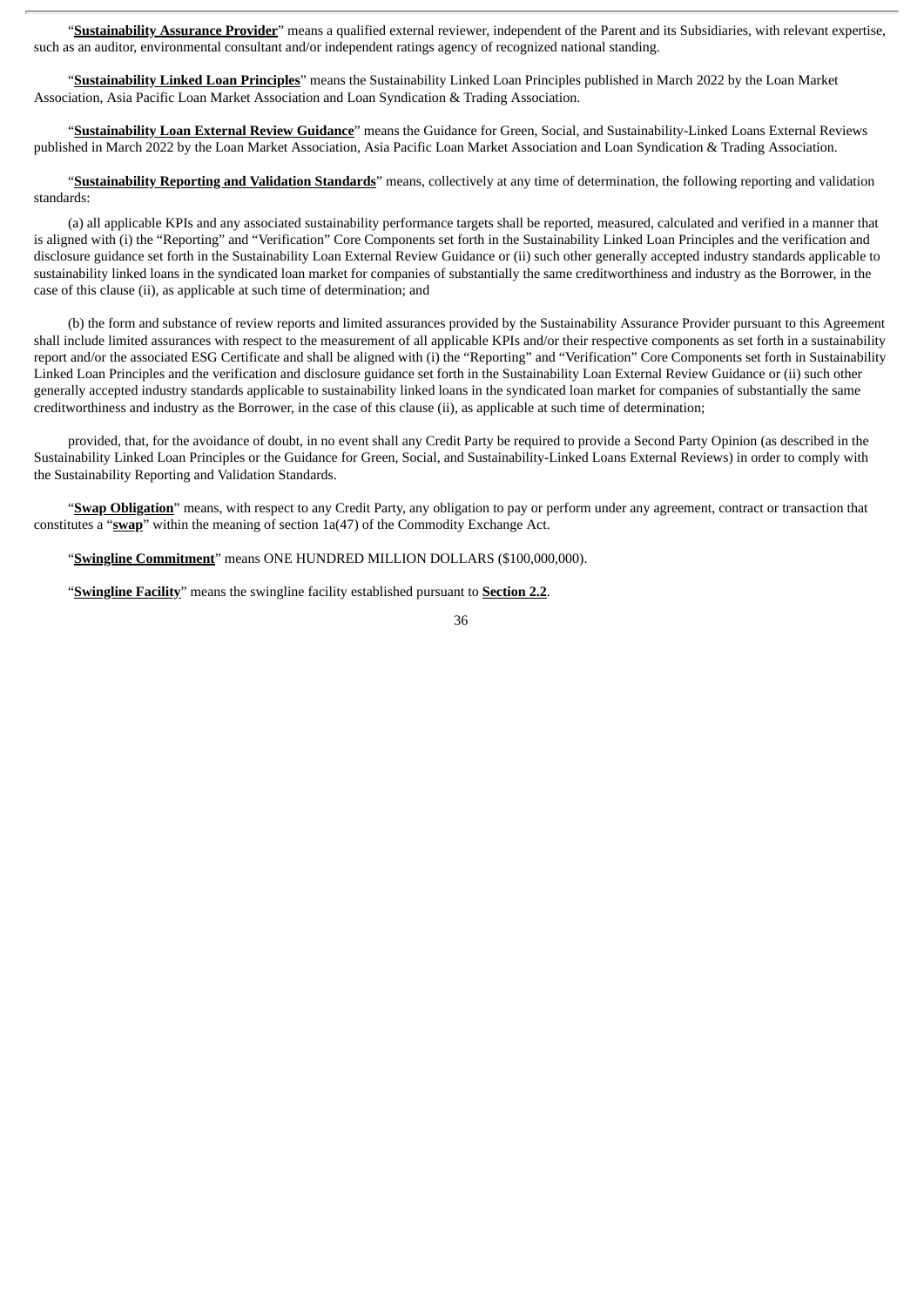"**Swingline Lender**" means Mizuho, in its capacity as swingline lender hereunder, or any successor thereto.

"**Swingline Loan**" means any swingline loan made by the Swingline Lender to the Borrower pursuant to **Section 2.2**, and all such swingline loans collectively as the context requires.

"**Swingline Note**" means a promissory note made by the Borrower in favor of the Swingline Lender evidencing the Swingline Loans made by the Swingline Lender, substantially in the form attached as *Exhibit A-2*, and any amendments, supplements and modifications thereto, any substitutes therefor, and any replacements, restatements, renewals or extension thereof, in whole or in part.

"**Synthetic Lease**" shall mean a lease transaction under which the parties intend that (i) the lease will be treated as an "operating lease" by the lessee pursuant to ASC 842 and (ii) the lessee will be entitled to various tax and other benefits ordinarily available to owners (as opposed to lessees) of like property.

"**Taxes**" means all present or future taxes, levies, imposts, duties, deductions, withholdings (including backup withholding), assessments, fees or other charges imposed by any Governmental Authority, including any interest, fines, additions to tax or penalties applicable thereto, other than any interest, fines, additions to tax or penalties that are owing by any Recipient as a result of such Recipient's gross negligence or willful misconduct.

"**Term SOFR**" means, with respect to any SOFR Loan for any Interest Period or any Base Rate Loan on any day, the Term SOFR Reference Rate two (2) U.S. Government Securities Business Days prior to the commencement of such Interest Period or such day, as applicable, as such rate is published by the CME Term SOFR Administrator.

"**Term SOFR Determination Day**" has the meaning assigned to such term in the definition of Term SOFR Reference Rate.

## "**Term SOFR Reference Rate**" means,

(a) for any day and time (such day, the "**Term SOFR Determination Day**"), with respect to any SOFR Loan denominated in dollars and for any tenor comparable to the applicable Interest Period, the rate per annum determined by the Administrative Agent as the forward-looking term rate based on SOFR. If by 5:00 p.m. (New York City time) on such Term SOFR Determination Day, the "Term SOFR Reference Rate" for the applicable tenor has not been published by the CME Term SOFR Administrator and a Benchmark Replacement Date with respect to the Term SOFR has not occurred, then the Term SOFR Reference Rate for such Term SOFR Determination Day will be the Term SOFR Reference Rate as published in respect of the first preceding U.S. Government Securities Business Day for which such Term SOFR Reference Rate was published by the CME Term SOFR Administrator, so long as such first preceding U.S. Government Securities Business Day is not more than three (3) Business Days prior to such Term SOFR Determination Day; and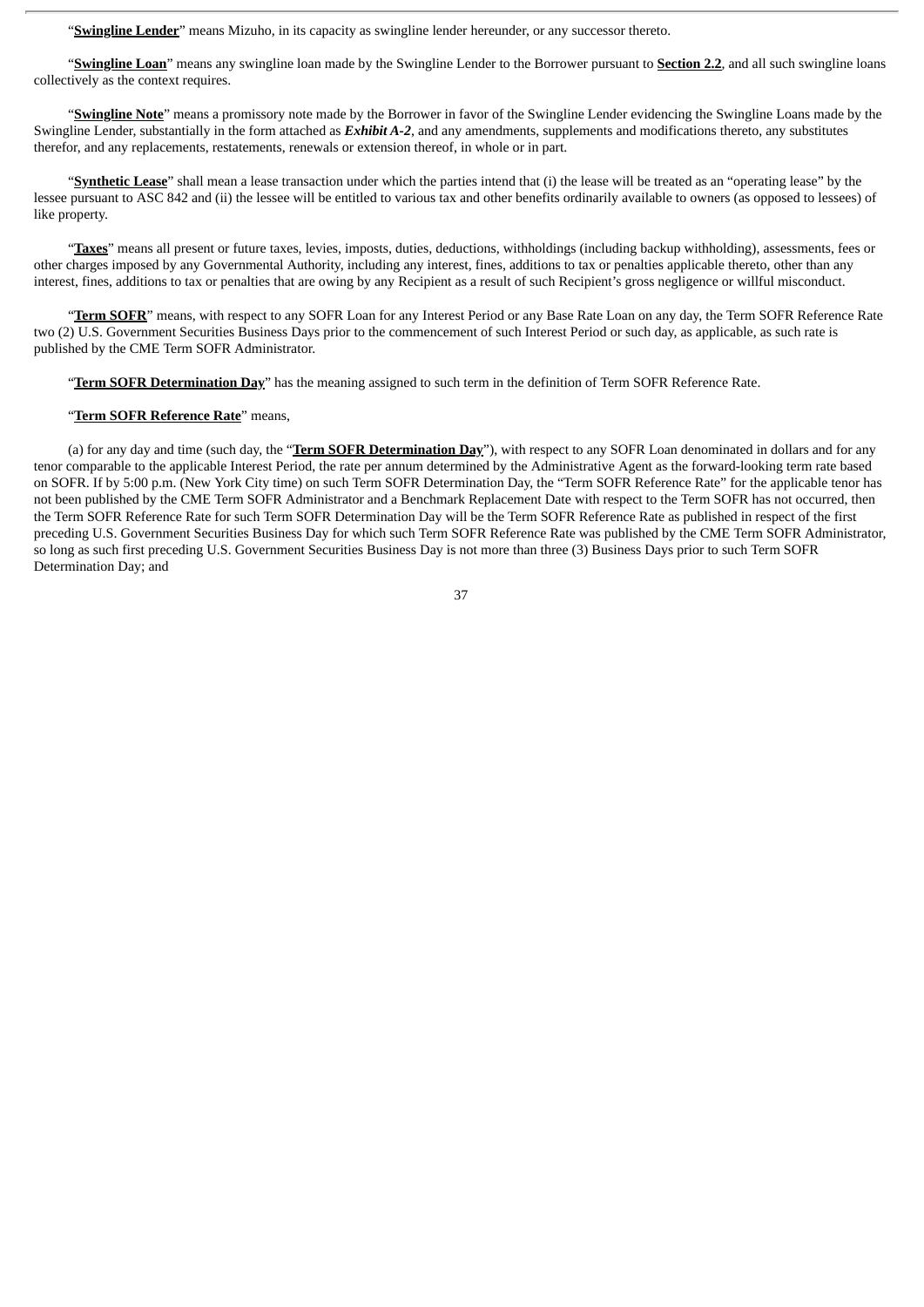(b) for any day and time (such day, the "**Base Rate Determination Day**"), with respect to any Base Rate Loan denominated in dollars and for a tenor of one month, the rate per annum determined by the Administrative Agent as the forward-looking term rate based on SOFR. If by 5:00 p.m. (New York City time) on such Base Rate Determination Day, the "Term SOFR Reference Rate" for the applicable tenor has not been published by the CME Term SOFR Administrator and a Benchmark Replacement Date with respect to the Term SOFR has not occurred, then the Term SOFR Reference Rate for Base Rate Determination Day will be the Term SOFR Reference Rate as published in respect of the first preceding U.S. Government Securities Business Day for which such Term SOFR Reference Rate was published by the CME Term SOFR Administrator, so long as such first preceding U.S. Government Securities Business Day is not more than three (3) Business Days prior to such Base Rate Determination Day.

"**Termination Event**" means the occurrence of any of the following which, individually or in the aggregate, has resulted or could reasonably be expected to result in liability of the Borrower in an aggregate amount in excess of the lesser of  $(x)$  three percent  $(3%)$  of Consolidated Net Tangible Assets and (y) \$50,000,000: (a) a "Reportable Event" described in Section 4043 of ERISA for which the thirty (30) day notice requirement has not been waived by the PBGC, or (b) the withdrawal of any Credit Party or any ERISA Affiliate from a Pension Plan during a plan year in which it was a "substantial employer" as defined in Section 4001(a)(2) of ERISA or a cessation of operations that is treated as such a withdrawal under Section 4062(e) of ERISA, or (c) the termination of a Pension Plan, the filing of a notice of intent to terminate a Pension Plan or the treatment of a Pension Plan amendment as a termination, under Section 4041 of ERISA, if the plan assets are not sufficient to pay all plan liabilities, or (d) the institution of proceedings to terminate, or the appointment of a trustee with respect to, any Pension Plan by the PBGC, or (e) any other event or condition which would constitute grounds under Section 4042(a) of ERISA for the termination of, or the appointment of a trustee to administer, any Pension Plan, or (f) the imposition of a Lien pursuant to Section 430(k) of the Code or Section 303 of ERISA, or (g) the determination that any Pension Plan or Multiemployer Plan is considered an at-risk plan or plan in endangered or critical status with the meaning of Sections 430, 431 or 432 of the Code or Sections 303, 304 or 305 of ERISA or (h) the partial or complete withdrawal of any Credit Party or any ERISA Affiliate from a Multiemployer Plan if withdrawal liability is asserted by such plan, or (i) any event or condition which results in the reorganization or insolvency of a Multiemployer Plan under Sections 4241 or 4245 of ERISA, or (j) any event or condition which results in the termination of a Multiemployer Plan under Section 4041A of ERISA or the institution by PBGC of proceedings to terminate a Multiemployer Plan under Section 4042 of ERISA, or (k) the imposition of any liability under Title IV of ERISA, other than for PBGC premiums due but not delinquent under Section 4007 of ERISA, upon any Credit Party or any ERISA Affiliate.

"**Total GHG Emissions**" means, for any period, the total aggregate amount of (a) direct greenhouse gas emissions occurring from sources that are under the operational control of the Parent and its Subsidiaries, which are determined by the Parent in accordance with the GHG Protocol and the Parent's internally developed methodology ("**Scope 1 Emissions**") for such period and (b) indirect greenhouse gas emissions occurring from the generation of purchased and imported electricity consumed by the Parent and its Subsidiaries in the operation of their business, which are determined by the Parent in accordance with the GHG Protocol and the Parent's internally developed methodology ("**Scope 2 Emissions**") for such period.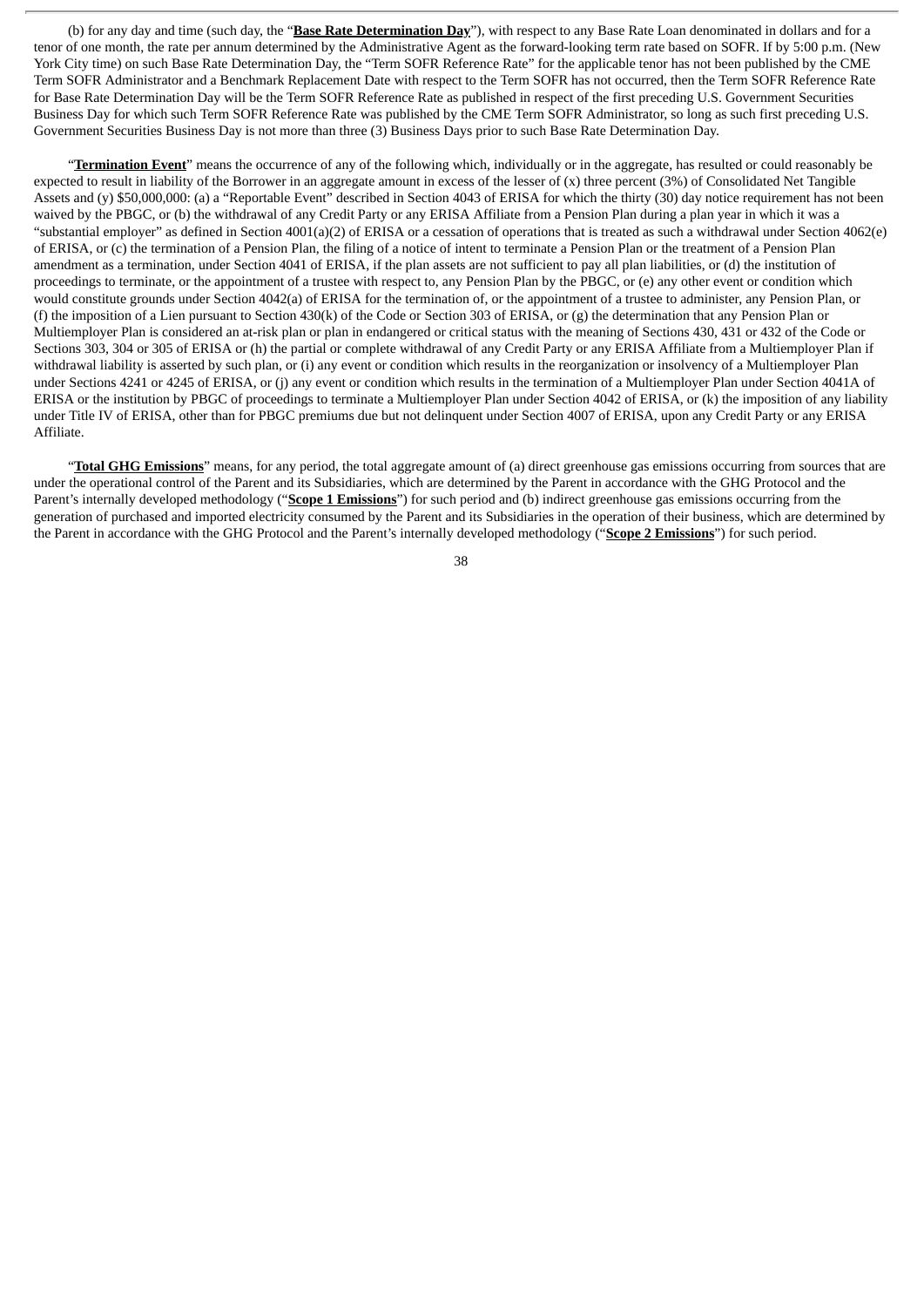"**Transactions**" means, collectively, (a) the entering into of this Agreement and the other applicable Loan Documents on the Closing Date and (b) the payment of all transaction fees, charges and other amounts in connection with the foregoing.

"**TRIR Among Peers**" means, for any Reference Year, the DCP TRIR for such Reference Year as compared to the Peer Average TRIR for such Reference Year.

"**UK Financial Institution**" means any BRRD Undertaking (as such term is defined under the PRA Rulebook (as amended form time to time) promulgated by the United Kingdom Prudential Regulation Authority) or any Person falling within IFPRU 11.6 of the FCA Handbook (as amended from time to time) promulgated by the United Kingdom Financial Conduct Authority, which includes certain credit institutions and investment firms, and certain affiliates of such credit institutions or investment firms.

"**UK Resolution Authority**" means the Bank of England or any other public administrative authority having responsibility for the resolution of any UK Financial Institution.

"**Unadjusted Benchmark Replacement**" means the Benchmark Replacement excluding the Benchmark Replacement Adjustment.

"**Uniform Customs**" means the Uniform Customs and Practice for Documentary Credits (2007 Revision), effective July, 2007 International Chamber of Commerce Publication No. 600.

"**United States**" means the United States of America.

"**U.S. Government Securities Business Day**" means any day except for (i) a Saturday, (ii) a Sunday or (iii) a day on which the Securities Industry and Financial Markets Association recommends that the fixed income departments of its members be closed for the entire day for purposes of trading in United States government securities.

"**U.S. Person**" means any Person that is a "United States person" as defined in Section 7701(a)(30) of the Code.

"**U.S. Tax Compliance Certificate**" has the meaning assigned to such term in **Section 4.11(f)**.

"Wholly-Owned" means, with respect to a Subsidiary, that all of the shares of Capital Stock of such Subsidiary are, directly or indirectly, owned or controlled by the Parent and/or one or more of its Wholly-Owned Subsidiaries (except for directors' qualifying shares or other shares required by Applicable Law to be owned by a Person other than the Parent and/or one or more of its Wholly-Owned Subsidiaries).

"**Withholding Agent**" means the Borrower, any Guarantor and the Administrative Agent.

"**Write-Down and Conversion Powers**" means, (a) with respect to any EEA Resolution Authority, the write-down and conversion powers of such EEA Resolution Authority from time to time under the Bail-In Legislation for the applicable EEA Member Country, which write-down and conversion powers are described in the EU Bail-In Legislation Schedule, and (b) with respect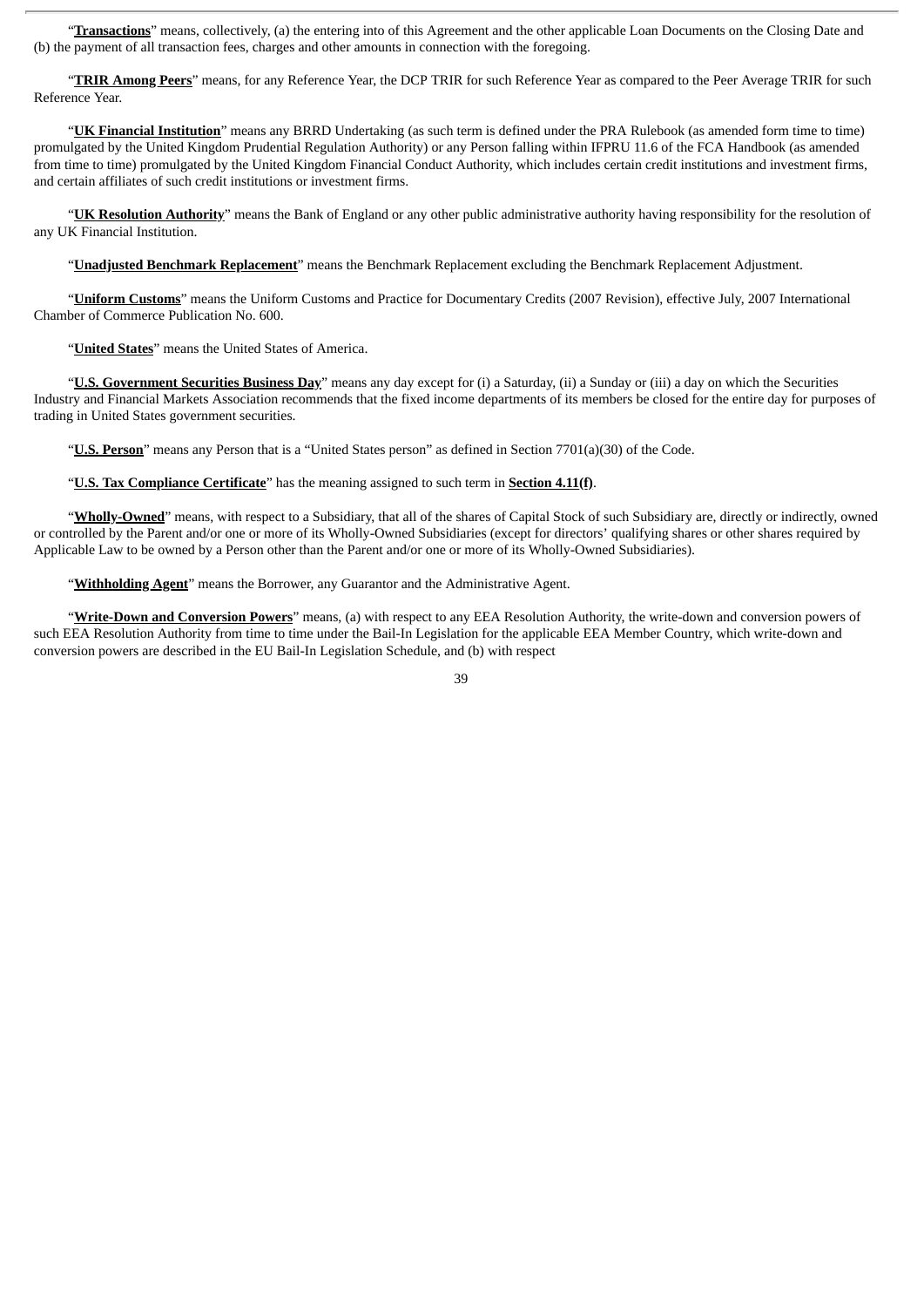to the United Kingdom, any powers of the applicable Resolution Authority under the Bail-In Legislation to cancel, reduce, modify or change the form of a liability of any UK Financial Institution or any contract or instrument under which that liability arises, to convert all or part of that liability into shares, securities or obligations of that Person or any other Person, to provide that any such contract or instrument is to have effect as if a right had been exercised under it or to suspend any obligation in respect of that liability or any of the powers under that Bail-In Legislation that are related to or ancillary to any of those powers.

SECTION 1.2 Other Definitions and Provisions. With reference to this Agreement and each other Loan Document, unless otherwise specified herein or in such other Loan Document: (a) the definitions of terms herein shall apply equally to the singular and plural forms of the terms defined, (b) whenever the context may require, any pronoun shall include the corresponding masculine, feminine and neuter forms, (c) the words "include", "includes" and "including" shall be deemed to be followed by the phrase "without limitation", (d) the word "will" shall be construed to have the same meaning and effect as the word "shall", (e) any reference herein to any Person shall be construed to include such Person's successors and assigns, (f) the words "herein", "hereof" and "hereunder", and words of similar import, shall be construed to refer to this Agreement in its entirety and not to any particular provision hereof, (g) all references herein to Articles, Sections, Exhibits and Schedules shall be construed to refer to Articles and Sections of, and Exhibits and Schedules to, this Agreement, (h) the words "asset" and "property" shall be construed to have the same meaning and effect and to refer to any and all tangible and intangible assets and properties, including cash, securities, accounts and contract rights, (i) the term "documents" includes any and all instruments, documents, agreements, certificates, notices, reports, financial statements and other writings, however evidenced, whether in physical or electronic form, (j) in the computation of periods of time from a specified date to a later specified date, the word "from" means "from and including**;**" the words "to" and "until" each mean "to but excluding;" and the word "through" means "to and including" and (k) Section headings herein and in the other Loan Documents are included for convenience of reference only and shall not affect the interpretation of this Agreement or any other Loan Document.

### SECTION 1.3 Accounting Terms.

(a) All accounting terms not specifically or completely defined herein shall be construed in conformity with, and all financial data (including financial ratios and other financial calculations) required to be submitted pursuant to this Agreement shall be prepared in conformity with GAAP, applied on a consistent basis, as in effect from time to time and in a manner consistent with that used in preparing the audited financial statements required by **Section 7.1(a)**, except as otherwise specifically prescribed herein (including as prescribed by **Section 11.9**). Notwithstanding the foregoing, for purposes of determining compliance with any covenant (including the computation of any financial covenant) contained herein, Indebtedness of the Borrower and its Subsidiaries shall be deemed to be carried at 100% of the outstanding principal amount thereof, and the effects of FASB ASC 825 and FASB ASC 470-20 on financial liabilities shall be disregarded.

(b) Calculations. Notwithstanding anything in this Agreement to the contrary: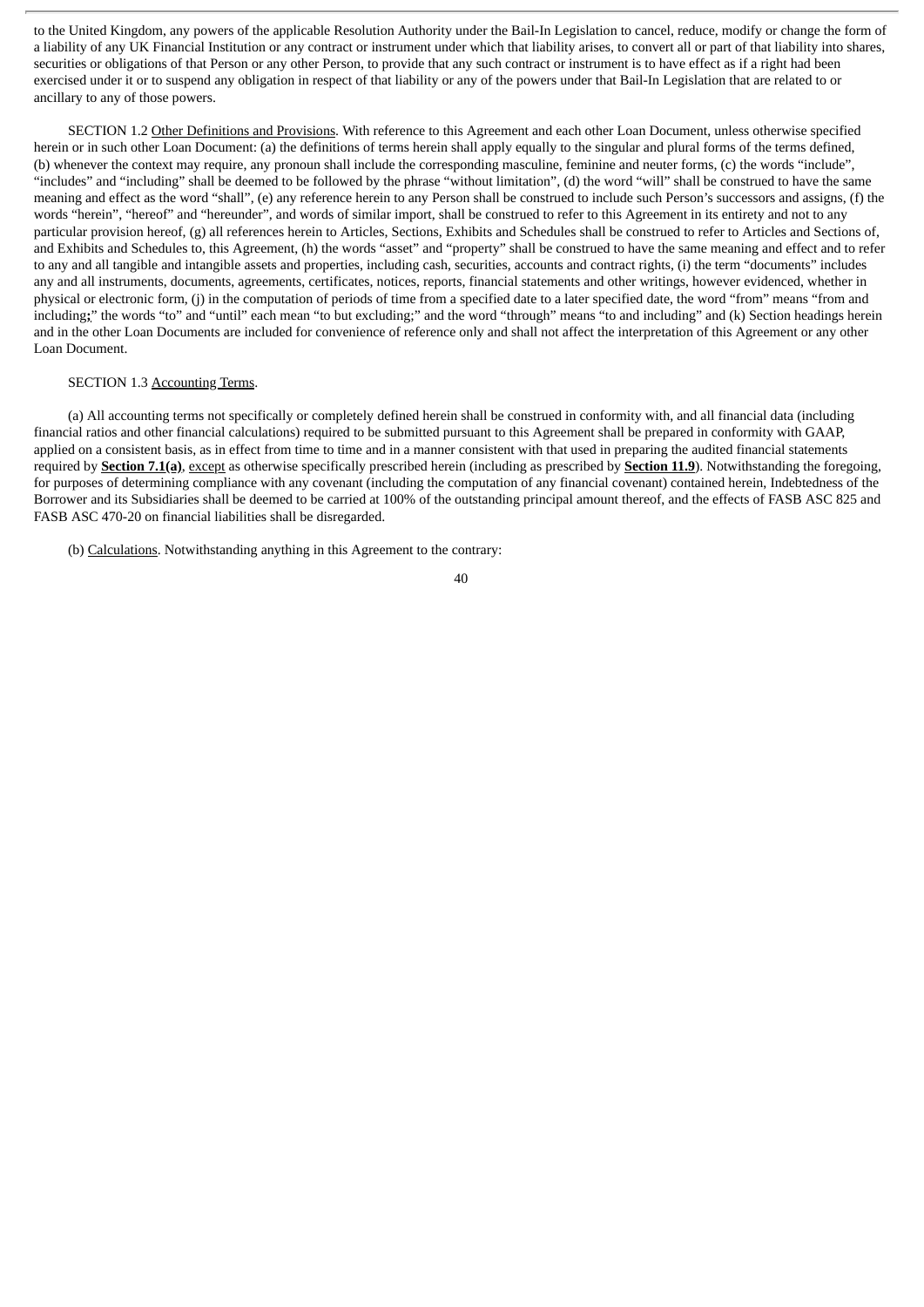(i) For purposes of calculating compliance with the financial covenant set forth in **Section 7.10** hereof, with respect to all Acquisitions subsequent to the Closing Date, Consolidated EBITDA, Consolidated Interest Expense and Consolidated Net Indebtedness with respect to such newly acquired assets shall be calculated on a pro forma basis as if such acquisition had occurred at the beginning of the applicable twelve month period of determination.

(ii) For purposes of calculating compliance with the financial covenant set forth in **Section 7.10** hereof, Consolidated EBITDA may include, at Parent's option, any Qualified Project EBITDA Adjustments as provided in the definition thereof.

SECTION 1.4 Rounding. Any financial ratios required to be maintained by the Borrower pursuant to this Agreement shall be calculated by dividing the appropriate component by the other component, carrying the result to one place more than the number of places by which such ratio or percentage is expressed herein and rounding the result up or down to the nearest number (with a rounding-up if there is no nearest number).

SECTION 1.5 References to Agreement and Laws. Unless otherwise expressly provided herein, (a) references to formation documents, governing documents, agreements (including the Loan Documents) and other contractual instruments shall be deemed to include all subsequent amendments, restatements, extensions, supplements and other modifications thereto, but only to the extent that such amendments, restatements, extensions, supplements and other modifications are not prohibited by any Loan Document; and (b) references to any Applicable Law shall include all statutory and regulatory provisions consolidating, amending, replacing, supplementing or interpreting such Applicable Law.

SECTION 1.6 Times of Day. Unless otherwise specified, all references herein to times of day shall be references to Eastern time (daylight or standard, as applicable).

SECTION 1.7 Letter of Credit Amounts. Unless otherwise specified, all references herein to the amount of a Letter of Credit at any time shall be deemed to mean the maximum face amount of such Letter of Credit after giving effect to all increases thereof contemplated by such Letter of Credit or the Letter of Credit Application therefor (at the time specified therefor in such applicable Letter of Credit or Letter of Credit Application and as such amount may be reduced by (a) any permanent reduction of such Letter of Credit or (b) any amount which is drawn, reimbursed and no longer available under such Letter of Credit).

SECTION 1.8 Divisions. For all purposes under the Loan Documents, in connection with any division or plan of division under Delaware law (or any comparable event under a different jurisdiction's laws): (a) if any asset, right, obligation or liability of any Person becomes the asset, right, obligation or liability of a different Person, then it shall be deemed to have been transferred from the original Person to the subsequent Person, and (b) if any new Person comes into existence, such new Person shall be deemed to have been organized on the first date of its existence by the holders of its Capital Stock at such time.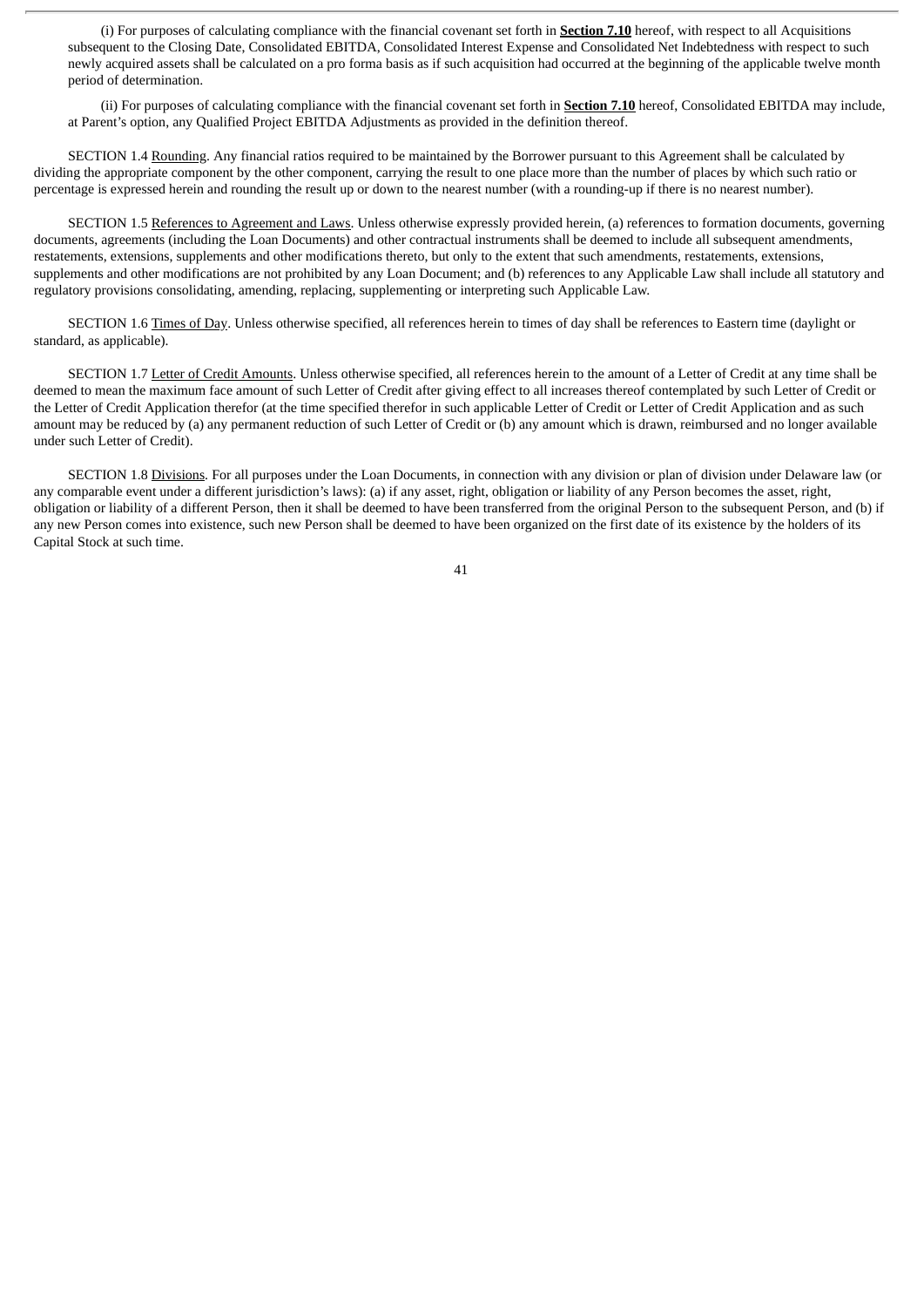SECTION 1.9 Interest Rates; Benchmark Notifications. The interest rate on a Loan denominated in dollars may be derived from an interest rate benchmark that may be discontinued or is, or may in the future become, the subject of regulatory reform. Upon the occurrence of a Benchmark Transition Event, **Section 4.8** provides a mechanism for determining an alternative rate of interest. The Administrative Agent does not warrant or accept any responsibility for, and shall not have any liability with respect to, the administration, submission or any other matter related to Term SOFR Reference Rate, Term SOFR, Daily Simple SOFR or any Benchmark, or with respect to any alternative, successor or replacement rate thereof (including any Benchmark Replacement), or any calculation, component definition thereof or rate referenced in the definition thereof, including, without limitation, (i) any such alternative, successor or replacement rate (including any Benchmark Replacement) implemented pursuant to **Section 4.8**, upon the occurrence of a Benchmark Transition Event, and (ii) the effect, implementation or composition of any Benchmark Replacement Conforming Changes pursuant to **Section 4.8(c)(ii)**, including, without limitation, whether the composition or characteristics of any such alternative, successor or replacement reference rate (including any Benchmark Replacement) will be similar to, or produce the same value or economic equivalence of, Term SOFR Reference Rate, Term SOFR, Daily Simple SOFR or any Benchmark prior to its discontinuance or unavailability. In addition, the discontinuation of Term SOFR Reference Rate, Term SOFR, Daily Simple SOFR or any Benchmark and any alternative, successor or replacement reference rate may result in a mismatch between the reference rate referenced in this Agreement and your other financial instruments, including potentially those that are intended as hedges. The Administrative Agent and its Affiliates and/or other related entities may engage in transactions that affect the calculation of Term SOFR Reference Rate, Term SOFR, Daily Simple SOFR or any Benchmark or any alternative, successor or replacement rate (including any Benchmark Replacement) and/or any relevant adjustments thereto, in each case, with all determinations of such Term SOFR Reference Rate, Term SOFR, Daily Simple SOFR, any Benchmark or such alternative, successor or replacement rate by the Administrative Agent to be conclusive, absent manifest error. The Administrative Agent may select information sources or services in its reasonable discretion to ascertain Term SOFR Reference Rate, Term SOFR, Daily Simple SOFR, any Benchmark or any such alternative, successor or replacement rate, in each case pursuant to the terms of this Agreement (as amended, amended and restated, supplemented or otherwise modified from time to time), and shall have no liability to the Borrower, any Lender or any other person or entity for damages of any kind, including direct or indirect, special, punitive, incidental or consequential damages, costs, losses or expenses (whether in tort, contract or otherwise and whether at law or in equity), for any error or calculation of any such rate (or component thereof) provided by any such information source or service.

### ARTICLE II

#### REVOLVING CREDIT FACILITY

#### SECTION 2.1 Revolving Credit Loans.

(a) Subject to the terms and conditions of this Agreement and the other Loan Documents, and in reliance upon the representations and warranties set forth herein, each Revolving Credit Lender severally agrees to make Revolving Credit Loans to the Borrower from time to time from the Closing Date through, but not including, the Revolving Credit Maturity Date as requested by the Borrower in accordance with the terms of **Section 2.3**; provided, that (a) the Revolving Credit Outstandings shall not exceed the Revolving Credit Commitment and (b) the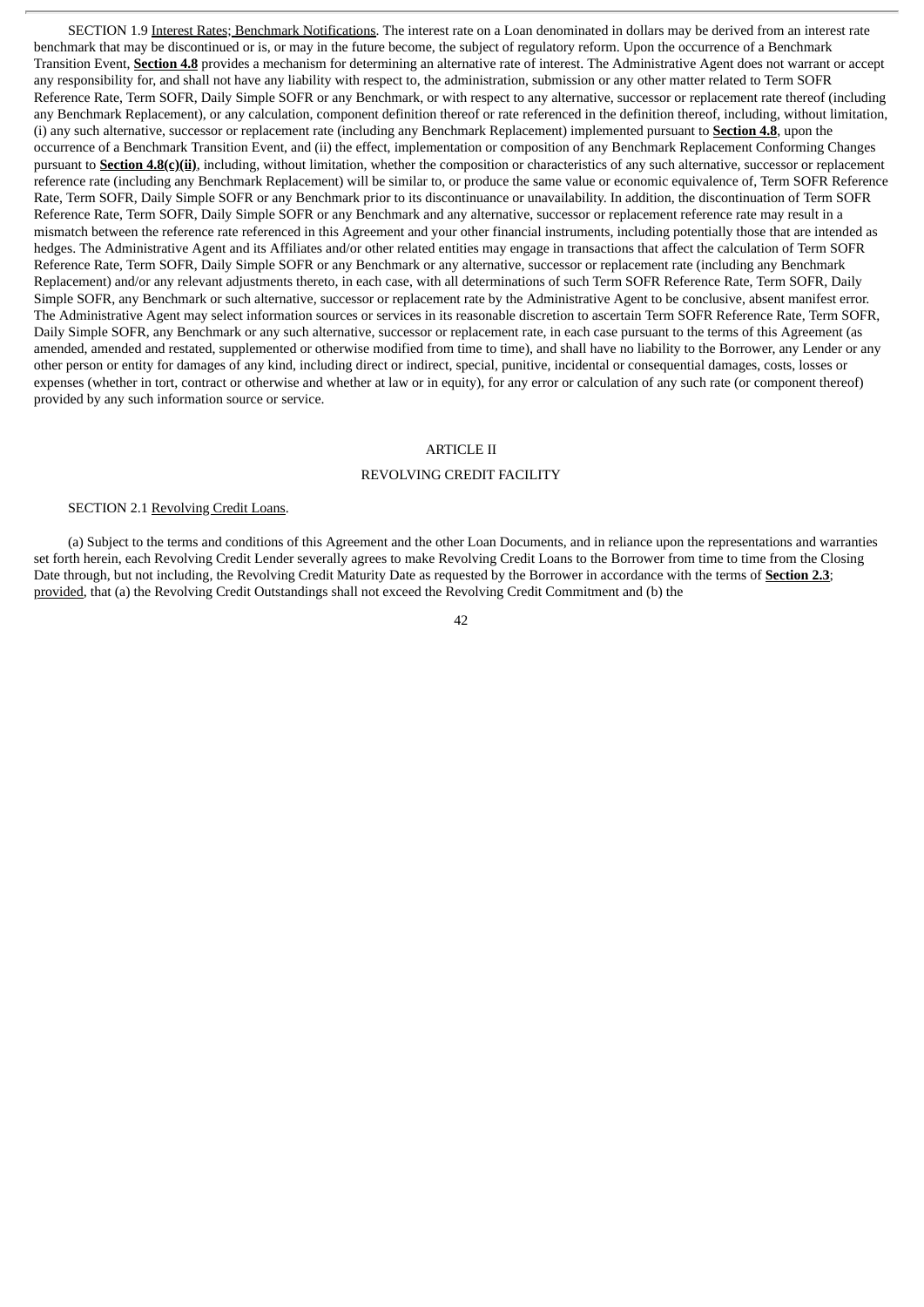Revolving Credit Exposure of any Revolving Credit Lender shall not at any time exceed such Revolving Credit Lender's Revolving Credit Commitment. Each Revolving Credit Loan by a Revolving Credit Lender shall be in a principal amount equal to such Revolving Credit Lender's Revolving Credit Commitment Percentage of the aggregate principal amount of Revolving Credit Loans requested on such occasion. Subject to the terms and conditions hereof, the Borrower may borrow, repay and reborrow Revolving Credit Loans hereunder until the Revolving Credit Maturity Date.

(b) Closing Date Reallocation. After giving effect to this Agreement and any Loans made on the Closing Date, (i) each Lender who holds Revolving Credit Loans in an aggregate amount less than its Revolving Credit Commitment Percentage (after giving effect to this Agreement) of all Revolving Credit Loans shall advance new Revolving Credit Loans that shall be disbursed to the Administrative Agent and used to repay Revolving Credit Loans outstanding to each Lender who holds Revolving Credit Loans in an aggregate amount greater than its Revolving Credit Commitment Percentage of Revolving Credit Loans, (ii) each Lender's participation in each Letter of Credit, if any, shall be automatically adjusted to equal its Revolving Credit Commitment Percentage (after giving effect to this Agreement), and (iii) such other adjustments shall be made as the Administrative Agent shall specify so that each Lender's Revolving Credit Exposure equals its Revolving Credit Commitment Percentage (after giving effect to this Agreement) of the aggregate Revolving Credit Loans of all Lenders. For the avoidance of doubt, payments effected between or among the Lenders pursuant to this **Section 2.1(b)** shall not be subject to the provisions of **Section 4.6** hereof.

(c) Existing LIBOR Rate Loans. Notwithstanding anything to the contrary in this Agreement, all outstanding LIBOR Rate Loans (if any) at the Closing Date shall, on the Closing Date, be rearranged and converted into new Base Rate Loans, SOFR Loans with an Interest Period indicated in any Notice of Borrowing delivered pursuant to **Section 5.2(c)** and/or Swingline Loans at the Adjusted Term SOFR for a one month tenor, in each case, in connection with the reallocations and adjustments set forth in **Section 2.1(b)** (and the proceeds of which, together with any Loans made on the Closing Date in accordance with any such Notice of Borrowing, are used to repay any such LIBOR Rate Loans), and which Loans shall thereafter be subject to the terms and conditions of this Agreement.

## SECTION 2.2 Swingline Loans.

(a) Availability. Subject to the terms and conditions of this Agreement, the Swingline Lender shall make Swingline Loans to the Borrower from time to time from the Closing Date through, but not including, the Revolving Credit Maturity Date; provided, that (i) after giving effect to any amount requested, the Revolving Credit Outstandings shall not exceed the aggregate Revolving Credit Commitment and (ii) the aggregate principal amount of all outstanding Swingline Loans (after giving effect to any amount requested), shall not exceed the Swingline Commitment.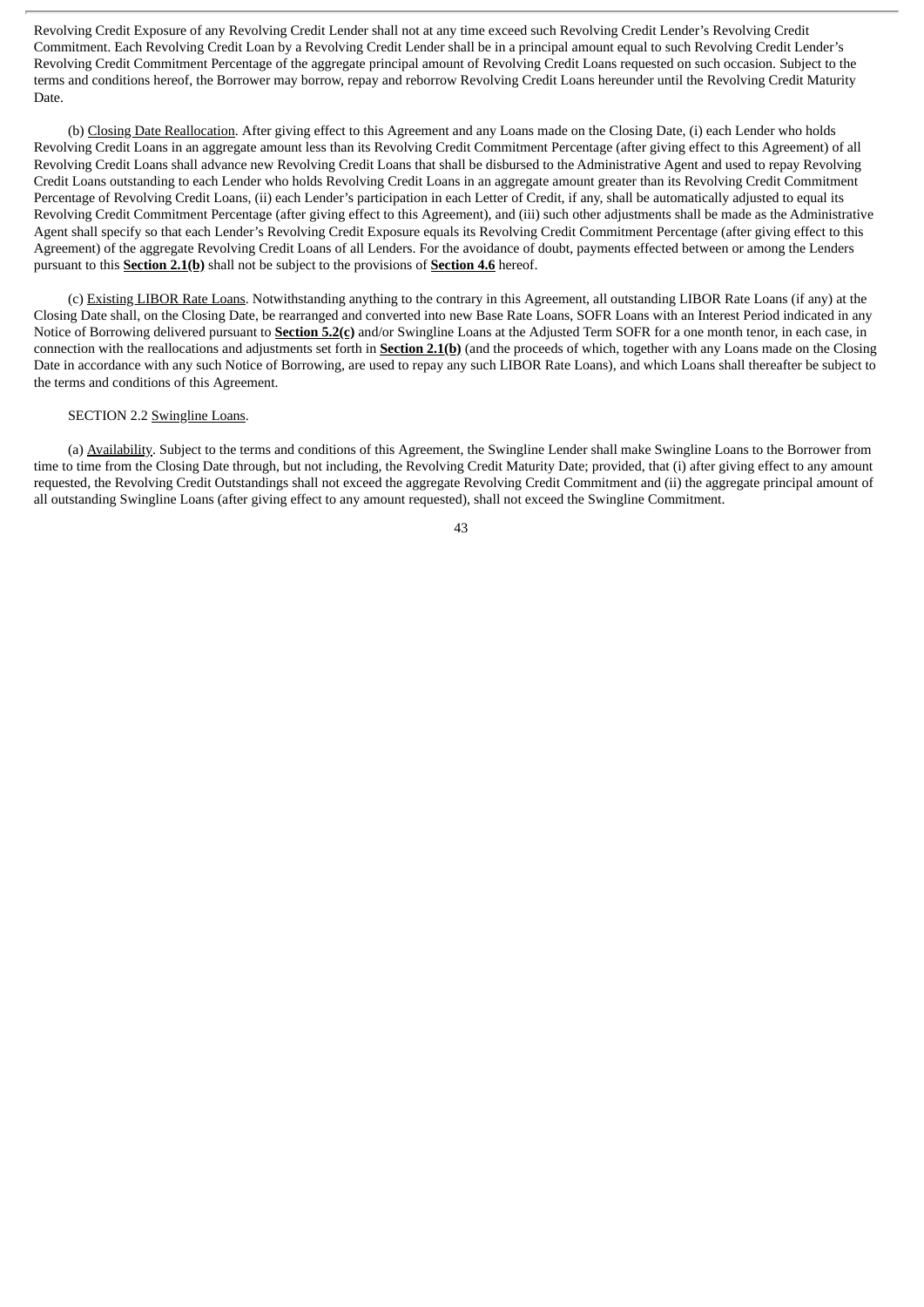#### (b) Refinancing of Swingline Loans.

(i) Revolving Credit Loans made to refinance Swingline Loans shall be made available by the Revolving Credit Lenders on demand by the Swingline Lender. Such refinancings shall be made as Base Rate Loans by the Revolving Credit Lenders in accordance with their respective Revolving Credit Commitment Percentages and shall thereafter be reflected as Revolving Credit Loans of the Revolving Credit Lenders on the books and records of the Administrative Agent. Each Revolving Credit Lender shall fund its respective Revolving Credit Commitment Percentage of Revolving Credit Loans as required to repay Swingline Loans outstanding to the Swingline Lender upon demand by the Swingline Lender but in no event later than 1:00 p.m. on the next succeeding Business Day after such demand is made. No Revolving Credit Lender's obligation to fund its respective Revolving Credit Commitment Percentage of a Swingline Loan shall be affected by any other Revolving Credit Lender's failure to fund its Revolving Credit Commitment Percentage of a Swingline Loan, nor shall any Revolving Credit Lender's Revolving Credit Commitment Percentage be increased as a result of any such failure of any other Revolving Credit Lender to fund its Revolving Credit Commitment Percentage of a Swingline Loan.

(ii) The Borrower shall pay to the Swingline Lender on demand the amount of such Swingline Loans to the extent amounts received from the Revolving Credit Lenders are not sufficient to repay in full the outstanding Swingline Loans requested or required to be repaid. If any portion of any such amount paid to the Swingline Lender shall be recovered by or on behalf of the Borrower from the Swingline Lender in bankruptcy or otherwise, the loss of the amount so recovered shall be ratably shared among all the Revolving Credit Lenders in accordance with their respective Revolving Credit Commitment Percentages (unless the amounts so recovered by or on behalf of the Borrower pertain to a Swingline Loan extended after the occurrence and during the continuance of an Event of Default of which the Administrative Agent has received notice in the manner required pursuant to **Section 10.3** and which such Event of Default has not been waived by the Required Lenders or the Lenders, as applicable).

(iii) Each Revolving Credit Lender acknowledges and agrees that its obligation to refinance Swingline Loans in accordance with the terms of this Section is absolute and unconditional and shall not be affected by any circumstance whatsoever, including, without limitation, non-satisfaction of the conditions set forth in **Article V**. Further, each Revolving Credit Lender agrees and acknowledges that if prior to the refinancing of any outstanding Swingline Loans pursuant to this Section, one of the events described in **Section 9.1(e)** shall have occurred, each Revolving Credit Lender will, on the date the applicable Revolving Credit Loan would have been made, purchase an undivided participating interest in the Swingline Loan to be refinanced in an amount equal to its Revolving Credit Commitment Percentage of the aggregate amount of such Swingline Loan. Each Revolving Credit Lender will immediately transfer to the Swingline Lender, in immediately available funds, the amount of its participation and upon receipt thereof the Swingline Lender will deliver to such Revolving Credit Lender a certificate evidencing such participation dated the date of receipt of such funds and for such amount. Whenever, at any time after the Swingline Lender has received from any Revolving Credit Lender such Revolving Credit Lender's participating interest in a Swingline Loan, the Swingline Lender receives any payment on account thereof, the Swingline Lender will distribute to such Revolving Credit Lender its participating interest in such amount (appropriately adjusted, in the case of interest payments, to reflect the period of time during which such Revolving Credit Lender's participating interest was outstanding and funded).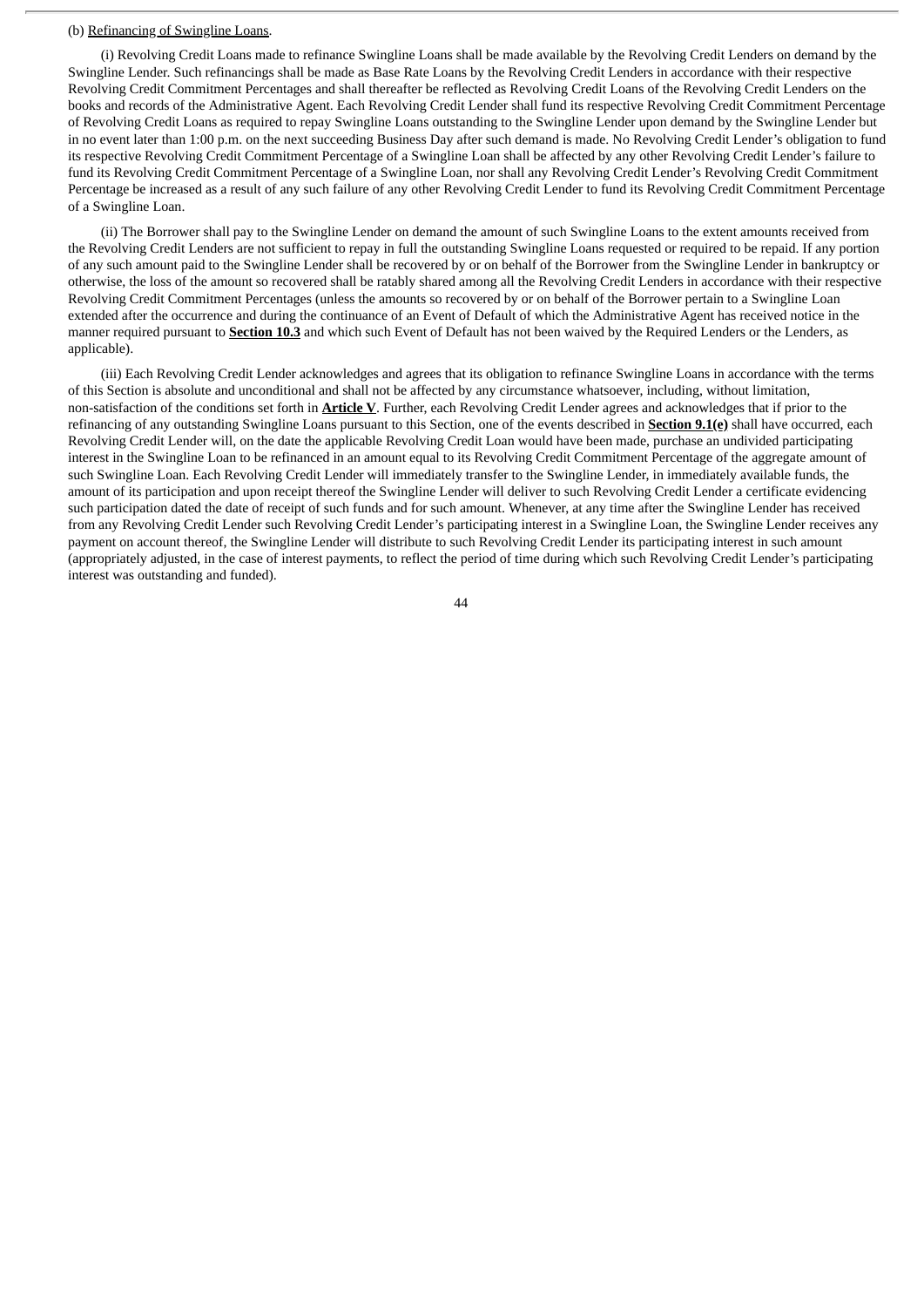(c) Defaulting Lenders. Notwithstanding anything to the contrary contained in this Agreement, this **Section 2.2** shall be subject to the terms and conditions of **Section 4.14** and **Section 4.15**.

# SECTION 2.3 Procedure for Advances of Revolving Credit Loans and Swingline Loans.

(a) Requests for Borrowing. The Borrower shall give the Administrative Agent irrevocable prior written notice substantially in the form of *Exhibit B* (a "**Notice of Borrowing**") (i) not later than 12:00 p.m. on the same Business Day as each Base Rate Loan, (ii) not later than 1:00 p.m. on the same Business Day as each Swingline Loan and (iii) not later than 12:00 p.m. at least three (3) U.S. Government Securities Business Days before each SOFR Loan, of the Borrower's intention to borrow, specifying (A) the date of such borrowing, which shall be a Business Day, (B) the amount of such borrowing, which shall be, (x) with respect to Base Rate Loans (other than Swingline Loans) in an aggregate principal amount of \$10,000,000 or a whole multiple of \$1,000,000 in excess thereof, (y) with respect to SOFR Loans in an aggregate principal amount of \$10,000,000 or a whole multiple of \$1,000,000 in excess thereof and (z) with respect to Swingline Loans in an aggregate principal amount of \$1,000,000 or a whole multiple of \$100,000 in excess thereof, (C) whether such Loan is to be a Revolving Credit Loan or Swingline Loan, (D) in the case of a Revolving Credit Loan whether the Loans are to be SOFR Loans or Base Rate Loans, and (E) in the case of a SOFR Loan, the duration of the Interest Period applicable thereto. A Notice of Borrowing received after the applicable deadline set forth in the preceding sentence shall be deemed received on the next Business Day. The Administrative Agent shall promptly notify the Revolving Credit Lenders of each Notice of Borrowing.

(b) Disbursement of Revolving Credit and Swingline Loans. Not later than 1:00 p.m. on the proposed borrowing date, (i) each Revolving Credit Lender will make available to the Administrative Agent, for the account of the Borrower, at the office of the Administrative Agent in funds immediately available to the Administrative Agent, such Revolving Credit Lender's Revolving Credit Commitment Percentage of the Revolving Credit Loans to be made on such borrowing date and (ii) the Swingline Lender will make available to the Administrative Agent, for the account of the Borrower, at the office of the Administrative Agent in funds immediately available to the Administrative Agent, the Swingline Loans to be made on such borrowing date. The Borrower hereby irrevocably authorizes the Administrative Agent to disburse the proceeds of each borrowing requested pursuant to this Section in immediately available funds by crediting or wiring such proceeds to the deposit account of the Borrower identified in the most recent notice substantially in the form attached as *Exhibit C* (a "Notice of Account Designation") delivered by the Borrower to the Administrative Agent or as may be otherwise agreed upon by the Borrower and the Administrative Agent from time to time. Subject to **Section 4.7** hereof, the Administrative Agent shall not be obligated to disburse the portion of the proceeds of any Revolving Credit Loan requested pursuant to this Section to the extent that any Revolving Credit Lender has not made available to the Administrative Agent its Revolving Credit Commitment Percentage of such Loan. Revolving Credit Loans to be made for the purpose of refinancing Swingline Loans shall be made by the Revolving Credit Lenders as provided in **Section 2.2(b)**.

SECTION 2.4 Repayment and Prepayment of Revolving Credit and Swingline Loans.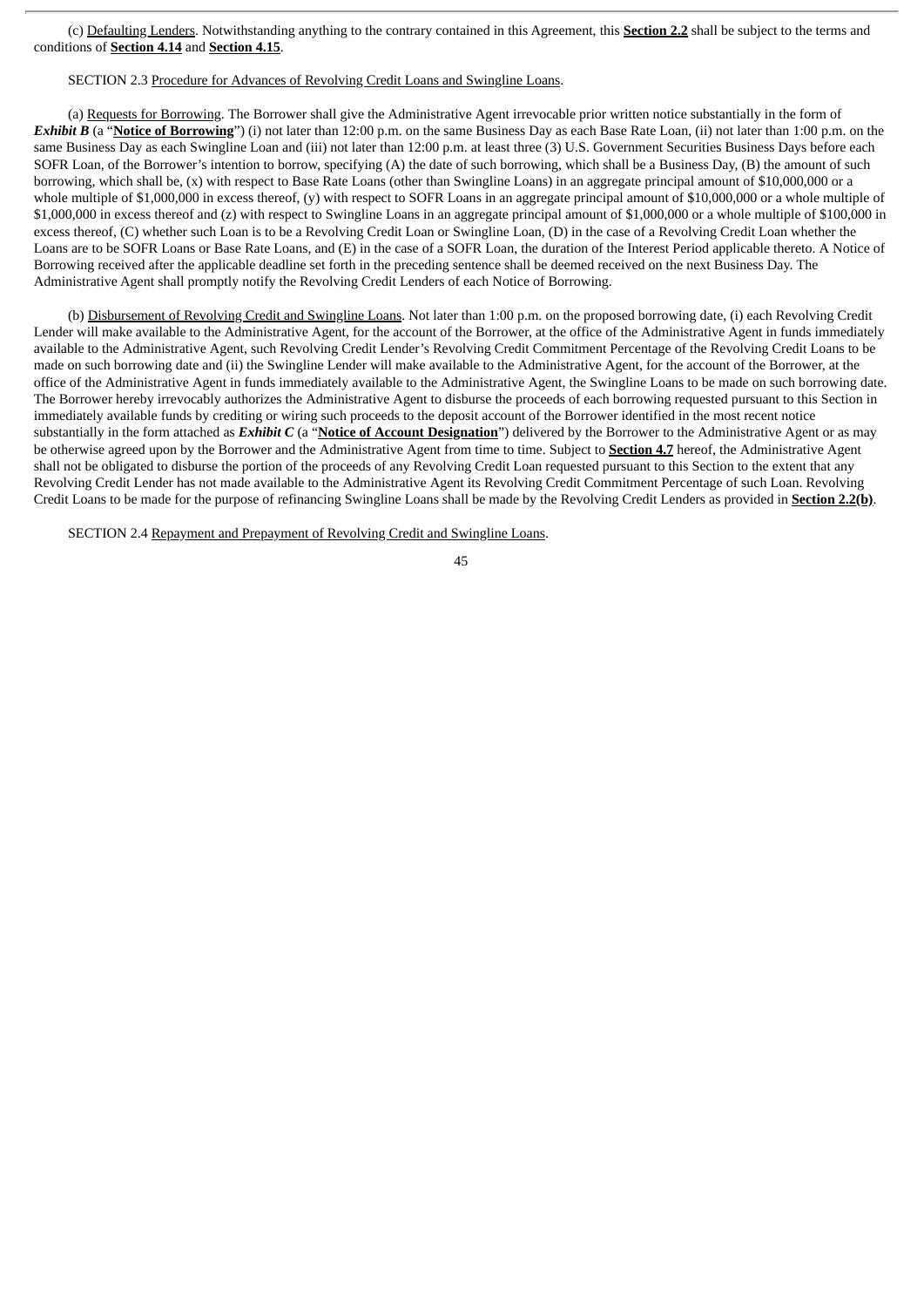(a) Repayment on Termination Date. The Borrower hereby agrees to repay the outstanding principal amount of (i) all Revolving Credit Loans in full on the Revolving Credit Maturity Date, and (ii) each Swingline Loan on the earlier of the Revolving Credit Maturity Date and the date that is fifteen (15) Business Days after such Swingline Loan is made, together, in each case, with all accrued but unpaid interest thereon.

(b) Mandatory Prepayments. If at any time the Revolving Credit Outstandings exceed the Revolving Credit Commitment, the Borrower agrees to repay immediately upon notice from the Administrative Agent, by payment to the Administrative Agent for the account of the Revolving Credit Lenders, Extensions of Credit in an amount equal to such excess with each such repayment applied first, to the principal amount of outstanding Swingline Loans, second to the principal amount of outstanding Revolving Credit Loans and third, with respect to any Letters of Credit then outstanding, a payment of Cash Collateral into a Cash Collateral account opened by the Administrative Agent, for the benefit of the Revolving Credit Lenders, in an amount equal to such excess (such Cash Collateral to be applied in accordance with **Section 9.2(b)**).

(c) Optional Prepayments. The Borrower may at any time and from time to time prepay Revolving Credit Loans and Swingline Loans, in whole or in part, with irrevocable prior written notice to the Administrative Agent substantially in the form attached as *Exhibit D* (a "**Notice of Prepayment**") given not later than 2:00 p.m. (i) on the same Business Day as each Base Rate Loan and each Swingline Loan and (ii) at least three (3) U.S. Government Securities Business Days before each SOFR Loan, specifying the date and amount of prepayment and whether the prepayment is of SOFR Loans, Base Rate Loans, Swingline Loans or a combination thereof, and, if of a combination thereof, the amount allocable to each. Upon receipt of such notice, the Administrative Agent shall promptly notify each Revolving Credit Lender. If any such notice is given, the amount specified in such notice shall be due and payable on the date set forth in such notice. Partial prepayments shall be in an aggregate amount of \$10,000,000 or a whole multiple of \$1,000,000 in excess thereof with respect to Base Rate Loans (other than Swingline Loans), \$10,000,000 or a whole multiple of \$1,000,000 in excess thereof with respect to SOFR Loans and \$1,000,000 or a whole multiple of \$100,000 in excess thereof with respect to Swingline Loans. A Notice of Prepayment received after 2:00 p.m. shall be deemed received on the next Business Day. Each such repayment shall be accompanied by any amount required to be paid pursuant to **Section 4.9** hereof, if such amount is known on the date of prepayment, or if such amount is not then known, the Borrower shall pay such amount within five (5) Business Days after the Borrower receives notice from the relevant Lender of such amount. Notwithstanding the foregoing, any Notice of a Prepayment delivered in connection with any refinancing of all of the Credit Facility with the proceeds of such refinancing or of any incurrence of Indebtedness, may be, if expressly so stated to be, contingent upon the consummation of such refinancing or incurrence and may be revoked by the Borrower in the event such refinancing is not consummated (provided that the failure of such contingency shall not relieve the Borrower from its obligations in respect thereof under **Section 4.9**).

(d) Limitation on Prepayment of SOFR Loans. The Borrower may not prepay any SOFR Loan on any day other than on the last day of the Interest Period applicable thereto unless such prepayment is accompanied by any amount required to be paid pursuant to **Section 4.9** hereof.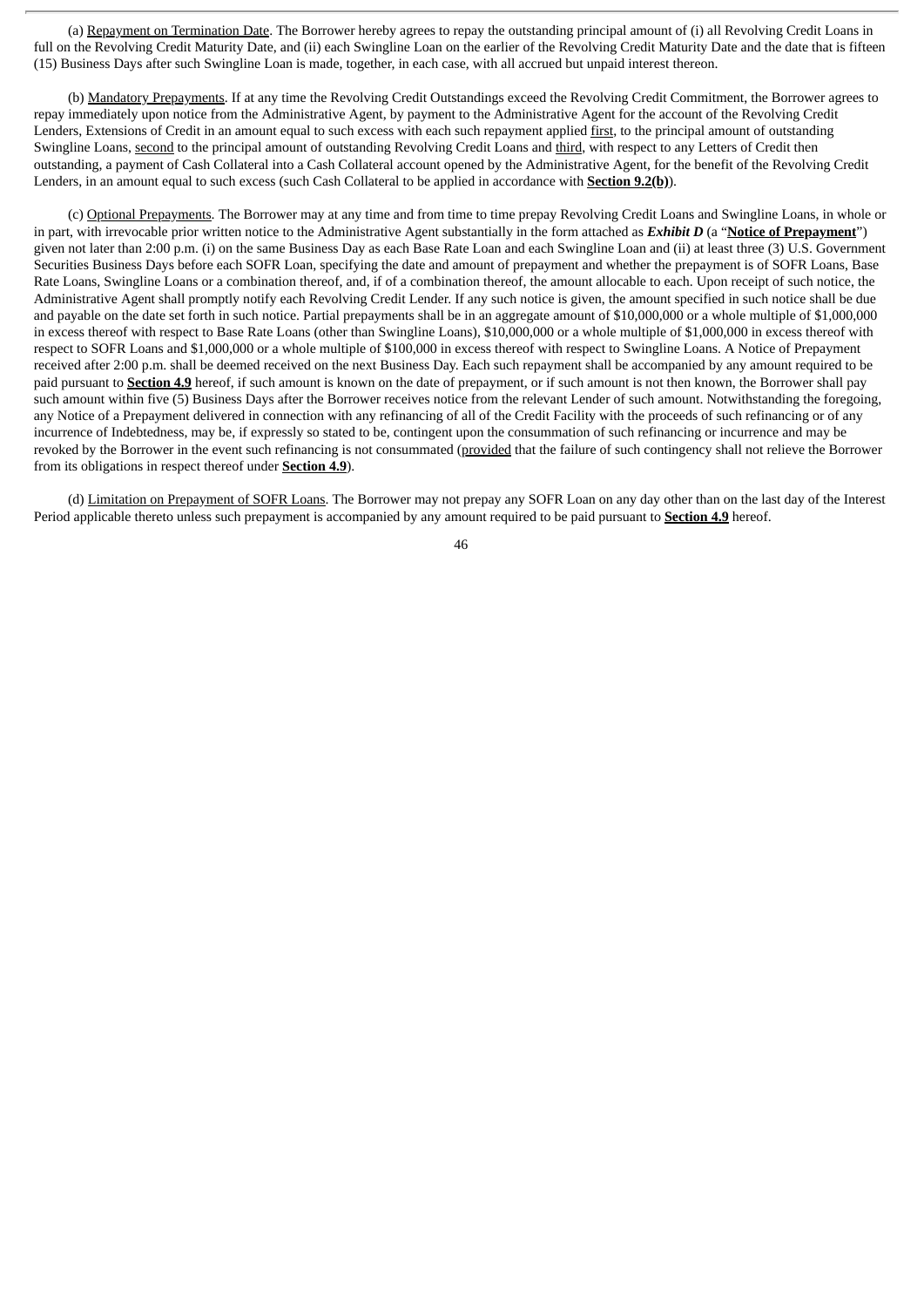(e) Hedge Agreements. No repayment or prepayment pursuant to this Section shall affect any of the Borrower's obligations under any Hedge Agreement.

# SECTION 2.5 Permanent Reduction of the Revolving Credit Commitment.

(a) Voluntary Reduction. The Borrower shall have the right at any time and from time to time, upon at least five (5) Business Days prior written notice to the Administrative Agent, to permanently, without premium or penalty, (i) terminate the entire Revolving Credit Commitment at any time or (ii) reduce the Revolving Credit Commitment, in part, from time to time, in an aggregate principal amount not less than \$3,000,000 or any whole multiple of \$1,000,000 in excess thereof. Any reduction of the Revolving Credit Commitment shall be applied to the Revolving Credit Commitment of each Revolving Credit Lender according to its Revolving Credit Commitment Percentage. All commitment fees accrued until the effective date of any termination of the Revolving Credit Commitment shall be paid on the effective date of such termination.

(b) Corresponding Payment. Each permanent reduction permitted pursuant to this Section shall be accompanied by a payment of principal sufficient to reduce the aggregate outstanding Revolving Credit Loans, Swingline Loans and L/C Obligations, as applicable, after such reduction to the Revolving Credit Commitment as so reduced and if the aggregate amount of all outstanding Letters of Credit exceeds the Revolving Credit Commitment as so reduced, the Borrower shall be required to deposit Cash Collateral in a Cash Collateral account opened by the Administrative Agent in an amount equal to such excess. Such Cash Collateral shall be applied in accordance with **Section 9.2(b)**. Any reduction of the Revolving Credit Commitment to zero shall be accompanied by payment of all outstanding Revolving Credit Loans and Swingline Loans (and furnishing of Cash Collateral satisfactory to the Administrative Agent for all L/C Obligations) and shall result in the termination of the Revolving Credit Commitment and the Swingline Commitment and the Revolving Credit Facility. If the reduction of the Revolving Credit Commitment requires the repayment of any SOFR Loan, such repayment shall be accompanied by any amount required to be paid pursuant to **Section 4.9** hereof.

SECTION 2.6 Termination of Revolving Credit Facility. The Revolving Credit Facility and the Revolving Credit Commitments shall terminate on the Revolving Credit Maturity Date.

### ARTICLE III

## LETTER OF CREDIT FACILITY

#### SECTION 3.1 L/C Commitment.

(a) Availability. Subject to the terms and conditions hereof, each Issuing Lender, in reliance on the agreements of the other Lenders set forth in **Section 3.4(a)**, agrees to issue letters of credit (the "**Letters of Credit**") for the account of the Borrower or any of its Subsidiaries, or, to the extent agreed to by such Issuing Lender in its sole discretion, the Parent, in each case on any Business Day from the Closing Date through but not including the fifth (5th) Business Day prior to the Revolving Credit Maturity Date in such form as may be approved from time to time by such Issuing Lender; provided, that such Issuing Lender shall have no obligation to issue any Letter of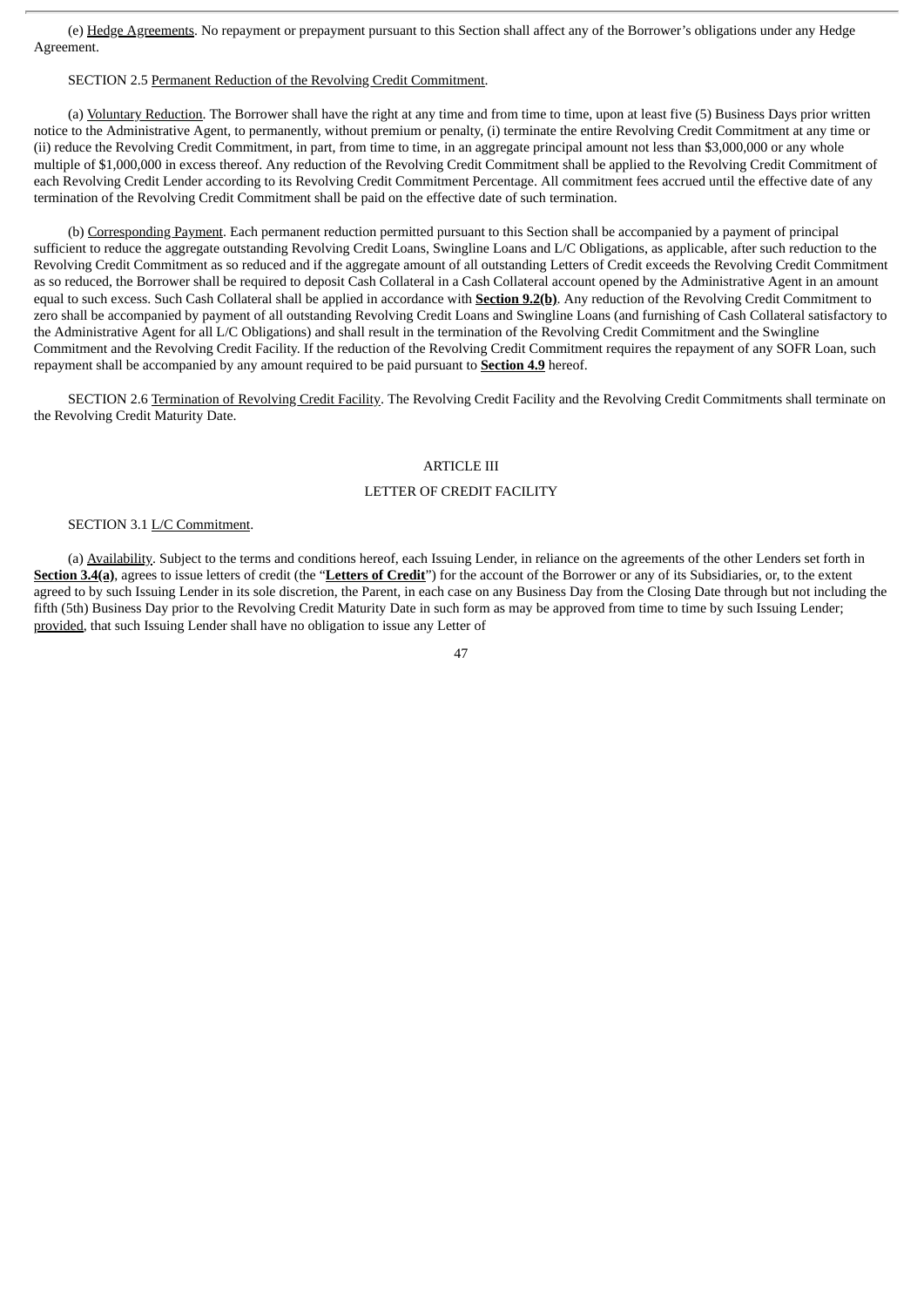Credit if, after giving effect to such issuance, (a) the L/C Obligations would exceed the L/C Commitment, (b) the L/C Obligations owing to such Issuing Lender would exceed such Issuing Lender's L/C Commitment, or (c) the Revolving Credit Outstandings would exceed the Revolving Credit Commitment. Each Letter of Credit shall (i) be either (x) a standby letter of credit issued to support the obligations (including pension or insurance obligations), contingent or otherwise, of the Borrower or any of its Subsidiaries or (y) a commercial letter of credit in respect of the purchase of goods or services by the Borrower or any of its Subsidiaries in the ordinary course of business (provided that any Letter of Credit issued by either Barclays Bank PLC or Truist Bank as Issuing Lender may only be a standby letter of credit and may not be a commercial letter of credit), (ii) expire on a date no more than twelve (12) months after the date of issuance or last extension of such Letter of Credit (subject to automatic extension for additional one (1) year periods pursuant to the terms of the Letter of Credit Application or other documentation acceptable to the Issuing Lender), which date shall be no later than the fifth (5th) Business Day prior to the Revolving Credit Maturity Date and (iii) be subject to the Uniform Customs and/or ISP98, as set forth in the Letter of Credit Application or as determined by the Issuing Lender and, to the extent not inconsistent therewith, the laws of the State of New York. No Issuing Lender shall at any time be obligated to issue any Letter of Credit hereunder if such issuance would conflict with, or cause such Issuing Lender or any L/C Participant to exceed any limits imposed by, any Applicable Law. References herein to "issue" and derivations thereof with respect to Letters of Credit shall also include extensions or modifications of any outstanding Letters of Credit, unless the context otherwise requires. On the Closing Date, each of the Existing Letters of Credit shall constitute, for all purposes of this Agreement and the other Loan Documents, a Letter of Credit issued by the applicable Issuing Lender identified adjacent to such Existing Letter of Credit on **Schedule 3.1**.

(b) Defaulting Lenders. Notwithstanding anything to the contrary contained in this Agreement, **Article III** shall be subject to the terms and conditions of **Section 4.14** and **Section 4.15**.

# SECTION 3.2 Procedure for Issuance of Letters of Credit1. .

(a) The Borrower may from time to time request that any Issuing Lender issue a Letter of Credit by delivering to such Issuing Lender at the Administrative Agent's Office a Letter of Credit Application therefor, completed to the satisfaction of such Issuing Lender, and such other certificates, documents and other papers and information as such Issuing Lender may request, including the documentation and other information requested by such Issuing Lender in order to comply with all "know your customer" requirements. Upon receipt of any Letter of Credit Application, the applicable Issuing Lender shall process such Letter of Credit Application and the certificates, documents and other papers and information delivered to it in connection therewith in accordance with its customary procedures and shall, subject to **Section 3.1** and **Article V**, issue the Letter of Credit requested thereby as promptly as is practicable, but in any case no later than three (3) Business Days after its receipt of the Letter of Credit Application therefor (and all such other certificates, documents and other papers and information relating thereto) by issuing the original of such Letter of Credit to the beneficiary thereof or as otherwise may be agreed by such Issuing Lender and the Borrower. The applicable Issuing Lender shall promptly furnish to the Borrower and the Administrative Agent a copy of such Letter of Credit and promptly notify each Revolving Credit Lender of the issuance and upon request by any Revolving Credit Lender, furnish to such Revolving Credit Lender a copy of such Letter of Credit and the amount of such Revolving Credit Lender's participation therein.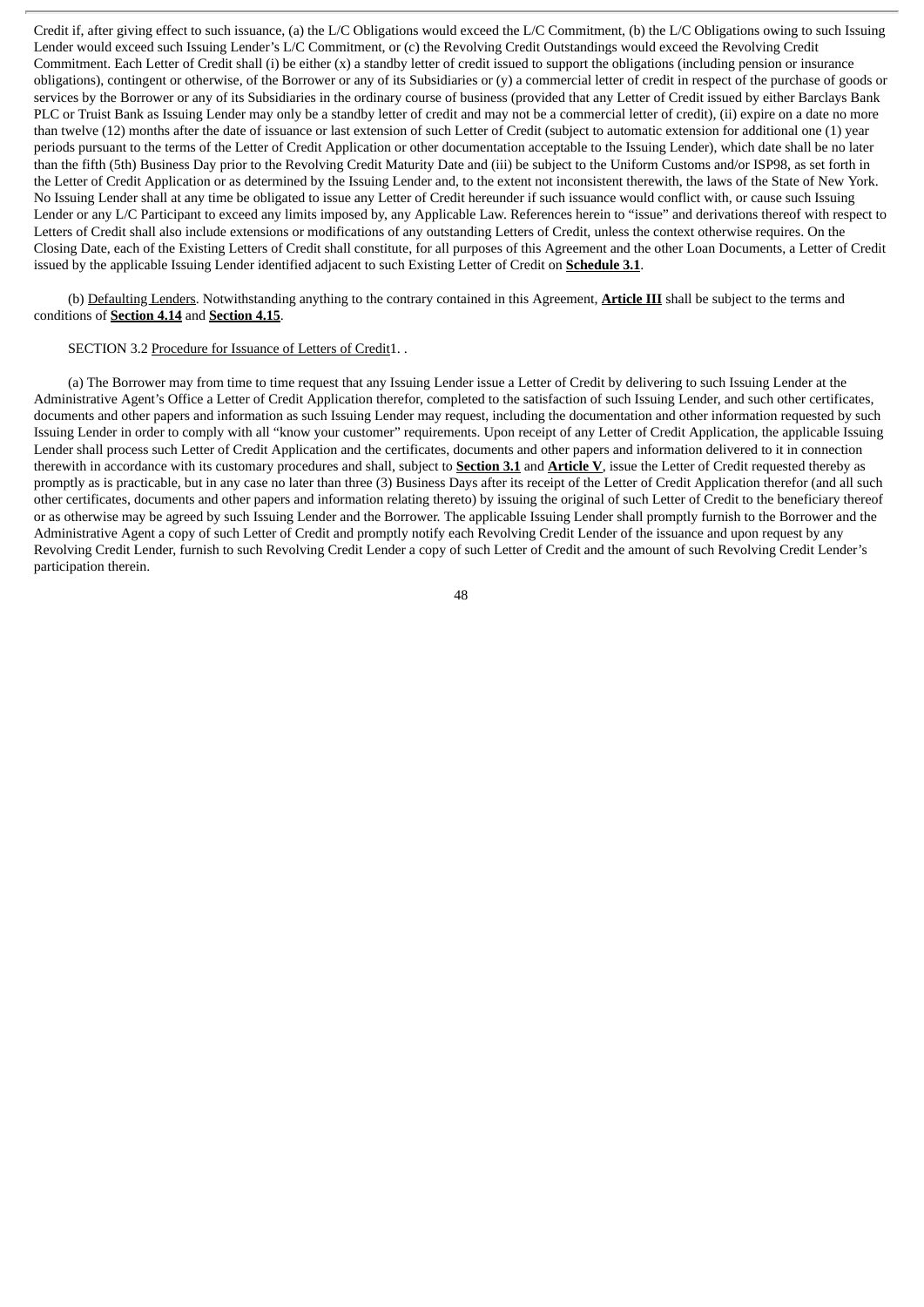(b) An Issuing Lender may accept documents that appear on their face to be in substantial compliance with the terms of a Letter of Credit without responsibility for further investigation, regardless of any notice or information to the contrary, and may make payment upon presentation of documents that appear on their face to be in substantial compliance with the terms of such Letter of Credit and without regard to any non-documentary condition in such Letter of Credit.

(c) An Issuing Lender shall have the right, in its sole discretion, to decline to accept such documents and to make such payment if such documents are not in strict compliance with the terms of such Letter of Credit; and this sentence shall establish the standard of care to be exercised by an Issuing Lender when determining whether drafts and other documents presented under a Letter of Credit comply with the terms thereof (and the parties hereto hereby waive, to the extent permitted by Applicable Law, any standard of care inconsistent with the foregoing).

(d) If the Borrower so requests in any applicable Letter of Credit Application, an Issuing Lender may, in its sole discretion, agree to issue a Letter of Credit that has automatic extension provisions (each, an "**Auto-Extension Letter of Credit**"); provided that any such Auto-Extension Letter of Credit must permit such Issuing Lender to prevent any such extension at least once in each twelve-month period (commencing with the date of issuance of such Letter of Credit) by giving prior notice to the beneficiary thereof not later than a day (the "**Non-Extension Notice Date**") in each such twelvemonth period to be agreed upon at the time such Letter of Credit is issued. Unless otherwise directed by an Issuing Lender, the Borrower shall not be required to make a specific request to such Issuing Lender for any such extension.

(e) Unless otherwise expressly agreed by an Issuing Lender and the Borrower when a Letter of Credit is issued (including any such agreement applicable to an Existing Letter of Credit), (i) the rules of the ISP98 shall apply to each standby Letter of Credit, and (ii) the rules of the Uniform Customs and Practice for Documentary Credits, as most recently published by the International Chamber of Commerce at the time of issuance shall apply to each commercial Letter of Credit.

## SECTION 3.3 Commissions and Other Charges.

(a) Letter of Credit Commissions. The Borrower shall pay to the Administrative Agent, for the account of the applicable Issuing Lender and the L/C Participants, a letter of credit commission with respect to each Letter of Credit issued by such Issuing Lender in the amount equal to the daily amount available to be drawn under such Letter of Credit times the Applicable Margin with respect to Revolving Credit Loans that are SOFR Loans (determined on a per annum basis). Such commission shall be payable quarterly in arrears on the last Business Day of each calendar quarter, on the Revolving Credit Maturity Date and thereafter (if any Letters of Credit then remain outstanding) on demand of the Administrative Agent. The Administrative Agent shall, promptly following its receipt thereof, distribute to the applicable Issuing Lender and the L/C Participants all commissions received pursuant to this **Section 3.3** in accordance with their respective Revolving Credit Commitment Percentages.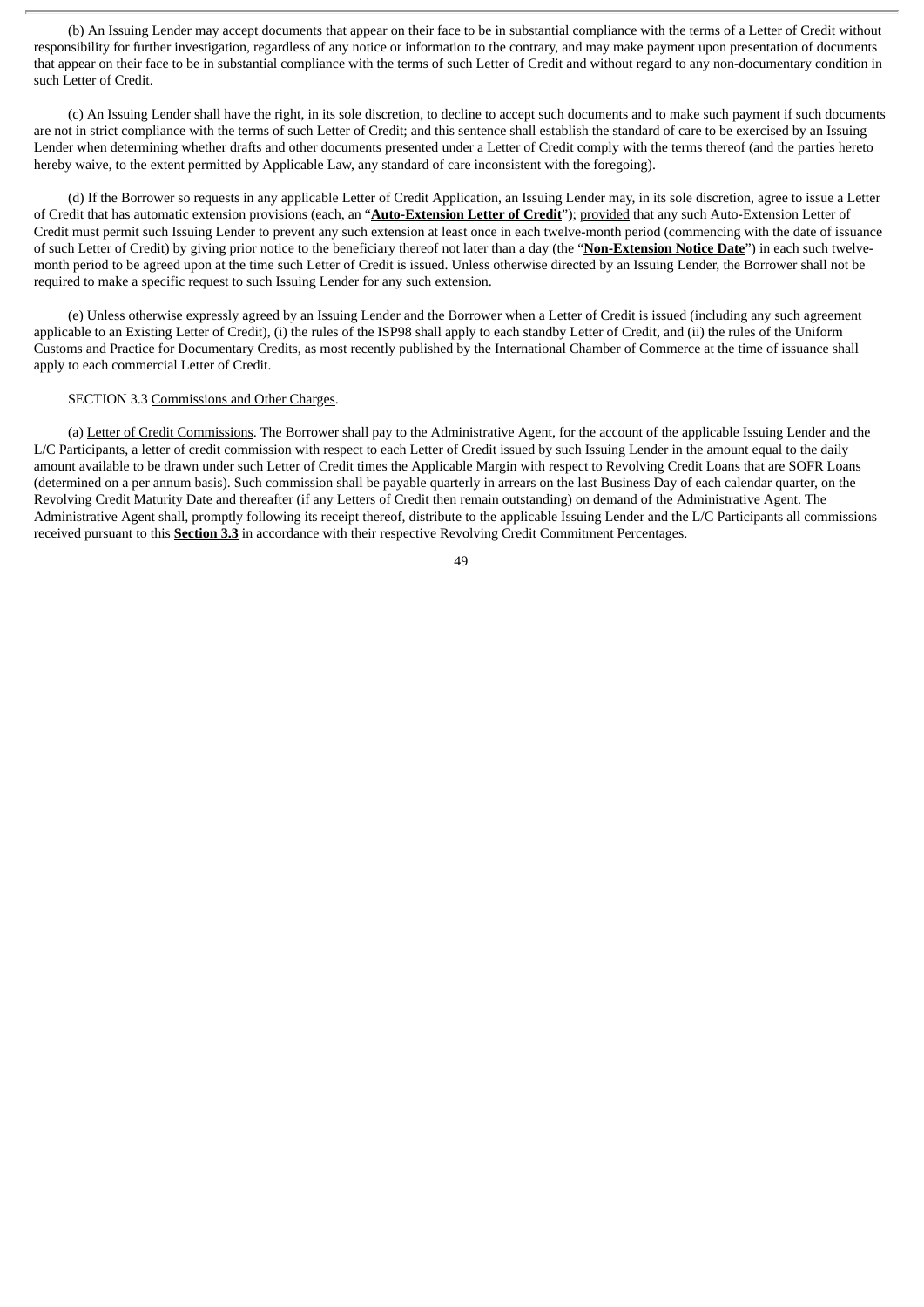(b) Issuance Fee. In addition to the foregoing commission, the Borrower shall pay to the applicable Issuing Lender an issuance fee (the "**Issuance Fee**") equal to, with respect to each Letter of Credit, 0.15% per annum on the daily maximum amount available to be drawn under each such Letter of Credit. Such Issuance Fee shall be payable quarterly in arrears on the last Business Day of each calendar quarter commencing with the first such date to occur after the issuance of such Letter of Credit, on the Revolving Credit Maturity Date and thereafter (if any Letters of Credit then remain outstanding) on demand of the Administrative Agent.

(c) Other Costs. In addition to the foregoing fees and commissions, the Borrower shall pay or reimburse the applicable Issuing Lender for such normal and customary costs and expenses as are incurred or charged by such Issuing Lender in issuing, effecting payment under, amending or otherwise administering any Letter of Credit.

### SECTION 3.4 L/C Participations.

(a) Each Issuing Lender irrevocably agrees to grant and hereby grants to each L/C Participant, and, to induce such Issuing Lender to issue Letters of Credit hereunder, each L/C Participant irrevocably agrees to accept and purchase and hereby accepts and purchases from such Issuing Lender, on the terms and conditions hereinafter stated, for such L/C Participant's own account and risk an undivided interest equal to such L/C Participant's Revolving Credit Commitment Percentage in such Issuing Lender's obligations and rights under and in respect of each Letter of Credit issued hereunder and the amount of each draft paid by such Issuing Lender thereunder. Each L/C Participant unconditionally and irrevocably agrees with each Issuing Lender that, if a draft is paid under any Letter of Credit for which such Issuing Lender is not reimbursed in full by the Borrower through a Revolving Credit Loan or otherwise in accordance with the terms of this Agreement, such L/C Participant shall pay to such Issuing Lender upon demand at such Issuing Lender's address for notices specified herein an amount equal to such L/C Participant's Revolving Credit Commitment Percentage of the amount of such draft, or any part thereof, which is not so reimbursed.

(b) Upon becoming aware of any amount required to be paid by any L/C Participant to an Issuing Lender pursuant to **Section 3.4(a)** in respect of any unreimbursed portion of any payment made by such Issuing Lender under any Letter of Credit, the applicable Issuing Lender shall notify the Administrative Agent, who shall notify each L/C Participant, of the amount and due date of such required payment and such L/C Participant shall pay to such Issuing Lender the amount specified on the applicable due date. If any such amount is paid to such Issuing Lender after the date such payment is due, such L/C Participant shall pay to such Issuing Lender on demand, in addition to such amount, the product of (i) such amount, times (ii) the daily average Federal Funds Rate as determined by the Administrative Agent during the period from and including the date such payment is due to the date on which such payment is immediately available to such Issuing Lender, times (iii) a fraction the numerator of which is the number of days that elapse during such period and the denominator of which is 360. A certificate of the applicable Issuing Lender with respect to any amounts owing under this Section shall be conclusive in the absence of manifest error. With respect to payment to any Issuing Lender of the unreimbursed amounts described in this Section, if the L/C Participants receive notice that any such payment is due (A) prior to 1:00 p.m. on any Business Day, such payment shall be due that Business Day, and (B) after 1:00 p.m. on any Business Day, such payment shall be due on the following Business Day.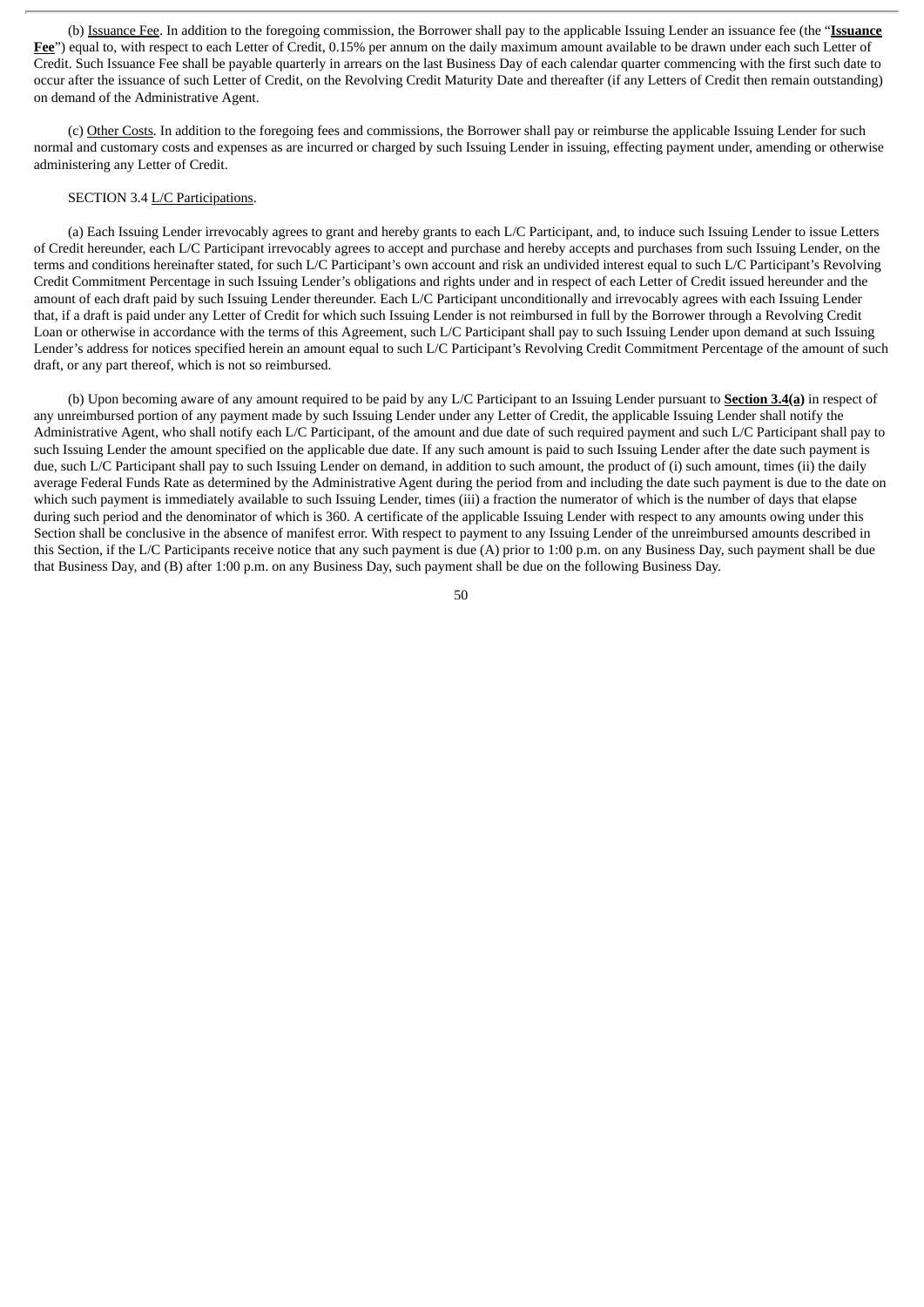(c) Whenever, at any time after any Issuing Lender has made payment under any Letter of Credit and has received from any L/C Participant its Revolving Credit Commitment Percentage of such payment in accordance with this Section, such Issuing Lender receives any payment related to such Letter of Credit (whether directly from the Borrower or otherwise), or any payment of interest on account thereof, such Issuing Lender will distribute to such L/C Participant its pro rata share thereof; provided, that in the event that any such payment received by such Issuing Lender shall be required to be returned by such Issuing Lender, such L/C Participant shall return to such Issuing Lender the portion thereof previously distributed by the Issuing Lender to it.

SECTION 3.5 Reimbursement Obligation of the Borrower. In the event of any drawing under any Letter of Credit, the Borrower agrees to reimburse (either with the proceeds of a Revolving Credit Loan as provided for in this Section or with funds from other sources), in same day funds, the applicable Issuing Lender on each Business Day on which the Borrower receives notice from such Issuing Lender (if notice is received prior to 10:00 a.m. on such date, or if notice has not been received by the Borrower prior to such time on such date, then on the Business Day immediately following the day that the Borrower receives such notice) of the date and amount of a draft paid under such Letter of Credit for the amount of (a) such draft so paid and (b) any amounts referred to in **Section 3.3(c)** incurred by such Issuing Lender in connection with such payment. Unless the Borrower shall immediately notify such Issuing Lender that the Borrower intends to reimburse such Issuing Lender for such drawing from other sources or funds, the Borrower shall be deemed to have timely given a Notice of Borrowing to the Administrative Agent requesting that the Revolving Credit Lenders make a Revolving Credit Loan bearing interest at the Base Rate on such date in the amount of (a) such draft so paid and (b) any amounts referred to in Section 3.3(c) incurred by such Issuing Lender in connection with such payment, and the Revolving Credit Lenders shall make a Revolving Credit Loan bearing interest at the Base Rate in such amount, the proceeds of which shall be applied to reimburse such Issuing Lender for the amount of the related drawing and costs and expenses. Each Revolving Credit Lender acknowledges and agrees that its obligation to fund a Revolving Credit Loan in accordance with this Section to reimburse the applicable Issuing Lender for any draft paid under a Letter of Credit is absolute and unconditional and shall not be affected by any circumstance whatsoever, including, without limitation, non-satisfaction of the conditions set forth in **Section 2.3(a)** or Article V. If the Borrower has elected to pay the amount of such drawing with funds from other sources and shall fail to reimburse the applicable Issuing Lender as provided above, the unreimbursed amount of such drawing shall bear interest at the rate which would be payable on any outstanding Base Rate Loans which were then overdue from the date such amounts become payable (whether at stated maturity, by acceleration or otherwise) until payment in full.

SECTION 3.6 Obligations Absolute. The Borrower's obligations under this **Article III** (including, without limitation, the Reimbursement Obligation) shall be absolute and unconditional under any and all circumstances and irrespective of any set off, counterclaim or defense to payment which the Borrower may have or have had against any Issuing Lender or any beneficiary of a Letter of Credit or any other Person. The Borrower also agrees that no Issuing Lender or L/C Participant shall be responsible for, and the Borrower's Reimbursement Obligation under **Section 3.5** shall not be affected by, among other things, the validity or genuineness of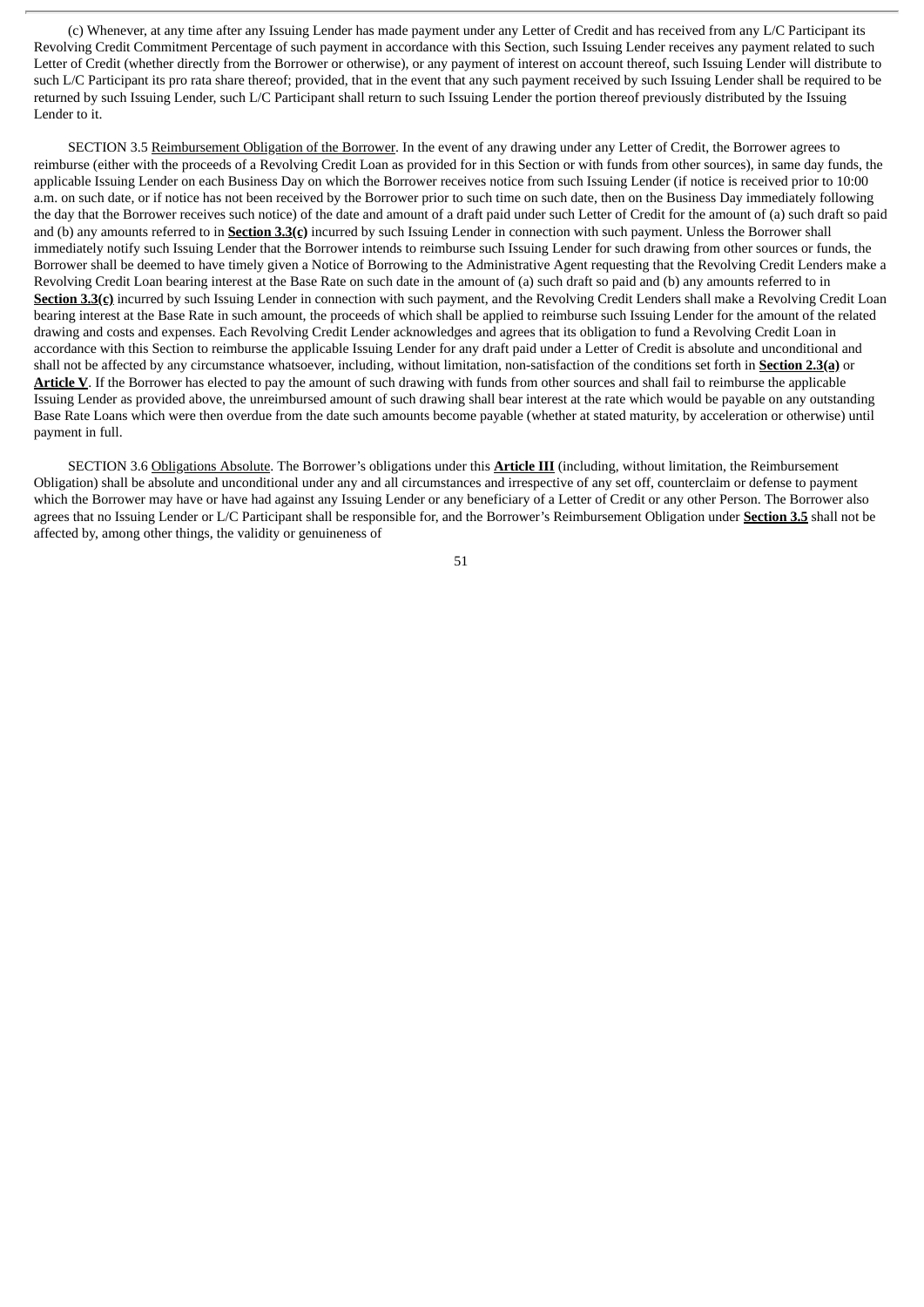documents or of any endorsements thereon, even though such documents shall in fact prove to be invalid, fraudulent or forged, or any dispute between or among the Borrower and any beneficiary of any Letter of Credit or any other party to which such Letter of Credit may be transferred or any claims whatsoever of the Borrower against any beneficiary of such Letter of Credit or any such transferee. No Issuing Lender shall be liable for any error, omission, interruption or delay in transmission, dispatch or delivery of any message or advice, however transmitted, in connection with any Letter of Credit, except for errors or omissions caused by such Issuing Lender's gross negligence or willful misconduct, as determined by a court of competent jurisdiction by final nonappealable judgment. The Borrower agrees that any action taken or omitted by any Issuing Lender under or in connection with any Letter of Credit or the related drafts or documents, if done in the absence of gross negligence or willful misconduct shall be binding on the Borrower and shall not result in any liability of such Issuing Lender or any L/C Participant to the Borrower. The responsibility of any Issuing Lender to the Borrower in connection with any draft presented for payment under any Letter of Credit issued by such Issuing Lender, shall, in addition to any payment obligation expressly provided for in such Letter of Credit, be limited to determining that the documents (including each draft) delivered under such Letter of Credit in connection with such presentment are in conformity with such Letter of Credit. In furtherance of the foregoing and without limiting the generality thereof, the parties agree that, with respect to documents presented which appear on their face to be in substantial compliance with the terms of a Letter of Credit, an Issuing Lender may, in its sole discretion, either accept and make payment upon such documents without responsibility for further investigation, regardless of any notice or information to the contrary, or refuse to accept and make payment upon such documents if such documents are not in strict compliance with the terms of such Letter of Credit.

SECTION 3.7 Effect of Letter of Credit Application. To the extent that any provision of any Letter of Credit Application related to any Letter of Credit is inconsistent with the provisions of this **Article III**, the provisions of this **Article III** shall apply.

SECTION 3.8 Issuing Lender's Reports to the Administrative Agent. Unless otherwise agreed by the Administrative Agent, each Issuing Lender shall, in addition to its notification obligations set forth elsewhere in this **Article III**, report in writing to the Administrative Agent (a) periodic activity (for such period or recurrent periods as shall be requested by the Administrative Agent) in respect of Letters of Credit issued by such Issuing Lender, including all issuances, extensions, and amendments, all expirations and cancelations and all disbursements and reimbursements, (b) reasonably prior to the time that such Issuing Lender issues, amends or extends any Letter of Credit, the date of such issuance, amendment or extension, and the stated amount of the Letters of Credit issued, amended or extended by it and outstanding after giving effect to such issuance, amendment or extension (and whether the amounts thereof shall have changed), (c) on each Business Day on which such Issuing Lender makes any payment with respect to a Letter of Credit, the date and amount of such payment, (d) on any Business Day on which the Borrower fails to reimburse unpaid drawings required to be reimbursed to such Issuing Lender on such day, the date of such failure and the amount of such unpaid drawings, and (e) on any other Business Day, such other information as the Administrative Agent shall reasonably request as to the Letters of Credit issued by such Issuing Lender.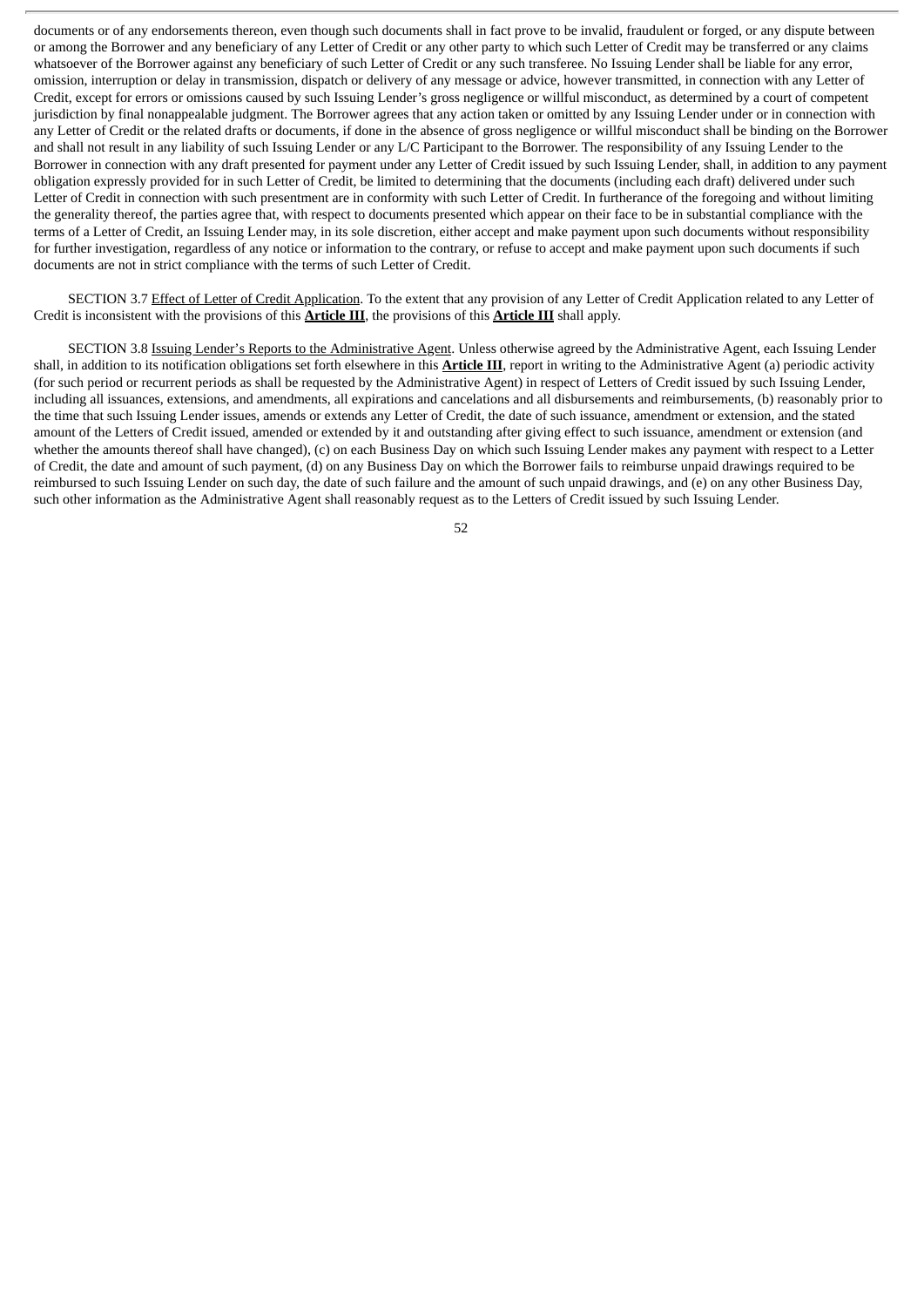SECTION 3.9 Replacement of an Issuing Lender. Any Issuing Lender may be replaced at any time by written agreement between the Borrower, the Administrative Agent, the replaced Issuing Lender and the successor Issuing Lender. The Administrative Agent shall notify the Lenders of any such replacement of an Issuing Lender. At the time any such replacement shall become effective, the Borrower shall pay all unpaid fees accrued for the account of the replaced Issuing Lender pursuant to **Section 3.3(b)**. From and after the effective date of any such replacement, (i) the successor Issuing Lender shall have all the rights and obligations of an Issuing Lender under this Agreement with respect to Letters of Credit to be issued by it thereafter and (ii) references herein to the term "Issuing Lender" shall be deemed to include such successor or any previous Issuing Lender, or such successor and all previous Issuing Lenders, as the context shall require. After the replacement of an Issuing Lender hereunder, the replaced Issuing Lender shall remain a party hereto and shall continue to have all the rights and obligations of an Issuing Lender under this Agreement with respect to the Letters of Credit issued by it prior to such replacement, but shall not be required to issue additional Letters of Credit or to extend, reinstate, or otherwise amend any then existing Letter of Credit.

#### ARTICLE IV

#### GENERAL LOAN PROVISIONS

#### SECTION 4.1 Interest.

(a) Interest Rate Options. Subject to the provisions of this Section, at the election of the Borrower, (i) Revolving Credit Loans shall bear interest at (A) the Base Rate plus the Applicable Margin or (B) the Adjusted Term SOFR plus the Applicable Margin and (ii) any Swingline Loan shall bear interest at (A) the Base Rate plus the Applicable Margin or (B) the Adjusted Term SOFR for a one month tenor plus the Applicable Margin. The Borrower shall select the rate of interest and Interest Period, if any, applicable to any Loan at the time a Notice of Borrowing is given or at the time a Notice of Conversion/Continuation is given pursuant to **Section 4.2**. Any Loan or any portion thereof as to which the Borrower has not duly specified an interest rate as provided herein shall be deemed a Base Rate Loan.

(b) Interest Periods. In connection with each SOFR Loan, the Borrower, by giving notice at the times described in **Section 2.3** or **4.2**, as applicable, shall elect an interest period (each, an "**Interest Period**") to be applicable to such Loan, which Interest Period shall be a period of one (1) month or three (3) months and not including, for the avoidance of doubt, any tenor for such SOFR Loan for so long as such tenor is removed from the definition of "Interest Period" pursuant to **Section 4.8(c)(iv)**; provided that:

(i) the Interest Period shall commence on the date of advance of or conversion to any SOFR Loan and, in the case of immediately successive Interest Periods, each successive Interest Period shall commence on the date on which the immediately preceding Interest Period expires;

(ii) if any Interest Period would otherwise expire on a day that is not a Business Day, such Interest Period shall expire on the next succeeding Business Day; provided, that if any Interest Period with respect to a SOFR Loan would otherwise expire on a day that is not a Business Day but is a day of the month after which no further Business Day occurs in such month, such Interest Period shall expire on the immediately preceding Business Day;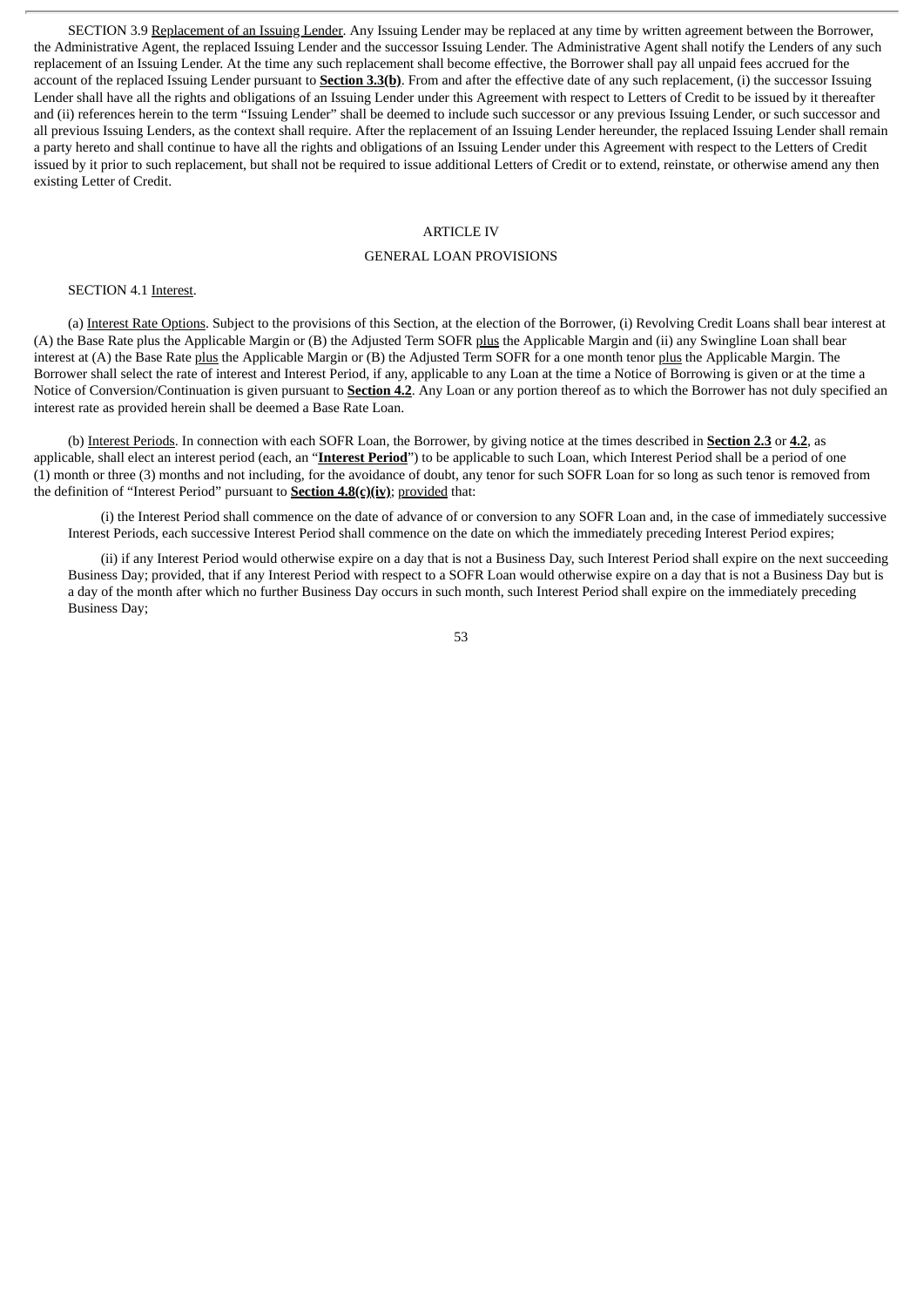(iii) any Interest Period with respect to a SOFR Loan that begins on the last Business Day of a calendar month (or on a day for which there is no numerically corresponding day in the calendar month at the end of such Interest Period) shall end on the last Business Day of the relevant calendar month at the end of such Interest Period;

(iv) no Interest Period shall extend beyond the Revolving Credit Maturity Date, and Interest Periods shall be selected by the Borrower so as to permit the Borrower to make the quarterly principal installment payments pursuant to **Section 4.3** without payment of any amounts pursuant to **Section 4.9**; and

(v) there shall be no more than ten (10) Interest Periods in effect at any time.

(c) Default Rate. Subject to **Section 9.3**, (i) immediately upon the occurrence and during the continuance of an Event of Default under **Section 9.1(a)** or **(e)**, or (ii) at the election of the Required Lenders, upon the occurrence and during the continuance of any other Event of Default, (A) the Borrower shall no longer have the option to request SOFR Loans, Swingline Loans or Letters of Credit, (B) all outstanding SOFR Loans shall bear interest at a rate per annum of two percent (2%) in excess of the rate (including the Applicable Margin) then applicable to SOFR Loans until the end of the applicable Interest Period and thereafter at a rate equal to two percent (2%) in excess of the rate (including the Applicable Margin) then applicable to Base Rate Loans, (C) all outstanding Base Rate Loans and other Obligations arising hereunder or under any other Loan Document shall bear interest at a rate per annum equal to two percent (2%) in excess of the rate (including the Applicable Margin) then applicable to Base Rate Loans or such other Obligations arising hereunder or under any other Loan Document, and (D) all accrued and unpaid interest shall be due and payable on demand of the Administrative Agent. Interest shall continue to accrue on the Obligations after the filing by or against the Borrower of any petition seeking any relief in bankruptcy or under any act or law pertaining to insolvency or debtor relief, whether state, federal or foreign.

(d) Interest Payment and Computation. Interest on each Base Rate Loan and Swingline Loans shall be due and payable in arrears on the last Business Day of each calendar quarter commencing with the fiscal quarter ending March 31, 2022 and interest on each SOFR Loan shall be due and payable on the last day of each Interest Period applicable thereto. All computations of interest for Base Rate Loans when the Base Rate is determined by the Prime Rate shall be made on the basis of a year of 365 or 366 days, as the case may be, and actual days elapsed. All computations of interest for Base Rate Loans when the Base Rate is determined by the Federal Funds Rate or Adjusted Term SOFR shall be made on the basis of the actual number of days elapsed in a year of 360 days. All other computations of fees and interest provided hereunder shall be made on the basis of a 360-day year and actual days elapsed (which results in more fees or interest, as applicable, being paid than if computed on the basis of a 365/366-day year).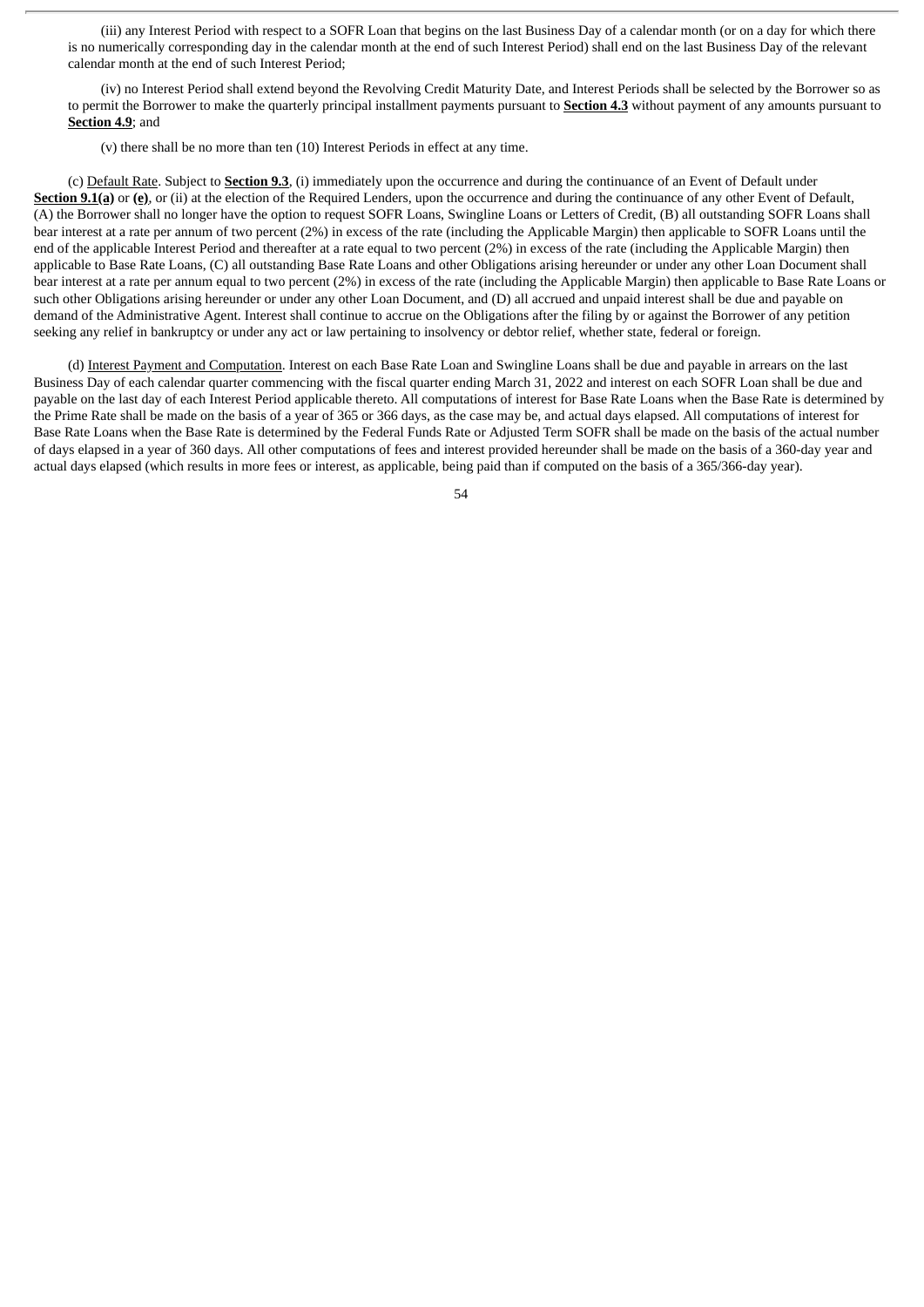(e) Maximum Rate. In no contingency or event whatsoever shall the aggregate of all amounts deemed interest under this Agreement charged or collected pursuant to the terms of this Agreement exceed the highest rate permissible under any Applicable Law which a court of competent jurisdiction shall, in a final determination, deem applicable hereto. In the event that such a court determines that the Lenders have charged or received interest hereunder in excess of the highest applicable rate, the rate in effect hereunder shall automatically be reduced to the maximum rate permitted by Applicable Law and the Lenders shall at the Administrative Agent's option (i) promptly refund to the Borrower any interest received by the Lenders in excess of the maximum lawful rate or (ii) apply such excess to the principal balance of the Obligations on a <u>pro rata</u> basis. It is the intent hereof that the Borrower not pay or contract to pay, and that neither the Administrative Agent nor any Lender receive or contract to receive, directly or indirectly in any manner whatsoever, interest in excess of that which may be paid by the Borrower under Applicable Law.

SECTION 4.2 Notice and Manner of Conversion or Continuation of Loans. Provided that no Default or Event of Default has occurred and is then continuing, the Borrower shall have the option, subject, in the case of Swingline Loans, to **Section 4.1(a)(ii)**, to (a) convert at any time all or any portion of any outstanding Base Rate Loans in a principal amount equal to \$10,000,000 or any whole multiple of \$1,000,000 in excess thereof into one or more SOFR Loans and (b) upon the expiration of any Interest Period, (i) convert all or any part of its outstanding SOFR Loans in a principal amount equal to \$10,000,000 or a whole multiple of \$1,000,000 in excess thereof into Base Rate Loans or (ii) continue such SOFR Loans as SOFR Loans. Whenever the Borrower desires to convert or continue Loans as provided above, the Borrower shall give the Administrative Agent irrevocable prior written notice in the form attached as *Exhibit E* (a "**Notice of Conversion/Continuation**") not later than 12:00 p.m. (A) on the date requested for a conversion of a SOFR Loan to a Base Rate Loan, or (B) three (3) U.S. Government Securities Business Days before the day on which a proposed continuation of such a SOFR Loan or conversion of a Base Rate Loan into a SOFR Loan is to be effective specifying (w) the Loans to be converted or continued, and, in the case of any SOFR Loan to be converted or continued, the last day of the Interest Period therefor, (x) the effective date of such conversion or continuation (which shall be a Business Day), (y) the principal amount of such Loans to be converted or continued, and (z) the Interest Period to be applicable to such converted or continued SOFR Loan. The Administrative Agent shall promptly notify the affected Lenders of such Notice of Conversion/Continuation.

## SECTION 4.3 Fees.

(a) Facility Fee. The Borrower shall pay to the Administrative Agent, for the account of the Revolving Credit Lenders, the Facility Fee, regardless of usage. The Facility Fee shall begin to accrue on the Closing Date and shall be calculated based on the actual number of days elapsed in a year of 360 days. The amount of the Facility Fee shall be subject to **Sections 4.15(a)(iii)(A)** and **4.17(c)**, and shall be payable in arrears on the last Business Day of each calendar quarter during the term of this Agreement commencing March 31, 2022, and ending on the date upon which all Obligations (other than contingent indemnification obligations not then due) arising under the Revolving Credit Facility shall have been indefeasibly and irrevocably paid and satisfied in full, all Letters of Credit have been terminated or expired (or been Cash Collateralized) and the Revolving Credit Commitment has been terminated. The Facility Fee shall be distributed by the Administrative Agent to the Revolving Credit Lenders pro rata in accordance with the Revolving Credit Lenders' respective Revolving Credit Commitment Percentages.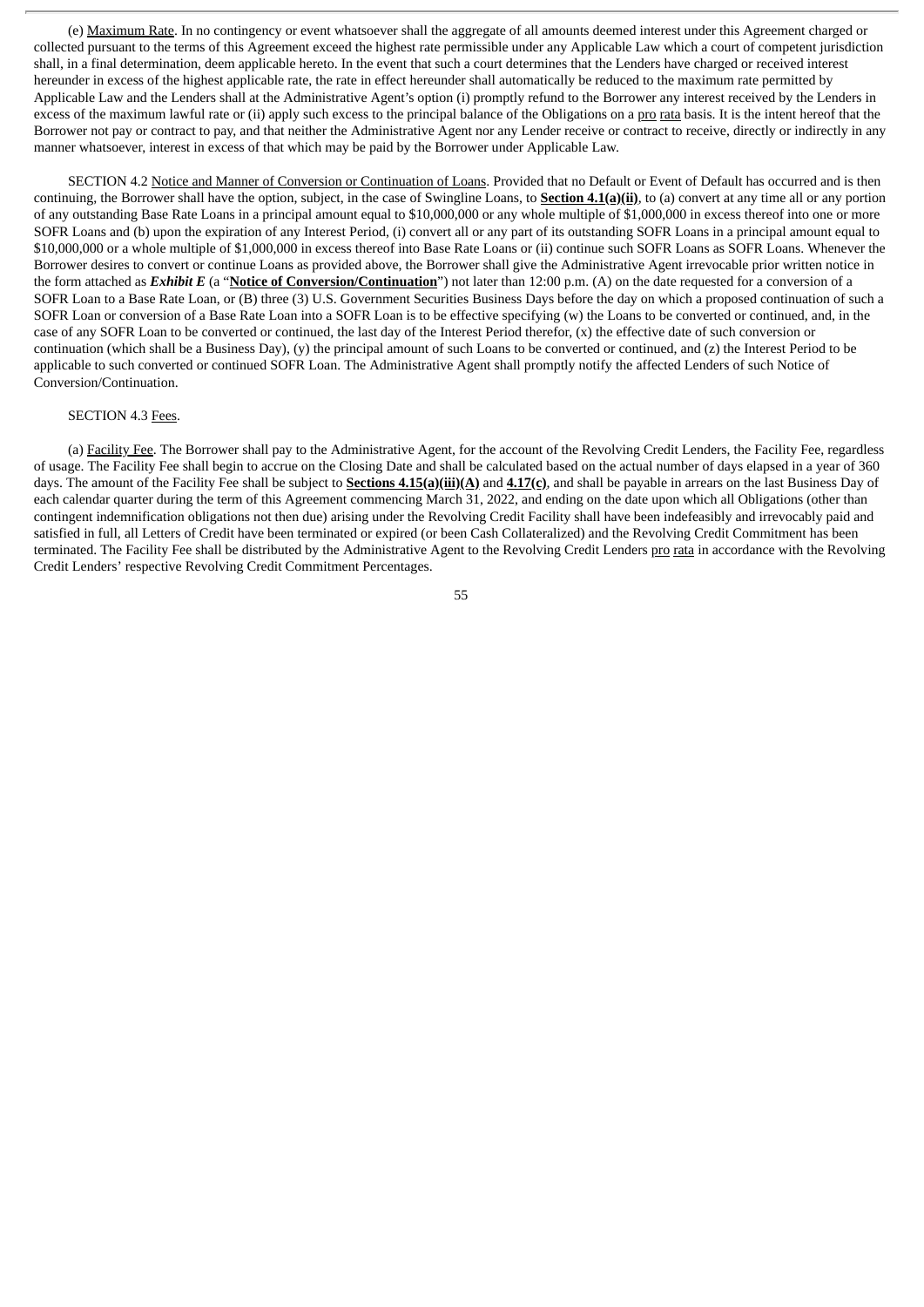(b) Other Fees. The Borrower shall pay to the Arrangers and the Administrative Agent for their own respective accounts fees in the amounts and at the times specified in the Fee Letters. The Borrower shall pay to the Lenders such fees as shall have been separately agreed upon in writing in the amounts and at the times so specified.

## SECTION 4.4 Manner of Payment.

(a) Sharing of Payments. Each payment by the Borrower on account of the principal of or interest on the Loans or of any fee, commission or other amounts (including the Reimbursement Obligation) payable to the Lenders under this Agreement shall be made not later than 2:00 p.m. on the date specified for payment under this Agreement to the Administrative Agent at the Administrative Agent's Office for the account of the Lenders entitled to such payment in Dollars, in immediately available funds and shall be made without any set off, counterclaim or deduction whatsoever. Any payment received after 2:00 p.m. shall be deemed to have been made on the next succeeding Business Day for all purposes. Upon receipt by the Administrative Agent of each such payment, the Administrative Agent shall distribute to each such Lender at its address for notices set forth herein its Commitment Percentage in respect of the relevant Credit Facility (or other applicable share as provided herein) of such payment and shall wire advice of the amount of such credit to each Lender. Each payment to the Administrative Agent on account of the principal of or interest on the Swingline Loans or of any fee, commission or other amounts payable to the Swingline Lender shall be made in like manner, but for the account of the Swingline Lender. Each payment to the Administrative Agent of the Issuing Lender's fees or L/C Participants' commissions shall be made in like manner, but for the account of the Issuing Lender or the L/C Participants, as the case may be. Each payment to the Administrative Agent of Administrative Agent's fees or expenses shall be made for the account of the Administrative Agent and any amount payable to any Lender under **Sections 4.9**, **4.10**, **4.11** or **11.3** shall be paid to the Administrative Agent for the account of the applicable Lender. Subject to **Section 4.1(b)(ii)**, if any payment under this Agreement shall be specified to be made upon a day which is not a Business Day, it shall be made on the next succeeding day which is a Business Day and such extension of time shall in such case be included in computing any interest if payable along with such payment.

(b) Defaulting Lenders. Notwithstanding the foregoing clause (a), if there exists a Defaulting Lender each payment by the Borrower to such Defaulting Lender hereunder shall be applied in accordance with **Section 4.15(a)**.

### SECTION 4.5 Evidence of Indebtedness.

(a) Extensions of Credit. The Extensions of Credit made by each Lender shall be evidenced by one or more accounts or records maintained by such Lender and by the Administrative Agent in the ordinary course of business. The accounts or records maintained by the Administrative Agent and each Lender shall be *prima facie* evidence of the amount of the Extensions of Credit made by the Lenders to the Borrower and the interest and payments thereon. The Administrative Agent will make reasonable efforts to maintain the accuracy of the accounts and records referred to in this subsection and to promptly update such records and accounts from time to time, as necessary. Any failure to so record or any error in doing so shall not, however, limit or otherwise affect the obligation of the Borrower hereunder to pay any amount owing with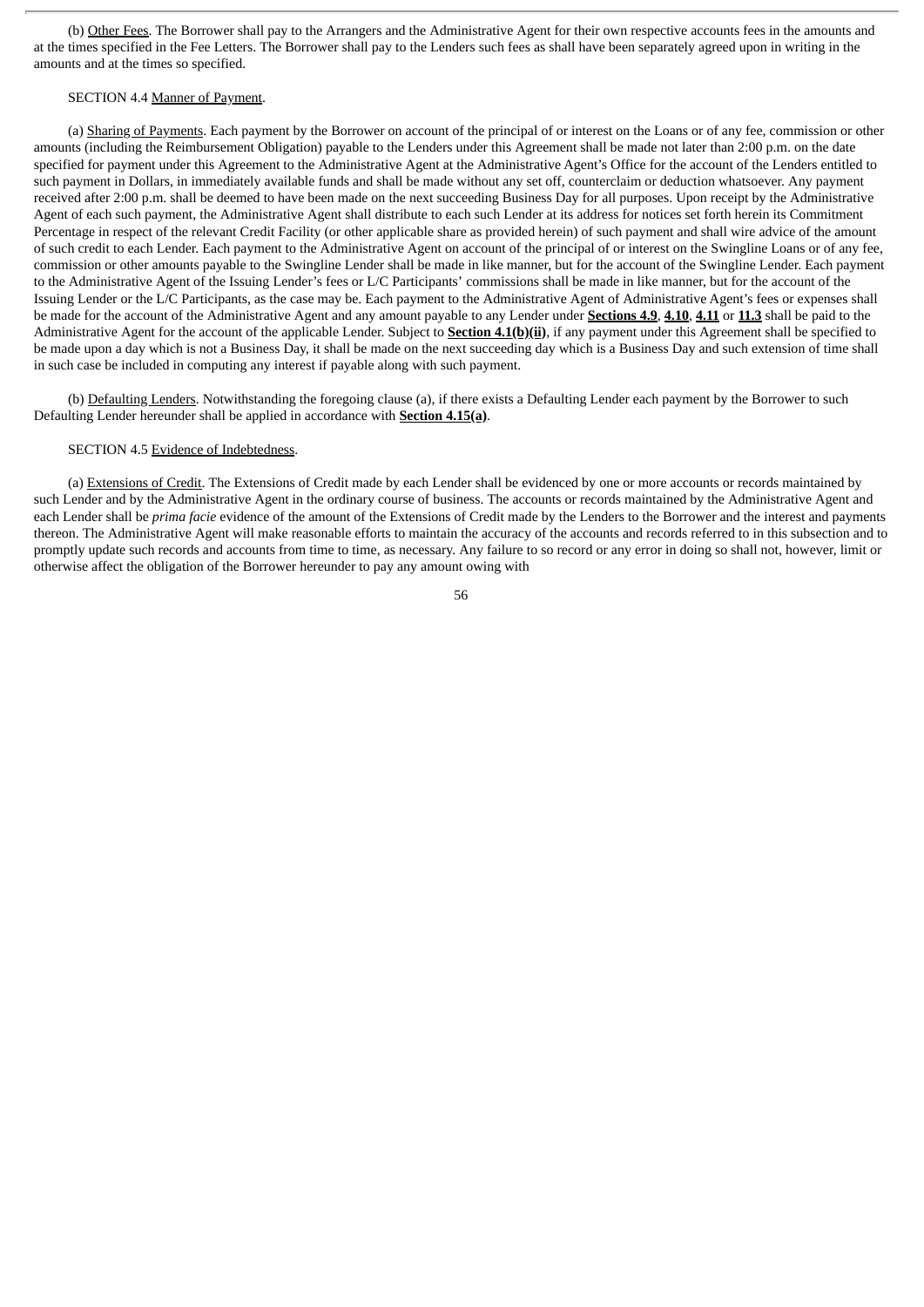respect to the Obligations. In the event of any conflict between the accounts and records maintained by any Lender and the accounts and records of the Administrative Agent in respect of such matters, the accounts and records of the Administrative Agent shall control in the absence of manifest error. Upon the request of any Lender made through the Administrative Agent, the Borrower shall execute and deliver to such Lender (through the Administrative Agent) a Revolving Credit Note and/or Swingline Note, as applicable, which shall evidence such Lender's Revolving Credit Loans and/or Swingline Loans, as applicable, in addition to such accounts or records. Each Lender may attach schedules to its Notes and endorse thereon the date, amount and maturity of its Loans and payments with respect thereto.

(b) Participations. In addition to the accounts and records referred to in subsection (a), each Revolving Credit Lender and the Administrative Agent shall maintain in accordance with its usual practice accounts or records evidencing the purchases and sales by such Revolving Credit Lender of participations in Letters of Credit and Swingline Loans. In the event of any conflict between the accounts and records maintained by the Administrative Agent and the accounts and records of any Revolving Credit Lender in respect of such matters, the accounts and records of the Administrative Agent shall control in the absence of manifest error.

SECTION 4.6 Adjustments. If any Lender shall, by exercising any right of setoff or counterclaim or otherwise, obtain payment in respect of any principal of or interest on any of its Loans or other obligations hereunder resulting in such Lender's receiving payment of a proportion of the aggregate amount of its Loans and accrued interest thereon or other such obligations (other than pursuant to **Sections 4.9**, **4.10**, **4.11** or **11.3**) greater than its pro rata share thereof as provided herein, then the Lender receiving such greater proportion shall (a) notify the Administrative Agent of such fact, and (b) purchase (for cash at face value) participations in the Loans and such other obligations of the other Lenders, or make such other adjustments as shall be equitable, so that the benefit of all such payments shall be shared by the Lenders ratably in accordance with the aggregate amount of principal of and accrued interest on their respective Loans and other amounts owing them; provided that:

(i) if any such participations are purchased and all or any portion of the payment giving rise thereto is recovered, such participations shall be rescinded and the purchase price restored to the extent of such recovery, without interest, and

(ii) the provisions of this paragraph shall not be construed to apply to (A) any payment made by the Borrower pursuant to and in accordance with the express terms of this Agreement (including the application of funds arising from the existence of a Defaulting Lender), (B) the application of Cash Collateral provided for in **Section 4.14** or (C) any payment obtained by a Lender as consideration for the assignment of or sale of a participation in any of its Loans or participations in Swingline Loans and Letters of Credit to any assignee or participant, other than to the Parent or any of its Subsidiaries (as to which the provisions of this paragraph shall apply).

Each Credit Party consents to the foregoing and agrees, to the extent it may effectively do so under Applicable Law, that any Lender acquiring a participation pursuant to the foregoing arrangements may exercise against each Credit Party rights of setoff and counterclaim with respect to such participation as fully as if such Lender were a direct creditor of each Credit Party in the amount of such participation.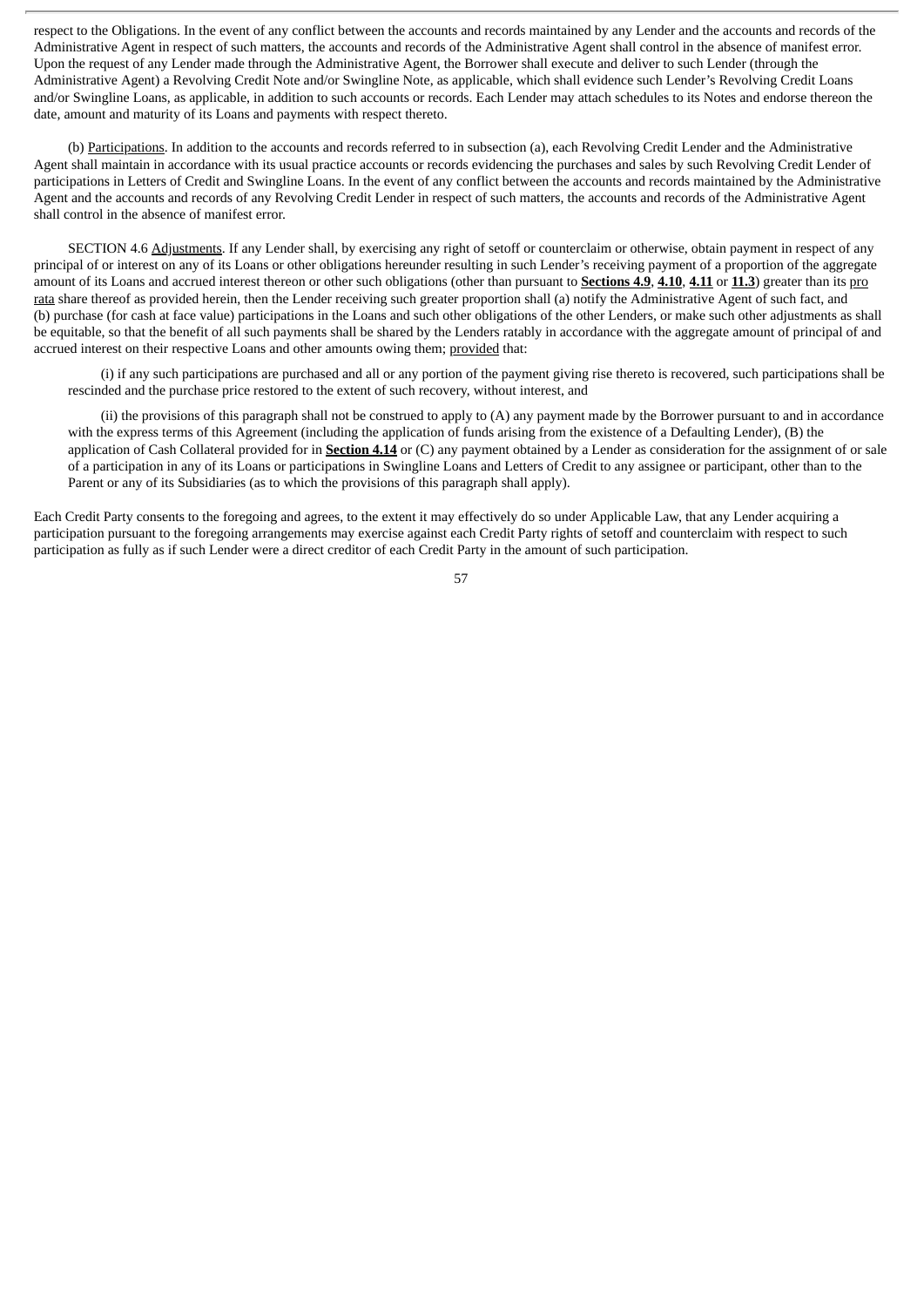# SECTION 4.7 Obligations of Lenders.

(a) Funding by Lenders; Presumption by Administrative Agent. Unless the Administrative Agent shall have received notice from a Lender (i) in the case of Base Rate Loans, one (1) hour prior to the proposed time of such borrowing and (ii) otherwise prior to the proposed date of any borrowing that such Lender will not make available to the Administrative Agent such Lender's share of such borrowing, the Administrative Agent may assume that such Lender has made such share available on such date in accordance with **Section 2.3(b)** and may, in reliance upon such assumption, make available to the Borrower a corresponding amount. In such event, if a Lender has not in fact made its share of the applicable borrowing available to the Administrative Agent, then the Administrative Agent shall be entitled to recover from such Lender forthwith on demand such corresponding amount, together with interest thereon, at the greater of the daily average Federal Funds Rate and a rate determined by the Administrative Agent in accordance with banking industry rules on interbank compensation. If such Lender does not pay such corresponding amount forthwith upon the Administrative Agent's demand therefore, the Administrative Agent shall promptly notify the Borrower and the Borrower shall immediately pay such corresponding amount to the Administrative Agent, together with interest at the rate specified for such borrowing. If the Borrower and such Lender shall pay such interest to the Administrative Agent for the same or an overlapping period, the Administrative Agent shall promptly remit to the Borrower the amount of such interest paid by the Borrower for such period. If such Lender pays its share of the applicable borrowing to the Administrative Agent, then the amount so paid shall constitute such Lender's Loan included in such borrowing. Any payment by the Borrower shall be without prejudice to any claim the Borrower may have against a Lender that shall have failed to make such payment to the Administrative Agent.

(b) Nature of Obligations of Lenders Regarding Extensions of Credit. The obligations of the Lenders under this Agreement to make the Loans and issue or participate in Letters of Credit are several and are not joint or joint and several. The failure of any Lender to make available its Revolving Credit Commitment Percentage of any Loan requested by the Borrower shall not relieve it or any other Lender of its obligation, if any, hereunder to make its Revolving Credit Commitment Percentage of such Loan available on the borrowing date, but no Lender shall be responsible for the failure of any other Lender to make its Revolving Credit Commitment Percentage of such Loan available on the borrowing date.

# SECTION 4.8 Changed Circumstances.

(a) Circumstances Affecting SOFR Availability. Subject to clause (c) below, in connection with any request for a SOFR Loan or a Base Rate Loan as to which the interest rate is determined with reference to the Term SOFR or a conversion to or continuation thereof, if for any reason (a) the Administrative Agent shall determine (which determination shall be conclusive and binding absent manifest error) that, prior to the commencement of any Interest Period for a SOFR Loan, reasonable and adequate means do not exist for ascertaining the Adjusted Term SOFR or the Term SOFR (including, without limitation, because the Term SOFR Reference Rate is not available or published on a current basis), for such Interest Period, or (b) the Administrative Agent is advised by the Required Lenders that, prior to the commencement of any Interest Period for a SOFR Loan, the Adjusted Term SOFR does not adequately and fairly reflect the cost to such Lenders of making or maintaining such Loans during such Interest Period;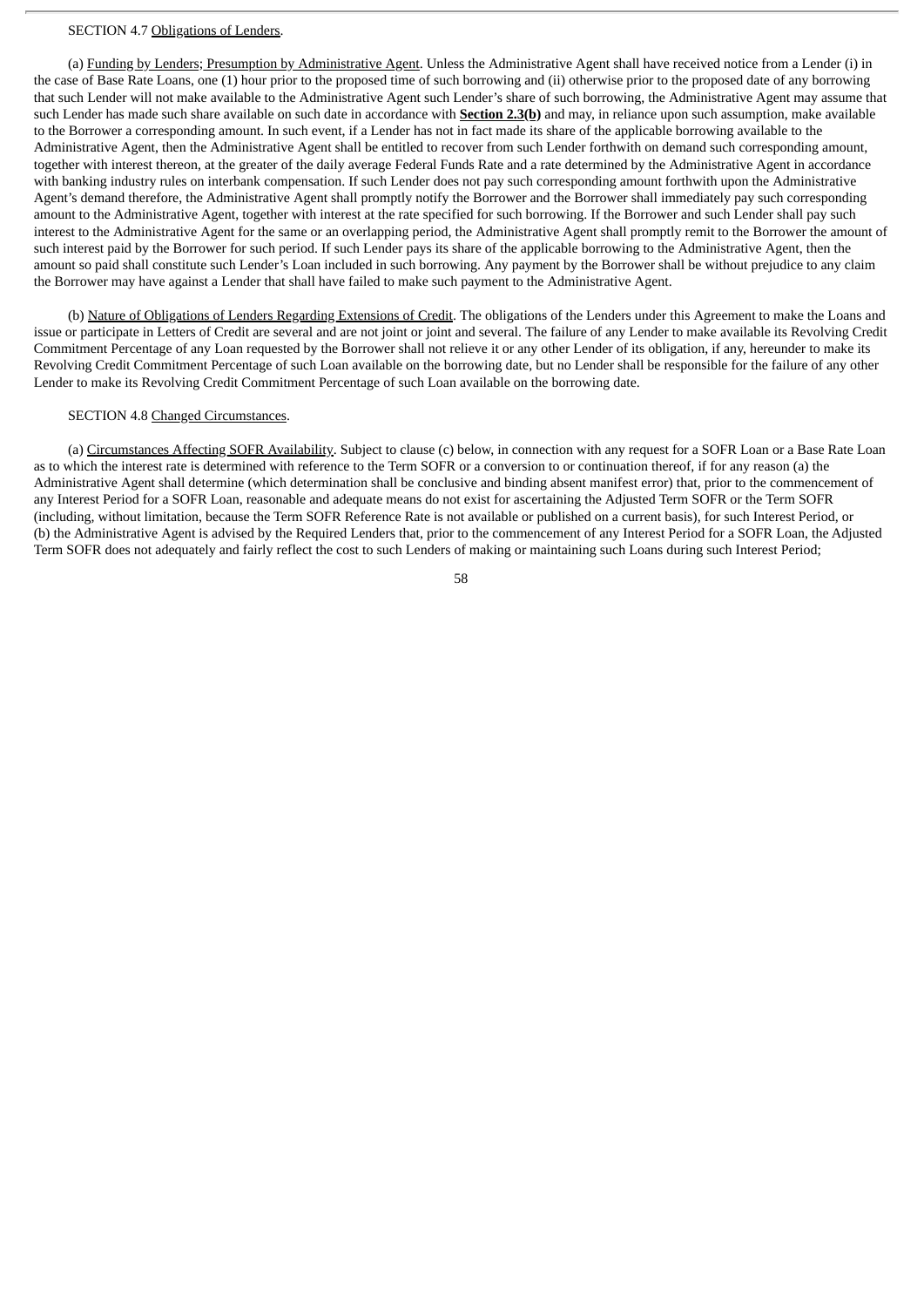then the Administrative Agent shall give notice thereof to the Borrower and the Lenders by telephone or fax as promptly as practicable thereafter and, until (x) the Administrative Agent notifies the Borrower and the Lenders that the circumstances giving rise to such notice no longer exist with respect to the relevant Benchmark and (y) the Borrower delivers a new Notice of Conversion/Continuation in accordance with the terms of **Section 4.2** or a new Notice of Borrowing in accordance with the terms of **Section 2.3**, any Notice of Conversion/Continuation that requests the conversion of any Loan to, or continuation of any Loan as, a SOFR Loan and any Notice of Borrowing that requests a SOFR Loan shall instead be deemed to be a Notice of Conversion/Continuation or a Notice of Borrowing, as applicable, for a Base Rate Loan.

Furthermore, if any SOFR Loan is outstanding on the date of the Borrower's receipt of notice from the Administrative Agent referred to in this **Section 4.8(a)** with respect to the Adjusted Term SOFR applicable to such SOFR Loan, then until (I) the Administrative Agent notifies the Borrower and the Lenders that the circumstances giving rise to such notice no longer exist with respect to the relevant Benchmark and (II) the Borrower delivers a new Notice of Conversion/Continuation in accordance with the terms of **Section 4.2** or a new Notice of Borrowing in accordance with the terms of **Section 2.3**, any SOFR Loan shall on the last day of the Interest Period applicable to such Loan (or the next succeeding Business Day if such day is not a Business Day), be converted by the Administrative Agent to, and shall constitute, a Base Rate Loan on such day.

(b) Laws Affecting Term SOFR Availability. If, after the date hereof, the introduction of, or any change in, any Applicable Law or any change in the interpretation or administration thereof by any Governmental Authority, central bank or comparable agency charged with the interpretation or administration thereof, or compliance by any of the Lenders (or any of their respective Lending Offices) with any request or directive (whether or not having the force of law) of any such Governmental Authority, central bank or comparable agency, shall make it unlawful or impossible for any of the Lenders (or any of their respective Lending Offices) to honor its obligations hereunder to make or maintain any SOFR Loan, such Lender shall promptly give notice thereof to the Administrative Agent and the Administrative Agent shall promptly give notice to the Borrower and the other Lenders. Thereafter, until the Administrative Agent notifies the Borrower that such circumstances no longer exist, (i) the obligations of the Lenders to make SOFR Loans, and the right of the Borrower to convert any Loan to a SOFR Loan or continue any Loan as a SOFR Loan shall be suspended and thereafter the Borrower may select only Base Rate Loans and (ii) if any of the Lenders may not lawfully continue to maintain a SOFR Loan to the end of the then current Interest Period applicable thereto, the applicable Loan shall immediately be converted to a Base Rate Loan for the remainder of such Interest Period.

# (c) Effect of Benchmark Transition Event.

(i) Benchmark Replacement. Notwithstanding anything to the contrary herein or in any other Loan Document, if a Benchmark Transition Event and its related Benchmark Replacement Date have occurred to any setting of the then-current Benchmark, then (x) if a Benchmark Replacement is determined in accordance with clause (a) of the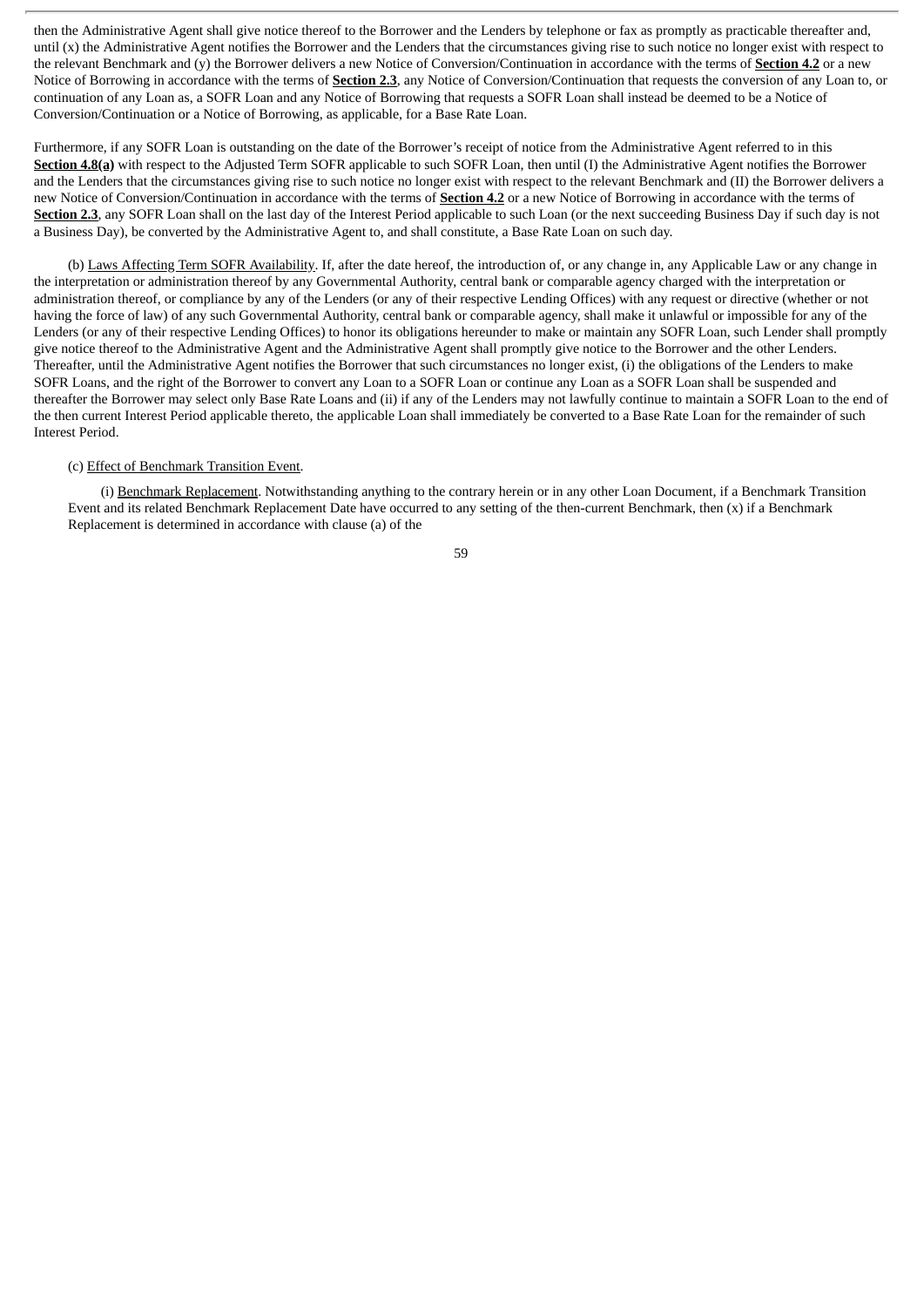definition of "Benchmark Replacement" for such Benchmark Replacement Date, such Benchmark Replacement will replace such Benchmark for all purposes hereunder and under any Loan Document in respect of such Benchmark setting and subsequent Benchmark settings without any amendment to, or further action or consent of any other party to, this Agreement or any other Loan Document and (y) if a Benchmark Replacement is determined in accordance with clause (b) of the definition of "Benchmark Replacement" for such Benchmark Replacement Date, such Benchmark Replacement will replace such Benchmark for all purposes hereunder and under any Loan Document in respect of any Benchmark setting at or after 5:00 p.m. (New York City time) on the fifth (5th) Business Day after the date notice of such Benchmark Replacement is provided to the Lenders without any amendment to, or further action or consent of any other party to, this Agreement or any other Loan Document so long as the Administrative Agent has not received, by such time, written notice of objection to such Benchmark Replacement from Lenders comprising the Required Lenders. If the Benchmark Replacement is Daily Simple SOFR, all interest payments will be payable on a quarterly basis.

(ii) Benchmark Replacement Conforming Changes. Notwithstanding anything to the contrary herein or in any other Loan Document, the Administrative Agent will have the right to make Benchmark Replacement Conforming Changes from time to time and, notwithstanding anything to the contrary herein or in any other Loan Document, any amendments implementing such Benchmark Replacement Conforming Changes will become effective without any further action or consent of any other party to this Agreement or any other Loan Document.

(iii) Notices; Standards for Decisions and Determinations. The Administrative Agent will promptly notify the Borrower and the Lenders of (A) any occurrence of a Benchmark Transition Event, (B) the implementation of any Benchmark Replacement, (C) the effectiveness of any Benchmark Replacement Conforming Changes, (D) the removal or reinstatement of any tenor of a Benchmark pursuant to **clause (iv)** below and (E) the commencement or conclusion of any Benchmark Unavailability Period. Any determination, decision or election that may be made by the Administrative Agent or, if applicable, any Lender (or group of Lenders) pursuant to this **Section 4.8(c)**, including any determination with respect to a tenor, rate or adjustment or of the occurrence or non-occurrence of an event, circumstance or date and any decision to take or refrain from taking any action or any selection, will be conclusive and binding absent manifest error and may be made in its or their sole discretion and without consent from any other party to this Agreement or any other Loan Document, except, in each case, as expressly required pursuant to this **Section 4.8(c)**.

(iv) Unavailability of Tenor of Benchmark. Notwithstanding anything to the contrary herein or in any other Loan Document, at any time (including in connection with the implementation of a Benchmark Replacement), (A) if the then-current Benchmark is a term rate (including the Term SOFR) and either (x) any tenor for such Benchmark is not displayed on a screen or other information service that publishes such rate from time to time as selected by the Administrative Agent in its reasonable discretion or (y) the regulatory supervisor for the administrator of such Benchmark has provided a public statement or publication of information announcing that any tenor for such Benchmark is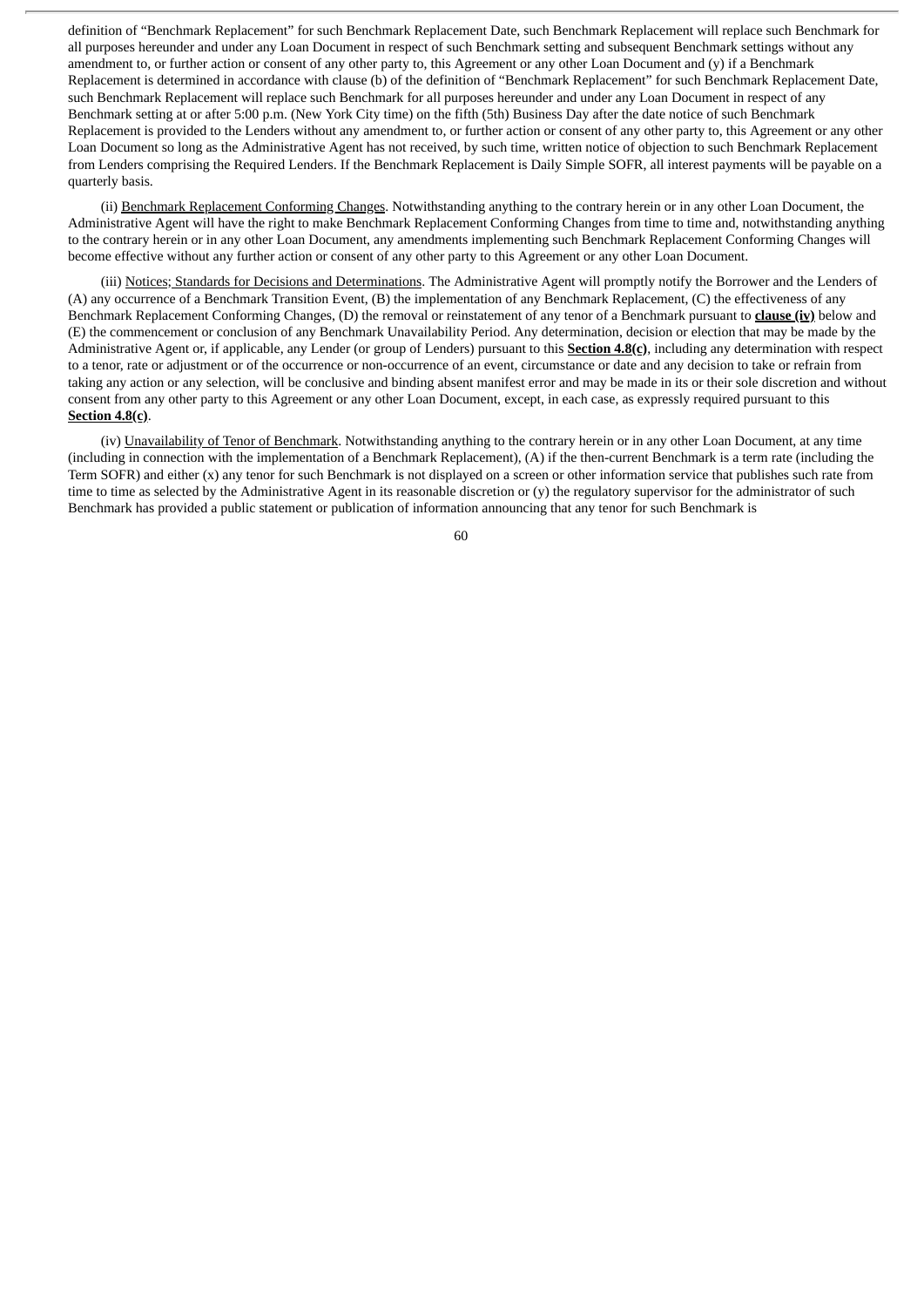or will be no longer representative, then the Administrative Agent may modify the definition of "Interest Period" for any Benchmark settings at or after such time to remove such unavailable or non-representative tenor and (B) if a tenor that was removed pursuant to **clause (A)** above either (x) is subsequently displayed on a screen or information service for a Benchmark (including a Benchmark Replacement) or (y) is not, or is no longer, subject to an announcement that it is or will no longer be representative for a Benchmark (including a Benchmark Replacement), then the Administrative Agent may modify the definition of "Interest Period" for all Benchmark settings at or after such time to reinstate such previously removed tenor.

(v) Benchmark Unavailability Period. Upon the Borrower's receipt of notice of the commencement of a Benchmark Unavailability Period, the Borrower may revoke any request for a SOFR Loan of, conversion to or continuation of SOFR Loans to be made, converted or continued during any Benchmark Unavailability Period and, failing that, the Borrower will be deemed to have converted any request for a SOFR Loan into a request for a Loan of or conversion to a Base Rate Loan. During any Benchmark Unavailability Period or at any time that a tenor for the thencurrent Benchmark is not an Available Tenor, the component of the Base Rate based upon the then-current Benchmark or such tenor for such Benchmark, as applicable, will not be used in any determination of the Base Rate. Furthermore, if any SOFR Loan is outstanding on the date of the Borrower's receipt of notice of the commencement of a Benchmark Unavailability Period with respect to the Adjusted Term SOFR applicable to such SOFR Loan, then until such time as a Benchmark Replacement is implemented pursuant to this **Section 4.8(c)**, any SOFR Loan shall on the last day of the Interest Period applicable to such Loan (or the next succeeding Business Day if such day is not a Business Day), be converted by the Administrative Agent to, and shall constitute, a Base Rate Loan on such day.

SECTION 4.9 Indemnity; Break Funding Payments. The Borrower hereby indemnifies each of the Lenders against any loss or expense (including any loss or expense arising from the liquidation or reemployment of funds obtained by it to maintain a SOFR Loan or from fees payable to terminate the deposits from which such funds were obtained) which arises or is attributable to each Lender's obtaining, liquidating or employing deposits or other funds acquired to effect, fund or maintain any Loan (a) as a consequence of any failure by the Borrower to make any payment when due of any amount due hereunder in connection with a SOFR Loan, (b) due to any failure of the Borrower to borrow, continue or convert on a date specified therefor in a Notice of Borrowing or Notice of Conversion/Continuation or (c) due to any payment, prepayment or conversion of any SOFR Loan, or any assignment of such required by the Borrower pursuant to **Section 4.12(b)** hereof, on a date other than the last day of the Interest Period therefor. The amount of such loss or expense shall be determined, in the applicable Lender's sole discretion, using any reasonable attribution or averaging methods which such Lender deems appropriate and practical. A certificate of such Lender setting forth the basis for determining such amount or amounts necessary to compensate such Lender shall be submitted by such Lender to the Borrower (with a copy to the Administrative Agent) and shall be conclusively presumed to be correct save for manifest error.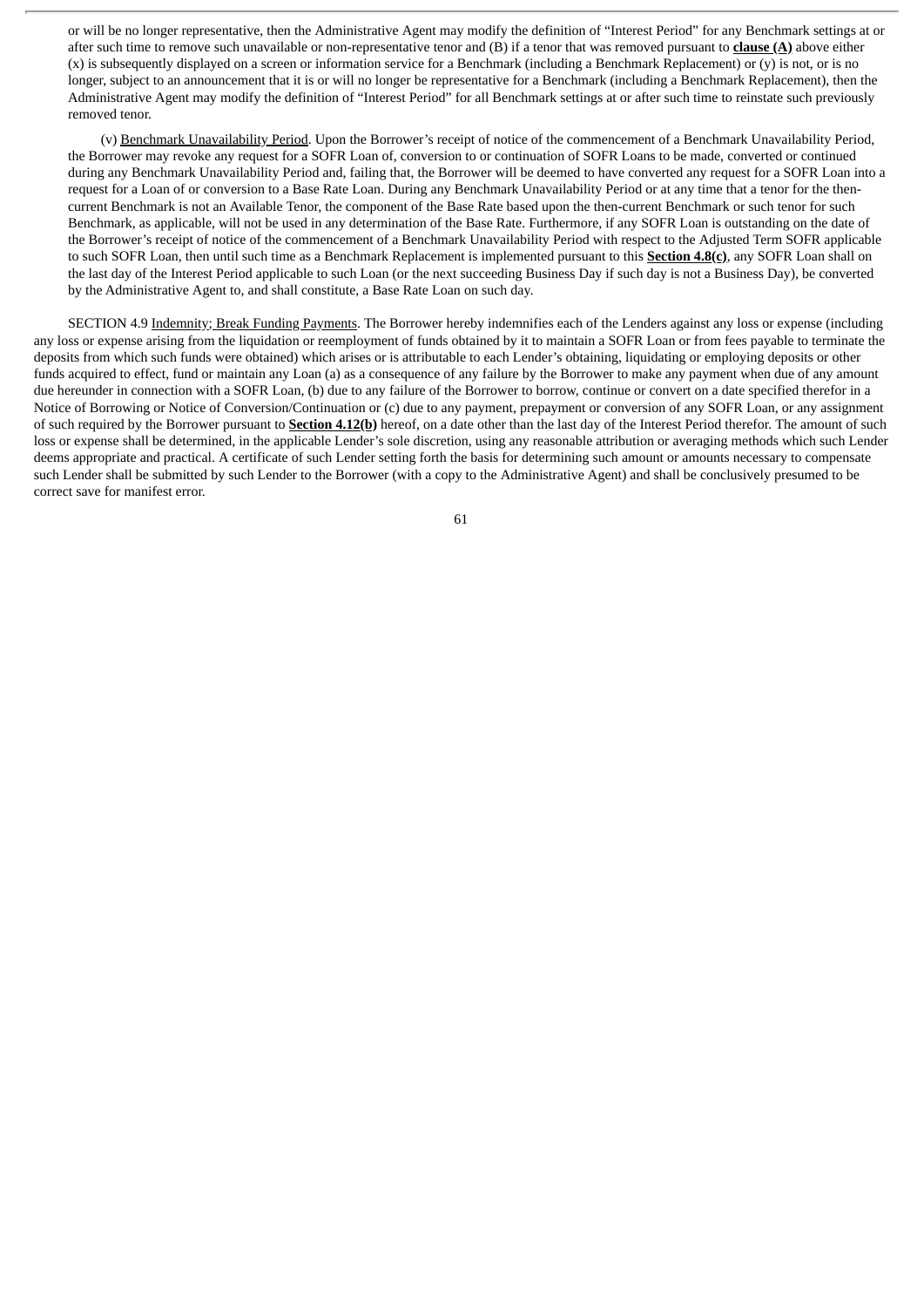# SECTION 4.10 Increased Costs.

(a) Increased Costs Generally. If any Change in Law shall:

(i) impose, modify or deem applicable any reserve, special deposit, compulsory loan, insurance charge or similar requirement against assets of, deposits with or for the account of, or advances, loans or other credit extended or participated in by, any Lender (except any reserve requirement reflected in the Term SOFR) or the Issuing Lender that had not been imposed or deemed applicable prior to the Change in Law; or

(ii) subject any Recipient to any Taxes (other than (A) Indemnified Taxes, (B) Taxes described in clauses (b) through (d) of the definition of Excluded Taxes and (C) Connection Income Taxes) on its loans, loan principal, letters of credit, commitments, or other obligations, or its deposits, reserves, other liabilities or capital attributable thereto that had not been imposed or deemed applicable prior to the Change in Law; or

(iii) impose on any Lender or the Issuing Lender any other condition, cost or expense (other than Taxes) affecting this Agreement or SOFR Loans made by such Lender or any Letter of Credit or participation therein that had not been imposed or deemed applicable prior to the Change in  $Law$ ;

and the result of any of the foregoing shall be to increase the cost to such Lender or such other Recipient of making, converting to, continuing or maintaining any Loan (or of maintaining its obligation to make any such Loan), or to increase the cost to such Lender, the Issuing Lender or such other Recipient of participating in, issuing or maintaining any Letter of Credit (or of maintaining its obligation to participate in or to issue any Letter of Credit), or to reduce the amount of any sum received or receivable by such Lender, the Issuing Lender or such other Recipient hereunder (whether of principal, interest or any other amount) then, upon written request of such Lender, the Issuing Lender or other Recipient (accompanied by the calculations by which such determination was made), the Borrower shall pay to any such Lender, the Issuing Lender or other Recipient, as the case may be, within ten (10) days after the date that the Borrower receives such written request, such additional amount or amounts as will compensate such Lender or the Issuing Lender, as the case may be, for such additional costs incurred or reduction suffered.

(b) Capital Requirements. If any Lender or the Issuing Lender reasonably determines that any Change in Law affecting such Lender or the Issuing Lender or such Lender's or such Issuing Lender's holding company, if any, regarding capital or liquidity requirements, has or would have the effect of reducing the rate of return on such Lender's or such Issuing Lender's capital or on the capital of such Lender's or the Issuing Lender's holding company, if any, as a consequence of such Lender's obligations under this Agreement, the Revolving Credit Commitment of such Lender or the Loans made by, or participations in Letters of Credit or Swingline Loans held by, such Lender, or the Letters of Credit issued by the Issuing Lender, to a level below that which such Lender or the Issuing Lender or such Lender's or the Issuing Lender's holding company would have achieved but for such Change in Law (taking into consideration such Lender's or the Issuing Lender's policies and the policies of such Lender's or the Issuing Lender's holding company with respect to capital adequacy), then from time to time upon written request of such Lender or such Issuing Lender (accompanied by the calculations by which such determination was made) the Borrower shall pay to such Lender or the Issuing Lender, as the case may be, within ten (10) days after the date that the Borrower received such request, such additional amount or amounts as will compensate such Lender or the Issuing Lender or such Lender's or the Issuing Lender's holding company for any such reduction suffered.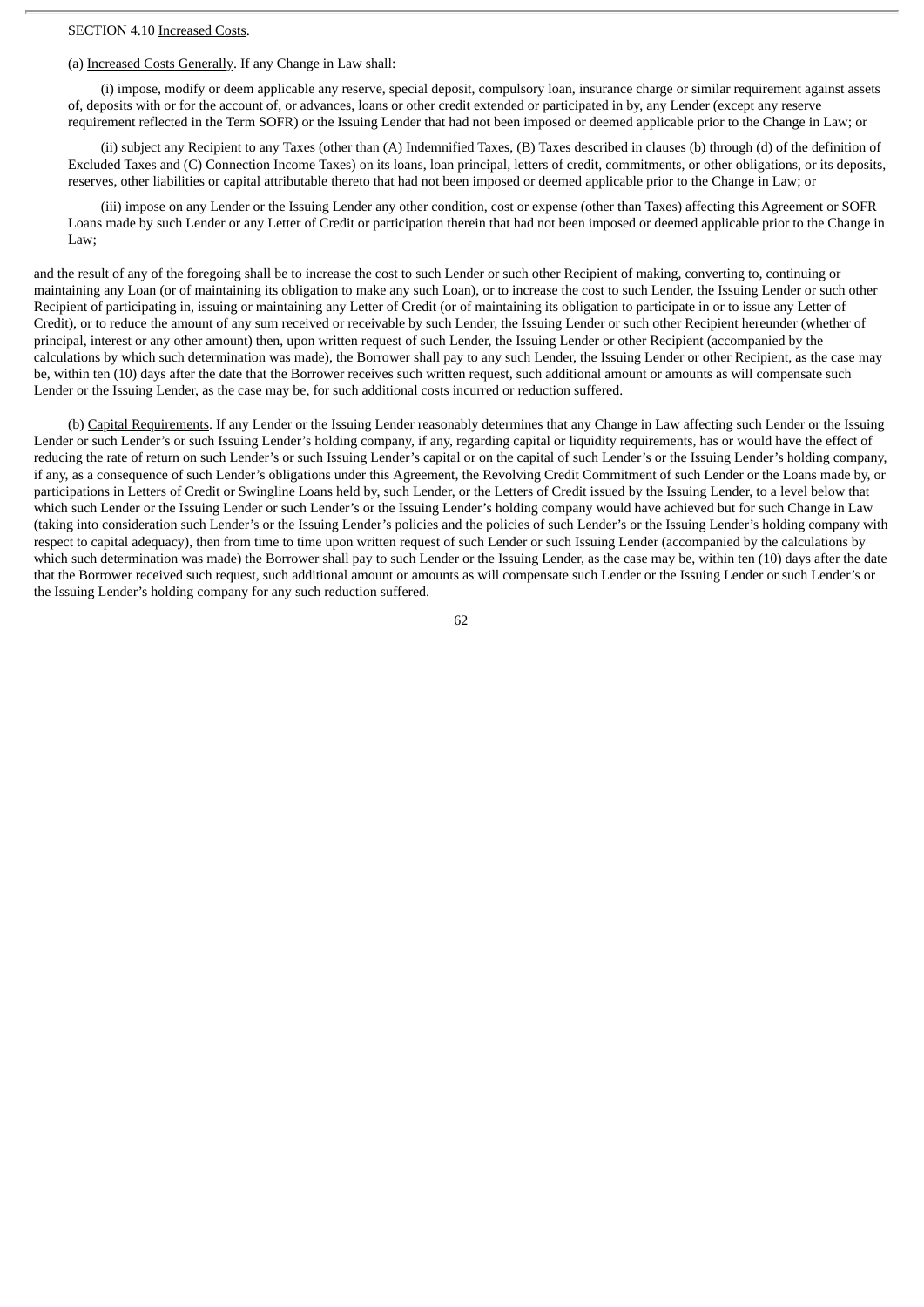(c) Certificates for Reimbursement. A certificate of a Lender or the Issuing Lender setting forth the amount or amounts necessary to compensate such Lender or the Issuing Lender or its holding company, as the case may be, as specified in paragraph (a) or (b) of this Section, with calculations set forth in paragraphs (a) or (b), and delivered to the Borrower, shall be conclusive absent manifest error. The Borrower shall pay such Lender or the Issuing Lender, as the case may be, the amount shown as due on any such certificate within ten (10) days after receipt thereof.

(d) Delay in Requests. Failure or delay on the part of any Lender or the Issuing Lender to demand compensation pursuant to this Section shall not constitute a waiver of such Lender's or the Issuing Lender's right to demand such compensation; provided that the Borrower shall not be required to compensate a Lender or the Issuing Lender pursuant to this Section for any increased costs incurred or reductions suffered more than six (6) months prior to the date that such Lender or the Issuing Lender, as the case may be, notifies the Borrower of the Change in Law giving rise to such increased costs or reductions, and of such Lender's or the Issuing Lender's intention to claim compensation therefor (except that if the Change in Law giving rise to such increased costs or reductions is retroactive, then the six-month period referred to above shall be extended to include the period of retroactive effect thereof).

# SECTION 4.11 Taxes.

(a) Issuing Lender. For purposes of this **Section 4.11**, the term "Lender" includes any Issuing Lender.

(b) Payments Free of Taxes. Any and all payments by or on account of any obligation of any Credit Party under any Loan Document shall be made without deduction or withholding for any Taxes, except as required by Applicable Law. If any Applicable Law (as determined in the good faith discretion of an applicable Withholding Agent) requires the deduction or withholding of any Tax from any such payment by a Withholding Agent, then the applicable Withholding Agent shall be entitled to make such deduction or withholding and shall timely pay the full amount deducted or withheld to the relevant Governmental Authority in accordance with applicable law and, if such Tax is an Indemnified Tax, then the sum payable by the applicable Credit Party shall be increased as necessary so that after such deduction or withholding has been made (including such deductions and withholdings applicable to additional sums payable under this Section) the applicable Recipient receives an amount equal to the sum it would have received had no such deduction or withholding been made.

(c) Payment of Other Taxes by the Borrower. The Credit Parties shall timely pay to the relevant Governmental Authority in accordance with applicable law, or at the option of the Administrative Agent timely reimburse it for the payment of, any Other Taxes.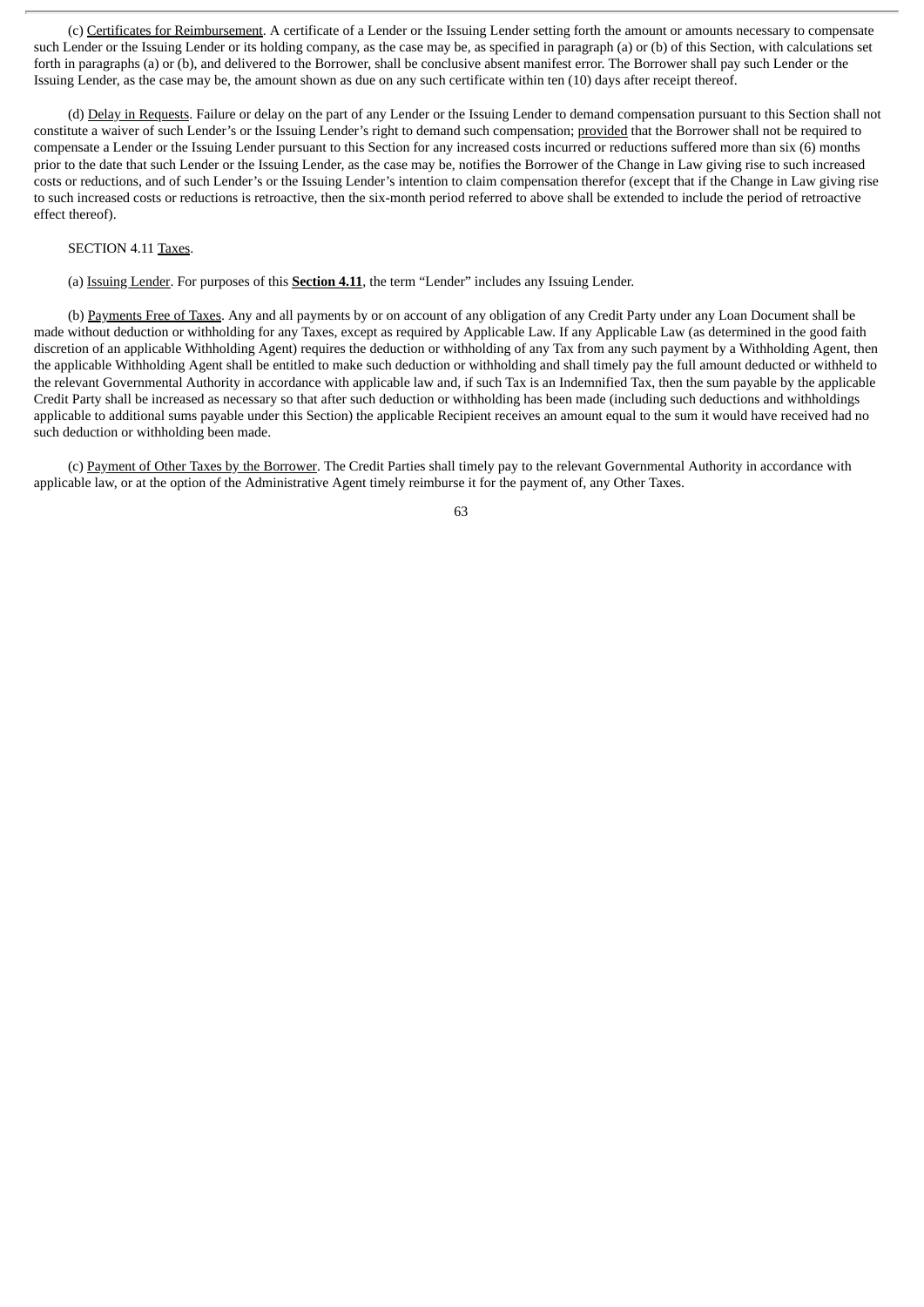(d) Indemnification by the Borrower. The Credit Parties shall jointly and severally indemnify each Recipient, within 10 days after receipt by the Borrower of demand therefor, for the full amount of any Indemnified Taxes (including Indemnified Taxes imposed or asserted on or attributable to amounts payable under this Section) payable or paid by such Recipient or required to be withheld or deducted from a payment to such Recipient and any reasonable expenses arising therefrom or with respect thereto, whether or not such Indemnified Taxes were correctly or legally imposed or asserted by the relevant Governmental Authority. A certificate as to the amount of such payment or liability delivered to the Borrower by a Lender (with a copy to the Administrative Agent), or by the Administrative Agent on its own behalf or on behalf of a Lender, accompanied by the calculations by which such determination was made by such Lender, shall be conclusive absent manifest error.

(e) Evidence of Payments. As soon as practicable after any payment of Taxes by the Borrower to a Governmental Authority, such Credit Party shall deliver to the Administrative Agent the original or a certified copy of a receipt issued by such Governmental Authority evidencing such payment, a copy of the return reporting such payment or other evidence of such payment reasonably satisfactory to the Administrative Agent.

(f) Status of Lenders. Any Lender that is entitled to an exemption from or reduction of withholding Tax with respect to payments made under any Loan Document shall deliver to the Borrower and the Administrative Agent, at the time or times reasonably requested by the Borrower or the Administrative Agent, such properly completed and executed documentation reasonably requested by the Borrower or the Administrative Agent as will permit such payments to be made without withholding or at a reduced rate of withholding. In addition, any Lender, if reasonably requested by the Borrower or the Administrative Agent, shall deliver such other documentation prescribed by applicable law or reasonably requested by the Borrower or the Administrative Agent as will enable the Borrower or the Administrative Agent to determine whether or not such Lender is subject to backup withholding or information reporting requirements. Notwithstanding anything to the contrary in the preceding two sentences, the completion, execution and submission of such documentation (other than such documentation set forth in **Sections 4.11(f)(A)**, **(B)** and **(D)** below) shall not be required if in the Lender's reasonable judgment such completion, execution or submission would subject such Lender to any material unreimbursed cost or expense or would materially prejudice the legal or commercial position of such Lender.

Without limiting the generality of the foregoing,

(A) any Lender that is a U.S. Person shall deliver to the Borrower and the Administrative Agent on or prior to the date on which such Lender becomes a Lender under this Agreement (and from time to time thereafter upon the reasonable request of the Borrower or the Administrative Agent), executed copies of IRS Form W-9 certifying that such Lender is exempt from U.S. federal backup withholding tax;

(B) any Foreign Lender shall, to the extent it is legally entitled to do so, deliver to the Borrower and the Administrative Agent (in such number of copies as shall be requested by the recipient) on or prior to the date on which such Foreign Lender becomes a Lender under this Agreement (and from time to time thereafter upon the reasonable request of the Borrower or the Administrative Agent), whichever of the following is applicable: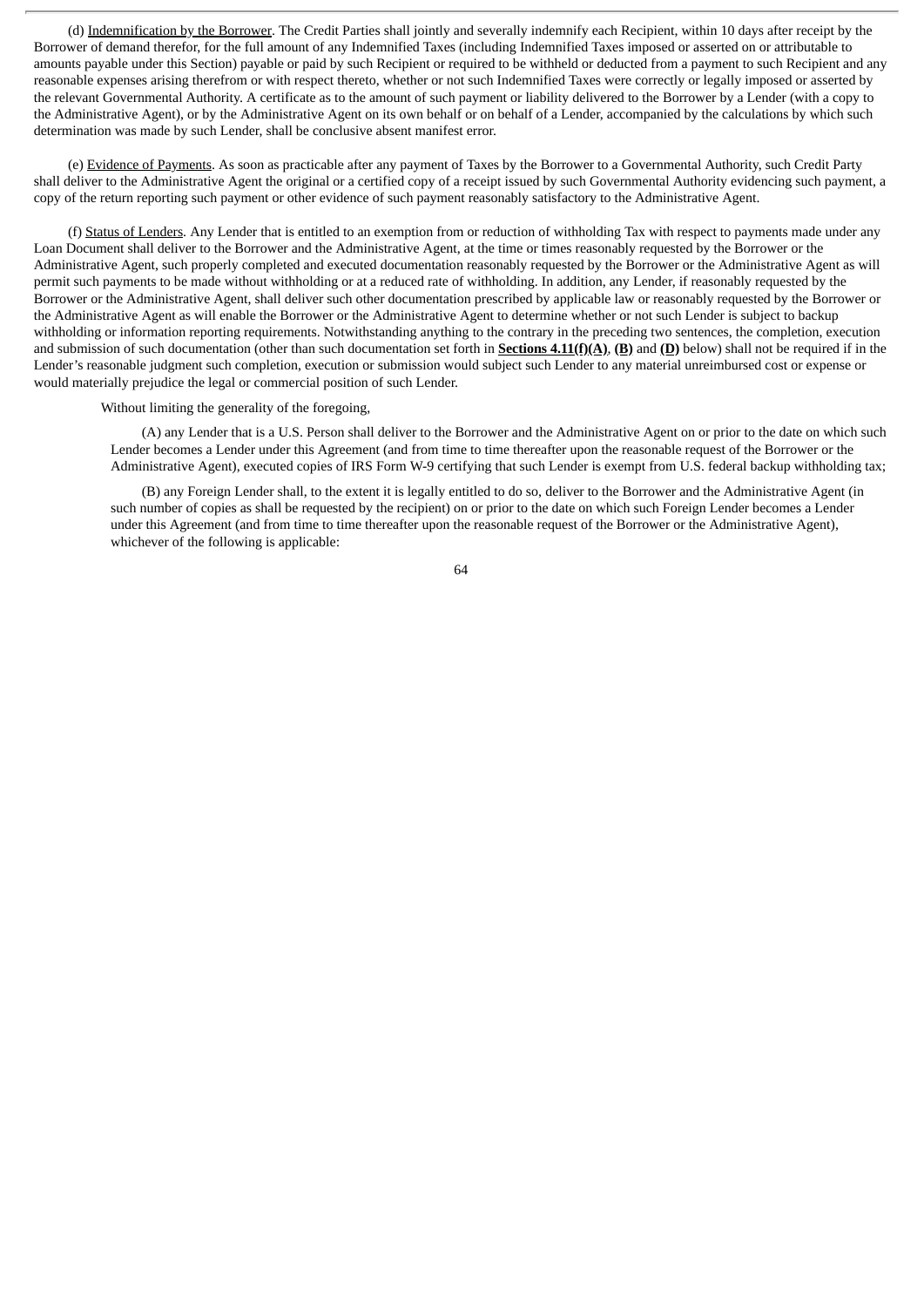(i) in the case of a Foreign Lender claiming the benefits of an income tax treaty to which the United States is a party (x) with respect to payments of interest under any Loan Document, executed copies of IRS Form W-8BEN or W-8BEN-E, as applicable, establishing an exemption from, or reduction of, U.S. federal withholding Tax pursuant to the "interest" article of such tax treaty and (y) with respect to any other applicable payments under any Loan Document, IRS Form W-8BEN or W-8BEN-E, as applicable, establishing an exemption from, or reduction of, U.S. federal withholding Tax pursuant to the "business profits" or "other income" article of such tax treaty;

(ii) executed copies of IRS Form W-8ECI;

(iii) in the case of a Foreign Lender claiming the benefits of the exemption for portfolio interest under Section 881(c) of the Code, (x) a certificate substantially in the form of Exhibit H-1 to the effect that such Foreign Lender is not a "bank" within the meaning of Section 881(c)(3)(A) of the Code, a "10 percent shareholder" of the Borrower within the meaning of Section 881(c)(3) (B) of the Code, or a "controlled foreign corporation" related to the Borrower as described in Section 881(c)(3)(C) of the Code (a "**U.S. Tax Compliance Certificate**") and (y) executed copies of IRS Form W-8BEN or W-8BEN-E, as applicable; or

(iv) to the extent a Foreign Lender is not the beneficial owner, executed copies of IRS Form W-8IMY, accompanied by IRS Form W-8ECI, IRS Form W-8BEN or W-8BEN-E, as applicable, a U.S. Tax Compliance Certificate substantially in the form of Exhibit H-2 or Exhibit H-3, IRS Form W-9, and/or other certification documents from each beneficial owner, as applicable; provided that if the Foreign Lender is a partnership and one or more direct or indirect partners of such Foreign Lender are claiming the portfolio interest exemption, such Foreign Lender may provide a U.S. Tax Compliance Certificate substantially in the form of Exhibit H-4 on behalf of each such direct and indirect partner;

(C) any Foreign Lender shall, to the extent it is legally entitled to do so, deliver to the Borrower and the Administrative Agent (in such number of copies as shall be requested by the recipient) on or prior to the date on which such Foreign Lender becomes a Lender under this Agreement (and from time to time thereafter upon the reasonable request of the Borrower or the Administrative Agent), executed copies of any other form prescribed by applicable law as a basis for claiming exemption from or a reduction in U.S. federal withholding Tax, duly completed, together with such supplementary documentation as may be prescribed by Applicable Law to permit the Borrower or the Administrative Agent to determine the withholding or deduction required to be made; and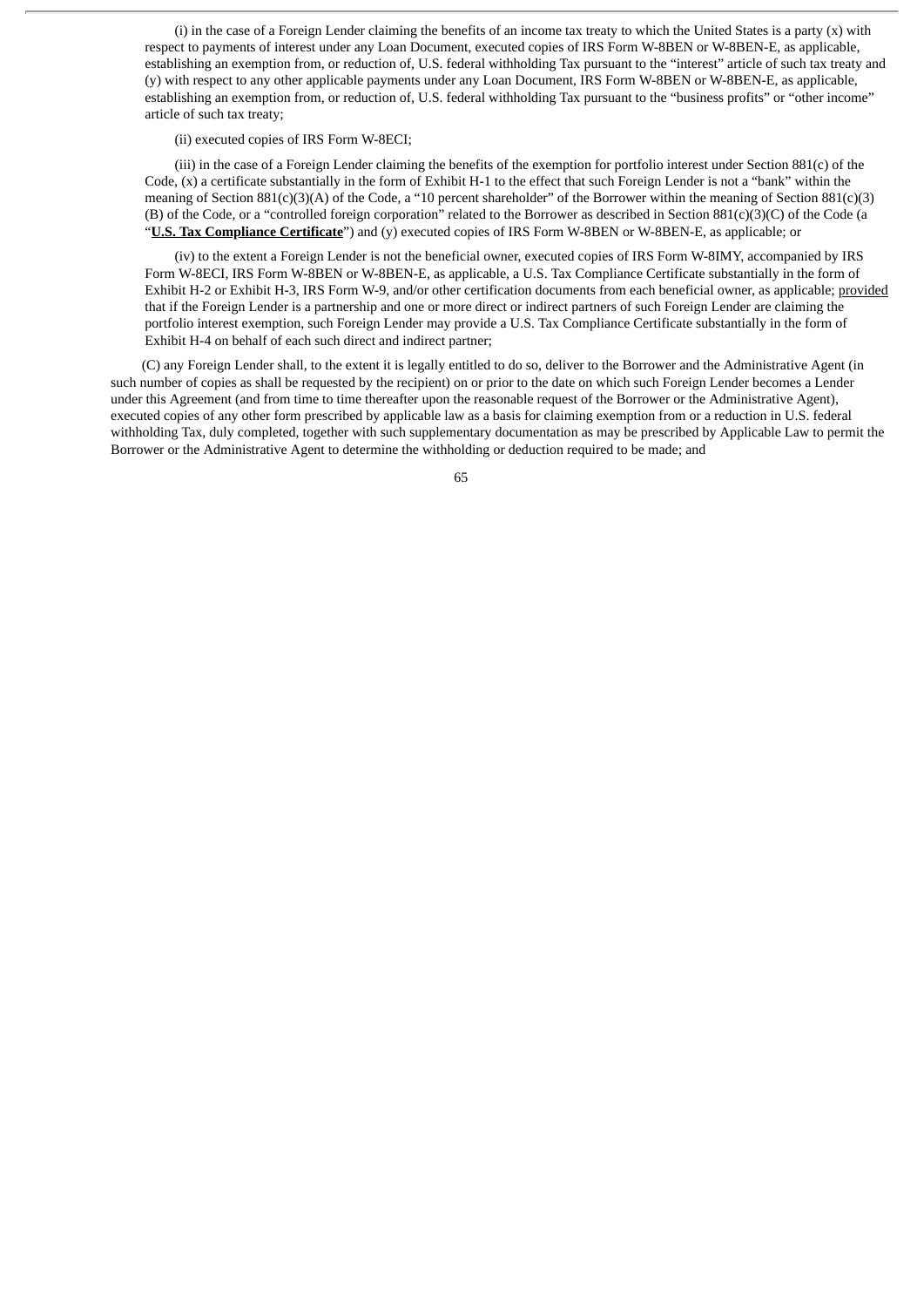(D) if a payment made to a Lender under any Loan Document would be subject to U.S. federal withholding Tax imposed by FATCA if such Lender were to fail to comply with the applicable reporting requirements of FATCA (including those contained in Section 1471(b) or 1472(b) of the Code, as applicable), such Lender shall deliver to the Borrower and the Administrative Agent at the time or times prescribed by law and at such time or times reasonably requested by the Borrower or the Administrative Agent such documentation prescribed by applicable law (including as prescribed by Section 1471(b)(3)(C)(i) of the Code) and such additional documentation reasonably requested by the Borrower or the Administrative Agent as may be necessary for the Borrower and the Administrative Agent to comply with their obligations under FATCA and to determine that such Lender has complied with such Lender's obligations under FATCA or to determine the amount, if any, to deduct and withhold from such payment. Solely for purposes of this clause (D), "FATCA" shall include any amendments made to FATCA after the date of this Agreement.

Each Lender agrees that if any form or certification it previously delivered expires or becomes obsolete or inaccurate in any respect, it shall update such form or certification or promptly notify the Borrower and the Administrative Agent in writing of its legal inability to do so.

(g) Treatment of Certain Refunds. If any party determines, in its sole discretion exercised in good faith, that it has received a refund of any Taxes as to which it has been indemnified pursuant to this **Section 4.11** (including by the payment of additional amounts pursuant to this **Section 4.11**), it shall pay to the indemnifying party an amount equal to such refund (but only to the extent of indemnity payments made under this Section with respect to the Taxes giving rise to such refund), net of all out-of-pocket expenses (including Taxes) of such indemnified party and without interest (other than any interest paid by the relevant Governmental Authority with respect to such refund). Such party will make such payment to the relevant indemnifying party within ten (10) days after the party has determined that it owes amounts to the indemnifying party pursuant to the first sentence of this paragraph (g). Such indemnifying party, upon the request of such indemnified party, shall repay to such indemnified party the amount paid over pursuant to this paragraph (g) (plus any penalties, interest or other charges imposed by the relevant Governmental Authority) in the event that such indemnified party is required to repay such refund to such Governmental Authority. Notwithstanding anything to the contrary in this paragraph (g), in no event will the indemnified party be required to pay any amount to an indemnifying party pursuant to this paragraph (g) the payment of which would place the indemnified party in a less favorable net after-Tax position than the indemnified party would have been in if the Tax subject to indemnification and giving rise to such refund had not been deducted, withheld or otherwise imposed and the indemnification payments or additional amounts with respect to such refund had never been paid. This paragraph shall not be construed to require any indemnified party to make available its Tax returns (or any other information relating to its Taxes that it deems confidential) to the indemnifying party or any other Person.

(h) Indemnification of the Administrative Agent. Each Lender and the Issuing Lender shall severally indemnify the Administrative Agent within ten (10) days after demand therefor, for (i) any Indemnified Taxes attributable to such Lender (but only to the extent that any Credit Party has not already indemnified the Administrative Agent for such Indemnified Taxes and without limiting the obligation of the Credit Parties to do so), (ii) any Taxes attributable to such Lender's failure to comply with the provisions of **Section 11.10(e)** relating to the maintenance of a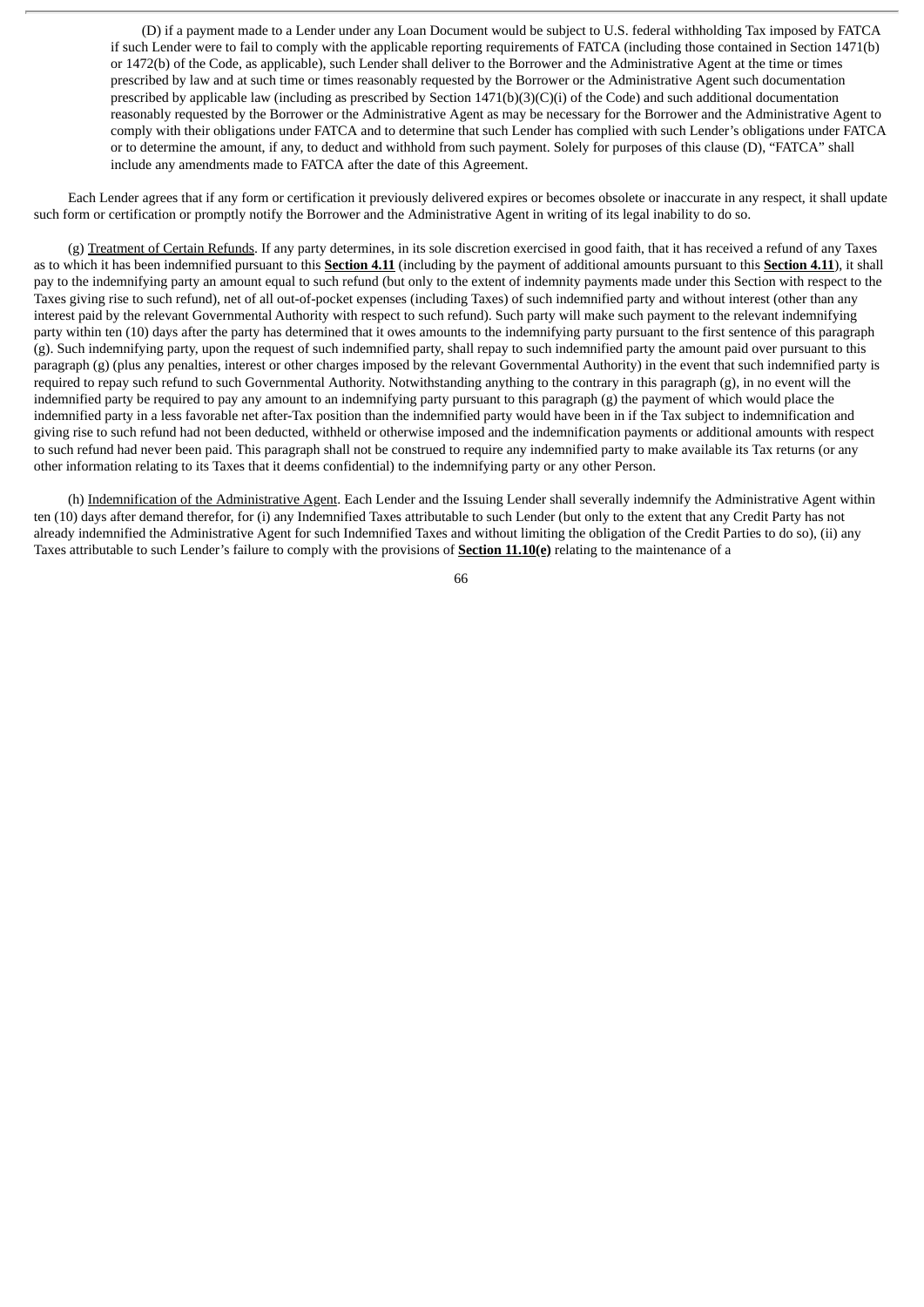Participant Register and (iii) any Excluded Taxes attributable to such Lender, in each case, that are payable or paid by the Administrative Agent in connection with any Loan Document, and any reasonable expenses arising therefrom or with respect thereto, whether or not such Taxes were correctly or legally imposed or asserted by the relevant Governmental Authority. A certificate as to the amount of such payment or liability delivered to any Lender by the Administrative Agent shall be conclusive absent manifest error. Each Lender hereby authorizes the Administrative Agent to set off and apply any and all amounts at any time owing to such Lender under any Loan Document or otherwise payable by the Administrative Agent to the Lender from any other source against any amount due to the Administrative Agent under this paragraph (h). The agreements in paragraph this (h) shall survive the resignation and/or replacement of the Administrative Agent.

(i) Survival. Each party's obligations under this **Section 4.11** shall survive the resignation or replacement of the Administrative Agent or any assignment of rights by, or the replacement of, a Lender, the termination of the Revolving Credit Commitments and the repayment, satisfaction or discharge of all obligations under any Loan Document.

## SECTION 4.12 Mitigation Obligations; Replacement of Lenders.

(a) Designation of a Different Lending Office. If any Lender requests compensation under **Section 4.10**, or requires the Borrower to pay additional amounts to any Lender or any Governmental Authority for the account of any Lender pursuant to **Section 4.11**, then such Lender shall, at the request of the Borrower, use reasonable efforts to designate a different lending office for funding or booking its Loans hereunder or to assign its rights and obligations hereunder to another of its offices, branches or affiliates, if, in the judgment of such Lender, such designation or assignment (i) would eliminate or reduce amounts payable pursuant to **Section 4.10** or **Section 4.11**, as the case may be, in the future and (ii) would not subject such Lender to any unreimbursed cost or expense and would not otherwise be disadvantageous to such Lender. The Borrower hereby agrees to pay all reasonable costs and expenses incurred by any Lender in connection with any such designation or assignment.

(b) Replacement of Lenders. If any Lender requests compensation under **Section 4.10**, or if the Borrower is required to pay additional amounts to any Lender or any Governmental Authority for the account of any Lender pursuant to **Section 4.11**, and, in each case, such Lender has declined or is unable to designate a different lending office in accordance with **Section 4.12(a)**, or if any Lender is a Defaulting Lender or a Non-Consenting Lender, then the Borrower may, at its sole expense and effort, upon notice to such Lender and the Administrative Agent, require such Lender to assign and delegate, without recourse (in accordance with and subject to the restrictions contained in, and consents required by, **Section 11.10**), all of its interests, rights (other than its existing rights to payments pursuant to **Section 4.10** or **4.11**) and obligations under this Agreement and the related Loan Documents to an Eligible Assignee that shall assume such obligations (which assignee may be another Lender, if a Lender accepts such assignment); provided that:

(i) such Lender shall have received payment of an amount equal to the outstanding principal of its Loans and participations in Letters of Credit, accrued interest thereon, accrued fees and all other amounts payable to it hereunder and under the other Loan Documents (including any amounts under **Section 4.9**) from the assignee (to the extent of such outstanding principal and accrued interest and fees) or the Borrower (in the case of all other amounts);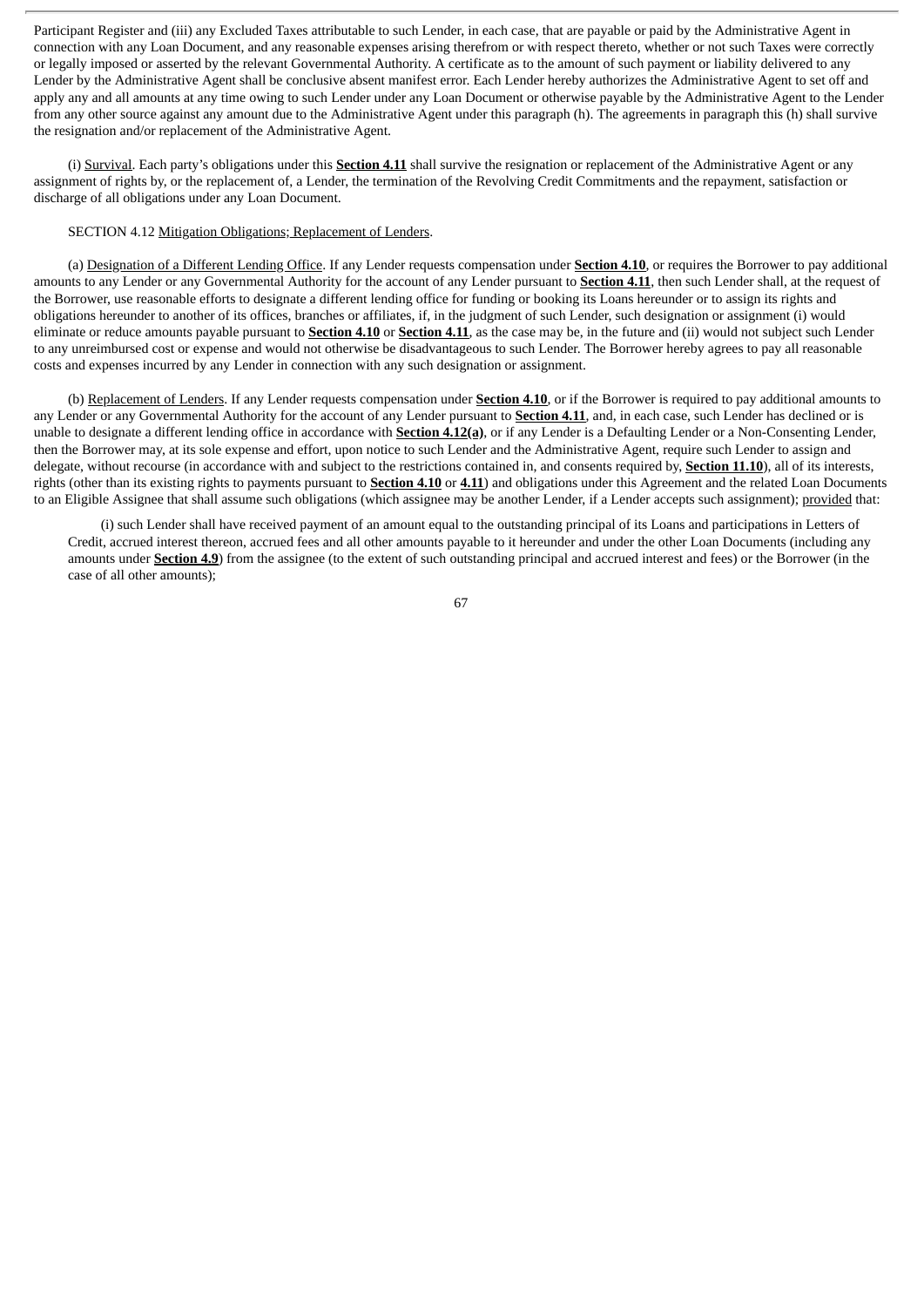(ii) in the case of any such assignment resulting from a claim for compensation under **Section 4.10** or payments required to be made pursuant to **Section 4.11**, such assignment will result in a reduction in such compensation or payments thereafter;

(iii) such assignment does not conflict with Applicable Law; and

(iv) in the case of any assignment resulting from a Lender becoming a Non-Consenting Lender, the applicable assignee shall have consented to the applicable amendment, waiver or consent.

A Lender shall not be required to make any such assignment or delegation if, prior thereto, as a result of a waiver by such Lender or otherwise, the circumstances entitling the Borrower to require such assignment and delegation cease to apply.

SECTION 4.13 Incremental Revolving Credit Increase.

(a) At any time, the Borrower may by written notice to the Administrative Agent elect to request the establishment of: one or more increases in the Revolving Credit Commitments, (an "**Incremental Revolving Credit Commitment**") to make incremental revolving credit loans (any such increase, an "**Incremental Revolving Credit Increase**"); provided that (1) the total aggregate amount for all such Incremental Revolving Credit Commitments shall not (as of any date of incurrence thereof) exceed \$500,000,000 and (2) the total aggregate amount for each Incremental Revolving Credit Commitment shall not be less than a minimum principal amount of \$10,000,000 or, if less, the remaining amount permitted pursuant to the foregoing clause (1). Each such notice shall specify the date (each, an "**Increased Amount Date**") on which the Borrower proposes that any Incremental Revolving Credit Commitment shall be effective, which shall be a date not less than ten (10) Business Days after the date on which such notice is delivered to Administrative Agent. The Borrower may invite any Lender, any Affiliate of any Lender and/or any Approved Fund, and/or any other Person reasonably satisfactory to the Administrative Agent and the Issuing Lender, to provide an Incremental Revolving Credit Commitment (any such Person, an "**Incremental Lender**"). Any Lender or any Incremental Lender offered or approached to provide all or a portion of any Incremental Revolving Credit Commitment may elect or decline, in its sole discretion, to provide such Incremental Revolving Credit Commitment. Any Incremental Revolving Credit Commitment shall become effective as of such Increased Amount Date; provided that:

(A) no Default or Event of Default shall exist on such Increased Amount Date before or after giving effect to any Incremental Revolving Credit Commitment;

(B) the Administrative Agent and the Lenders shall have received from the Borrower an Officer's Compliance Certificate demonstrating that the Borrower will be in compliance on a pro forma basis with the financial covenant set forth in **Section 7.10** both before and after giving effect to any Incremental Revolving Credit Commitment;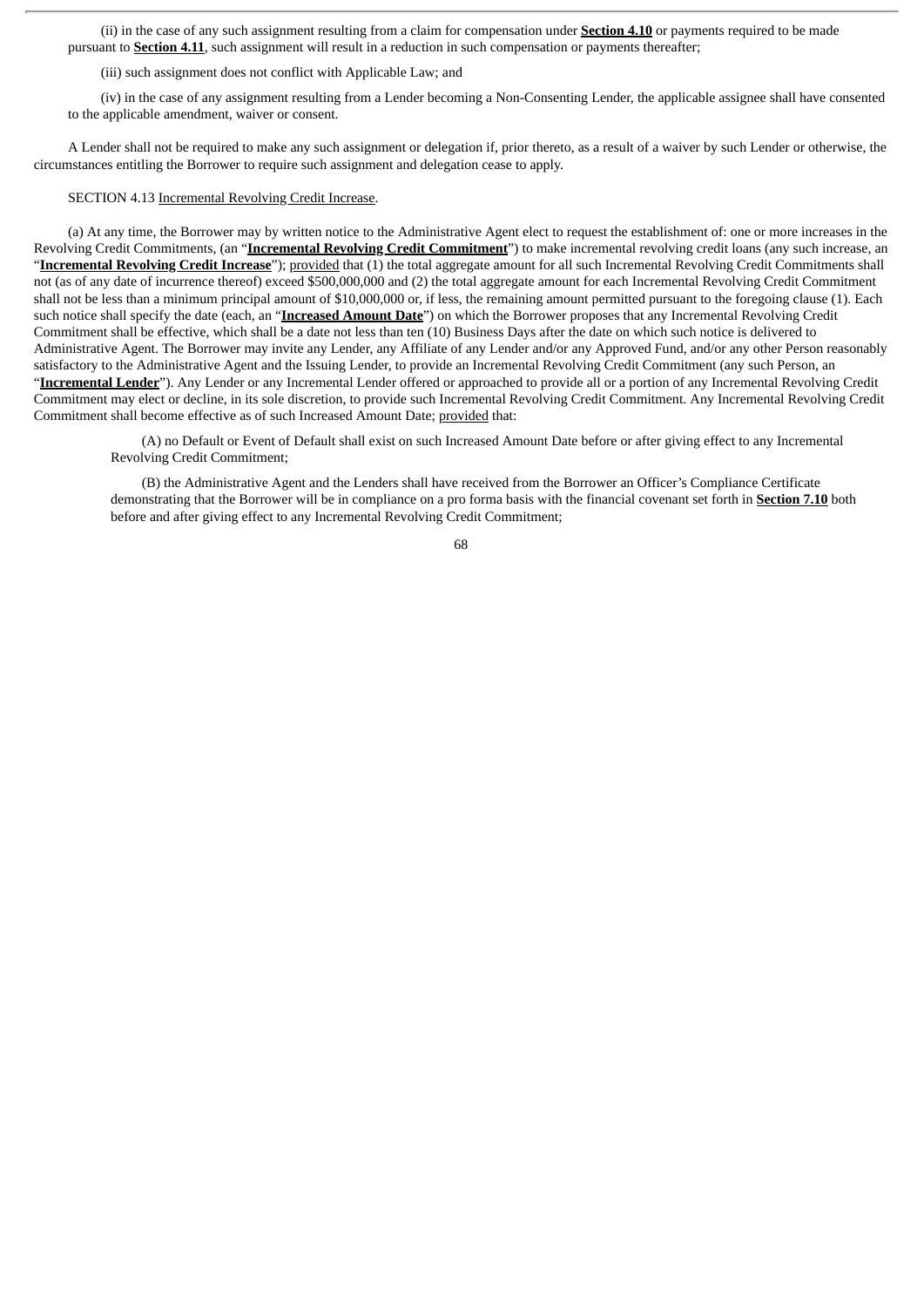(C) in the case of each Incremental Revolving Credit Increase:

(x) such Incremental Revolving Credit Increase shall mature on the Revolving Credit Maturity Date, shall bear interest at the rate applicable to the Revolving Credit Loans and shall be subject to the same terms and conditions as the Revolving Credit Loans;

(y) the outstanding Revolving Credit Loans and Revolving Credit Commitment Percentages of Swingline Loans and L/C Obligations will be reallocated by the Administrative Agent on the applicable Increased Amount Date among the Revolving Credit Lenders (including the Incremental Lenders providing such Incremental Revolving Credit Increase) in accordance with their revised Revolving Credit Commitment Percentages (and the Revolving Credit Lenders (including the Incremental Lenders providing such Incremental Revolving Credit Increase) agree to make all payments and adjustments necessary to effect such reallocation and the Borrower shall pay any and all costs required pursuant to **Section 4.9** in connection with such reallocation as if such reallocation were a repayment); and

(z) except as provided above, all of the other terms and conditions applicable to such Incremental Revolving Credit Increase shall, except to the extent otherwise provided in this **Section 4.13**, be identical to the terms and conditions applicable to the Revolving Credit Facility;

(D) any Incremental Lender with an Incremental Revolving Credit Increase shall be entitled to the same voting rights as the existing Revolving Credit Lenders under the Revolving Credit Facility and any Extensions of Credit made in connection with each Incremental Revolving Credit Increase shall receive proceeds of prepayments on the same basis as the other Revolving Credit Loans made hereunder;

(E) such Incremental Revolving Credit Commitments shall be effected pursuant to one or more Incremental Revolving Credit Agreements executed and delivered by the Borrower, the Administrative Agent and the applicable Incremental Lenders (which Incremental Revolving Credit Agreement may, without the consent of any other Lenders, effect such amendments to this Agreement and the other Loan Documents as may be necessary or appropriate, in the opinion of the Administrative Agent, to effect the provisions of this **Section 4.13**);

(F) The representations and warranties contained in **Article VI** shall be true and correct in all material respects, except for any representation and warranty that is qualified by materiality or reference to Material Adverse Effect, which such representation and warranty shall be true and correct in all respects on and as of the Increased Amount Date with the same effect as if made on and as of such date, (except for any such representation and warranty that by its terms is made only as of an earlier date, which representation and warranty shall remain true and correct in all material respects, except for any representation and warranty that is qualified by materiality or reference to Material Adverse Effect, which such representation and warranty shall be true and correct in all respects as of such earlier date); and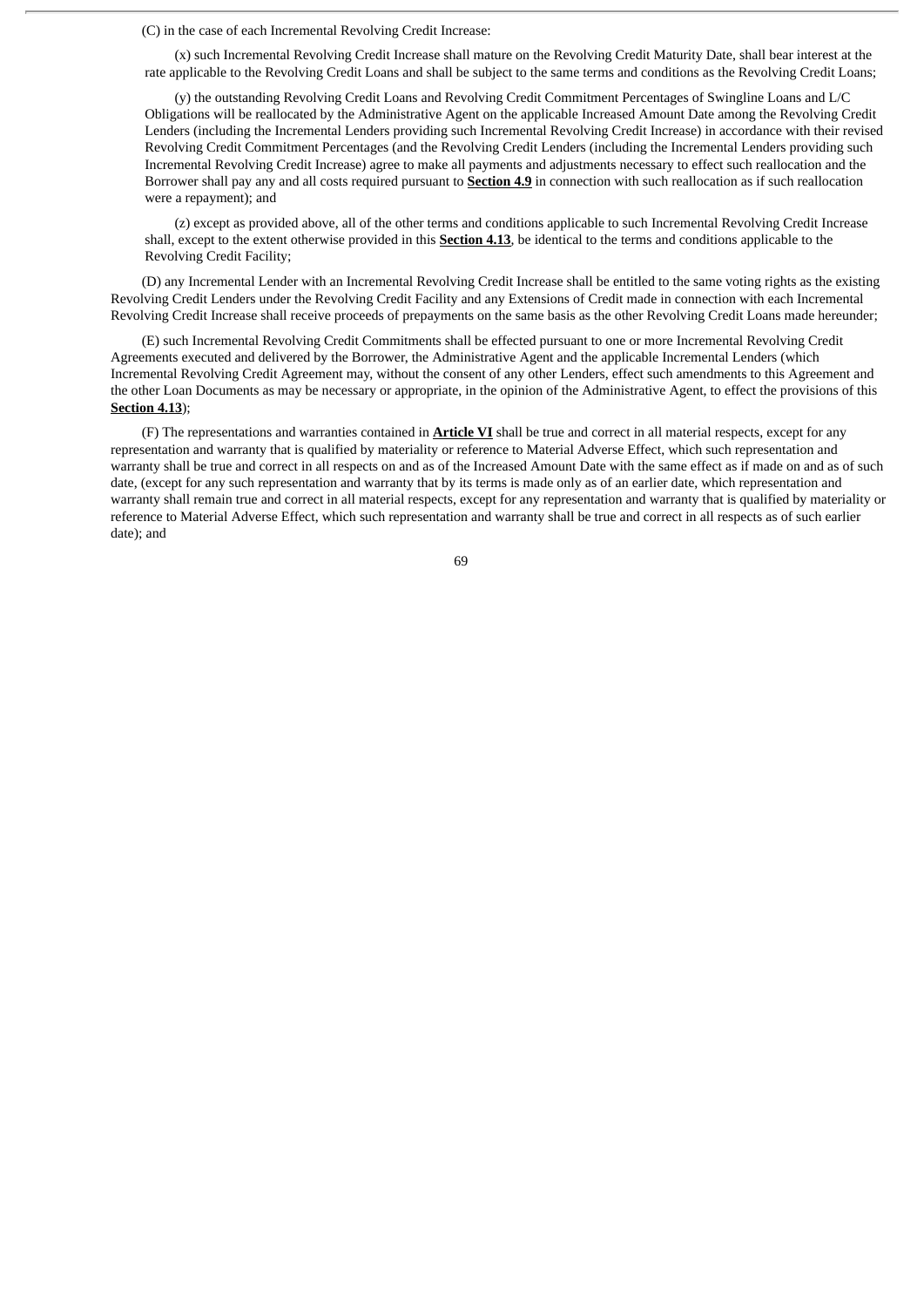(G) the Borrower shall deliver or cause to be delivered any customary legal opinions or other documents (including, without limitation, a resolution duly adopted by the board of directors (or equivalent governing body) of each Credit Party authorizing such Incremental Revolving Credit Increase) reasonably requested by Administrative Agent in connection with any such transaction).

(b) The Incremental Lenders shall be included in any determination of the Required Lenders, as applicable, and the Incremental Lenders will not constitute a separate voting class for any purposes under this Agreement.

(c) On any Increased Amount Date on which any Incremental Revolving Credit Increase becomes effective, subject to the foregoing terms and conditions, each Incremental Lender with an Incremental Revolving Credit Commitment shall become a Revolving Credit Lender hereunder with respect to such Incremental Revolving Credit Commitment.

SECTION 4.14 Cash Collateral. At any time that there shall exist a Defaulting Lender, within one Business Day following the written request of the Administrative Agent, any Issuing Lender or the Swingline Lender (with a copy to the Administrative Agent), the Borrower shall Cash Collateralize the Fronting Exposure of such Issuing Lender and/or the Swingline Lender, as applicable, with respect to such Defaulting Lender (determined after giving effect to **Section 4.15(a)(iv)** and any Cash Collateral provided by such Defaulting Lender) in an amount not less than the Minimum Collateral Amount.

(a) Grant of Security Interest. The Borrower, and to the extent provided by any Defaulting Lender, such Defaulting Lender, hereby grants to the Administrative Agent, for the benefit of each applicable Issuing Lender and the Swingline Lender, a first priority security interest in all such Cash Collateral as security for the Defaulting Lender's obligation to fund participations in respect of the applicable L/C Obligations and Swingline Loans, to be applied pursuant to subsection (b) below. If at any time the Administrative Agent determines that Cash Collateral is subject to any right or claim of any Person other than the Administrative Agent, any Issuing Lender and the Swingline Lender as herein provided, or that the total amount of such Cash Collateral is less than the Minimum Collateral Amount, the Borrower will, promptly upon demand by the Administrative Agent, deliver to the Administrative Agent additional Cash Collateral in an amount sufficient to eliminate such deficiency (after giving effect to any Cash Collateral provided by the Defaulting Lender).

(b) Application. Notwithstanding anything to the contrary contained in this Agreement, Cash Collateral provided under this **Section 4.14** or **Section 4.15** in respect of Letters of Credit and Swingline Loans shall be applied to the satisfaction of the Defaulting Lender's obligation to fund participations in respect of L/C Obligations and Swingline Loans (including, as to Cash Collateral provided by a Defaulting Lender, any interest accrued on such obligation) for which the Cash Collateral was so provided, prior to any other application of such property as may otherwise be provided for herein.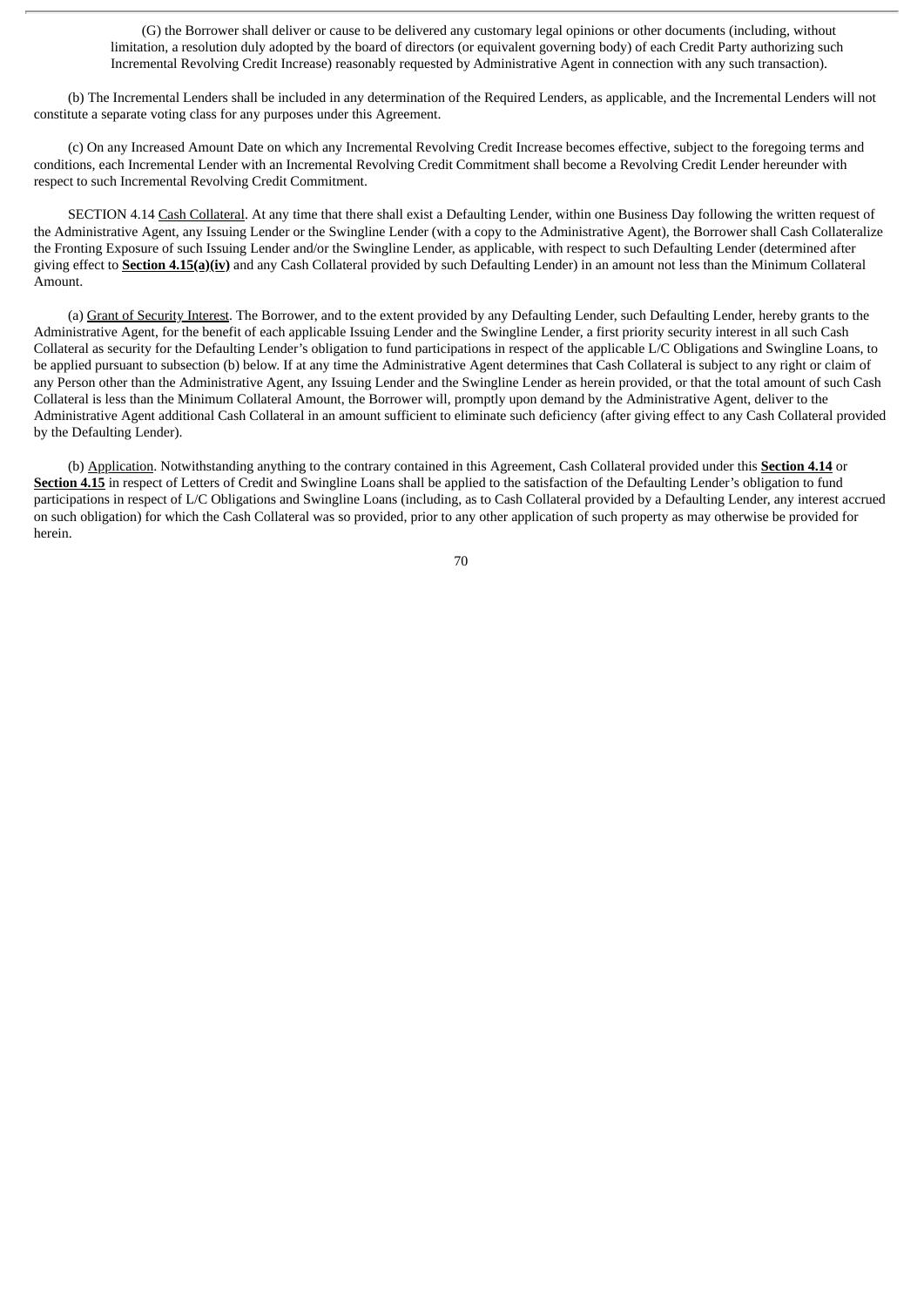(c) Termination of Requirement. Cash Collateral (or the appropriate portion thereof) provided to reduce the Fronting Exposure of an Issuing Lender and/or the Swingline Lender, as applicable, shall no longer be required to be held as Cash Collateral pursuant to this **Section 4.14** following (i) the elimination of the applicable Fronting Exposure (including by the termination of Defaulting Lender status of the applicable Lender), or (ii) the good faith determination by the Administrative Agent, the applicable Issuing Lender and the Swingline Lender that there exists excess Cash Collateral; provided that, subject to **Section 4.15**, the Person providing Cash Collateral, such Issuing Lender and the Swingline Lender may agree that Cash Collateral shall be held to support future anticipated Fronting Exposure or other obligations; and provided further that to the extent that such Cash Collateral was provided by the Borrower, such Cash Collateral shall remain subject to the security interest granted pursuant to the Loan Documents.

### SECTION 4.15 Defaulting Lenders.

(a) Defaulting Lender Adjustments. Notwithstanding anything to the contrary contained in this Agreement, if any Lender becomes a Defaulting Lender, then, until such time as such Lender is no longer a Defaulting Lender:

(i) Waivers and Amendments. Such Defaulting Lender's right to approve or disapprove any amendment, waiver or consent with respect to this Agreement shall be restricted as set forth in the definition of Required Lenders.

(ii) Defaulting Lender Waterfall. Any payment of principal, interest, fees or other amounts received by the Administrative Agent for the account of such Defaulting Lender (whether voluntary or mandatory, at maturity, pursuant to Article IX or otherwise) or received by the Administrative Agent from a Defaulting Lender pursuant to **Section 11.4** shall be applied at such time or times as may be determined by the Administrative Agent as follows: *first*, to the payment of any amounts owing by such Defaulting Lender to the Administrative Agent hereunder; *second*, to the payment on a pro rata basis of any amounts owing by such Defaulting Lender to any Issuing Lender or the Swingline Lender hereunder; *third*, to Cash Collateralize the Fronting Exposure of any Issuing Lender and the Swingline Lender with respect to such Defaulting Lender in accordance with **Section 4.14**; *fourth*, as the Borrower may request (so long as no Default or Event of Default exists), to the funding of any Loan or funded participation in respect of which such Defaulting Lender has failed to fund its portion thereof as required by this Agreement, as determined by the Administrative Agent; *fifth*, if so determined by the Administrative Agent and the Borrower, to be held in a deposit account and released pro rata in order to (A) satisfy such Defaulting Lender's potential future funding obligations with respect to Loans and funded participations under this Agreement and (B) Cash Collateralize the Issuing Lenders' future Fronting Exposure with respect to such Defaulting Lender with respect to future Letters of Credit and Swingline Loans issued under this Agreement, in accordance with **Section 4.14**; *sixth*, to the payment of any amounts owing to the Lenders, any Issuing Lender or the Swingline Lender as a result of any final and non-appealable judgment of a court of competent jurisdiction obtained by any Lender, any Issuing Lender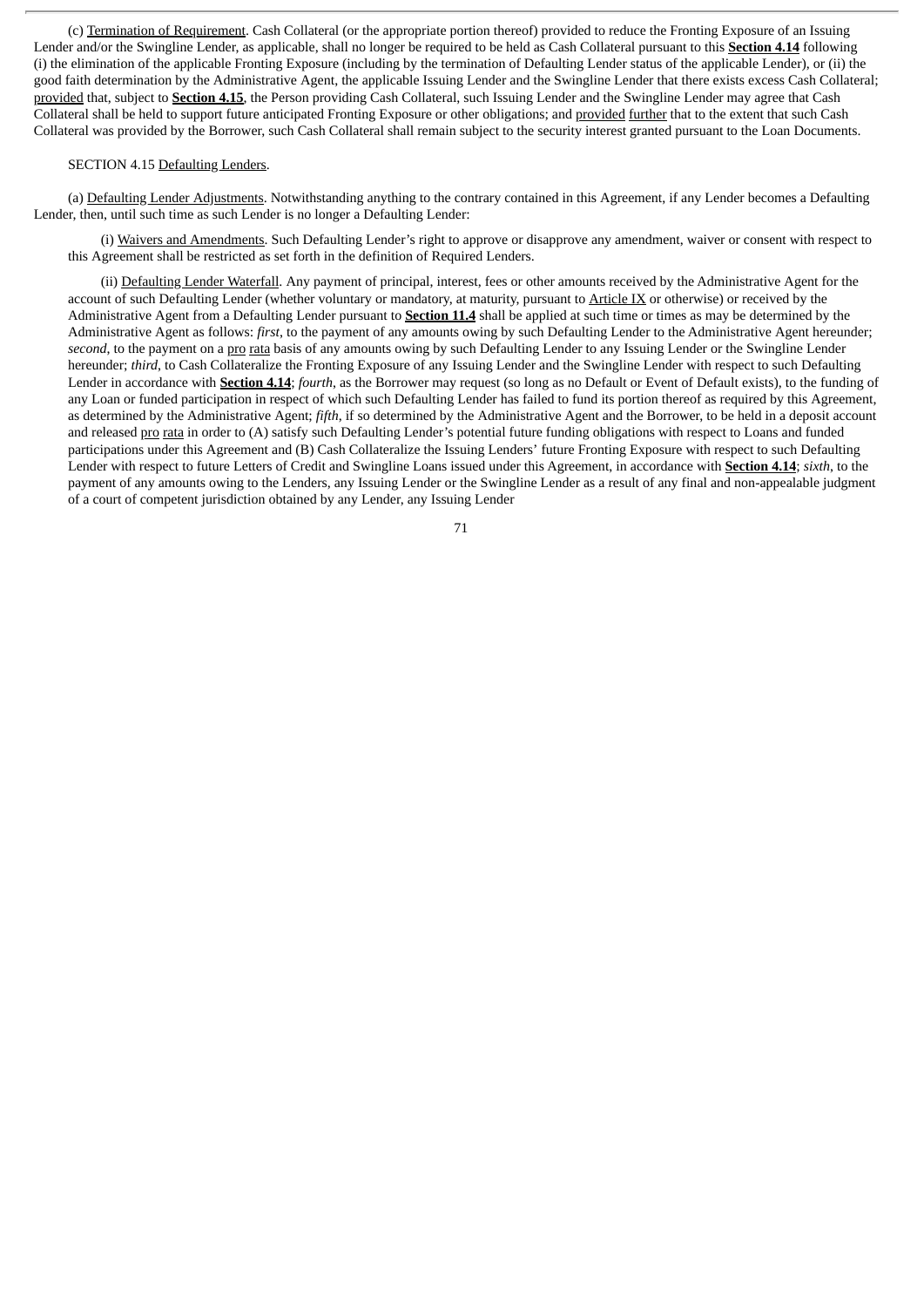or the Swingline Lender against such Defaulting Lender as a result of such Defaulting Lender's breach of its obligations under this Agreement; *seventh*, so long as no Default or Event of Default exists, to the payment of any amounts owing to the Borrower as a result of any final and non-appealable judgment of a court of competent jurisdiction obtained by the Borrower against such Defaulting Lender as a result of such Defaulting Lender's breach of its obligations under this Agreement; and *eighth*, to such Defaulting Lender or as otherwise directed by a court of competent jurisdiction; provided that if (1) such payment is a payment of the principal amount of any Loans or funded participations in Letters of Credit or Swingline Loans in respect of which such Defaulting Lender has not fully funded its appropriate share, and (2) such Loans were made or the related Letters of Credit or Swingline Loans were issued at a time when the conditions set forth in **Section 5.2** were satisfied or waived, such payment shall be applied solely to pay the Loans of, and funded participations in Letters of Credit or Swingline Loans owed to, all Non-Defaulting Lenders on a pro rata basis prior to being applied to the payment of any Loans of, or funded participations in Letters of Credit or Swingline Loans owed to, such Defaulting Lender until such time as all Loans and funded and unfunded participations in L/C Obligations and Swingline Loans are held by the Lenders pro rata in accordance with the Revolving Credit Commitments under the applicable Revolving Credit Facility without giving effect to **Section 4.15(a)(iv)**. Any payments, prepayments or other amounts paid or payable to a Defaulting Lender that are applied (or held) to pay amounts owed by a Defaulting Lender or to post Cash Collateral pursuant to this **Section 4.15(a)(ii)** shall be deemed paid to and redirected by such Defaulting Lender, and each Lender irrevocably consents hereto.

### (iii) Certain Fees.

(A) Each Defaulting Lender shall be entitled to receive a Facility Fee for any period during which such Lender is a Defaulting Lender only to extent allocable to the sum of (1) the outstanding principal amount of the Revolving Credit Loans funded by it, and (2) its Revolving Credit Commitment Percentage of the stated amount of Letters of Credit and Swingline Loans for which it has provided Cash Collateral pursuant to **Section 4.14**.

(B) Each Defaulting Lender shall be entitled to receive letter of credit commissions pursuant to **Section 3.3** for any period during which that Lender is a Defaulting Lender only to the extent allocable to its Revolving Credit Commitment Percentage of the stated amount of Letters of Credit for which it has provided Cash Collateral pursuant to **Section 4.14**.

(C) With respect to any Facility Fee, or letter of credit commission that would otherwise have been paid to any Defaulting Lender if it were not a Defaulting Lender, the Borrower shall (1) pay to each Non-Defaulting Lender that portion of any such fee otherwise payable to such Defaulting Lender with respect to such Defaulting Lender's participation in L/C Obligations or Swingline Loans that has been reallocated to such Non-Defaulting Lender pursuant to clause (iv) below, (2) pay to each Issuing Lender and Swingline Lender, as applicable, the amount of any such fee otherwise payable to such Defaulting Lender to the extent that the Defaulting Lender's Fronting Exposure has been reallocated to such Issuing Lender's or Swingline Lender's Fronting Exposure to such Defaulting Lender, and (3) not be required to pay the remaining amount of any such fee.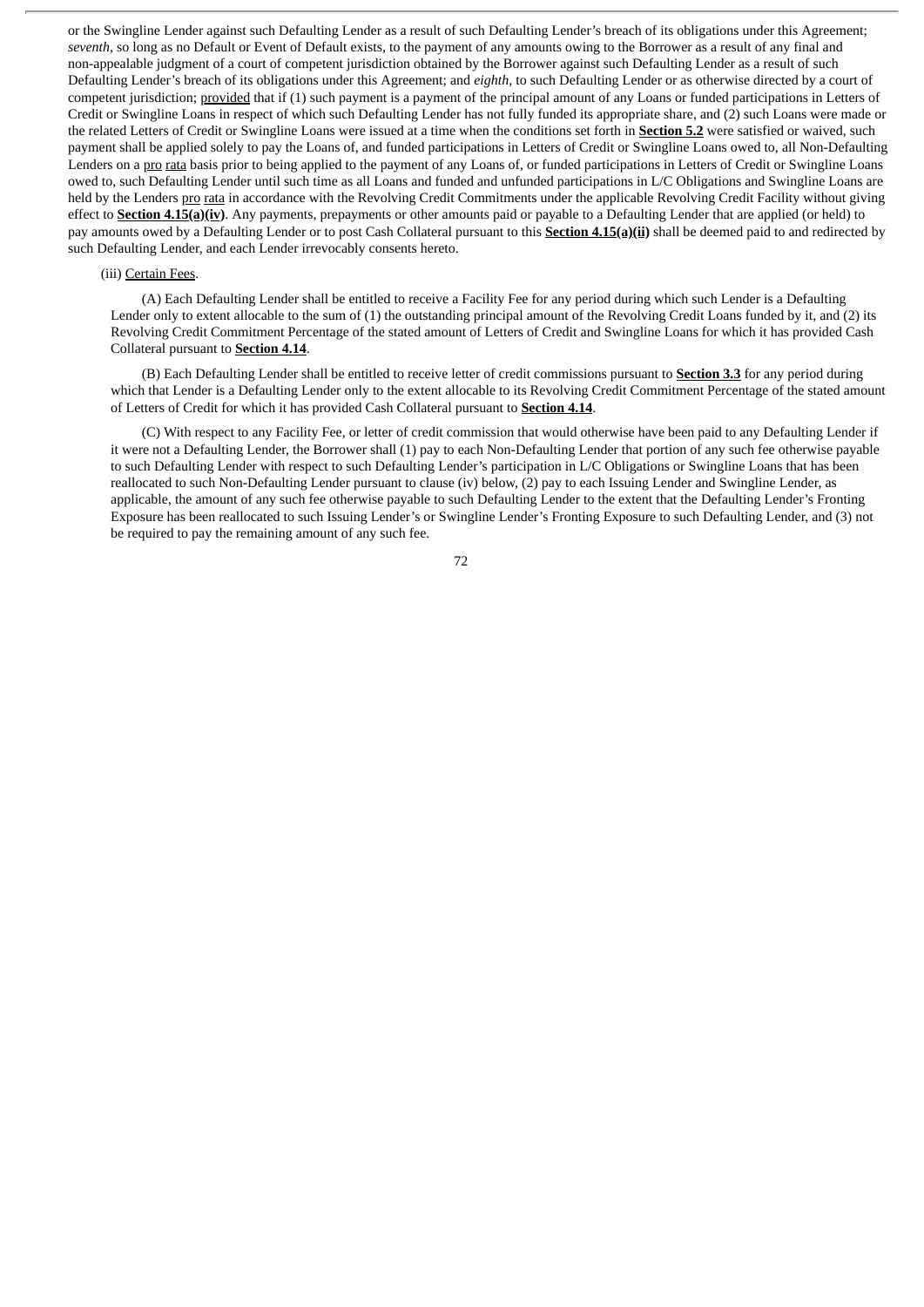(iv) Termination of Commitment. So long as no Default or Event of Default exists, the Borrower may terminate (on a non-ratable basis) the unused amount of the Revolving Credit Commitment of such Defaulting Lender upon not less than five Business Days' prior notice to the Administrative Agent (which shall promptly notify the Lenders thereof), and in such event the provisions of **Section 4.6** will apply to all amounts, if any, thereafter paid by the Borrower for the account of such Defaulting Lender under this Agreement (whether on account of principal, interest, fees, indemnity or other amounts), provided that such termination will not be deemed to be a waiver or release of any claim the Borrower, the Administrative Agent or any Lender may have against such Defaulting Lender.

(v) Reallocation of Participations to Reduce Fronting Exposure. All or any part of such Defaulting Lender's participation in L/C Obligations and Swingline Loans shall be reallocated among the Non-Defaulting Lenders in accordance with their respective Revolving Credit Commitment Percentages (calculated without regard to such Defaulting Lender's Revolving Credit Commitment) but only to the extent that (x) the conditions set forth in **Section 5.2** are satisfied at the time of such reallocation (and, unless the Borrower shall have otherwise notified the Administrative Agent at such time, the Borrower shall be deemed to have represented and warranted that such conditions are satisfied at such time), and (y) such reallocation does not cause the aggregate Revolving Credit Exposure of any Non-Defaulting Lender to exceed such Non-Defaulting Lender's Revolving Credit Commitment. No reallocation hereunder shall constitute a waiver or release of any claim of any party hereunder against a Defaulting Lender arising from that Lender having become a Defaulting Lender, including any claim of the Borrower or a Non-Defaulting Lender as a result of such Non-Defaulting Lender's increased exposure following such reallocation.

(vi) Cash Collateral, Repayment of Swingline Loans. If the reallocation described in clause (v) above cannot, or can only partially, be effected, the Borrower shall, without prejudice to any right or remedy available to it hereunder or under law, within three (3) Business Days following the Borrower's receipt of notice from the Administrative Agent,  $(x)$  first, repay Swingline Loans in an amount equal to the Fronting Exposure applicable to the Defaulting Lender and (y) second, if such Swingline Loans cannot be repaid, Cash Collateralize the Borrower's obligations corresponding to the Fronting Exposure applicable to the Defaulting Lender in accordance with the procedures set forth in **Section 4.14**.

(b) Defaulting Lender Cure. If the Borrower, the Administrative Agent, the Issuing Lenders and the Swingline Lender agree in writing that a Lender is no longer a Defaulting Lender, the Administrative Agent will so notify the parties hereto, whereupon as of the effective date specified in such notice and subject to any conditions set forth therein (which may include arrangements with respect to any Cash Collateral), such Lender will, to the extent applicable, purchase at par that portion of outstanding Loans of the other Lenders or take such other actions as the Administrative Agent may determine to be necessary to cause the Loans and funded and unfunded participations in Letters of Credit and Swingline Loans to be held pro rata by the Lenders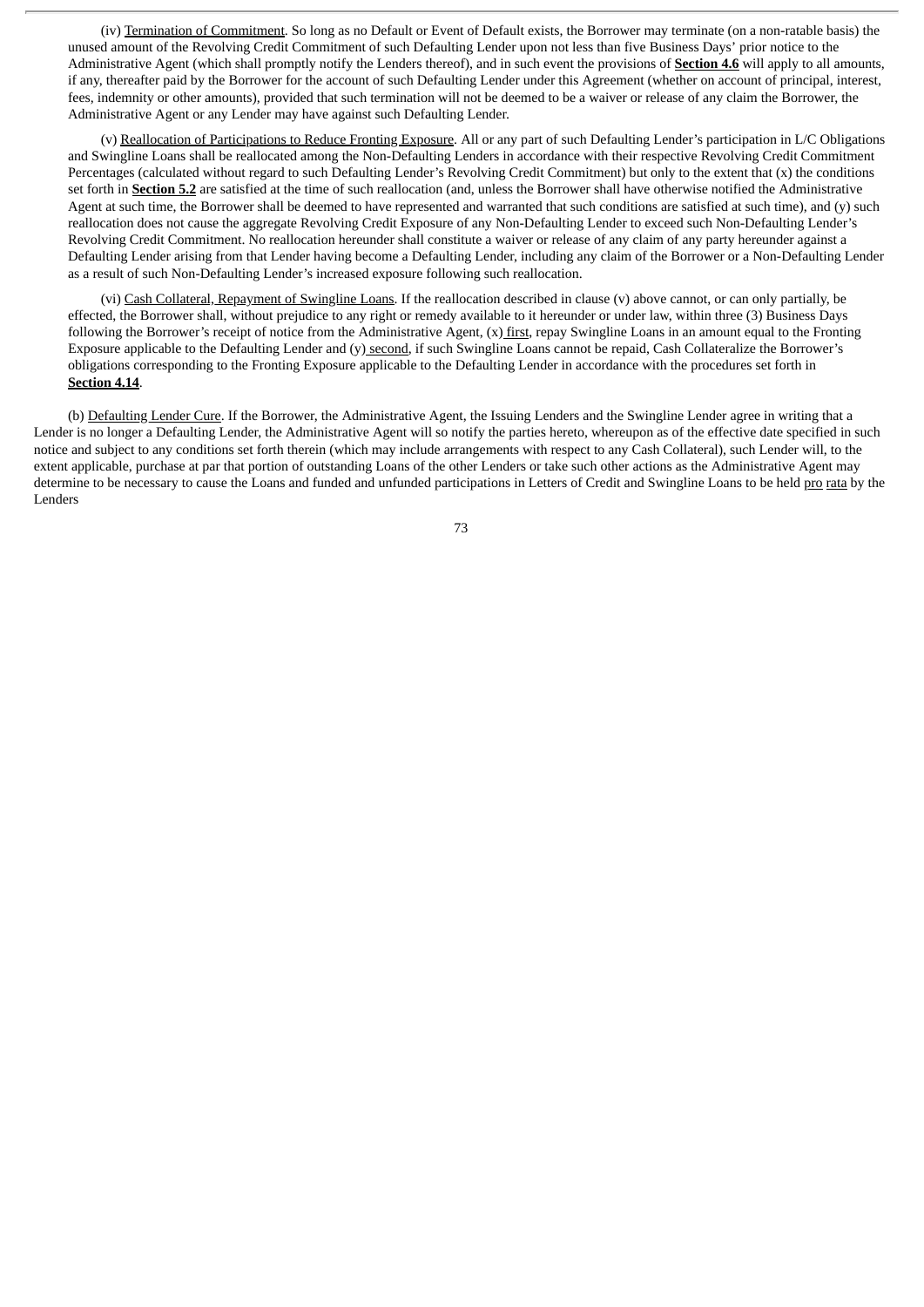in accordance with the Revolving Credit Commitments hereunder (without giving effect to **Section 4.15(a)(iv)**, whereupon such Lender will cease to be a Defaulting Lender; provided that no adjustments will be made retroactively with respect to fees accrued or payments made by or on behalf of the Borrower while that Lender was a Defaulting Lender; and provided, further, that except to the extent otherwise expressly agreed by the affected parties, no change hereunder from Defaulting Lender to Lender will constitute a waiver or release of any claim of any party hereunder arising from that Lender's having been a Defaulting Lender.

(c) New Swingline Loans/Letters of Credit. So long as any Lender is a Defaulting Lender, the Swingline Lender shall not be required to fund any Swingline Loans and no Issuing Lender shall be required to issue, extend, renew or increase any Letter of Credit, unless the Swingline Lender or such Issuing Lender, as applicable, is satisfied that the related Fronting Exposure and the then outstanding Fronting Exposure applicable to the Defaulting Lender (x) will be 100% covered by the Revolving Credit Commitments of the Non-Defaulting Lenders and/or (y) cash collateral will be provided by the Borrower in accordance with **Section 4.15(a)**, and participating interests in any newly made Swingline Loan or any newly issued or increased Letter of Credit shall be allocated among non-Defaulting Lenders in a manner consistent with **Section 4.15(a)** (and such Defaulting Lender shall not participate therein).

## SECTION 4.16 Extension of Revolving Credit Maturity Date.

(a) Requests for Extension. The Borrower may from time to time, but not more than two times during the term of this Agreement, by written notice to the Administrative Agent (who shall promptly notify the Lenders) not earlier than 60 days and not later than 30 days prior to any anniversary of the Closing Date that occurs prior to the Revolving Credit Maturity Date, request on more than one occasion that each Revolving Credit Lender consent to extend the Revolving Credit Maturity Date for an additional one year from the Revolving Credit Maturity Date then in effect hereunder (the "**Existing Maturity Date**").

(b) Lender Elections to Extend. Each Revolving Credit Lender, acting in its sole and individual discretion, shall, by notice to the Administrative Agent given not later than the date that is 15 days prior to the applicable anniversary of the Closing Date (the "**Notice Date**"), advise the Administrative Agent whether or not such Revolving Credit Lender agrees to such extension (and each Revolving Credit Lender that determines not to so extend its Revolving Credit Maturity Date (a "**Non-Extending Lender**") shall notify the Agent of such fact promptly after such determination (but in any event no later than the Notice Date) and any Revolving Credit Lender that does not so advise the Administrative Agent on or before the Notice Date shall be deemed to be a Non-Extending Lender. The election of any Revolving Credit Lender to agree to such extension shall not obligate any other Revolving Credit Lender to so agree.

(c) Notification by Agent. The Administrative Agent shall notify the Borrower of each Revolving Credit Lender's determination under this Section no later than the date 15 days prior to the applicable anniversary of the Closing Date (or, if such date is not a Business Day, on the next preceding Business Day).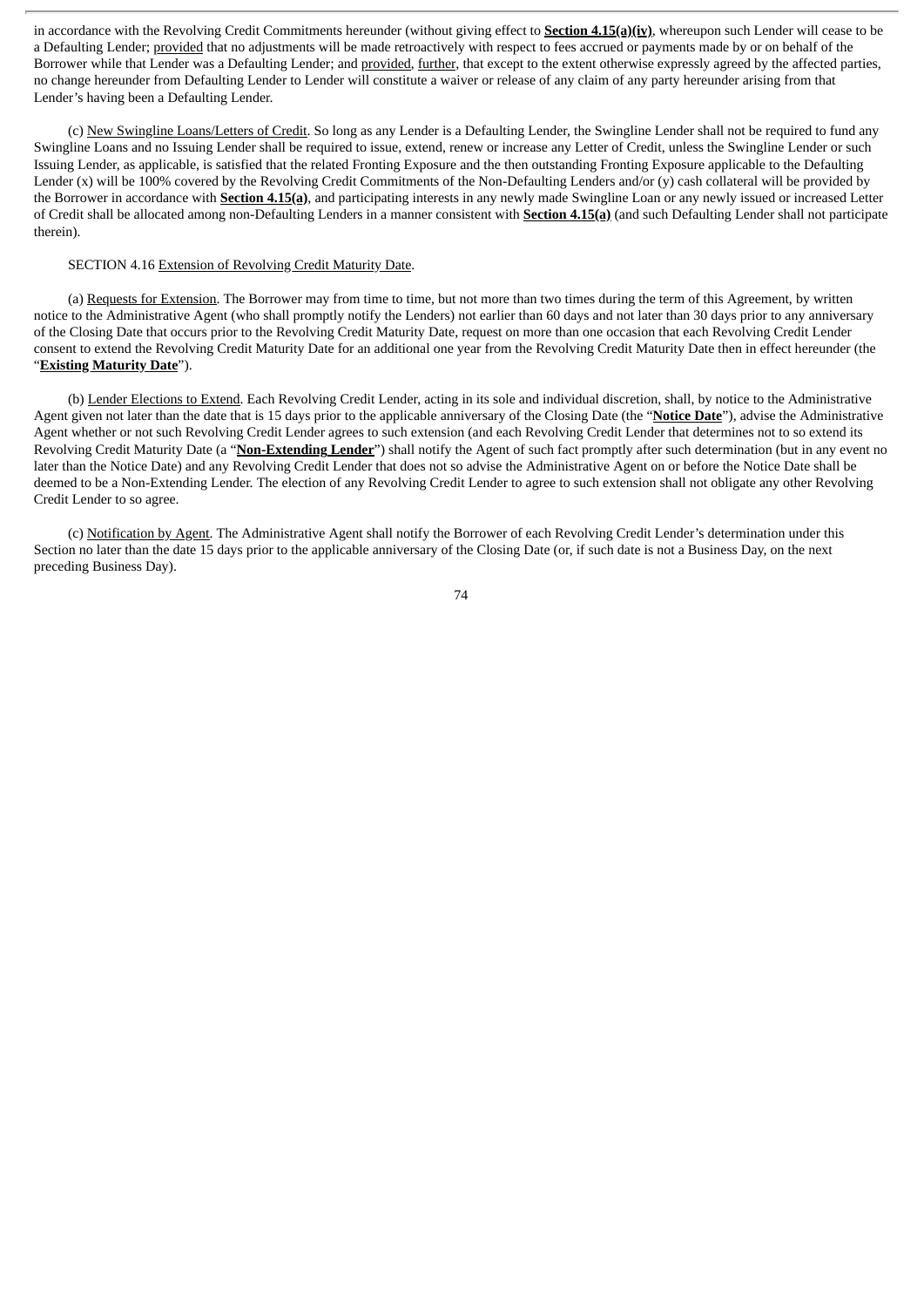(d) Additional Commitment Lenders. The Borrower shall have the right on or before the applicable anniversary of the Closing Date to replace each Non-Extending Lender with one or more institutions (each, an "**Additional Commitment Lender**") (i) that are existing Lenders (and, if any such Additional Commitment Lender is already a Lender, its Revolving Credit Commitment with respect to Revolving Credit Loans shall be in addition to such Lender's Revolving Credit Commitment hereunder on such date) or (ii) that are not existing Lenders; provided that any such institution described in clause (ii) (A) must conform to the definition of Eligible Assignee, (B) must be acceptable to the Administrative Agent and the Issuing Lender (which approval shall not be unreasonably withheld or delayed) and (C) must become a Lender under this Agreement by execution and delivery of an appropriate joinder agreement or of counterparts to this Agreement in a manner acceptable to the Borrower and the Administrative Agent.

(e) Minimum Extension Requirement. If (and only if) the total of the Revolving Credit Commitments with respect to Revolving Credit Loans of the Revolving Credit Lenders that have agreed so to extend the Revolving Credit Maturity Date and the additional Revolving Credit Commitments with respect to Revolving Credit Loans of the Additional Commitment Lenders shall be at least 51% of the aggregate Revolving Credit Commitments in effect immediately prior to the applicable anniversary of the Closing Date, then, effective as of the applicable anniversary of the Closing Date, the Revolving Credit Maturity Date shall be extended to the date falling one year after the Existing Maturity Date (except that, if such date is not a Business Day, such Revolving Credit Maturity Date as so extended shall be the next preceding Business Day) and each Additional Commitment Lender shall thereupon become a "Lender" for all purposes of this Agreement.

(f) Conditions to Effectiveness of Extensions. Notwithstanding the foregoing, the extension of the Revolving Credit Maturity Date pursuant to this Section shall not be effective unless:

(i) no Default or Event of Default shall have occurred and be continuing on the date of such extension and after giving effect thereto;

(ii) the representations and warranties contained in **Article VI** shall be true and correct in all material respects, except for any representation and warranty that is qualified by materiality or reference to Material Adverse Effect, which such representation and warranty shall be true and correct in all respects on and as of the applicable anniversary of the Closing Date with the same effect as if made on and as of such date, (except for any such representation and warranty that by its terms is made only as of an earlier date, which representation and warranty shall remain true and correct in all material respects, except for any representation and warranty that is qualified by materiality or reference to Material Adverse Effect, which such representation and warranty shall be true and correct in all respects as of such earlier date); and;

(iii) with respect to each Non-Extending Lender, on the Revolving Credit Maturity Date (as in effect prior to such extension), the Borrower shall prepay (provided that any such prepayment shall be subject to **Section 4.10**) all Obligations owing to such Non-Extending Lender and the Revolving Credit Commitments shall be reduced by an amount equal to such Non-Extending Lender's Revolving Credit Commitment;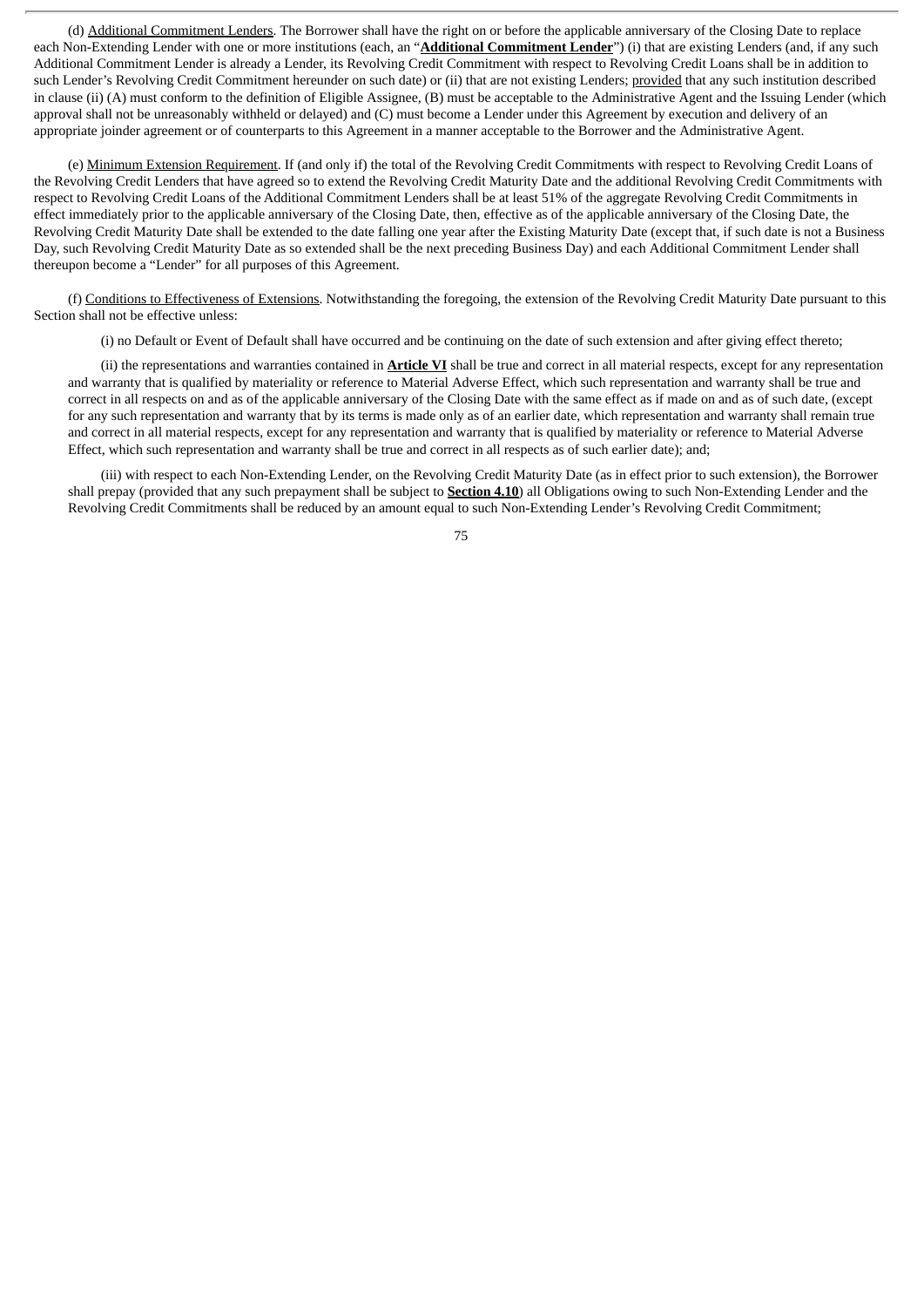(iv) on the Revolving Credit Maturity Date (as in effect prior to such extension), the Borrower shall prepay (provided that any such prepayment shall be subject to **Section 4.10**) one or more existing Revolving Credit Loans in an amount necessary such that, after giving effect to the extension of the Revolving Credit Maturity Date, each Lender will hold its pro rata share (based on its share of the revised Revolving Credit Commitments) of outstanding Revolving Credit Loans;

(v) on the Revolving Credit Maturity Date (as in effect prior to such extension), the Borrower shall prepay (provided that any such prepayment shall be subject to **Section 4.10**) one or more existing Revolving Credit Loans or cash collateralize Letters of Credit in an amount necessary such that, after giving effect to the extension of the Revolving Credit Maturity Date, the aggregate amount of L/C Obligations outstanding plus Revolving Credit Loans outstanding shall not exceed the Revolving Credit Commitments; and

(vi) since the date of the most recent annual audited financial statements delivered pursuant to **Section 7.1(a)**, no event or condition shall have occurred on or before the date of such extension that would have or would be reasonably expected to have a Material Adverse Effect.

(g) Conflicting Provisions. This Section shall supersede any provisions in **Section 2.6** to the contrary.

## SECTION 4.17 ESG Provisions.

(a) ESG Certificate. On or before the ESG Determination Date of each year, beginning with the ESG Determination Date occurring on August 25, 2022, the Parent shall furnish to the Administrative Agent a certificate substantially in the form reasonably satisfactory to the Administrative Agent (each, an "**ESG Certificate**") containing calculations, in reasonable detail, of the TRIR Among Peers and the GHG Intensity (YoY Change) for the most recently ended calendar year, together with supporting information in connection therewith, signed by a financial officer of the Parent and certified as being true, complete and correct in all material respects.

(b) ESG Margin Adjustment. Following the date on which the Parent provides an ESG Certificate in respect of the most recently ended calendar year, the Applicable Margin and the Facility Fee shall be increased or decreased (or neither increased nor decreased), as applicable, by the ESG Margin as set forth in such ESG Certificate. For purposes of the foregoing, (i) the ESG Margin shall be applied as of the fifth business day following receipt by the Administrative Agent of an ESG Certificate (each such date, an "**ESG Margin Adjustment Date**") and (ii) each change in the Applicable Margin and the Facility Fee resulting from an ESG Certificate shall be effective during the period commencing on and including the applicable ESG Margin Adjustment Date and ending on the date immediately preceding the next such ESG Margin Adjustment Date (or, in the case of non-delivery of an ESG Certificate, the last day such ESG Certificate should have been delivered pursuant to the terms hereof).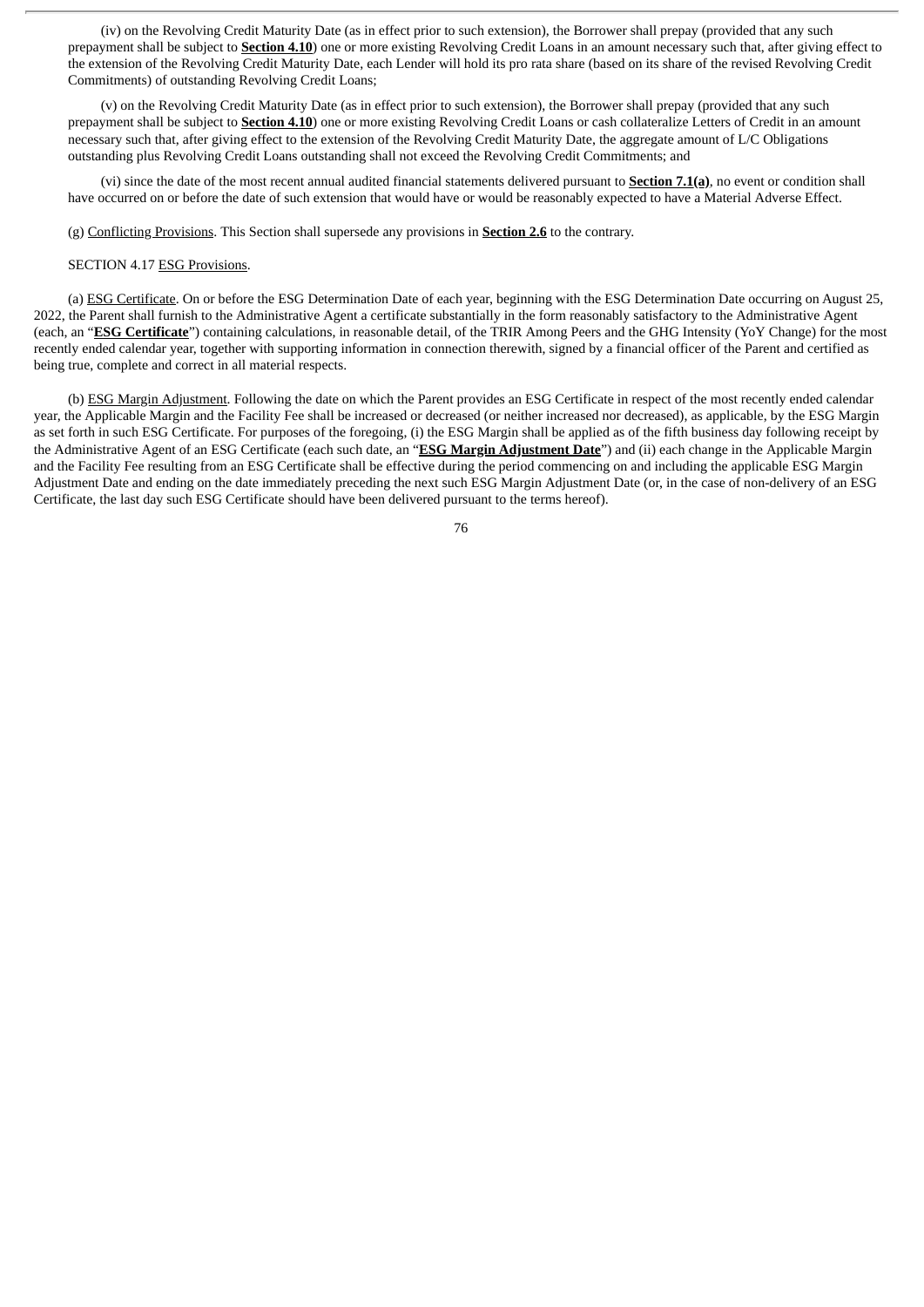#### (c) ESG Certificate Inaccuracy.

(i) If (i)(A) any Lender becomes aware of any material inaccuracy in the calculations of the TRIR Among Peers or the GHG Intensity (YoY Change) as reported in an ESG Certificate (any such material inaccuracy, an "**ESG Certificate Inaccuracy**") and such Lender delivers, not later than ten (10) Business Days after obtaining knowledge thereof, a written notice to the Administrative Agent describing such ESG Certificate Inaccuracy in reasonable detail (which description shall be shared with each Lender and the Borrower) or (B) the Borrower becomes aware of an ESG Certificate Inaccuracy and, in the case of this clause (B), the Borrower and the Administrative Agent mutually agree that there was an ESG Certificate Inaccuracy at the time of delivery of an ESG Certificate, and (ii) a proper calculation of the TRIR Among Peers or the GHG Intensity (YoY Change) would have resulted in an increase in the Applicable Margin or Facility Fee for any period, the Borrower shall pay to the Administrative Agent for the account of the applicable Lenders or the applicable Issuing Lenders, as the case may be, promptly on demand by the Administrative Agent (or, after the occurrence of an actual or deemed entry of an order for relief with respect to any Borrower under any Debtor Relief Law, automatically and without further action by the Administrative Agent, any Lender or any Issuing Lender), but in any event within ten (10) Business Days after the Borrower has received written notice of, or has agreed in writing that there was, an ESG Certificate Inaccuracy (such date, the "**Certificate Inaccuracy Payment Date**"), an amount equal to the excess of (1) the amount of interest and fees that should have been paid for such period over (2) the amount of interest and fees actually paid for such period.

(ii) If a proper calculation of the TRIR Among Peers or the GHG Intensity (YoY Change) would have resulted in a decrease in the Applicable Margin or Facility Fee for any period, then, commencing on the first Business Day after receipt by the Administrative Agent of notice from such Lender or the Borrower of such ESG Certificate Inaccuracy (which notice shall include corrections to the calculations of the TRIR Among Peers or the GHG Intensity (YoY Change), as applicable), the Applicable Margin or Facility Fee shall be adjusted to reflect the corrected calculations of the TRIR Among Peers or the GHG Intensity (YoY Change), as applicable. For the avoidance of any doubt, the parties agree that any such adjustment to reflect a decrease in the Applicable Margin or Facility Fee for any period shall only be effective on a prospective basis from date of such adjustment and shall not require any adjustments to amounts previously paid by the Borrower prior to the discovery of an ESG Certificate Inaccuracy.

(iii) Any ESG Certificate Inaccuracy shall not constitute a Default or Event of Default; provided that the Borrower complies with **Section 4.17(c)(i)** with respect to such ESG Certificate Inaccuracy. Notwithstanding anything to the contrary herein, unless such amounts shall be due upon the occurrence of an actual or deemed entry of an order for relief with respect to a Borrower under any Debtor Relief Law, (x) any additional amounts required to be paid pursuant to the immediately preceding paragraph shall not be due and payable until the applicable Certificate Inaccuracy Payment Date, (y) any nonpayment of such additional amounts prior to the Certificate Inaccuracy Payment Date shall not constitute a Default (whether retroactively or otherwise) and (z) none of such additional amounts shall be deemed overdue prior to the Certificate Inaccuracy Payment Date or shall accrue interest at the Default Rate prior to the Certificate Inaccuracy Payment Date.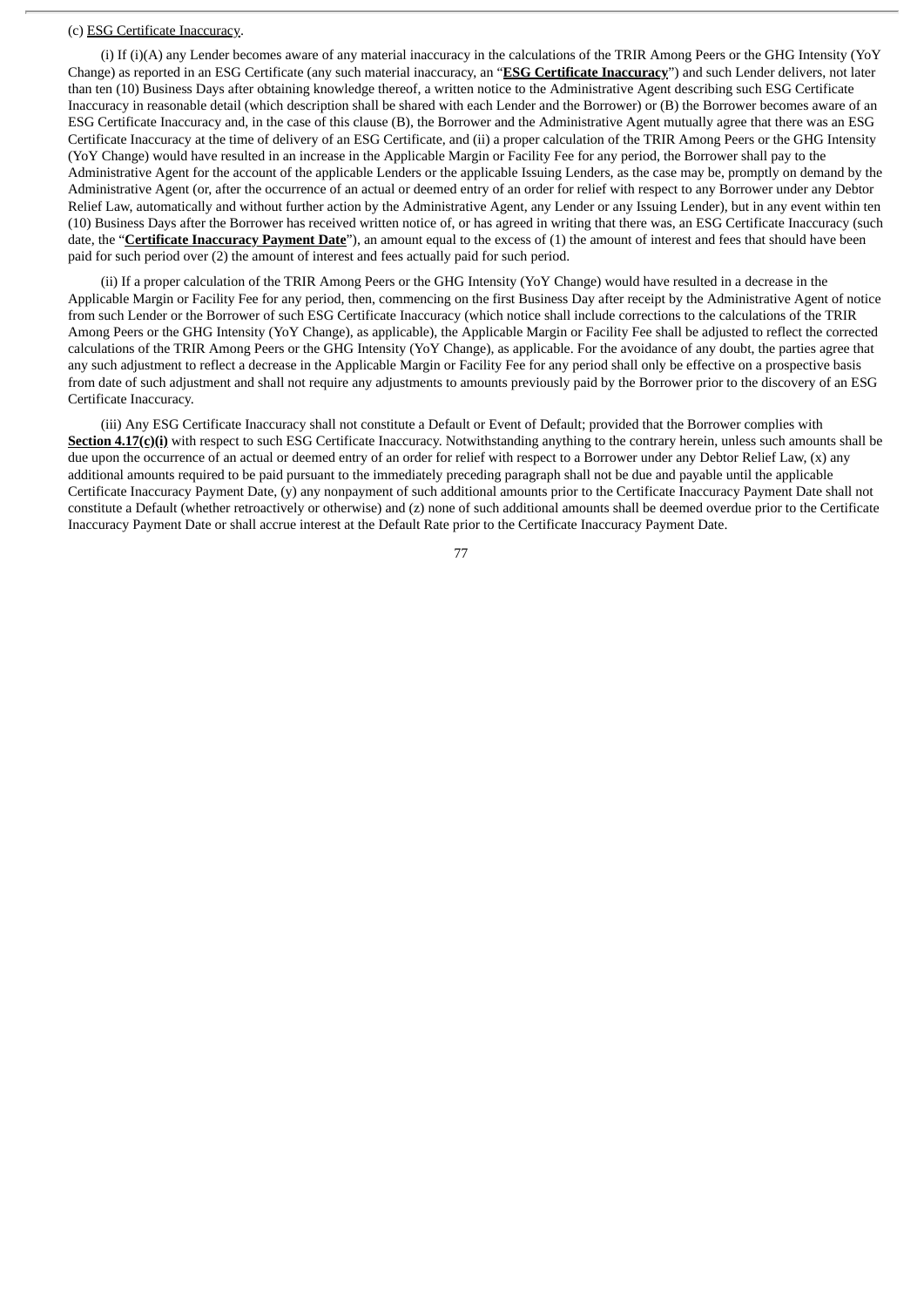(iv) The Borrower will, promptly upon becoming aware of an ESG Certificate Inaccuracy, furnish to the Administrative Agent and each Lender written notice of such ESG Certificate Inaccuracy.

(d) Administrative Agent. Neither the Administrative Agent nor the Sustainability Structuring Agent shall have any responsibility for (or liability in respect of) reviewing, auditing or otherwise evaluating any calculations by the Parent of the ESG Margin (or any of the data or computations that are part of or related to any such calculation) set forth in any ESG Certificate (and the Administrative Agent may rely conclusively on any such certificate, without further inquiry). The failure to deliver an ESG Certificate pursuant to, or in accordance with, **Section 4.17**, shall not constitute a Default or an Event of Default.

(e) Sustainability Report. Beginning with the ESG Determination Date occurring on August 25, 2022, the Parent shall attach to the ESG Certificate a sustainability report. Beginning with the ESG Determination Date occurring on August 25, 2023, the Parent shall attach to the ESG Certificate a review report of the Sustainability Assurance Provider satisfying the applicable Sustainability Reporting and Validation Standards.

(f) Amendments. Notwithstanding anything to the contrary in this Agreement, the Borrower and the Required Lenders, in consultation with the Sustainability Structuring Agent, may (i) amend **Section 4.17(a)** through **Section 4.17(e)** of this Agreement, (ii) amend the definitions of Current Reference Year, ESG Certificate, ESG Certificate Inaccuracy, Certificate Inaccuracy Payment Date, ESG Determination Date, ESG Margin, ESG Margin Adjustment Date, First ESG Determination Date, GHG Intensity, GHG Intensity (YoY Change), GHG Protocol, Irregular Event Year, Fixed Regular Benchmark Year, Prior Reference Year, KPIs, ESG Provisions, ESG Amendment, Peer Average TRIR, Sustainability Linked Loan Principles, Sustainability Loan External Review Guidance, Sustainability Reporting and Validation Standards, TRIR Among Peers, Reference Year, Sustainability Assurance Provider, Total GHG Emissions and any component therein (but not the definitions of "Applicable Margin" or "Facility Fee"), (iii) establish, include and/or remove specified key performance indicators ("**KPIs**") with respect to certain environmental, social and governance targets of Parent and its Subsidiaries and incorporating any related provisions, and (iv) include or modify any proposed incentives and penalties for compliance and noncompliance, respectively, with any KPIs, including adjustments to the ESG Margin (but not the definitions of "Applicable Margin" or "Facility Fee") (the foregoing **clauses (i)** through **(iv)**, the "**ESG Provisions**" and such amendment and/or modification ESG Provisions, the "**ESG Amendment**"); provided, that no such ESG Amendment shall be made that results in aggregate adjustments to the Applicable Margin pursuant to the definition of ESG Margin exceeding an aggregate 4 basis point per annum increase or decrease in the Applicable Margin (including any letter of credit fees) or an aggregate 1 basis point per annum increase or decrease in the Facility Fee. For the avoidance of doubt, such pricing adjustments shall not be cumulative year-over-year, and each applicable adjustment shall only apply until the date on which the next adjustment is due to take place. Notwithstanding the foregoing, the Administrative Agent, the Sustainability Structuring Agent and the Borrower may, without the consent of any Lender, amend, modify, or supplement the ESG Provisions to (A) cure any ambiguity, omission, mistake, defect or inconsistency, or (B) reflect technical changes in calculation or reporting methodologies or audit or assurance standards applicable pursuant to the ESG Provisions; provided that, in each case of the foregoing **clause (A)** and **(B)**, such amendments,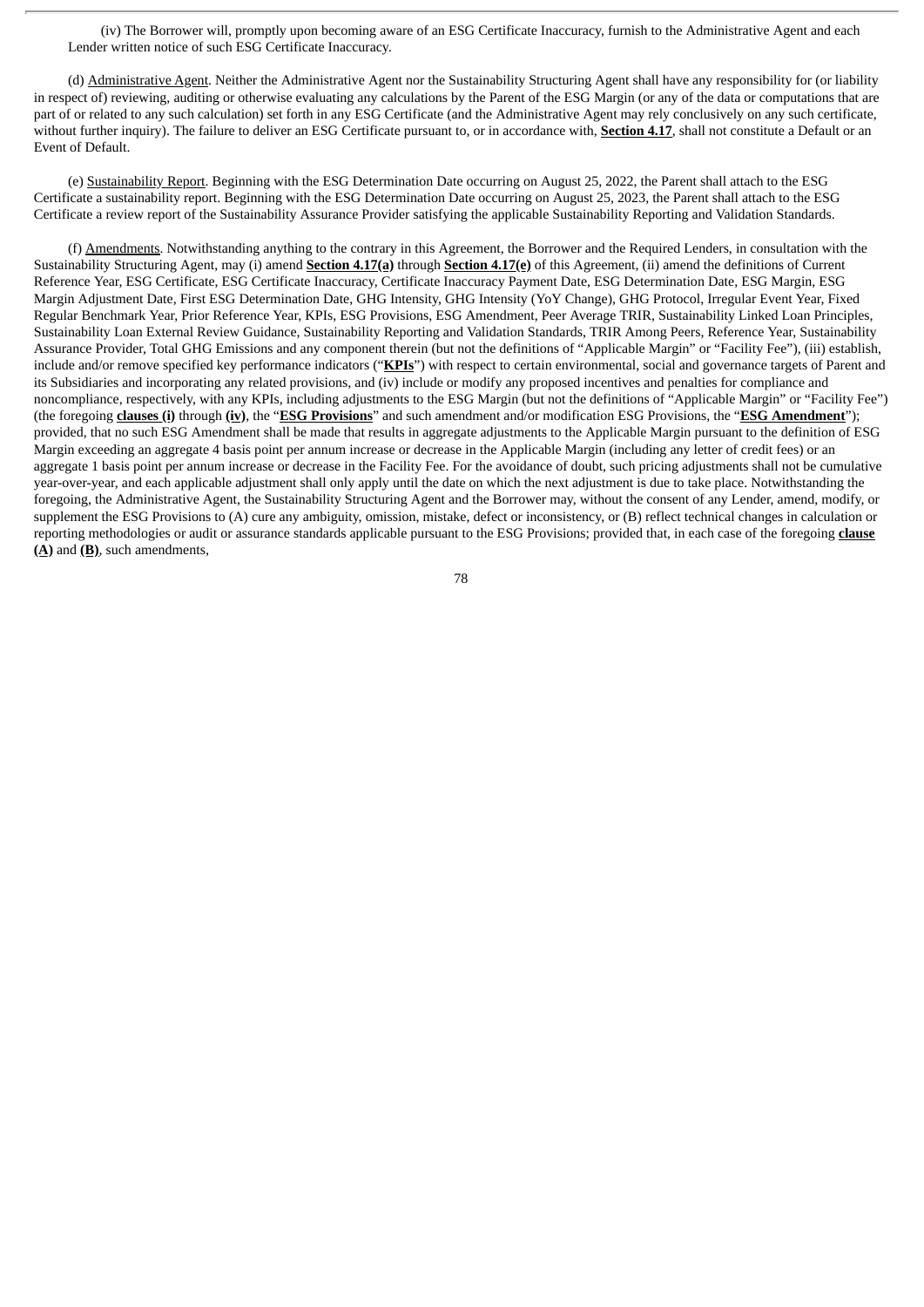modifications, or supplements are either (x) consistent with generally accepted industry standards applicable to sustainability-linked financing in the syndicated loan market for companies of substantially the same creditworthiness and industry as the Borrower, or (y) not objected to by the Required Lenders within five (5) Business Days' notice thereof to the Administrative Agent, Sustainability Structuring Agent and the Borrower.

# ARTICLE V

### CONDITIONS OF CLOSING AND BORROWING

SECTION 5.1 Conditions to Closing and Initial Extensions of Credit. The obligations of the Lenders to close this Agreement and to make the initial Loans or issue or participate in the initial Letter of Credit, if any, is subject to the satisfaction of each of the following conditions:

(a) Executed Loan Documents. This Agreement, a Revolving Credit Note in favor of each Lender requesting a Revolving Credit Note and a Swingline Note in favor of the Swingline Lender (if requested thereby), together with any other applicable Loan Documents, shall have been duly authorized, executed and delivered to the Administrative Agent by the parties thereto, shall be in full force and effect and no Default or Event of Default shall exist hereunder.

(b) Closing Certificates; Etc. The Administrative Agent shall have received each of the following in form and substance reasonably satisfactory to the Administrative Agent:

(i) Officer's Certificate. A certificate from a Responsible Officer of the Parent, on behalf of the Credit Parties, to the effect that (A) all representations and warranties of the Credit Parties contained in this Agreement and the other Loan Documents are true, correct and complete in all material respects (except to the extent any such representation and warranty is qualified by materiality or reference to Material Adverse Effect, in which case, such representation and warranty shall be true, correct and complete in all respects and except for any such representation and warranty that by its terms is made only as of an earlier date, which representation and warranty shall remain true and correct in all material respects, except for any representation and warranty that is qualified by materiality or reference to Material Adverse Effect, which such representation and warranty shall be true and correct in all respects as of such earlier date); (B) none of the Credit Parties is in violation of any of the covenants contained in this Agreement and the other Loan Documents; (C) after giving effect to the Transactions, no Default or Event of Default will have occurred and be continuing; (D) since December 31, 2021, no event has occurred or condition arisen, either individually or in the aggregate, that has had a Material Adverse Effect; (E) each of the Credit Parties, as applicable, has satisfied each of the conditions set forth in **Section 5.1** and **Section 5.2**.

(ii) Certificate of Secretary of each Credit Party. A certificate of a Responsible Officer of each Credit Party certifying as to the incumbency and genuineness of the signature of each officer of such Credit Party executing Loan Documents to which it is a party and certifying that attached thereto is a true, correct and complete copy of (A) the certificate of limited partnership or formation of such Credit Party and all amendments thereto, certified as of a recent date by the appropriate Governmental Authority in its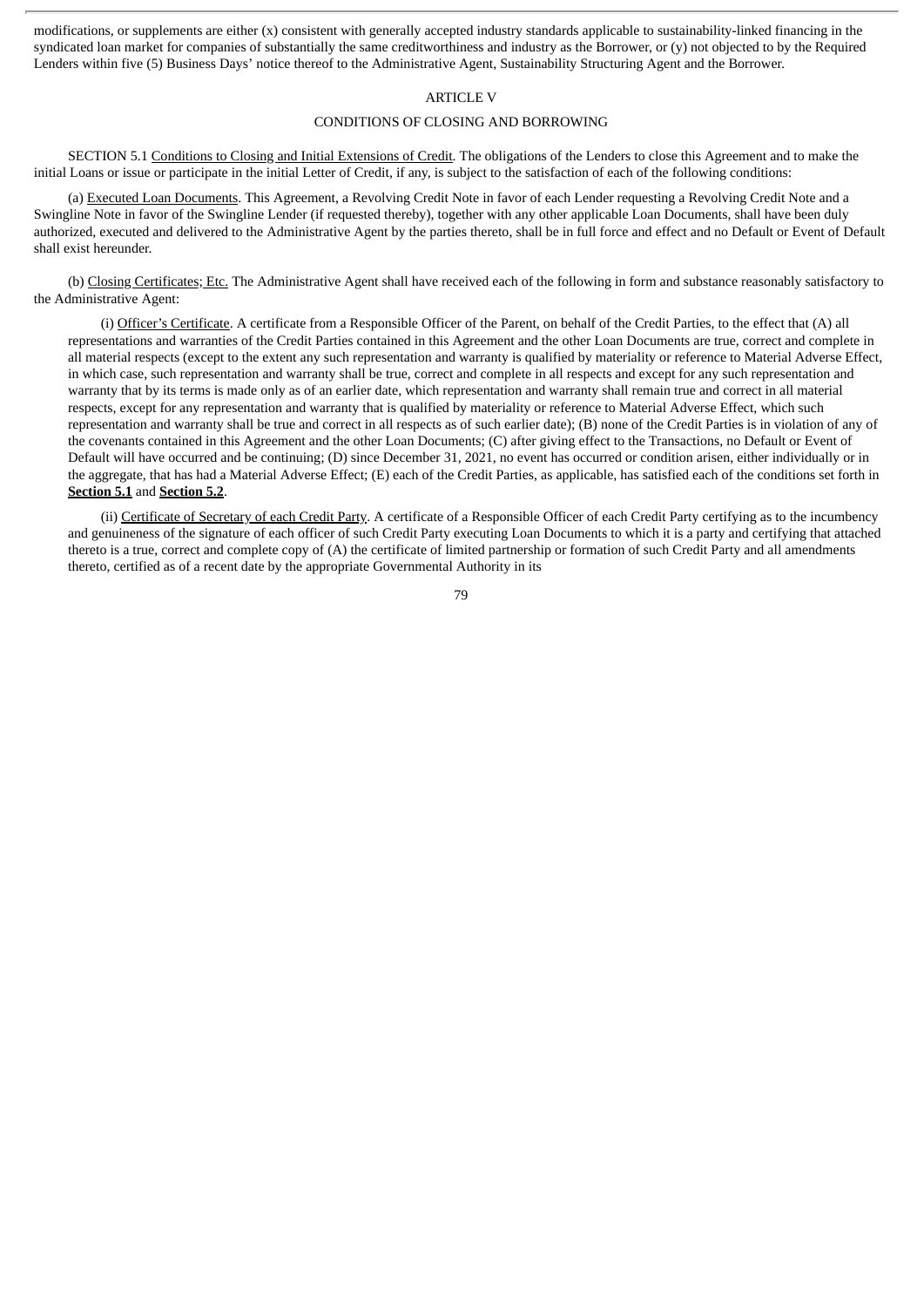jurisdiction of formation, (B) the limited partnership agreement or other governing document of such Credit Party as in effect on the Closing Date, (C) resolutions duly adopted by the general partner (or other governing body) of such Credit Party authorizing and approving the transactions contemplated hereunder and the execution, delivery and performance of this Agreement and the other Loan Documents to which it is a party, and (D) each certificate required to be delivered pursuant to **Section 5.1(b)(iii)**.

(iii) Certificates of Good Standing. Certificates as of a recent date of the good standing of each Credit Party under the laws of its jurisdiction of organization and, to the extent requested by the Administrative Agent, each other jurisdiction where such Credit Party is qualified to do business.

(iv) Opinions of Counsel. Favorable opinions of counsel to the Credit Parties addressed to the Administrative Agent, the Issuing Lenders and the Lenders with respect to the Credit Parties, the Loan Documents and such other matters as the Lenders shall request (which such opinions shall expressly permit reliance by permitted successors and assigns of the addressees thereof).

## (c) Consents; Defaults.

(i) Governmental and Third Party Approvals. The Credit Parties shall have received all material governmental, partner and third party consents and approvals necessary (or any other material consents as determined in the reasonable discretion of the Administrative Agent) in connection with the transactions contemplated by this Agreement and the other Loan Documents and the other transactions contemplated hereby.

(ii) No Injunction, Etc. No action, proceeding, investigation, regulation or legislation shall have been instituted, threatened or proposed before any Governmental Authority to enjoin, restrain, or prohibit, or to obtain substantial damages in respect of, or which is related to or arises out of this Agreement or the other Loan Documents or the consummation of the transactions contemplated hereby or thereby, or which, in the Administrative Agent's sole discretion, would make it inadvisable to consummate the transactions contemplated by this Agreement or the other Loan Documents or the consummation of the transactions contemplated hereby or thereby.

#### (d) Financial Matters.

(i) Financial Statements. The Administrative Agent shall have received the audited consolidated balance sheet of the Parent and its Subsidiaries as of December 31, 2021 and the related audited statements of income and retained earnings and cash flows for such Fiscal Years then ended.

(ii) Financial Projections. The Administrative Agent shall have received projections prepared by management of the Borrower, in form and substance satisfactory to the Administrative Agent.

(iii) Solvency Certificate. The Borrower shall have delivered to the Administrative Agent a certificate, in form and substance satisfactory to the Administrative Agent, and certified as accurate by the chief financial officer of the Parent, that after giving effect to the Transactions, each Credit Party and each Subsidiary thereof is each Solvent.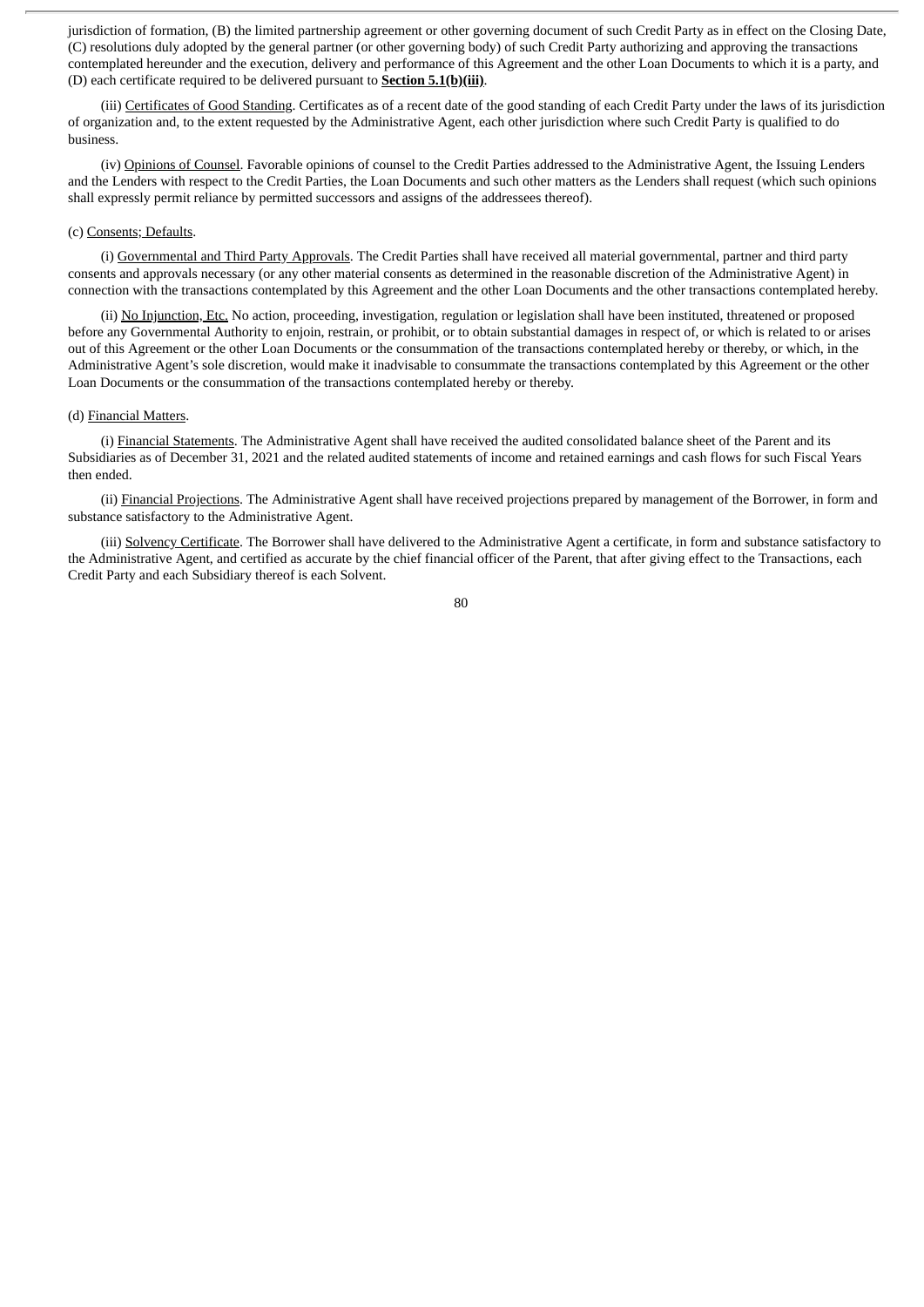(iv) Payment at Closing. The Borrower shall have paid (A) to the Administrative Agent, the Arrangers and the Lenders the fees set forth or referenced in **Section 4.3** and any other accrued and unpaid fees or commissions due hereunder, (B) all reasonable fees, charges and disbursements of counsel to the Administrative Agent (directly to such counsel if requested by the Administrative Agent) to the extent accrued and unpaid prior to or on the Closing Date, plus such additional amounts of such reasonable fees, charges and disbursements as shall constitute its reasonable estimate of such fees, charges and disbursements incurred or to be incurred by it through the closing proceedings (provided that such estimate shall not thereafter preclude a final settling of accounts between the Borrower and the Administrative Agent), (C) to the Administrative Agent or Issuing Lenders, as applicable, all accrued and unpaid interest on any LIBOR Rate Loans outstanding at the Closing Date and any unpaid Facilities Fees and Issuance Fees (in each case, which payment may be made by means of utilizing proceeds of any Loans made on the Closing Date) and (D) to any other Person such amount as may be due thereto in connection with the transactions contemplated hereby, including all taxes, fees and other charges in connection with the execution, delivery, recording, filing and registration of any of the Loan Documents.

## (e) Miscellaneous.

(i) Due Diligence. The Administrative Agent shall have completed, to its satisfaction, all legal, tax, environmental, business and other due diligence with respect to the business, assets, liabilities, operations and condition (financial or otherwise) of the Borrower and its Subsidiaries in scope and determination satisfactory to the Administrative Agent in its sole discretion.

(ii) Existing Indebtedness. The Administrative Agent shall have received evidence that all amounts owed by the Borrower under the Existing Credit Agreement shall have been reallocated among the Lenders concurrently with the Closing Date in accordance with the such Lender's Revolving Credit Commitment, and the Borrower shall have taken all steps reasonably required by Administrative Agent in order to effect the same.

(iii) PATRIOT Act, etc. The Parent and the Borrower shall have provided to the Administrative Agent and the Lenders at least two (2) Business Days prior to the Closing Date (A) the documentation and other information requested by the Administrative Agent and any Lender in order to comply with the requirements of the PATRIOT Act, (B) the documentation and other information requested by the Administrative Agent in order to comply with all "know your customer" requirements, including without limitation the delivery of a Beneficial Ownership Certification for any Credit Party that satisfies the "legal entity customer" definition under the Beneficial Ownership Regulation, and (C) all antimoney laundering documentation reasonably requested by the Administrative Agent, so long as each of the above requested by the Administrative Agent or any Lender is requested at least seven (7) Business Days prior to the Closing Date.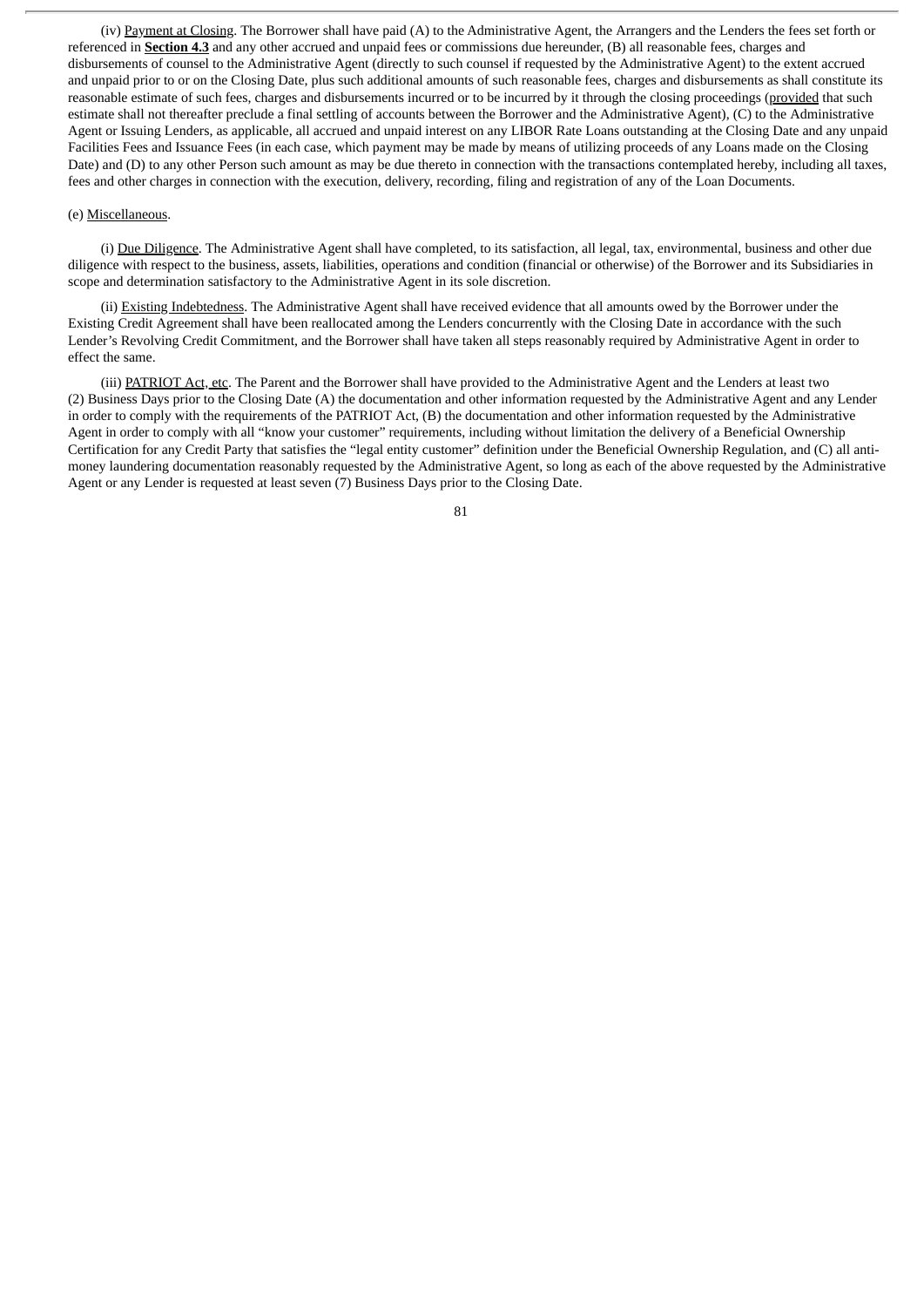(iv) Other Documents. All opinions, certificates and other instruments and all proceedings in connection with the transactions contemplated by this Agreement shall be satisfactory in form and substance to the Administrative Agent. The Administrative Agent shall have received copies of all other documents, certificates and instruments reasonably requested thereby, with respect to the transactions contemplated by this Agreement.

(v) Revolving Credit Commitments. The aggregate amount of Revolving Credit Commitments of all Lenders on the Closing Date shall be greater than or equal to \$1,400,000,000.

(vi) Funding Indemnity Letter. If applicable, the Administrative Agent shall have received a funding indemnity letter, in form and substance satisfactory to the Administrative Agent, with respect to the SOFR Loans to be made on the Closing Date.

Without limiting the generality of the provisions of the last paragraph of **Section 10.3**, for purposes of determining compliance with the conditions specified in this **Section 5.1**, the Administrative Agent and each Lender that has signed this Agreement shall be deemed to have consented to, approved or accepted or to be satisfied with, each document or other matter required thereunder to be consented to or approved by or acceptable or satisfactory to a Lender unless the Administrative Agent shall have received notice from such Lender prior to the proposed Closing Date specifying its objection thereto.

SECTION 5.2 Conditions to All Extensions of Credit. The obligations of the Lenders to make or participate in any Extensions of Credit (including the initial Extension of Credit), convert or continue any Loan and/or the Issuing Lender to issue or extend any Letter of Credit are subject to the satisfaction of the following conditions precedent on the relevant borrowing, continuation, conversion, issuance or extension date:

(a) Continuation of Representations and Warranties. The representations and warranties contained in **Article VI** shall be true and correct in all material respects, except for any representation and warranty that is qualified by materiality or reference to Material Adverse Effect, which representation and warranty shall be true and correct in all respects on and as of such borrowing, continuation, conversion, issuance or extension date with the same effect as if made on and as of such date, (except for any such representation and warranty that by its terms is made only as of an earlier date, which representation and warranty shall remain true and correct in all material respects as of such earlier date, except for any representation and warranty that is qualified by materiality or reference to Material Adverse Effect, which representation and warranty shall remain true and correct in all respects as of such earlier date).

(b) No Existing Default. No Default or Event of Default shall have occurred and be continuing (i) on the borrowing, continuation or conversion date with respect to such Loan or after giving effect to the Loans to be made, continued or converted on such date or (ii) on the issuance or extension date with respect to such Letter of Credit or after giving effect to the issuance or extension of such Letter of Credit on such date.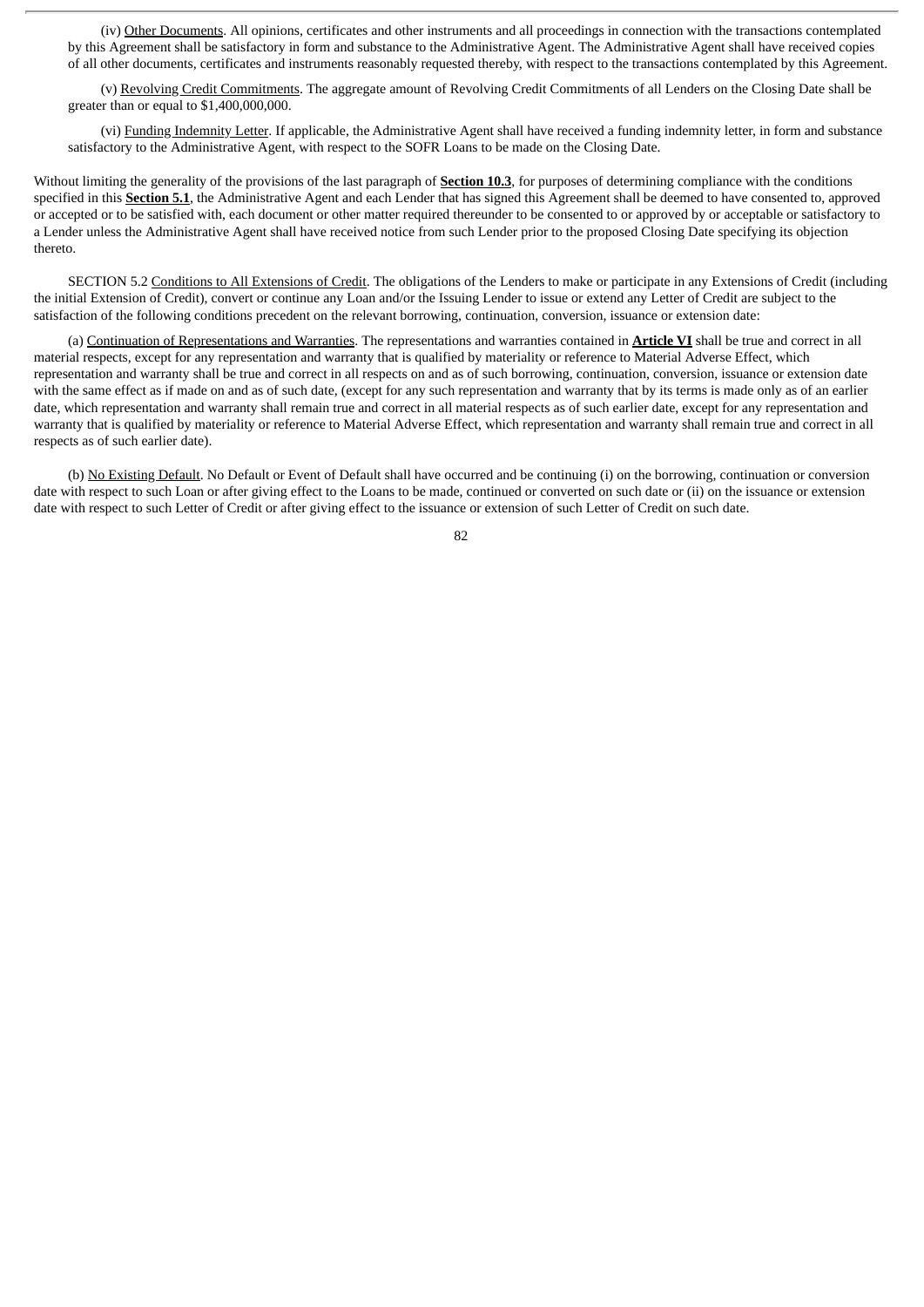(c) Notices. The Administrative Agent shall have received a Notice of Borrowing or Notice of Conversion/Continuation, as applicable, from the Borrower in accordance with **Section 2.3(a)** or **Section 4.2**, as applicable.

## ARTICLE VI

## REPRESENTATIONS AND WARRANTIES OF THE CREDIT PARTIES

To induce the Administrative Agent and Lenders to enter into this Agreement and to induce the Lenders to make Extensions of Credit, the Credit Parties hereby represent and warrant to the Administrative Agent and the Lenders both before and after giving effect to the transactions contemplated hereunder, which representations and warranties shall be deemed made on the Closing Date and as otherwise set forth in **Section 5.2**, that:

SECTION 6.1 Organization and Good Standing. Each Credit Party (a) is a limited partnership, limited liability company or a corporation duly formed, validly existing and in good standing under the laws of the state of its formation, (b) is duly qualified and in good standing and authorized to do business in every jurisdiction except where the failure to so qualify would have or be reasonably expected to have a Material Adverse Effect and (c) has the requisite power and authority to own its properties and to carry on its business as now conducted and as proposed to be conducted.

SECTION 6.2 Due Authorization. Each Credit Party (a) has the requisite power and authority to execute, deliver and perform this Agreement and the other Loan Documents and to incur the obligations herein and therein provided for and (b) has been authorized by all necessary corporate, partnership or limited liability company action to execute, deliver and perform this Agreement and the other Loan Documents.

SECTION 6.3 No Conflicts. Neither the execution and delivery of the Loan Documents, nor the consummation of the transactions contemplated herein and therein, nor performance of and compliance with the terms and provisions hereof and thereof by any Credit Party will (a) violate or conflict with any provision of its organizational documents, (b) materially violate, contravene or conflict with any law, regulation (including without limitation, Regulation U or Regulation X), order, writ, judgment, injunction, decree or permit applicable to it, (c) materially violate, contravene or conflict with contractual provisions of, or cause an event of default under, any indenture, loan agreement, mortgage, deed of trust, contract or other agreement or instrument to which it is a party or by which it may be bound or (d) result in or require the creation of any Lien upon or with respect to its properties.

SECTION 6.4 Consents. No consent, approval, authorization or order of, or filing, registration or qualification with, any court or Governmental Authority or third party is required in connection with the execution, delivery or performance of this Agreement or any of the other Loan Documents that has not been obtained.

SECTION 6.5 Enforceable Obligations. This Agreement and the other Loan Documents have been duly executed and delivered and constitute legal, valid and binding obligations of each Credit Party which is a party thereto enforceable against such Credit Party in accordance with their respective terms, except as may be limited by bankruptcy or insolvency laws or similar laws affecting creditors' rights generally or by general equitable principles.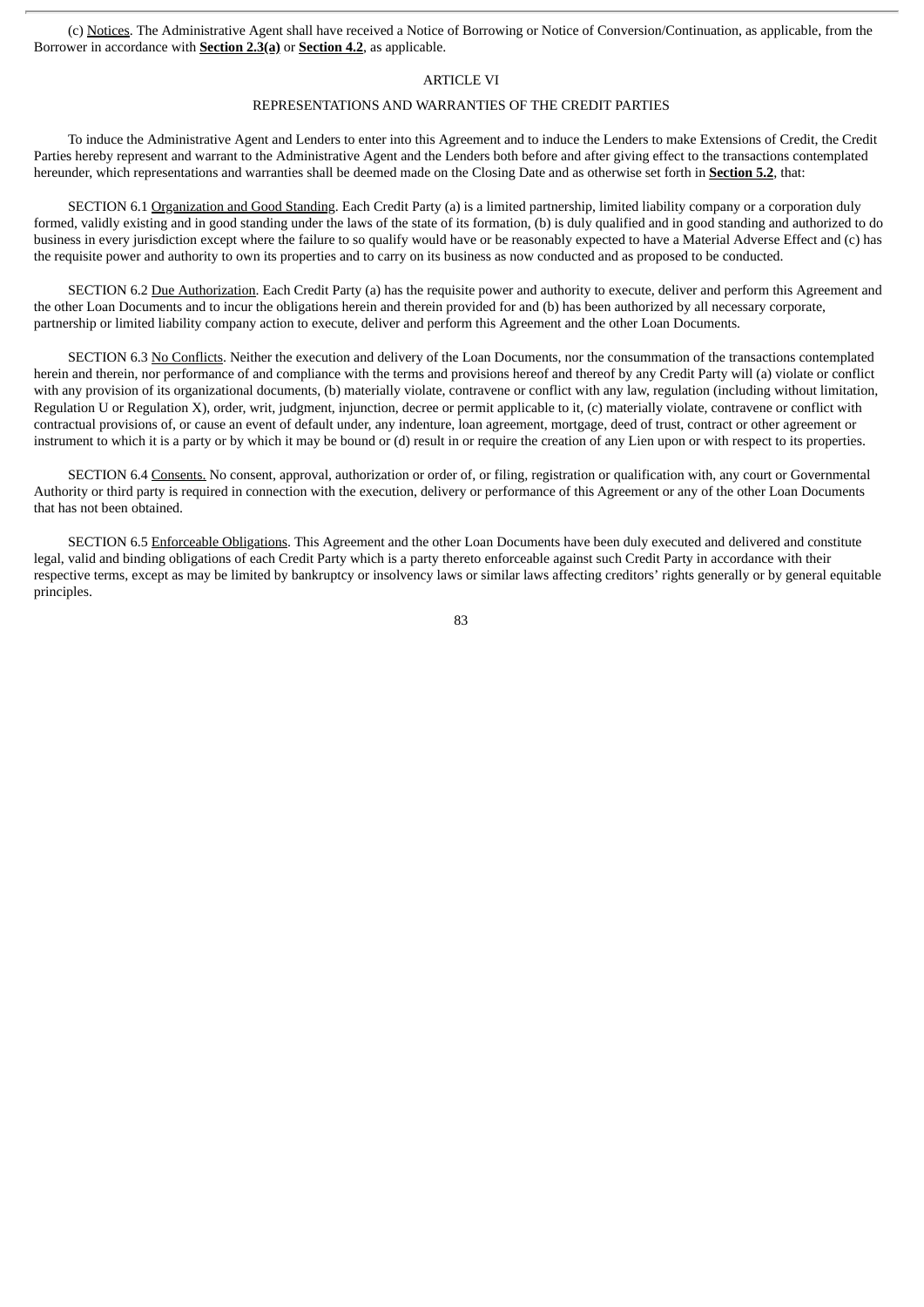SECTION 6.6 Financial Condition. The financial statements delivered to the Lenders pursuant to **Section 7.1(a)** and **(b)**: (i) have been prepared in accordance with GAAP (subject to the provisions of **Section 1.3**) and (ii) present fairly the financial condition, results of operations and cash flows of the Parent and its Subsidiaries as of such date and for such periods (subject, in the case of interim statements, to normal year-end adjustments and the absence of footnotes).

SECTION 6.7 Taxes. Each Credit Party and each of its Subsidiaries has timely filed, or caused to be filed, all tax returns (federal, state, local and foreign) required to be filed and paid all amounts of taxes shown thereon to be due (including interest and penalties) and has paid all other taxes, fees, assessments and other governmental charges (including mortgage recording taxes, documentary stamp taxes and intangibles taxes) owing by it, except (a) for such taxes which are not yet delinquent or that are being contested in good faith and by proper proceedings, and against which adequate reserves are being maintained in accordance with GAAP or (b) where such nonfiling or nonpayment would not have or be reasonably expected to have a Material Adverse Effect.

## SECTION 6.8 Employee Benefit Matters.

(a) Each Credit Party and each ERISA Affiliate is in compliance with all applicable provisions of ERISA, the Code and the regulations and published interpretations thereunder with respect to all Employee Benefit Plans except for any required amendments for which the remedial amendment period as defined in Section 401(b) of the Code has not yet expired and except where a failure to so comply would not have or be reasonably expected to have a Material Adverse Effect. Each Employee Benefit Plan that is intended to be qualified under Section 401(a) of the Code has been determined by the IRS to be so qualified, and each trust related to such plan has been determined to be exempt under Section 501(a) of the Code except for such plans that have not yet received determination letters but for which the remedial amendment period for submitting a determination letter has not yet expired. No liability has been incurred by any Credit Party or any ERISA Affiliate which remains unsatisfied for any taxes or penalties assessed with respect to any Employee Benefit Plan or any Multiemployer Plan except for a liability that would not have or be reasonably expected to have a Material Adverse Effect;

(b) As of the Closing Date, no Pension Plan has been terminated, nor has any Pension Plan become subject to funding based benefit restrictions under Section 436 of the Code, nor has any funding waiver from the IRS been received or requested with respect to any Pension Plan, nor has any Credit Party or any ERISA Affiliate failed to make any contributions or to pay any amounts due and owing as required by Sections 412 or 430 of the Code, Section 302 of ERISA or the terms of any Pension Plan prior to the due dates of such contributions under Sections 412 or 430 of the Code or Section 302 of ERISA, nor has there been any event requiring any disclosure under Section 4041(c)(3)(C) or 4063(a) of ERISA with respect to any Pension Plan;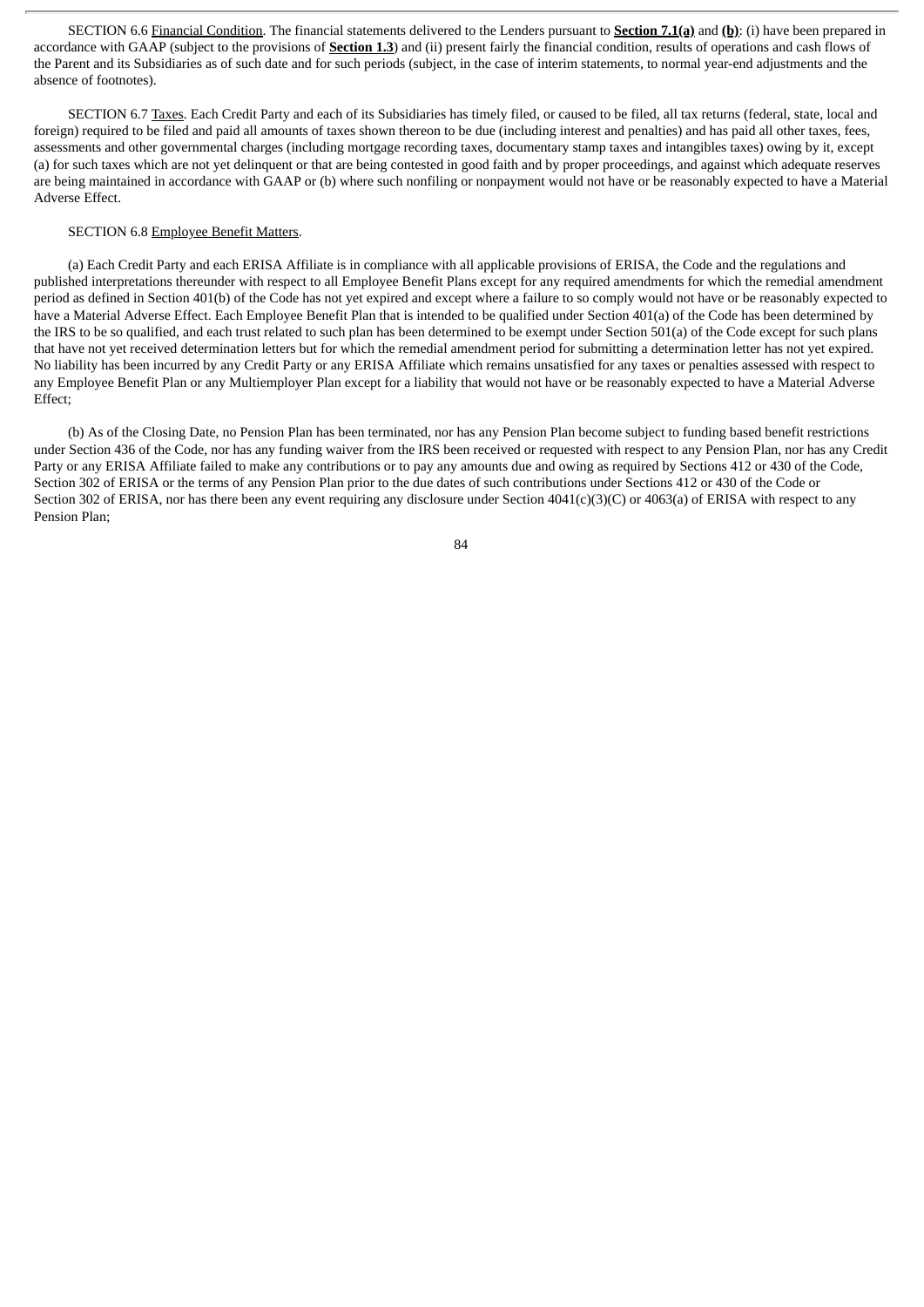(c) Except where the failure of any of the following representations to be correct would not have or be reasonably expected to have a Material Adverse Effect, no Credit Party nor any ERISA Affiliate has: (i) engaged in a nonexempt prohibited transaction described in Section 406 of the ERISA or Section 4975 of the Code, (ii) incurred any liability to the PBGC which remains outstanding other than the payment of premiums and there are no premium payments which are due and unpaid, (iii) failed to make a required contribution or payment to a Multiemployer Plan, or (iv) failed to make a required installment or other required payment under Sections 412 or 430 of the Code;

(d) No Termination Event has occurred or is reasonably expected to occur;

(e) Except where the failure of any of the following representations to be correct in all material respects would not have or be reasonably expected to have a Material Adverse Effect, no proceeding, claim (other than a benefits claim in the ordinary course of business), lawsuit and/or investigation is existing or, to the best of the knowledge of the Borrower after due inquiry, threatened concerning or involving (i) any employee welfare benefit plan (as defined in Section 3(1) of ERISA) currently maintained or contributed to by any Credit Party or any ERISA Affiliate, (ii) any Pension Plan or (iii) any Multiemployer Plan.

(f) No Credit Party nor any Subsidiary thereof is a party to any contract, agreement or arrangement that could, solely as a result of the delivery of this Agreement or the consummation of transactions contemplated hereby, result in the payment of any "excess parachute payment" within the meaning of Section 280G of the Code.

SECTION 6.9 Compliance with Law. Each Credit Party and each of its Subsidiaries is in compliance with all laws, rules, regulations, orders, decrees and requirements of Governmental Authorities applicable to it or to its properties (including, without limitation, the Code and Environmental Laws), except where the necessity of compliance therewith is being contested in good faith by appropriate proceedings or such failure to comply would not have or be reasonably expected to have a Material Adverse Effect.

SECTION 6.10 Use of Proceeds; Margin Stock. The proceeds of the Loans hereunder will be used solely for the purposes specified in **Section 7.7**. None of such proceeds will be used for the purpose of (a) purchasing or carrying any "margin stock" as defined in Regulation U or Regulation X, (b) for the purpose of reducing or retiring any Indebtedness which was originally incurred to purchase or carry "margin stock", (c) for any other purpose which might constitute this transaction a "purpose credit" within the meaning of Regulation U or Regulation X or (d) for the acquisition of another Person unless the board of directors (or other comparable governing body) or stockholders, as appropriate, of such Person has approved such acquisition.

SECTION 6.11 Government Regulation. No Credit Party is an "investment company" registered or required to be registered under the Investment Company Act of 1940, as amended, or controlled by such a company.

SECTION 6.12 Solvency. Each Credit Party is and, after the consummation of the transactions contemplated by this Agreement, will be Solvent.

SECTION 6.13 Environmental Matters. Except as would not result or be reasonably expected to result in a Material Adverse Effect: (a) each of the properties of the Credit Parties (the "**Properties**") and all operations at the Properties are in compliance with all applicable Environmental Laws, (b) there is no violation of any Environmental Law with respect to the Properties or the businesses operated by the Credit Parties (the "**Businesses**"), and (c) there are no conditions relating to the Businesses or Properties that would reasonably be expected to give rise to a liability under any applicable Environmental Laws.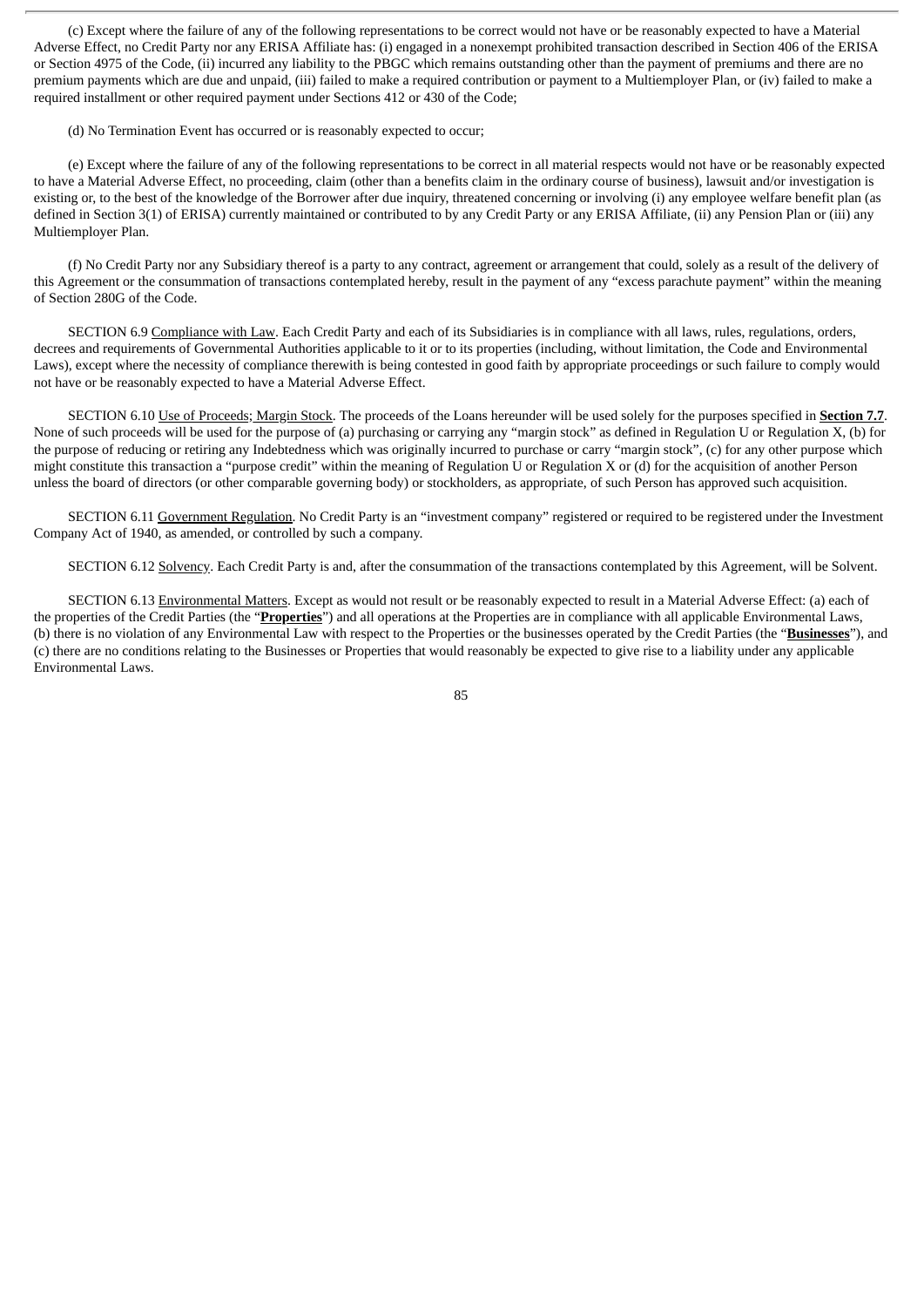SECTION 6.14 Beneficial Ownership Certification. To the knowledge of the Borrower, the information included in any Beneficial Ownership Certification provided to any Lender in connection with this Agreement is true and correct in all respects as of the date delivered.

SECTION 6.15 Litigation. There are no actions, suits or legal, equitable, arbitration or administrative proceedings, pending or, to the knowledge of a Credit Party, threatened against such Credit Party which (a) are likely to be decided adversely against such Credit Party and (b) if so decided would reasonably be expected to have a Material Adverse Effect.

SECTION 6.16 Material Contracts. Each Credit Party and each of its Subsidiaries is in compliance with all contracts necessary for the ongoing operation and business of such Credit Party or Subsidiary in the ordinary course except where the failure to comply would not have or be reasonably expected to have a Material Adverse Effect.

SECTION 6.17 Sanctions; Anti-Corruption and AML Laws. None of (a) the Borrower or any of its Subsidiaries, or (b) to the knowledge of the Borrower, any directors, officers, employees, Affiliate, agent or representative of the Borrower or any Subsidiary that will act in any capacity in connection with or benefit from the credit facility established hereby, (i) is a Sanctioned Person or the subject of any Sanctions or (ii) has taken any action, directly or indirectly, that would result in a violation by such Persons of any Sanctions, Anti-Corruption Laws or AML Laws, in each case, in any material respect.

SECTION 6.18 Affected Financial Institutions. No Credit Party is an Affected Financial Institution.

## ARTICLE VII

#### AFFIRMATIVE COVENANTS

Each Credit Party hereby covenants and agrees that so long as this Agreement is in effect and until the all of the Obligations under the Loan Documents (other than contingent, indemnification obligations not then due) have been paid and satisfied in full in cash, all Letters of Credit have been terminated or expired and the Revolving Credit Commitments terminated:

## SECTION 7.1 Information Covenants.

The Borrower will furnish, or cause to be furnished, to the Administrative Agent for further distribution to each Lender:

(a) Annual Financial Statements. As soon as available, and in any event within 95 days after the close of each Fiscal Year of the Parent, a consolidated balance sheet of the Parent as of the end of such Fiscal Year, together with a related consolidated income statement and related statements of cash flows, capitalization and retained earnings for such Fiscal Year, setting forth in comparative form figures for the preceding Fiscal Year,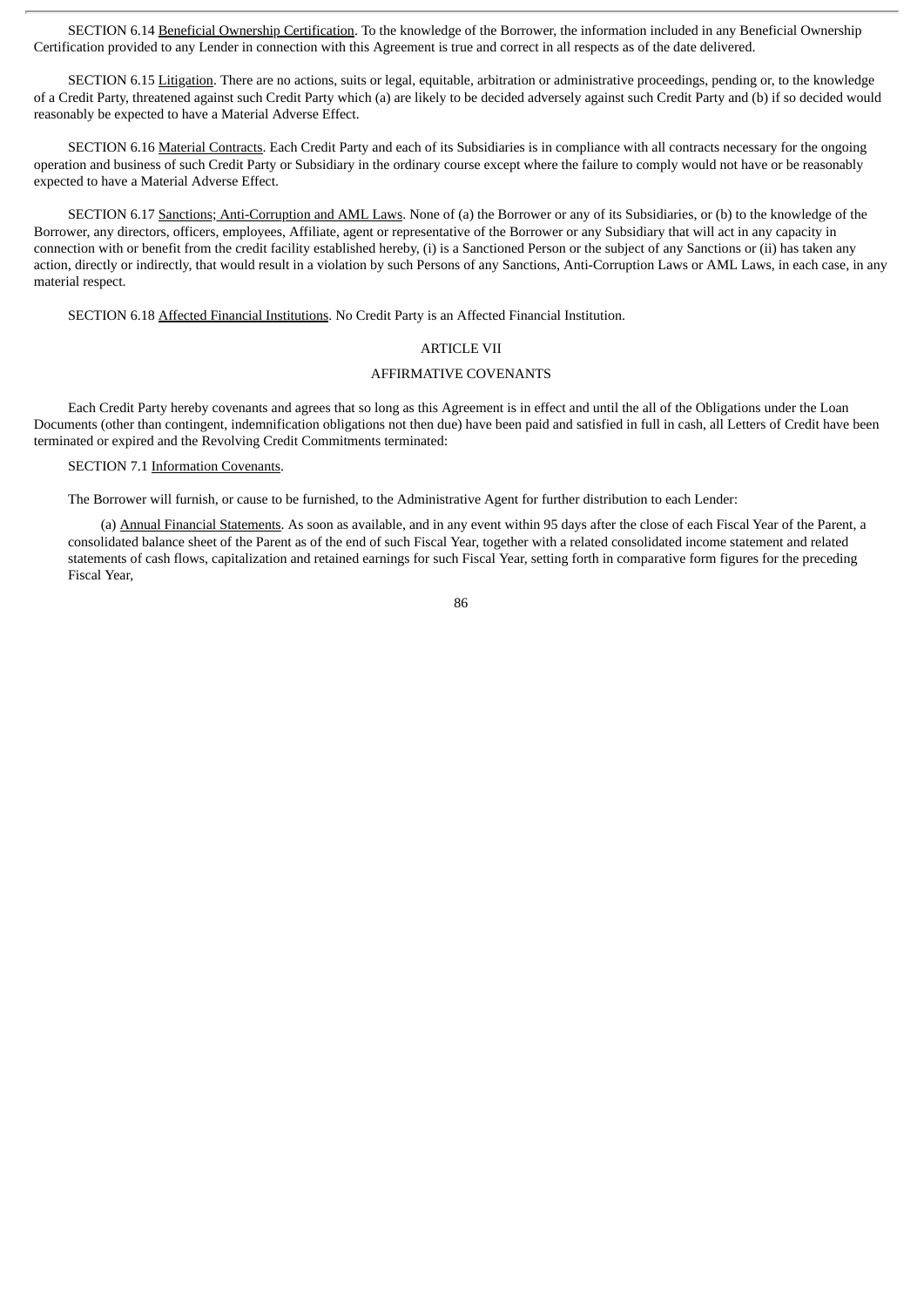all such financial information described above to be audited by independent certified public accountants of recognized national standing and whose opinion, which shall be furnished to the Administrative Agent, shall be to the effect that such financial statements have been prepared in accordance with GAAP (except for changes with which such accountants concur); provided, that the Parent's Form 10-K Annual Report as filed with the SEC, without exhibits, will satisfy the requirements of this **Section 7.1(a)**.

(b) Quarterly Financial Statements. As soon as available, and in any event within 50 days after the close of each fiscal quarter of the Parent (other than the fourth fiscal quarter) a consolidated balance sheet of the Parent as of the end of such fiscal quarter, together with a related consolidated income statement and related statement of cash flows for such fiscal quarter in each case setting forth in comparative form figures for the corresponding period of the preceding Fiscal Year, and accompanied by a certificate of a Responsible Officer of the Parent to the effect that such quarterly financial statements fairly present in all material respects the financial condition of the Parent and its Subsidiaries and have been prepared in accordance with GAAP, subject to changes resulting from audit and normal year-end audit adjustments to same; provided, that the Parent's Form 10-Q Quarterly Report as filed with the SEC, without exhibits, will satisfy the requirements of this **Section 7.1(b)**.

(c) Officer's Certificate. At the time of delivery of the financial statements provided for in **Sections 7.1(a)** and **7.1(b)** above, a certificate of a Responsible Officer of the Parent, substantially in the Form of *Exhibit F*, (i) demonstrating compliance with the financial covenant contained in **Section 7.10** by calculation thereof as of the end of each such fiscal period, beginning with the fiscal quarter ending March 31, 2022, (ii) stating that no Default or Event of Default exists, or if any Default or Event of Default does exist, specifying the nature and extent thereof and what action the Parent or the Borrower proposes to take with respect thereto, (iii) setting forth the amount of Off Balance Sheet Indebtedness of the Parent and its Subsidiaries as of the end of each such fiscal period, (iv) *[reserved]*, (v) providing information to evidence compliance with **Sections 7.12** and 8.2(s) and (vi) providing such other information to evidence compliance with this Agreement as reasonably requested by the Administrative Agent.

(d) Reports. Promptly upon transmission or receipt thereof, copies of any material filings and registrations with, and reports to or from, the SEC, or any successor agency.

(e) Notices. Within five Business Days after any officer of a Credit Party with responsibility relating thereto obtains knowledge thereof, such Credit Party will give written notice to the Administrative Agent immediately of (i) the occurrence of a Default or Event of Default, specifying the nature and existence thereof and what action such Credit Party proposes to take with respect thereto, and (ii) the occurrence of any of the following with respect to a Credit Party: (A) the pendency or commencement of any litigation, arbitral or governmental proceeding against such Credit Party the claim of which is likely to be decided adversely to such Credit Party and, if adversely determined, would have or would be reasonably expected to have a Material Adverse Effect or (B) the institution of any proceedings against such Credit Party with respect to, or the receipt of notice by such Person of potential liability or responsibility for violation or alleged violation of, any federal, state or local law, rule or regulation (including, without limitation, any Environmental Law) that is likely to be decided adversely to such Credit Party and, if adversely decided, would have a Material Adverse Effect.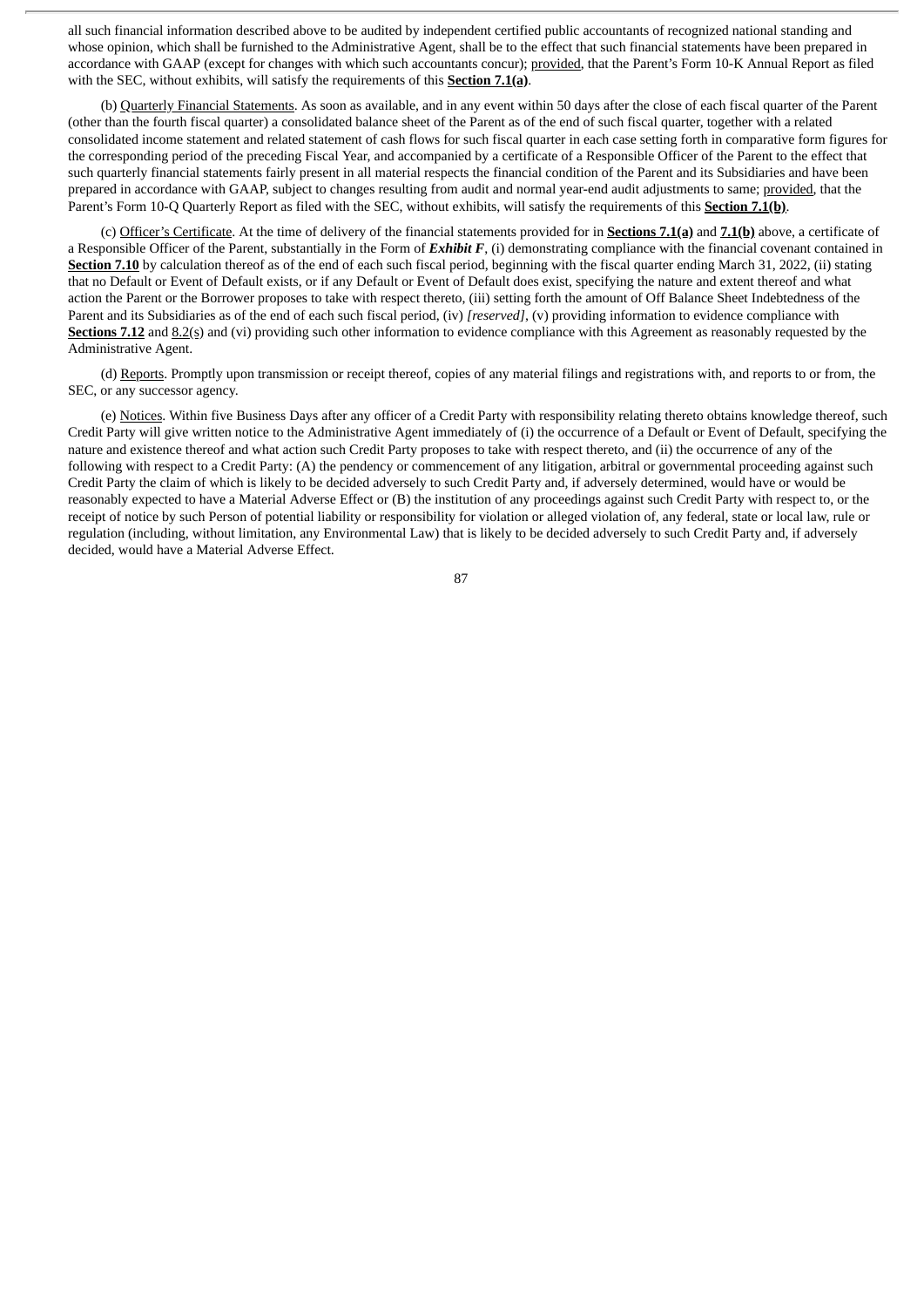(f) ERISA. Promptly (but in no event later than ten (10) days after any Responsible Officer of any Credit Party obtains knowledge thereof) notify the Administrative Agent in writing of (which shall promptly make such information available to the Lenders in accordance with its customary practice) (i) any unfavorable determination letter from the IRS regarding the qualification of an Employee Benefit Plan under Section 401(a) of the Code (along with a copy thereof), (ii) all notices received by any Credit Party or any ERISA Affiliate of the PBGC's intent to terminate any Pension Plan or to have a trustee appointed to administer any Pension Plan, (iii) all notices received by any Credit Party or any ERISA Affiliate from a Multiemployer Plan sponsor concerning the imposition or amount of withdrawal liability pursuant to Section 4202 of ERISA and (iv) the Borrower obtaining knowledge or reason to know that any Credit Party or any ERISA Affiliate has filed or intends to file a notice of intent to terminate any Pension Plan under a distress termination within the meaning of Section 4041(c) of ERISA.

(g) Debt Rating Changes. Upon any change in its Debt Rating, the Parent shall promptly deliver such information to the Administrative Agent.

(h) Other Information. With reasonable promptness upon any such request, such other information regarding sustainability matters, the business, properties or financial condition of the Credit Parties and their Subsidiaries as the Administrative Agent or any Lender may reasonably request.

Documents required to be delivered pursuant to **Section 7.1** (to the extent any such documents are included in materials otherwise filed with the SEC) may be delivered electronically and if so delivered, shall be deemed to have been delivered on the date (i) on which the Borrower posts such documents, or provides a link thereto on the Borrower's website on the Internet at the website address listed in **Section 11.1**; or (ii) on which such documents are posted on the Borrower's behalf on an Internet or intranet website, if any, to which each Lender and the Administrative Agent have access (whether a commercial, third-party website or whether sponsored by the Administrative Agent); provided that: the Borrower shall deliver paper copies of such documents to the Administrative Agent or any Lender that requests the Borrower to deliver such paper copies until a written request to cease delivering paper copies is given by the Administrative Agent or such Lender. Except for such Officer's Compliance Certificates, the Administrative Agent shall have no obligation to request the delivery or to maintain copies of the documents referred to above, and in any event shall have no responsibility to monitor compliance by the Borrower with any such request for delivery, and each Lender shall be solely responsible for requesting delivery to it or maintaining its copies of such documents.

The Borrower hereby acknowledges that (a) the Administrative Agent and/or the Arrangers will make available to the Lenders and the Issuing Lender materials and/or information provided by or on behalf of the Borrower hereunder (collectively, "**Borrower Materials**") by posting the Borrower Materials on SyndTrak Online or another similar electronic system (the "**Platform**")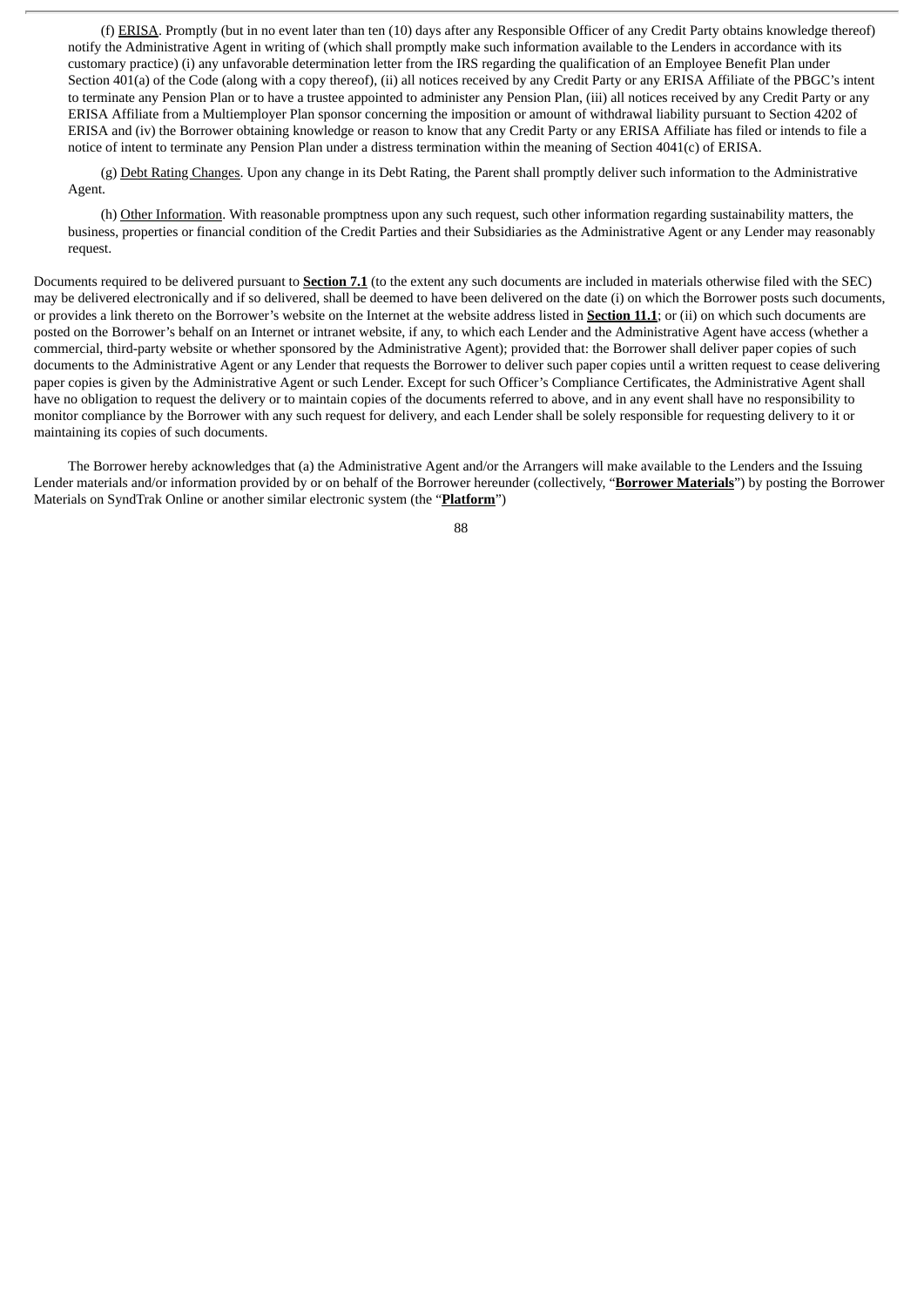and (b) certain of the Lenders may be "public-side" Lenders (i.e., Lenders that do not wish to receive material non-public information with respect to the Borrower or its securities) (each, a "**Public Lender**"). The Borrower will use commercially reasonable efforts to identify that portion of the Borrower Materials that may be distributed to the Public Lenders and that (w) all such Borrower Materials shall be clearly and conspicuously marked "PUBLIC" which, at a minimum, shall mean that the word "PUBLIC" shall appear prominently on the first page thereof; (x) by marking Borrower Materials "PUBLIC," the Borrower shall be deemed to have authorized the Administrative Agent, the Arranger, the Issuing Lender and the Lenders to treat such Borrower Materials as not containing any material non-public information (although it may be sensitive and proprietary) with respect to the Borrower or its securities for purposes of United States Federal and state securities laws (provided, however, that to the extent such Borrower Materials constitute Information, they shall be treated as set forth in **Section 11.11**); (y) all Borrower Materials marked "PUBLIC" are permitted to be made available through a portion of the Platform designated "Public Investor;" and (z) the Administrative Agent and the Arranger shall be entitled to treat any Borrower Materials that are not marked "PUBLIC" as being suitable only for posting on a portion of the Platform not designated "Public Investor."

#### SECTION 7.2 Preservation of Existence and Franchises.

Each Credit Party will, and will cause each Subsidiary to, do all things necessary to preserve and keep in full force and effect its existence and rights, franchises and authority; provided, however, that, subject to **Section 8.3**, no Credit Party or Subsidiary shall be required to preserve any such existence, right or franchise if it in good faith determines that preservation thereof is no longer necessary or desirable in the conduct of its business and that the loss thereof is not disadvantageous in any material respect to the Lenders.

## SECTION 7.3 Books and Records.

Each Credit Party will keep, and will cause each of its Subsidiaries to keep, complete and accurate books and records of its transactions in accordance with good accounting practices on the basis of GAAP (including the establishment and maintenance of appropriate reserves).

## SECTION 7.4 Compliance with Law.

Each Credit Party will comply, and will cause each of its Subsidiaries to comply, with all laws (including, without limitation, all Environmental Laws), rules, regulations and orders, and all applicable restrictions imposed by all Governmental Authorities, applicable to it and its property, unless (a) the failure to comply would not have or be reasonably expected to have a Material Adverse Effect or (b) the necessity of compliance therewith is being contested in good faith by appropriate proceedings.

## SECTION 7.5 Payment of Taxes and Other Indebtedness.

Each Credit Party will, and will cause each of its Subsidiaries to, pay, settle or discharge (a) all taxes, assessments and governmental charges or levies imposed upon it, or upon its income or profits, or upon any of its properties, before they shall become delinquent, (b) all lawful claims (including claims for labor, materials and supplies) which, if unpaid, might give rise to a Lien upon any of its properties, and (c) all of its other Indebtedness as it shall become due; provided, however,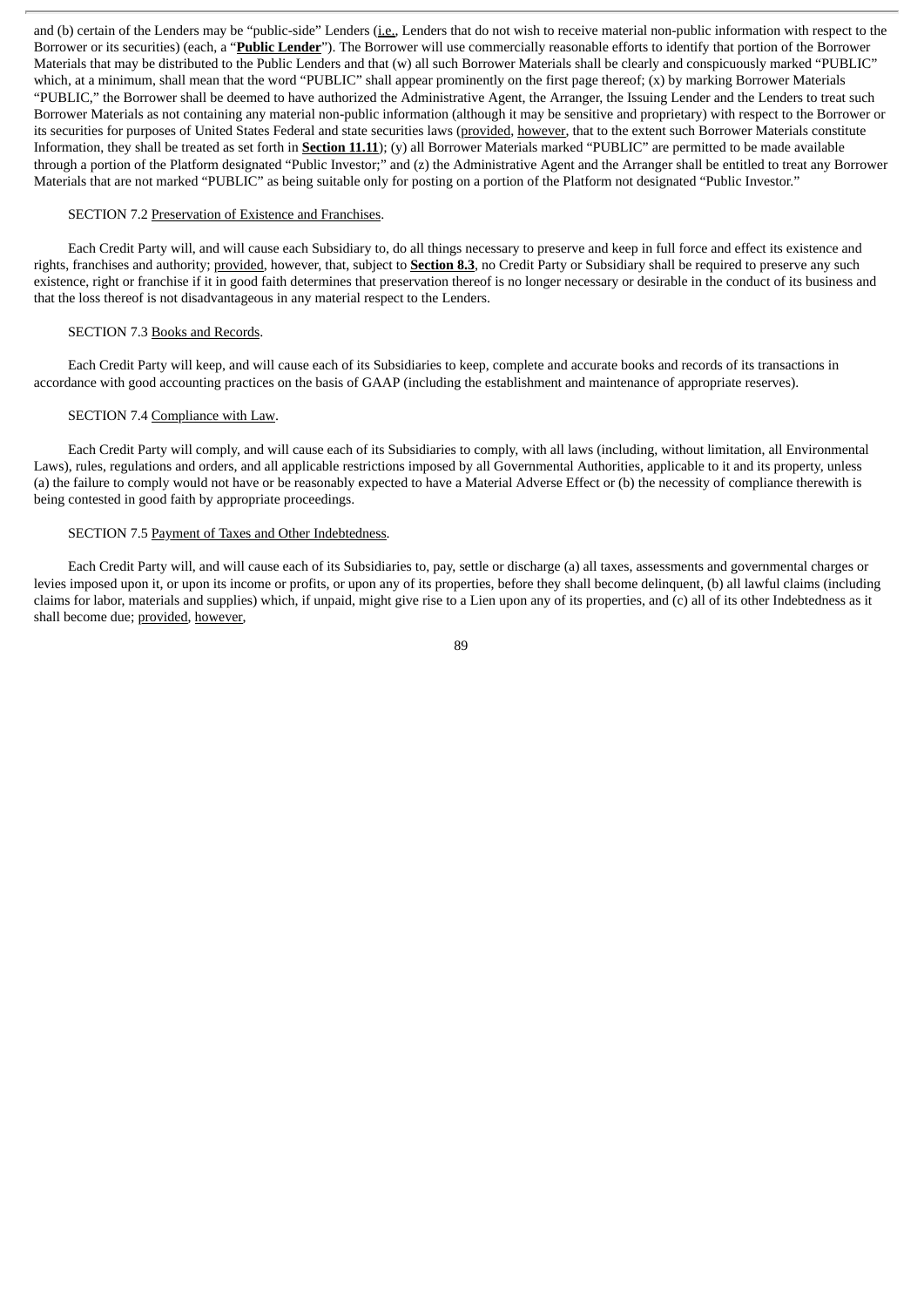that a Credit Party shall not be required to pay, settle or discharge any such tax, assessment, charge, levy, claim or Indebtedness (i) which is being contested in good faith by appropriate proceedings and as to which adequate reserves therefor have been established in accordance with GAAP or (ii) where the nonpayment or failure to settle or discharge such tax, assessment, charge, levy, claim or Indebtedness would not have or be reasonably expected to have a Material Adverse Effect.

## SECTION 7.6 Maintenance of Property; Insurance.

(a) Each Credit Party will keep, and will cause each of its Subsidiaries to keep, all property useful and necessary in its business in good working order and condition, ordinary wear and tear excepted.

(b) Each Credit Party will, and will cause each of its Subsidiaries to, maintain (either in the name of such Credit Party or in such Subsidiary's own name) with financially sound and responsible insurance companies, insurance on all their respective properties in at least such amounts and against at least such risks (and with such risk retention) as are usually insured against by companies of established repute engaged in the same or a similar business; provided*,* that self-insurance by a Credit Party or any such Subsidiary shall not be deemed a violation of this covenant to the extent that companies engaged in similar businesses and owning similar properties in the same general areas in which such Credit Party or such Subsidiary operates self-insure.

## SECTION 7.7 Use of Proceeds.

The proceeds of the Revolving Credit Loans may be used solely (a) to refinance the Existing Credit Agreement (including the payment of fees and expenses incurred in connection with the Transactions) and (b) for working capital and other general partnership purposes of the Parent and its Subsidiaries, including Acquisitions. The proceeds of the Swingline Loans may be used solely for working capital and other general partnership purposes of the Parent and its Subsidiaries, including Acquisitions. The Borrower will use the Letters of Credit solely for the purposes set forth in **Section 3.1(a)**.

The Borrower will not request any Extension of Credit, and the Borrower will not use, and will ensure that none of its Subsidiaries use, the proceeds of any Extension of Credit directly or, to the knowledge of the Borrower, indirectly (i) in furtherance of an offer, payment, promise to pay, or authorization of the payment or giving of money, or anything else of value, to any Person in violation of any Anti-Corruption Laws, (ii) for the purpose of funding, financing or facilitating any activities, business or transaction of or with any Sanctioned Person, or in any Sanctioned Country, or (iii) in any manner that would result in the violation of any Sanctions applicable to any party hereto or any AML Laws in any material respect.

### SECTION 7.8 Audits/Inspections.

Upon reasonable notice and during normal business hours, each Credit Party will, and will cause its Subsidiaries to, permit representatives appointed by the Administrative Agent (or upon the occurrence and during the continuance of an Event of Default, any Lender), including, without limitation, independent accountants, agents, attorneys, and appraisers to visit and inspect the Credit Parties' and their Subsidiaries' property, including their books and records, their accounts receivable and inventory, the Credit Parties' and their Subsidiaries' facilities and their other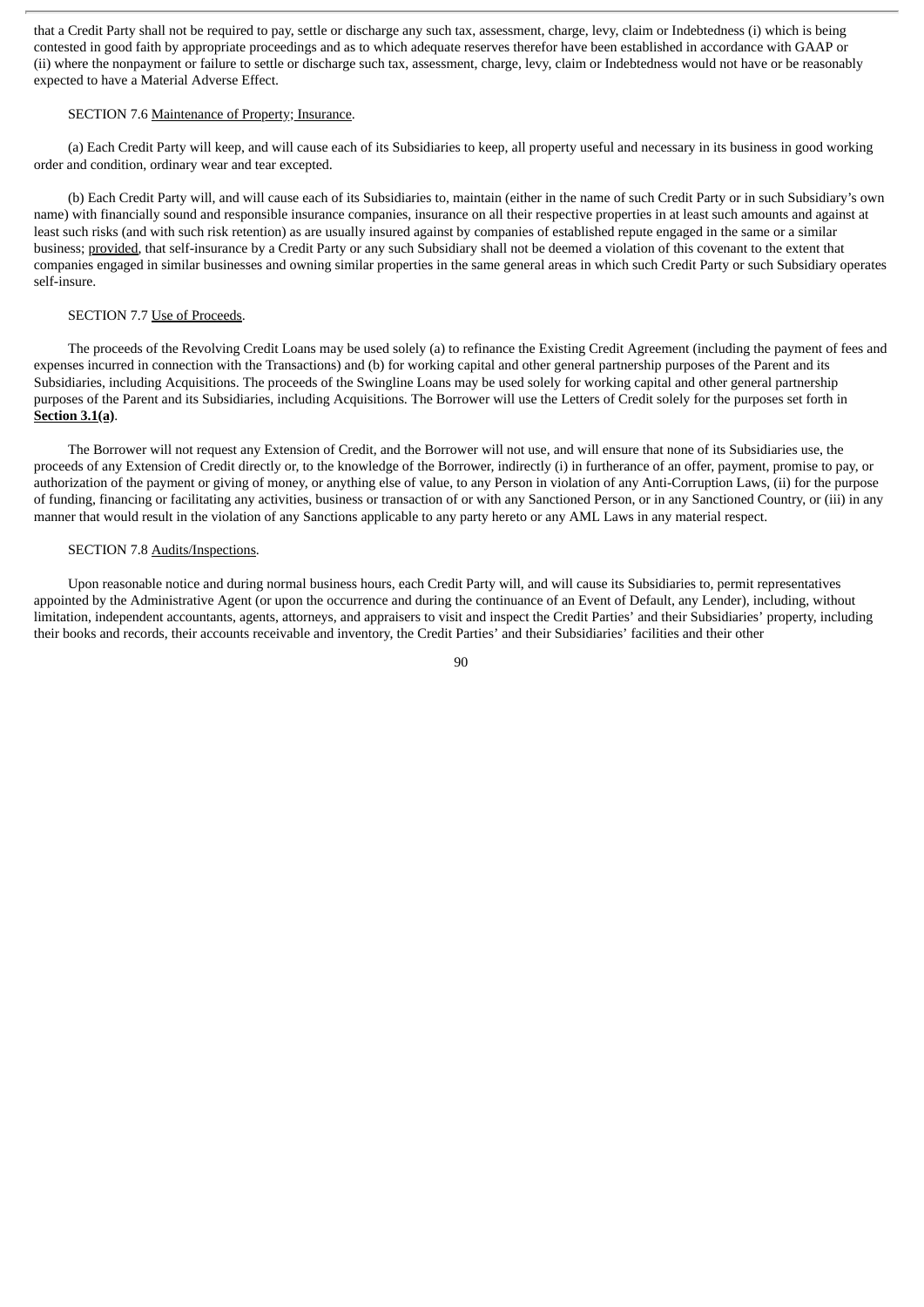business assets, and to make photocopies or photographs thereof and to write down and record any information such representatives obtain and shall permit the Administrative Agent (or upon the occurrence and during the continuance of an Event of Default, any Lender) or its representatives to investigate and verify the accuracy of information provided to the Lenders and to discuss all such matters with the officers, employees and representatives of each Credit Party and its Subsidiaries.

## SECTION 7.9 Maintenance of Ownership.

Each Credit Party will maintain ownership of all Capital Stock of any Subsidiary that becomes a Credit Party pursuant to **Section 7.12**, directly or indirectly, free and clear of all Liens except as permitted by **Section 8.3** and **Section 8.4**.

### SECTION 7.10 Financial Covenant.

The Consolidated Leverage Ratio, as at the end of each fiscal quarter of the Parent, shall be less than or equal to 5.00 to 1.00; *provided that*, subsequent to the consummation of a Qualified Acquisition, the Consolidated Leverage Ratio, as at the end of the three consecutive fiscal quarters following such Qualified Acquisition (including the fiscal quarter in which such acquisition is consummated), shall be less than or equal to 5.50 to 1.00.

#### SECTION 7.11 Material Contracts.

Each Credit Party will comply, and will cause its Subsidiaries to comply, with all contracts necessary for the ongoing operation and business of such Credit Party or Subsidiary in the ordinary course, except where the failure to comply would not have or be reasonably expected to have a Material Adverse Effect.

### SECTION 7.12 Additional Guarantors.

If any Subsidiary of the Parent (other than the Borrower) shall have guaranteed other Indebtedness of the Borrower or if the Borrower otherwise elects in writing to cause any such Subsidiary to become a Guarantor hereunder, the Borrower shall promptly notify the Administrative Agent of such event or election, as the case may be, and shall, within thirty (30) days thereof (A) cause such Subsidiary, or Subsidiaries as the case may be, to become a "**Guarantor**" pursuant to a Joinder Agreement in the form of *Exhibit I* and to execute and deliver such other documents as requested by the Administrative Agent and (B) deliver to the Administrative Agent documents of the types referred to **Section 5.1(b)** as well as opinions of counsel to such Subsidiary or Subsidiaries (which shall cover, among other things, legality, validity, binding effect and enforceability), all in form, content and scope satisfactory to the Administrative Agent. If such Subsidiary is thereafter released from its guarantee of the other Indebtedness described above, it shall provide notice of such to the Administrative Agent, along with evidence reasonably necessary to confirm such release, and the Administrative Agent shall, at the Borrower's expense, for itself and on behalf of the Lenders, take such actions as reasonably requested to release such Subsidiary from its guarantee hereunder.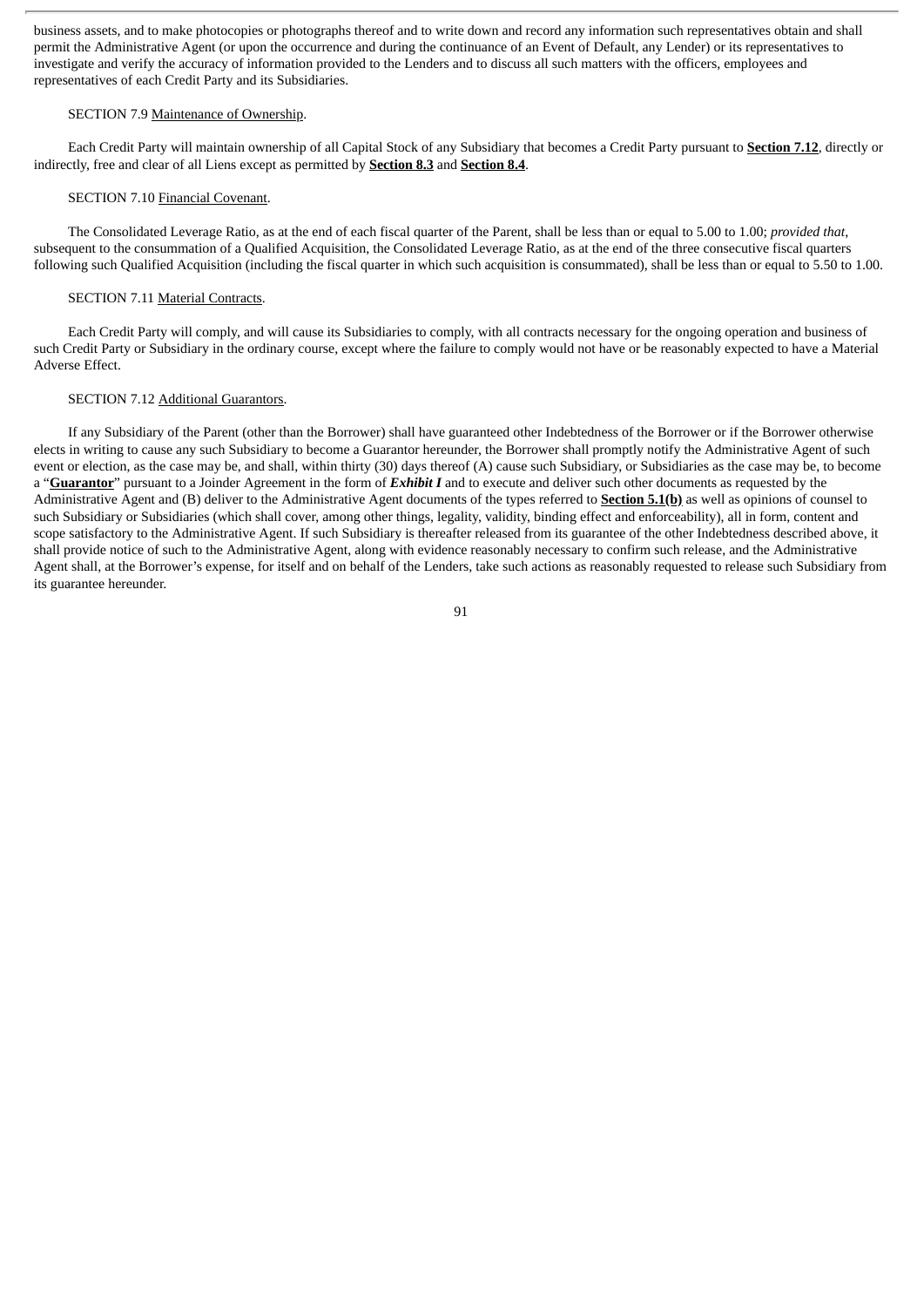## SECTION 7.13 Compliance with ERISA.

In addition to and without limiting the generality of **Section 7.4**, (a) except where the failure to so comply would not have, individually or in the aggregate, or be reasonably expected to have a Material Adverse Effect, (i) comply with applicable provisions of ERISA, the Code and the regulations and published interpretations thereunder with respect to all Employee Benefit Plans, (ii) not take any action or fail to take action the result of which could reasonably be expected to result in a liability to the PBGC or to a Multiemployer Plan, (iii) not participate in any prohibited transaction that could result in any civil penalty under ERISA or tax under the Code and (iv) operate each Employee Benefit Plan in such a manner that will not incur any tax liability under Section 4980B of the Code or any liability to any qualified beneficiary as defined in Section 4980B of the Code and (b) furnish to the Administrative Agent upon the Administrative Agent's request such additional information about any Employee Benefit Plan as may be reasonably requested by the Administrative Agent.

SECTION 7.14 Beneficial Ownership Regulation. The Borrower shall (a) notify the Administrative Agent and each Lender that previously received a Beneficial Ownership Certification (or a certification that the Borrower qualifies for an express exclusion to the "legal entity customer" definition under the Beneficial Ownership Regulation) of any change in the information provided in the Beneficial Ownership Certification that would result in a change to the list of beneficial owners identified therein (or, if applicable, the Borrower ceasing to fall within an express exclusion to the definition of "legal entity customer" under the Beneficial Ownership Regulation) and (b) promptly upon the reasonable request of the Administrative Agent or any Lender, provide the Administrative Agent or directly to such Lender, as the case may be, any information or documentation requested by it for purposes of complying with the Beneficial Ownership Regulation.

## ARTICLE VIII

#### NEGATIVE COVENANTS

Each Credit Party hereby covenants and agrees that so long as this Agreement is in effect and until the all of the Obligations under the Loan Documents (other than contingent, indemnification obligations not then due) have been paid and satisfied in full in cash, all Letters of Credit have been terminated or expired and the Revolving Credit Commitments terminated:

## SECTION 8.1 Nature of Business.

No Credit Party will, nor will it permit any of its Subsidiaries to (whether now owned or acquired or formed subsequent to the Closing Date), materially alter the character of their business on a consolidated basis from the midstream energy business, provided that the Credit Parties and their Subsidiaries may establish Qualified Securitization Entities in connection with Qualified Securitization Transactions.

## SECTION 8.2 Liens.

No Credit Party will create, assume or suffer to exist any Lien on any asset now owned or hereafter acquired by it or any of its Subsidiaries, except for the following:

(a) Liens in favor of the Lenders securing Indebtedness under this Agreement;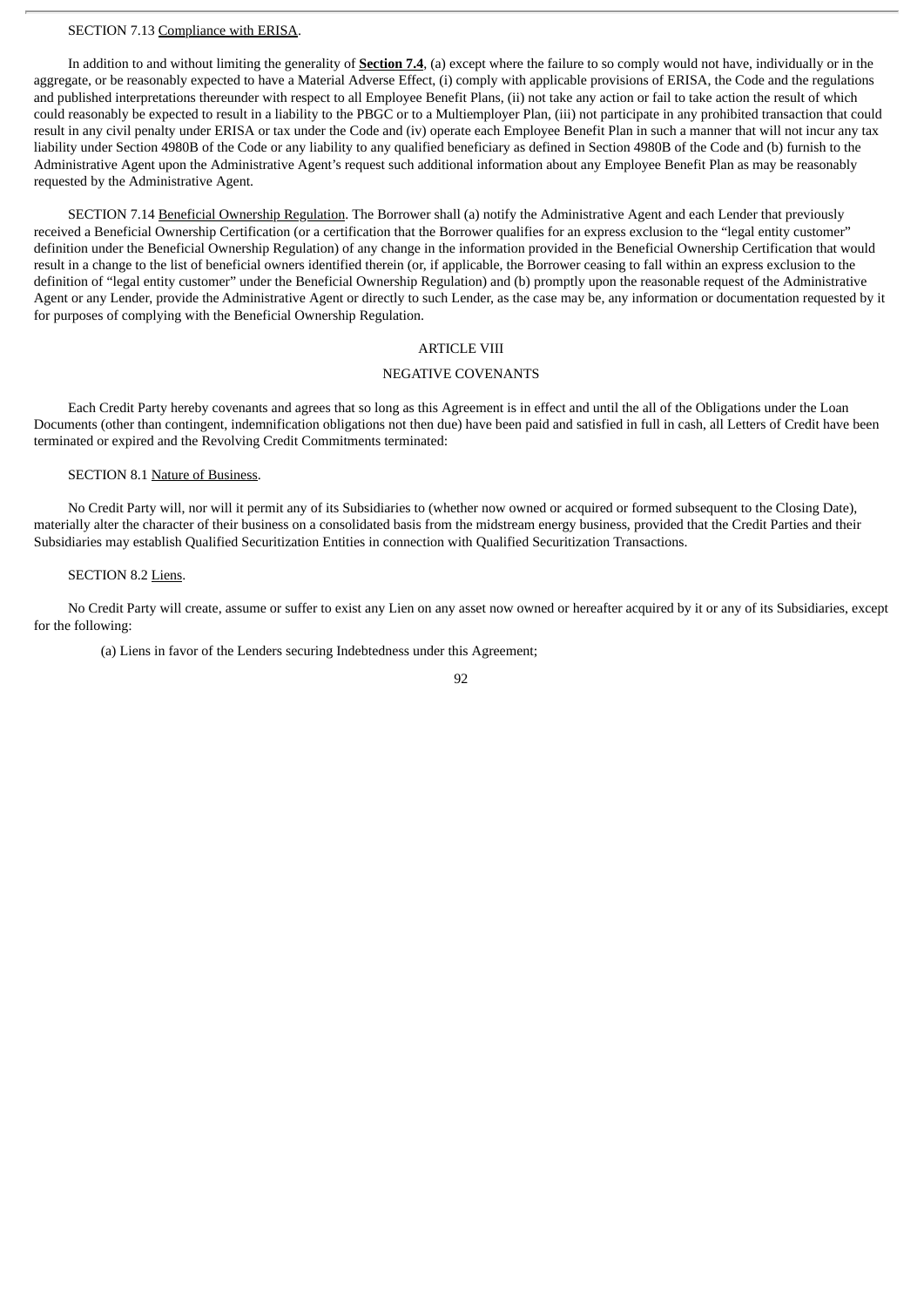(b) any Lien arising out of the refinancing, extension, renewal or refunding of any Indebtedness secured by any Lien permitted by this **Section 8.2**; provided*,* that the principal amount of such Indebtedness is not increased (other than to provide for the payment of any underwriting discounts and fees related to any refinancing Indebtedness as well as any premiums owed on and accrued and unpaid interest related to the original Indebtedness) and is not secured by any additional assets;

(c) Liens for taxes, assessments or other governmental charges or levies not yet due or which are being contested in good faith by appropriate proceedings and with respect to which adequate reserves or other appropriate provisions are being maintained in accordance with GAAP;

(d) statutory Liens of landlords and Liens of carriers, warehousemen, mechanics, materialmen and interest owners of oil and gas production and other Liens imposed by law, created in the ordinary course of business and for amounts not past due for more than 60 days or which are being contested in good faith by appropriate proceedings which are sufficient to prevent imminent foreclosure of such Liens, are promptly instituted and diligently conducted and with respect to which adequate reserves or other appropriate provisions are being maintained in accordance with GAAP;

(e) Liens incurred or deposits made in the ordinary course of business (including, without limitation, surety bonds and appeal bonds) in connection with workers' compensation, unemployment insurance and other types of social security benefits or to secure the performance of tenders, bids, leases, contracts (other than for the repayment of Indebtedness), statutory obligations and other similar obligations or arising as a result of progress payments under government contracts;

(f) easements (including, without limitation, reciprocal easement agreements and utility agreements), rights-of-way, covenants, consents, reservations, encroachments, variations and other restrictions, charges or encumbrances (whether or not recorded) affecting the use of real property;

(g) Liens with respect to judgments and attachments which do not result in an Event of Default;

(h) Liens, deposits or pledges to secure the performance of bids, tenders, contracts (other than contracts for the payment of money), leases (permitted under the terms of this Agreement), public or statutory obligations, surety, stay, appeal, indemnity, performance or other obligations arising in the ordinary course of business;

(i) rights of first refusal entered into in the ordinary course of business;

(j) Liens consisting of any (i) rights reserved to or vested in any municipality or governmental, statutory or public authority to control or regulate any property of a Credit Party or any Subsidiary or to use such property in any manner which does not materially impair the use of such property for the purpose for which it is held by a Credit Party or any such Subsidiary, (ii) obligations or duties to any municipality or public authority with respect to any franchise, grant, license, lease or permit and the rights reserved or vested in any Governmental Authority or public utility to terminate any such franchise, grant, license, lease or permit or to condemn or expropriate any property, or (iii) zoning laws, ordinances or municipal regulations;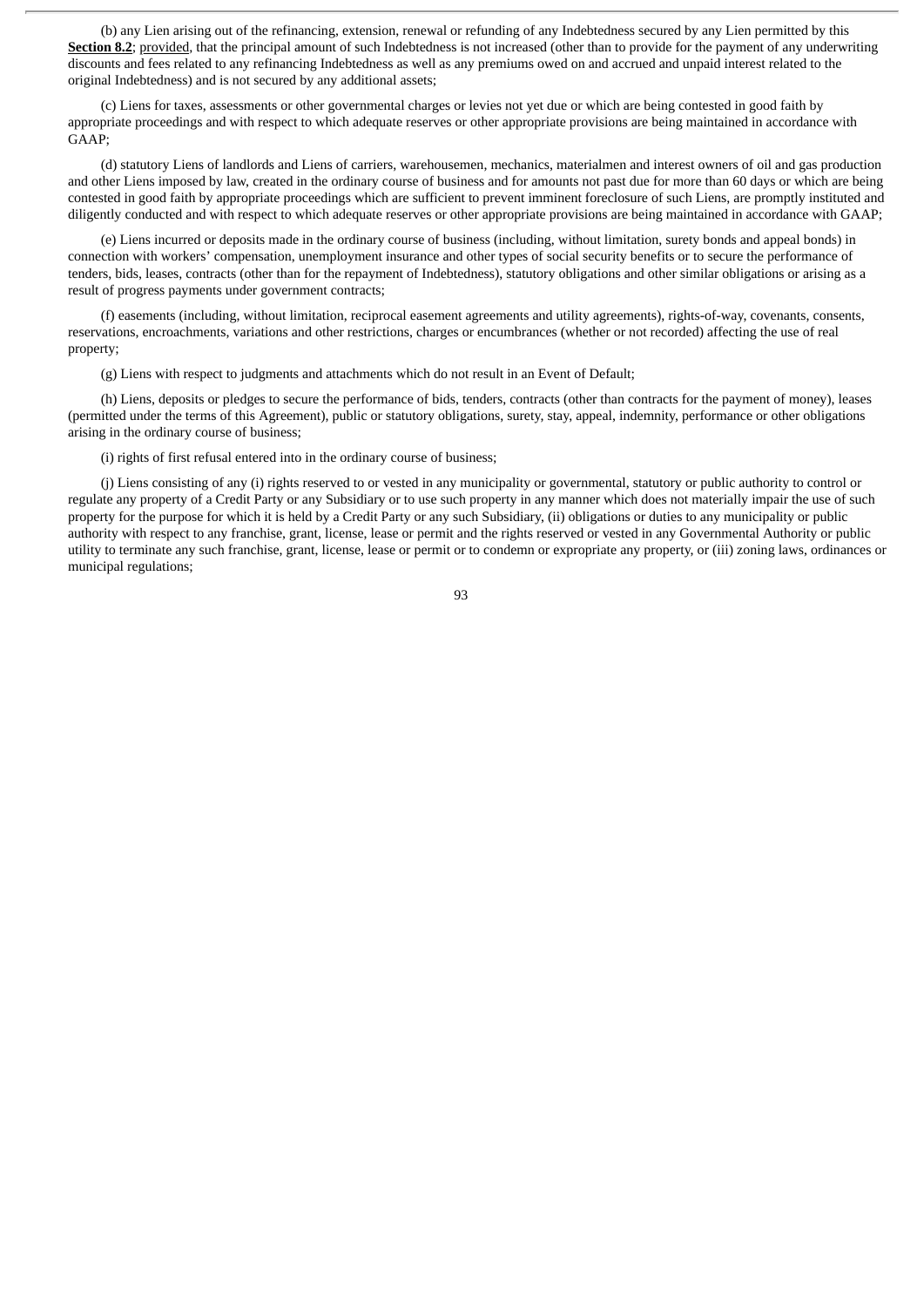(k) Liens on deposits required by any Person with whom a Credit Party or any Subsidiary enters into forward contracts, futures contracts, swap agreements or other commodities contracts in the ordinary course of business;

(l) other Liens, including Liens imposed by Environmental Laws, arising in the ordinary course of its business which (i) do not secure Indebtedness (other than Liens on cash and cash equivalents that secure letters of credit), (ii) do not secure any obligation in an amount exceeding \$62,500,000 at any time and (iii) do not in the aggregate materially detract from the value of its assets or materially impair the use thereof in the operation of its business;

(m) any Lien on any asset of any Person existing at the time such Person is merged or consolidated with or into the Borrower, the Parent or any Subsidiary and not created in contemplation of such event;

(n) any Lien existing on any asset prior to the acquisition thereof by the Borrower, the Parent or any Subsidiary and not created in contemplation of such acquisition;

(o) any Lien on any asset securing Indebtedness incurred or assumed for the purpose of financing all or any part of the cost of acquiring such asset; provided, that such Lien attaches to such asset concurrently with or within 180 days after the acquisition thereof;

(p) any Lien on any asset in connection with any Synthetic Lease Obligation or Finance Lease Obligation;

(q) Liens on Qualified Securitization Assets or accounts into which solely collections or proceeds of Qualified Securitization Assets are deposited, in each case, incurred pursuant to a Qualified Securitization Transaction;

(r) Liens in favor of the United States of America, any State, any foreign country or any department, agency or instrumentality or political subdivision of any such jurisdiction, to secure partial progress, advance or other payments pursuant to any contract or statute or to secure any Indebtedness incurred for the purpose of financing all or any part of the purchase price or the cost of constructing or improving the property subject to such Liens, including, without limitation, Liens to secure Indebtedness of the pollution control or industrial revenue bond type; or

(s) other Liens securing Indebtedness or obligations in a principal or equivalent amount not to exceed, in the aggregate, at any one time 10% of Consolidated Net Tangible Assets; provided, for purposes of this **Section 8.2(s)**, with respect to any such secured Indebtedness of a non-wholly-owned Subsidiary of the Parent or Borrower with no recourse to any Credit Party or any wholly-owned Subsidiary thereof, only that portion of such Indebtedness reflecting Parent's pro rata ownership interest therein shall be included in calculating compliance herewith.

 $Q_A$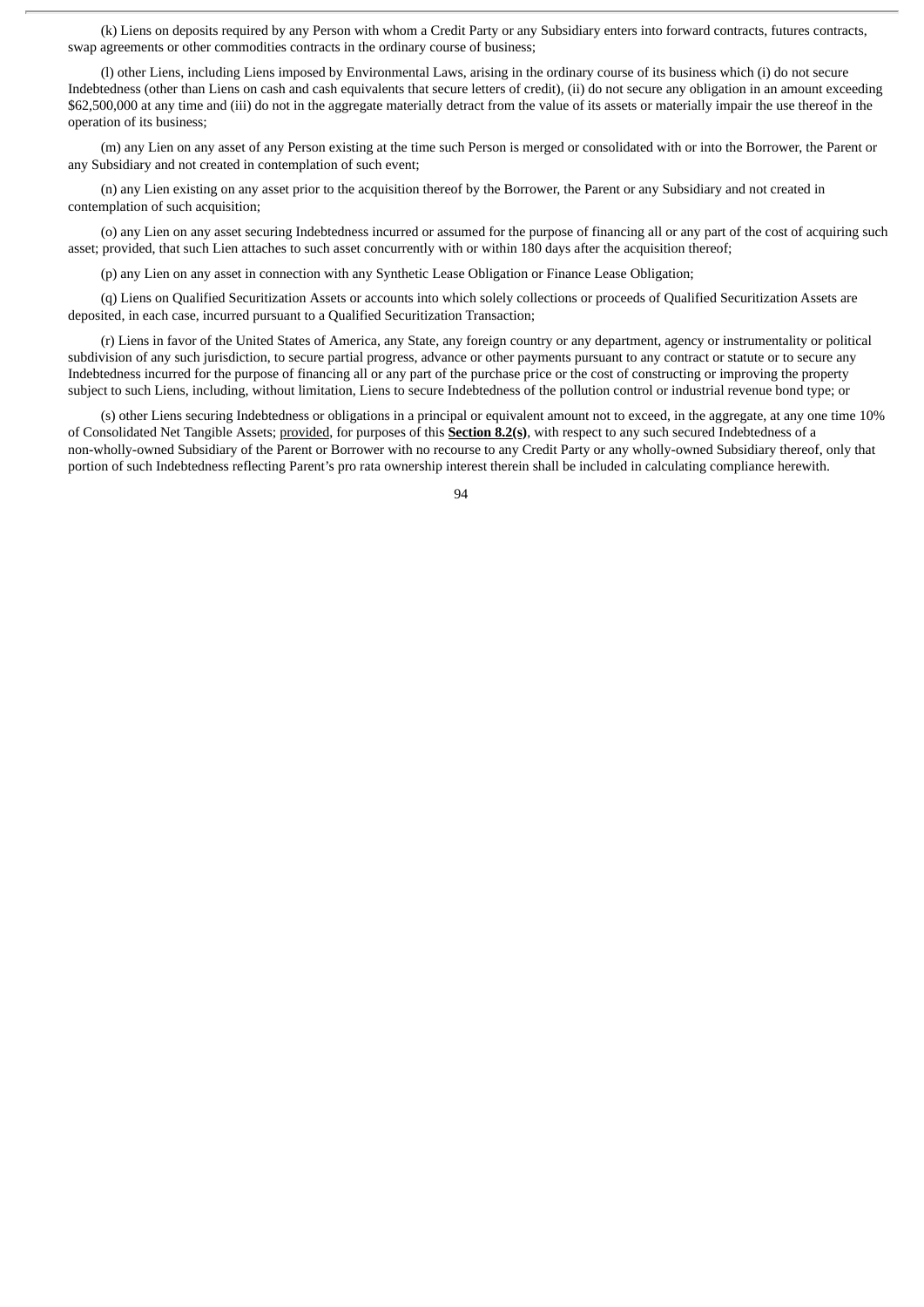## SECTION 8.3 Consolidation and Merger.

A Credit Party will not, and will not permit any of its Subsidiaries to, (a) enter into any transaction of merger or (b) consolidate, liquidate, divide, wind up or dissolve itself (or suffer any liquidation, dissolution or division); provided, that: (i) a Person (including a Subsidiary of the Borrower but not the Borrower) may be merged or consolidated with or into the Borrower or the Parent so long as (A) the Borrower or the Parent, as the case may be, shall be the continuing or surviving entity, (B) no Default or Event of Default shall exist or be caused thereby, (C) the Borrower or the Parent, as applicable, remains liable for its obligations under this Agreement and all the rights and remedies hereunder remain in full force and effect, and (D) the Credit Parties are in pro forma compliance with the financial covenant set forth in **Section 7.10** before and after giving effect to such event, determined using Consolidated EBITDA for the period ending on the last day of the most recently ended fiscal quarter for which financial statements have been delivered pursuant to **Section 7.1(a)** or **(b)**, as applicable, and Consolidated Net Indebtedness calculated as of the date of such event, and (ii) a Subsidiary of the Parent (other than the Borrower) may merge with or into another Subsidiary of the Parent or any other Person; provided that if one of such Subsidiaries is a Guarantor, the surviving entity must be a Guarantor. Notwithstanding anything to the contrary in this **Section 8.3**, no Qualified Securitization Entity may be merged or consolidated with or into Parent or any of its Subsidiaries at any time that any related Qualified Securitization Attributed Indebtedness is outstanding.

## SECTION 8.4 Dispositions.

A Credit Party will not directly or indirectly Dispose of assets, businesses or operations of any Person (other than to a consolidated Subsidiary of the Credit Party), except for the following: (a) any transfer of an interest in Qualified Securitization Assets pursuant to a Qualified Securitization Transaction, (b) any Permitted Disposition, and (c) other Dispositions that, in any Fiscal Year, do not have an aggregate book value in excess of twentyfive percent (25%) of its consolidated total assets, as determined in accordance with GAAP, as calculated as of the end of the immediately preceding Fiscal Year.

#### SECTION 8.5 Transactions with Affiliates.

A Credit Party will not, and will not permit any Subsidiary to, directly or indirectly, pay any funds to or for the account of, make any investment in, lease, sell, transfer or otherwise Dispose of any assets, tangible or intangible, to, or participate in, or effect, any transaction with, any officer, director, employee or Affiliate (other than another Credit Party) unless any and all such transactions between a Credit Party and its Subsidiaries on the one hand and any officer, director, employee or Affiliate (other than another Credit Party) on the other hand, shall be on an arms-length basis and on terms no less favorable to such Credit Party or such Subsidiary than could have been obtained from a third party who was not an officer, director, employee or Affiliate (other than another Credit Party); provided*,* that the foregoing provisions of this Section shall not (a) prohibit a Credit Party or any Subsidiary from declaring or paying any lawful dividend or distribution otherwise permitted hereunder (other than any dividends or distributions between a

 $Q<sub>5</sub>$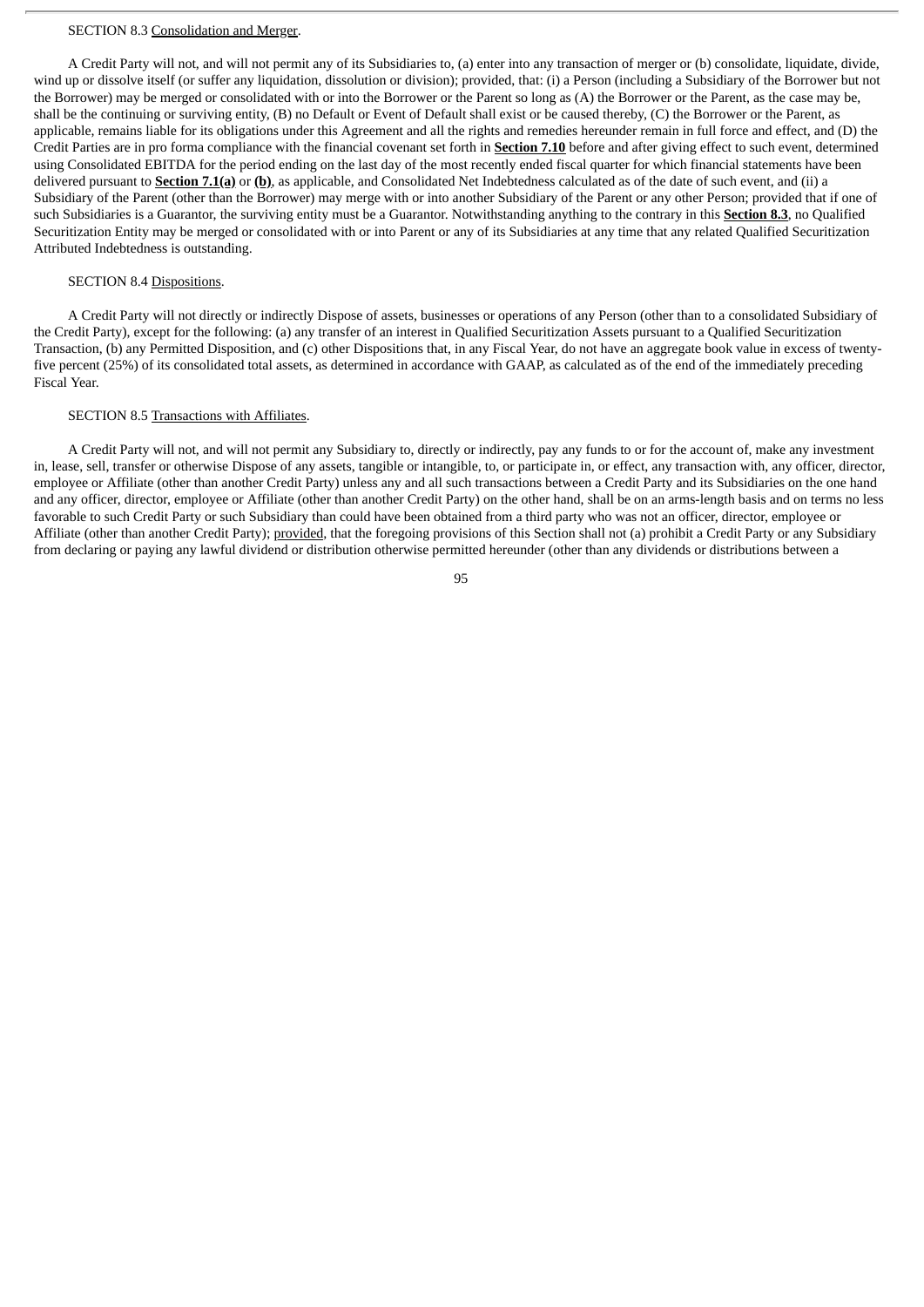Qualified Securitization Entity, on the one hand, and the Parent or any of its other Subsidiaries that are not Qualified Securitization Entities, on the other hand, to the extent that such dividends or distributions are less favorable to the Credit Parties than an arms' length transaction with a third party in exchange for fair market value), (b) prohibit a Credit Party or a Subsidiary from providing credit support for its Subsidiaries as it deems appropriate in the ordinary course of business, (c) prohibit a Credit Party or a Subsidiary from engaging in a transaction or transactions that are not on an arms-length basis or are not on terms as favorable as could have been obtained from a third party, provided that such transaction or transactions occurs within a related series of transactions, which, in the aggregate, are on an arms-length basis and are on terms as favorable as could have been obtained from a third party, (d) prohibit a Credit Party or a Subsidiary (other than a Qualified Securitization Entity to the extent it is engaging in any transaction that is not a Qualified Securitization Transaction) from engaging in non-material transactions with any Credit Party that are not on an arms-length basis or are not on terms as favorable as could have been obtained from a third party but are in the ordinary course of such Credit Party's or such Subsidiary's business, so long as, in each case, after giving effect thereto, no Default or Event of Default shall have occurred and be continuing, (e) prohibit a Credit Party or a Subsidiary from engaging in a transaction with an Affiliate if such transaction has been approved by the Conflicts Committee, (f) prohibit a Credit Party or a Subsidiary from entering into any of the agreements listed on **Schedule 8.5**, (g) prohibit a Credit Party or a Subsidiary from compensating its employees and officers in the ordinary course of business or (h) prohibit transactions among any of the Parent, any Subsidiary of the Parent and any Qualified Securitization Entity in connection with any Qualified Securitization Transactions.

#### SECTION 8.6 Indebtedness.

No Credit Party will, nor will it permit its Subsidiaries to, create, incur, assume or suffer to exist any Indebtedness (other than Indebtedness under the Loan Documents and any Indebtedness in respect of a Qualified Securitization Transaction) unless at the time of the incurrence thereof, after giving thereto: (x) the Credit Parties are in pro forma compliance with the financial covenant set forth in **Section 7.10**, determined as of the last day of the most recently ended fiscal quarter for which financial statements have been delivered pursuant to **Section 7.1(a)** or **(b)**, as applicable, and (y) no Default or Event of Default shall have occurred and be continuing.

Notwithstanding anything in this **Section 8.6** to the contrary, no Subsidiary of the Parent that is not a Credit Party shall be permitted to create, incur, assume or suffer to exist any Indebtedness, other than (a) Indebtedness under the Loan Documents upon such Subsidiary becoming a Credit Party, (b) any Indebtedness in respect of a Qualified Securitization Transaction, and (c) Indebtedness not exceeding \$10,000,000 in the aggregate at any time outstanding and consisting solely of Permitted Subsidiary Indebtedness. The immediately preceding sentence shall not restrict any Indebtedness of a Person existing at the time such Person became a Subsidiary of the Parent, to the extent such Indebtedness was not incurred in connection with or in contemplation of, such Person becoming a Subsidiary; provided, that the principal amount of such Indebtedness is not increased at the time of any refinancing, refunding, renewal or extension thereof.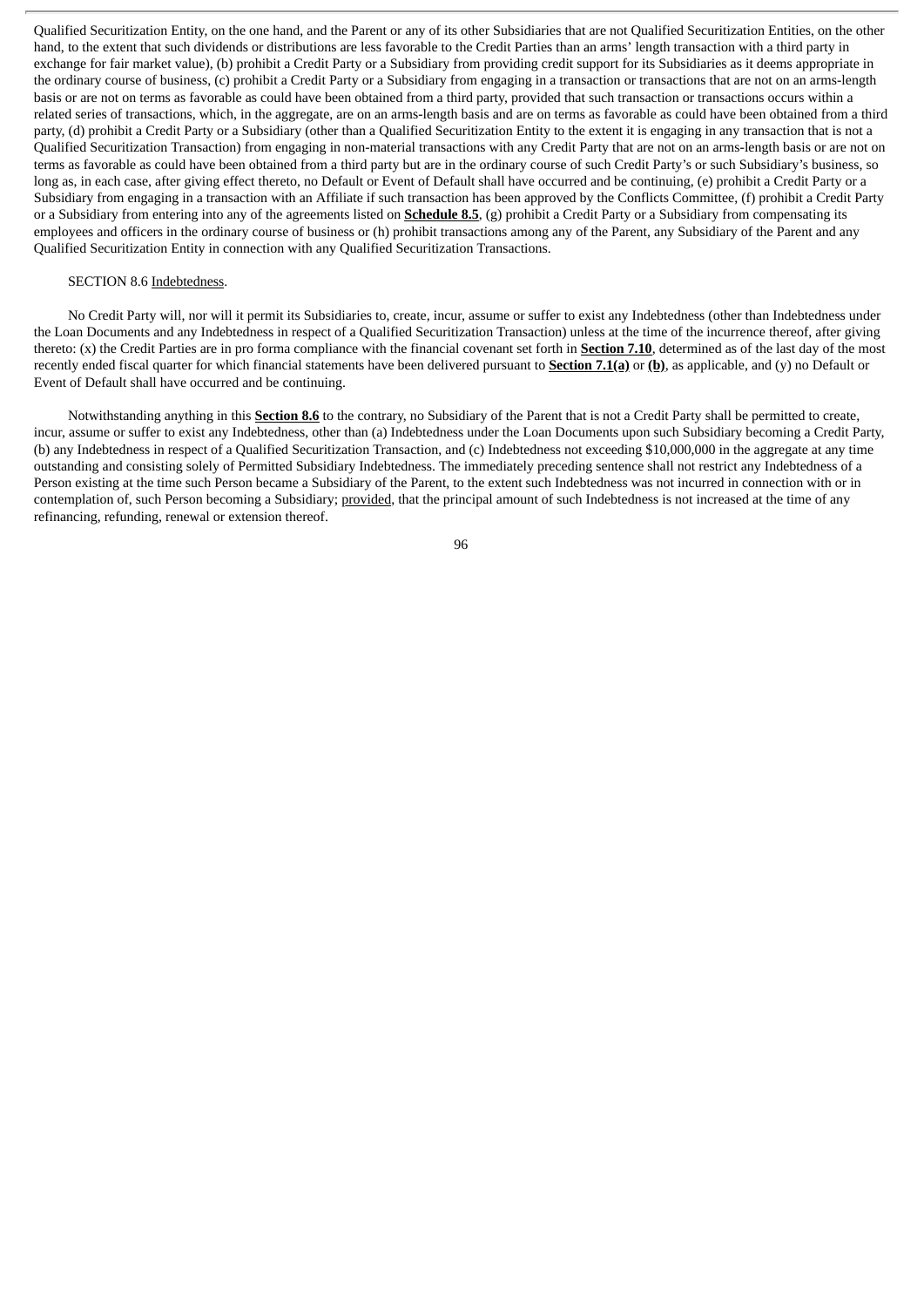#### SECTION 8.7 Restricted Payments.

No Credit Party will, nor will it permit its Subsidiaries to, declare or make, directly or indirectly, any Restricted Payment, or incur any obligation (contingent or otherwise) to do so, during the occurrence and continuance of an Event of Default, other than any Restricted Payment that is made by a Qualified Securitization Entity to the Parent or any of its other Subsidiaries and not otherwise prohibited pursuant to this Agreement.

## ARTICLE IX

#### DEFAULT AND REMEDIES

SECTION 9.1 Events of Default. Each of the following shall constitute an Event of Default:

(a) Payment. A Credit Party shall: (i) default in the payment when due of any principal amount of any of the Loans or of any reimbursement obligation arising from drawings under any Letters of Credit; or (ii) default, and such default shall continue for five or more Business Days, in the payment when due of any interest on the Loans or of any fees or other amounts owing hereunder, under any of the other Loan Documents or in connection herewith.

(b) Representations. Any representation, warranty or statement made or deemed to be made by a Credit Party herein, in any of the other Loan Documents, or in any statement or certificate delivered or required to be delivered pursuant hereto or thereto shall prove to have been untrue in any material respect on the date as of which it was deemed to have been made.

(c) Covenants. A Credit Party shall:

(i) default in the due performance or observance of any term, covenant or agreement contained in **Sections 7.1(f)**, **7.7** (solely with respect to the second paragraph of such Section), **7.10**, **7.11**, **7.12**, **8.1**, **8.2**, **8.3**, **8.4**, **8.5**, **8.6,** or **8.7**;

(ii) default in the due performance or observance by it of any term, covenant or agreement (other than those referred to in subsections (a), (b), or (c)(i) of this **Section 9.1**) contained in this Agreement or any other Loan Document and such default shall continue unremedied for a period of at least 30 days after the earlier of (A) a Responsible Officer of a Credit Party becoming aware of such default or (B) notice of such default is given by the Administrative Agent or a Lender to the Borrower. Notwithstanding the above, the failure to deliver an ESG Certificate pursuant to, or in accordance with, **Section 4.17**, shall not constitute an Event of Default.

(d) Loan Documents. Any Loan Document shall fail to be in full force and effect or a Credit Party shall so assert or any Loan Document shall fail to give the Administrative Agent and/or the Lenders the rights, powers and privileges purported to be created thereby; or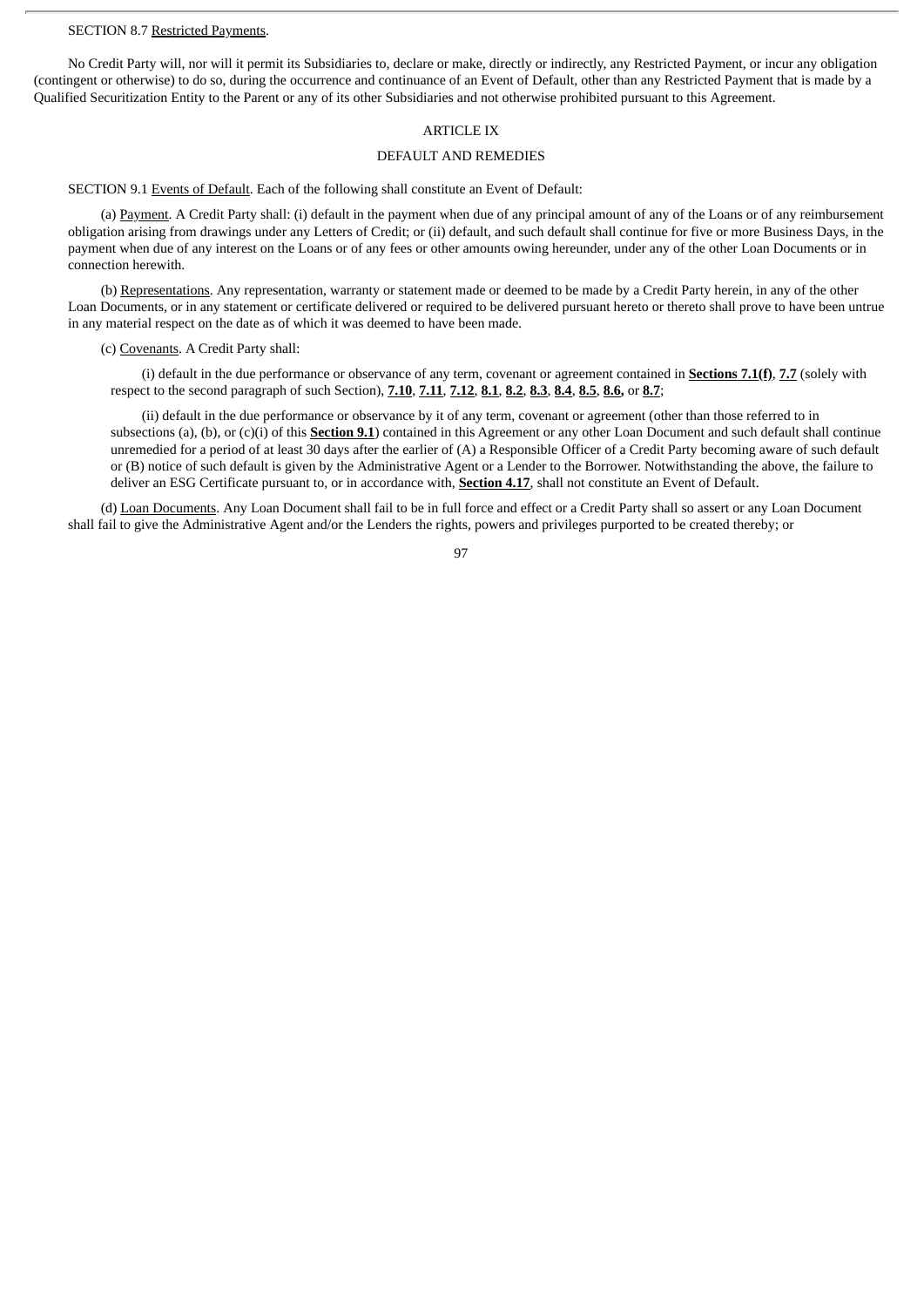(e) Bankruptcy, etc. The occurrence of any of the following with respect to a Credit Party or a Subsidiary (i) a court or governmental agency having jurisdiction in the premises shall enter a decree or order for relief in respect of such Credit Party or Subsidiary in an involuntary case under any applicable bankruptcy, insolvency or other similar law now or hereafter in effect, or appoint a receiver, liquidator, assignee, custodian, trustee, sequestrator or similar official of such Credit Party or Subsidiary or for any substantial part of its property or ordering the winding up or liquidation of its affairs; or (ii) an involuntary case under any applicable bankruptcy, insolvency or other similar law now or hereafter in effect is commenced against such Credit Party or Subsidiary and such petition remains unstayed and in effect for a period of 90 consecutive days; or (iii) such Credit Party or Subsidiary shall commence a voluntary case under any applicable bankruptcy, insolvency or other similar law now or hereafter in effect, or consent to the entry of an order for relief in an involuntary case under any such law, or consent to the appointment or taking possession by a receiver, liquidator, assignee, custodian, trustee, sequestrator or similar official of such Person or any substantial part of its property or make any general assignment for the benefit of creditors; or (iv) such Credit Party or Subsidiary shall admit in writing its inability to pay its debts generally as they become due or any action shall be taken by such Person in furtherance of any of the aforesaid purposes.

## (f) Defaults under Other Agreements.

(i) With respect to any Indebtedness, including any Off Balance Sheet Indebtedness, in excess of the lesser of (x) three percent (3%) of Consolidated Net Tangible Assets and (y) \$100,000,000 (other than Indebtedness outstanding under this Agreement) of a Credit Party or any Subsidiary such Credit Party or such Subsidiary shall (A) default in any payment (beyond the applicable grace period with respect thereto, if any) with respect to any such Indebtedness or fail to timely pay such Indebtedness when due, or (B) default (after giving effect to any applicable grace period) in the observance or performance of any covenant or agreement relating to such Indebtedness or contained in any instrument or agreement evidencing, securing or relating thereto, or any other event or condition shall occur or condition exist, the effect of which default or other event or condition in this clause (B) is to cause any such Indebtedness to become due prior to its stated maturity or

(ii) There occurs under any Hedge Agreement an Early Termination Date (as defined in such Hedge Agreement) resulting from (A) any event of default under such Hedge Agreement as to which the Borrower is the Defaulting Party (as defined in such Hedge Agreement) or (B) any Termination Event (as so defined) under such Hedge Agreement as to which the Borrower is an Affected Party (as so defined) and, in either event, the Hedge Termination Value owed by the Borrower as a result thereof is greater than the lesser of (x) three percent (3%) of Consolidated Net Tangible Assets and (y) \$100,000,000 (exclusive of any amounts the validity of which are being contested in good faith, by appropriate proceedings (if necessary) and for which adequate reserves with respect thereto are maintained on the books of the Parent or the applicable Subsidiary), unless satisfied in full within any applicable grace period;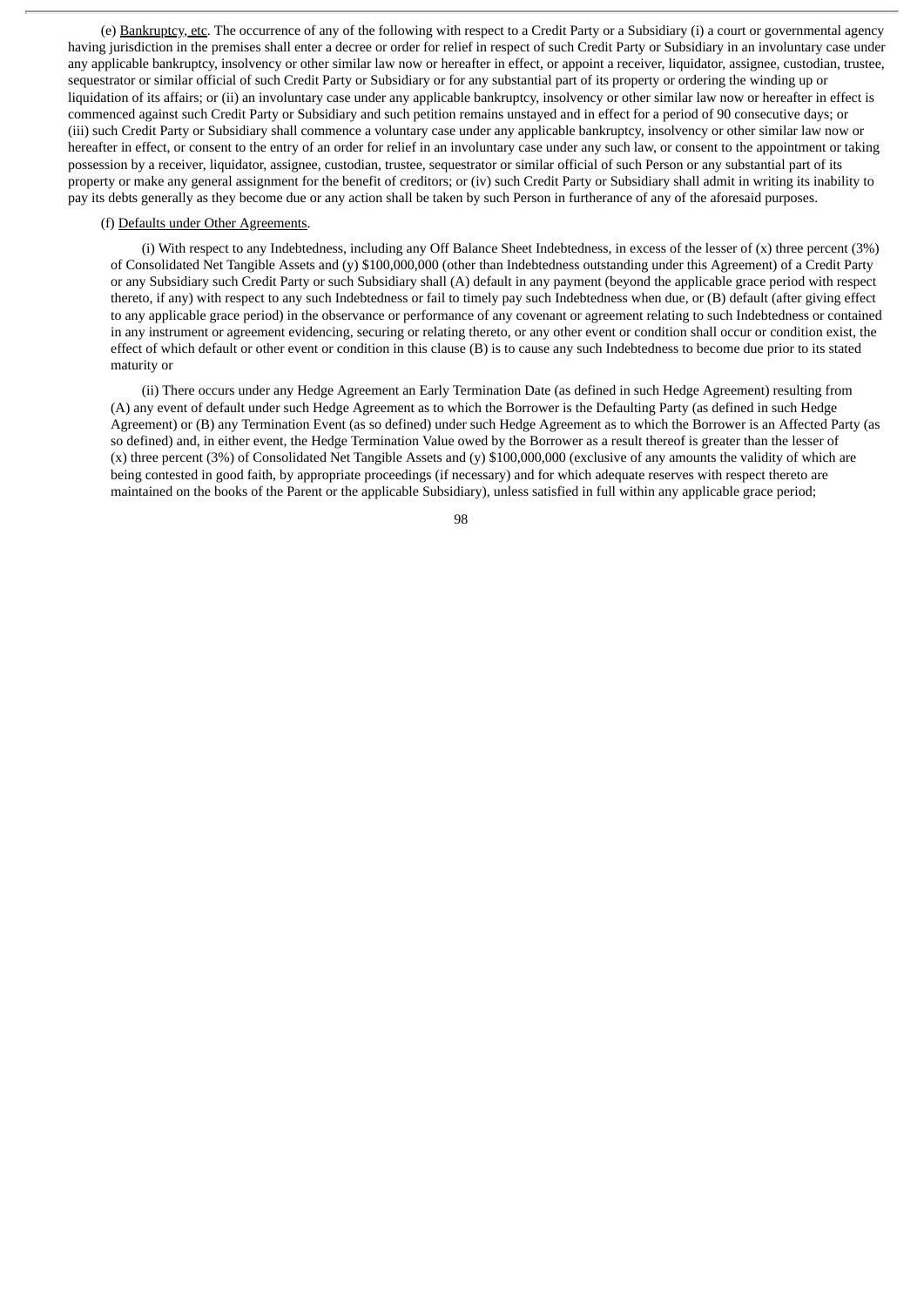(g) Judgments. One or more judgments, orders, or decrees shall be entered against a Credit Party or a Subsidiary involving a liability, in the aggregate, in excess of the lesser of (x) three percent (3%) of Consolidated Net Tangible Assets and (y) \$50,000,000 (to the extent not paid or covered by insurance provided by a carrier who has acknowledged coverage) and such judgments, orders or decrees shall continue unsatisfied, undischarged and unstayed for a period ending on the first to occur of (i) the last day on which such judgment, order or decree becomes final and unappealable and, where applicable, with the status of a judicial lien or (ii) 45 days.

(h) ERISA Events. The occurrence of any of the following events: (i) any Credit Party or any ERISA Affiliate fails to make full payment when due of all amounts which, under the provisions of any Pension Plan or Sections 412 or 430 of the Code, any Credit Party or any ERISA Affiliate is required to pay as contributions thereto and are in excess of the lesser of (x) three percent (3%) of Consolidated Net Tangible Assets and (y) \$25,000,000, (ii) a Termination Event or (iii) any Credit Party or any ERISA Affiliate as employers under one or more Multiemployer Plans makes a complete or partial withdrawal from any such Multiemployer Plan and the plan sponsor of such Multiemployer Plans notifies such withdrawing employer that such employer has incurred a withdrawal liability requiring payments in an amount exceeding the lesser of (x) three percent (3%) of Consolidated Net Tangible Assets and (y) \$50,000,000.

(i) Change in Control. The occurrence of any Change in Control.

SECTION 9.2 Remedies. Upon the occurrence of an Event of Default, with the consent of the Required Lenders, the Administrative Agent may, or upon the request of the Required Lenders, the Administrative Agent shall, by notice to the Borrower:

(a) Acceleration; Termination of Credit Facility. Terminate the Revolving Credit Commitments and declare the principal of and interest on the Loans and the Reimbursement Obligations at the time outstanding, and all other amounts owed to the Lenders and to the Administrative Agent under this Agreement or any of the other Loan Documents and all other Obligations, to be forthwith due and payable, whereupon the same shall immediately become due and payable without presentment, demand, protest or other notice of any kind, all of which are expressly waived by each Credit Party, anything in this Agreement or the other Loan Documents to the contrary notwithstanding, and terminate the Credit Facility and any right of the Borrower to request borrowings or Letters of Credit thereunder; provided, that upon the occurrence of an Event of Default specified in **Section 9.1(e)**, the Credit Facility shall be automatically terminated and all Obligations shall automatically become due and payable without presentment, demand, protest or other notice of any kind, all of which are expressly waived by each Credit Party, anything in this Agreement or in any other Loan Document to the contrary notwithstanding.

(b) Letters of Credit. With respect to all Letters of Credit with respect to which presentment for honor shall not have occurred at the time of an acceleration pursuant to the preceding paragraph, the Borrower shall at such time deposit in a Cash Collateral account opened by the Administrative Agent an amount equal to the aggregate then undrawn and unexpired amount of such Letters of Credit. Amounts held in such Cash Collateral account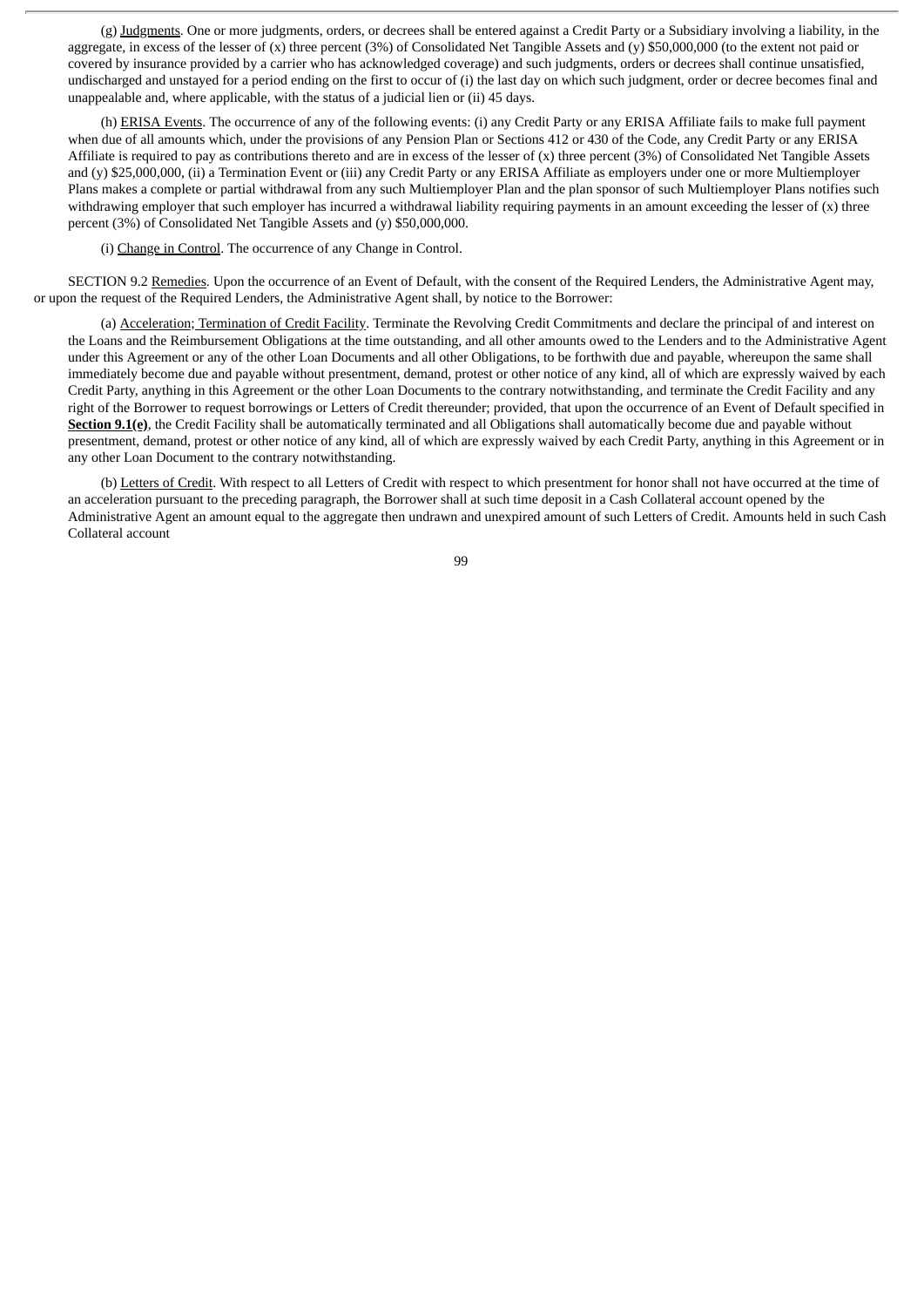shall be applied by the Administrative Agent to the payment of drafts drawn under such Letters of Credit, and the unused portion thereof after all such Letters of Credit shall have expired or been fully drawn upon, if any, shall be applied to repay the other Obligations on a pro rata basis. After all such Letters of Credit shall have expired or been fully drawn upon, the Reimbursement Obligation shall have been satisfied and all other Obligations shall have been paid in full, the balance, if any, in such Cash Collateral account shall be returned to the Borrower.

(c) General Remedies. Exercise on behalf of the Lenders, any Cash Management Bank or any Hedge Bank all of its other rights and remedies under this Agreement, the other Loan Documents and Applicable Law, in order to satisfy all of the Obligations.

#### SECTION 9.3 Rights and Remedies Cumulative; Non-Waiver; Etc.

(a) The enumeration of the rights and remedies of the Administrative Agent and the Lenders set forth in this Agreement is not intended to be exhaustive and the exercise by the Administrative Agent and the Lenders of any right or remedy shall not preclude the exercise of any other rights or remedies, all of which shall be cumulative, and shall be in addition to any other right or remedy given hereunder or under the other Loan Documents or that may now or hereafter exist at law or in equity or by suit or otherwise. No delay or failure to take action on the part of the Administrative Agent or any Lender in exercising any right, power or privilege shall operate as a waiver thereof, nor shall any single or partial exercise of any such right, power or privilege preclude any other or further exercise thereof or the exercise of any other right, power or privilege or shall be construed to be a waiver of any Event of Default. No course of dealing between the Borrower, the Administrative Agent and the Lenders or their respective agents or employees shall be effective to change, modify or discharge any provision of this Agreement or any of the other Loan Documents or to constitute a waiver of any Event of Default.

(b) Notwithstanding anything to the contrary contained herein or in any other Loan Document, the authority to enforce rights and remedies hereunder and under the other Loan Documents against the Credit Parties or any of them shall be vested exclusively in, and all actions and proceedings at law in connection with such enforcement shall be instituted and maintained exclusively by, the Administrative Agent in accordance with **Section 9.2** for the benefit of all the Lenders and the Issuing Lender; provided that the foregoing shall not prohibit (a) the Administrative Agent from exercising on its own behalf the rights and remedies that inure to its benefit (solely in its capacity as Administrative Agent) hereunder and under the other Loan Documents, (b) the Issuing Lender or the Swingline Lender from exercising the rights and remedies that inure to its benefit (solely in its capacity as Issuing Lender or Swingline Lender, as the case may be) hereunder and under the other Loan Documents, (c) any Lender from exercising setoff rights in accordance with **Section 11.4** (subject to the terms of **Section 4.4**), or (d) any Lender from filing proofs of claim or appearing and filing pleadings on its own behalf during the pendency of a proceeding relative to any Credit Party under any Debtor Relief Law; and provided, further, that if at any time there is no Person acting as Administrative Agent hereunder and under the other Loan Documents, then (i) the Required Lenders shall have the rights otherwise ascribed to the Administrative Agent pursuant to **Section 9.2** and (ii) in addition to the matters set forth in clauses (b), (c) and (d) of the preceding proviso and subject to **Section 4.4**, any Lender may, with the consent of the Required Lenders, enforce any rights and remedies available to it and as authorized by the Required Lenders.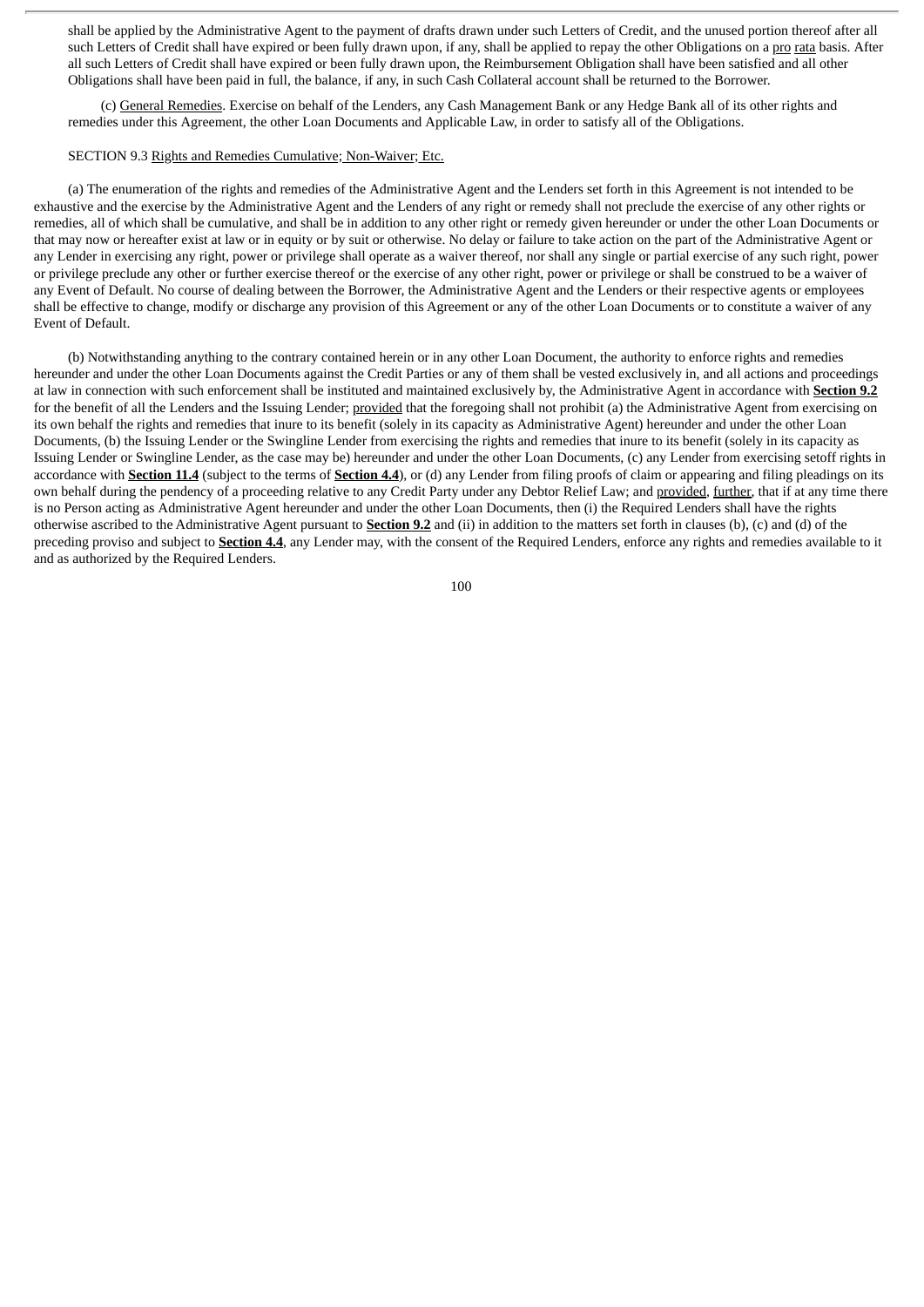SECTION 9.4 Crediting of Payments and Proceeds. In the event that the Obligations have been accelerated pursuant to **Section 9.2** or the Administrative Agent or any Lender has exercised any remedy set forth in this Agreement or any other Loan Document, all payments received by the Lenders upon the Obligations and all net proceeds from the enforcement of the Obligations shall be applied:

First, to payment of that portion of the Obligations constituting reasonable fees, indemnities, expenses and other amounts, including reasonable attorney fees, payable to the Administrative Agent in its capacity as such, each Issuing Lender in its capacity as such and the Swingline Lender in its capacity as such, ratably among the Administrative Agent, the Issuing Lenders and Swingline Lender in proportion to the respective amounts described in this clause First payable to them;

Second, to payment of that portion of the Obligations constituting reasonable fees, indemnities and other amounts (other than principal and interest) payable to the Lenders under the Loan Documents, including reasonable attorney fees, ratably among the Lenders in proportion to the respective amounts described in this clause Second payable to them;

Third, to payment of that portion of the Obligations constituting accrued and unpaid interest on the Loans and Reimbursement Obligations, ratably among the Lenders in proportion to the respective amounts described in this clause Third payable to them;

Fourth, to payment of that portion of the Obligations constituting unpaid principal of the Loans, Reimbursement Obligations and payment obligations then owing under Guaranteed Hedge Agreements and Guaranteed Cash Management Agreements, ratably among the Lenders, the Issuing Lenders, the Hedge Banks and the Cash Management Banks in proportion to the respective amounts described in this clause Fourth held by them;

Fifth, to the Administrative Agent for the account of the Issuing Lenders, to Cash Collateralize any L/C Obligations then outstanding; and

Last, the balance, if any, after all of the Obligations have been indefeasibly paid in full, to the Borrower or as otherwise required by Applicable Law.

Excluded Swap Obligations with respect to any Credit Party shall not be paid with amounts received from such Credit Party or such Credit Party's assets, but appropriate adjustments shall be made with respect to payments from other Credit Parties to preserve the allocations otherwise set forth above in this Section.

Notwithstanding the foregoing, Obligations arising under Guaranteed Cash Management Agreements and Guaranteed Hedge Agreements shall be excluded from the application described above if the Administrative Agent has not received written notice thereof, together with such supporting documentation as the Administrative Agent may request, from the applicable Cash Management Bank or Hedge Bank, as the case may be. Each Cash Management Bank or Hedge Bank not a party to this Agreement that has given the notice contemplated by the preceding sentence shall, by such notice, be deemed to have acknowledged and accepted the appointment of the Administrative Agent pursuant to the terms of **Article X** for itself and its Affiliates as if a "Lender" party hereto.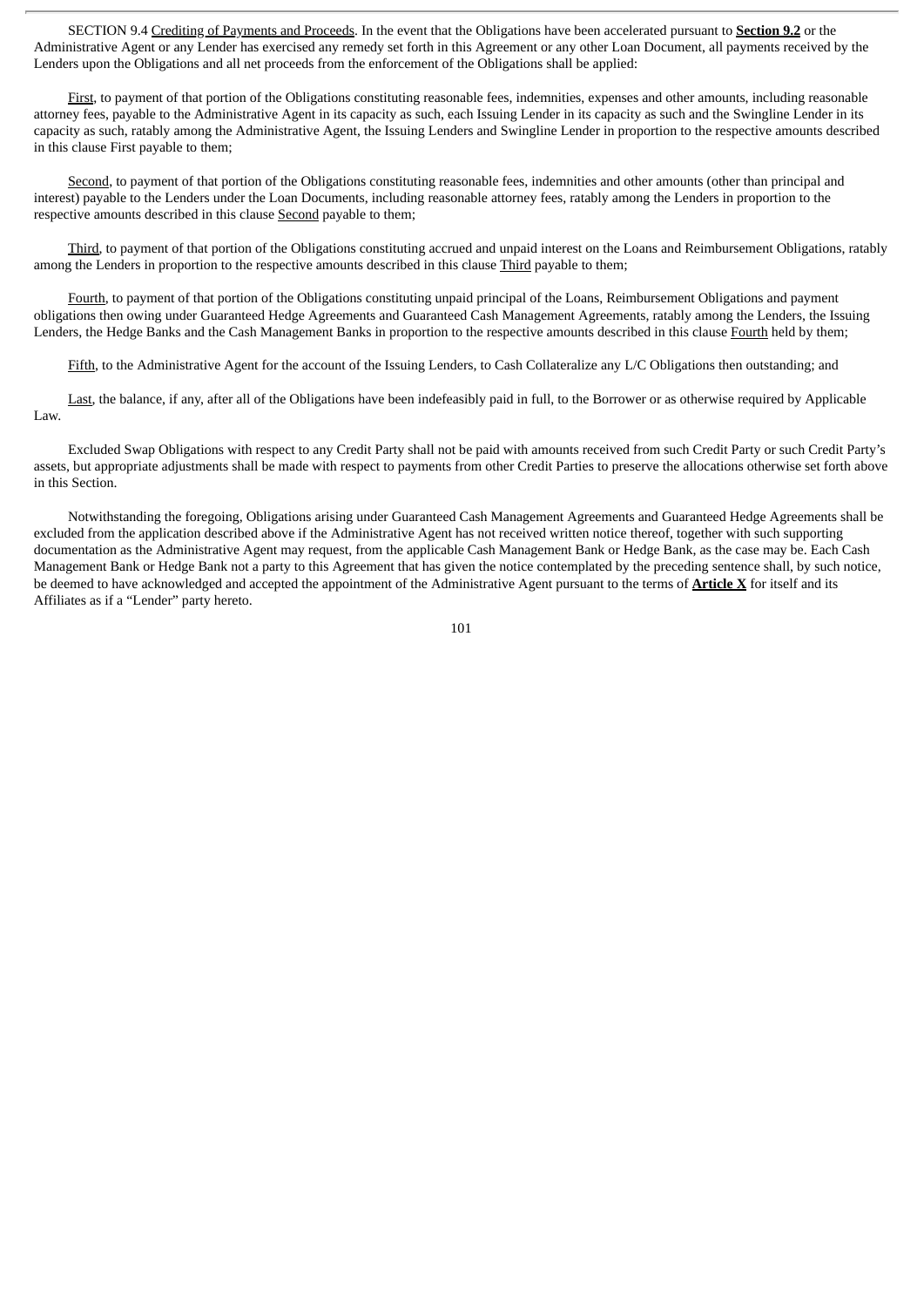SECTION 9.5 Administrative Agent May File Proofs of Claim. In case of the pendency of any proceeding under any Debtor Relief Law or any other judicial proceeding relative to any Credit Party, the Administrative Agent (irrespective of whether the principal of any Loan or L/C Obligation shall then be due and payable as herein expressed or by declaration or otherwise and irrespective of whether the Administrative Agent shall have made any demand on the Borrower) shall be entitled and empowered (but not obligated) by intervention in such proceeding or otherwise:

(a) to file and prove a claim for the whole amount of the principal and interest owing and unpaid in respect of the Loans, L/C Obligations and all other Obligations that are owing and unpaid and to file such other documents as may be necessary or advisable in order to have the claims of the Lenders, the Issuing Lenders and the Administrative Agent (including any claim for any fees provided for in this Agreement and all reasonable expenses, disbursements and advances of the Lenders, the Issuing Lenders and the Administrative Agent and their respective agents and counsel and all other amounts due the Lenders, the Issuing Lenders and the Administrative Agent under **Sections 3.3**, **4.3** and **11.3**) allowed in such judicial proceeding; and

(b) to collect and receive any monies or other property payable or deliverable on any such claims and to distribute the same;

and any custodian, receiver, assignee, trustee, liquidator, sequestrator or other similar official in any such judicial proceeding is hereby authorized by each Lender and each Issuing Lender to make such payments to the Administrative Agent and, in the event that the Administrative Agent shall consent to the making of such payments directly to the Lenders and the Issuing Lenders, to pay to the Administrative Agent any amount due for the reasonable compensation, expenses, disbursements and advances of the Administrative Agent and its agents and counsel, and any other amounts due the Administrative Agent under **Sections 3.3**, **4.3** and **11.3**.

# ARTICLE X

#### THE ADMINISTRATIVE AGENT

SECTION 10.1 Appointment and Authority.

As of the Closing Date, Mizuho shall be deemed to have been irrevocably appointed by each of the Lenders and each of the Issuing Lenders to act on its behalf as the Administrative Agent and the Sustainability Structuring Agent hereunder and under the other Loan Documents, as applicable, and shall be authorized to take such actions on its behalf and to exercise such powers as are delegated to the Administrative Agent or the Sustainability Structuring Agent by the terms hereof or thereof, together with such actions and powers as are reasonably incidental thereto. The provisions of this Article are solely for the benefit of the Administrative Agent, the Sustainability Structuring Agent, the Lenders and the Issuing Lenders, and neither the Borrower nor any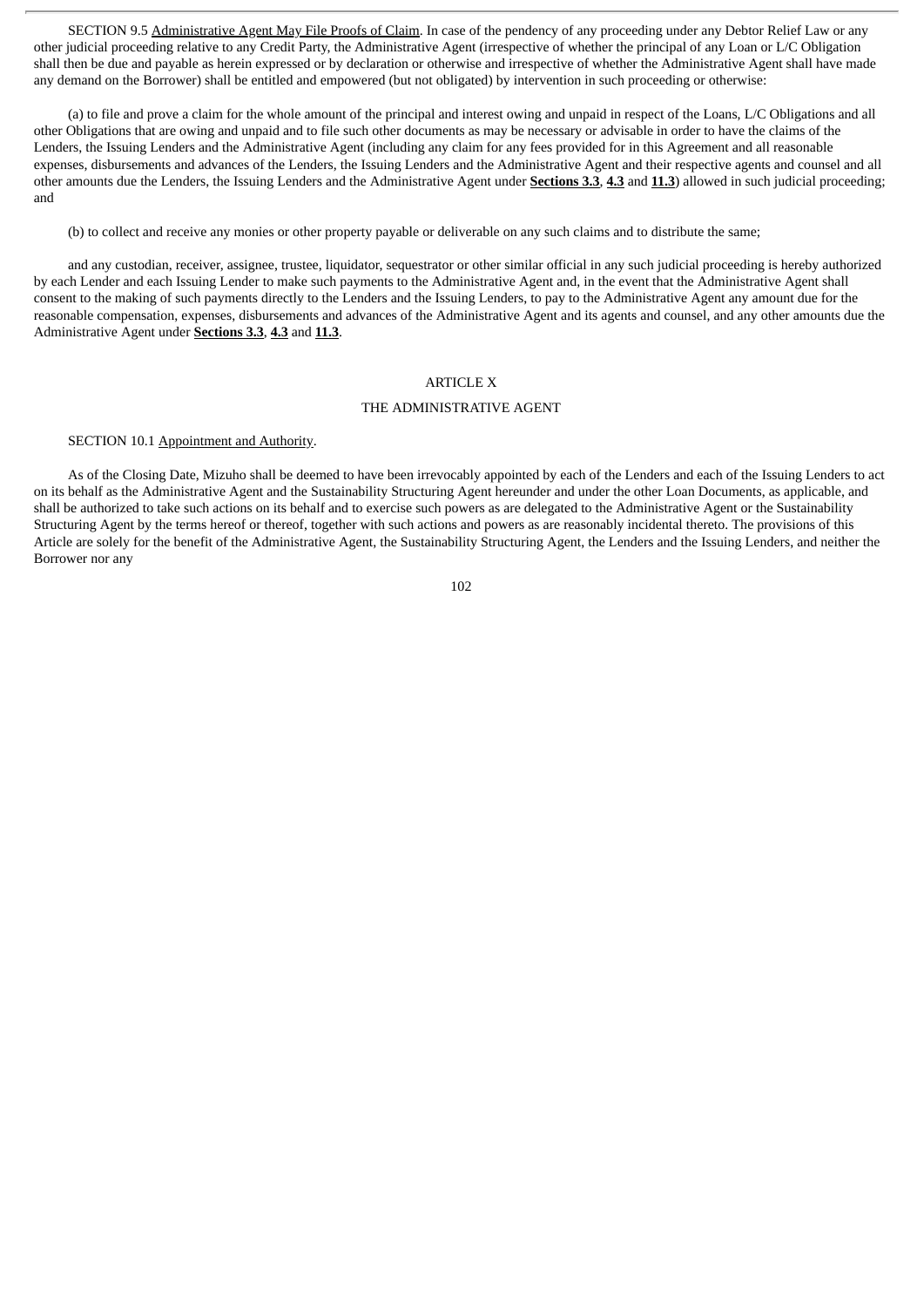Subsidiary thereof shall have rights as a third party beneficiary of any of such provisions, other than any provision in **Section 10.6** hereof that gives the Borrower any consent or approval rights. It is understood and agreed that the use of the term "agent" herein or in any other Loan Documents (or any other similar term) with reference to the Administrative Agent or the Sustainability Structuring Agent is not intended to connote any fiduciary or other implied (or express) obligations arising under agency doctrine of any applicable law. Instead such term is used as a matter of market custom, and is intended to create or reflect only an administrative relationship between contracting parties.

SECTION 10.2 Rights as a Lender. The Person serving as the Administrative Agent hereunder shall have the same rights and powers in its capacity as a Lender as any other Lender and may exercise the same as though it were not the Administrative Agent and the term "Lender" or "Lenders" shall, unless otherwise expressly indicated or unless the context otherwise requires, include the Person serving as the Administrative Agent hereunder in its individual capacity. Such Person and its Affiliates may accept deposits from, lend money to, own securities of, act as the financial advisor or in any other advisory capacity for and generally engage in any kind of business with the Borrower or any Subsidiary or other Affiliate thereof as if such Person were not the Administrative Agent hereunder and without any duty to account therefor to the Lenders.

# SECTION 10.3 Exculpatory Provisions.

(a) The Administrative Agent shall not have any duties or obligations except those expressly set forth herein and in the other Loan Documents. Without limiting the generality of the foregoing, the Administrative Agent:

(i) shall not be subject to any fiduciary or other implied duties, regardless of whether a Default has occurred and is continuing;

(ii) shall not have any duty to take any discretionary action or exercise any discretionary powers, except discretionary rights and powers expressly contemplated hereby or by the other Loan Documents that the Administrative Agent is required to exercise as directed in writing by the Required Lenders (or such other number or percentage of the Lenders as shall be expressly provided for herein or in the other Loan Documents), provided that the Administrative Agent shall not be required to take any action that, in its opinion or the opinion of its counsel, may expose the Administrative Agent to liability or that is contrary to any Loan Document or Applicable Law, including for the avoidance of doubt any action that may be in violation of the automatic stay under any Debtor Relief Law or that may effect a forfeiture, modification or termination of property of a Defaulting Lender in violation of any Debtor Relief Law; and

(iii) shall not, except as expressly set forth herein and in the other Loan Documents, have any duty to disclose, and shall not be liable for the failure to disclose, any information relating to the Borrower or any of its Affiliates that is communicated to or obtained by the Person serving as the Administrative Agent or any of its Affiliates in any capacity.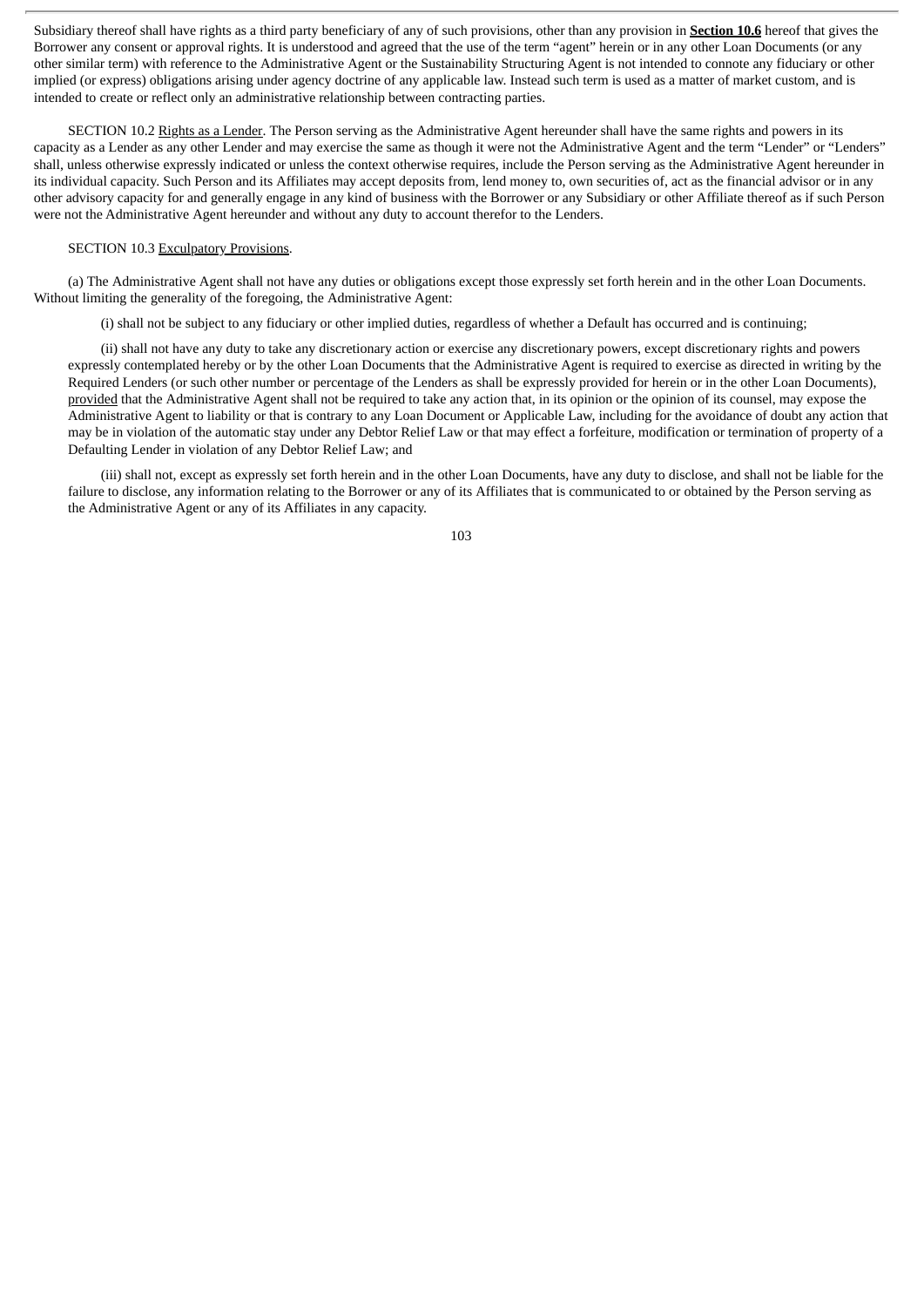(b) The Administrative Agent shall not be liable for any action taken or not taken by it (i) with the consent or at the request of the Required Lenders (or such other number or percentage of the Lenders as shall be necessary, or as the Administrative Agent shall believe in good faith shall be necessary, under the circumstances as provided in **Section 11.2** and **Section 9.2**) or (ii) in the absence of its own gross negligence or willful misconduct as determined by a court of competent jurisdiction by final nonappealable judgment. The Administrative Agent shall be deemed not to have knowledge of any Default unless and until notice describing such Default is given to the Administrative Agent by the Parent, the Borrower, a Lender or an Issuing Lender.

(c) The Administrative Agent shall not be responsible for or have any duty to ascertain or inquire into (i) any statement, warranty or representation made in or in connection with this Agreement or any other Loan Document, (ii) the contents of any certificate, report or other document delivered hereunder or thereunder or in connection herewith or therewith, (iii) the performance or observance of any of the covenants, agreements or other terms or conditions set forth herein or therein or the occurrence of any Default, (iv) the validity, enforceability, effectiveness or genuineness of this Agreement, any other Loan Document or any other agreement, instrument or document or (v) the satisfaction of any condition set forth in **Article VI** or elsewhere herein, other than to confirm receipt of items expressly required to be delivered to the Administrative Agent.

SECTION 10.4 Reliance by the Administrative Agent. The Administrative Agent shall be entitled to rely upon, and shall not incur any liability for relying upon, any notice, request, certificate, consent, statement, instrument, document or other writing (including any electronic message, Internet or intranet website posting or other distribution) believed by it to be genuine and to have been signed, sent or otherwise authenticated by the proper Person. The Administrative Agent also may rely upon any statement made to it orally or by telephone and believed by it to have been made by the proper Person, and shall not incur any liability for relying thereon. In determining compliance with any condition hereunder to the making of a Loan, or the issuance of a Letter of Credit, that by its terms must be fulfilled to the satisfaction of a Lender or an Issuing Lender, the Administrative Agent may presume that such condition is satisfactory to such Lender or such Issuing Lender unless the Administrative Agent shall have received notice to the contrary from such Lender or such Issuing Lender prior to the making of such Loan or the issuance of such Letter of Credit. The Administrative Agent may consult with legal counsel (who may be counsel for the Parent and the Borrower), independent accountants and other experts selected by it, and shall not be liable for any action taken or not taken by it in accordance with the advice of any such counsel, accountants or experts.

SECTION 10.5 Delegation of Duties. The Administrative Agent may perform any and all of its duties and exercise its rights and powers hereunder or under any other Loan Document by or through any one or more sub agents appointed by the Administrative Agent. The Administrative Agent and any such sub agent may perform any and all of its duties and exercise its rights and powers by or through their respective Related Parties. The exculpatory provisions of this Article shall apply to any such sub agent and to the Related Parties of the Administrative Agent and any such sub agent, and shall apply to their respective activities in connection with the syndication of the Credit Facility as well as activities as Administrative Agent. The Administrative Agent shall not be responsible for the negligence or misconduct of any sub-agents except to the extent that a court of competent jurisdiction determines in a final and nonappealable judgment that the Administrative Agent acted with gross negligence or willful misconduct in the selection of such sub-agents.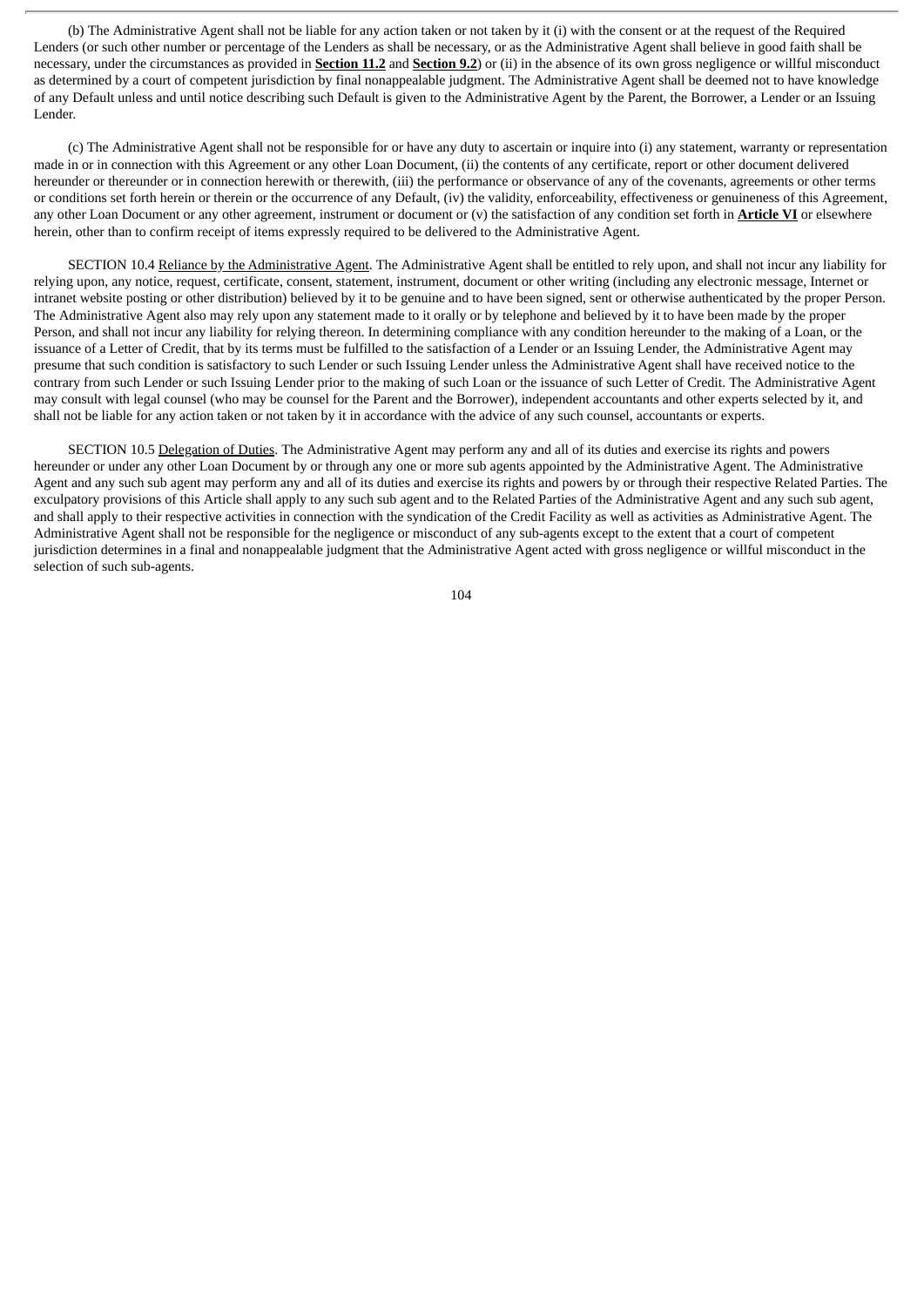# SECTION 10.6 Resignation of Administrative Agent.

(a) The Administrative Agent may resign at any time by giving no less than thirty (30) days written notice of its resignation to the Lenders, the Issuing Lenders and the Borrower. Upon receipt of any such notice of resignation, the Required Lenders shall have the right, subject to the consent of the Borrower (which consent shall not be required if any Event of Default has occurred and is continuing at the time of such appointment), to appoint a successor, which shall be a bank with an office in the United States, or an Affiliate of any such bank with an office in the United States. If no such successor shall have been so appointed by the Required Lenders and shall have accepted such appointment within 30 days after the retiring Administrative Agent gives notice of its resignation (or such earlier day as shall be agreed by the Required Lenders) (the "**Resignation Effective Date**"), then the retiring Administrative Agent may (but shall not be obligated to), on behalf of the Lenders and the Issuing Lenders, appoint a successor Administrative Agent meeting the qualifications set forth above. Whether or not a successor has been appointed, such resignation shall become effective in accordance with such notice on the Resignation Effective Date.

(b) If the Person serving as Administrative Agent is a Defaulting Lender pursuant to clause (d) of the definition thereof, the Required Lenders may, to the extent permitted by Applicable Law, by notice in writing to the Borrower, the Administrative Agent and all other parties to this Agreement, remove such Person as Administrative Agent and the Required Lenders shall have the right, subject to the consent of the Borrower (which consent shall not be required if any Event of Default has occurred and is continuing at the time of such appointment), to appoint a successor. If no such successor shall have been so appointed by the Required Lenders and shall have accepted such appointment within 30 days (or such earlier day as shall be agreed by the Required Lenders) (the "**Removal Effective Date**"), then such removal shall nonetheless become effective in accordance with such notice on the Removal Effective Date.

(c) With effect from the Resignation Effective Date or the Removal Effective Date (as applicable), (1) the retiring or removed Administrative Agent shall be discharged from its prospective duties and obligations hereunder and under the other Loan Documents (except that in the case of any collateral security held by the Administrative Agent on behalf of the Lenders or the Issuing Lenders under any of the Loan Documents, the retiring or removed Administrative Agent shall continue to hold such collateral security until such time as a successor Administrative Agent is appointed) and (2) except for any indemnity payments owed to the retiring or removed Administrative Agent, all payments, communications and determinations provided to be made by, to or through the Administrative Agent shall instead be made by or to each Lender and each Issuing Lender directly, until such time, if any, as the Required Lenders appoint a successor Administrative Agent as provided for above. Upon the acceptance of a successor's appointment as Administrative Agent hereunder, such successor shall succeed to and become vested with all of the rights, powers, privileges and duties of the retiring or removed Administrative Agent (other than any rights to indemnity payments owed to the retiring or removed Administrative Agent), and the retiring or removed Administrative Agent shall be discharged from all of its duties and obligations hereunder or under the other Loan Documents. The fees payable by the Borrower to a successor Administrative Agent shall be the same as those payable to its predecessor unless otherwise agreed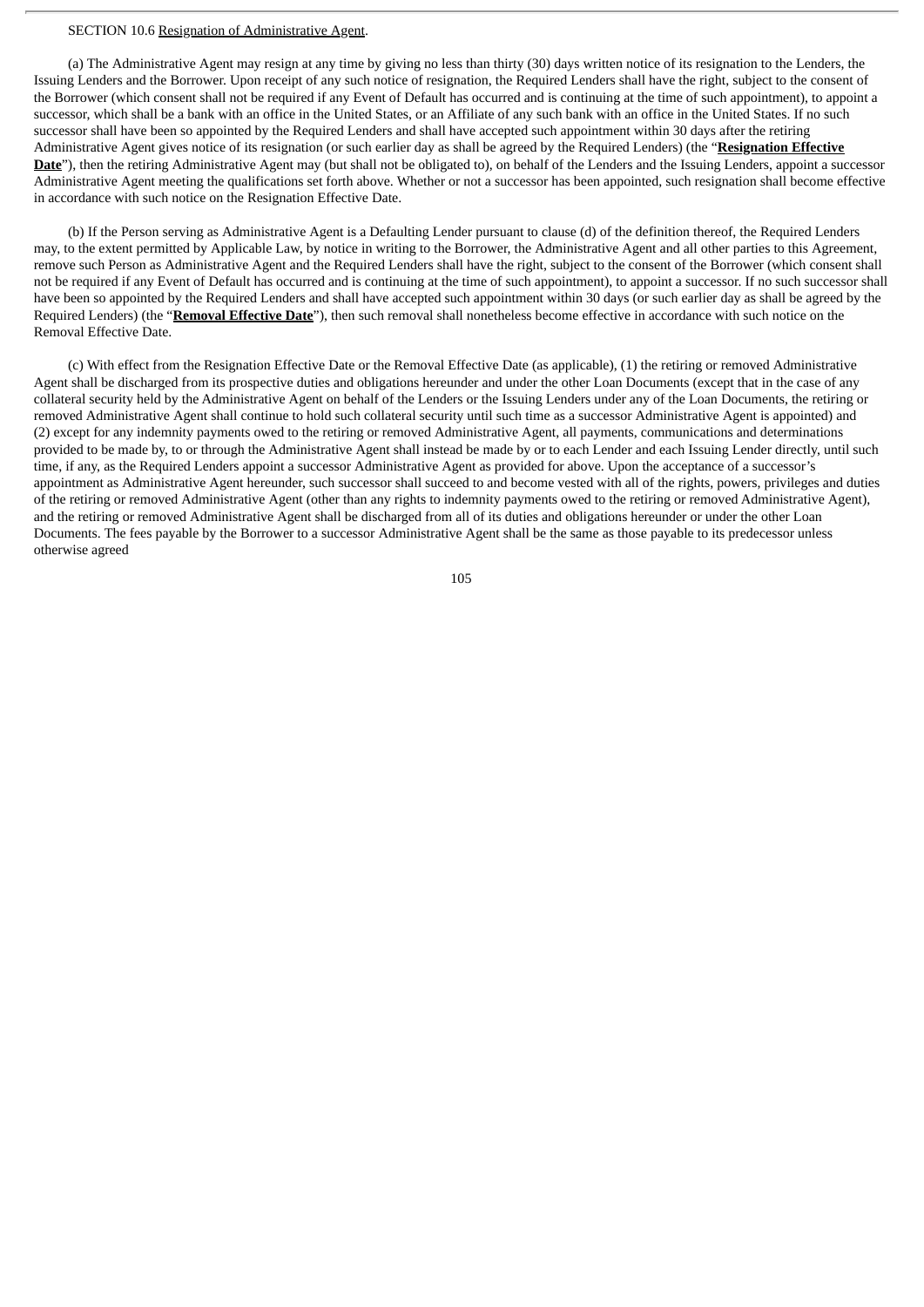between the Borrower and such successor. After the retiring or removed Administrative Agent's resignation or removal hereunder and under the other Loan Documents, the provisions of this Article and **Section 11.3** shall continue in effect for the benefit of such retiring or removed Administrative Agent, its sub-agents and their respective Related Parties in respect of any actions taken or omitted to be taken by any of them while the retiring or removed Administrative Agent was acting as Administrative Agent.

(d) Any resignation by Mizuho as Administrative Agent pursuant to this Section shall also constitute its resignation as Issuing Lender and Swingline Lender. Upon the acceptance of a successor's appointment as Administrative Agent hereunder, (a) such successor shall succeed to and become vested with all of the rights, powers, privileges and duties of the retiring Issuing Lender and Swingline Lender, (b) the retiring Issuing Lender and Swingline Lender shall be discharged from all of their respective duties and obligations hereunder or under the other Loan Documents, and (c) the successor Issuing Lender shall issue letters of credit in substitution for the Letters of Credit issued by the retiring Issuing Lender, if any, outstanding at the time of such succession or make other arrangement satisfactory to the retiring Issuing Lender to effectively assume the obligations of the retiring Issuing Lender with respect to such Letters of Credit.

SECTION 10.7 Non-Reliance on Administrative Agent and Other Lenders. Each Lender and each Issuing Lender acknowledges that it has, independently and without reliance upon the Administrative Agent, the Sustainability Structuring Agent or any other Lender or any of their Related Parties and based on such documents and information as it has deemed appropriate, made its own credit analysis and decision to enter into this Agreement. Each Lender and each Issuing Lender also acknowledges that it will, independently and without reliance upon the Administrative Agent, the Sustainability Structuring Agent or any other Lender or any of their Related Parties and based on such documents and information as it shall from time to time deem appropriate, continue to make its own decisions in taking or not taking action under or based upon this Agreement, any other Loan Document or any related agreement or any document furnished hereunder or thereunder. Each Lender and each Issuing Lender also acknowledges that it will, independently and without reliance upon the Administrative Agent, any Arranger, the Sustainability Structuring Agent or any other Lender or Issuing Lender, or any of the Related Parties of any of the foregoing, and based on such documents and information (which may contain material, non-public information within the meaning of the United States securities laws concerning the Borrower and its Affiliates) as it shall from time to time deem appropriate, continue to make its own decisions in taking or not taking action under or based upon this Agreement, any other Loan Document or any related agreement or any document furnished hereunder or thereunder. Each Lender and each Issuing Lender also acknowledges and agrees that none of the Administrative Agent, any Arranger, the Sustainability Structuring Agent acting in such capacities have made any assurances as to (i) whether the meets such Lender's or Issuing Lender's criteria or expectations with regard to environmental impact and sustainability performance, (ii) whether any characteristics of the Revolving Credit Facility, including the characteristics of the relevant key performance indicators to which the Borrower will link a potential margin step-up or step-down, including their environmental and sustainability criteria, meet any industry standards for sustainability-linked credit facilities and (iii) each Lender and Issuing Lender has performed its own independent investigation and analysis of the Revolving Credit Facility and whether the Revolving Credit Facility meets its own criteria or expectations with regard to environmental impact and/or sustainability performance.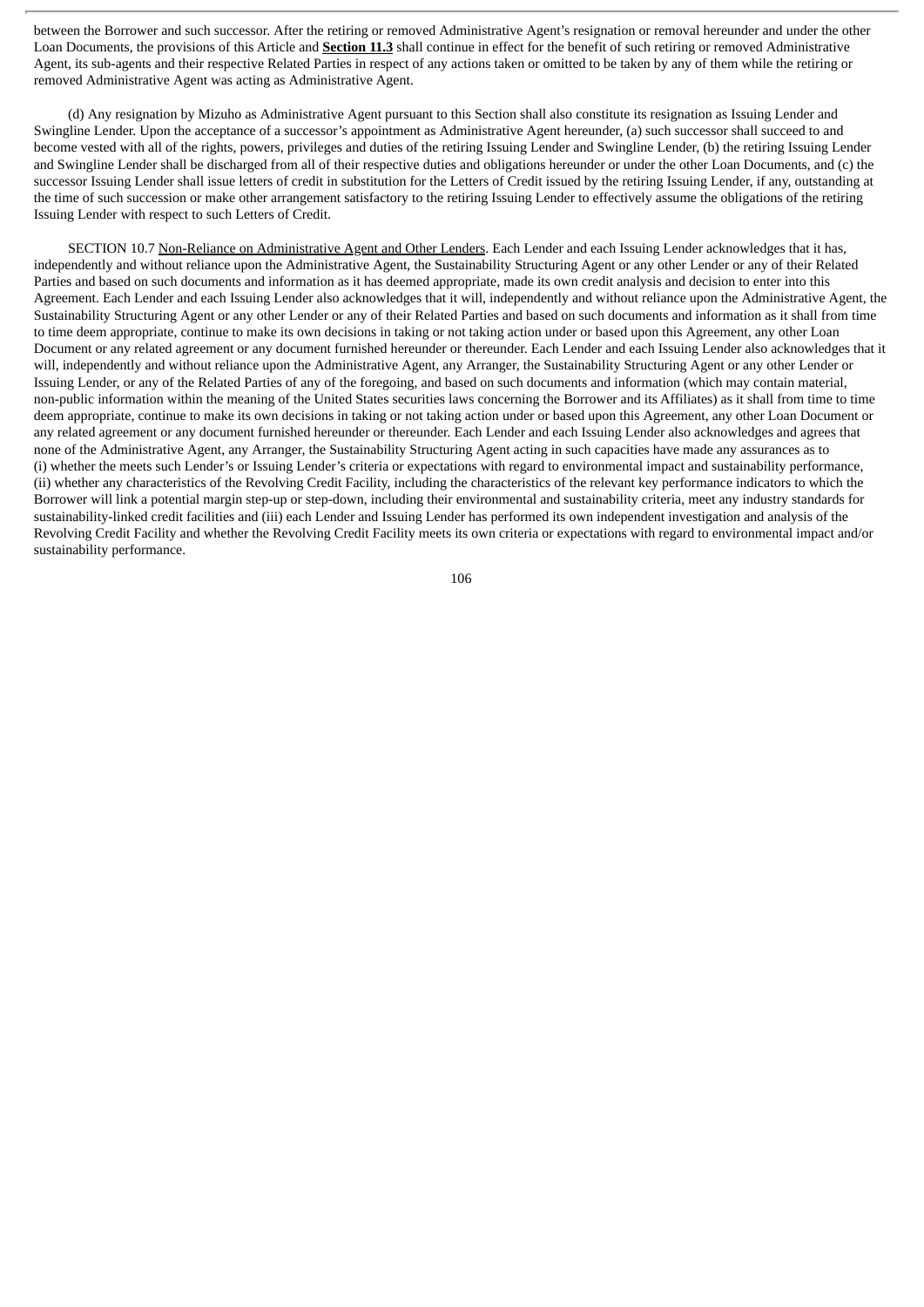SECTION 10.8 No Other Duties, etc. Anything herein to the contrary notwithstanding, none of the syndication agents, documentation agents, co-agents, book managers, lead managers, arrangers, lead arrangers or co-arrangers listed on the cover page or signature pages hereof shall have any powers, duties or responsibilities under this Agreement or any of the other Loan Documents, except in its capacity, as applicable, as the Administrative Agent, the Sustainability Structuring Agent, a Lender or an Issuing Lender hereunder.

SECTION 10.9 Guaranty Matters. Each of the Lenders (including in its or any of its Affiliate's capacities as a potential Hedge Bank or Cash Management Bank) irrevocably authorize the Administrative Agent, at its option and in its discretion to release any Subsidiary Guarantor from its obligations under any Loan Documents if such Person ceases to be (a) a Guarantor pursuant to **Section 7.12** or (b) a Subsidiary as a result of a transaction not prohibited by this Agreement.

Upon request by the Administrative Agent at any time, the Required Lenders will confirm in writing the Administrative Agent's authority to release or subordinate its interest in particular types or items of property, or to release any Subsidiary Guarantor from its obligations under a Subsidiary Guaranty Agreement pursuant to this **Section 10.9**. In each case as specified in this **Section 10.9**, the Administrative Agent will, at the Borrower's expense, execute and deliver to the applicable Credit Party such documents as such Credit Party may reasonably request to evidence the release of such item of Collateral from the assignment and security interest granted under the Security Documents or to subordinate its interest in such item, or to release such Guarantor from its obligations under the Subsidiary Guaranty Agreement, in each case in accordance with the terms of the Loan Documents and this **Section 10.9**.

SECTION 10.10 Guaranteed Hedge Agreements and Guaranteed Cash Management Agreements. No Cash Management Bank or Hedge Bank that obtains the benefits of **Section** 9.4 by virtue of the provisions hereof shall have any right to notice of any action or to consent to, direct or object to any action hereunder or under any other Loan Document other than in its capacity as a Lender and, in such case, only to the extent expressly provided in the Loan Documents. Notwithstanding any other provision of this **Article X** to the contrary, the Administrative Agent shall not be required to verify the payment of, or that other satisfactory arrangements have been made with respect to, Guaranteed Cash Management Agreements and Guaranteed Hedge Agreements unless the Administrative Agent has received written notice of such Guaranteed Cash Management Agreements and Guaranteed Hedge Agreements, together with such supporting documentation as the Administrative Agent may request, from the applicable Cash Management Bank or Hedge Bank, as the case may be.

## SECTION 10.11 Erroneous Payments

(a) Each Lender hereby agrees that (i) if the Administrative Agent notifies such Lender that the Administrative Agent has determined in its sole discretion that any funds received by such Lender from the Administrative Agent or any of its Affiliates (whether as a payment, prepayment or repayment of principal, interest, fees or otherwise, individually and collectively, a "**Payment**") were erroneously transmitted to such Lender (whether or not known to such Lender), and demands the return of such Payment (or a portion thereof), such Lender shall promptly, but in no event later than two (2) Business Days thereafter, return to the Administrative Agent the amount of any such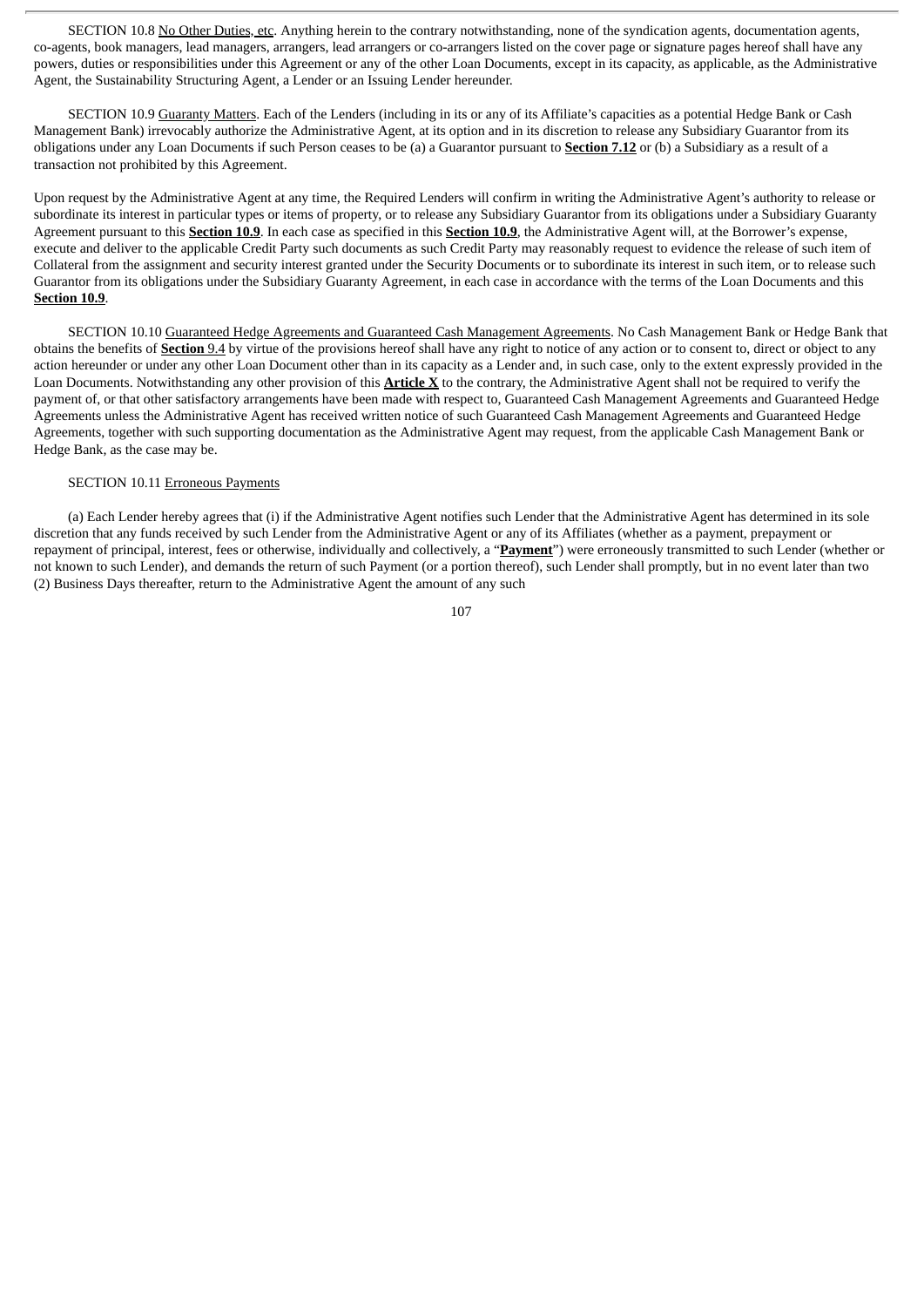Payment (or portion thereof) as to which such a demand was made in same day funds, together with interest thereon in respect of each day from and including the date such Payment (or portion thereof) was received by such Lender to the date such amount is repaid to the Administrative Agent at the greater of the Federal Funds Rate and a rate determined by the Administrative Agent in accordance with banking industry rules on interbank compensation from time to time in effect, and (ii) to the extent permitted by applicable law, such Lender shall not assert, and hereby waives, as to the Administrative Agent, any claim, counterclaim, defense or right of set-off or recoupment with respect to any demand, claim or counterclaim by the Administrative Agent for the return of any Payments received, including without limitation any defense based on "discharge for value" or any similar doctrine. A notice from the Administrative Agent to any Lender under this **Section 10.11** shall be conclusive, absent manifest error.

(b) Each Lender hereby further agrees that if it receives a Payment from the Administrative Agent or any of its Affiliates (i) that is in a different amount than, or on a different date from, that specified in a notice of payment sent by the Administrative Agent (or any of its Affiliates) with respect to such Payment (a "**Payment Notice**") or (ii) that was not preceded or accompanied by a Payment Notice, it shall be on notice, in each such case, that an error has been made with respect to such Payment. Each Lender agrees that, in each such case, or if it otherwise becomes aware a Payment (or portion thereof) may have been sent in error, such Lender shall promptly notify the Administrative Agent of such occurrence and, upon demand from the Administrative Agent, it shall promptly, but in no event later than two (2) Business Day thereafter, return to the Administrative Agent the amount of any such Payment (or portion thereof) as to which such a demand was made in same day funds, together with interest thereon in respect of each day from and including the date such Payment (or portion thereof) was received by such Lender to the date such amount is repaid to the Administrative Agent at the greater of the Federal Funds Rate and a rate determined by the Administrative Agent in accordance with banking industry rules on interbank compensation from time to time in effect.

(c) The Borrower hereby agrees that (i) in the event an erroneous Payment (or portion thereof) is not recovered from any Lender that has received such Payment (or portion thereof) for any reason, the Administrative Agent shall be subrogated to all the rights of such Lender with respect to such amount and (ii) an erroneous Payment shall not pay, prepay, repay, discharge or otherwise satisfy any Indebtedness owed by the Borrower or any other Credit Party, except, in each case, to the extent such erroneous Payment (or any portion thereof) is, and solely with respect to the amount of such erroneous Payment that is, comprised of funds of the Borrower or any other Credit Party.

(d) Each party's obligations under this **Section 10.11** shall survive the resignation or replacement of the Administrative Agent or any assignment of rights by, or the replacement of, a Lender, the termination of the Revolving Credit Commitments and the repayment, satisfaction or discharge of all obligations under any Loan Document.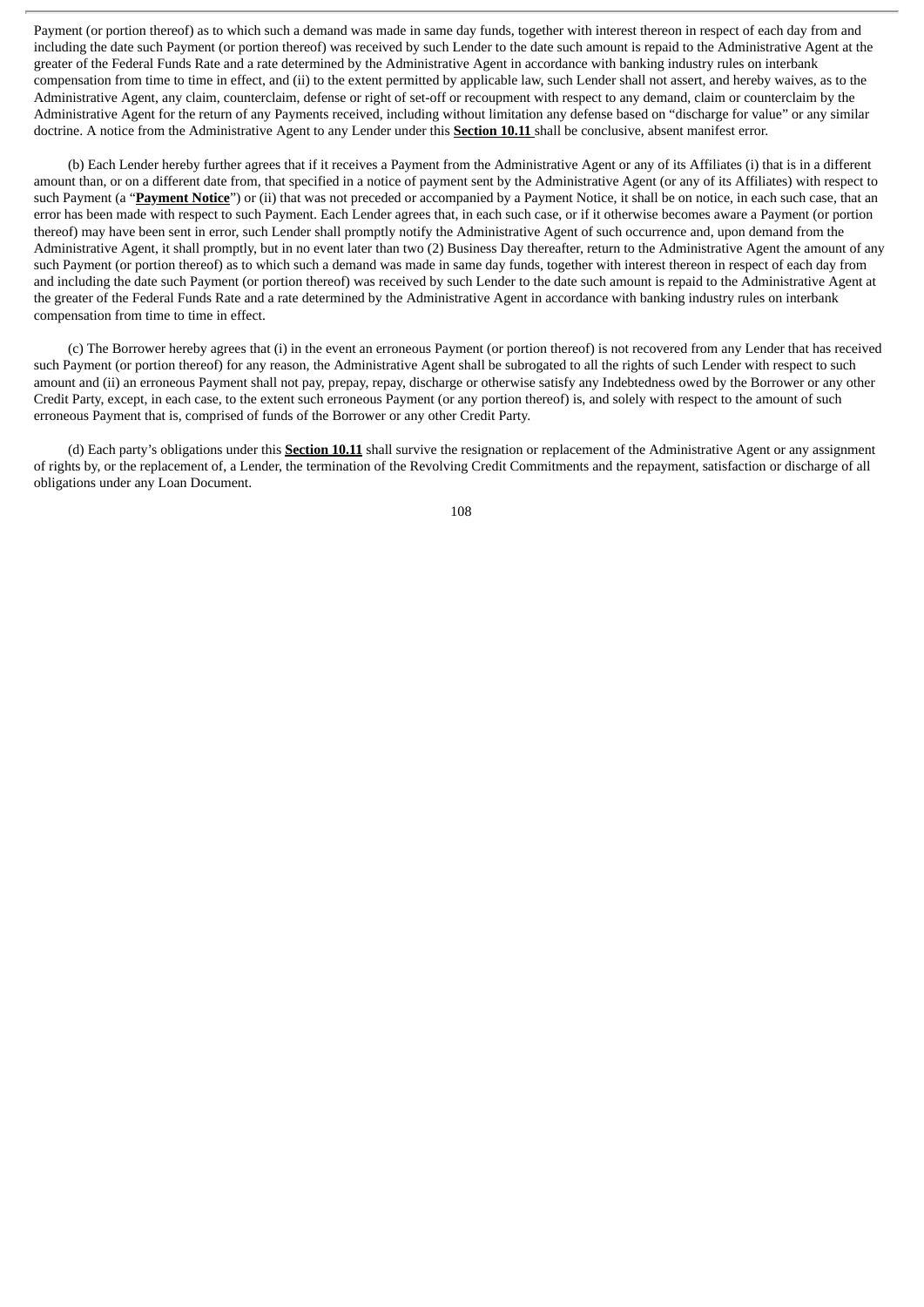# ARTICLE XI

# MISCELLANEOUS

#### SECTION 11.1 Notices.

(a) Notices Generally. Except in the case of notices and other communications expressly permitted to be given by telephone (and except as provided in paragraph (b) below), all notices and other communications provided for herein shall be in writing and shall be delivered by hand or overnight courier service, mailed by certified or registered mail or sent by facsimile as follows:

If to the Borrower:

DCP Midstream Operating, LP 6900 East Layton Avenue, Suite 900 Denver, CO 80237 Attention of: Chief Financial Officer Telephone No.: (303) 595-3331 E-mail: spobrien@dcpmidstream.com

With copies to:

DCP Midstream Operating, LP 6900 East Layton Avenue, Suite 900 Denver, CO 80237 Attention of: General Counsel Telephone No.: (303) 595-3331 E-mail: dcplegal@dcpmidstream.com

Bracewell LLP 31 W. 52nd Street, Suite 1900 New York, NY 10019 Telephone No.: (212) 508-6166 E-mail: rebecca.keep@bracewell.com

If to Mizuho as Administrative Agent:

Mizuho Bank, Ltd. Harborside Financial Center 1800 Plaza Ten Jersey City, NJ 07311-4098 Attention of: Lynn Santos Telephone No.: (213) 243-4562 E-mail: lau\_agent@mizuhogroup.com

With copies to:

Vinson & Elkins LLP 2001 Ross Avenue, Suite 3900 Dallas, TX 75201 Attention of: Mike Bielby Telephone No.: (214) 220-7741 E-mail: mbielby@velaw.com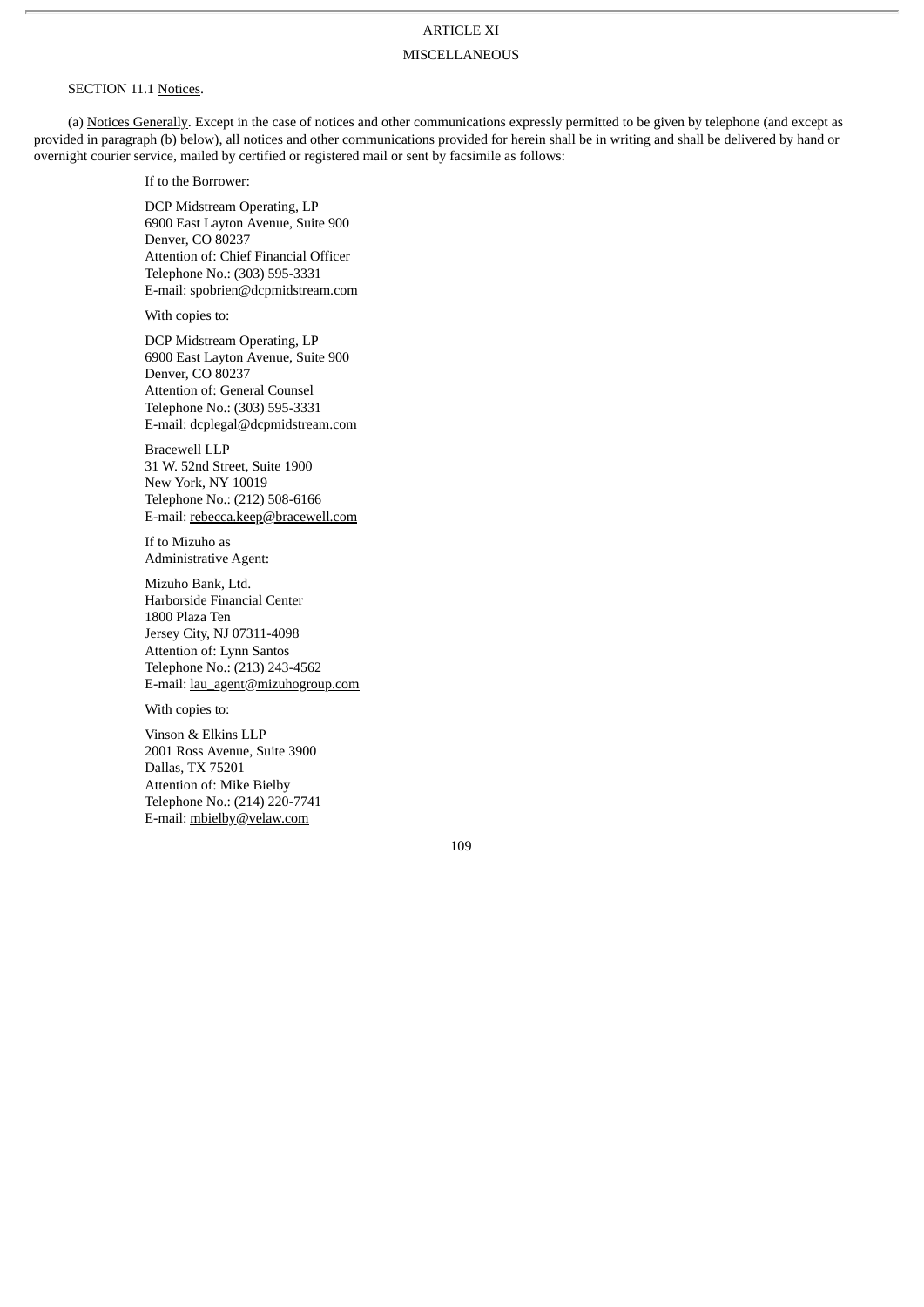If to any Lender:

To the address set forth on the Register, or such other address as is notified in writing to the Borrower and the Administrative Agent from time to time

If to any Issuing Lender:

To the addresses set forth in **Schedule 11.1(a)**, or in the case of any successor Issuing Lender or any other newly designated Issuing Lender, to such address as shall be notified in writing to the Administrative Agent and the Borrower by such Issuing Lender

Notices sent by hand or overnight courier service, or mailed by certified or registered mail, shall be deemed to have been given when received; notices sent by facsimile shall be deemed to have been given when sent (except that, if not given during normal business hours for the recipient, shall be deemed to have been given at the opening of business on the next business day for the recipient). Notices delivered through electronic communications to the extent provided in paragraph (b) below, shall be effective as provided in said paragraph (b).

(b) Electronic Communications. Notices and other communications to the Lenders and the Issuing Lender hereunder may be delivered or furnished by electronic communication (including e-mail and Internet or intranet websites) pursuant to procedures approved by the Administrative Agent, provided that the foregoing shall not apply to notices to any Lender or the Issuing Lender pursuant to **Article II** if such Lender or the Issuing Lender, as applicable, has notified the Administrative Agent that is incapable of receiving notices under such Article by electronic communication. The Administrative Agent or the Borrower may, in its discretion, agree to accept notices and other communications to it hereunder by electronic communications pursuant to procedures approved by it, provided that approval of such procedures may be limited to particular notices or communications. Unless the Administrative Agent otherwise prescribes, (i) notices and other communications sent to an e-mail address shall be deemed received upon the sender's receipt of an acknowledgement from the intended recipient (such as by the "return receipt requested" function, as available, return e-mail or other written acknowledgement), and (ii) notices or communications posted to an Internet or intranet website shall be deemed received upon the deemed receipt by the intended recipient at its e-mail address as described in the foregoing clause (i) of notification that such notice or communication is available and identifying the website address therefor; provided that, for both clauses (i) and (ii) above, if such notice, email or other communication is not sent during the normal business hours of the recipient, such notice, email or other communication shall be deemed to have been sent at the opening of business on the next Business Day for the recipient.

(c) Administrative Agent's Office. The Administrative Agent hereby designates its office located at the address set forth above, or any subsequent office which shall have been specified for such purpose by written notice to the Borrower and Lenders, as the Administrative Agent's Office referred to herein, to which payments due are to be made and at which Loans will be disbursed and Letters of Credit requested.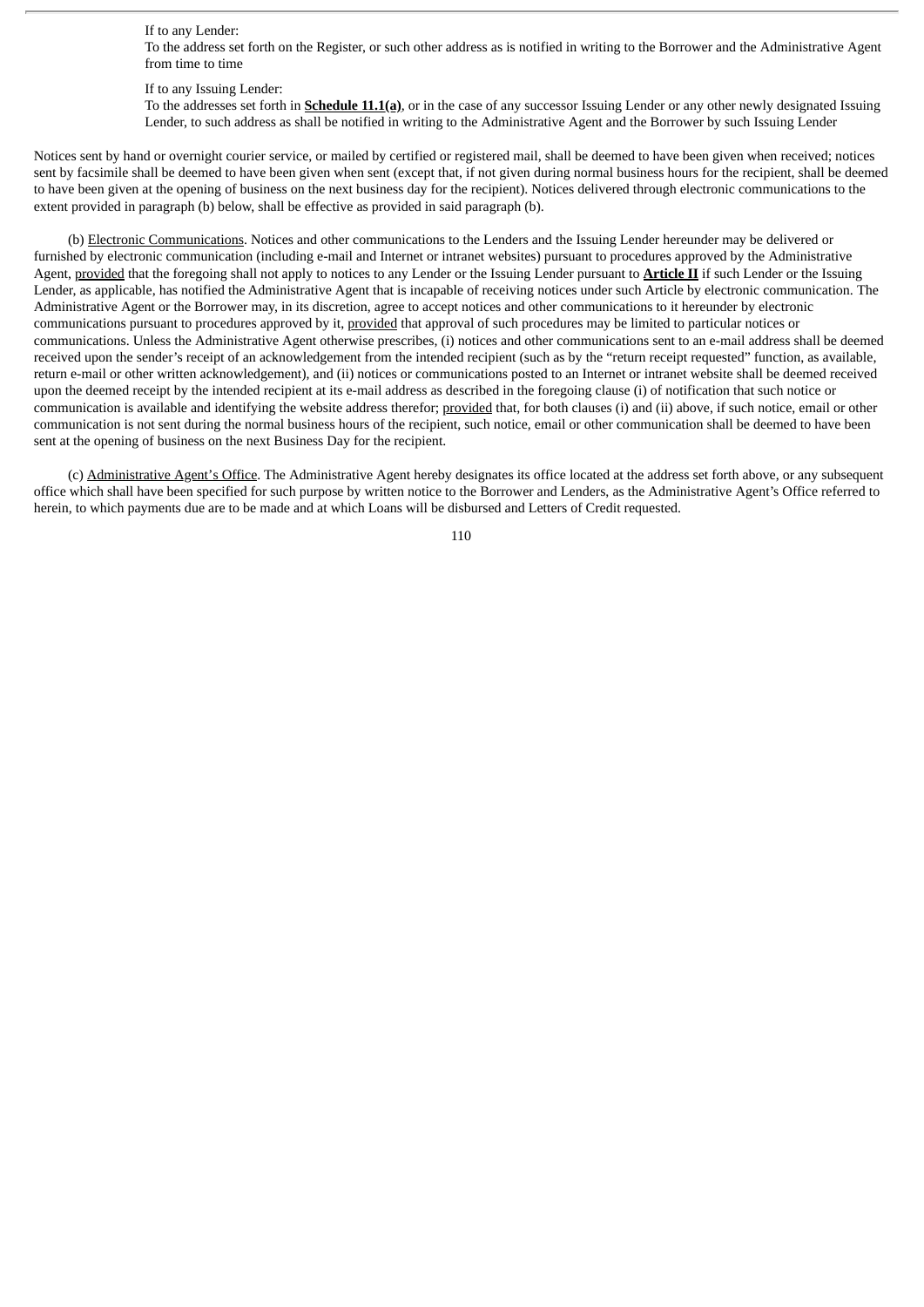(d) Change of Address, Etc. Any party hereto may change its address or facsimile number for notices and other communications hereunder by notice to the other parties hereto.

# (e) Platform.

(i) Each Credit Party agrees that the Administrative Agent may, but shall not be obligated to, make the Communications (as defined below) available to the Issuing Lender and the other Lenders by posting the Communications on Debt Domain, Intralinks, Syndtrak or a substantially similar electronic transmission system (the "**Platform**").

(ii) The Platform is provided "as is" and "as available." The Agent Parties (as defined below) do not warrant the adequacy of the Platform and expressly disclaim liability for errors or omissions in the Communications. No warranty of any kind, express, implied or statutory, including, without limitation, any warranty of merchantability, fitness for a particular purpose, non-infringement of third-party rights or freedom from viruses or other code defects, is made by any Agent Party in connection with the Communications or the Platform. In no event shall the Administrative Agent or any of its Related Parties (collectively, the "**Agent Parties**") have any liability to the any Credit Party, any Lender or any other Person or entity for damages of any kind, including, without limitation, direct or indirect, special, incidental or consequential damages, losses or expenses (whether in tort, contract or otherwise) arising out of any Credit Party's or the Administrative Agent's transmission of communications through the Platform. "**Communications**" means, collectively, any notice, demand, communication, information, document or other material provided by or on behalf of any Credit Party pursuant to any Loan Document or the transactions contemplated therein which is distributed to the Administrative Agent, the Issuing Lender or any Lender by means of electronic communications pursuant to this Section, including through the Platform.

(f) Private Side Designation. Each Public Lender agrees to cause at least one individual at or on behalf of such Public Lender to at all times have selected the "Private Side Information" or similar designation on the content declaration screen of the Platform in order to enable such Public Lender or its delegate, in accordance with such Public Lender's compliance procedures and Applicable Law, including United States Federal and state securities Applicable Laws, to make reference to Borrower Materials that are not made available through the "Public Side Information" portion of the Platform and that may contain material non-public information with respect to the Borrower or its securities for purposes of United States Federal or state securities Applicable Laws.

SECTION 11.2 Amendments, Waivers and Consents; Release. Except as set forth below or as specifically provided in this Agreement (including **Section 4.8(c)** and **Section 4.17(f)**) or in any other Loan Document, any term, covenant, agreement or condition of this Agreement or any of the other Loan Documents may be amended or waived by the Lenders, and any consent given by the Lenders, if, but only if, such amendment, waiver or consent is in writing signed by the Required Lenders (or by the Administrative Agent with the consent of the Required Lenders) and delivered to the Administrative Agent and, in the case of an amendment, signed by the Borrower; provided, that no amendment, waiver or consent shall: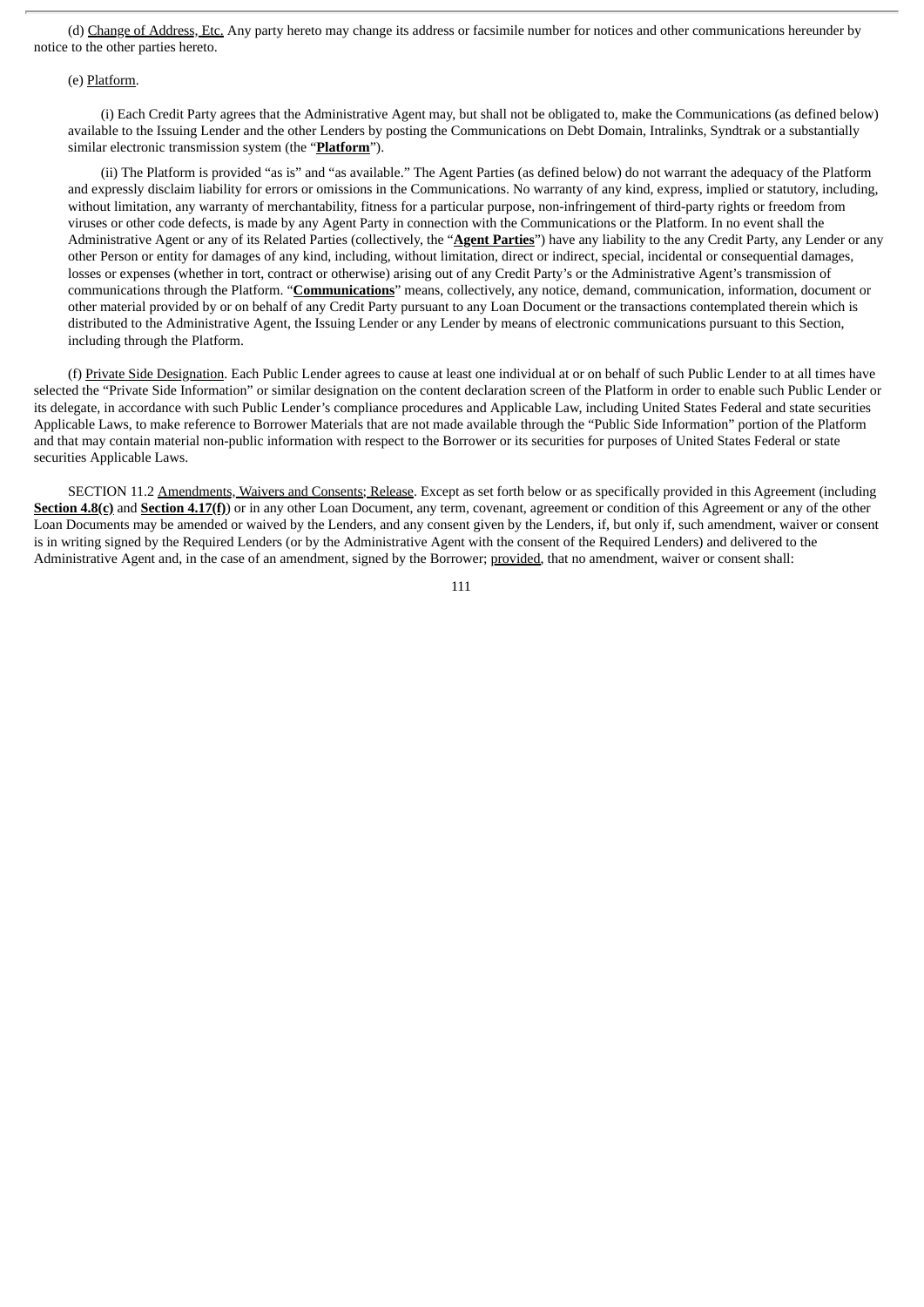(a) without the prior written consent of the Required Lenders, amend, modify or waive (i) **Section 5.2** or any other provision of this Agreement if the effect of such amendment, modification or waiver is to require the Revolving Credit Lenders (pursuant to, in the case of any such amendment to a provision hereof other than **Section 5.2**, any substantially concurrent request by the Borrower for a borrowing of Revolving Credit Loans) to make Revolving Credit Loans when such Revolving Credit Lenders would not otherwise be required to do so, (ii) the amount of the Swingline Commitment or (iii) the amount of the L/C Commitment;

(b) increase the Revolving Credit Commitment of any Revolving Credit Lender (or reinstate any Revolving Credit Commitment terminated pursuant to **Section 9.2**) or the amount of Loans of any Lender, in any case, without the written consent of such Revolving Credit Lender;

(c) waive, extend or postpone any date fixed by this Agreement or any other Loan Document for any payment of principal, interest, fees or other amounts due to the Lenders (or any of them) or any scheduled or mandatory reduction of the Revolving Credit Commitment hereunder or under any other Loan Document without the written consent of each Lender directly and adversely affected thereby;

(d) reduce the principal of, or the rate of interest specified herein on, any Loan or Reimbursement Obligation, or (subject to clause (iv) of the second proviso to this Section) any fees or other amounts payable hereunder or under any other Loan Document without the written consent of each Lender directly and adversely affected thereby; provided that only the consent of the Required Lenders shall be necessary to waive any obligation of the Borrower to pay interest at the rate set forth in **Section 4.1(c)** during the continuance of an Event of Default; provided, further that, for the avoidance of doubt, changes to this Agreement to accommodate the replacement of Term SOFR or to make any Benchmark Replacement Conforming Changes, in each case, made in accordance with the procedures set forth in **Section 4.8(c)** shall not require the consent of each Lender directly and adversely affected thereby;

(e) change **Section 4.6** or **Section 9.4** in a manner that would alter the pro rata sharing of payments required thereby without the written consent of each Lender directly and adversely affected thereby;

(f) except as otherwise permitted by this **Section 11.2** change any provision of this Section, change **Section 4.17(f)** or reduce the percentages specified in the definition of "**Required Lenders**" or any other provision hereof specifying the number or percentage of Lenders required to amend, waive or otherwise modify any rights hereunder or make any determination or grant any consent hereunder, without the written consent of each Lender directly affected thereby; or

(g) consent to the assignment or transfer by any Credit Party of such Credit Party's rights and obligations under any Loan Document to which it is a party (except as permitted pursuant to **Section 9.4**), in each case, without the written consent of each Lender; or

(h) release the Parent, from any Guaranty Agreement (other than as authorized in **Section 11.2**), without the written consent of each Lender.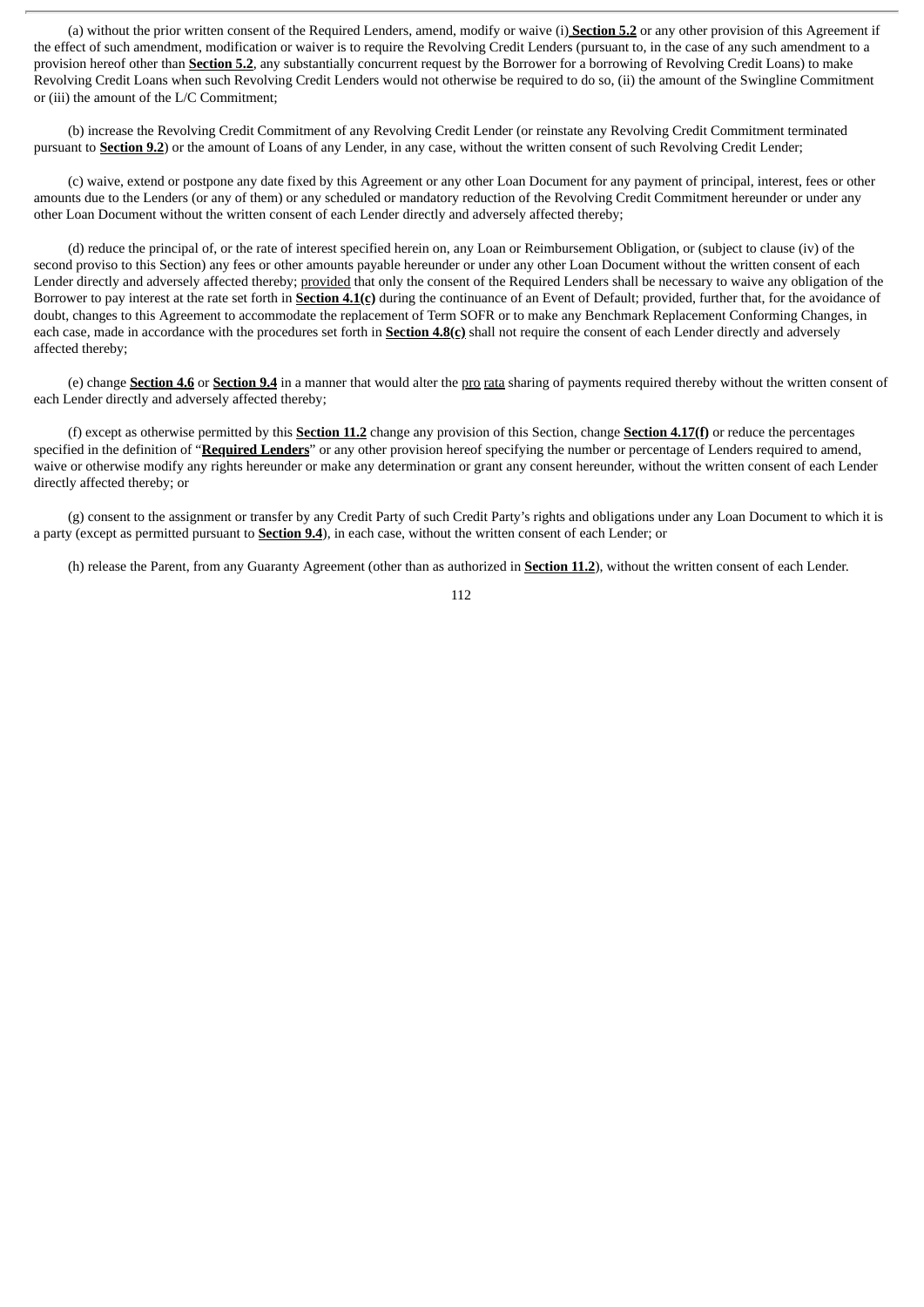provided further, that (i) no amendment, waiver or consent shall, unless in writing and signed by the applicable Issuing Lender in addition to the Lenders required above, affect the rights or duties of such Issuing Lender under this Agreement or any Letter of Credit Application relating to any Letter of Credit issued or to be issued by it; (ii) no amendment, waiver or consent shall, unless in writing and signed by the Swingline Lender in addition to the Lenders required above, affect the rights or duties of the Swingline Lender under this Agreement; (iii) no amendment, waiver or consent shall, unless in writing and signed by the Administrative Agent in addition to the Lenders required above, affect the rights or duties of the Administrative Agent under this Agreement or any other Loan Document; (iv) the Fee Letters may be amended, or rights or privileges thereunder waived, in a writing executed only by the parties thereto, and (v) the Administrative Agent and the Borrower shall be permitted to amend any provision of the Loan Documents (and such amendment shall become effective without any further action or consent of any other party to any Loan Document) (A) in accordance with **Section 4.8(c)** or (B) if the Administrative Agent and the Borrower shall have jointly identified an obvious error or any error or omission of a technical or immaterial nature in any such provision. Notwithstanding anything to the contrary herein, no Defaulting Lender shall have any right to approve or disapprove any amendment, waiver or consent hereunder, except that the Revolving Credit Commitment of such Lender may not be increased or extended, the amounts owed to such Lender decreased (unless otherwise provided herein) or the payment date of any outstanding amounts owing to it extended without the consent of such Lender, and any amendment of this sentence shall require the consent of all Lenders, including any Defaulting Lenders.

Notwithstanding anything in this Agreement to the contrary, each Lender hereby irrevocably authorizes the Administrative Agent on its behalf, and without further consent, to enter into amendments or modifications to this Agreement (including, without limitation, amendments to this **Section 11.2**) or any of the other Loan Documents or to enter into additional Loan Documents as the Administrative Agent reasonably deems appropriate in order to effectuate the terms of **Section 4.13** (including, without limitation, as applicable, (1) to permit the Incremental Revolving Credit Increases to share ratably in the benefits of this Agreement and the other Loan Documents and (2) to include the Incremental Revolving Credit Increase, as applicable, or outstanding Incremental Revolving Credit Increase, as applicable, in any determination of (i) Required Lenders or (ii) similar required lender terms applicable thereto); provided that no amendment or modification shall result in any increase in the amount of any Lender's Revolving Credit Commitment or any increase in any Lender's Revolving Credit Commitment Percentage, in each case, without the written consent of such affected Lender.

The Lenders hereby agree that, upon written request by the Borrower, the Administrative Agent shall release any Guarantor (other than the Parent) from the guarantee under the Loan Documents upon consummation of any transaction permitted under this Agreement that results in such Guarantor ceasing to constitute a wholly owned Subsidiary of the Parent, provided that the Borrower's written request certifies that such requested release is in compliance with this **Section 11.2**. The Lenders hereby authorize the Administrative Agent to execute and deliver any instruments, documents, and agreements necessary or desirable to evidence and confirm any such release of any Guarantor pursuant to the foregoing provisions of this paragraph, all without the further consent or joinder of any Lender.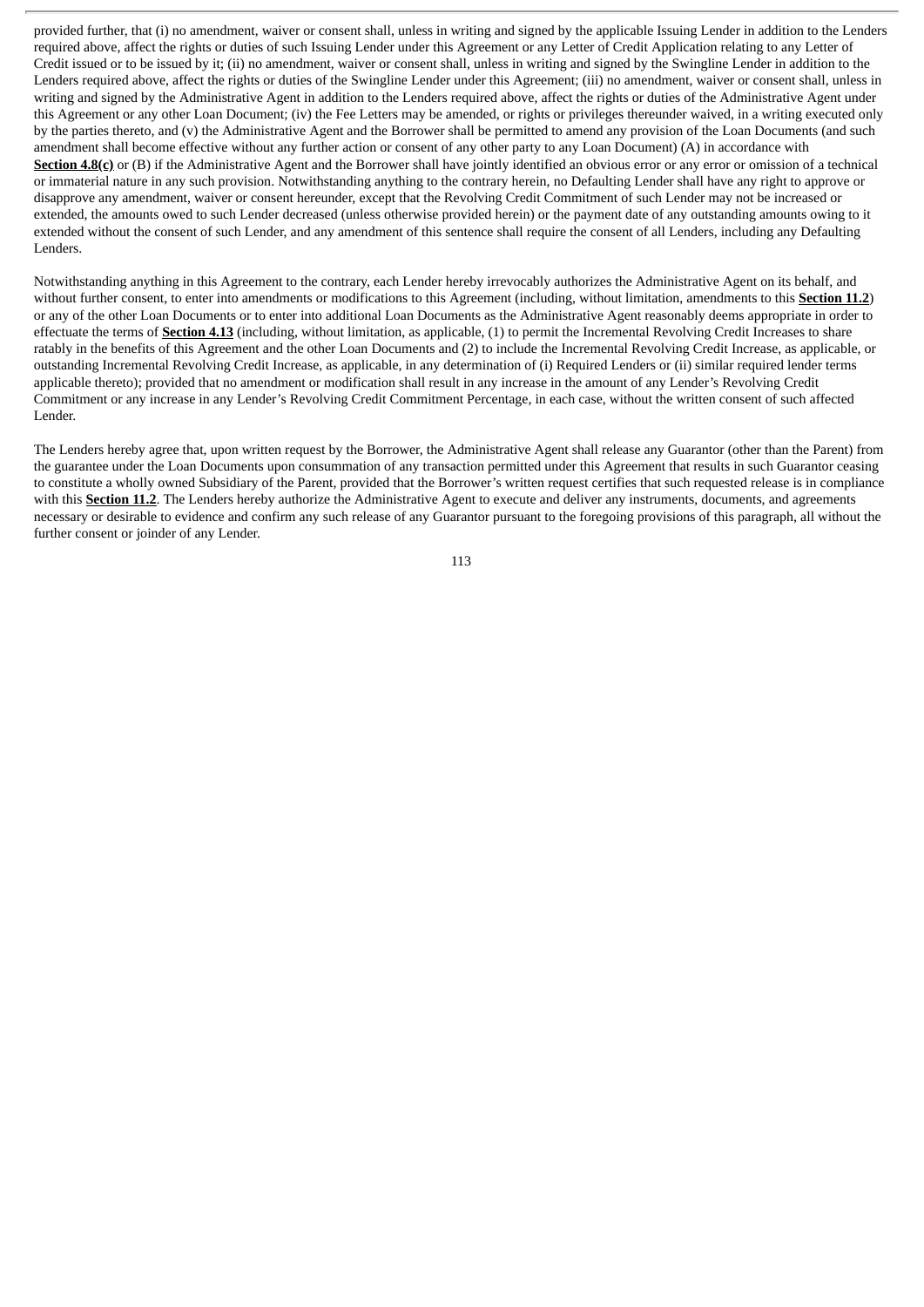# SECTION 11.3 Expenses; Indemnity.

(a) Costs and Expenses. The Borrower and any other Credit Party, jointly and severally, shall pay (i) all reasonable out of pocket expenses incurred by the Administrative Agent and its Affiliates (including the reasonable fees, charges and disbursements of outside counsel for the Administrative Agent), in connection with the syndication of the Credit Facility, the preparation, negotiation, execution, delivery and administration of this Agreement and the other Loan Documents or any amendments, modifications or waivers of the provisions hereof or thereof (whether or not the transactions contemplated hereby or thereby shall be consummated), (ii) all reasonable out of pocket expenses incurred by the Issuing Lender in connection with the issuance, amendment, renewal or extension of any Letter of Credit or any demand for payment thereunder, and (iii) all reasonable out of pocket expenses incurred by the Administrative Agent, any Lender or the Issuing Lender (including the reasonable fees, charges and disbursements of any outside counsel for the Administrative Agent, any Lender or the Issuing Lender), in connection with the enforcement or protection of its rights (A) in connection with this Agreement and the other Loan Documents, including its rights under this Section, or (B) in connection with the Loans made or Letters of Credit issued hereunder, including all such reasonable out of pocket expenses incurred during any workout, restructuring or negotiations in respect of such Loans or Letters of Credit.

(b) Indemnification by the Borrower. The Borrower shall indemnify the Administrative Agent (and any sub-agent thereof), the Sustainability Structuring Agent, each Arranger, each Lender and the Issuing Lender, and each Related Party of any of the foregoing Persons (each such Person being called an "**Indemnitee**") against, and hold each Indemnitee harmless from, and shall pay or reimburse any such Indemnitee for, any and all losses, claims (including, without limitation, any Environmental Claims), damages, liabilities and related expenses (including the fees, charges and disbursements of any outside counsel for any Indemnitee), incurred by any Indemnitee or asserted against any Indemnitee by any Person (including the Borrower or any other Credit Party), other than such Indemnitee and its Related Parties, arising out of, in connection with, or as a result of (i) the execution or delivery of this Agreement, any other Loan Document or any agreement or instrument contemplated hereby or thereby, the performance by the parties hereto of their respective obligations hereunder or thereunder or the consummation of the transactions contemplated hereby or thereby (including, without limitation, the Transactions), (ii) any Loan or Letter of Credit or the use or proposed use of the proceeds therefrom (including any refusal by the Issuing Lender to honor a demand for payment under a Letter of Credit if the documents presented in connection with such demand do not strictly comply with the terms of such Letter of Credit), (iii) any actual or alleged presence or Release of Hazardous Materials on or from any property owned or operated by any Credit Party or any Subsidiary thereof, or any Environmental Claim related in any way to any Credit Party or any Subsidiary, (iv) any actual claim, litigation, investigation or proceeding relating to any of the foregoing, whether based on contract, tort or any other theory, whether brought by a third party or by any Credit Party or any Subsidiary thereof, and regardless of whether any Indemnitee is a party thereto, or (v) any claim (including, without limitation, any Environmental Claims), investigation, litigation or other proceeding (whether or not the Administrative Agent or any Lender is a party thereto) and the prosecution and defense thereof, arising out of or in any way connected with the Loans, this Agreement, any other Loan Document, or any documents contemplated by or referred to herein or therein or the transactions contemplated hereby or thereby, including without limitation, reasonable attorneys and consultant's fees, provided that such indemnity shall not, as to any Indemnitee, be available to the extent that such losses, claims, damages, liabilities or related expenses (x) are determined by a court of competent jurisdiction by final and nonappealable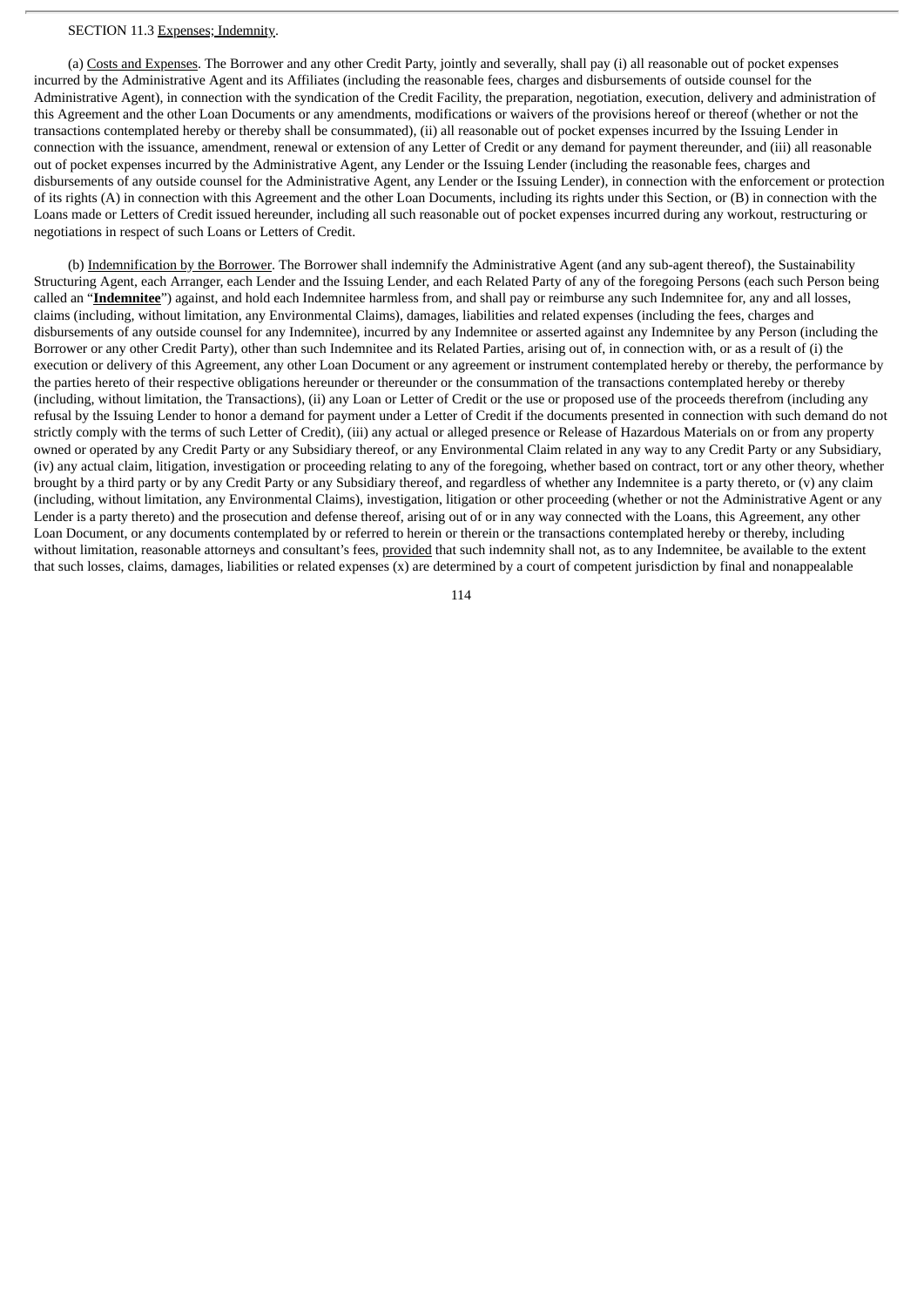judgment to have resulted from the gross negligence or willful misconduct of such Indemnitee or (y) result from a claim brought by any Credit Party or any Subsidiary thereof against an Indemnitee for breach in bad faith of such Indemnitee's obligations hereunder or under any other Loan Document as determined by a final and nonappealable judgment by a court of competent jurisdiction. This **Section 11.3(b)** shall not apply with respect to Taxes other than any Taxes that represent losses, claims, damages, etc. arising from any non-Tax claim.

(c) Reimbursement by Lenders. To the extent that the Borrower for any reason fails to indefeasibly pay any amount required under clause (a) or (b) of this Section to be paid by it to the Administrative Agent (or any sub-agent thereof), the Sustainability Structuring Agent, any Issuing Lender, the Swingline Lender or any Related Party of any of the foregoing, each Lender severally agrees to pay to the Administrative Agent (or any such sub-agent), the Sustainability Structuring Agent, such Issuing Lender, the Swingline Lender or such Related Party, as the case may be, such Lender's pro rata share (determined as of the time that the applicable unreimbursed expense or indemnity payment is sought based on each Lender's share of the Revolving Credit Outstandings at such time) of such unpaid amount (including any such unpaid amount in respect of a claim asserted by such Lender); provided that with respect to such unpaid amounts owed to such Issuing Lender or the Swingline Lender solely in its capacity as such, only the Revolving Credit Lenders shall be required to pay such unpaid amounts, such payment to be made severally among them based on such Revolving Credit Lenders' Commitment Percentage (determined as of the time that the applicable unreimbursed expense or indemnity payment is sought) provided, further, that the unreimbursed expense or indemnified loss, claim, damage, liability or related expense, as the case may be, was incurred by or asserted against the Administrative Agent (or any such sub-agent), the Sustainability Structuring Agent, such Issuing Lender or the Swingline Lender in its capacity as such, or against any Related Party of any of the foregoing acting for the Administrative Agent (or any such sub-agent), such Issuing Lender or the Swingline Lender in connection with such capacity. The obligations of the Lenders under this clause (c) are subject to the provisions of **Section 4.7**.

(d) Waiver of Consequential Damages, Etc. To the fullest extent permitted by Applicable Law, no party to this Agreement shall assert, and each party to this Agreement hereby waives, any claim against any other party to this Agreement, on any theory of liability, for special, indirect, consequential or punitive damages (as opposed to direct or actual damages) arising out of, in connection with, or as a result of, this Agreement, any other Loan Document or any agreement or instrument contemplated hereby, the transactions contemplated hereby or thereby, any Loan or Letter of Credit or the use of the proceeds thereof, provided that, such waiver does not limit the Borrower's indemnification obligations under **Section 11.3(b)**. No Indemnitee referred to in clause (b) above shall be liable for any damages arising from the use by unintended recipients of any information or other materials distributed by it through telecommunications, electronic or other information transmission systems in connection with this Agreement or the other Loan Documents or the transactions contemplated hereby or thereby.

(e) Payments. All amounts due under this Section shall be payable promptly after demand therefor.

(f) Survival. Each party's obligations under this Section shall survive the termination of the Loan Documents and payment of the obligations hereunder.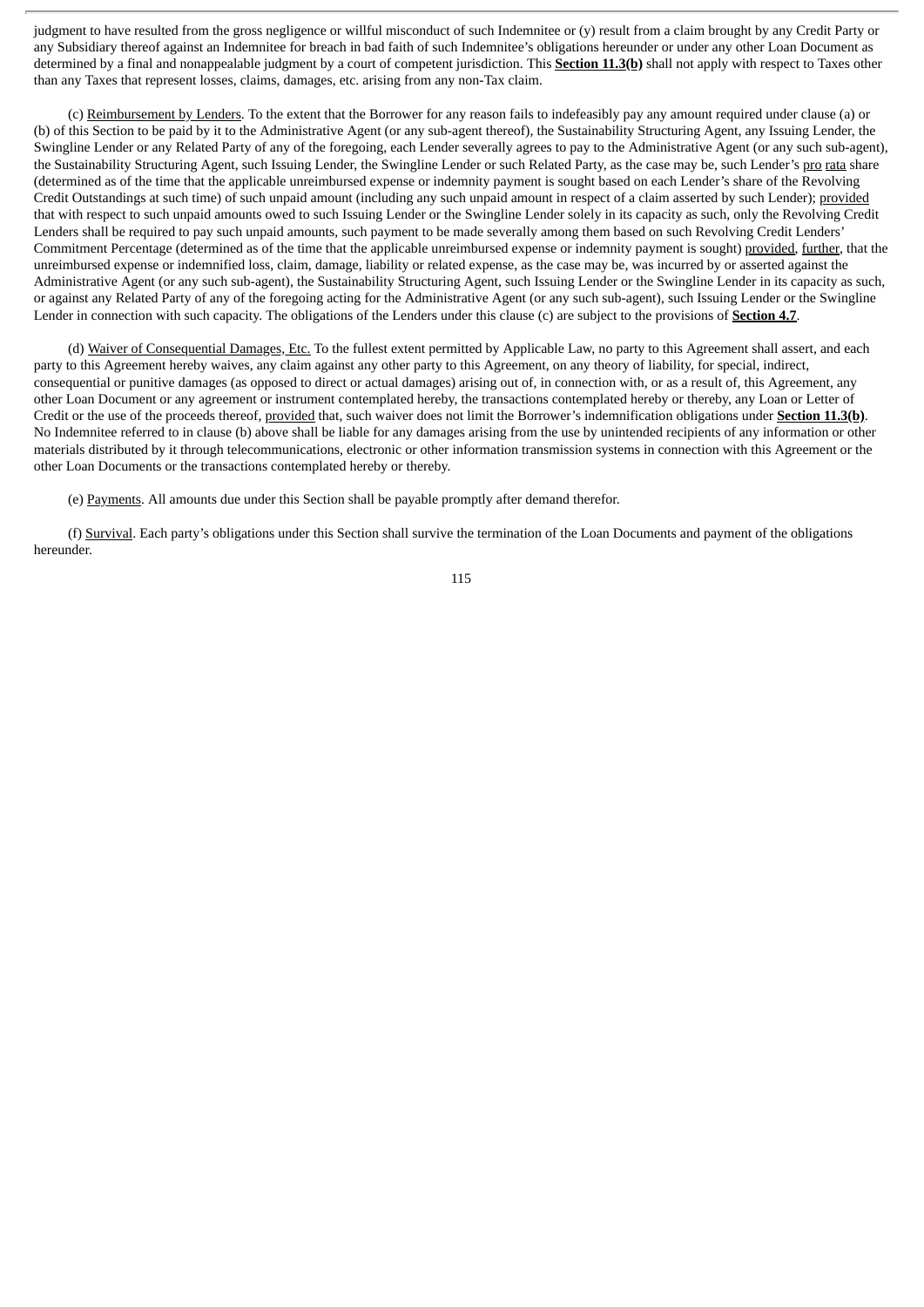SECTION 11.4 Right of Setoff. If an Event of Default shall have occurred and be continuing, each Lender, each Issuing Lender, the Swingline Lender and each of their respective Affiliates is hereby authorized at any time and from time to time, to the fullest extent permitted by Applicable Law, to set off and apply any and all deposits (general or special, time or demand, provisional or final, in whatever currency) at any time held and other obligations (in whatever currency) at any time owing by such Lender, such Issuing Lender, the Swingline Lender or any such Affiliate to or for the credit or the account of the Borrower or any other Credit Party against any and all of the obligations of the Borrower or such Credit Party now or hereafter existing under this Agreement or any other Loan Document to such Lender, such Issuing Lender or the Swingline Lender or any of their respective Affiliates, irrespective of whether or not such Lender, such Issuing Lender, the Swingline Lender or any such Affiliate shall have made any demand under this Agreement or any other Loan Document and although such obligations of the Borrower or such Credit Party may be contingent or unmatured or are owed to a branch or office of such Lender, such Issuing Lender, the Swingline Lender or such Affiliate different from the branch, office or Affiliate holding such deposit or obligated on such indebtedness; provided that in the event that any Defaulting Lender shall exercise any such right of setoff hereunder, (x) all amounts so set off shall be paid over immediately to the Administrative Agent for further application in accordance with the provisions of **Section 10.4** and, pending such payment, shall be segregated by such Defaulting Lender from its other funds and deemed held in trust for the benefit of the Administrative Agent, the Issuing Lenders, the Swingline Lender and the Lenders, and (y) the Defaulting Lender shall provide promptly to the Administrative Agent a statement describing in reasonable detail the Obligations owing to such Defaulting Lender as to which it exercised such right of setoff. The rights of each Lender, each Issuing Lender, the Swingline Lender and their respective Affiliates under this Section are in addition to other rights and remedies (including other rights of setoff) that such Lender, such Issuing Lender, the Swingline Lender or their respective Affiliates may have. Each Lender, each Issuing Lender and the Swingline Lender agrees to notify the Borrower and the Administrative Agent promptly after any such setoff and application; provided that the failure to give such notice shall not affect the validity of such setoff and application.

#### SECTION 11.5 Governing Law; Jurisdiction, Etc.

(a) Governing Law. This Agreement and the other Loan Documents and any claim, controversy, dispute or cause of action (whether in contract or tort or otherwise) based upon, arising out of or relating to this Agreement or any other Loan Document (except, as to any other Loan Document, as expressly set forth therein) and the transactions contemplated hereby and thereby shall be governed by, and construed in accordance with, the law of the State of New York.

(b) Submission to Jurisdiction. Each party hereby irrevocably and unconditionally submits, for itself and its property, to the non-exclusive jurisdiction of the United States District Court of the Southern District of New York, and of the Supreme Court of the State of New York sitting in New York county and any appellate court from any thereof, in any action or proceeding arising out of or relating to this Agreement or any other Loan Document or the transactions contemplated hereby or thereby, or for recognition or enforcement of any judgment, and each of the parties hereto hereby irrevocably and unconditionally agrees that all claims in respect of any such action or proceeding may be heard and determined in such New York state court or, to the extent permitted by Applicable Law, such Federal court. Each of the parties hereto agrees that a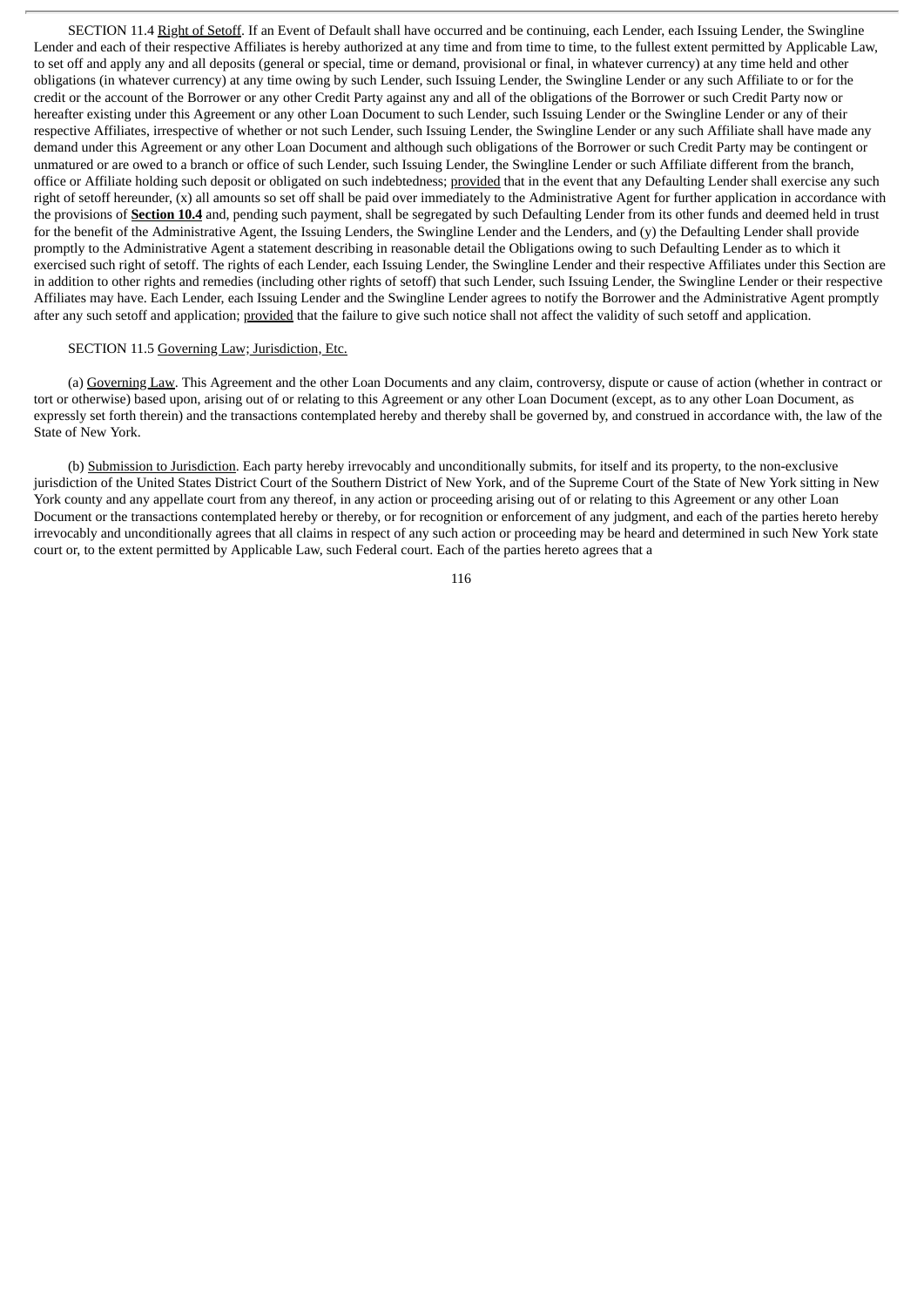final judgment in any such action or proceeding shall be conclusive and may be enforced in other jurisdictions by suit on the judgment or in any other manner provided by law. Subject to **Section 9.3(b)**, nothing in this Agreement or in any other Loan Document shall affect any right that the Administrative Agent or any Lender may otherwise have to bring any action or proceeding relating to this Agreement against Parent, the Borrower or any Loan Party or its properties in the courts of any jurisdiction.

(c) Waiver of Venue. The Borrower and each other Credit Party irrevocably and unconditionally waives, to the fullest extent permitted by Applicable Law, any objection that it may now or hereafter have to the laying of venue of any action or proceeding arising out of or relating to this Agreement or any other Loan Document in any court referred to in paragraph (b) of this Section. Each of the parties hereto hereby irrevocably waives, to the fullest extent permitted by Applicable Law, the defense of an inconvenient forum to the maintenance of such action or proceeding in any such court.

(d) Service of Process. Each party hereto irrevocably consents to service of process in the manner provided for notices in **Section 11.1**. Nothing in this Agreement will affect the right of any party hereto to serve process in any other manner permitted by Applicable Law.

## SECTION 11.6 Waiver of Jury Trial.

(a) EACH PARTY HERETO HEREBY IRREVOCABLY WAIVES, TO THE FULLEST EXTENT PERMITTED BY APPLICABLE LAW, ANY RIGHT IT MAY HAVE TO A TRIAL BY JURY IN ANY LEGAL PROCEEDING DIRECTLY OR INDIRECTLY ARISING OUT OF OR RELATING TO THIS AGREEMENT OR ANY OTHER LOAN DOCUMENT OR THE TRANSACTIONS CONTEMPLATED HEREBY OR THEREBY (WHETHER BASED ON CONTRACT, TORT OR ANY OTHER THEORY). EACH PARTY HERETO (A) CERTIFIES THAT NO REPRESENTATIVE, AGENT OR ATTORNEY OF ANY OTHER PERSON HAS REPRESENTED, EXPRESSLY OR OTHERWISE, THAT SUCH OTHER PERSON WOULD NOT, IN THE EVENT OF LITIGATION, SEEK TO ENFORCE THE FOREGOING WAIVER AND (B) ACKNOWLEDGES THAT IT AND THE OTHER PARTIES HERETO HAVE BEEN INDUCED TO ENTER INTO THIS AGREEMENT AND THE OTHER LOAN DOCUMENTS BY, AMONG OTHER THINGS, THE MUTUAL WAIVERS AND CERTIFICATIONS IN THIS SECTION.

SECTION 11.7 Reversal of Payments. To the extent any Credit Party makes a payment or payments to the Administrative Agent for the ratable benefit of the Lenders or the Administrative Agent receives any payment which payments or any part thereof are subsequently invalidated, declared to be fraudulent or preferential, set aside and/or required to be repaid to a trustee, receiver or any other party under any bankruptcy law, state or federal law, common law or equitable cause, then, to the extent of such payment or proceeds repaid, the Obligations or part thereof intended to be satisfied shall be revived and continued in full force and effect as if such payment or proceeds had not been received by the Administrative Agent.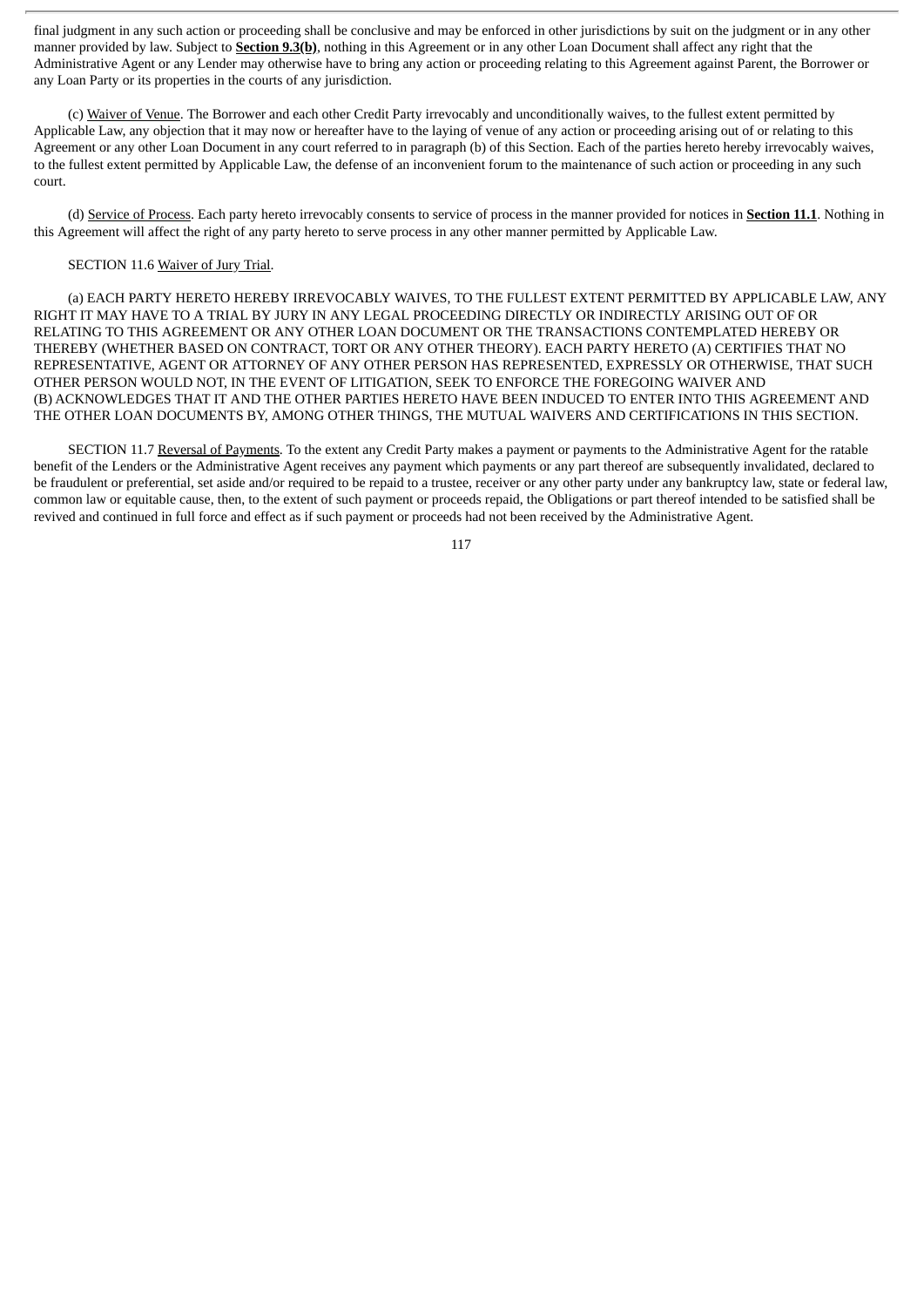# SECTION 11.8 [reserved]

SECTION 11.9 Accounting Matters. If at any time any change in GAAP would affect the computation of any financial ratio or requirement set forth in any Loan Document, and either the Borrower or the Required Lenders shall so request, the Administrative Agent, the Lenders and the Borrower shall negotiate in good faith to amend such ratio or requirement to preserve the original intent thereof in light of such change in GAAP (subject to the approval of the Required Lenders); provided that, until so amended, (i) such ratio or requirement shall continue to be computed in accordance with GAAP prior to such change therein and (ii) the Borrower shall provide to the Administrative Agent and the Lenders financial statements and other documents required under this Agreement or as reasonably requested hereunder setting forth a reconciliation between calculations of such ratio or requirement made before and after giving effect to such change in GAAP; provided, that for purposes of the definitions of Finance Lease, Finance Lease Obligations, Indebtedness, Consolidated Net Indebtedness and any provision of this Agreement utilizing such defined terms, such definitions shall not include any obligation of a Person under any lease that would be categorized as an "operating lease" in accordance with ASC 842, except to the extent any such obligations constitute Off Balance Sheet Indebtedness.

# SECTION 11.10 Successors and Assigns; Participations.

(a) Successors and Assigns Generally. The provisions of this Agreement shall be binding upon and inure to the benefit of the parties hereto and their respective successors and assigns permitted hereby, except that neither the Borrower nor any other Credit Party may assign or otherwise transfer any of its rights or obligations hereunder without the prior written consent of the Administrative Agent and each Lender and no Lender may assign or otherwise transfer any of its rights or obligations hereunder except (i) to an assignee in accordance with the provisions of paragraph (b) of this Section, (ii) by way of participation in accordance with the provisions of paragraph (d) of this Section or (iii) by way of pledge or assignment of a security interest subject to the restrictions of paragraph (f) of this Section (and any other attempted assignment or transfer by any party hereto shall be null and void). Nothing in this Agreement, expressed or implied, shall be construed to confer upon any Person (other than the parties hereto, their respective successors and assigns permitted hereby, Participants to the extent provided in paragraph (d) of this Section and, to the extent expressly contemplated hereby, the Related Parties of each of the Administrative Agent and the Lenders) any legal or equitable right, remedy or claim under or by reason of this Agreement.

(b) Assignments by Lenders. Any Lender may at any time assign to one or more assignees all or a portion of its rights and obligations under this Agreement (including all or a portion of its Revolving Credit Commitment and the Loans at the time owing to it); provided that, in each case with respect to any Credit Facility, any such assignment shall be subject to the following conditions:

#### (i) Minimum Amounts.

(A) in the case of an assignment of the entire remaining amount of the assigning Lender's Revolving Credit Commitment and/or the Loans at the time owing to it (in each case with respect to any Facility) or in the case of an assignment to a Lender, an Affiliate of a Lender or an Approved Fund, no minimum amount need be assigned; and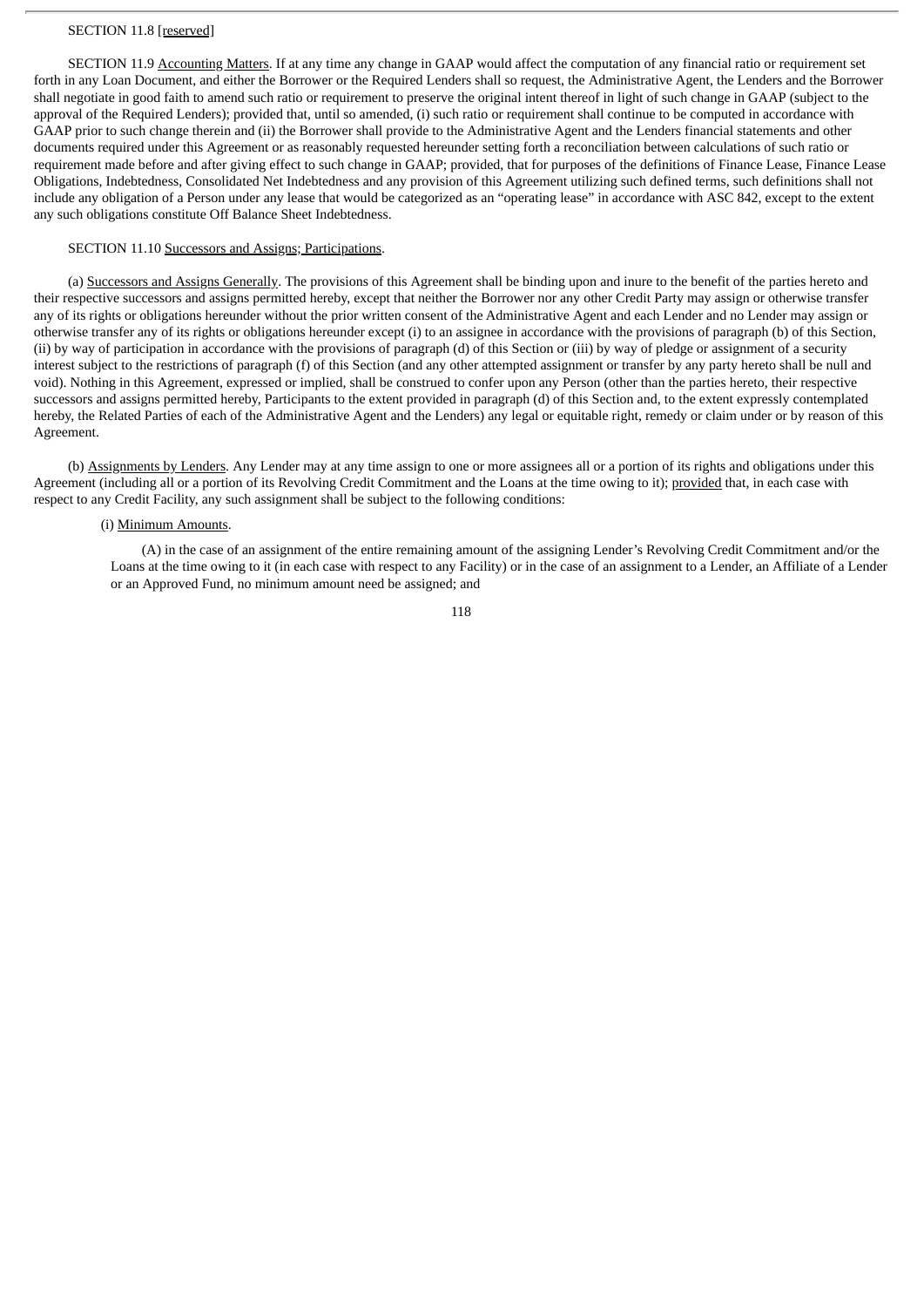(B) in any case not described in paragraph 11.10(b)(i)(A) of this Section, the aggregate amount of the Revolving Credit Commitment (which for this purpose includes Loans outstanding thereunder) or, if the applicable Revolving Credit Commitment is not then in effect, the principal outstanding balance of the Loans of the assigning Lender subject to each such assignment (determined as of the date the Assignment and Assumption with respect to such assignment is delivered to the Administrative Agent or, if "Trade Date" is specified in the Assignment and Assumption, as of the Trade Date) shall not be less than \$5,000,000, unless each of the Administrative Agent and, so long as no Event of Default has occurred and is continuing, the Borrower otherwise consents (each such consent not to be unreasonably withheld or delayed); provided that the Borrower shall be deemed to have given its consent ten (10) Business Days after the date written notice thereof has been delivered by the assigning Lender (through the Administrative Agent) unless such consent is expressly refused by the Borrower prior to such tenth (10th) Business Day;

(ii) Proportionate Amounts. Each partial assignment shall be made as an assignment of a proportionate part of all the assigning Lender's rights and obligations under this Agreement with respect to the Loan or the Revolving Credit Commitment assigned;

(iii) Required Consents. No consent shall be required for any assignment except to the extent required by paragraph 11.10(b)(i)(B) of this Section and, in addition:

(A) the consent of the Borrower (such consent not to be unreasonably withheld or delayed) shall be required unless (x) an Event of Default has occurred and is continuing at the time of such assignment or (y) such assignment is to a Lender, an Affiliate of a Lender or an Approved Fund; provided, that the Borrower shall be deemed to have consented to any such assignment unless it shall object thereto by written notice to the Administrative Agent within ten (10) Business Days after having received notice thereof; and provided, further, that the Borrower's consent shall not be required during the primary syndication of the Credit Facility;

(B) the consent of the Administrative Agent (such consent not to be unreasonably withheld or delayed) shall be required for assignments in respect of the Revolving Credit Facility if such assignment is to a Person that is not a Lender with a Revolving Credit Commitment, an Affiliate of such Lender or an Approved Fund with respect to such Lender; and

(C) the consents of the Issuing Lenders and the Swingline Lender (such consents not to be unreasonably withheld or delayed) shall be required for any assignment in respect of the Revolving Credit Facility that increases the assignees obligations to participate in Letters of Credit or Swingline Loans.

(iv) Assignment and Assumption. The parties to each assignment shall execute and deliver to the Administrative Agent an Assignment and Assumption, together with a processing and recordation fee of \$3,500 for each assignment; provided that (A) only one such fee will be payable in connection with simultaneous assignments to two or more Approved Funds by a Lender and (B) the Administrative Agent may, in its sole discretion, elect to waive such processing and recordation fee in the case of any assignment. The assignee, if it is not a Lender, shall deliver to the Administrative Agent an Administrative Questionnaire.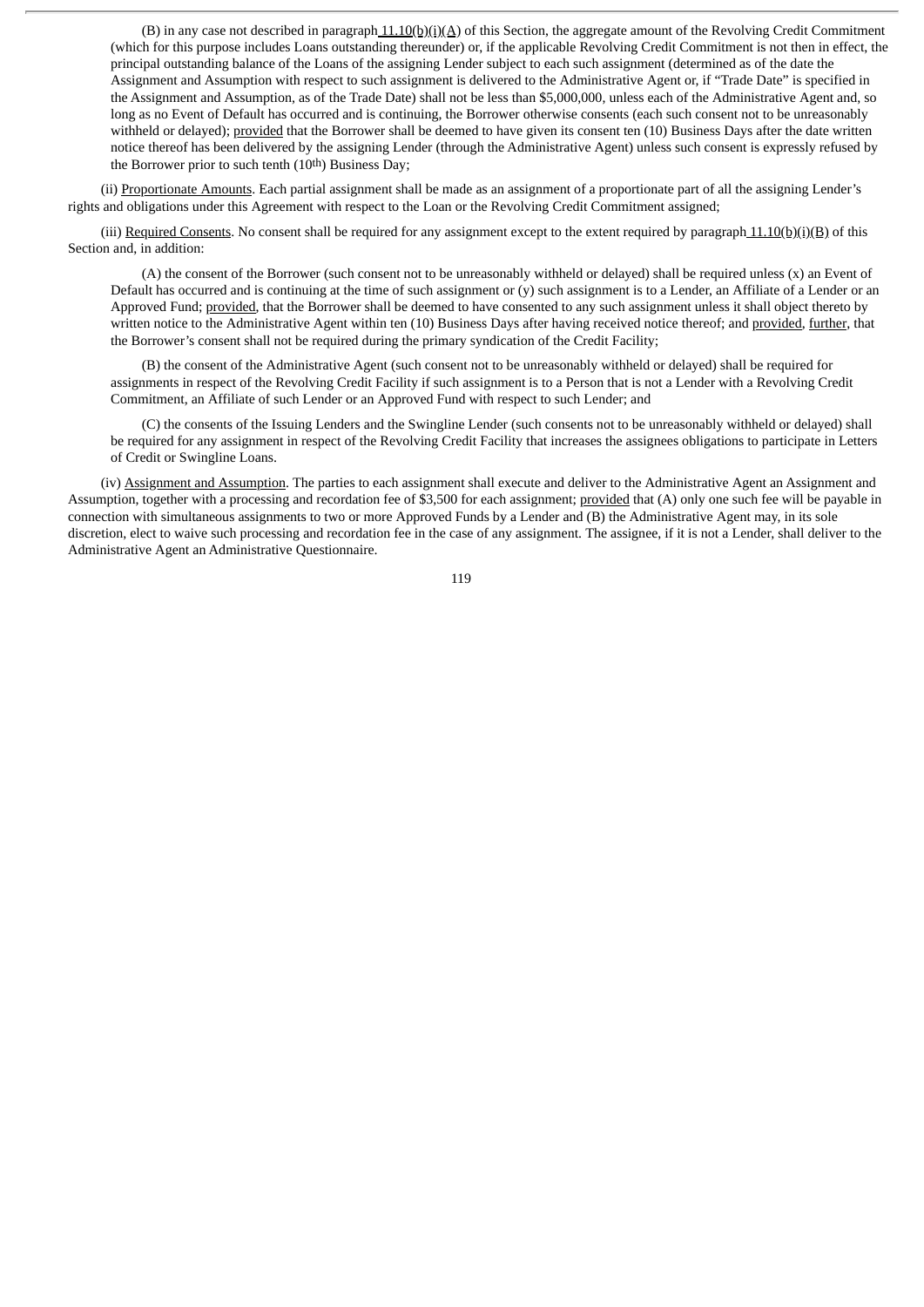(v) No Assignment to Certain Persons. No such assignment shall be made to (A) the Borrower, the Parent or any of their Subsidiaries or Affiliates or (B) to any Defaulting Lender or any of its Subsidiaries, or any Person who, upon becoming a Lender hereunder, would constitute any of the foregoing Persons described in this clause (B).

(vi) No Assignment to Natural Persons. No such assignment shall be made to a natural Person (or a holding company, investment vehicle or trust for, or owned and operated for the primary benefit of, a natural Person).

(vii) Certain Additional Payments. In connection with any assignment of rights and obligations of any Defaulting Lender hereunder, no such assignment shall be effective unless and until, in addition to the other conditions thereto set forth herein, the parties to the assignment shall make such additional payments to the Administrative Agent in an aggregate amount sufficient, upon distribution thereof as appropriate (which may be outright payment, purchases by the assignee of participations or subparticipations, or other compensating actions, including funding, with the consent of the Borrower and the Administrative Agent, the applicable pro rata share of Loans previously requested, but not funded by, the Defaulting Lender, to each of which the applicable assignee and assignor hereby irrevocably consent), to (A) pay and satisfy in full all payment liabilities then owed by such Defaulting Lender to the Administrative Agent, the Issuing Lender, the Swingline Lender and each other Lender hereunder (and interest accrued thereon), and (B) acquire (and fund as appropriate) its full pro rata share of all Loans and participations in Letters of Credit and Swingline Loans in accordance with its Revolving Credit Commitment Percentage. Notwithstanding the foregoing, in the event that any assignment of rights and obligations of any Defaulting Lender hereunder shall become effective under Applicable Law without compliance with the provisions of this paragraph, then the assignee of such interest shall be deemed to be a Defaulting Lender for all purposes of this Agreement until such compliance occurs.

Subject to acceptance and recording thereof by the Administrative Agent pursuant to paragraph (c) of this Section, from and after the effective date specified in each Assignment and Assumption, the assignee thereunder shall be a party to this Agreement and, to the extent of the interest assigned by such Assignment and Assumption, have the rights and obligations of a Lender under this Agreement, and the assigning Lender thereunder shall, to the extent of the interest assigned by such Assignment and Assumption, be released from its obligations under this Agreement (and, in the case of an Assignment and Assumption covering all of the assigning Lender's rights and obligations under this Agreement, such Lender shall cease to be a party hereto) but shall continue to be entitled to the benefits of **Sections 4.8**, **4.9**, **4.10**, **4.11** and **11.3** with respect to facts and circumstances occurring prior to the effective date of such assignment; provided, that except to the extent otherwise expressly agreed by the affected parties, no assignment by a Defaulting Lender will constitute a waiver or release of any claim of any party hereunder arising from that Lender's having been a Defaulting Lender. Any assignment or transfer by a Lender of rights or obligations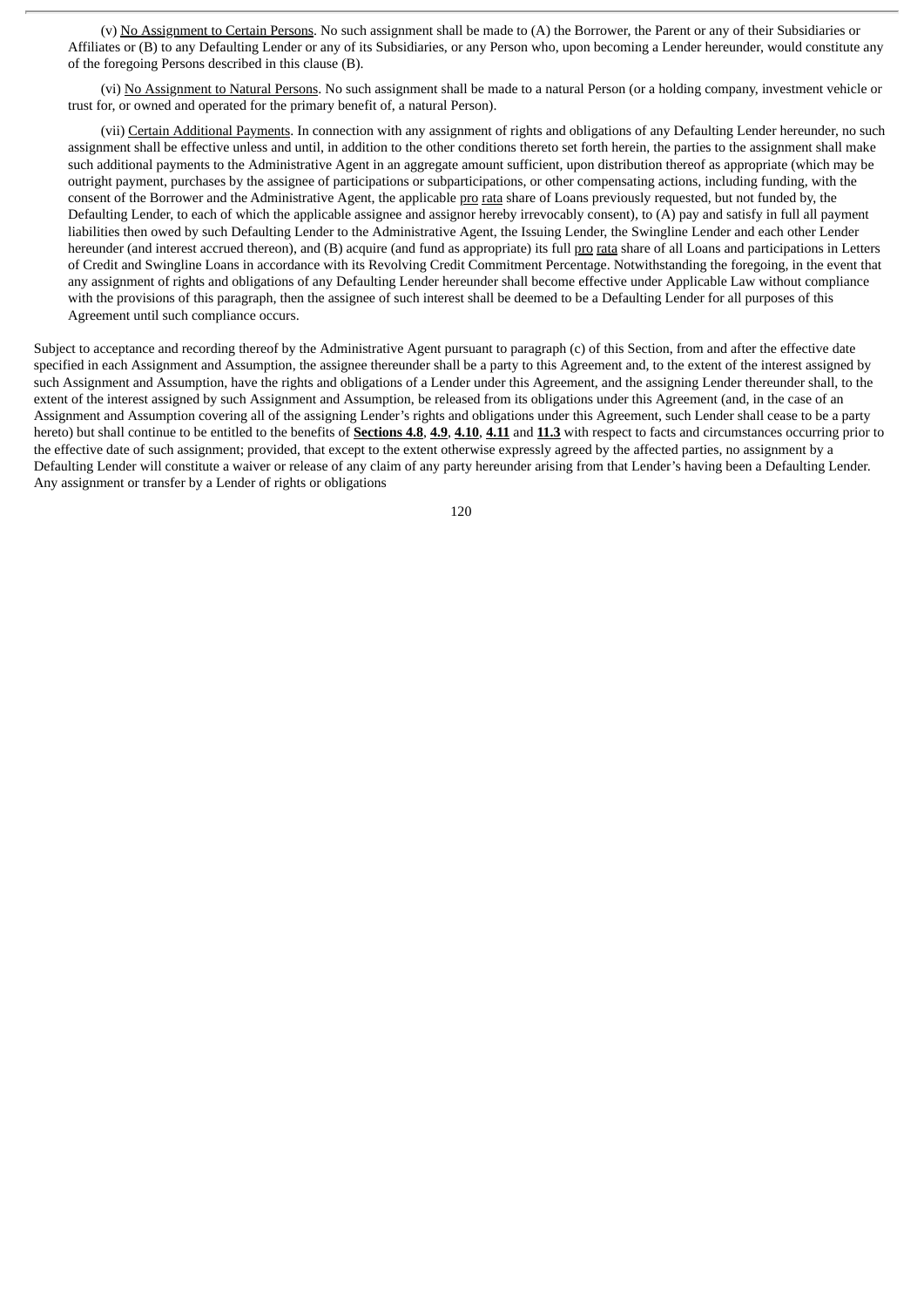under this Agreement that does not comply with this paragraph shall be treated for purposes of this Agreement as a sale by such Lender of a participation in such rights and obligations in accordance with paragraph (d) of this Section (other than a purported assignment to a natural Person or the Parent, the Borrower or any of the Borrower's or Parent's Subsidiaries or Affiliates, which shall be null and void.

(c) Register. The Administrative Agent, acting solely for this purpose as a non-fiduciary agent of the Borrower, shall maintain at one of its offices in Jersey City, New Jersey, a copy of each Assignment and Assumption and each Lender Joinder Agreement delivered to it and a register for the recordation of the names and addresses of the Lenders, and the Revolving Credit Commitment of, and principal amounts of (and stated interest on) the Loans owing to, each Lender pursuant to the terms hereof from time to time (the "**Register**"). As of the Closing Date, the Revolving Credit Commitment of each Lender is set forth on the Register attached hereto as **Schedule 11.10(c)**. The entries in the Register shall be conclusive, absent manifest error, and the Borrower, the Administrative Agent and the Lenders shall treat each Person whose name is recorded in the Register pursuant to the terms hereof as a Lender hereunder for all purposes of this Agreement. The Register shall be available for inspection by the Borrower, each Issuing Lender and any Lender (but only to the extent of entries in the Register that are applicable to such Lender), at any reasonable time and from time to time upon reasonable prior notice.

(d) Participations. Any Lender may at any time, without the consent of, or notice to, the Borrower or the Administrative Agent, sell participations to any Person (other than a natural Person or the Borrower or any of the Borrower's Affiliates or Subsidiaries) (each, a "**Participant**") in all or a portion of such Lender's rights and/or obligations under this Agreement (including all or a portion of its Revolving Credit Commitment and/or the Loans owing to it); provided that (i) such Lender's obligations under this Agreement shall remain unchanged, (ii) such Lender shall remain solely responsible to the other parties hereto for the performance of such obligations and (iii) the Borrower, the Administrative Agent, the Issuing Lender, the Swingline Lender and the other Lenders shall continue to deal solely and directly with such Lender in connection with such Lender's rights and obligations under this Agreement. For the avoidance of doubt, each Lender shall be responsible for the indemnity under **Section 11.3(c)** with respect to any payments made by such Lender to its Participant(s).

Any agreement or instrument pursuant to which a Lender sells such a participation shall provide that such Lender shall retain the sole right to enforce this Agreement and to approve any amendment, modification or waiver of any provision of this Agreement; provided that such agreement or instrument may provide that such Lender will not, without the consent of the Participant, agree to any amendment, modification or waiver or modification described in **Section 11.2** that directly affects such Participant and could not be affected by a vote of the Required Lenders. The Borrower agrees that each Participant shall be entitled to the benefits of **Sections 4.8**, **4.9, 4.10 and 4.11** (subject to the requirements and limitations therein, including the requirements of **Section 4.11(f)** (it being understood that the documentation required under **Section 4.11(f)** shall be delivered to the participating Lender)) to the same extent as if it were a Lender and had acquired its interest by assignment pursuant to paragraph (b) of this Section; provided that such Participant (A) agrees to be subject to the provisions of **Section 4.12** as if it were an assignee under paragraph (b) of this Section and (B) shall not be entitled to receive any greater payment under **Sections 4.10** and **4.11**, with respect to such participation, than its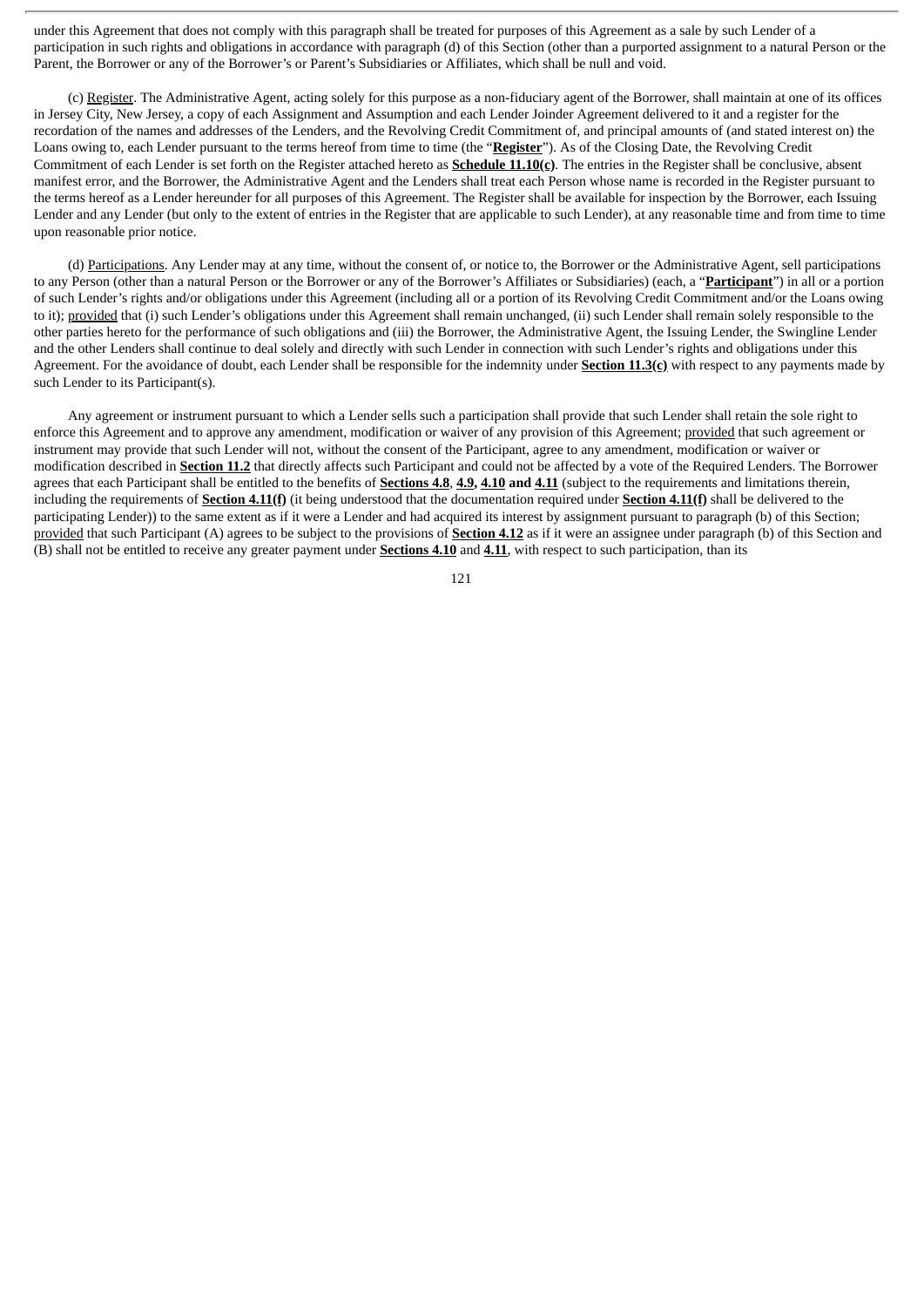participating Lender would have been entitled to receive, unless the sale of the participation to such Participant was made with the Borrower's consent or to the extent such entitlement to receive a greater payment results from a Change in Law that occurs after the Participant acquired the applicable participation. Each Lender that sells a participation agrees, at the Borrower's request and expense, to use reasonable efforts to cooperate with the Borrower to effectuate the provisions of **Section 4.12(b)** with respect to any Participant. To the extent permitted by law, each Participant also shall be entitled to the benefits of **Section 11.4** as though it were a Lender; provided that such Participant agrees to be subject to **Section 4.6** as though it were a Lender.

(e) Participant Register. Each Lender that sells a participation shall, acting solely for this purpose as a non-fiduciary agent of the Borrower, maintain a register on which it enters the name and address of each Participant and the principal amounts (and stated interest) of each Participant's interest in the Loans or other obligations under the Loan Documents (the "**Participant Register**"); provided that no Lender shall have any obligation to disclose all or any portion of the Participant Register (including the identity of any Participant or any information relating to a Participant's interest in any commitments, loans, letters of credit or its other obligations under any Loan Document) to any Person except to the extent that such disclosure is necessary to establish that such commitment, loan, letter of credit or other obligation is in registered form under Section 5f.103-1(c) of the United States Treasury Regulations. The entries in the Participant Register shall be conclusive absent manifest error, and such Lender shall treat each Person whose name is recorded in the Participant Register as the owner of such participation for all purposes of this Agreement notwithstanding any notice to the contrary. For the avoidance of doubt, the Administrative Agent (in its capacity as Administrative Agent) shall have no responsibility for maintaining a Participant Register.

(f) Certain Pledges. Any Lender may at any time pledge or assign a security interest in all or any portion of its rights under this Agreement to secure obligations of such Lender, including without limitation any pledge or assignment to secure obligations to a Federal Reserve Bank or other central banking authority; provided that no such pledge or assignment shall release such Lender from any of its obligations hereunder or substitute any such pledgee or assignee for such Lender as a party hereto.

SECTION 11.11 Treatment of Certain Information; Confidentiality. Each of the Administrative Agent, the Lenders and the Issuing Lenders agrees to maintain the confidentiality of the Information (as defined below), except that Information may be disclosed (a) to its Affiliates and to its and its Related Parties (it being understood that the Persons to whom such disclosure is made will be informed of the confidential nature of such Information and instructed to keep such Information confidential), (b) to the extent required or requested by, or required to be disclosed to, any regulatory or similar authority purporting to have jurisdiction over such Person or its Related Parties (including any self-regulatory authority, such as the National Association of Insurance Commissioners), (c) to the extent required by Applicable Laws or regulations or by any subpoena or similar legal process, (d) to any other party hereto, (e) in connection with the exercise of any remedies under this Agreement, under any other Loan Document or under any Guaranteed Hedge Agreement or Guaranteed Cash Management Agreement, or any action or proceeding relating to this Agreement, any other Loan Document or any Guaranteed Hedge Agreement or Guaranteed Cash Management Agreement, or the enforcement of rights hereunder or thereunder, (f) subject to an agreement containing provisions substantially the same as those of this Section, to (i) any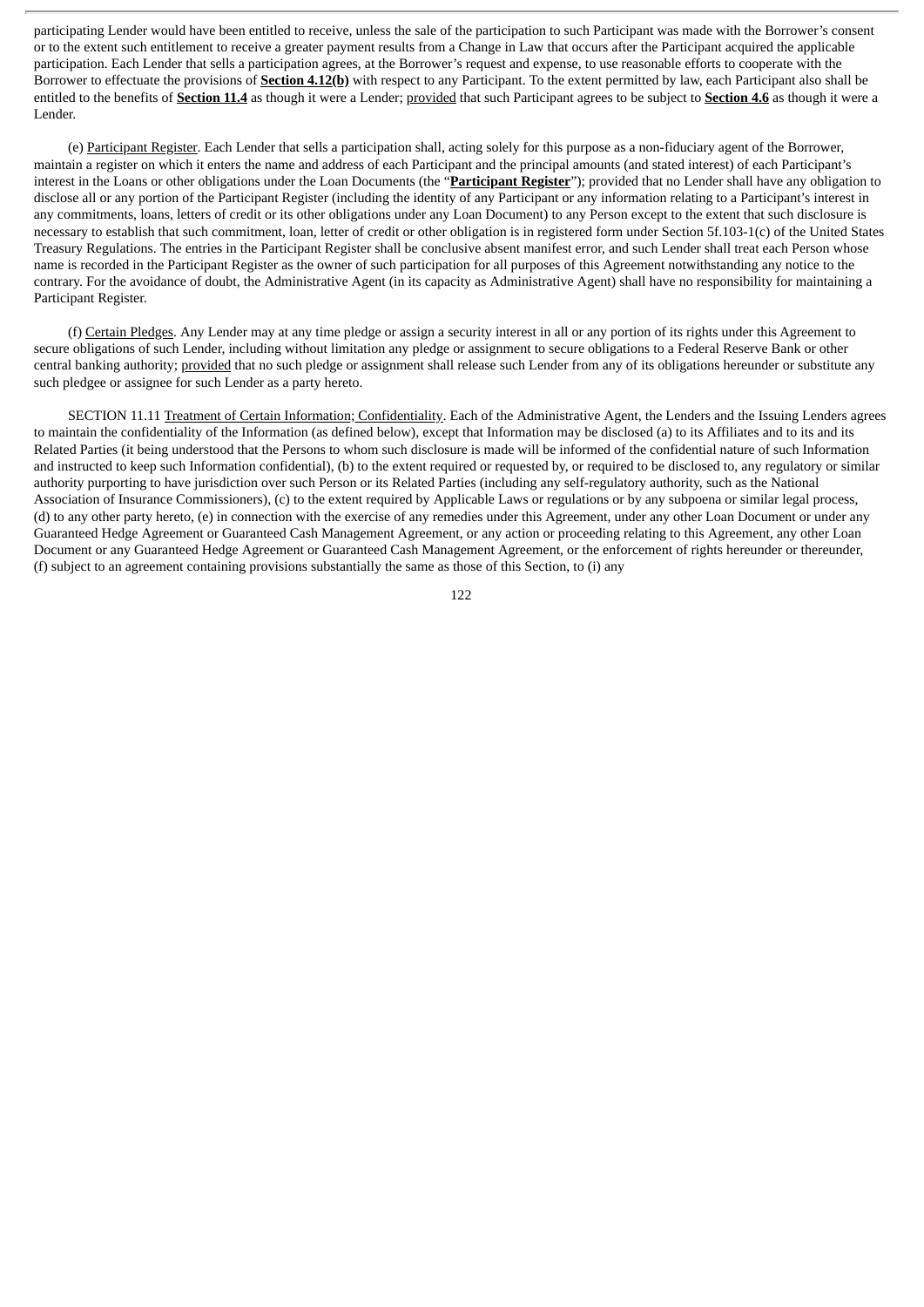assignee of or Participant in, or any prospective assignee of or Participant in, any of its rights and obligations under this Agreement and (ii) any actual or prospective party (or its Related Parties) to any swap, derivative or other transaction under which payments are to be made by reference to the Borrower and its obligations, this Agreement or payments hereunder; (g) on a confidential basis to (i) any rating agency in connection with rating the Borrower or its Subsidiaries or the Credit Facility or (ii) the CUSIP Service Bureau or any similar agency in connection with the issuance and monitoring of CUSIP numbers with respect to the Credit Facility; (h) with the consent of the Borrower, (i) to Gold Sheets and other similar bank trade publications, such information to consist of deal terms and other information customarily found in such publications, (j) to the extent such Information (i) becomes publicly available other than as a result of a breach of this Section or (ii) becomes available to the Administrative Agent, any Lender, any Issuing Lender or any of their respective Affiliates on a nonconfidential basis from a source other than the Borrower or (k) to governmental regulatory authorities in connection with any regulatory examination of the Administrative Agent or any Lender or in accordance with the Administrative Agent's or any Lender's regulatory compliance policy if the Administrative Agent or such Lender deems necessary for the mitigation of claims by those authorities against the Administrative Agent or such Lender or any of its subsidiaries or affiliates. For purposes of this Section, "Information" means all information received from any Credit Party or any Subsidiary thereof relating to any Credit Party or any Subsidiary thereof or any of their respective businesses, other than any such information that is available to the Administrative Agent, any Lender or the Issuing Lender on a nonconfidential basis prior to disclosure by any Credit Party or any Subsidiary thereof. Any Person required to maintain the confidentiality of Information as provided in this Section shall be considered to have complied with its obligation to do so if such Person has exercised the same degree of care to maintain the confidentiality of such Information as such Person would accord to its own confidential information.

SECTION 11.12 Performance of Duties. Each of the Credit Party's obligations under this Agreement and each of the other Loan Documents shall be performed by such Credit Party at its sole cost and expense.

SECTION 11.13 All Powers Coupled with Interest. All powers of attorney and other authorizations granted to the Lenders, the Administrative Agent and any Persons designated by the Administrative Agent or any Lender pursuant to any provisions of this Agreement or any of the other Loan Documents shall be deemed coupled with an interest and shall be irrevocable so long as any of the Obligations remain unpaid or unsatisfied, any of the Revolving Credit Commitments remain in effect or the Credit Facility has not been terminated.

# SECTION 11.14 Survival.

(a) All representations and warranties set forth in **Article VI** and all representations and warranties contained in any certificate, or any of the Loan Documents (including, but not limited to, any such representation or warranty made in or in connection with any amendment thereto) shall constitute representations and warranties made under this Agreement. All representations and warranties made under this Agreement shall be made or deemed to be made at and as of the Closing Date (except those that are expressly made as of a specific date), shall survive the Closing Date and shall not be waived by the execution and delivery of this Agreement, any investigation made by or on behalf of the Lenders or any borrowing hereunder.

123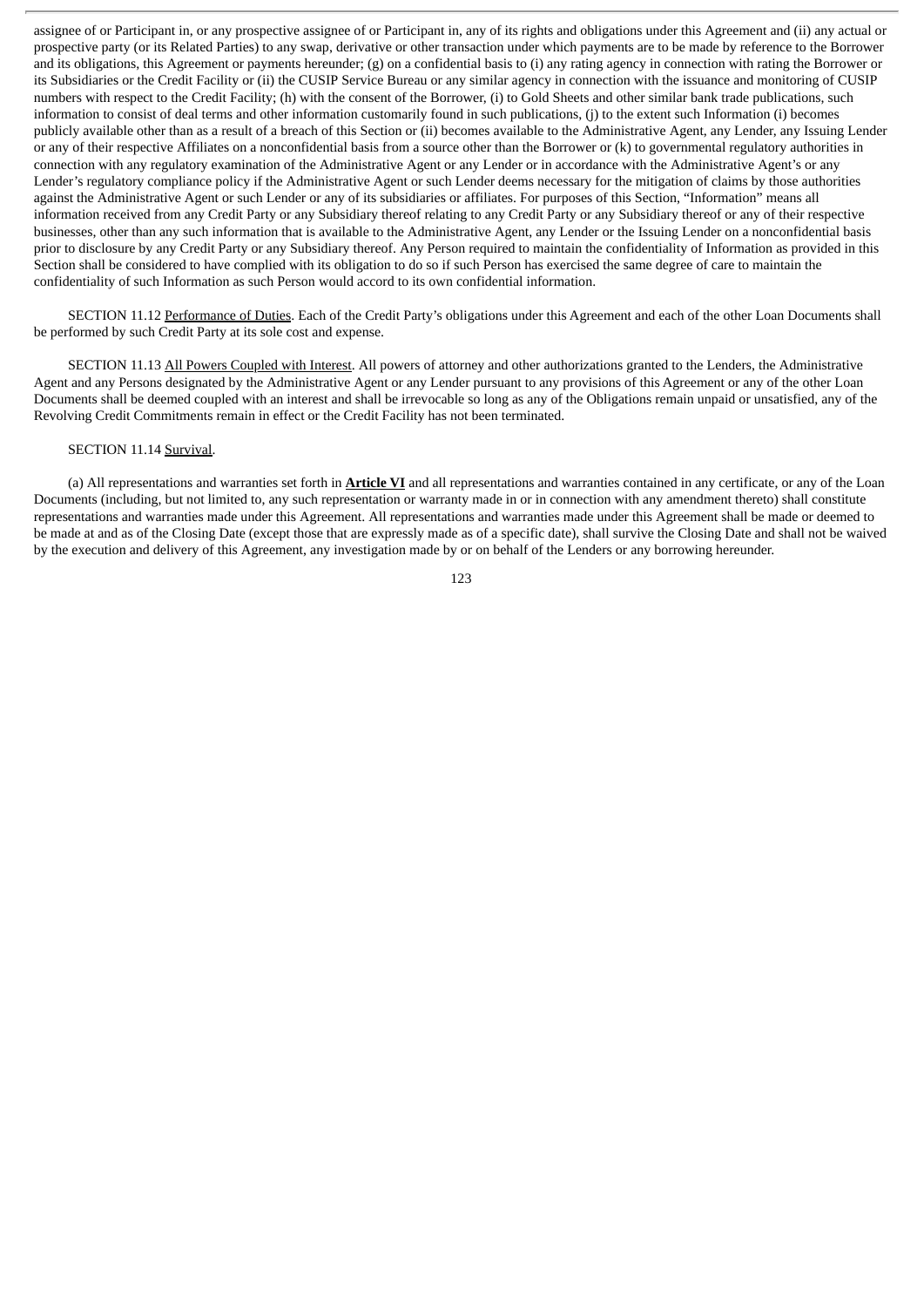(b) Notwithstanding any termination of this Agreement, the indemnities to which the Administrative Agent and the Lenders are entitled under the provisions of this **Article XI** and any other provision of this Agreement and the other Loan Documents shall continue in full force and effect and shall protect the Administrative Agent and the Lenders against events arising after such termination as well as before.

SECTION 11.15 Titles and Captions. Titles and captions of Articles, Sections and subsections in, and the table of contents of, this Agreement are for convenience only, and neither limit nor amplify the provisions of this Agreement.

SECTION 11.16 Severability of Provisions. Any provision of this Agreement or any other Loan Document which is prohibited or unenforceable in any jurisdiction shall, as to such jurisdiction, be ineffective only to the extent of such prohibition or unenforceability without invalidating the remainder of such provision or the remaining provisions hereof or thereof or affecting the validity or enforceability of such provision in any other jurisdiction.

# SECTION 11.17 Counterparts; Integration; Effectiveness; Electronic Execution.

(a) Counterparts; Integration; Effectiveness. This Agreement may be executed in counterparts (and by different parties hereto in different counterparts), each of which shall constitute an original, but all of which when taken together shall constitute a single contract. This Agreement and the other Loan Documents, and any separate letter agreements with respect to fees payable to the Administrative Agent, constitute the entire contract among the parties relating to the subject matter hereof and supersede any and all previous agreements and understandings, oral or written, relating to the subject matter hereof. Except as provided in **Section 5.1**, this Agreement shall become effective when it shall have been executed by the Administrative Agent and when the Administrative Agent shall have received counterparts hereof that, when taken together, bear the signatures of each of the other parties hereto. Delivery of an executed counterpart of a signature page of this Agreement by facsimile or in electronic (i.e., "pdf" or "tif") format shall be effective as delivery of a manually executed counterpart of this Agreement.

(b) Electronic Execution of Assignments. The words "execution," "signed," "signature," and words of like import in any Assignment and Assumption shall be deemed to include electronic signatures or the keeping of records in electronic form, each of which shall be of the same legal effect, validity or enforceability as a manually executed signature or the use of a paper-based recordkeeping system, as the case may be, to the extent and as provided for in any applicable law, including the Federal Electronic Signatures in Global and National Commerce Act, the New York State Electronic Signatures and Records Act, or any other similar state laws based on the Uniform Electronic Transactions Act.

SECTION 11.18 Term of Agreement. This Agreement shall remain in effect from the Closing Date through and including the date upon which all Obligations (other than contingent indemnification obligations not then due) arising hereunder or under any other Loan Document shall have been indefeasibly and irrevocably paid and satisfied in full, all Letters of Credit have been terminated or expired or been Cash Collateralized and the Revolving Credit Commitment has been terminated. No termination of this Agreement shall affect the rights and obligations of the parties hereto arising prior to such termination or in respect of any provision of this Agreement which survives such termination.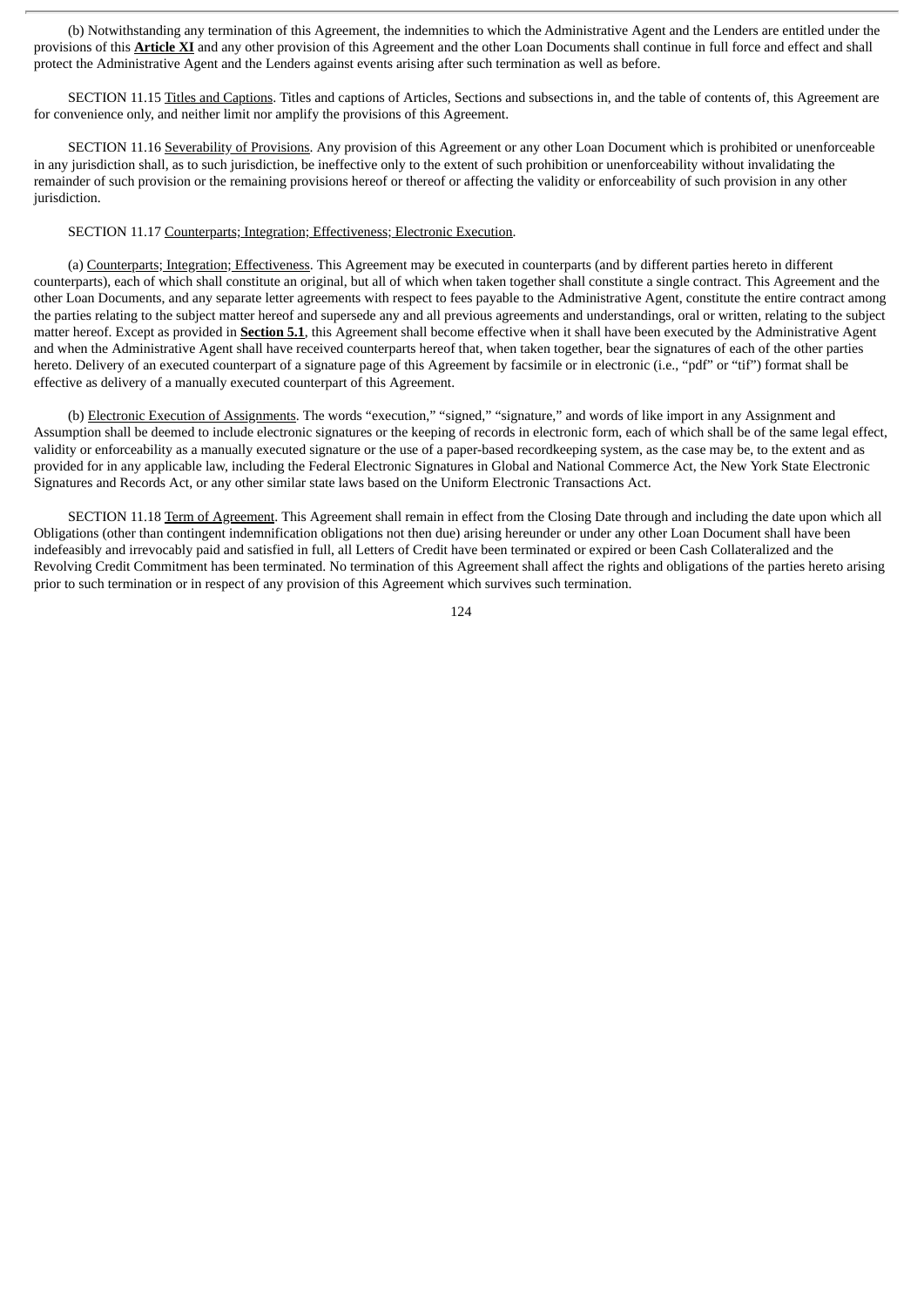SECTION 11.19 USA PATRIOT Act. The Administrative Agent and each Lender hereby notifies the Borrower that pursuant to the requirements of the PATRIOT Act, it is required to obtain, verify and record information that identifies the Borrower and the Subsidiary Guarantors, which information includes the name and address of the Borrower and each Subsidiary Guarantor and other information that will allow such Lender to identify the Borrower or such Subsidiary Guarantor in accordance with the PATRIOT Act.

SECTION 11.20 Independent Effect of Covenants. The Borrower expressly acknowledges and agrees that each covenant contained in **Article VII** or **VIII** hereof shall be given independent effect. Accordingly, the Borrower shall not engage in any transaction or other act otherwise permitted under any covenant contained in **Article VII** or **VIII,** if after giving effect to such transaction or act, the Borrower shall or would be in breach of any other covenant contained in **Article VII** or **VIII**.

SECTION 11.21 Inconsistencies with Other Documents. In the event there is a conflict or inconsistency between this Agreement and any other Loan Document, the terms of this Agreement shall control.

#### SECTION 11.22 No Advisory or Fiduciary Responsibility.

In connection with all aspects of each transaction contemplated hereby (including in connection with any amendment, waiver or other modification hereof or of any other Loan Document), each of the Credit Parties acknowledges and agrees, and acknowledges its Affiliates' understanding, that: (i) (A) the arranging and other services regarding this Agreement provided by the Administrative Agent and the Arrangers, are arm's-length commercial transactions between the Credit Parties and their respective Affiliates, on the one hand, and the Administrative Agent and the Arrangers, on the other hand, (B) each of the Credit Parties has consulted its own legal, accounting, regulatory and tax advisors to the extent it has deemed appropriate, and (C) each of the Credit Parties is capable of evaluating, and understands and accepts, the terms, risks and conditions of the transactions contemplated hereby and by the other Loan Documents; (ii) (A) the Administrative Agent and each other Arranger each is and has been acting solely as a principal and, except as expressly agreed in writing by the relevant parties, has not been, is not, and will not be acting as an advisor, agent or fiduciary for the Credit Parties or any of their respective Affiliates, or any other Person and (B) neither the Administrative Agent nor any other Arranger has any obligation to the Credit Parties or any of their respective Affiliates with respect to the transactions contemplated hereby except those obligations expressly set forth herein and in the other Loan Documents; and (iii) the Administrative Agent and the other Arrangers and their respective Affiliates may be engaged in a broad range of transactions that involve interests that differ from those of the Credit Parties and their respective Affiliates, and neither the Administrative Agent nor any other Arranger has any obligation to disclose any of such interests to the Credit Parties and their respective Affiliates. To the fullest extent permitted by law, each of the Credit Parties hereby waives and releases any claims that it may have against the Administrative Agent and the other Arrangers in their capacities as such with respect to any breach or alleged breach of agency or fiduciary duty in connection with their actions in arranging the Loans and negotiating the Loan Documents.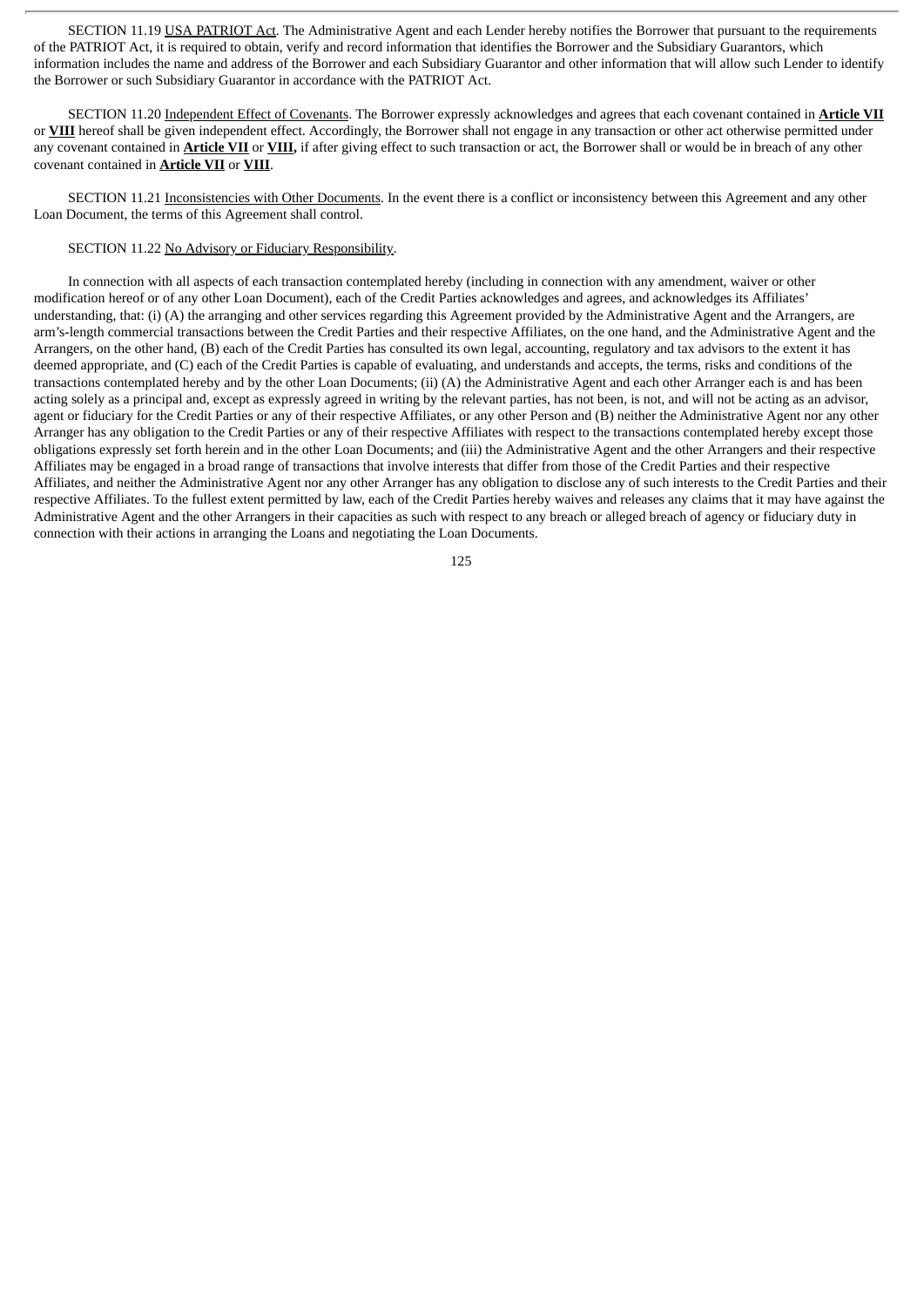### SECTION 11.23 Amendment and Restatement of Existing Credit Agreement.

(a) It is the intention of the parties hereto and such parties hereby agree, from and after the Closing Date, that (i) this Agreement amends, restates, supersedes and replaces the Existing Credit Agreement in its entirety, and (ii) such amendment and restatement shall operate to renew, amend and modify certain of the rights and obligations of the parties under the Existing Credit Agreement as provided herein, but shall not act as a novation thereof or a novation of any loans or other obligations outstanding thereunder, all of which loans and other obligations shall be deemed to be loans and obligations outstanding under the corresponding facilities described in this Agreement without any further action by any Person, except that the Administrative Agent may make such transfers of funds as are necessary in order that the outstanding balance of such loans, together with any Revolving Credit Loans funded on the Closing Date, reflect the respective Revolving Credit Commitments of the Lenders hereunder. Unless specifically amended or restated hereby or by any other Loan Document, each of the "Loan Documents" under and as defined in the Existing Credit Agreement and the Exhibits and the Schedules thereto shall continue in full force and effect and, from and after the Closing Date, and any and all references to the Existing Credit Agreement contained therein shall be deemed to refer to this Agreement. Each Lender hereunder that is a Lender under the Existing Credit Agreement, the Borrower, and each Guarantor hereby consent to the amendments to, and amendments and restatements of, the "Loan Documents" under and as defined in the Existing Credit Agreement in the form of the Loan Documents, as applicable.

(b) Each Lender hereby confirms the Administrative Agent's authority to enter into such additional reaffirmations of, or any amendments to, amendments and restatements of, or other modifications to, the "Loan Documents" under the Existing Credit Agreement as the Administrative Agent shall approve in its sole discretion, in connection with the amendment and restatement of the Existing Credit Agreement, so long as such amendments, restatements or other modifications do not contain any material modifications other than reflecting the amendment and restatement of the Existing Credit Agreement with this Agreement, the updating of disclosure schedules and exhibits, and other changes that are otherwise permitted by the Administrative Agent's authority under or with respect to such "Loan Documents" or are consistent with changes in provisions included in this Agreement as compared to the provisions of the Existing Credit Agreement.

(c) Subject to the receipt of funds necessary to pay in full all principal, interest, fees and other charges then owed under the Existing Credit Agreement to Bank Hapoalim B.M. (the "**Departing Lender**"), the Departing Lender hereby consents to this Agreement to the extent required in order to effect an amendment and restatement of the Existing Credit Agreement in accordance with this **Section 11.23**. Each of the parties hereto hereby agrees and confirms that after receipt by the Departing Lender of funds necessary to pay in full all principal, interest, fees and other charges then owed to it under the Existing Credit Agreement and giving effect to this Agreement, (i) the Departing Lender shall cease to have a Revolving Credit Commitment hereunder, (ii) the Departing Lender's commitments to lend and all of its obligations under the Existing Credit Agreement shall be terminated, and (iii) the Departing Lender shall cease to be a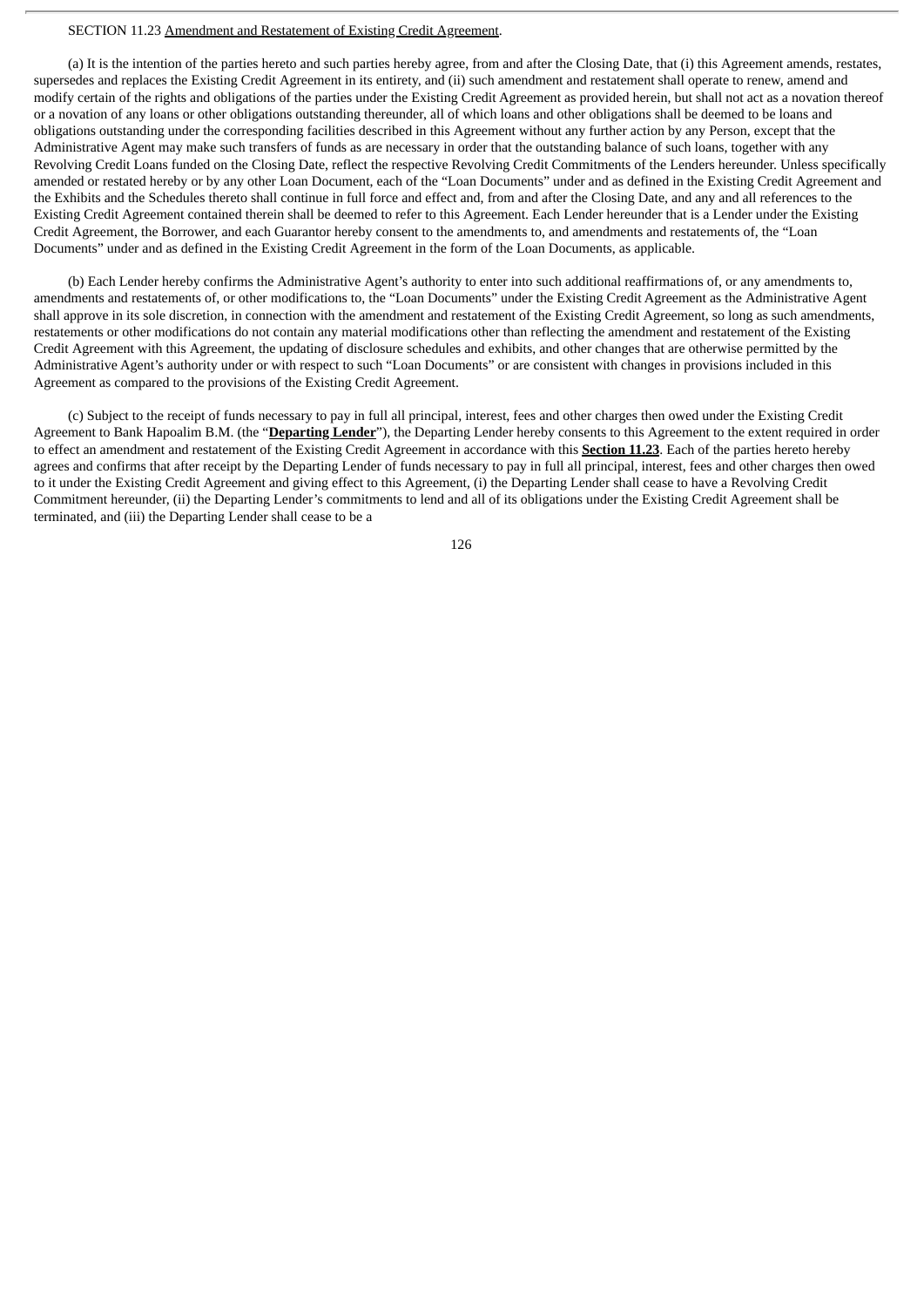Lender for all purposes under the Loan Documents, except for those provisions of the Loan Documents, including contingent reimbursement obligations and indemnity obligations that, by their express terms, survive termination of this Agreement or such other Loan Document, as the case may be. The Lenders and the Departing Lender hereby waive any requirement of the Existing Credit Agreement that requires payments to Lenders to be made on a pro rata basis to the extent necessary to permit the payment to the Departing Lender of the amounts specified in this **Section 11.23(c)**.

# SECTION 11.24 Certain ERISA Matters.

(a) Each Lender  $(x)$  represents and warrants, as of the date such Person became a Lender party hereto, to, and  $(y)$  covenants, from the date such Person became a Lender party hereto to the date such Person ceases being a Lender party hereto, for the benefit of, the Administrative Agent, each Arranger and their respective Affiliates, and not, for the avoidance of doubt, to or for the benefit of the Borrower or any other Credit Party, that at least one of the following is and will be true:

(i) such Lender is not using "plan assets" (within the meaning of Section 3(42) of ERISA or otherwise) of one or more Benefit Plans with respect to such Lender's entrance into, participation in, administration of and performance of the Loans, the Letters of Credit, the Revolving Credit Commitments or the L/C Commitments;

(ii) the transaction exemption set forth in one or more PTEs, such as PTE 84-14 (a class exemption for certain transactions determined by independent qualified professional asset managers), PTE 95-60 (a class exemption for certain transactions involving insurance company general accounts), PTE 90-1 (a class exemption for certain transactions involving insurance company pooled separate accounts), PTE 91-38 (a class exemption for certain transactions involving bank collective investment funds) or PTE 96-23 (a class exemption for certain transactions determined by in-house asset managers), is applicable with respect to such Lender's entrance into, participation in, administration of and performance of the Loans, the Letters of Credit, the Revolving Credit Commitments, the L/C Commitments and this Agreement;

(iii) (A) such Lender is an investment fund managed by a "Qualified Professional Asset Manager" (within the meaning of Part VI of PTE 84-14), (B) such Qualified Professional Asset Manager made the investment decision on behalf of such Lender to enter into, participate in, administer and perform the Loans, the Letters of Credit, the Revolving Credit Commitments, the L/C Commitments and this Agreement, (C) the entrance into, participation in, administration of and performance of the Loans, the Letters of Credit, the Revolving Credit Commitments, the L/C Commitments and this Agreement satisfies the requirements of sub-sections (b) through (g) of Part I of PTE 84-14 and (D) to the best knowledge of such Lender, the requirements of subsection (a) of Part I of PTE 84-14 are satisfied with respect to such Lender's entrance into, participation in, administration of and performance of the Loans, the Letters of Credit, the Revolving Credit Commitments, the L/C Commitments and this Agreement; or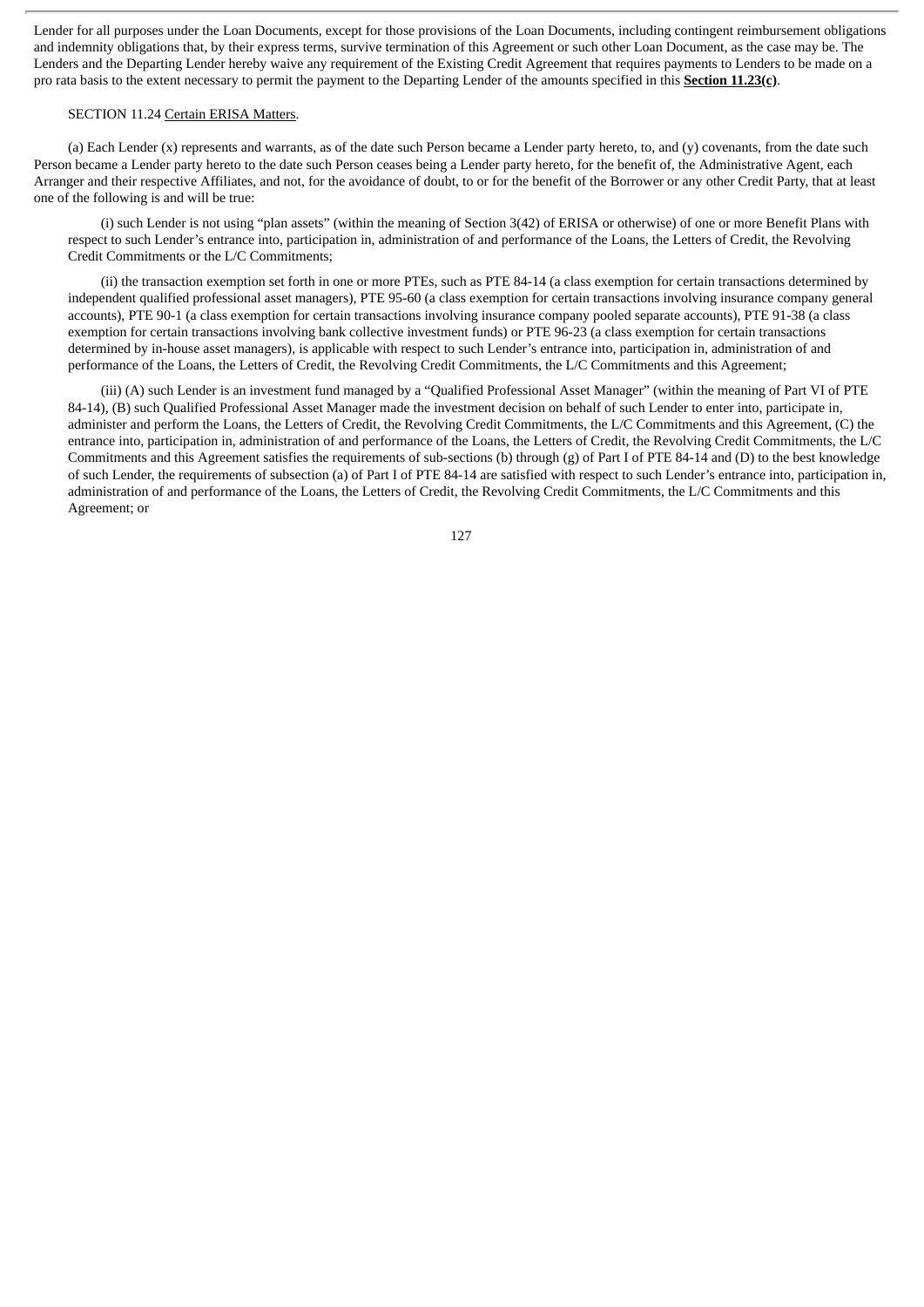(iv) such other representation, warranty and covenant as may be agreed in writing between the Administrative Agent, in its sole discretion, and such Lender.

(b) In addition, unless either (1) sub-clause (i) in the immediately preceding clause (a) is true with respect to a Lender or (2) a Lender has provided another representation, warranty and covenant in accordance with sub-clause (iv) in the immediately preceding clause (a), such Lender further (x) represents and warrants, as of the date such Person became a Lender party hereto, to, and (y) covenants, from the date such Person became a Lender party hereto to the date such Person ceases being a Lender party hereto, for the benefit of, the Administrative Agent, each Arranger and their respective Affiliates, and not, for the avoidance of doubt, to or for the benefit of the Borrower or any other Credit Party, that none of the Administrative Agent, any Arranger and their respective Affiliates is a fiduciary with respect to the assets of such Lender involved in such Lender's entrance into, participation in, administration of and performance of the Loans, the Letters of Credit, the Commitments and this Agreement (including in connection with the reservation or exercise of any rights by the Administrative Agent under this Agreement, any Loan Document or any documents related hereto or thereto).

(c) The Administrative Agent, each Arranger and their respective Affiliates hereby informs the Lenders that each such Person is not undertaking to provide investment advice or to give advice in a fiduciary capacity, in connection with the transactions contemplated hereby, and that such Person has a financial interest in the transactions contemplated hereby in that such Person or an Affiliate thereof (i) may receive interest or other payments with respect to the Loans, the Letters of Credit, the Revolving Credit Commitments, the L/C Commitments, this Agreement or any other Loan Documents, (ii) may recognize a gain if it extended the Loans, the Letters of Credit, the Revolving Credit Commitments or the L/C Commitments for an amount less than the amount being paid for an interest in the Loans, the Letters of Credit or the Commitments by such Lender or (iii) may receive fees or other payments in connection with the transactions contemplated hereby, the Loan Documents or otherwise, including structuring fees, commitment fees, arrangement fees, facility fees, upfront fees, underwriting fees, ticking fees, agency fees, administrative agent or collateral agent fees, utilization fees, minimum usage fees, letter of credit fees, fronting fees, deal-away or alternate transaction fees, amendment fees, processing fees, term out premiums, banker's acceptance fees, breakage or other early termination fees or fees similar to the foregoing.

SECTION 11.25 Acknowledgement and Consent to Bail-In of Affected Financial Institutions. Notwithstanding anything to the contrary in any Loan Document or in any other agreement, arrangement or understanding among any such parties, each party hereto acknowledges that any liability of any Affected Financial Institution arising under any Loan Document may be subject to the write-down and conversion powers of the applicable Resolution Authority and agrees and consents to, and acknowledges and agrees to be bound by:

(a) the application of any Write-Down and Conversion Powers by the applicable Resolution Authority to any such liabilities arising hereunder that may be payable to it by any party hereto that is an Affected Financial Institution; and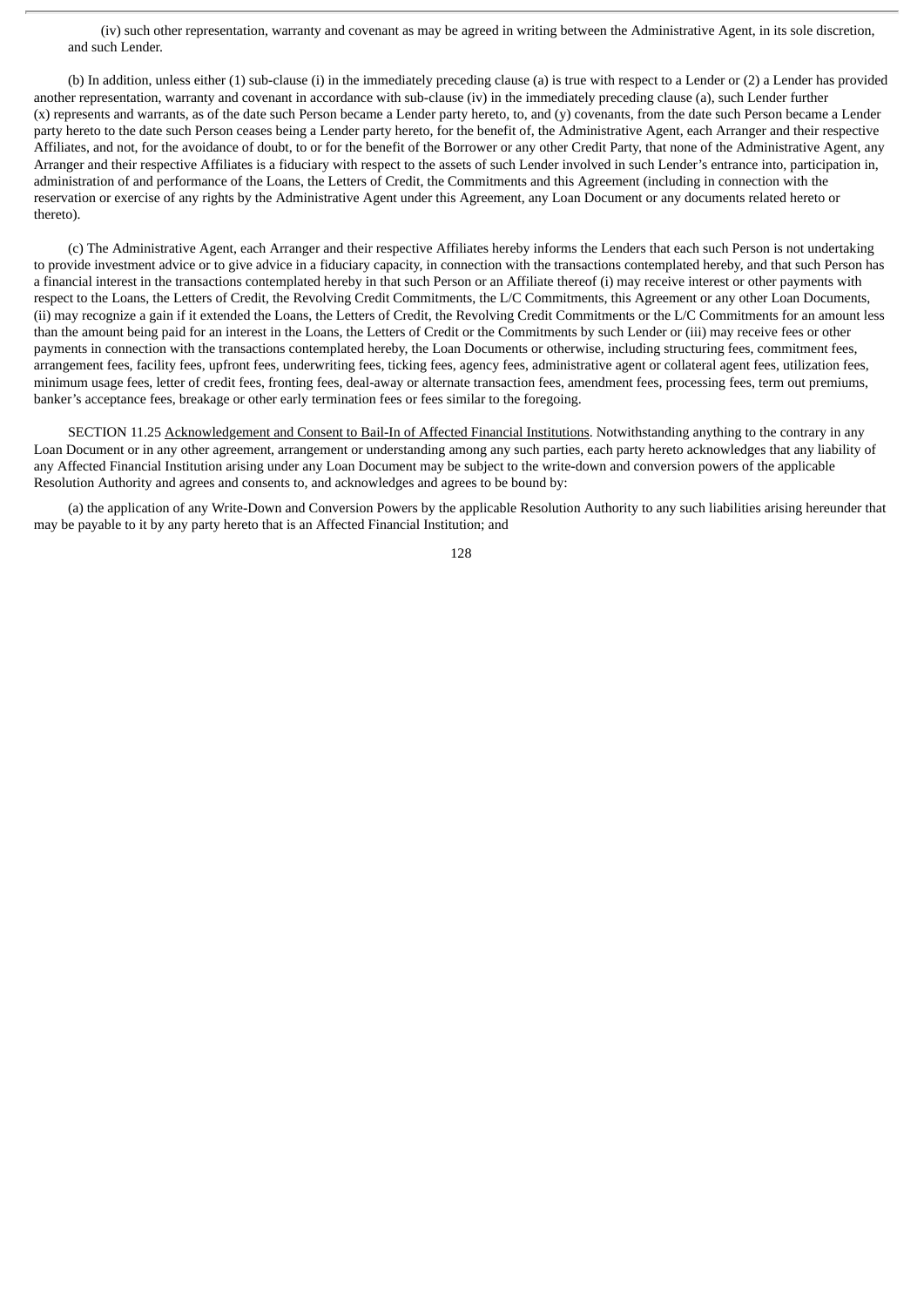(b) the effects of any Bail-In Action on any such liability, including, if applicable:

(i) a reduction in full or in part or cancellation of any such liability;

(ii) a conversion of all, or a portion of, such liability into shares or other instruments of ownership in such Affected Financial Institution, its parent entity, or a bridge institution that may be issued to it or otherwise conferred on it, and that such shares or other instruments of ownership will be accepted by it in lieu of any rights with respect to any such liability under this Agreement or any other Loan Document; or

(iii) the variation of the terms of such liability in connection with the exercise of the write-down and conversion powers of the applicable Resolution Authority.

SECTION 11.26 Acknowledgement Regarding Any Supported QFC's. To the extent that the Loan Documents provide support, through a guarantee or otherwise, for Hedge Agreements or any other agreement or instrument that is a QFC (such support, "**QFC Credit Support**" and, each such QFC, a "**Supported QFC**"), the parties acknowledge and agree as follows with respect to the resolution power of the FDIC under the Federal Deposit Insurance Act and Title II of the Dodd-Frank Wall Street Reform and Consumer Protection Act (together with the regulations promulgated thereunder, the "**U.S. Special Resolution Regimes**") in respect of such Supported QFC and QFC Credit Support (with the provisions below applicable notwithstanding that the Loan Documents and any Supported QFC may in fact be stated to be governed by the laws of the State of New York and/or of the United States or any other state of the United States):

(a) In the event a Covered Entity that is party to a Supported QFC (each, a "**Covered Party**") becomes subject to a proceeding under a U.S. Special Resolution Regime, the transfer of such Supported QFC and the benefit of such QFC Credit Support (and any interest and obligation in or under such Supported QFC and such QFC Credit Support, and any rights in property securing such Supported QFC or such QFC Credit Support) from such Covered Party will be effective to the same extent as the transfer would be effective under the U.S. Special Resolution Regime if the Supported QFC and such QFC Credit Support (and any such interest, obligation and rights in property) were governed by the laws of the United States or a state of the United States. In the event a Covered Party or a BHC Act Affiliate of a Covered Party becomes subject to a proceeding under a U.S. Special Resolution Regime, Default Rights under the Loan Documents that might otherwise apply to such Supported QFC or any QFC Credit Support that may be exercised against such Covered Party are permitted to be exercised to no greater extent than such Default Rights could be exercised under the U.S. Special Resolution Regime if the Supported QFC and the Loan Documents were governed by the laws of the United States or a state of the United States. Without limitation of the foregoing, it is understood and agreed that rights and remedies of the parties with respect to a Defaulting Lender shall in no event affect the rights of any Covered Party with respect to a Supported QFC or any QFC Credit Support.

(b) As used in this **Section 11.26**, the following terms have the following meanings:

(i) "**BHC Act Affiliate**" of a party means an "affiliate" (as such term is defined under, and interpreted in accordance with, 12 U.S.C.  $1841(k)$ ) of such party.

(ii) "**Covered Entity**" means any of the following: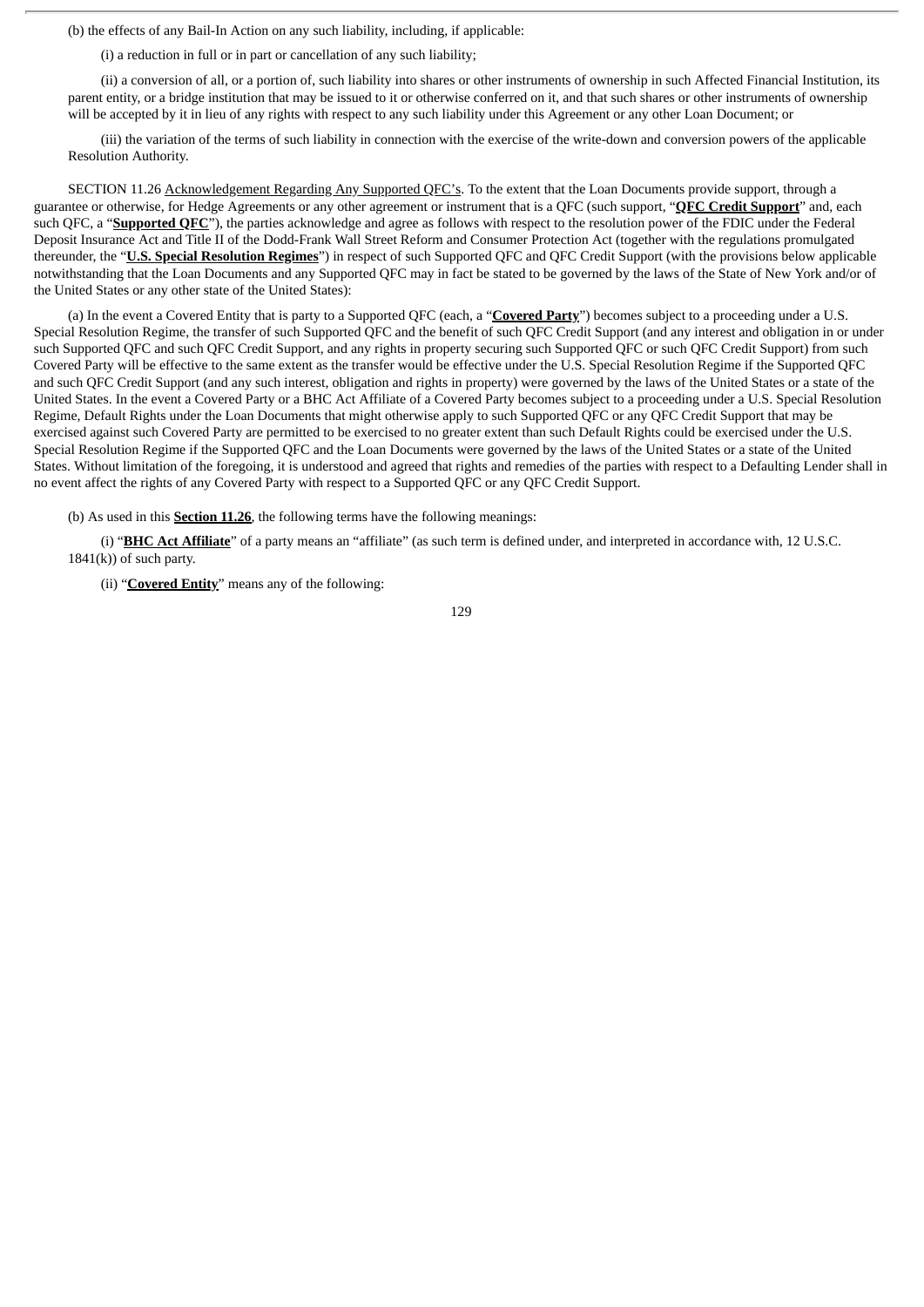(A) a "covered entity" as that term is defined in, and interpreted in accordance with, 12 C.F.R. § 252.82(b);

(B) a "covered bank" as that term is defined in, and interpreted in accordance with, 12 C.F.R. § 47.3(b); or

(C) a "covered FSI" as that term is defined in, and interpreted in accordance with, 12 C.F.R. § 382.2(b).

(iii) "**Default Right**" has the meaning assigned to that term in, and shall be interpreted in accordance with, 12 C.F.R. §§ 252.81, 47.2 or 382.1, as applicable.

(iv) "**QFC**" has the meaning assigned to the term "qualified financial contract" in, and shall be interpreted in accordance with, 12 U.S.C. 5390(c)(8)(D).

# ARTICLE XII

## GUARANTY

#### SECTION 12.1 The Guaranty.

Each of the Guarantors hereby jointly and severally guarantees to each Lender, each Hedge Bank and each Cash Management Bank, and the Agent as hereinafter provided, as primary obligor and not as surety, the prompt payment of the Obligations in full when due (whether at stated maturity, as a mandatory prepayment, by acceleration, as a mandatory cash collateralization or otherwise) strictly in accordance with the terms thereof. The Guarantors hereby further agree that if any of the Obligations are not paid in full when due (whether at stated maturity, as a mandatory prepayment, by acceleration, as a mandatory cash collateralization or otherwise), the Guarantors will, jointly and severally, promptly pay the same, without any demand or notice whatsoever, and that in the case of any extension of time of payment or renewal of any of the Obligations, the same will be promptly paid in full when due (whether at extended maturity, as a mandatory prepayment, by acceleration, as a mandatory cash collateralization or otherwise) in accordance with the terms of such extension or renewal.

Notwithstanding any provision to the contrary contained herein or in any other of the Loan Documents, Guaranteed Hedge Agreements and Guaranteed Cash Management Agreements, the obligations of each Guarantor under this Agreement and the other Loan Documents shall be limited to an aggregate amount equal to the largest amount that would not render such obligations subject to avoidance under Debtor Relief Laws or any comparable provisions of any applicable state law.

## SECTION 12.2 Obligations Unconditional.

The obligations of the Guarantors under **Section 12.1** are joint and several, absolute and unconditional, irrespective of the value, genuineness, validity, regularity or enforceability of any of the Loan Documents, Guaranteed Hedge Agreements or Guaranteed Cash Management Agreements, or any other agreement or instrument referred to therein, or any substitution, release, impairment or exchange of any other guarantee of or security for any of the Obligations, and, to the fullest extent permitted by applicable law, irrespective of any other circumstance whatsoever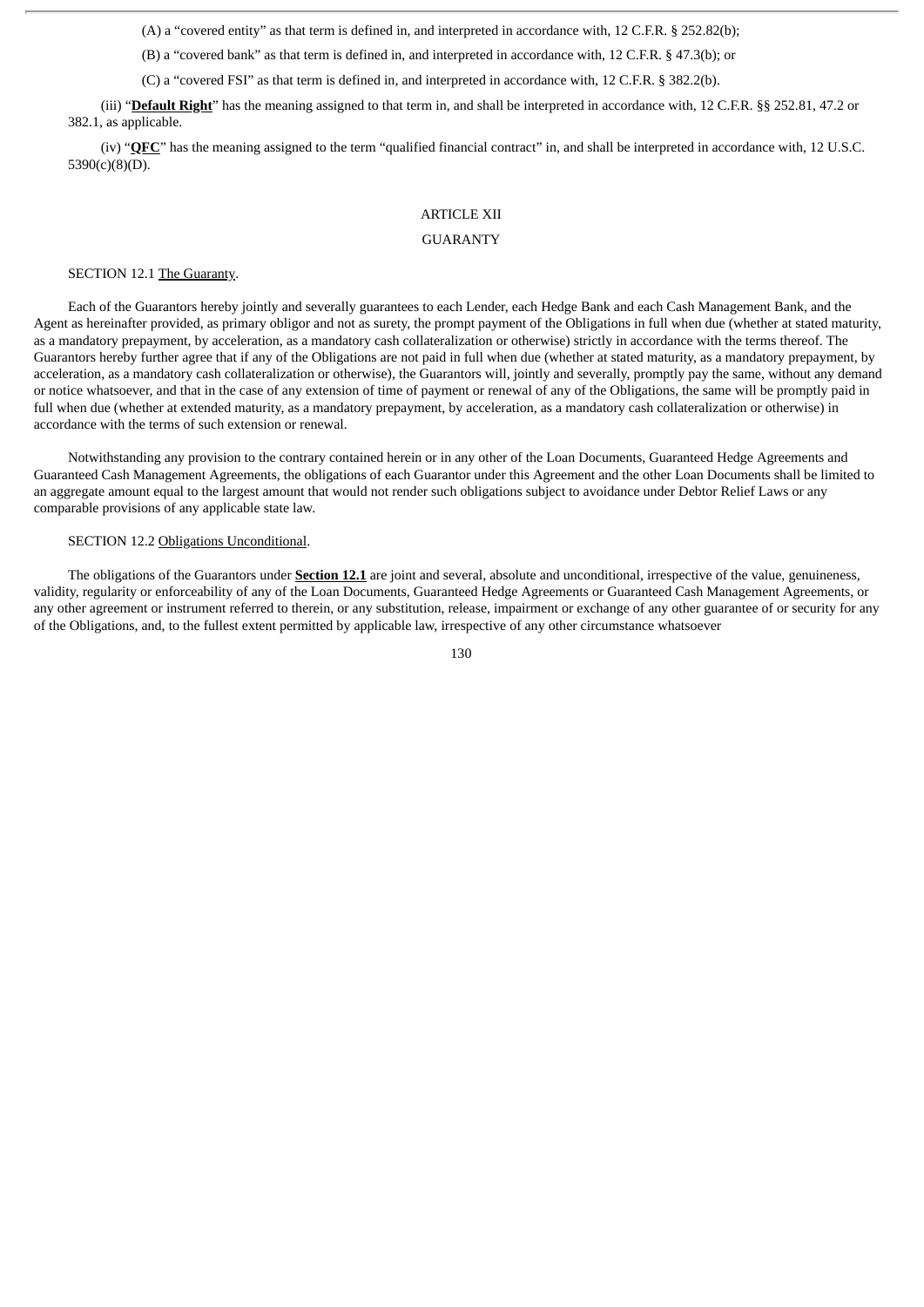which might otherwise constitute a legal or equitable discharge or defense of a surety or guarantor, it being the intent of this **Section 12.2** that the obligations of the Guarantors hereunder shall be absolute and unconditional under any and all circumstances. Each Guarantor agrees that such Guarantor shall have no right of subrogation, indemnity, reimbursement or contribution against either the Borrower or any other Guarantor for amounts paid under this **Section 12.2** until such time as the Obligations have been paid in full and the Commitments have expired or terminated. Without limiting the generality of the foregoing, it is agreed that, to the fullest extent permitted by law, the occurrence of any one or more of the following shall not alter or impair the liability of any Guarantor hereunder, which shall remain absolute and unconditional as described above:

(a) at any time or from time to time, without notice to any Guarantor, the time for any performance of or compliance with any of the Obligations shall be extended, or such performance or compliance shall be waived;

(b) any of the acts mentioned in any of the provisions of any of the Loan Documents, Guaranteed Hedge Agreements or Guaranteed Cash Management Agreements between any Credit Party and a Hedge Bank or Cash Management Bank, or any other agreement or instrument referred to in the Loan Documents, Guaranteed Hedge Agreements or Guaranteed Cash Management Agreements shall be done or omitted;

(c) the maturity of any of the Obligations shall be accelerated, or any of the Obligations shall be modified, supplemented or amended in any respect, or any right under any of the Loan Documents, Guaranteed Hedge Agreements or Guaranteed Cash Management Agreements between any Credit Party and any Hedge Bank or Cash Management Bank, or any other agreement or instrument referred to in the Loan Documents, such Guaranteed Hedge Agreements or such Guaranteed Cash Management Agreements shall be waived or any other guarantee of any of the Obligations or any security therefor shall be released, impaired or exchanged in whole or in part or otherwise dealt with;

(d) any Lien granted to, or in favor of, the Agent or any Lender or Lenders as security for any of the Obligations shall fail to attach or be perfected; or

(e) any of the Obligations shall be determined to be void or voidable (including, without limitation, for the benefit of any creditor of any Guarantor) or shall be subordinated to the claims of any Person (including, without limitation, any creditor of any Guarantor).

With respect to its obligations hereunder, each Guarantor hereby expressly waives diligence, presentment, demand of payment, protest and all notices whatsoever, and any requirement that the Agent or any Lender exhaust any right, power or remedy or proceed against any Person under any of the Loan Documents, Guaranteed Hedge Agreements or Guaranteed Cash Management Agreements between any Credit Party and any Hedge Bank or Cash Management Bank, or any other agreement or instrument referred to in Loan Documents, Guaranteed Hedge Agreements or Guaranteed Cash Management Agreements, or against any other Person under any other guarantee of, or security for, any of the Obligations.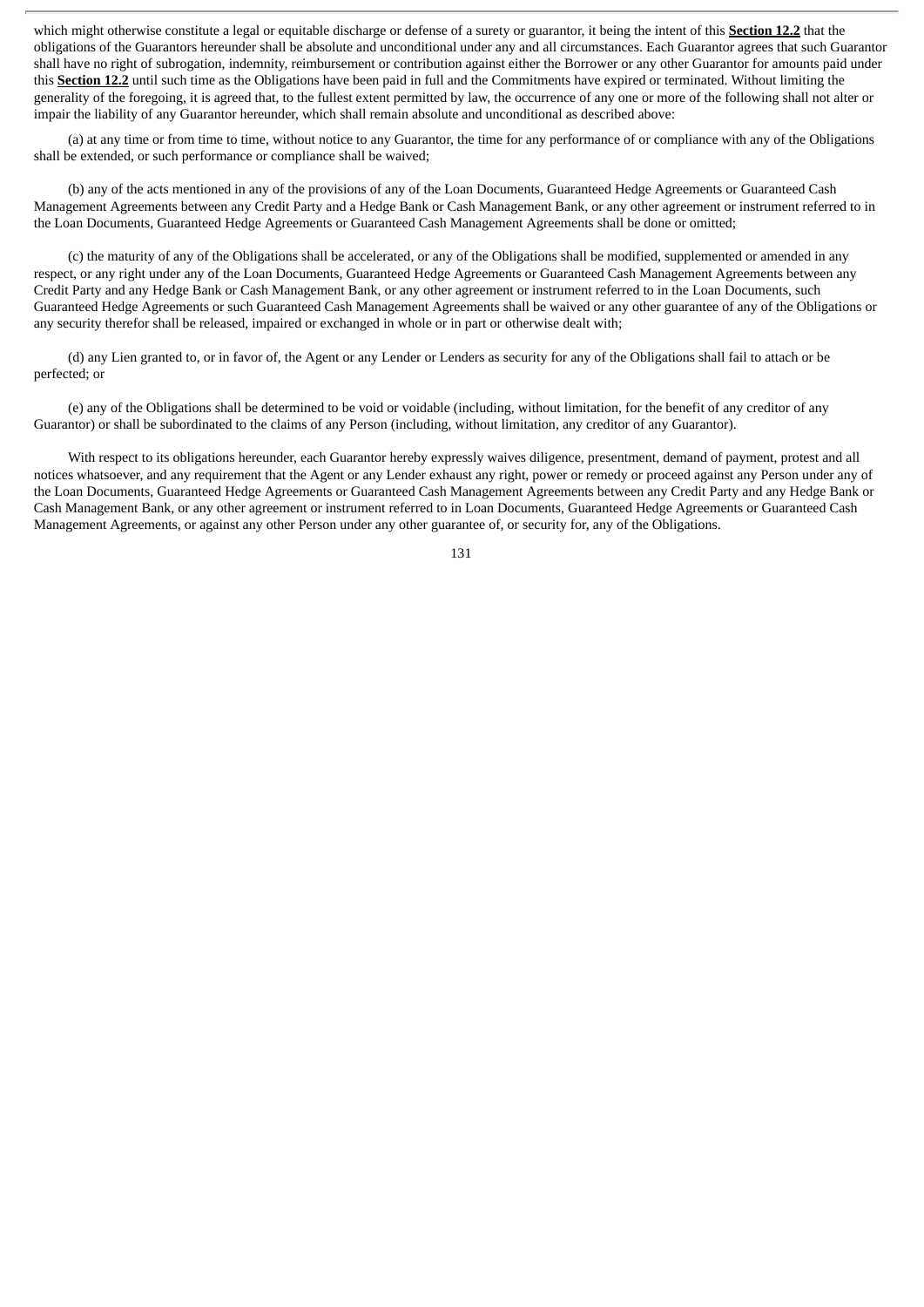#### SECTION 12.3 Reinstatement.

The obligations of the Guarantors under this **Section 12.3** shall be automatically reinstated if and to the extent that for any reason any payment by or on behalf of any Person in respect of the Obligations is rescinded or must be otherwise restored by any holder of any of the Obligations, whether as a result of any proceedings in bankruptcy or reorganization or otherwise, and each Guarantor agrees that it will indemnify the Agent and each Lender on demand for all reasonable costs and expenses (including, without limitation, the reasonable fees, charges and disbursements of counsel) incurred by the Agent or such Lender in connection with such rescission or restoration, including any such costs and expenses incurred in defending against any claim alleging that such payment constituted a preference, fraudulent transfer or similar payment under any bankruptcy, insolvency or similar law.

#### SECTION 12.4 Certain Additional Waivers.

Each Guarantor further agrees that such Guarantor shall have no right of recourse to security for the Obligations, except through the exercise of rights of subrogation pursuant to **Section 12.2** and through the exercise of rights of contribution pursuant to **Section 12.6**.

# SECTION 12.5 Remedies.

The Guarantors agree that, to the fullest extent permitted by law, as between the Guarantors, on the one hand, and the Agent and the Lenders, on the other hand, the Obligations may be declared to be forthwith due and payable as provided in **Section 9.2** (and shall be deemed to have become automatically due and payable in the circumstances provided in said **Section 9.2**) for purposes of **Section 12.1** notwithstanding any stay, injunction or other prohibition preventing such declaration (or preventing the Obligations from becoming automatically due and payable) as against any other Person and that, in the event of such declaration (or the Obligations being deemed to have become automatically due and payable), the Obligations (whether or not due and payable by any other Person) shall forthwith become due and payable by the Guarantors for purposes of **Section 12.1**. The Guarantors acknowledge and agree that their obligations hereunder are secured in accordance with the terms hereof and that the Lenders may exercise their remedies thereunder in accordance with the terms thereof.

# SECTION 12.6 Rights of Contribution.

The Guarantors agree among themselves that, in connection with payments made hereunder, each Guarantor shall have contribution rights against the other Guarantors as permitted under applicable law. Such contribution rights shall be subordinate and subject in right of payment to the obligations of such Guarantors under the Loan Documents and no Guarantor shall exercise such rights of contribution until all Obligations have been paid in full and the Commitments have terminated.

# SECTION 12.7 Guarantee of Payment; Continuing Guarantee.

The guarantee in this **Section 12.7** is a guaranty of payment and not of collection, is a continuing guarantee, and shall apply to all Obligations whenever arising.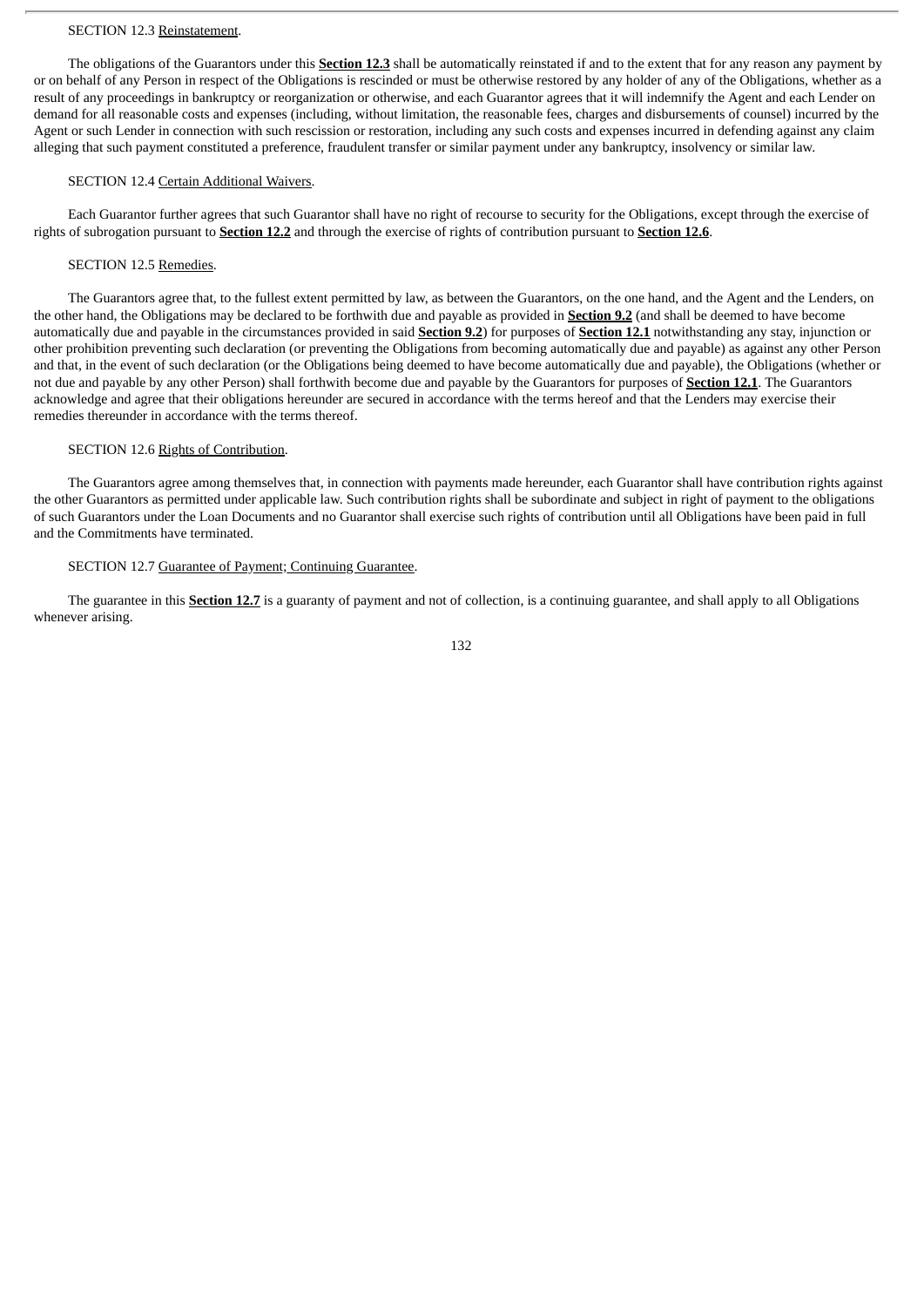## SECTION 12.8 Keepwell.

Each Qualified ECP Guarantor hereby jointly and severally, absolutely, unconditionally and irrevocably undertakes to provide such funds or other support as may be needed from time to time by each other Guarantor to honor all of its obligations under the Loan Documents in respect of Swap Obligations (provided, however, that each Qualified ECP Guarantor shall only be liable under this **Section 12.8** for the maximum amount of such liability that can be hereby incurred without rendering such Qualified ECP Guarantor's obligations and undertakings under this **Article XII** voidable under Debtor Relief Laws, and not for any greater amount). Each Qualified ECP Guarantor intends that this **Section 12.8** constitute, and this **Section 12.8** shall be deemed to constitute, a "keepwell, support, or other agreement" for the benefit of, each other Guarantor for all purposes of the Commodity Exchange Act.

*[Signature pages to follow]*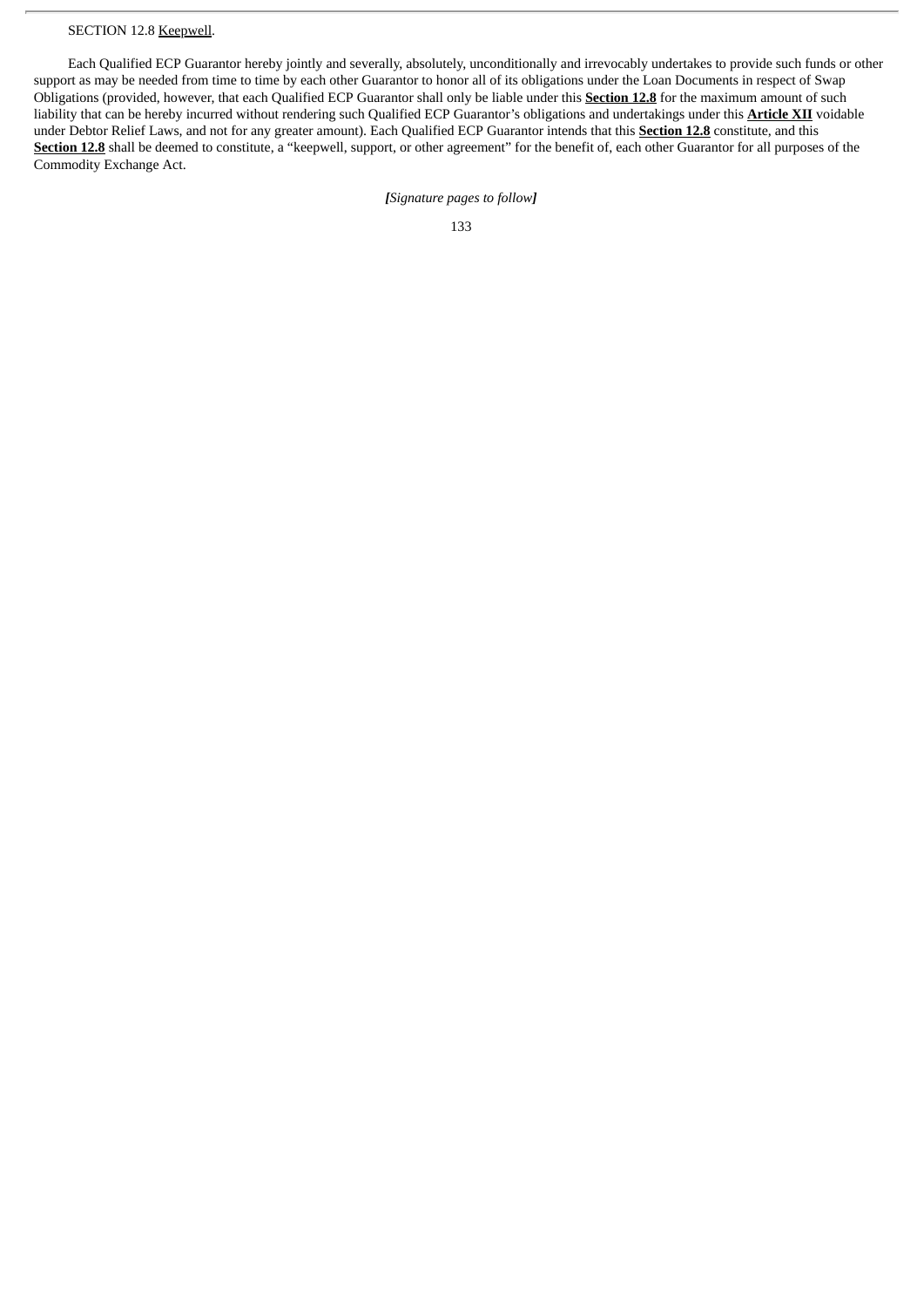The parties hereto have caused this Agreement to be executed by their duly authorized officers, all as of the day and year first written above.

# **BORROWER: DCP MIDSTREAM OPERATING, LP**

| By: | /s/ Sean P. O'Brien                                     |
|-----|---------------------------------------------------------|
|     | Name: Sean P. O'Brien                                   |
|     | Title: Group Vice President and Chief Financial Officer |

# **GUARANTOR: DCP MIDSTREAM, LP**

| By: | DCP Midstream GP, LP, |
|-----|-----------------------|
|     | its General Partner   |

By: DCP Midstream GP, LLC, its General Partner

By: /s/ Sean P. O'Brien

Name: Sean P. O'Brien

Title: Group Vice President and Chief Financial Officer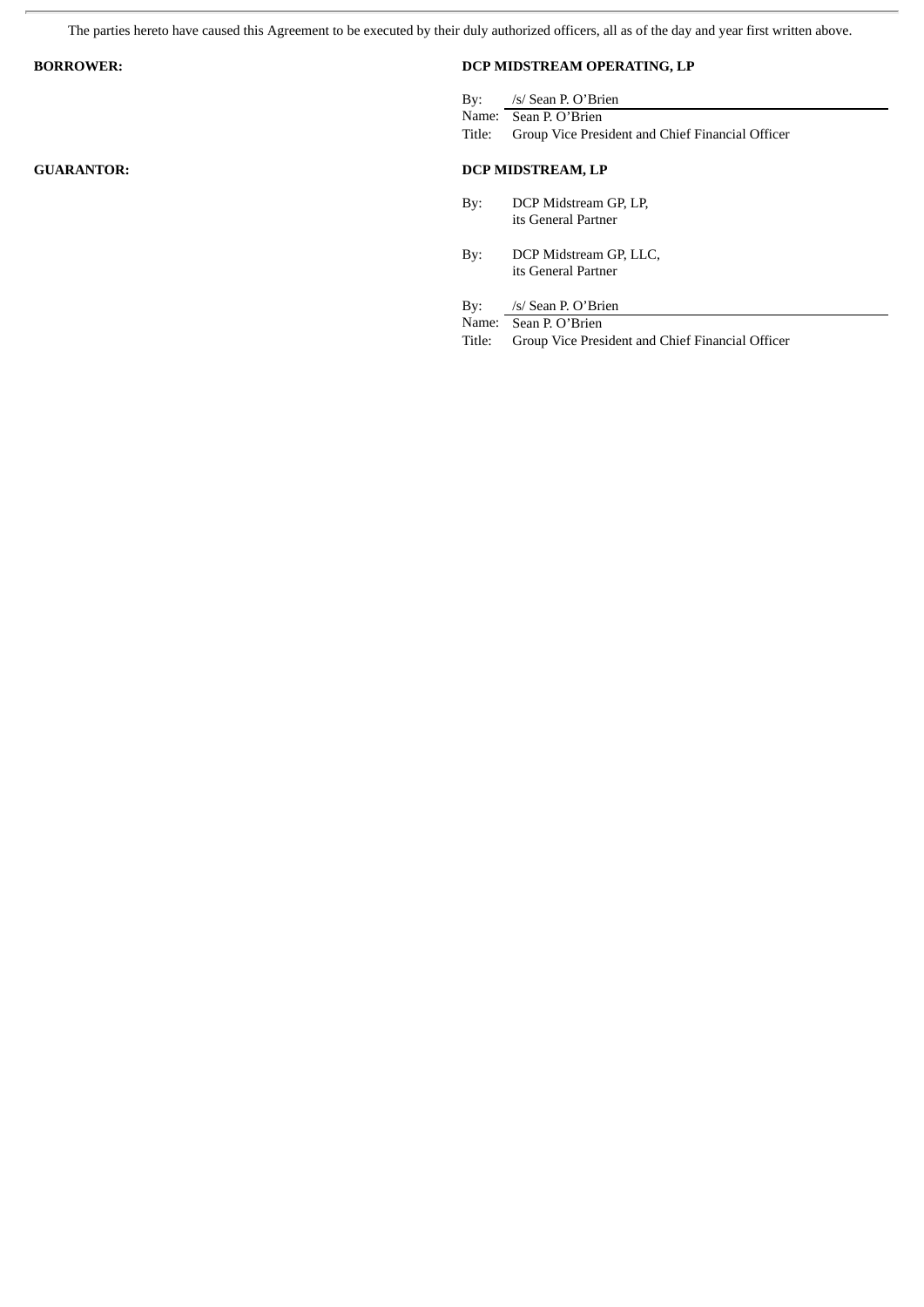#### **MIZUHO BANK, LTD.,**

as the Administrative Agent, the Swingline Lender, an Issuing Lender and a Lender

By: /s/ Edward Sacks Name: Edward Sacks Title: Authorized Signatory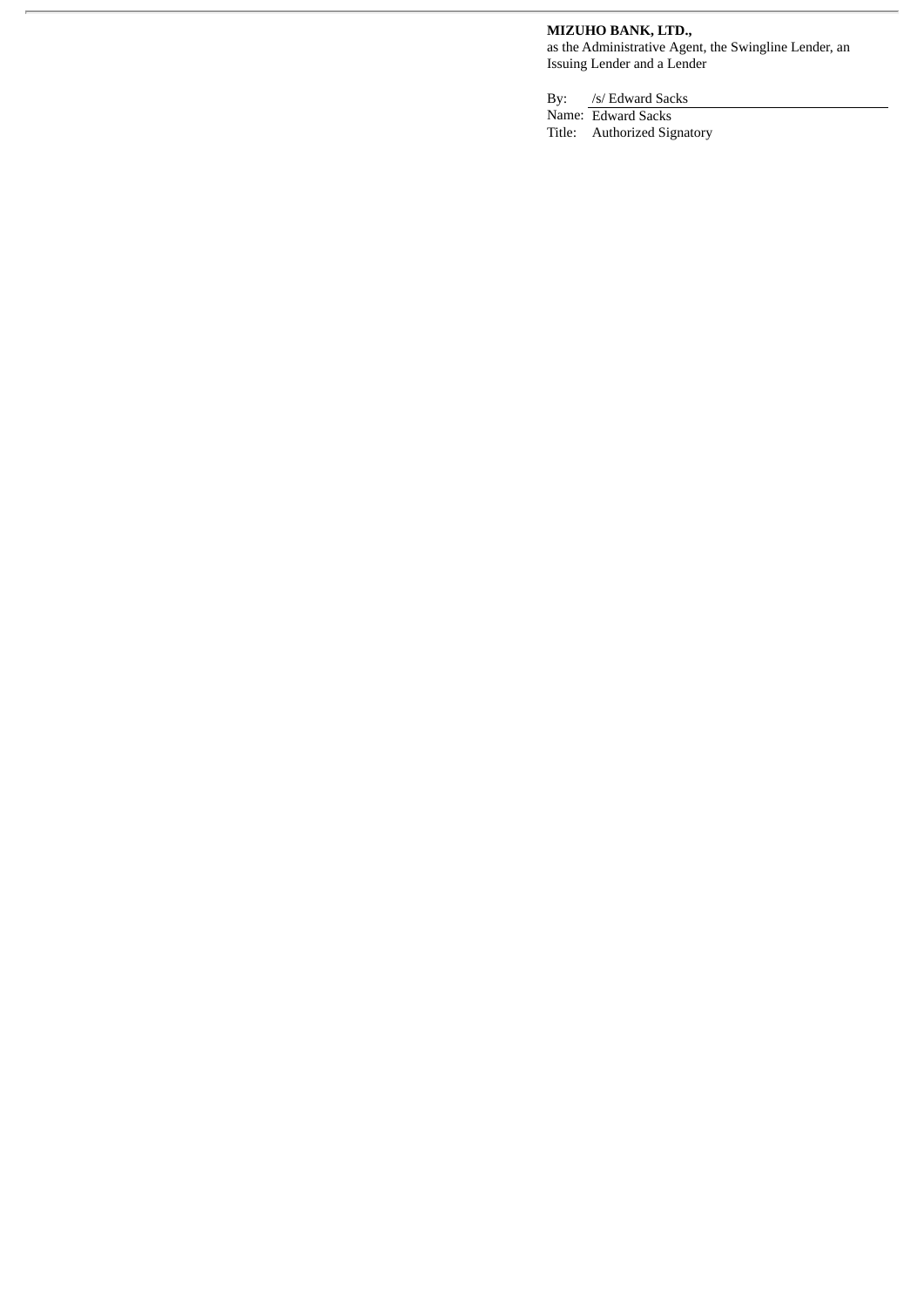### **JPMORGAN CHASE BANK, N.A.,**

as an Issuing Lender and a Lender

By: /s/ Anca Loghin Name: Anca Loghin Title: Authorized Officer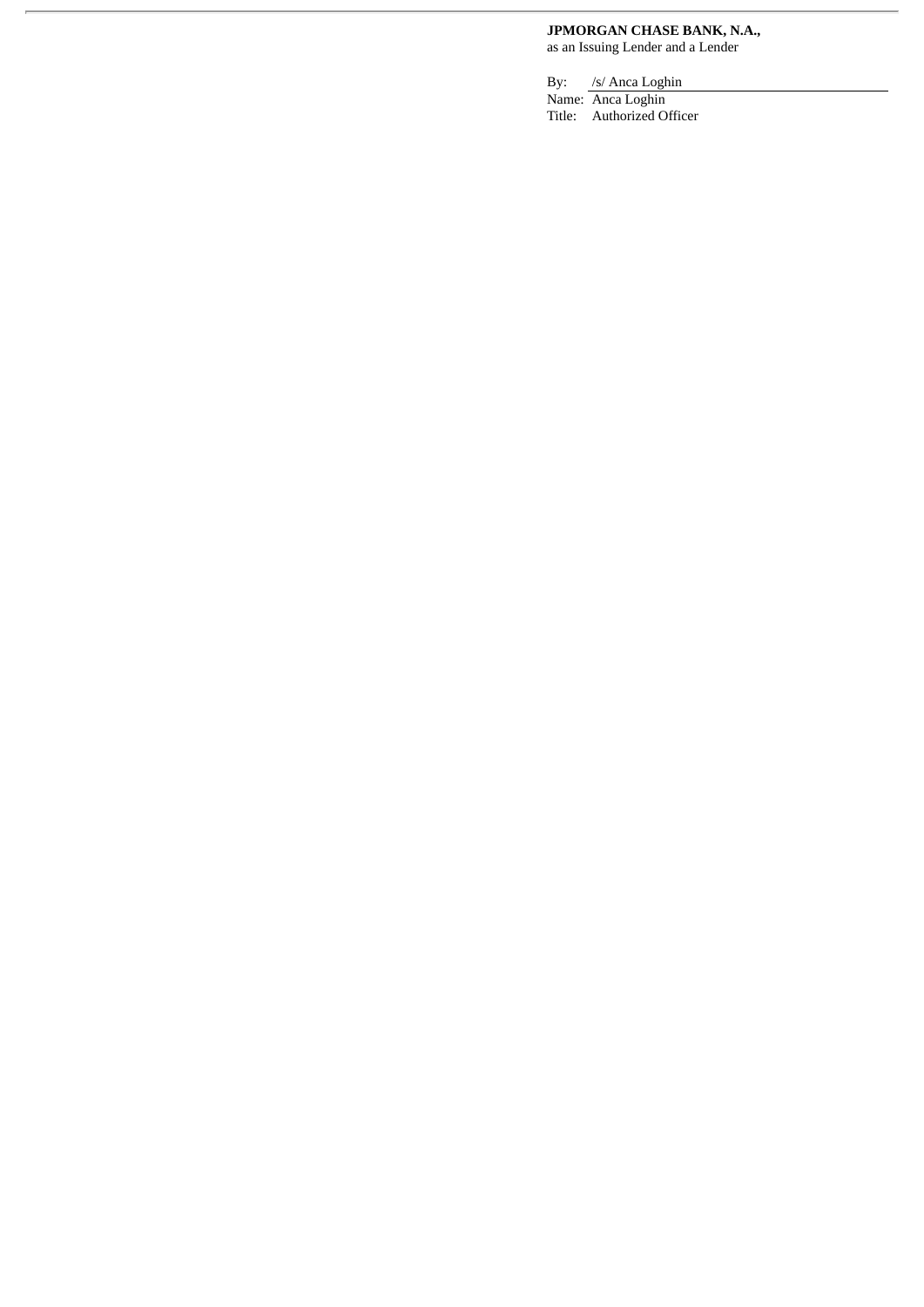#### **BANK OF AMERICA, N.A.,** as an Issuing Lender and a Lender

By: /s/ Salman Samar Name: Salman Samar

Title: Director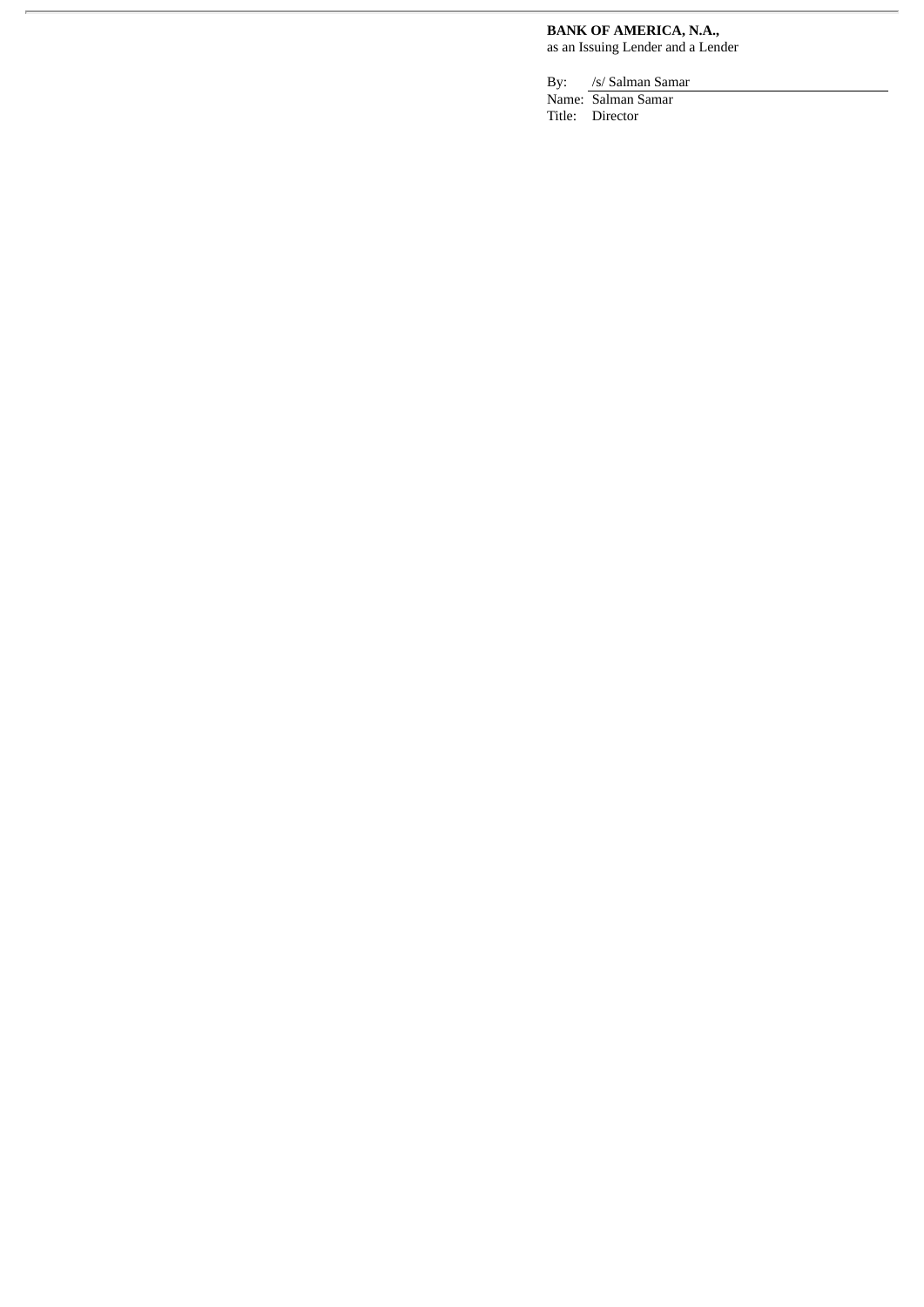# **BARCLAYS BANK PLC,**

as an Issuing Lender and a Lender

By: /s/ Sydney G. Dennis Name: Sydney G. Dennis Title: Director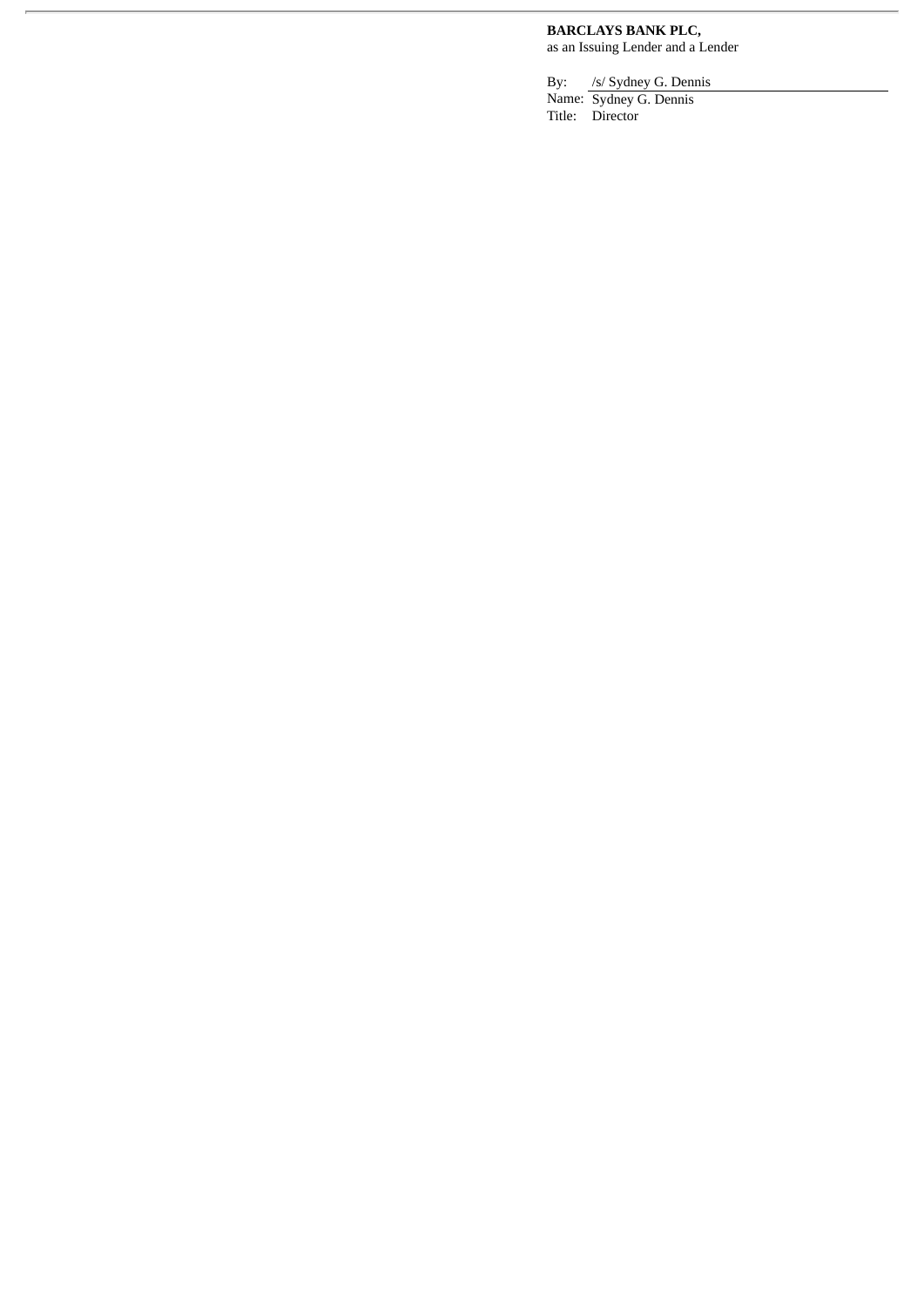### **CITIBANK, N.A.,**

as an Issuing Lender and a Lender

By: /s/ Maureen Maroney Name: Maureen Maroney Title: Vice President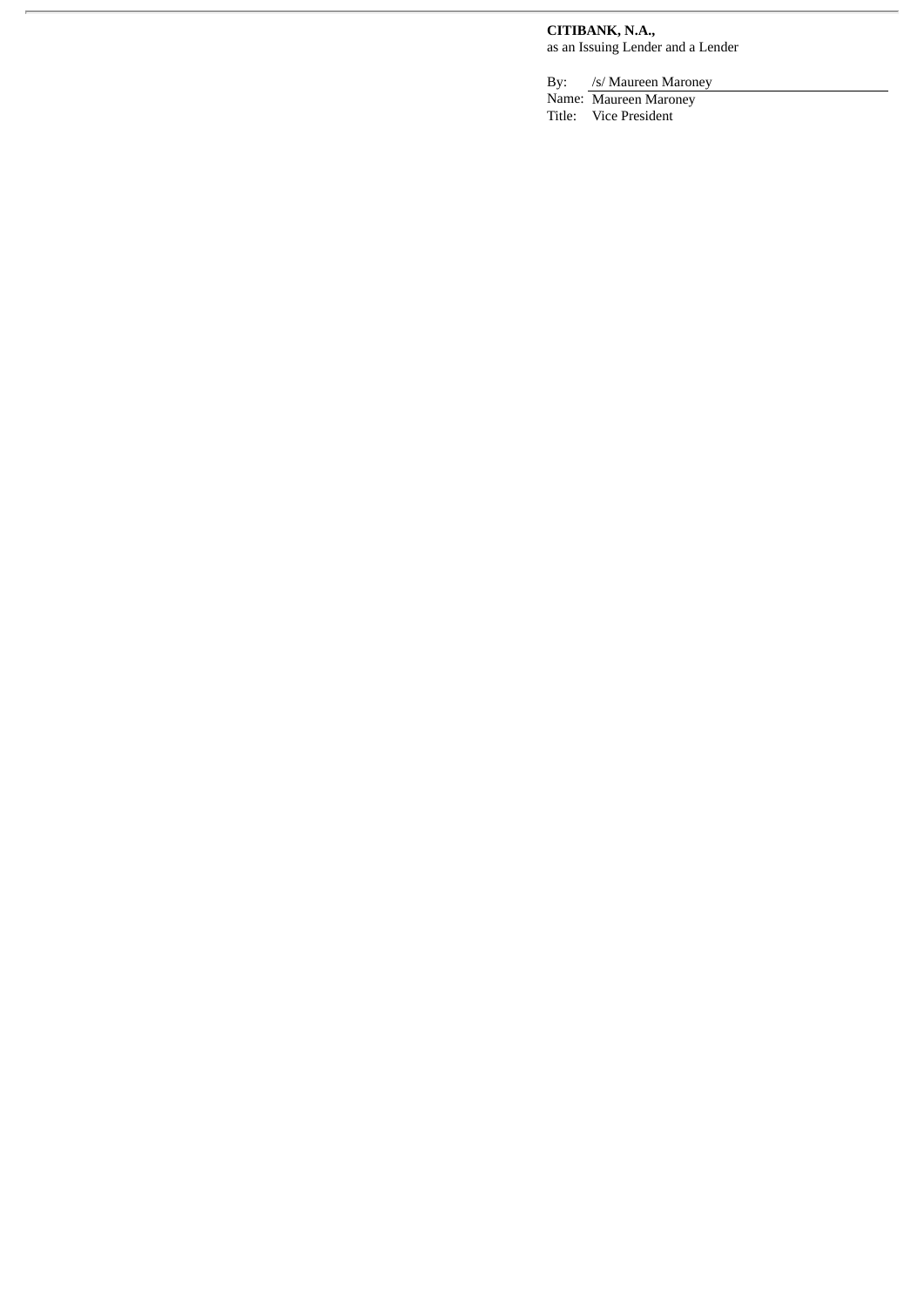#### **MUFG BANK, LTD.,**

as an Issuing Lender and a Lender

By: /s/ Stephen W. Warfel Name: Stephen W. Warfel Title: Authorized Signatory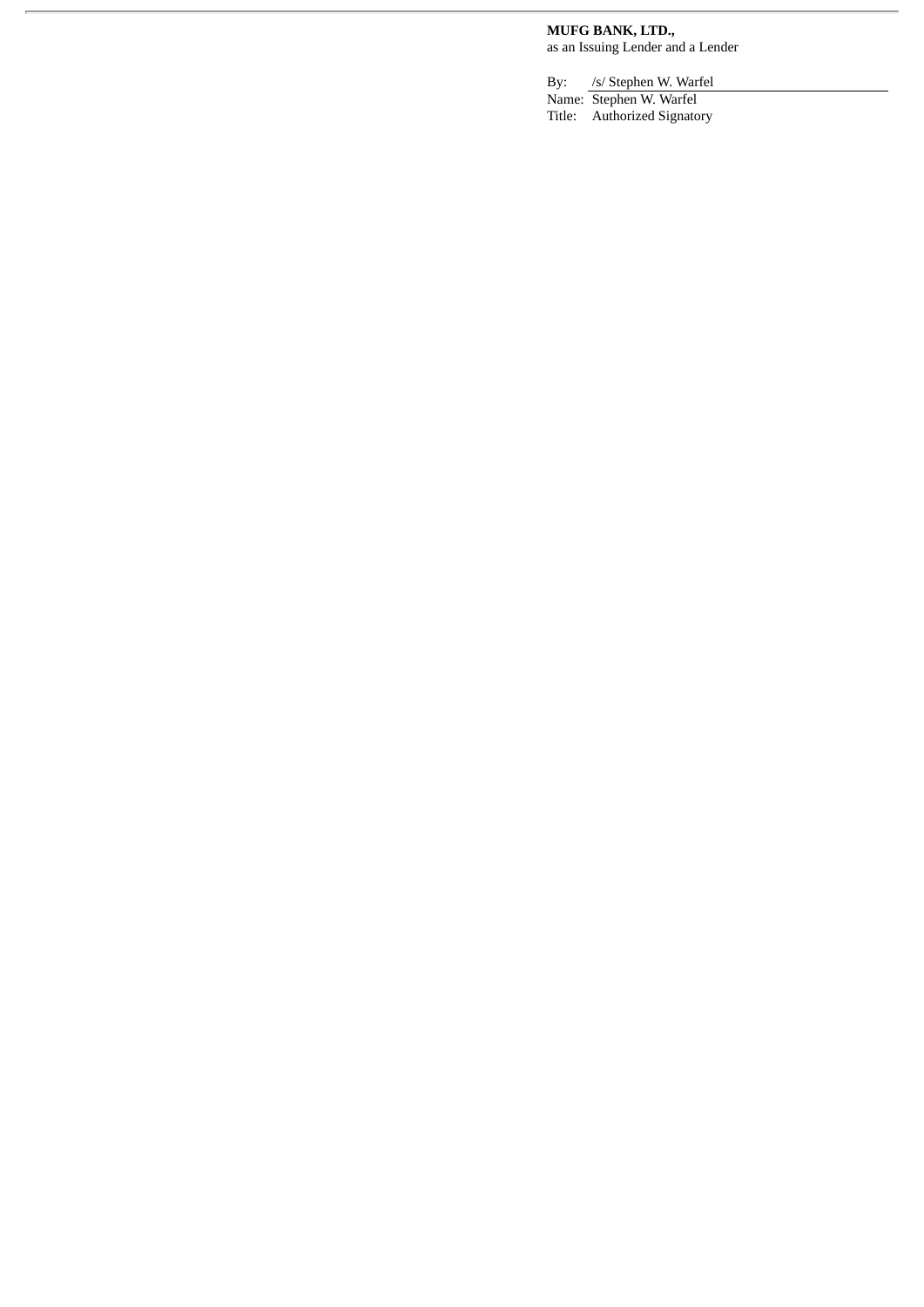# **ROYAL BANK OF CANADA,**

as an Issuing Lender and a Lender

By: /s/ Emilee Scott Name: Emilee Scott Title: Authorized Signatory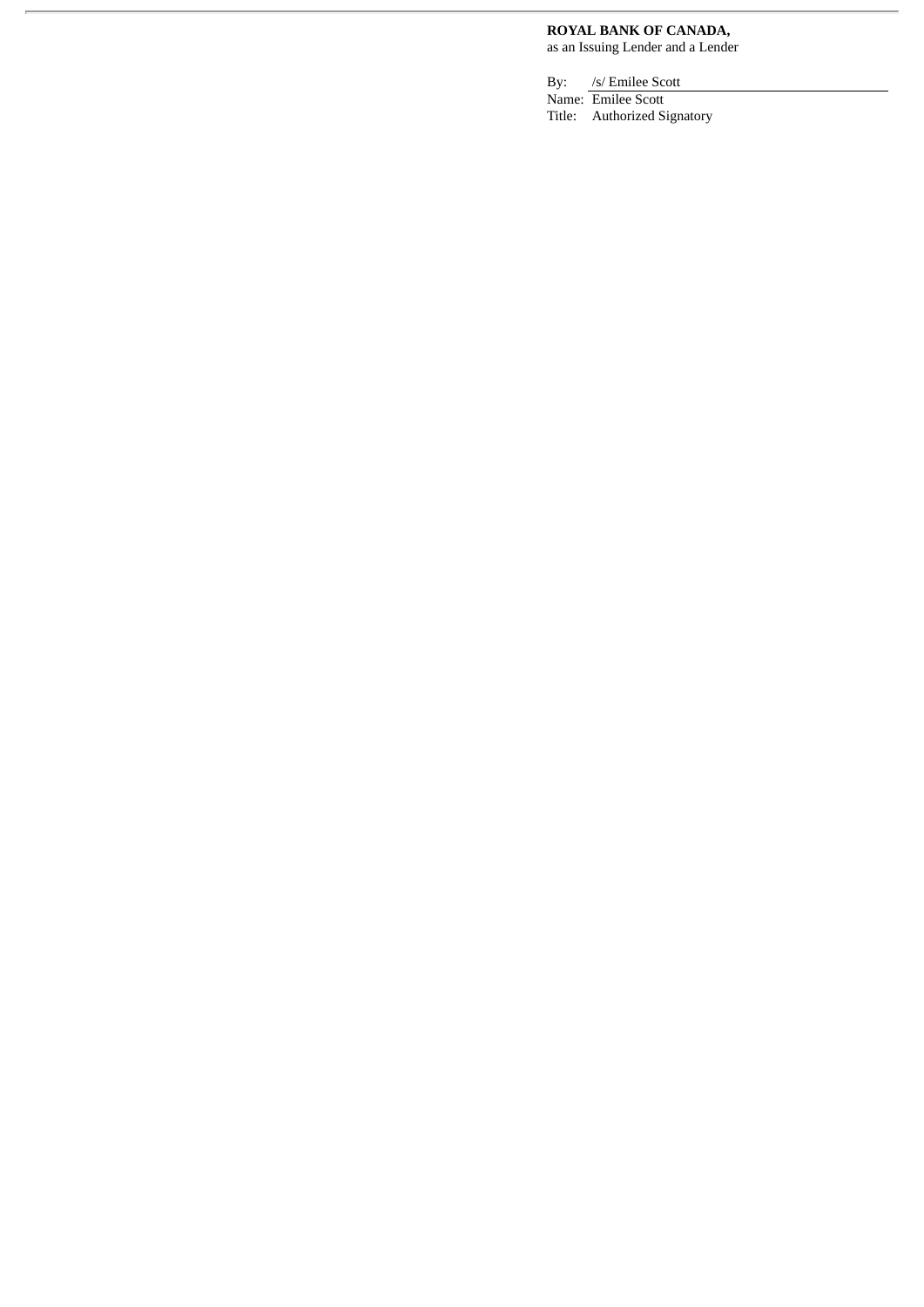### **TRUIST BANK**,

as an Issuing Lender and a Lender

By: /s/ Lincoln LaCour Name: Lincoln LaCour Title: Vice President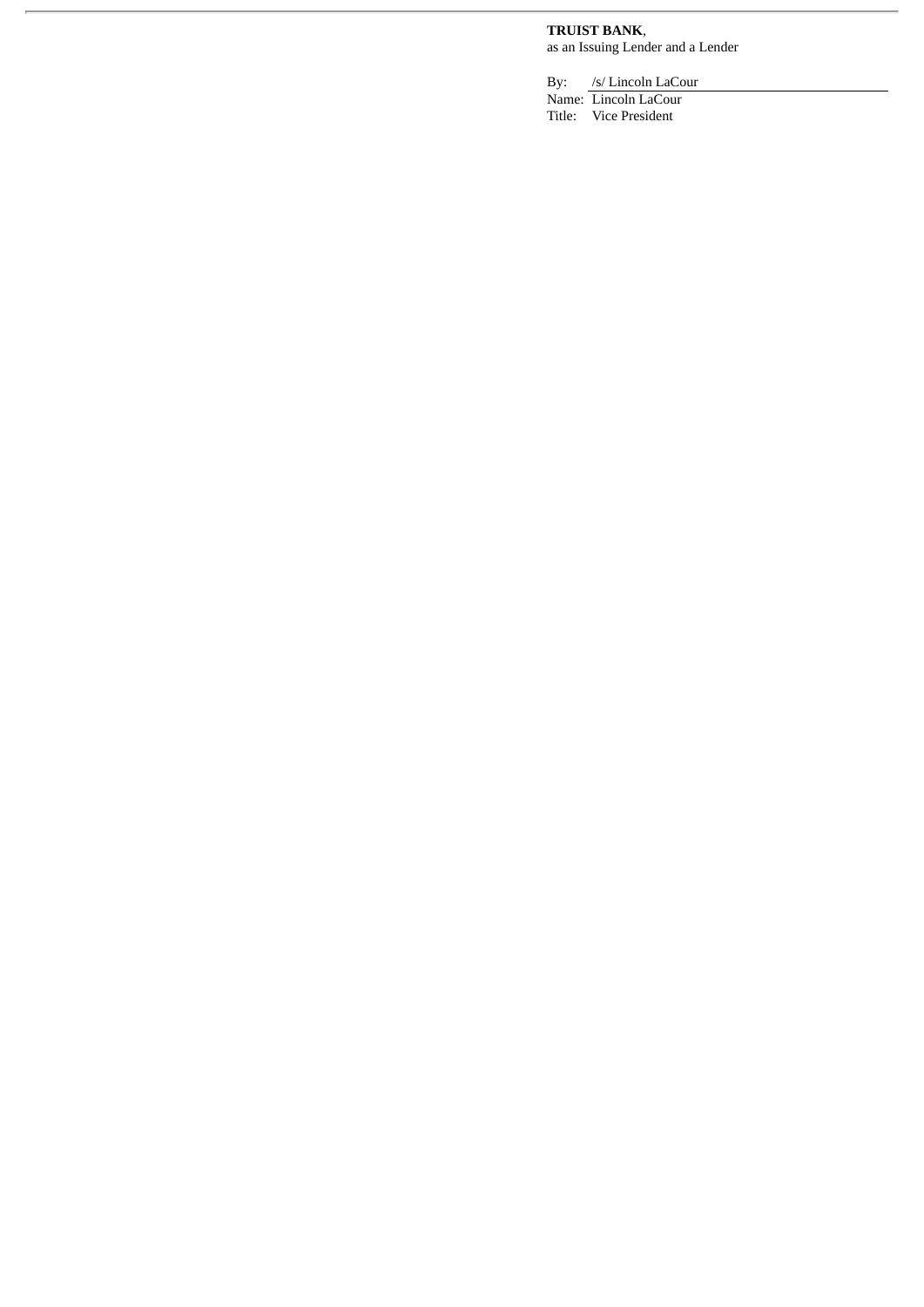#### **THE TORONTO DOMINION BANK, NEW YORK BRANCH,**

as an Issuing Lender and a Lender

By: /s/ Michael Borowiecki

Name: Michael Borowiecki

Title: Authorized Signatory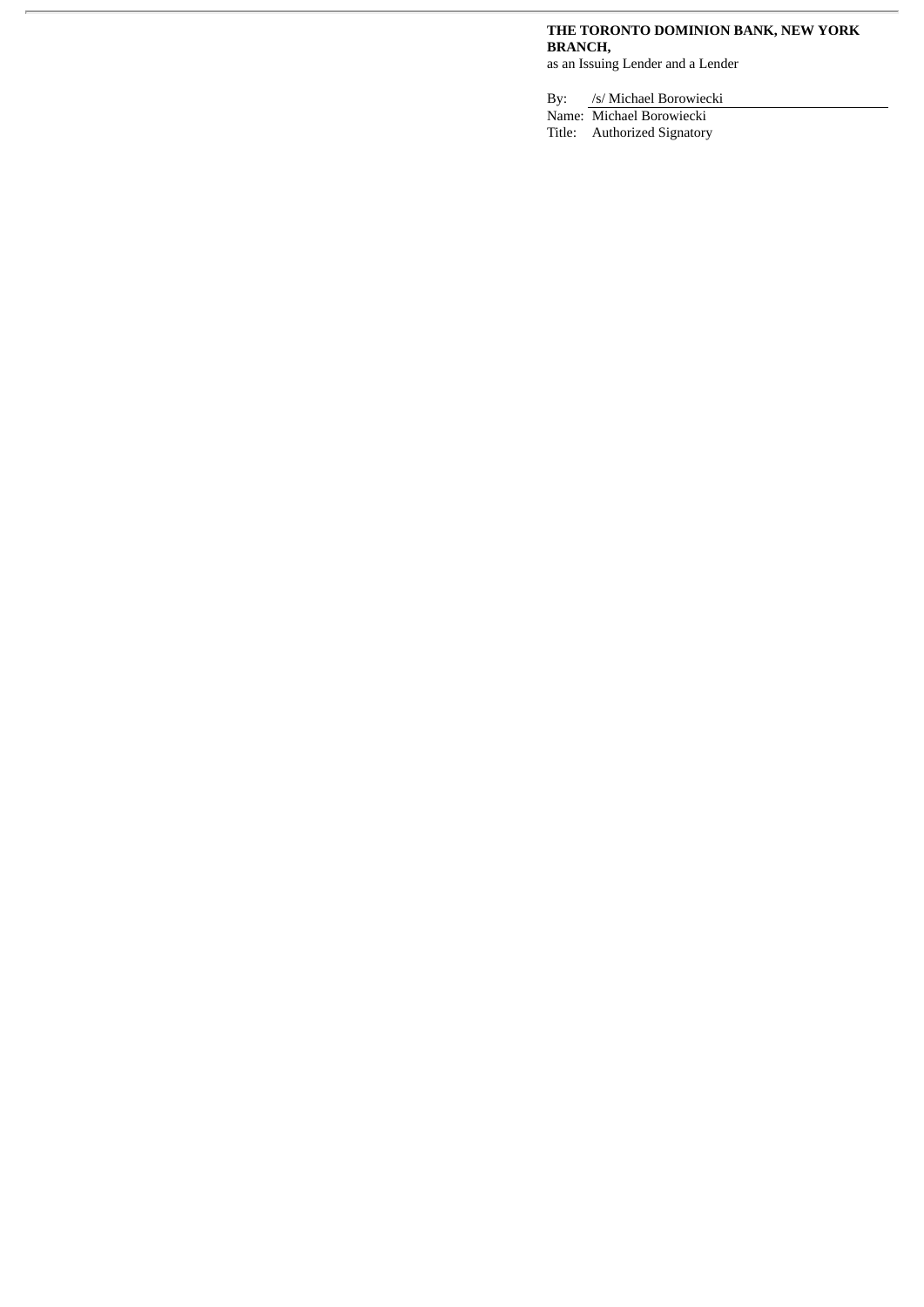#### **WELLS FARGO BANK, N.A.**, as an Issuing Lender and a Lender

By: /s/ Borden Tennant

Name: Borden Tennant Title: Director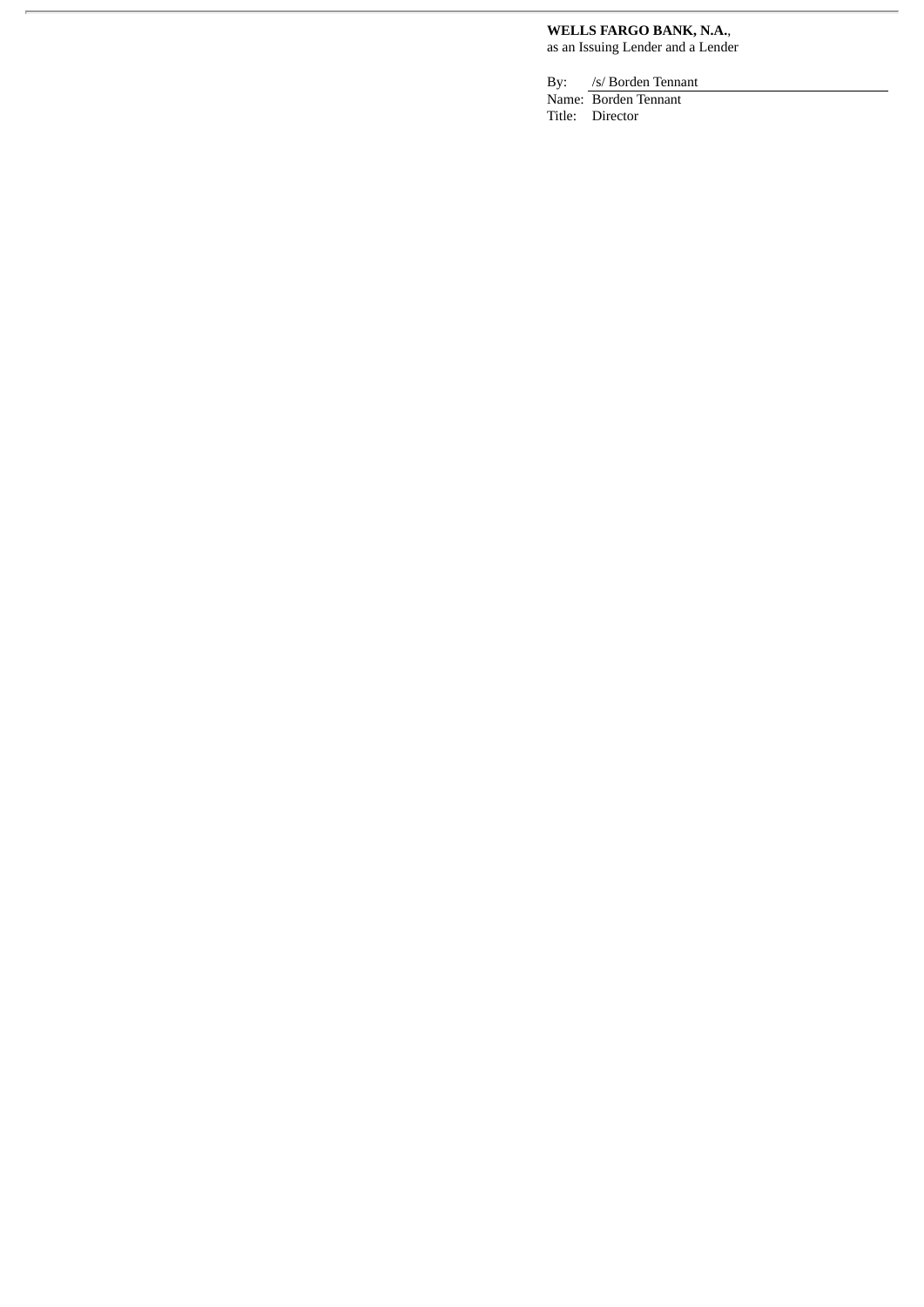#### **PNC BANK, NATIONAL ASSOCIATION**, as an Issuing Lender and a Lender

By: /s/ Kyle T. Helfrich Name: Kyle T. Helfrich Title: Senior Vice President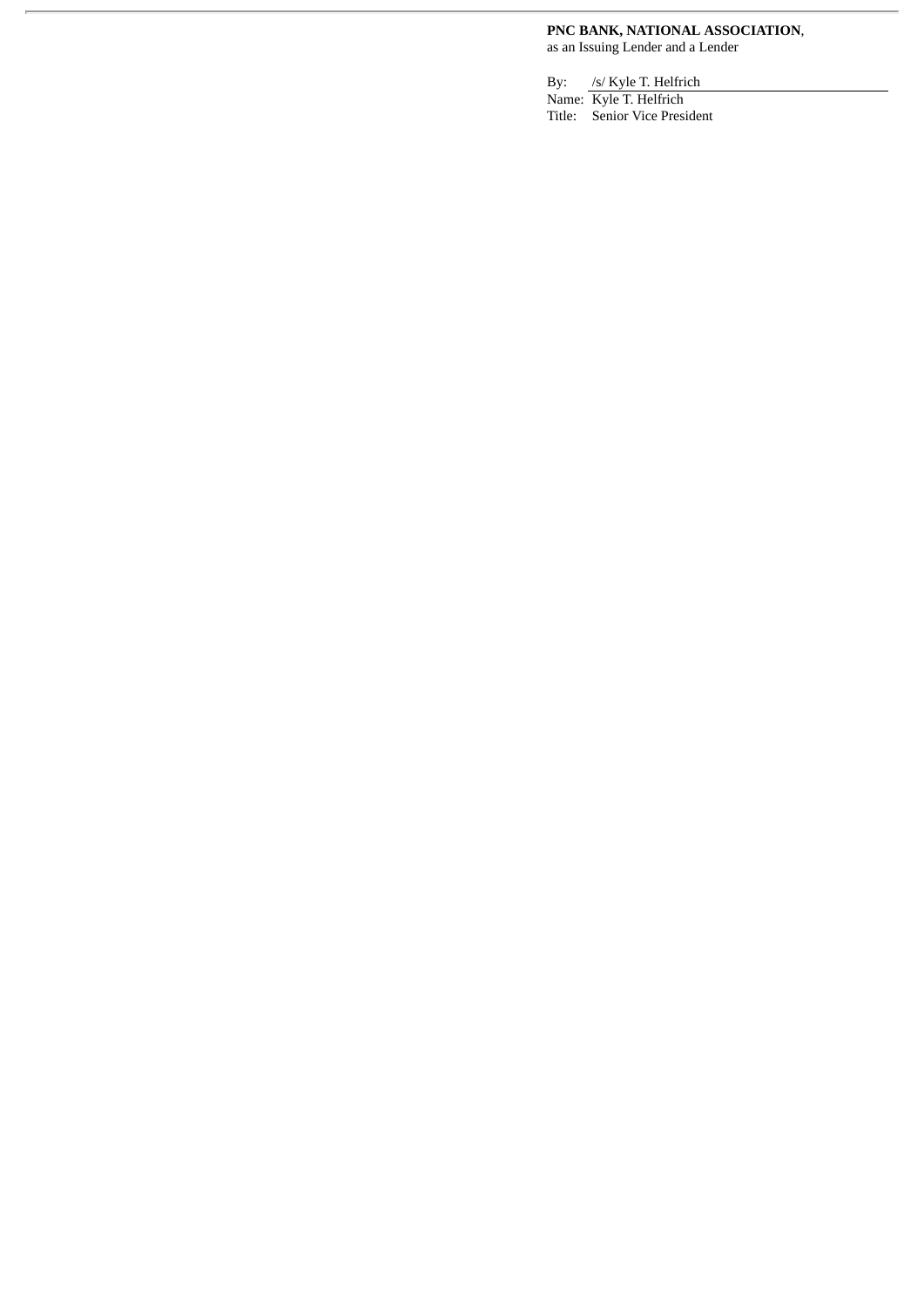**COBANK, ACB**, as a Lender

By: /s/ Kelli Cholas Name: Kelli Cholas Title: Assistant Corporate Secretary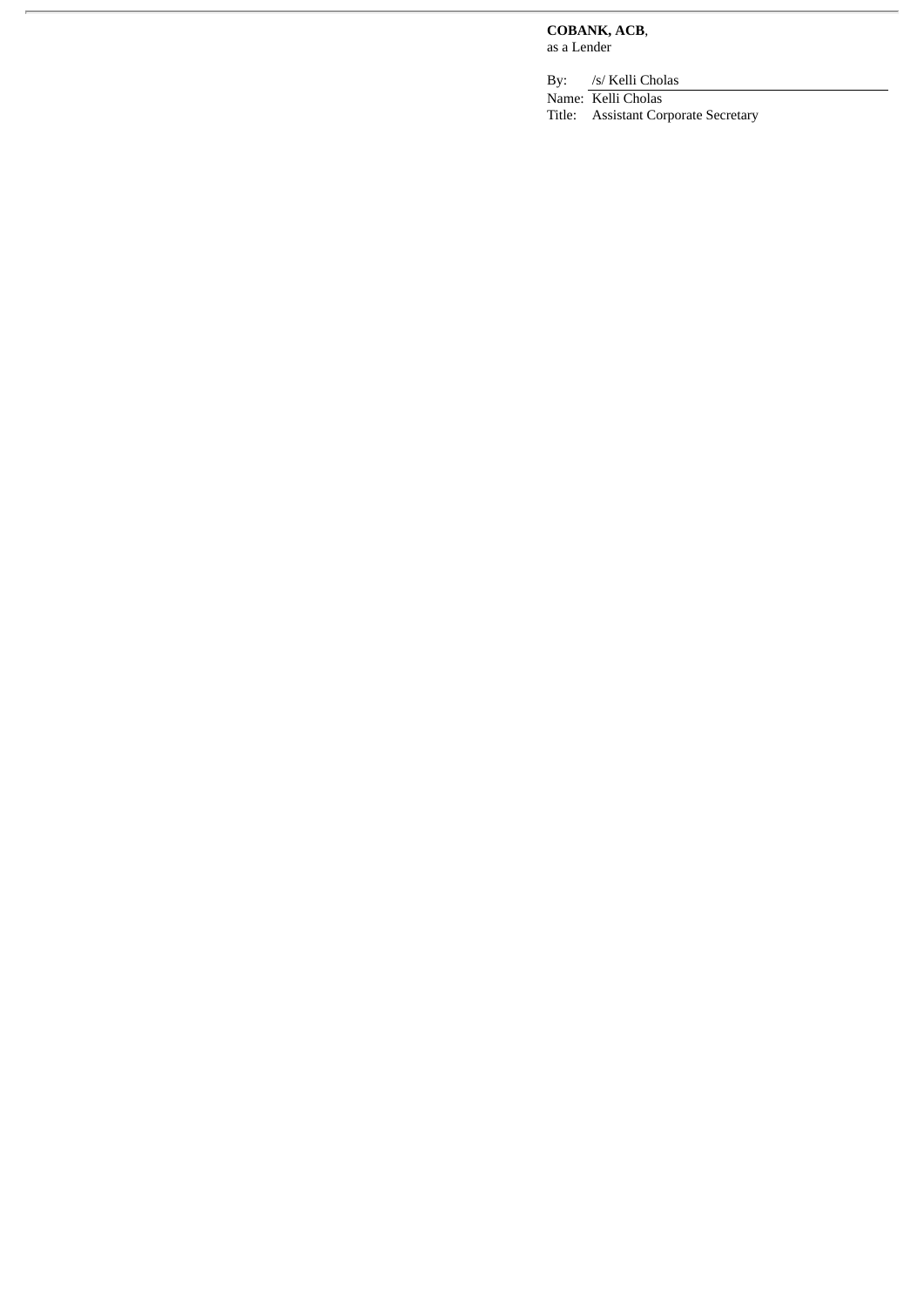**REGIONS BANK**, as a Lender

By: /s/ Michael Kolosowsky Name: Michael Kolosowsky Title: Managing Director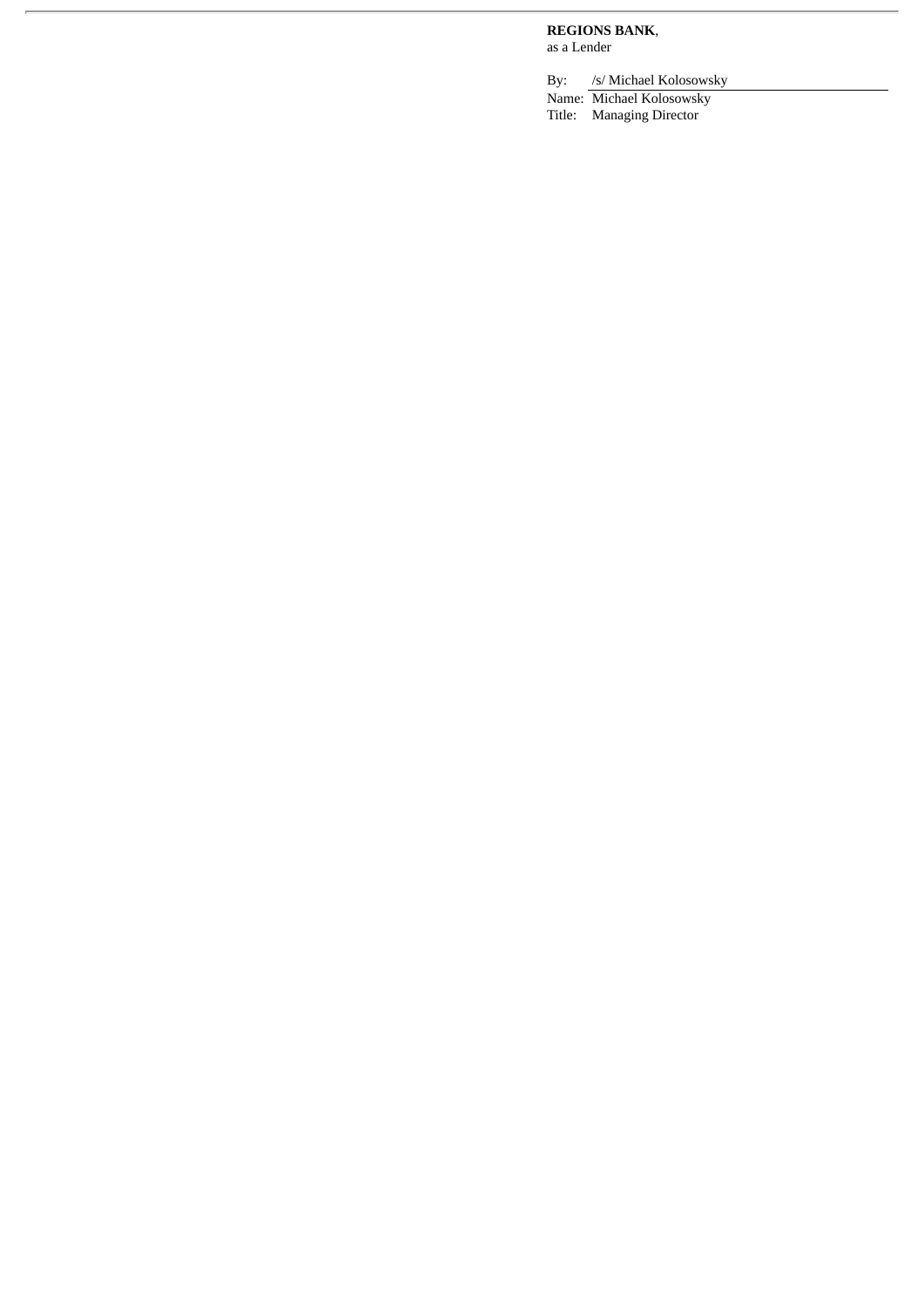### **SUMITOMO MITSUI BANKING CORPORATION**, as a Lender

By: /s/ Jeffrey Cobb Name: Jeffrey Cobb Title: Director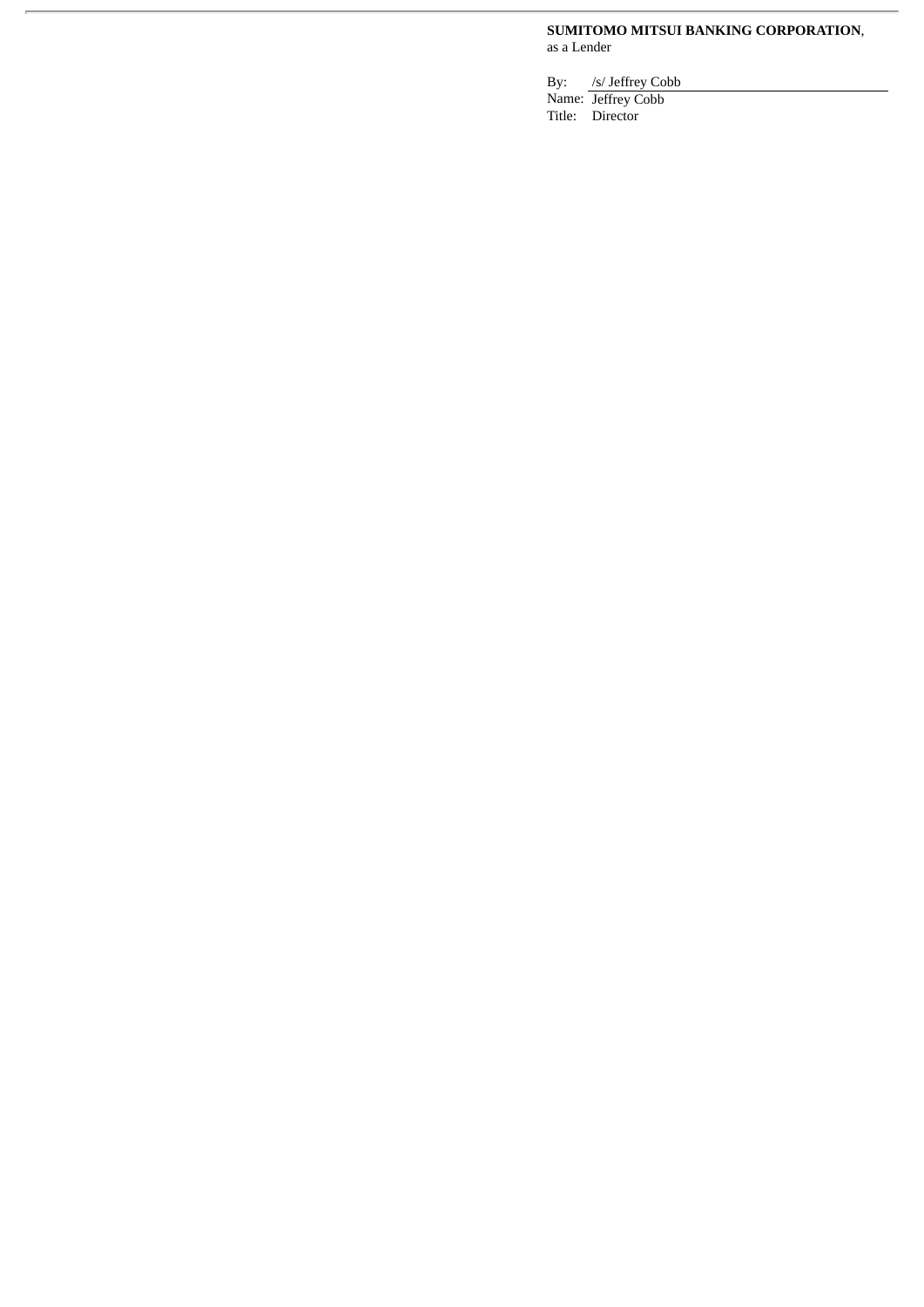**U.S. BANK NATIONAL ASSOCIATION**, as a Lender

By: /s/ John C. Lozano

Name: John C. Lozano Title: Senior Vice President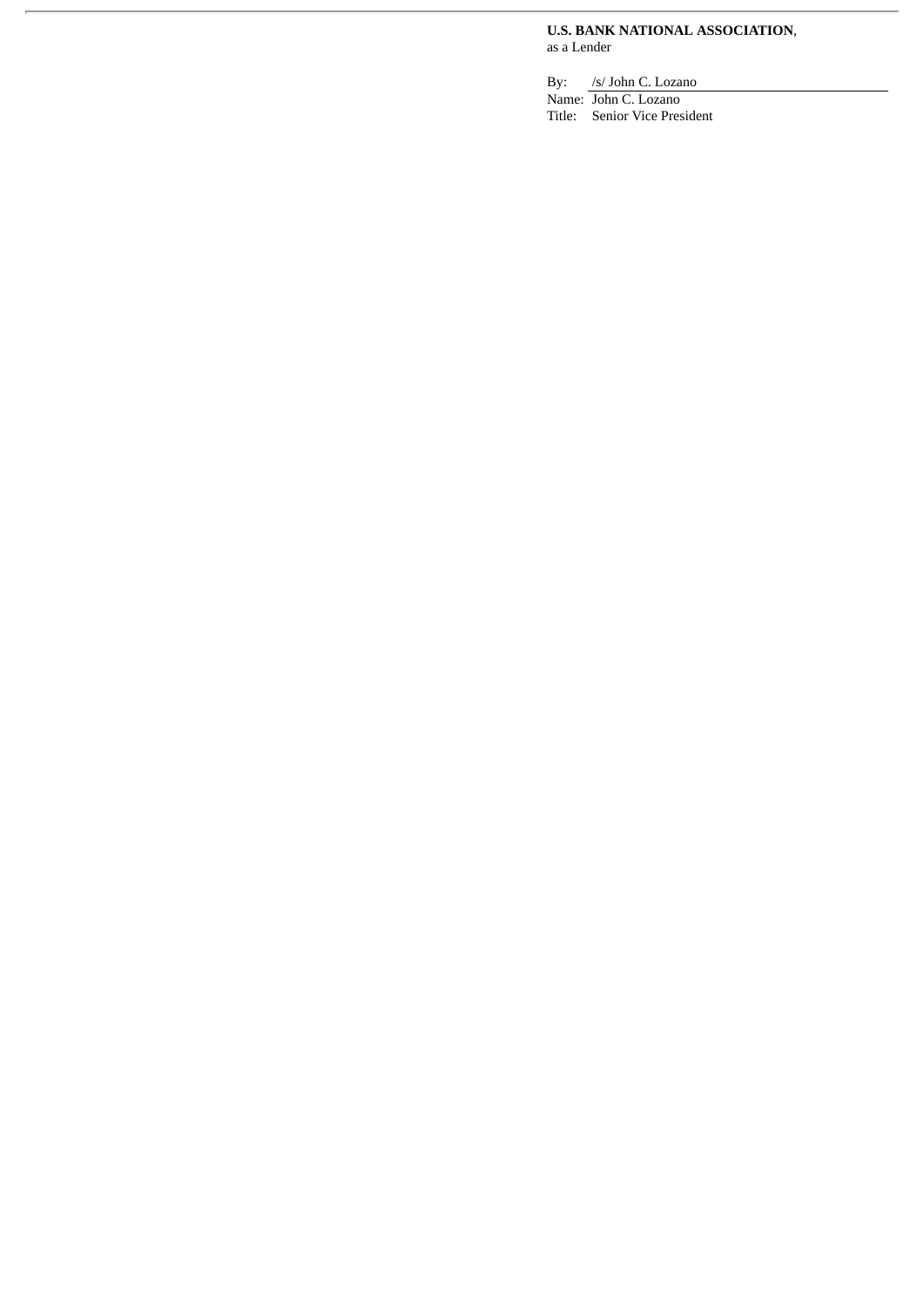The undersigned Departing Lender has caused this Agreement to be executed by its duly authorized officer, all as of the day and year first written above, solely for purposes of Section 11.23 of this Agreement.

### **BANK HAPOALIM B.M.**, as a Departing Lender

By: /s/ James P. Surless Name: James P. Surless Title: FVP

By: /s/ Thomas J. Vigna Name: Thomas J. Vigna Title: SVP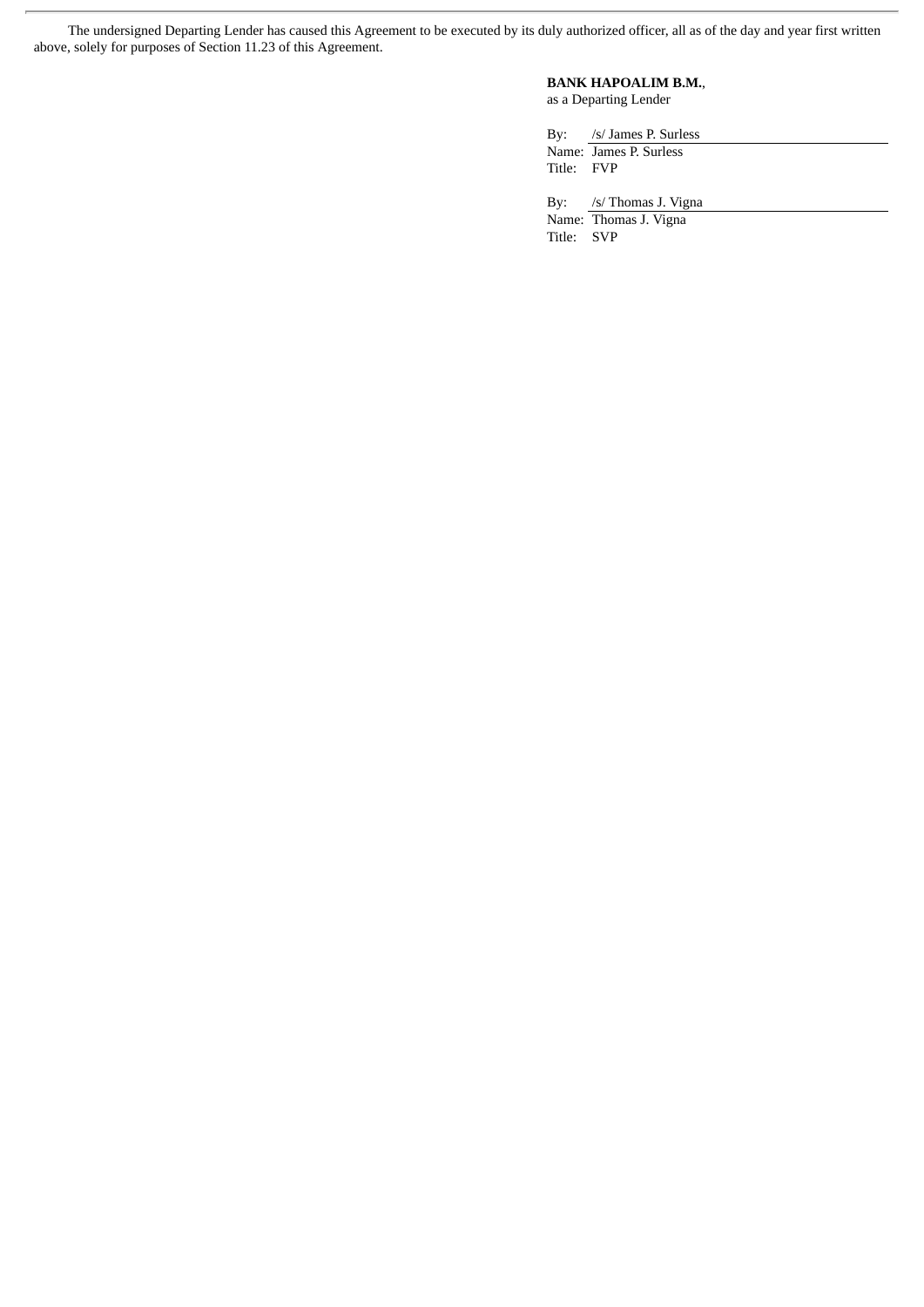# **EXHIBIT A-1**

### **FORM OF REVOLVING CREDIT NOTE**

 $20$ 

FOR VALUE RECEIVED, the undersigned, **DCP MIDSTREAM OPERATING**, **LP**, a Delaware limited partnership (the "**Borrower**"), promises to pay to [\_\_\_\_\_] or its registered assigns (the "**Lender**"), at the place and times provided in the Credit Agreement referred to below, the principal amount of all Revolving Credit Loans made by the Lender from time to time pursuant to that certain Third Amended and Restated Credit Agreement, dated as of March 18, 2022 (as amended, restated, supplemented or otherwise modified from time to time, the "**Credit Agreement**") by and among the Borrower, the Guarantors party thereto, DCP Midstream, LP, a Delaware limited partnership, as Parent, the Lenders party thereto and Mizuho Bank, Ltd., as Administrative Agent. Capitalized terms used herein and not defined herein shall have the meanings assigned thereto in the Credit Agreement.

The unpaid principal amount of this Revolving Credit Note from time to time outstanding is subject to mandatory repayment from time to time as provided in the Credit Agreement and shall bear interest as provided in Section 4.1 of the Credit Agreement. All payments of principal and interest on this Revolving Credit Note shall be payable in lawful currency of the United States in immediately available funds to the account designated in the Credit Agreement.

This Revolving Credit Note is entitled to the benefits of, and evidences Obligations incurred under, the Credit Agreement, to which reference is made and for a statement of the terms and conditions on which the Borrower is permitted and required to make prepayments and repayments of principal of the Obligations evidenced by this Revolving Credit Note and on which such Obligations may be declared to be immediately due and payable.

THIS REVOLVING CREDIT NOTE SHALL BE GOVERNED BY, CONSTRUED AND ENFORCED IN ACCORDANCE WITH THE LAWS OF THE STATE OF NEW YORK.

The Borrower hereby waives all requirements as to diligence, presentment, demand of payment, protest and (except as required by the Credit Agreement) notice of any kind with respect to this Revolving Credit Note.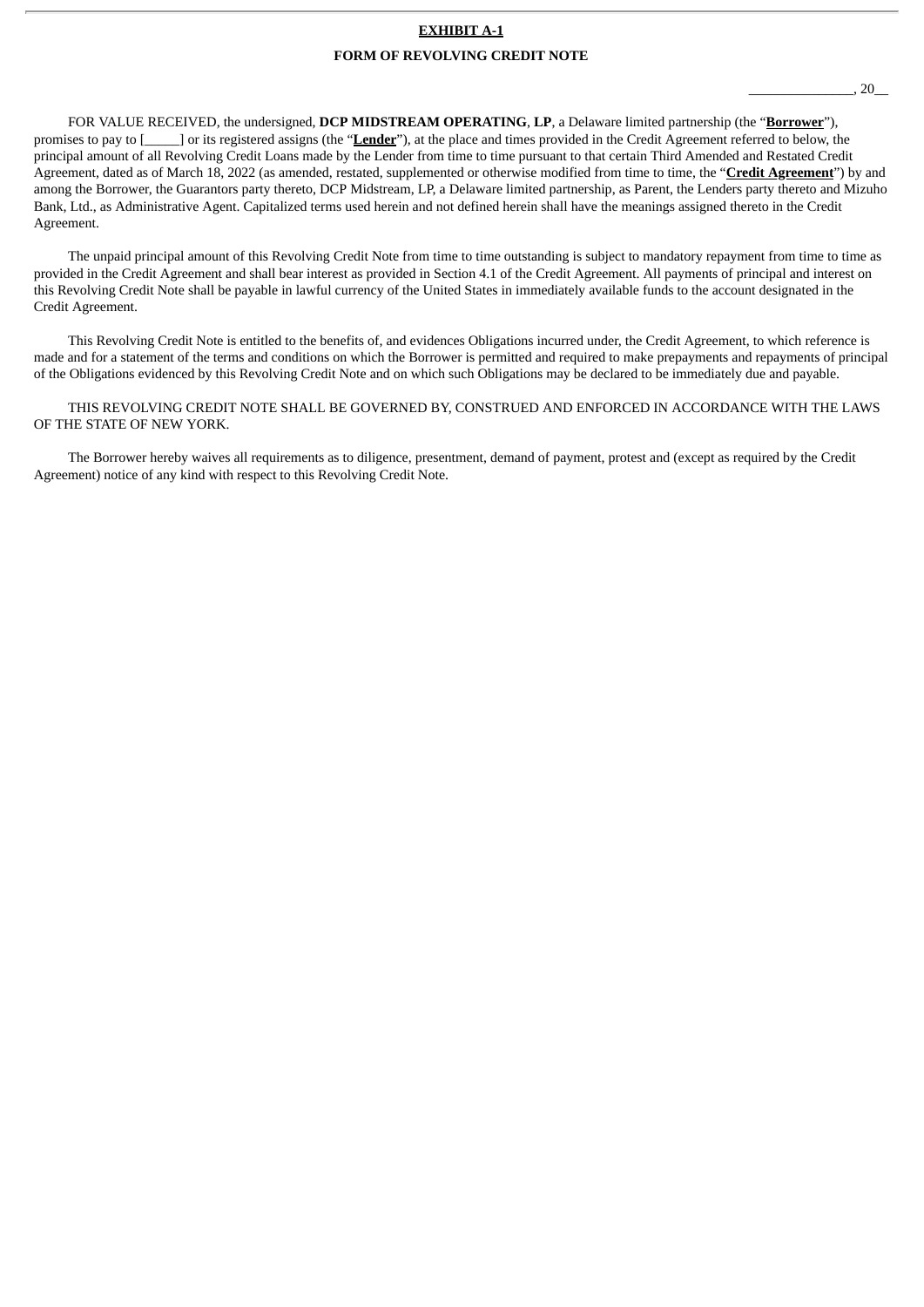The undersigned has executed this Revolving Credit Note as of the day and year first above written.

## **DCP MIDSTREAM OPERATING, LP**

By:

Name: Title: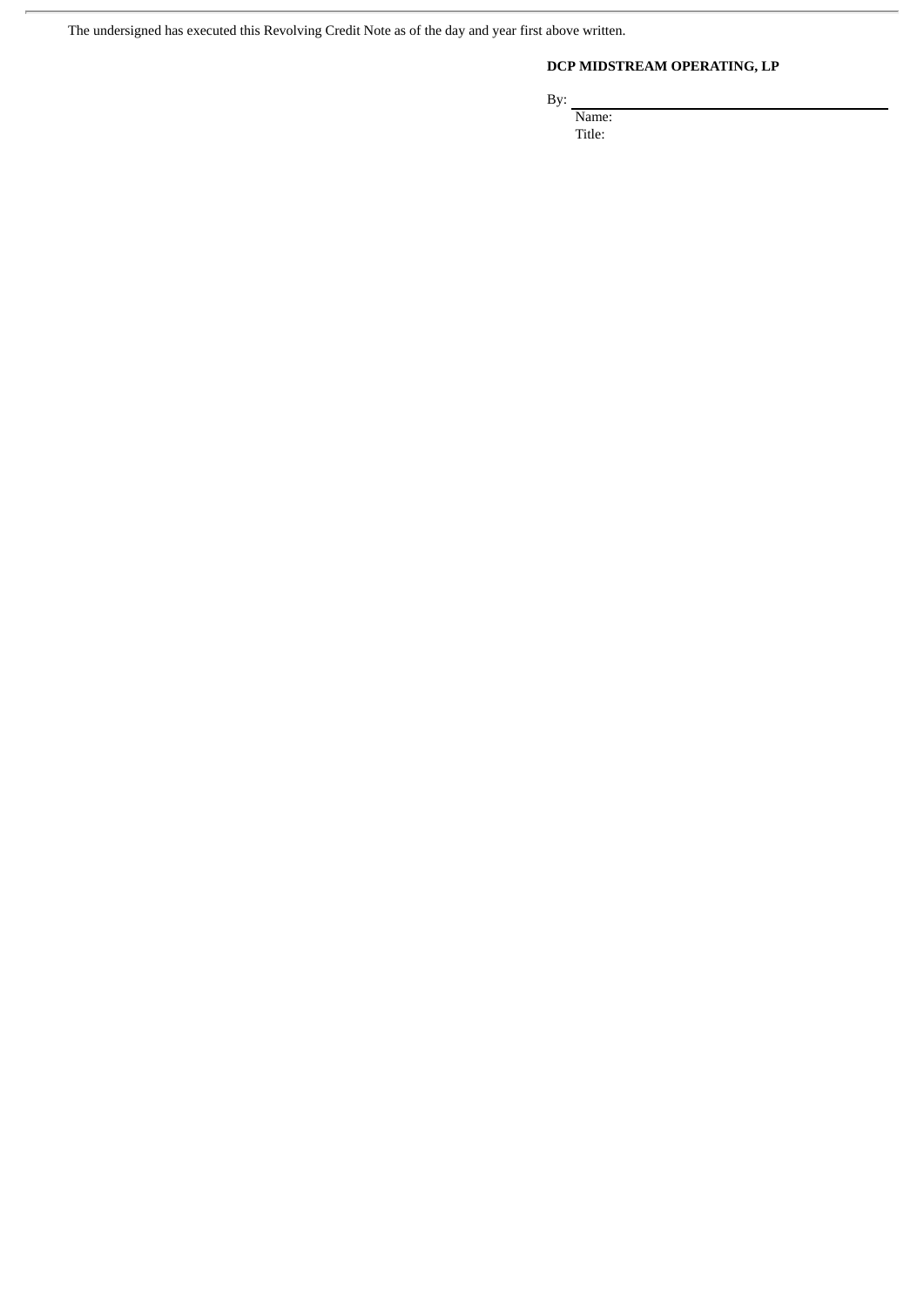## **EXHIBIT A-2 FORM OF SWINGLINE NOTE**

 $20$ 

FOR VALUE RECEIVED, the undersigned, **DCP MIDSTREAM OPERATING**, **LP**, a Delaware limited partnership (the "**Borrower**"), promises to pay to MIZUHO BANK, LTD. or its registered assigns (the "**Lender**"), at the place and times provided in the Credit Agreement referred to below, the principal amount of all Swingline Loans made by the Lender from time to time pursuant to that certain Third Amended and Restated Credit Agreement, dated as of March 18, 2022 (as amended, restated, supplemented or otherwise modified from time to time, the "**Credit Agreement**") by and among the Borrower, the Guarantors party thereto, DCP Midstream, LP, a Delaware limited partnership, as Parent, the Lenders party thereto and Mizuho Bank, Ltd., as Administrative Agent. Capitalized terms used herein and not defined herein shall have the meanings assigned thereto in the Credit Agreement.

The unpaid principal amount of this Swingline Note from time to time outstanding is subject to mandatory repayment from time to time as provided in the Credit Agreement and shall bear interest as provided in Section 4.1 of the Credit Agreement. Swingline Loans refunded as Revolving Credit Loans in accordance with Section 2.2(b) of the Credit Agreement shall be payable by the Borrower as Revolving Credit Loans pursuant to the Revolving Credit Notes, and shall not be payable, under this Swingline Note as Swingline Loans. All payments of principal and interest on this Swingline Note shall be payable in lawful currency of the United States in immediately available funds to the account designated in the Credit Agreement.

This Swingline Note is entitled to the benefits of, and evidences Obligations incurred under, the Credit Agreement, to which reference is made for a statement of the terms and conditions on which the Borrower is permitted and required to make prepayments and repayments of principal of the Obligations evidenced by this Swingline Note and on which such Obligations may be declared to be immediately due and payable.

THIS SWINGLINE NOTE SHALL BE GOVERNED BY, CONSTRUED AND ENFORCED IN ACCORDANCE WITH THE LAWS OF THE STATE OF NEW YORK.

The Borrower hereby waives all requirements as to diligence, presentment, demand of payment, protest and (except as required by the Credit Agreement) notice of any kind with respect to this Swingline Note.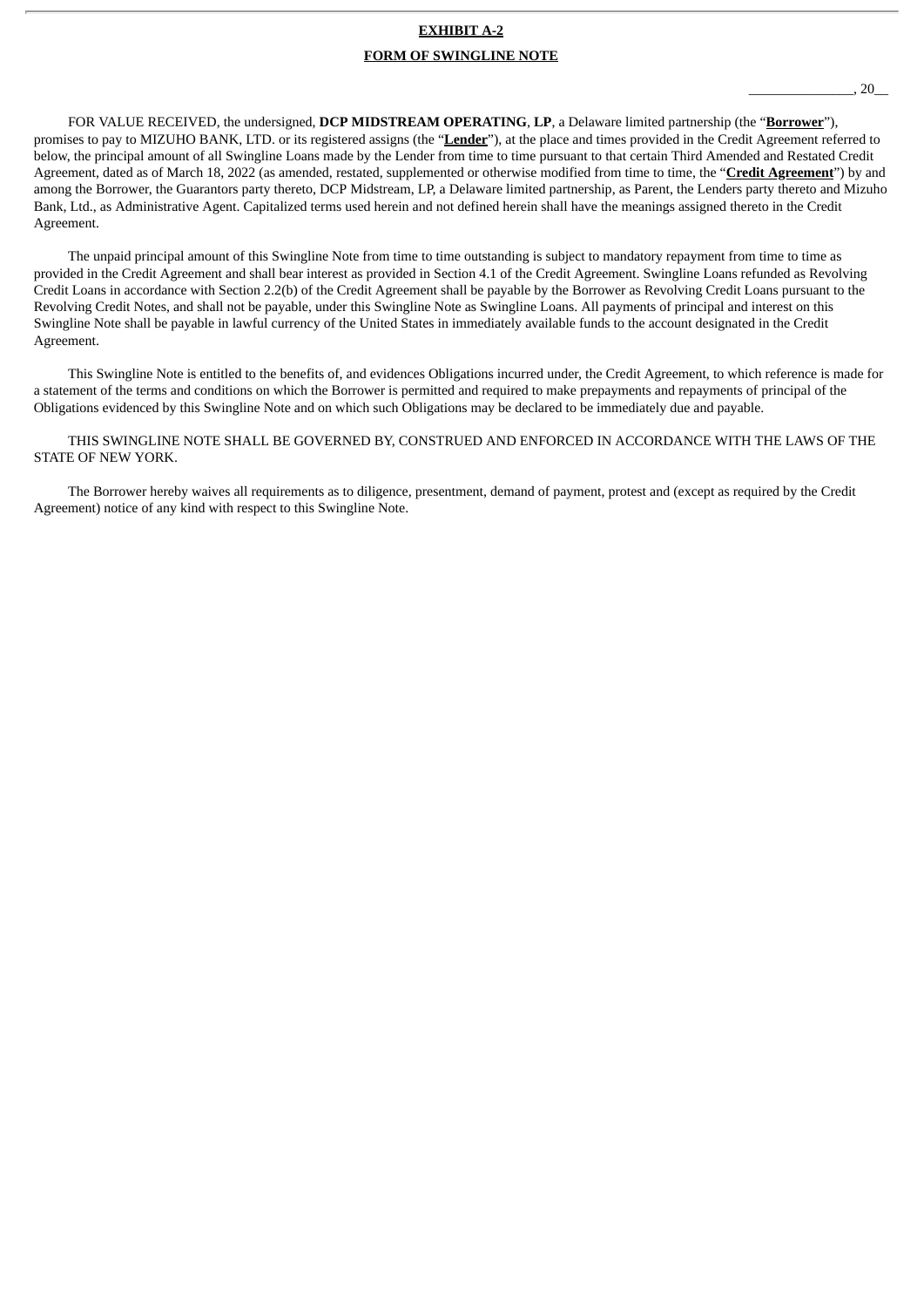The undersigned has executed this Swingline Note as of the day and year first above written.

## **DCP MIDSTREAM OPERATING, LP**

By:

Name: Title: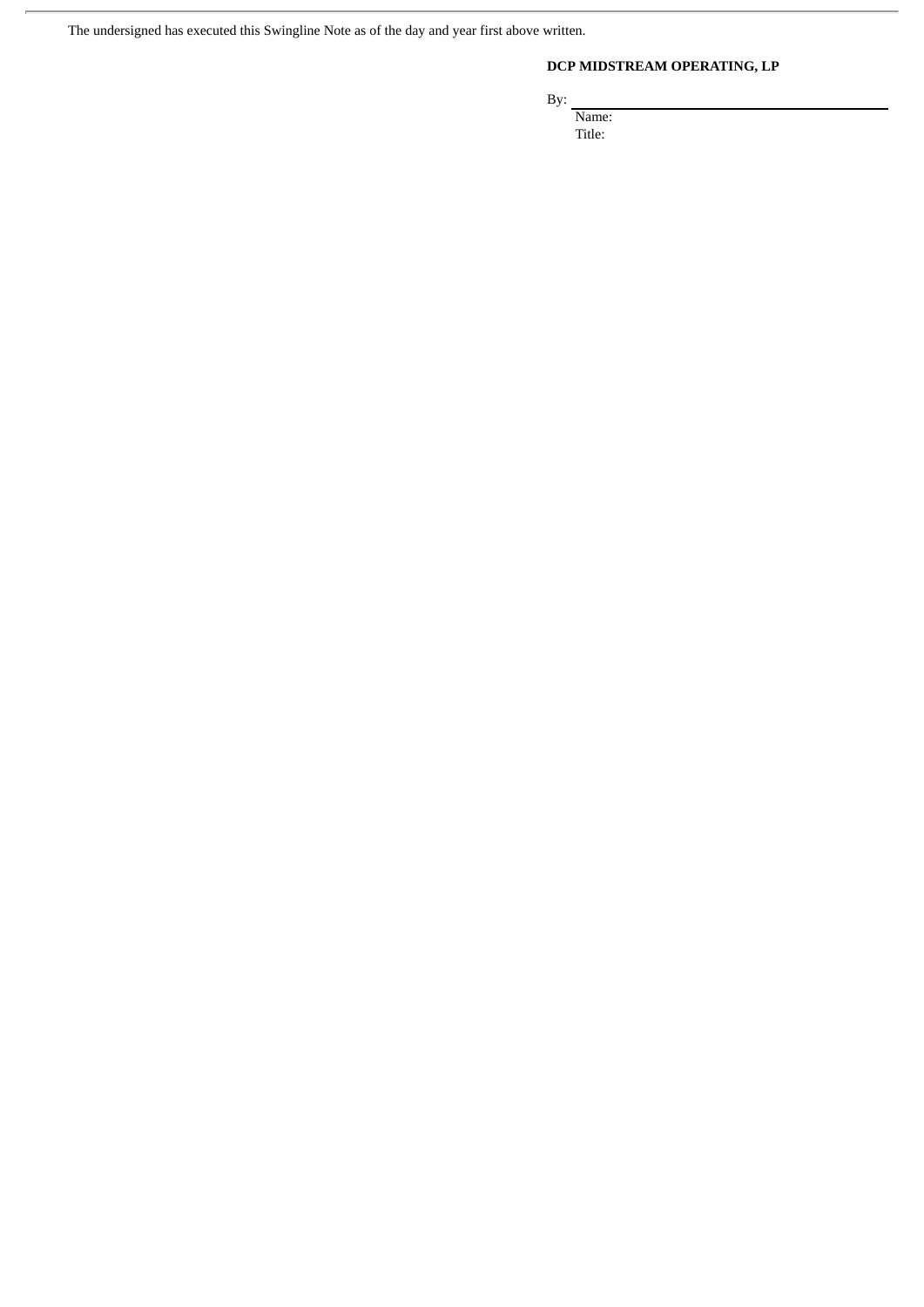## **EXHIBIT B FORM OF NOTICE OF BORROWING**

Dated as of:

Mizuho Bank, Ltd., as Administrative Agent Harborside Financial Center 1800 Plaza Ten Jersey City, NJ 07311-4098 Attention of: Lynn Santos Telephone No.: (213) 243-4562 E-mail: lau\_agent@mizuhogroup.com

#### Ladies and Gentlemen:

This irrevocable Notice of Borrowing is delivered to you pursuant to Section 2.3 of the Third Amended and Restated Credit Agreement dated as of March 18, 2022 (as amended, restated, supplemented or otherwise modified from time to time, the "**Credit Agreement**"), by and among DCP Midstream Operating, LP, a Delaware limited partnership (the "**Borrower**"), the Guarantors party thereto, DCP Midstream, LP, a Delaware limited partnership, as Parent, the Lenders party thereto and Mizuho Bank, Ltd., as Administrative Agent. Capitalized terms used herein and not defined herein shall have the meanings assigned thereto in the Credit Agreement.

The Borrower hereby requests that the *[Lenders] [Swingline Lender]* make *[a Revolving Credit Loan] [a Swingline Loan]* to the Borrower in the aggregate principal amount of \$\_\_\_\_\_\_\_\_\_\_. (Complete with an amount in accordance with Section 2.3 of the Credit Agreement.)

The Borrower hereby requests that such Loan be made on: \_\_\_\_\_\_\_\_\_\_\_\_\_\_\_\_\_. (Complete with a Business Day in accordance with Section 2.3 of the Credit Agreement for Revolving Credit Loans or Swingline Loans).

The interest rate option applicable to the requested Loans shall be the following, plus the Applicable Margin<sup>1</sup>:

the Base Rate

the Adjusted Term SOFR for an Interest Period of:

\_\_\_one month

\_\_\_three months

<sup>1</sup> Complete with (i) the Base Rate or the Adjusted Term SOFR for Revolving Credit Loans, or (ii) the Base Rate or Adjusted Term SOFR for a one month tenor for Swingline Loans.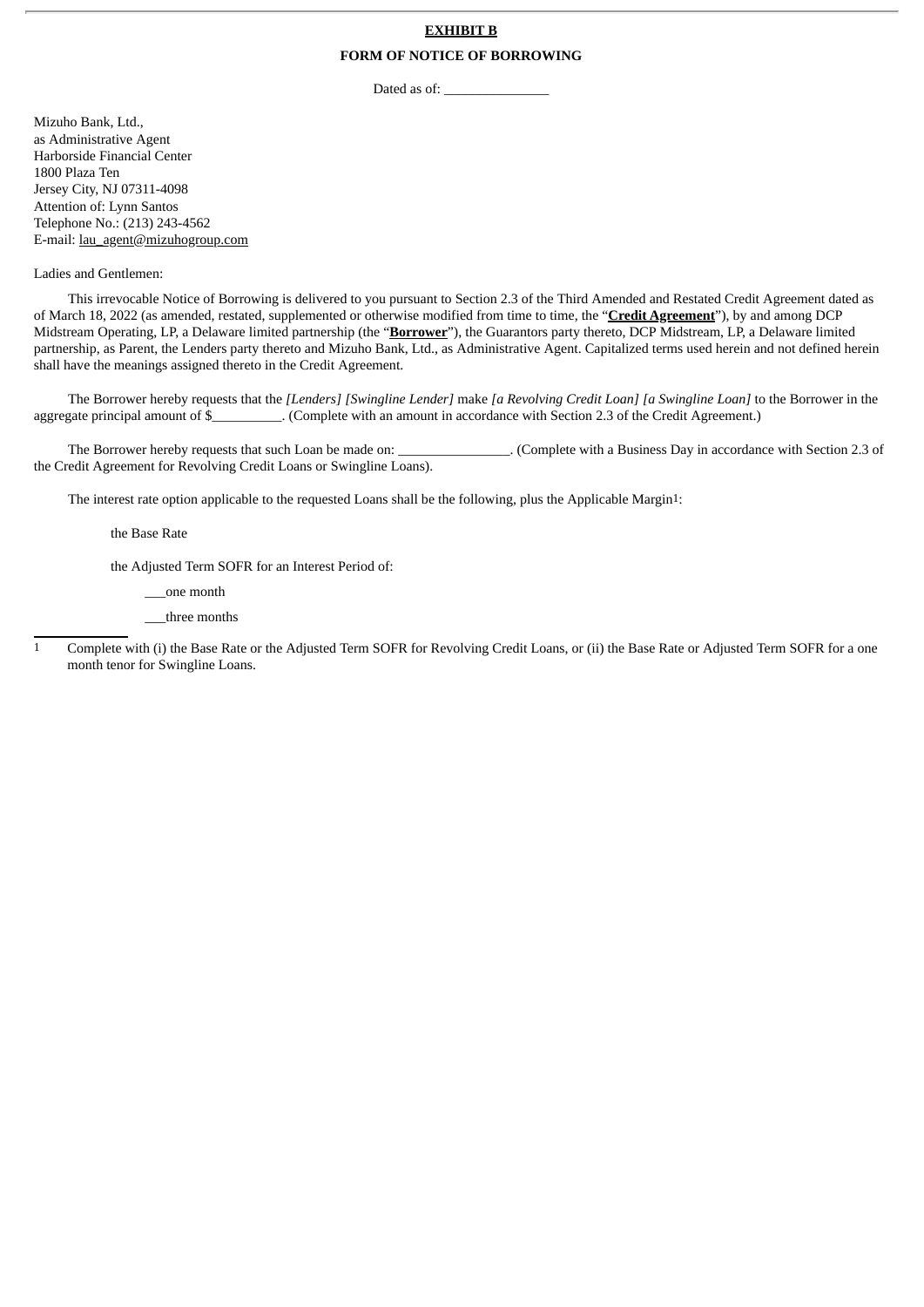The aggregate principal amount of all Loans and L/C Obligations outstanding as of the date hereof (including the Loan requested herein) does not exceed the maximum amount permitted to be outstanding pursuant to the terms of the Credit Agreement.

All of the conditions applicable to the Loan requested herein as set forth in the Credit Agreement have been satisfied as of the date hereof and will remain satisfied to the date of such Loan.

*[Signature Page Follows]*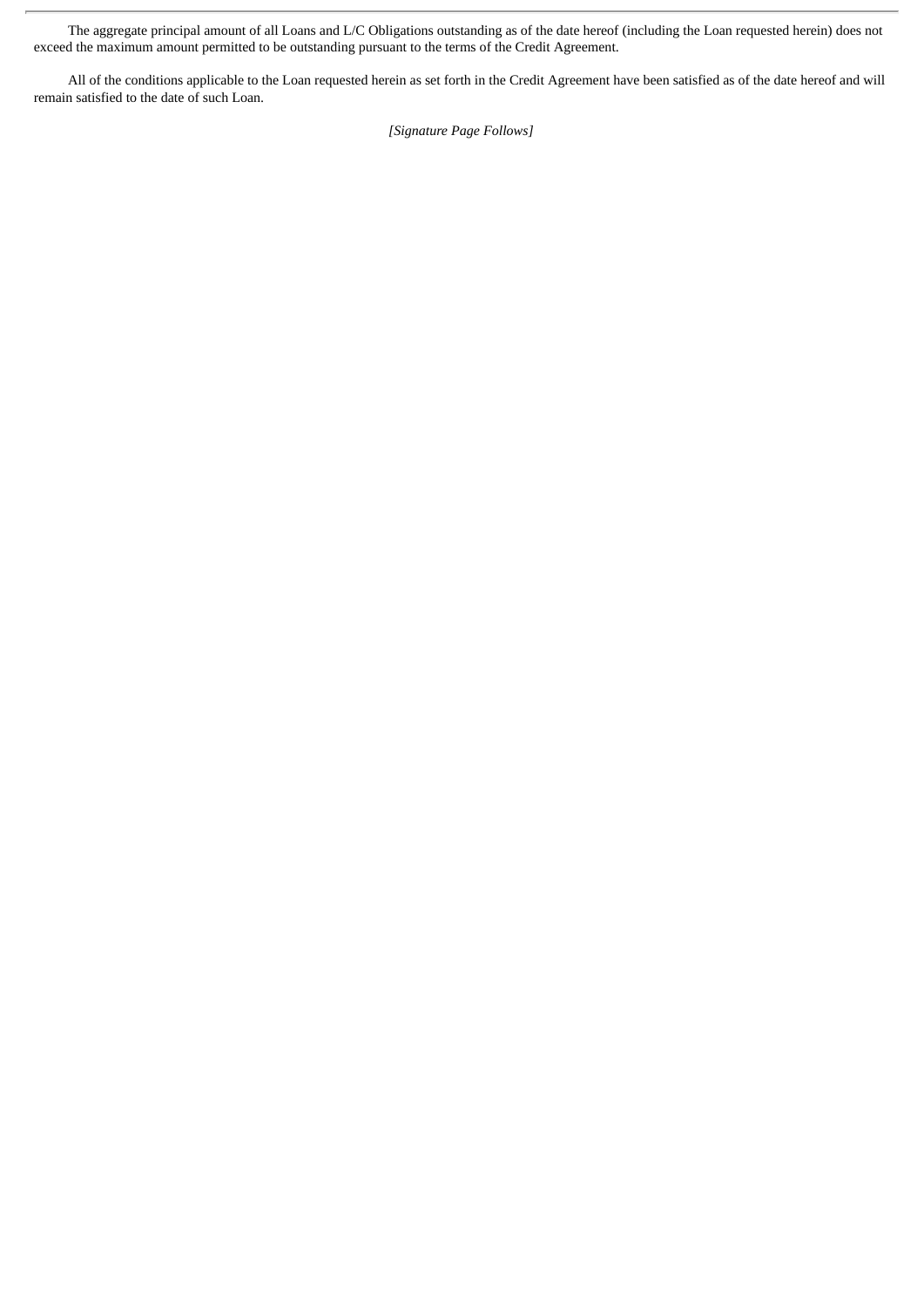The undersigned has executed this Notice of Borrowing as of the day and year first written above.

## **DCP MIDSTREAM OPERATING, LP**

By:

Name:

Title: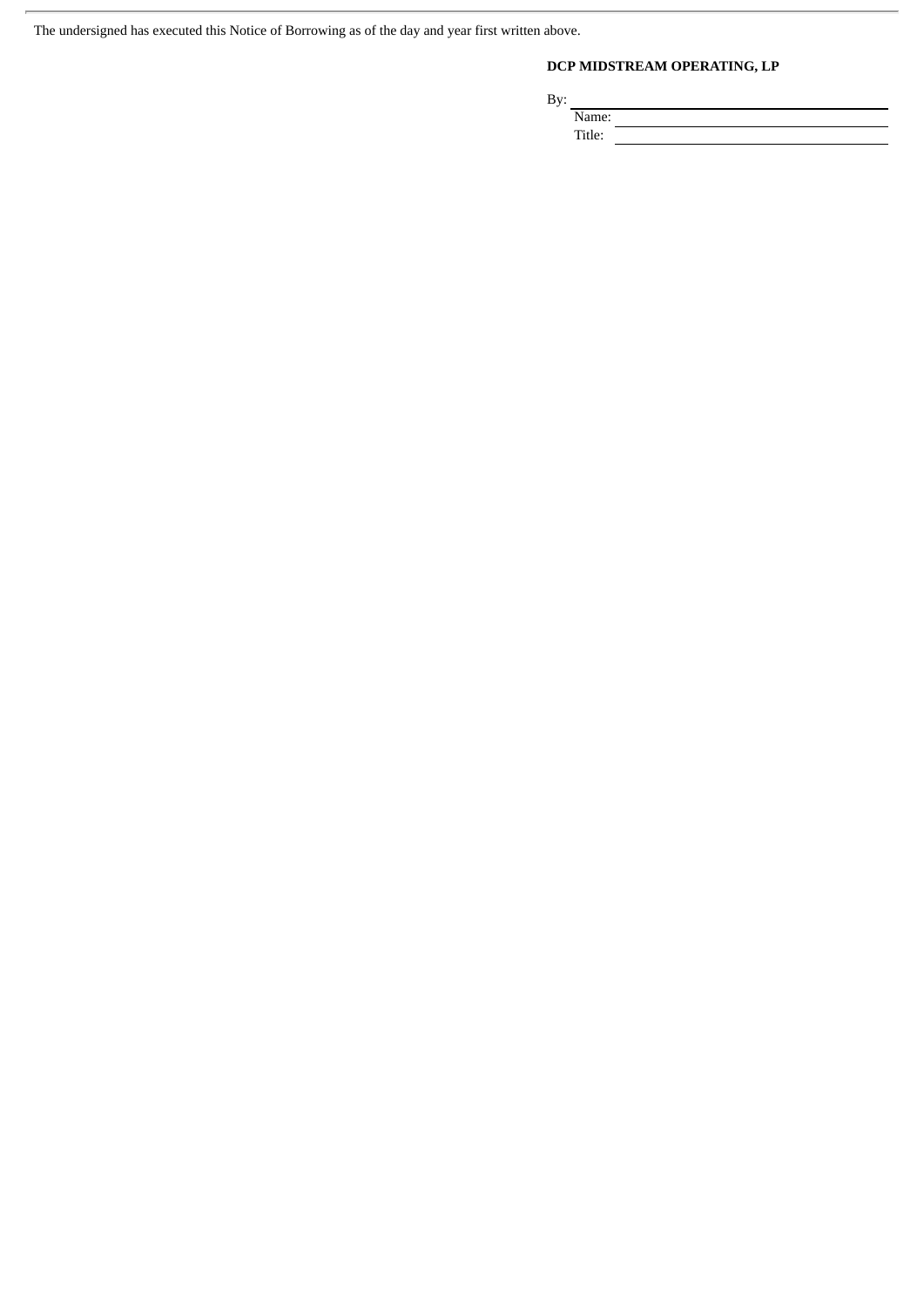# **EXHIBIT C**

### **FORM OF NOTICE OF ACCOUNT DESIGNATION**

Dated as of:

Mizuho Bank, Ltd., as Administrative Agent Harborside Financial Center 1800 Plaza Ten Jersey City, NJ 07311-4098 Attention of: Lynn Santos Telephone No.: (213) 243-4562 E-mail: lau\_agent@mizuhogroup.com

Ladies and Gentlemen:

This Notice of Account Designation is delivered to you pursuant to Section 2.3(b) of the Third Amended and Restated Credit Agreement dated as of March 18, 2022 (as amended, restated, supplemented or otherwise modified from time to time, the "**Credit Agreement**"), by and among DCP Midstream Operating, LP, a Delaware limited partnership (the "**Borrower**"), the Guarantors party thereto, DCP Midstream, LP, a Delaware limited partnership, as Parent, the Lenders party thereto and Mizuho Bank, Ltd., as Administrative Agent. Capitalized terms used herein and not defined herein shall have the meanings assigned thereto in the Credit Agreement.

1. The Administrative Agent is hereby authorized to disburse all Loan proceeds into the following account(s):

ABA Routing Number:

Account Number:

This authorization shall remain in effect until revoked or until a subsequent Notice of Account Designation is provided to the Administrative Agent.

*[Signature Page Follows]*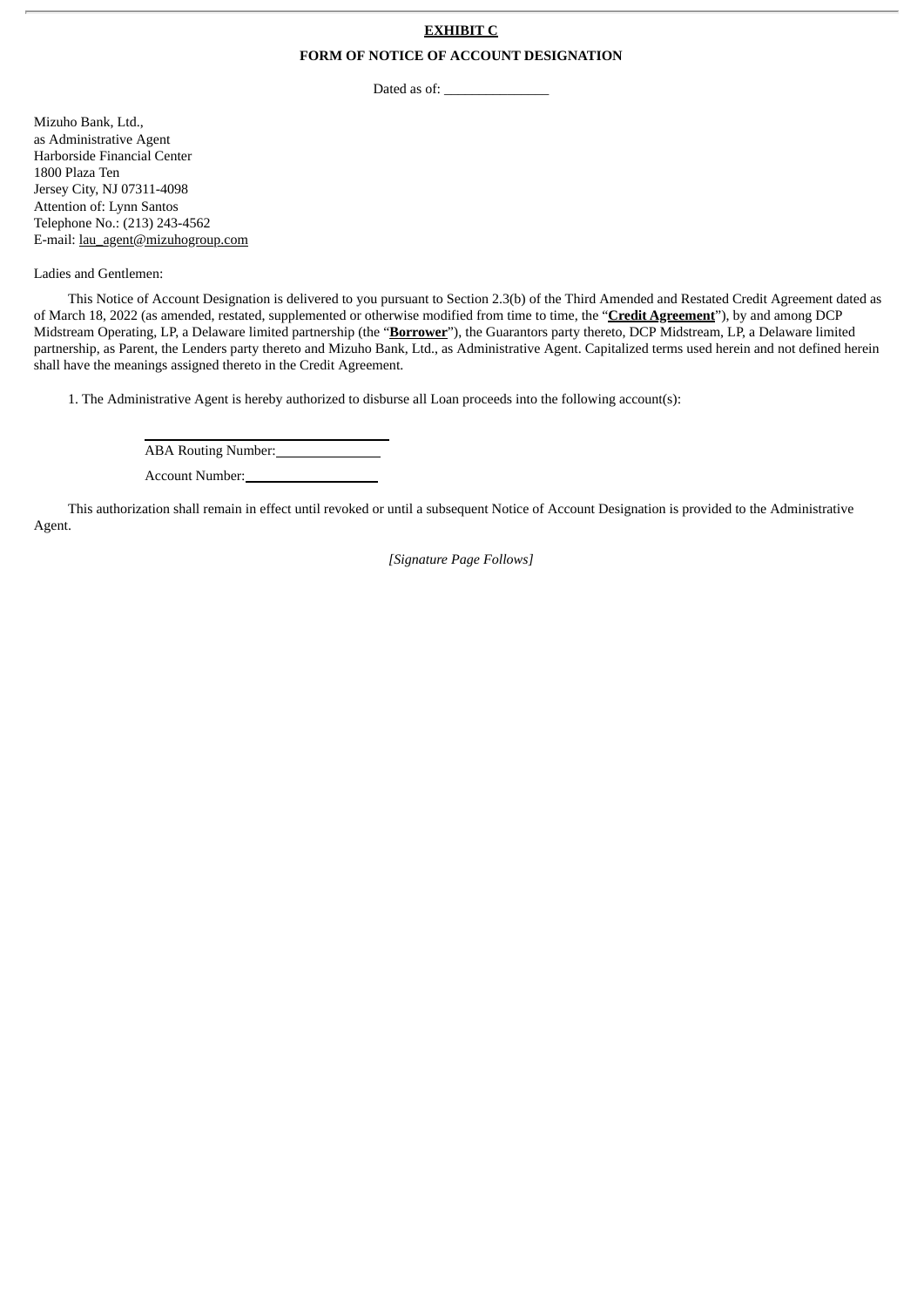The undersigned has executed this Notice of Account Designation as of the day and year first written above.

ł.

## **DCP MIDSTREAM OPERATING, LP**

By:

Name: Title: The contract of the contract of the contract of the contract of the contract of the contract of the contract of the contract of the contract of the contract of the contract of the contract of the contract of the con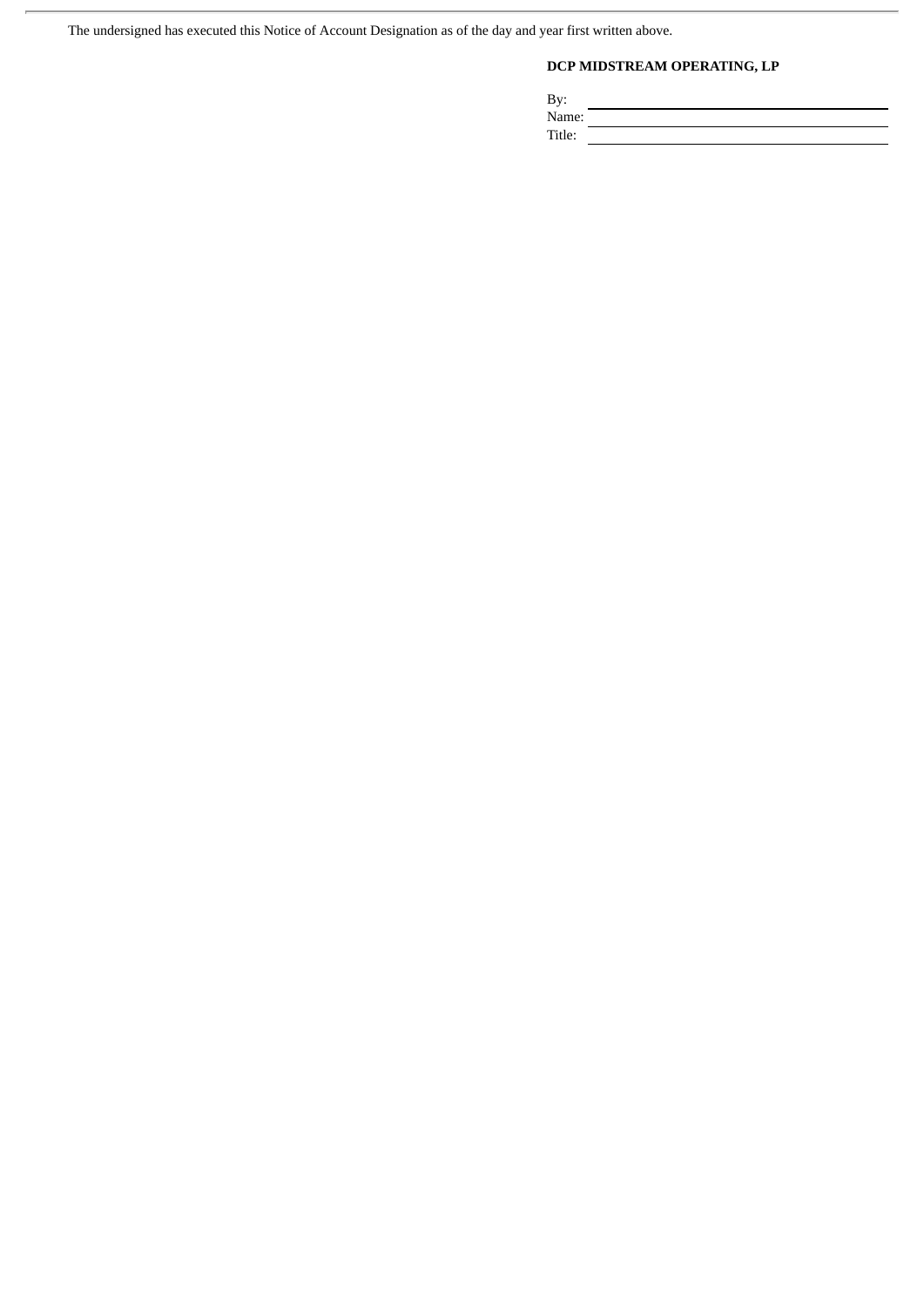## **EXHIBIT D FORM OF NOTICE OF PREPAYMENT**

Dated as of:

Mizuho Bank, Ltd., as Administrative Agent Harborside Financial Center 1800 Plaza Ten Jersey City, NJ 07311-4098 Attention of: Lynn Santos Telephone No.: (213) 243-4562 E-mail: lau\_agent@mizuhogroup.com

Ladies and Gentlemen:

This irrevocable Notice of Prepayment is delivered to you pursuant to Section 2.4(c) of the Third Amended and Restated Credit Agreement dated as of March 18, 2022 (as amended, restated, supplemented or otherwise modified from time to time, the "**Credit Agreement**"), by and among DCP Midstream Operating, LP, a Delaware limited partnership (the "**Borrower**"), the Guarantors party thereto, DCP Midstream, LP, a Delaware limited partnership, as Parent, the Lenders party thereto and Mizuho Bank, Ltd., as Administrative Agent. Capitalized terms used herein and not defined herein shall have the meanings assigned thereto in the Credit Agreement.

The Borrower hereby provides notice to the Administrative Agent that it shall repay a currently outstanding Loan in the amount of: \_\_\_\_\_\_\_\_\_\_\_\_\_\_\_\_\_\_\_\_. (Complete with an amount in accordance with Section 2.4 of the Credit Agreement.)

The Loan is currently accruing interest at (check the applicable box):

□ the Adjusted Term SOFR

☐ the Base Rate

The Borrower shall repay the above-referenced Loans on the following Business Day: \_\_\_\_\_\_\_\_\_\_\_\_\_\_\_\_\_\_\_\_. (Complete with a date no earlier than (i) the same Business Day as of the date of this Notice of Prepayment with respect to any Base Rate Loan or Swingline Loan and (ii) three (3) U.S. Government Securities Business Days subsequent to date of this Notice of Prepayment with respect to any SOFR Loan.)

*[Signature Page Follows]*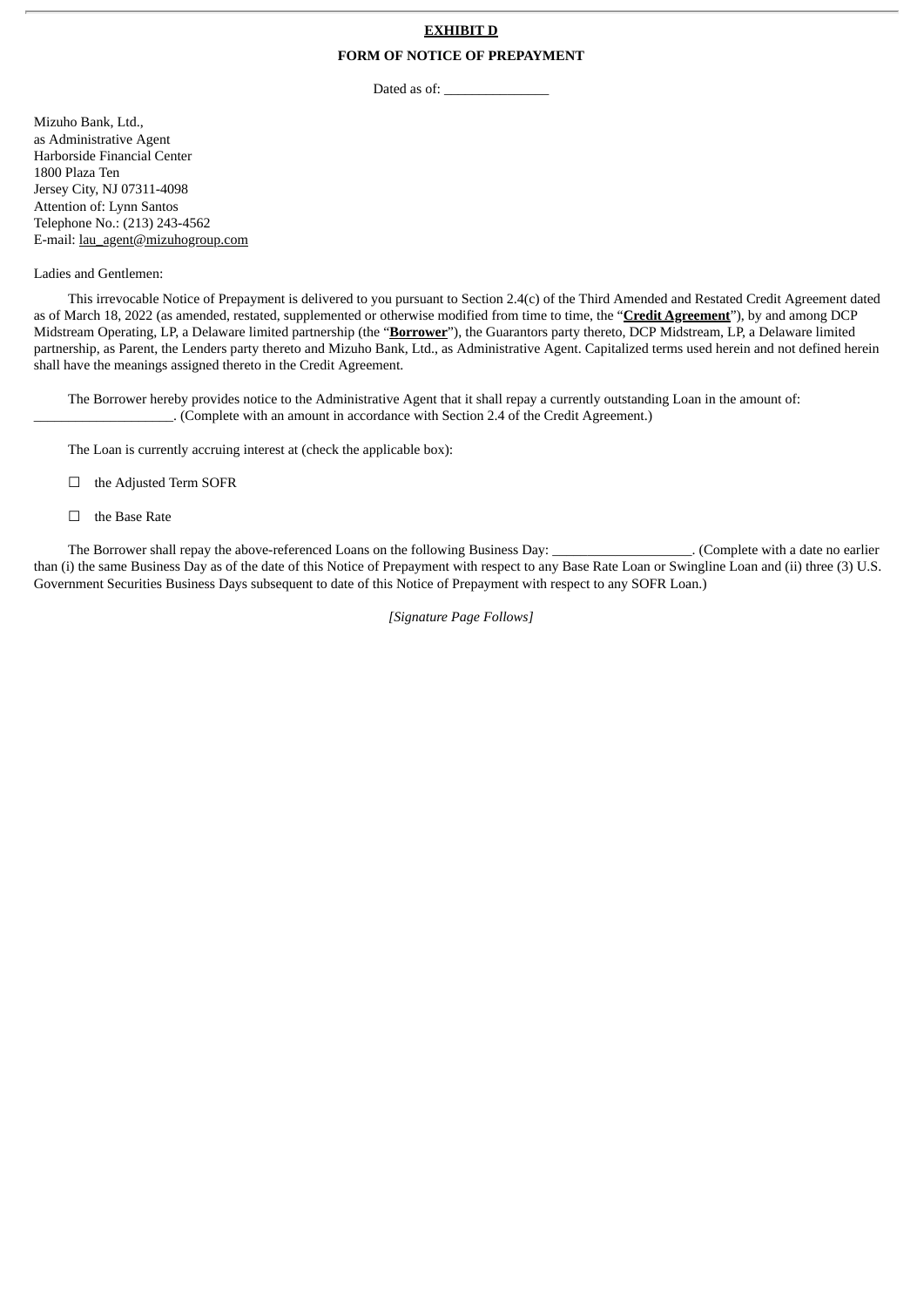The undersigned has executed this Notice of Prepayment as of the day and year first written above.

ł.

# **DCP MIDSTREAM OPERATING, LP**

By:

Name: Title: <u>Alexander Communication</u>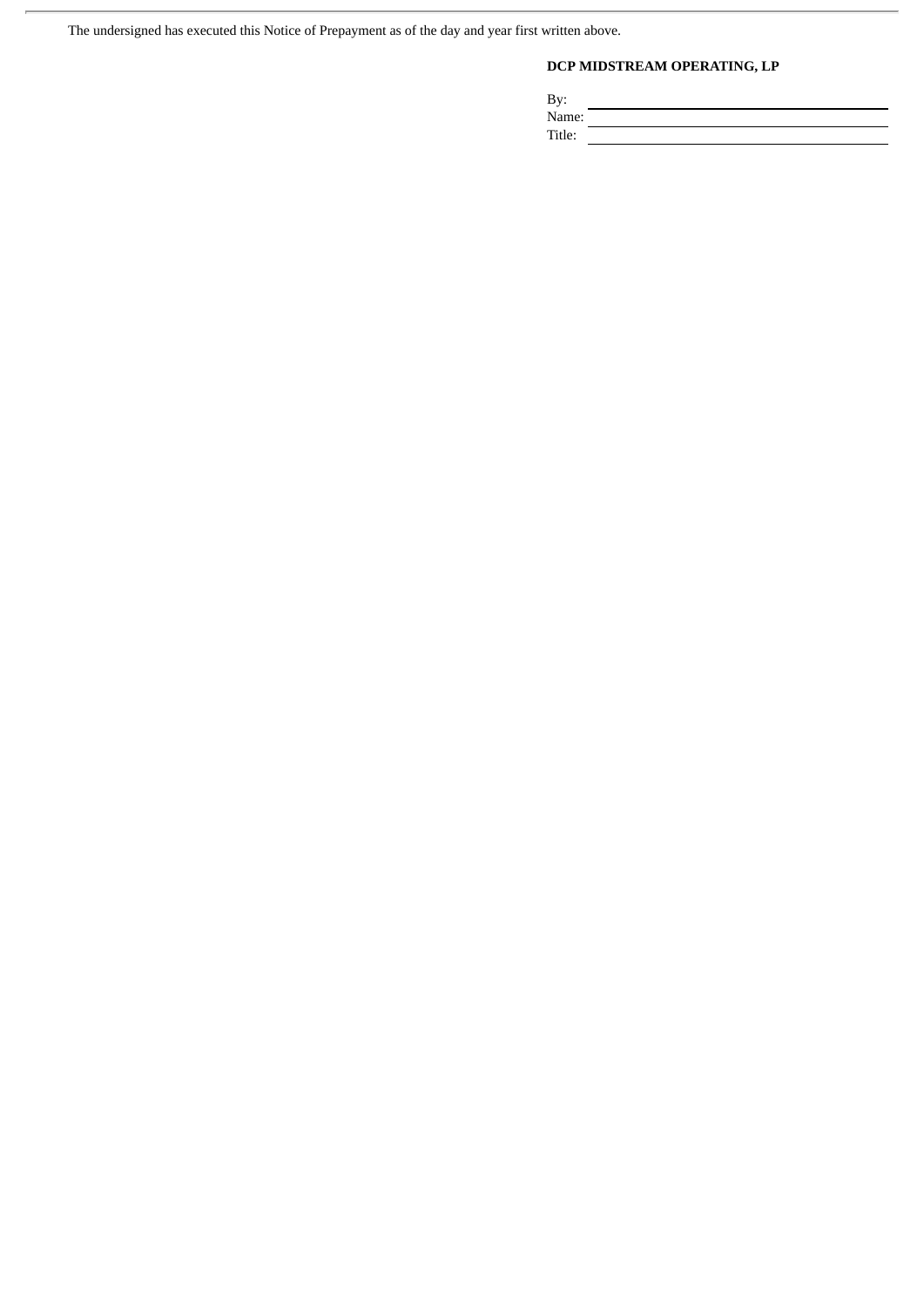### **EXHIBIT E**

#### **FORM OF NOTICE OF CONVERSION/CONTINUATION**

Dated as of:

Mizuho Bank, Ltd., as Administrative Agent Harborside Financial Center 1800 Plaza Ten Jersey City, NJ 07311-4098 Attention of: Lynn Santos Telephone No.: (213) 243-4562 E-mail: lau\_agent@mizuhogroup.com

#### Ladies and Gentlemen:

This irrevocable Notice of Conversion/Continuation (this "**Notice**") is delivered to you pursuant to Section 4.2 of the Third Amended and Restated Credit Agreement dated as of March 18, 2022 (as amended, restated, supplemented or otherwise modified from time to time, the "**Credit Agreement**"), by and among DCP Midstream Operating, LP, a Delaware limited partnership (the "**Borrower**"), the Guarantors party thereto, DCP Midstream, LP, a Delaware limited partnership, as Parent, the Lenders party thereto and Mizuho Bank, Ltd., as Administrative Agent. Capitalized terms used herein and not defined herein shall have the meanings assigned thereto in the Credit Agreement.

The Loan to which this Notice relates is a Revolving Credit Loan.

This Notice is submitted for the purpose of: (Check one and complete applicable information in accordance with the Credit Agreement.)

### ☐ Converting all or a portion of a Base Rate Loan into a SOFR Loan

Outstanding principal balance:  $\qquad \qquad$  8 Principal amount to be converted:  $\qquad \qquad$   $\qquad \qquad$   $\qquad \qquad$   $\qquad \qquad$   $\qquad \qquad$   $\qquad \qquad$   $\qquad \qquad$   $\qquad \qquad$   $\qquad \qquad$   $\qquad \qquad$   $\qquad \qquad$   $\qquad \qquad$   $\qquad \qquad$   $\qquad \qquad$   $\qquad \qquad$   $\qquad \qquad$   $\qquad \qquad$   $\qquad \qquad$   $\qquad \qquad$   $\qquad \qquad$   $\qquad \qquad$ Requested effective date of conversion: \_\_\_\_\_\_\_\_\_\_\_\_\_\_\_ Requested new Interest Period:

> $\rule{1em}{0.15mm}$  \_ one month \_\_ three months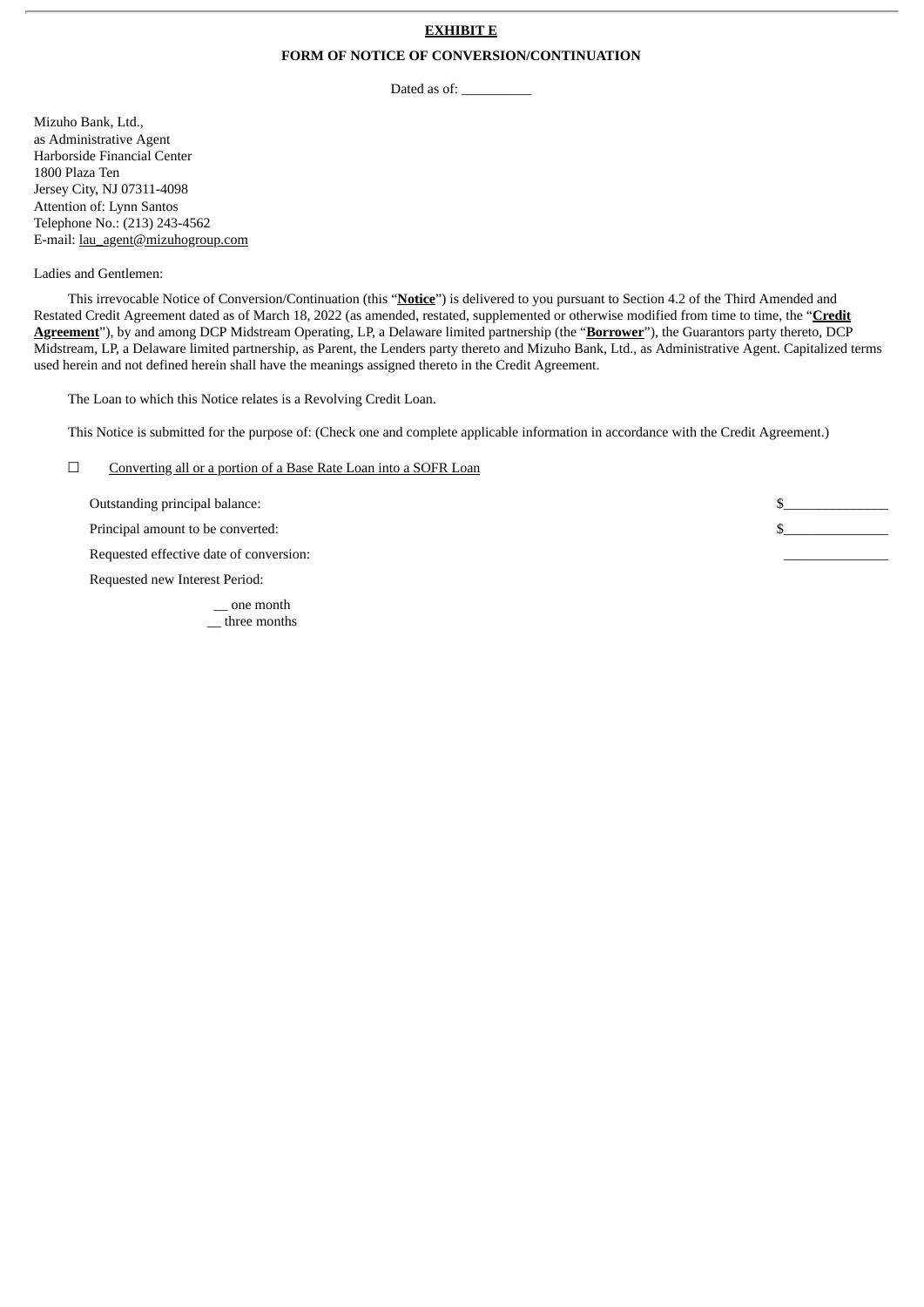|   | Converting all or a portion of SOFR Loan into a Base Rate Loan        |  |
|---|-----------------------------------------------------------------------|--|
|   | Outstanding principal balance:                                        |  |
|   | Principal amount to be converted:                                     |  |
|   | Last day of the current Interest Period:                              |  |
|   | Requested effective date of conversion:                               |  |
|   | Continuing all or a portion of a SOFR Loan as a SOFR Loan             |  |
|   | Outstanding principal balance:                                        |  |
|   | Principal amount to be continued:                                     |  |
|   | Last day of the current Interest Period:                              |  |
|   | Requested effective date of continuation:                             |  |
|   | Requested new Interest Period:                                        |  |
|   | one month<br>three months                                             |  |
| Ш | Continuing all or a portion of a Base Rate Loan into a Swingline Loan |  |
|   | Outstanding principal balance:                                        |  |
|   | Principal amount to be continued:                                     |  |
|   | Last day of the current Interest Period:                              |  |
|   | Requested effective date of continuation:                             |  |
|   | Loan Type: Adjusted Term SOFR for a one month tenor                   |  |

The aggregate principal amount of all Loans and L/C Obligations outstanding as of the date hereof does not exceed the maximum amount permitted to be outstanding pursuant to the terms of the Credit Agreement.

*[Signature Page Follows]*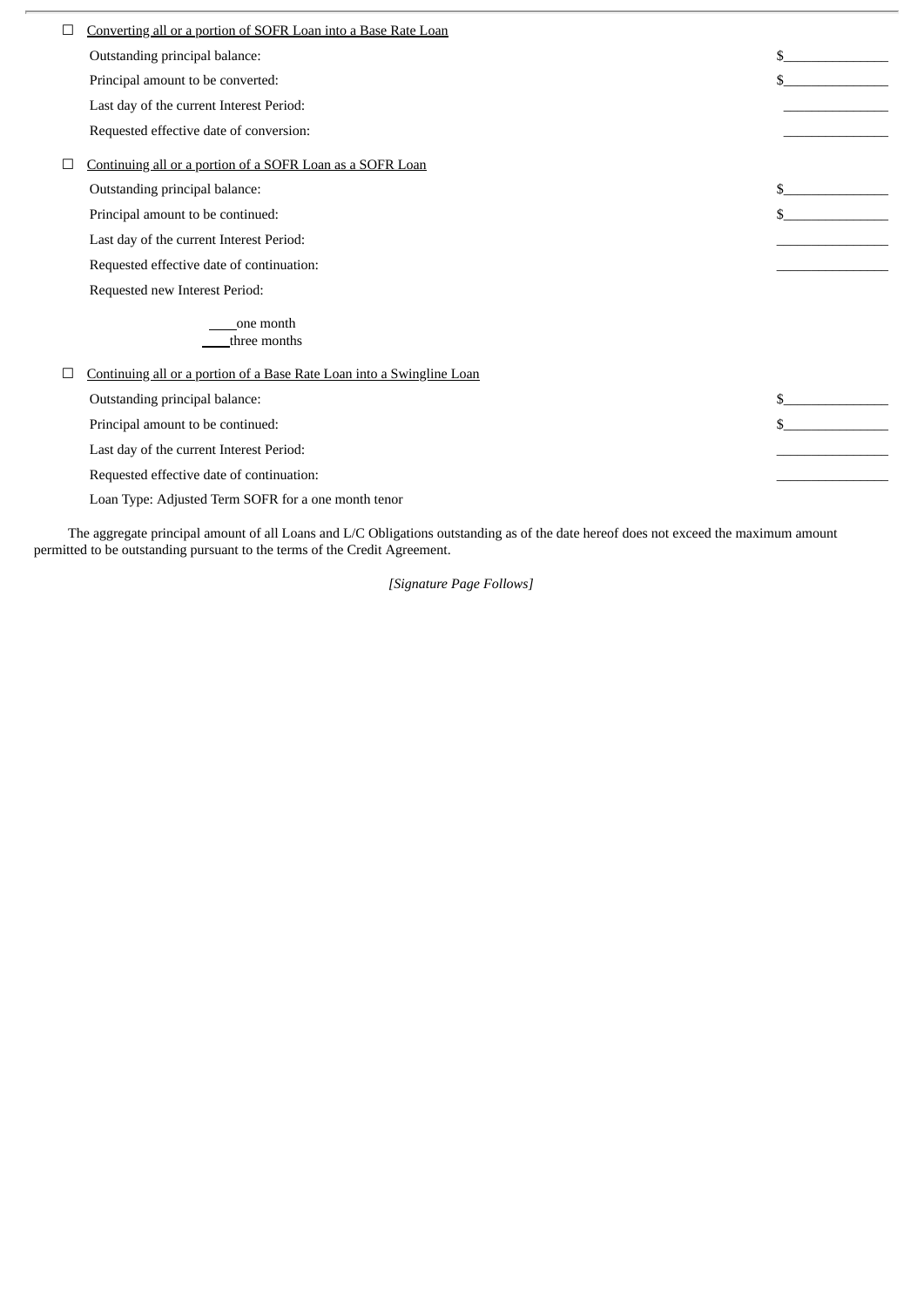The undersigned has executed this Notice of Conversion/Continuation as of the day and year first written above.

## **DCP MIDSTREAM OPERATING, LP**

| I<br>۰ |  |
|--------|--|

Name: Title: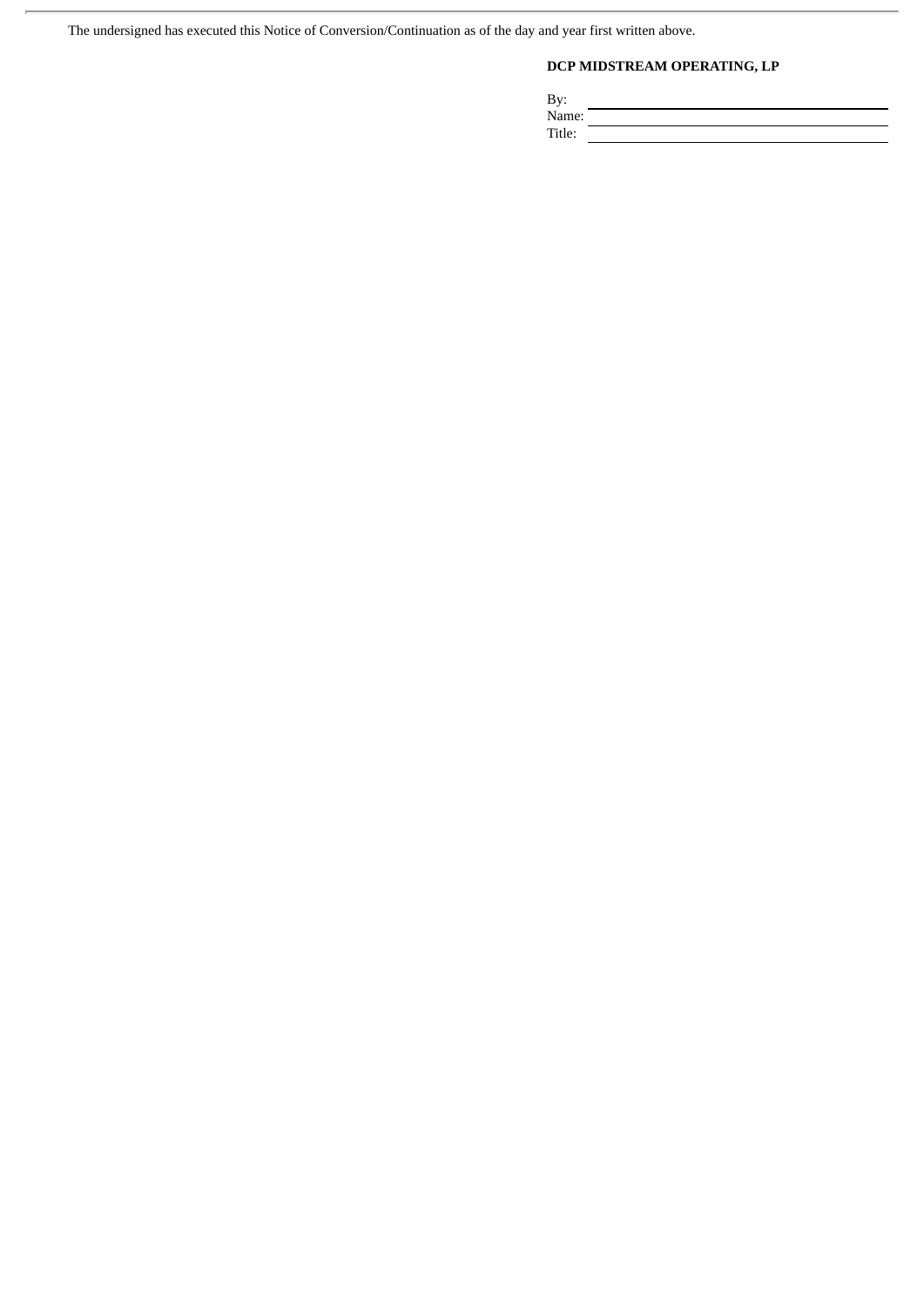#### **EXHIBIT F**

### **FORM OF OFFICER'S COMPLIANCE CERTIFICATE**

Pursuant to the terms of the Credit Agreement, I, \_\_\_\_\_\_\_\_\_\_\_\_\_\_\_\_\_\_\_\_\_\_\_, a Responsible Officer of the Parent, hereby certify that, as of the fiscal year/quarter ending entirely compute the statements below are accurate and complete in all respects (all capitalized terms used herein shall have the meanings set forth in the Third Amended and Restated Credit Agreement dated as of March 18, 2022 (as amended, restated, supplemented or otherwise modified from time to time, the "**Credit Agreement**"), by and among the Borrower, the Guarantors party thereto, DCP Midstream, LP, a Delaware limited partnership, as Parent, the Lenders party thereto and Mizuho Bank, Ltd., as Administrative Agent).

Attached hereto as **Schedule 1** are calculations (calculated as of the date of the financial statements/reports referred to in paragraph (c) below) demonstrating compliance by the Parent and its Subsidiaries with the financial covenant contained in Section 7.10 of the Credit Agreement.

No Default or Event of Default exists under the Credit Agreement, except as indicated on a separate page attached hereto, together with an explanation of the action taken or proposed to be taken by the Parent or Borrower with respect thereto.

The quarterly/annual financial statements for the fiscal period cited above, as filed with the Securities and Exchange Commission, fairly present in all material respects the financial condition of the Parent and its Subsidiaries and have been prepared in accordance with GAAP (in the case of any quarterly financial statements, subject to changes resulting from normal year-end audit adjustments).

**Schedule 2** attached hereto sets forth the true and correct amount of Off Balance Sheet Indebtedness of the Parent and all Subsidiaries as of the end of fiscal period cited above.

The Credit Parties are in compliance with each of the covenants contained in Sections 7.10 and 8.2(s) of the Credit Agreement. In connection therewith, the Borrower hereby represents and warrants the following:

Indebtedness secured by Liens permitted pursuant to Section 8.2(s) of the Credit Agreement amount to *[\_\_\_\_\_\_]*% of Consolidated Net Tangible Assets.

The undersigned has executed this Officer's Compliance Certificate as of the day and year first written above.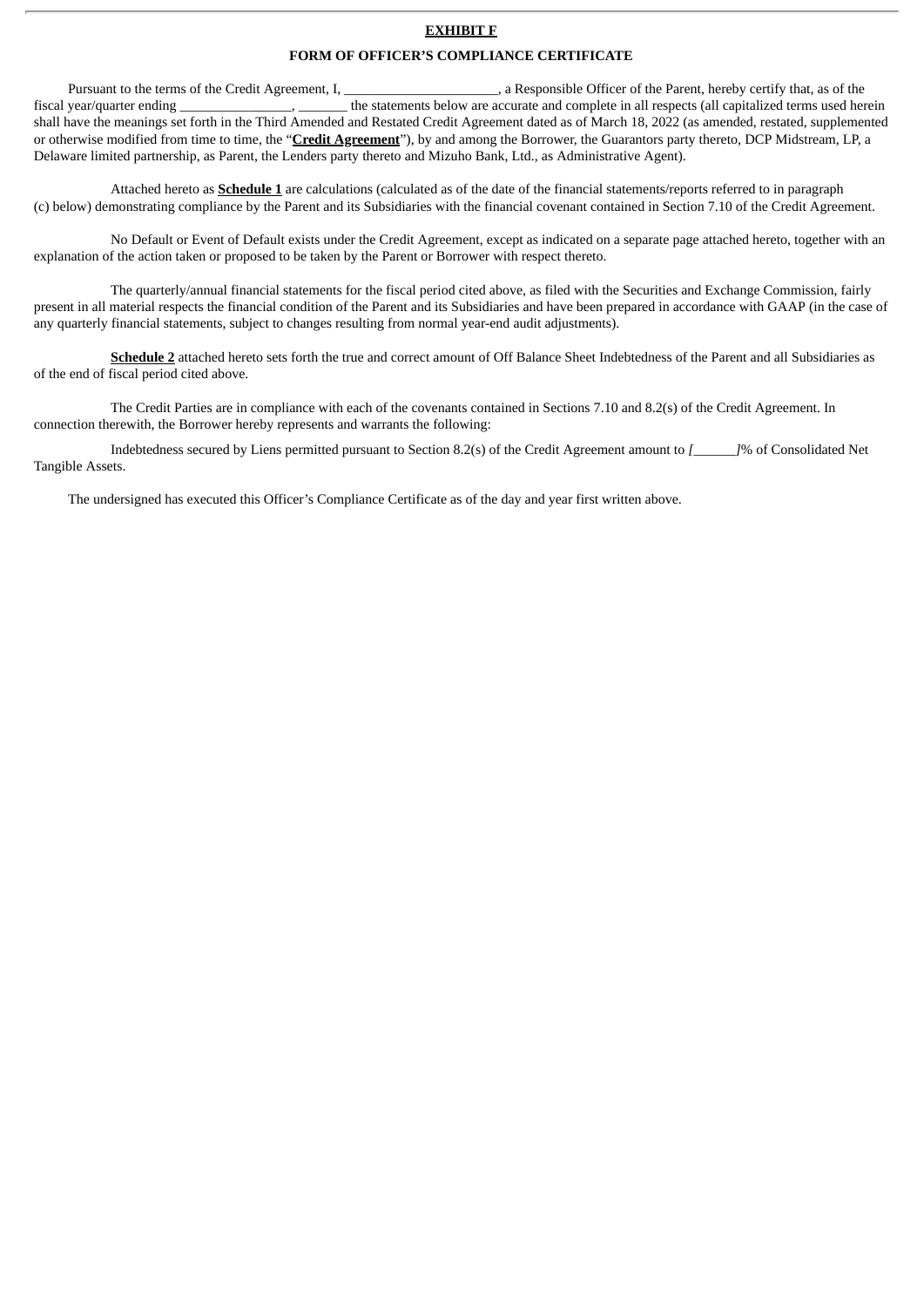### **DCP MIDSTREAM, LP**

By: DCP Midstream GP, LP, its general partner

> By: DCP Midstream GP, LLC, its general partner

| ۰.<br>۰.<br>× |
|---------------|
|---------------|

Name: Title: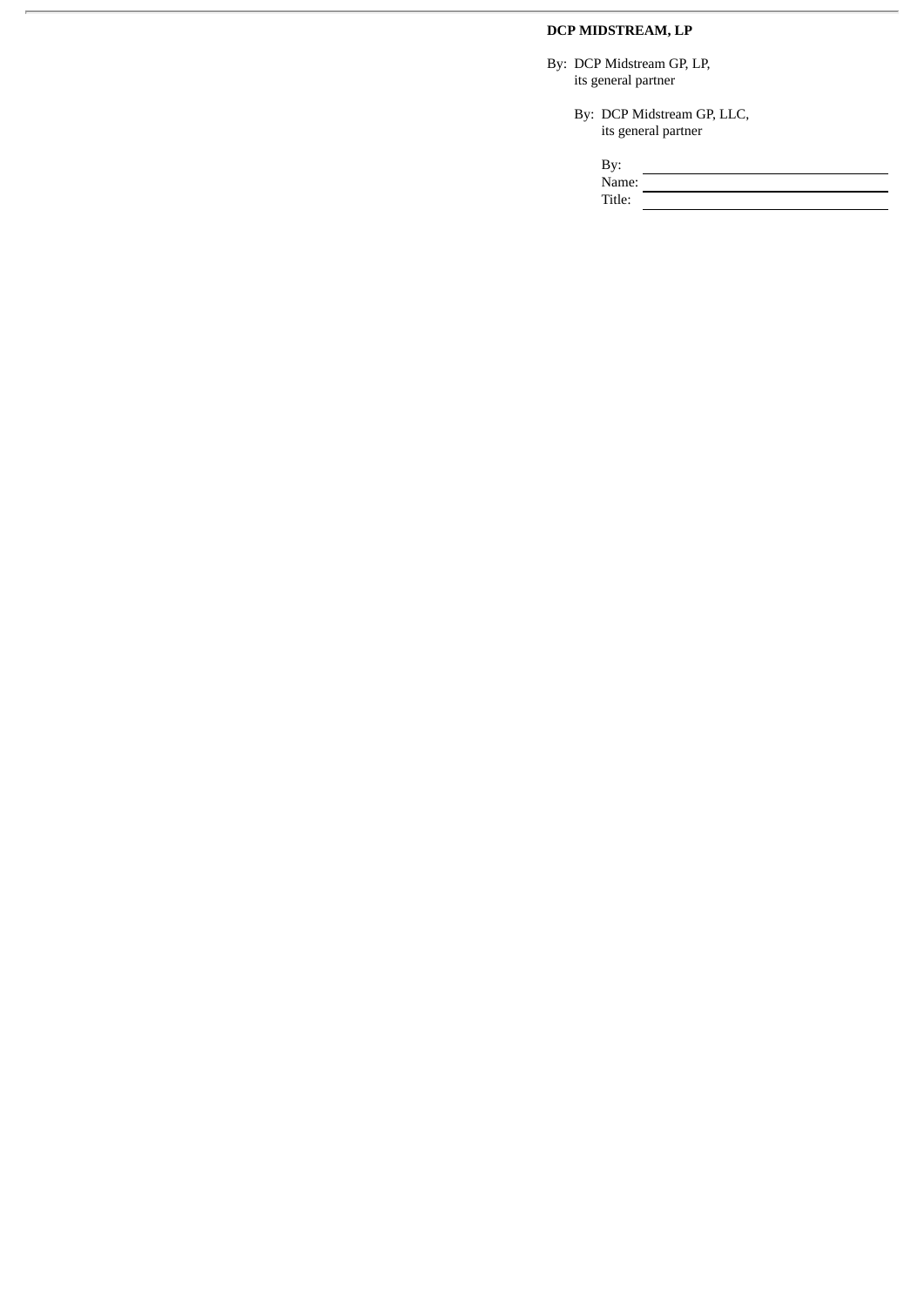## **SCHEDULE 1**

### **TO**

## **OFFICER'S COMPLIANCE CERTIFICATE**

Calculation of Financial Covenant

### (\$ Millions)

Compliance with Section 7.10 of the Credit Agreement: Consolidated Leverage Ratio

1. Consolidated Net Indebtedness\$xxx.x

Calculation:

| (a) all Indebtedness of the Parent and its Subsidiaries on a consolidated basis (excluding the face amount of Hybrid                                                                                                                                                                                                                                                                                                                                                                                                                                                                                                                                                         |           |
|------------------------------------------------------------------------------------------------------------------------------------------------------------------------------------------------------------------------------------------------------------------------------------------------------------------------------------------------------------------------------------------------------------------------------------------------------------------------------------------------------------------------------------------------------------------------------------------------------------------------------------------------------------------------------|-----------|
| Securities outstanding at such date)                                                                                                                                                                                                                                                                                                                                                                                                                                                                                                                                                                                                                                         | $S$ xxx.x |
| (b)lease obligations in connection with Permitted Self-Purchase Industrial Revenue Bonds                                                                                                                                                                                                                                                                                                                                                                                                                                                                                                                                                                                     | $S$ xxx.x |
| (c) the aggregate outstanding amount of all Equity Preferred Securities                                                                                                                                                                                                                                                                                                                                                                                                                                                                                                                                                                                                      |           |
| (d) aggregate amount of cash and Cash Equivalents of the Borrower and its Subsidiaries on a consolidated basis<br>(excluding any restricted cash and Cash Equivalents and any cash or Cash Equivalents subject to any Lien other than<br>(i) a Lien in favor of the Administrative Agent that secures the Obligations, or (ii) customary rights of set-off,<br>revocation, refund or chargeback under deposit agreements or under the Uniform Commercial Code or common law of<br>banks or other financial institutions where Parent or any of its Subsidiaries maintains deposits (other than deposits<br>intended as cash collateral) in the ordinary course of business)) | $S$ xxx.x |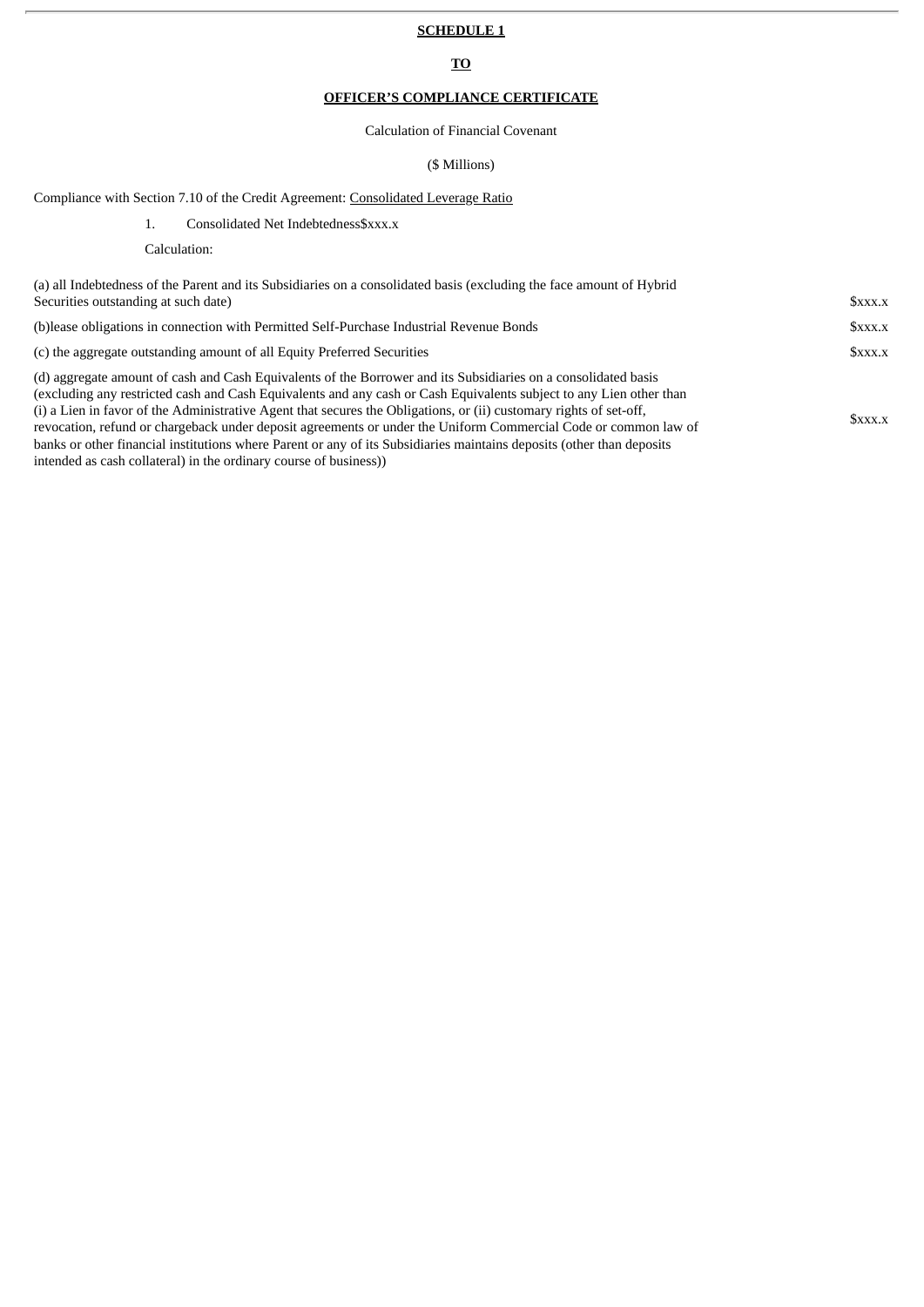| $(a) - (b) - (c) - (d) =$                                | SXXX.X    |
|----------------------------------------------------------|-----------|
| 2. Consolidated EBITDA for the prior four-quarter period | $S$ xxx.x |
| 3. Consolidated Leverage Ratio (Line 1 / Line 2)         | X.XX      |

Maximum Required: Line 3 shall be less than or equal to 5.00 to 1.00, with respect to the fiscal quarter ending March 31, 2022 and with respect to each fiscal quarter thereafter; *provided that*, subsequent to the consummation of a Qualified Acquisition, the Consolidated Leverage Ratio, as at the end of the three consecutive fiscal quarters following such Qualified Acquisition (including the fiscal quarter in which such acquisition is consummated) shall be less than or equal to 5.50 to 1.00.

\* Consolidated EBITDA, Consolidated Net Indebtedness and Consolidated Interest Expense calculated pursuant to Section 1.3(b)(i) and/or 1.3(b)(ii) of the Credit Agreement.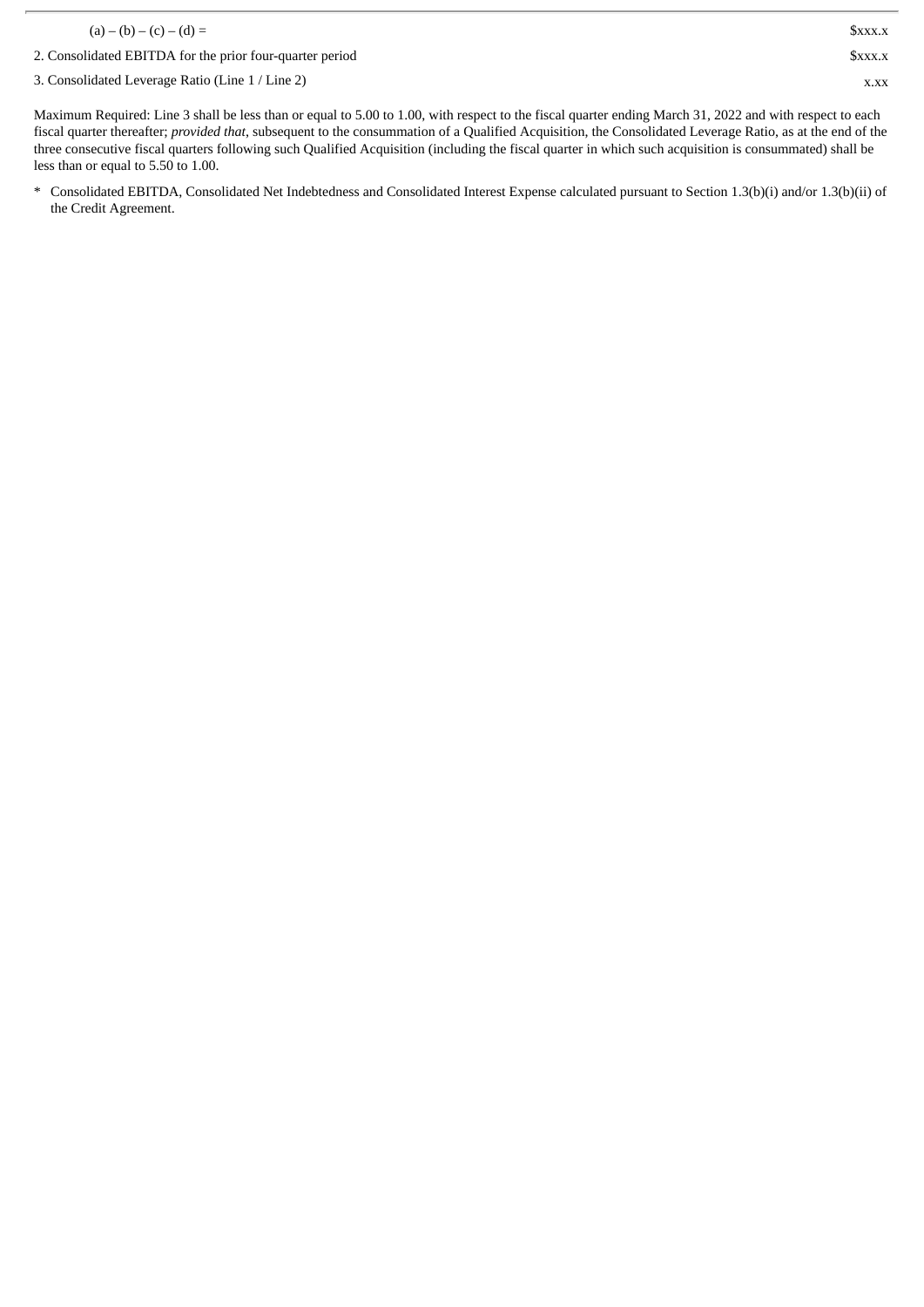## **SCHEDULE 2 TO OFFICER'S COMPLIANCE CERTIFICATE**

*[To be provided in a form acceptable to the Administrative Agent]*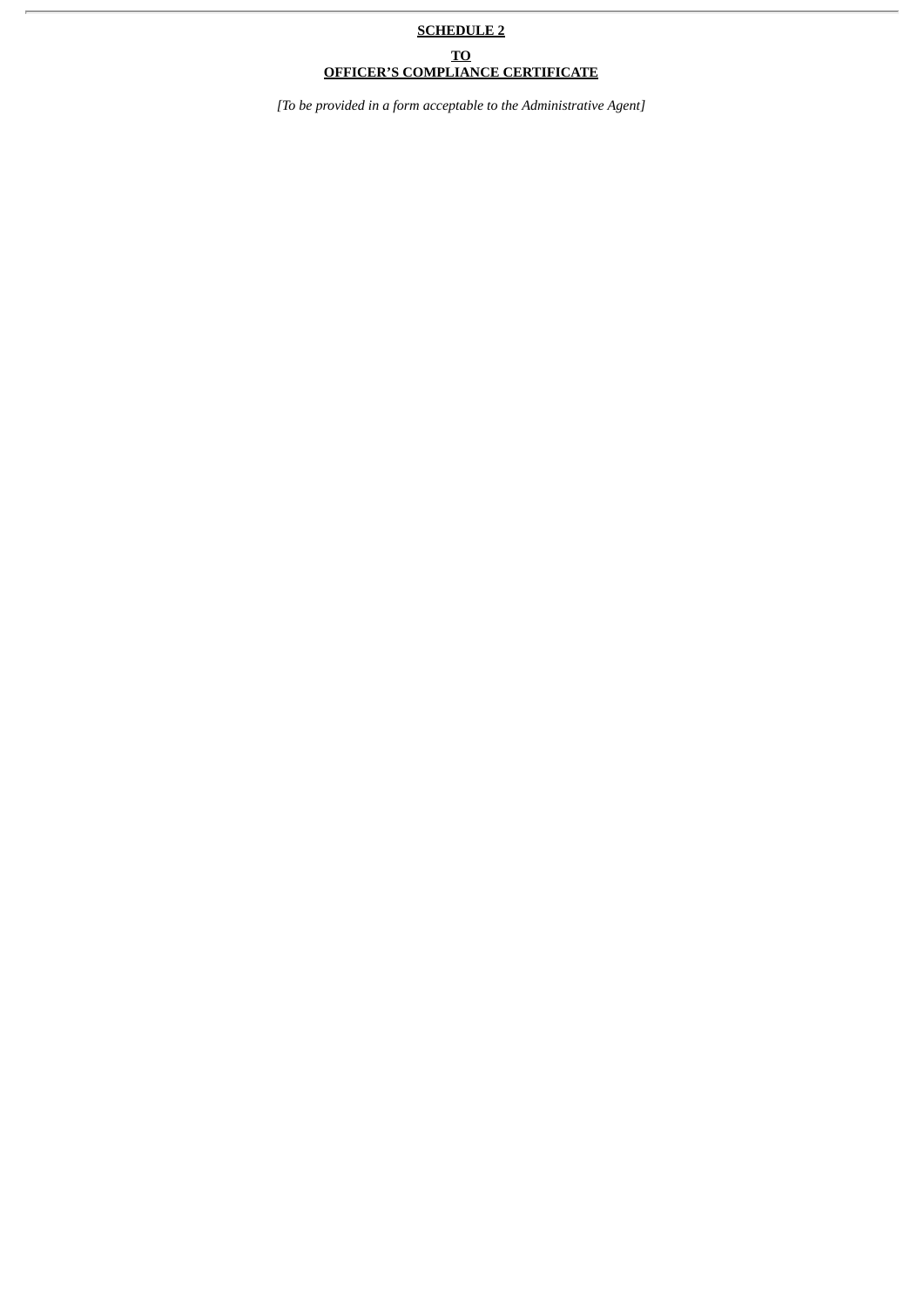### **EXHIBIT G**

#### **FORM OF ASSIGNMENT AND ASSUMPTION**

This Assignment and Assumption (the "**Assignment and Assumption**") is dated as of the Effective Date set forth below and is entered into by and between *[INSERT NAME OF ASSIGNOR]* (the "**Assignor**") and the parties identified on the Schedules hereto and *[the] [each]*1 Assignee identified on the Schedules hereto as "Assignee" or as "Assignees" (collectively, the "Assignees" and each an "Assignee"). [It is understood and agreed that the rights and obligations of [the Assignees][the Assignors]<sup>2</sup> hereunder are several and not joint.]<sup>3</sup> Capitalized terms used but not defined herein shall have the meanings given to them in the Third Amended and Restated Credit Agreement identified below (as amended, the "**Credit Agreement**"), receipt of a copy of which is hereby acknowledged by *[the] [each]* Assignee. The Standard Terms and Conditions set forth in Annex I attached hereto are hereby agreed to and incorporated herein by reference and made a part of this Assignment and Assumption as if set forth herein in full.

For an agreed consideration, the Assignor hereby irrevocably sells and assigns to *[the Assignee] [the respective Assignees]*, and *[the] [each]* Assignee hereby irrevocably purchases and assumes from the Assignor, subject to and in accordance with the Standard Terms and Conditions and the Credit Agreement, as of the Effective Date inserted by the Administrative Agent as contemplated below (i) all of the Assignor's rights and obligations in its capacity as a Lender under the Credit Agreement and any other documents or instruments delivered pursuant thereto to the extent related to the amount and percentage interest identified below of all of such outstanding rights and obligations of the Assignor under the respective facilities identified below (including without limitation any letters of credit, guarantees, and swingline loans included in such facilities) and (ii) to the extent permitted to be assigned under applicable law, all claims, suits, causes of action and any other right of the Assignor (in its capacity as a Lender) against any Person, whether known or unknown, arising under or in connection with the Credit Agreement, any other documents or instruments delivered pursuant thereto or the loan transactions governed thereby or in any way based on or related to any of the foregoing, including, but not limited to, contract claims, tort claims, malpractice claims, statutory claims and all other claims at law or in equity related to the rights and obligations sold and assigned pursuant to clause (i) above (the rights and obligations sold and assigned to *[the] [any]* Assignee pursuant to clauses (i) and (ii) above being referred to herein collectively as, *[the] [an]* "**Assigned Interest**"). Each such sale and assignment is without recourse to the Assignor and, except as expressly provided in this Assignment and Assumption, without representation or warranty by the Assignor.

Assignor: *[INSERT NAME OF ASSIGNOR]* Assignee(s): *See Schedules attached hereto*

<sup>1</sup> For bracketed language here and elsewhere in this form relating to the Assignee(s), if the assignment is to a single Assignee, choose the first bracketed language. if the assignment is to multiple Assignees, choose the second bracketed language.

<sup>2</sup> Select as appropriate.

<sup>3</sup> Include bracketed language if there are either multiple Assignors or multiple Assignees.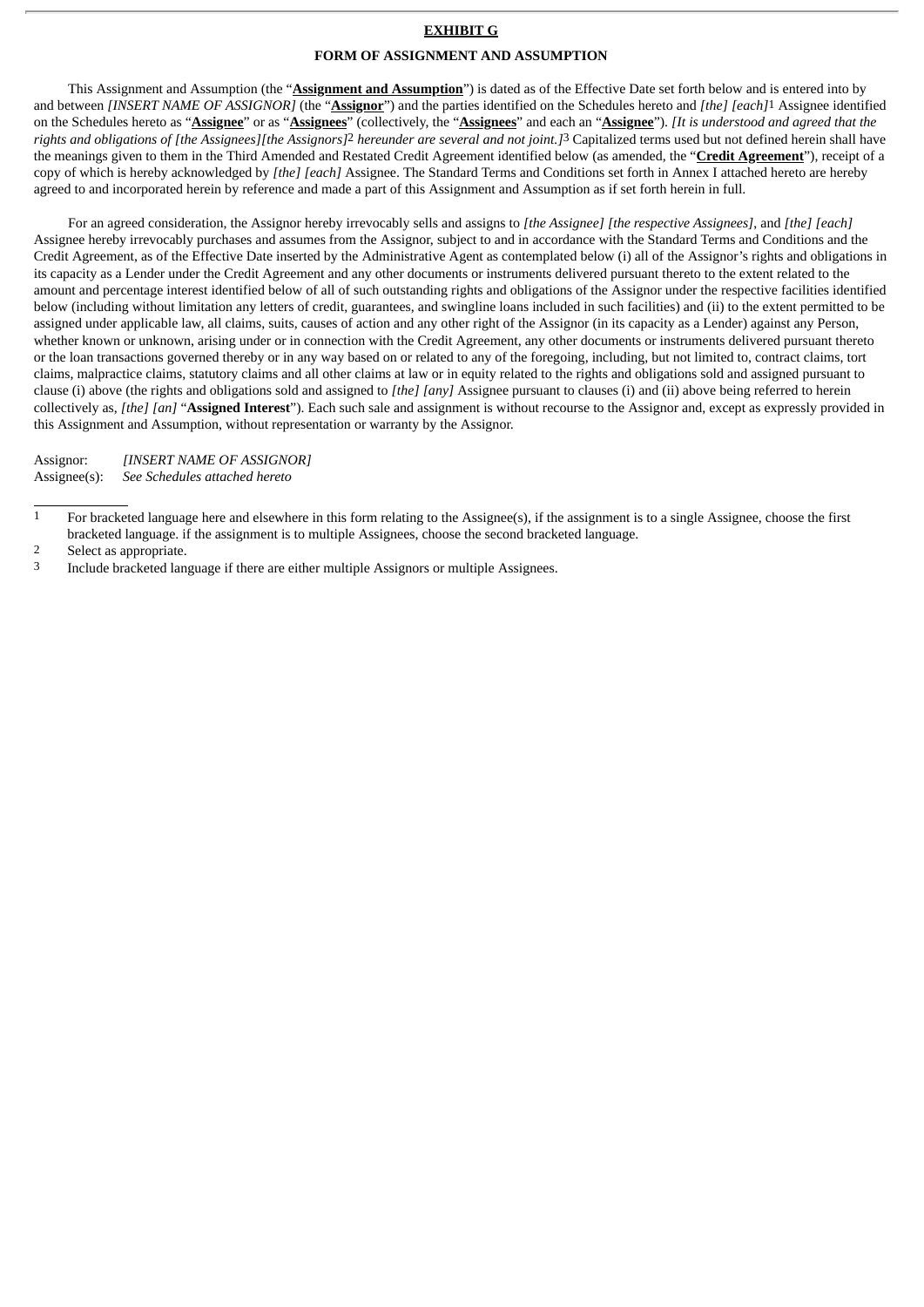| Borrower:                                    | DCP Midstream Operating, LP, a Delaware limited partnership                                                                                                                                                                                                                                                                                                                                         |  |  |  |
|----------------------------------------------|-----------------------------------------------------------------------------------------------------------------------------------------------------------------------------------------------------------------------------------------------------------------------------------------------------------------------------------------------------------------------------------------------------|--|--|--|
| Administrative Agent:                        | Mizuho Bank, Ltd., as the administrative agent under the Credit Agreement                                                                                                                                                                                                                                                                                                                           |  |  |  |
| Credit Agreement:                            | The Third Amended and Restated Credit Agreement dated as of March 18, 2022 among DCP Midstream<br>Operating, LP, a Delaware limited partnership, as Borrower, the Guarantors party thereto, DCP Midstream,<br>LP, a Delaware limited partnership, as Parent, the Lenders party thereto and Mizuho Bank, Ltd., as<br>Administrative Agent (as amended, restated, supplemented or otherwise modified) |  |  |  |
| Assigned Interest:                           | See Schedules attached hereto                                                                                                                                                                                                                                                                                                                                                                       |  |  |  |
| [Trade Date:                                 |                                                                                                                                                                                                                                                                                                                                                                                                     |  |  |  |
| [Remainder of Page Intentionally Left Blank] |                                                                                                                                                                                                                                                                                                                                                                                                     |  |  |  |

<sup>&</sup>lt;sup>4</sup> To be completed if the Assignor and the Assignees intend that the minimum assignment amount is to be determined as of the Trade Date.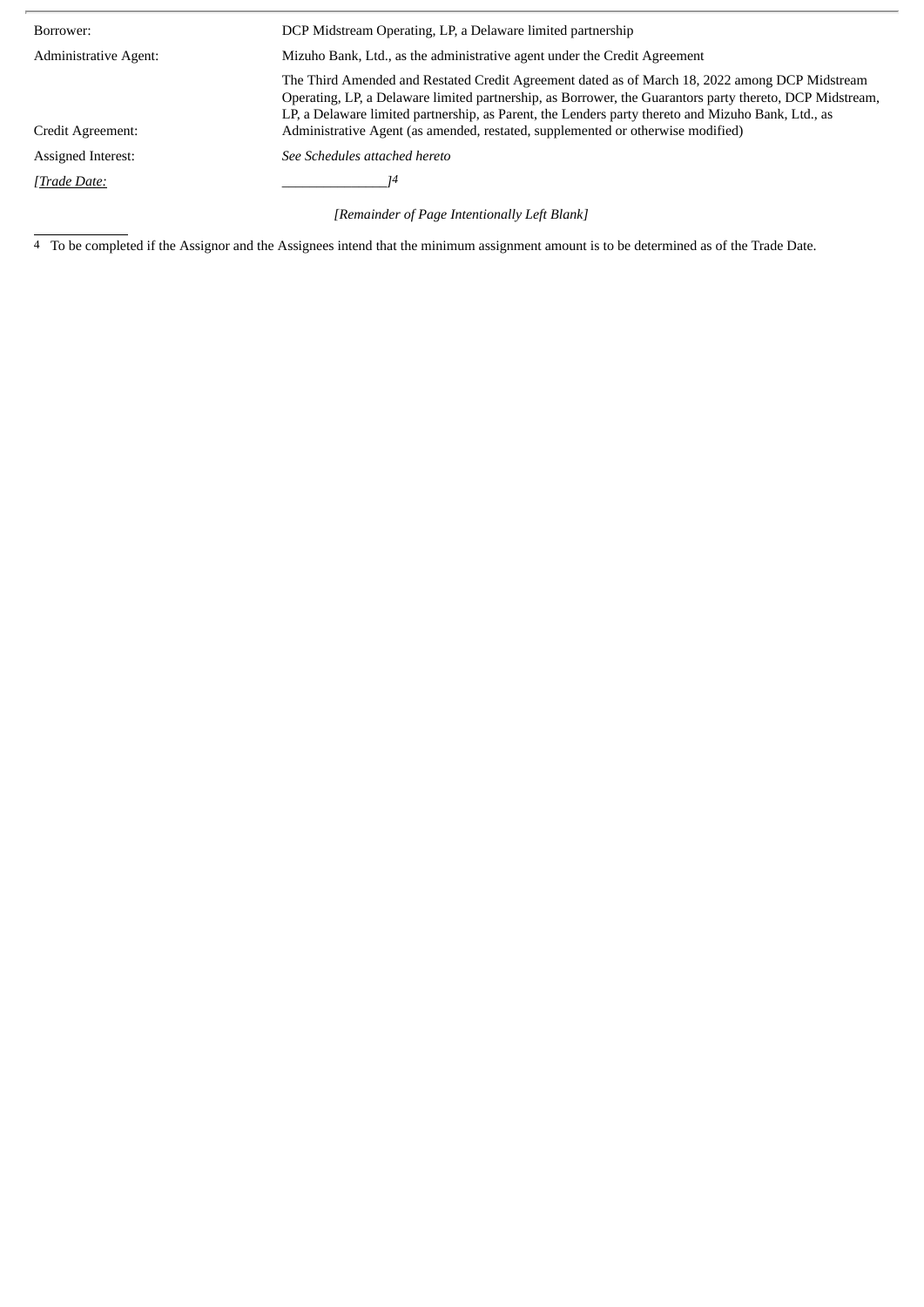Effective Date: \_\_\_\_\_\_\_\_\_\_ \_\_\_, 2\_\_\_\_ *[TO BE INSERTED BY THE ADMINISTRATIVE AGENT AND WHICH SHALL BE THE EFFECTIVE DATE OF RECORDATION OF TRANSFER IN THE REGISTER THEREFOR]*

The terms set forth in this Assignment and Assumption are hereby agreed to:

ASSIGNOR *[NAME OF ASSIGNOR]*

By:

Title:

**ASSIGNEES** 

*See Schedules attached hereto*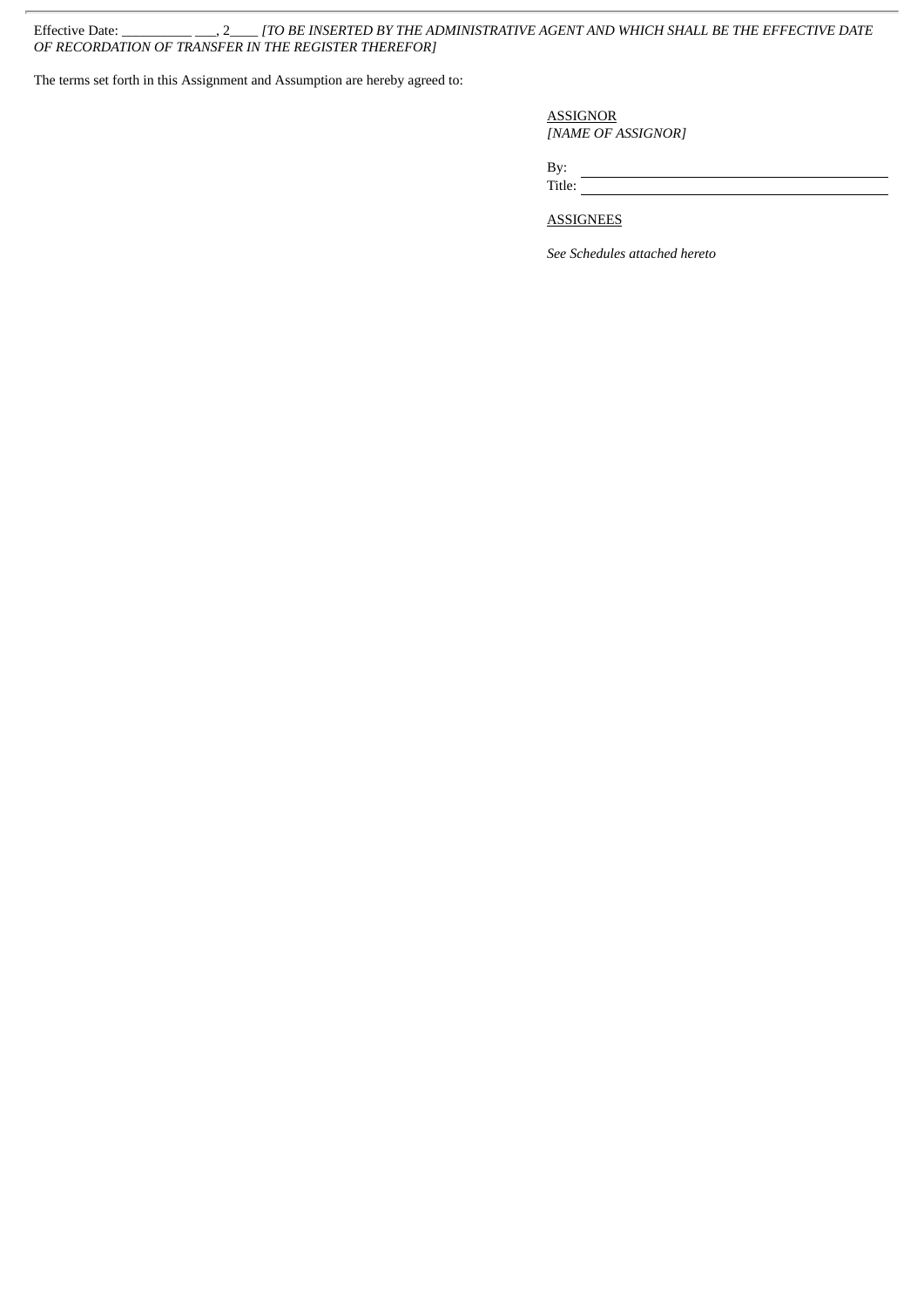| [Consented to and] <sup>5</sup> Accepted:                                                       |  |
|-------------------------------------------------------------------------------------------------|--|
| MIZUHO BANK, LTD.,<br>as Administrative Agent [[as Issuing Lender] and Swingline<br>Lender]     |  |
| Title:                                                                                          |  |
| [Consented to:] <sup>5</sup>                                                                    |  |
| JPMORGAN CHASE BANK, N.A.,<br>as Issuing Lender                                                 |  |
| By<br>Title:<br><u> 1980 - Andrea Andrew Maria (h. 1980).</u><br>1901 - Andrew Maria (h. 1902). |  |
| [Consented to: ]5                                                                               |  |
| $[\underline{\qquad}$<br>as Issuing Lender                                                      |  |
| By<br>Title:                                                                                    |  |
| [Consented to: ]5                                                                               |  |
| $[\underline{\qquad}$ .<br>as Issuing Lender                                                    |  |
| <b>By</b><br>Title:                                                                             |  |
| [Consented to:]5                                                                                |  |
| $[\underline{\qquad}].$<br>as Issuing Lender                                                    |  |
| By<br>Title:                                                                                    |  |

<sup>5</sup> To be added only if the consent of the Administrative Agent and/or the Swingline Lender and Issuing Lender is required by the terms of the Credit Agreement. May also use a Master Consent.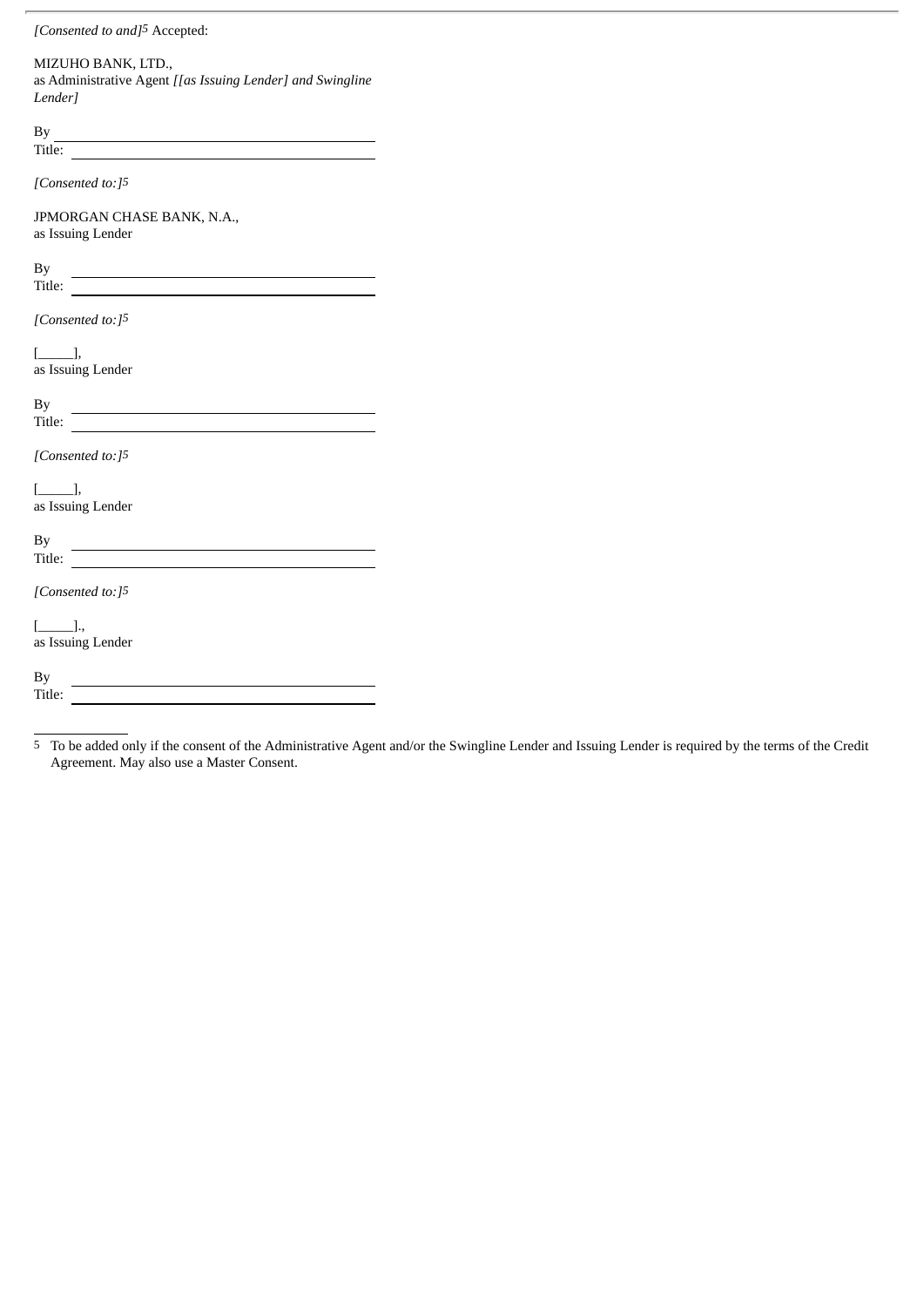| [Consented to:]5 |  |
|------------------|--|
|------------------|--|

[\_\_\_\_\_], as Issuing Lender

By

Title:

*[Consented to:]5*

[\_\_\_\_\_], as Issuing Lender

By

Title:

*[Consented to:]5*

[\_\_\_\_\_], as Issuing Lender

By By Title:

*[Consented to:]5*

[\_\_\_\_\_], as Issuing Lender

By By<br>Title: Title:

*[Consented to:]5*

[\_\_\_\_\_], as Issuing Lender

By

Title: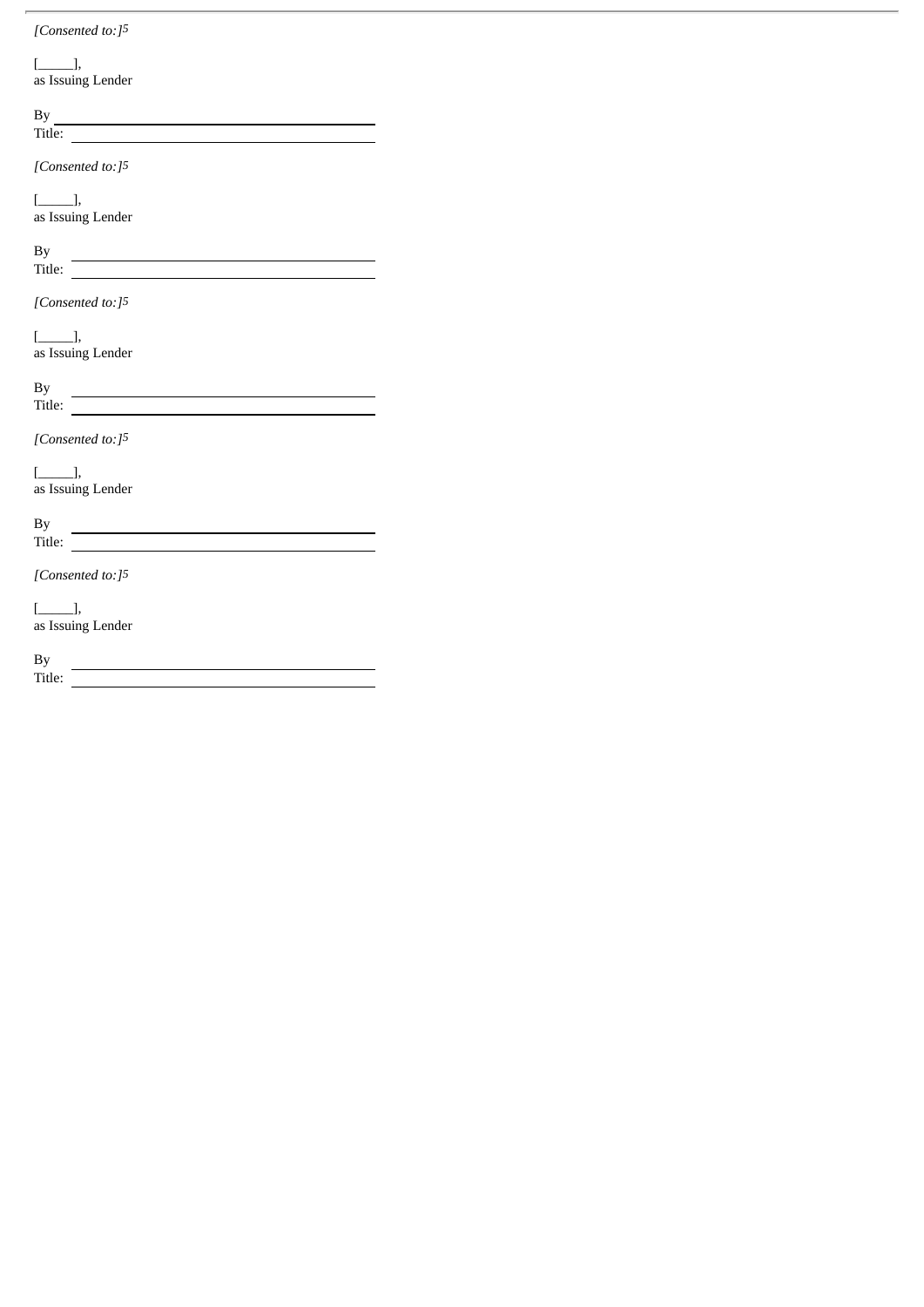DCP MIDSTREAM OPERATING, LP

 $\overline{\phantom{a}}$ 

By Title:

 $\overline{a}$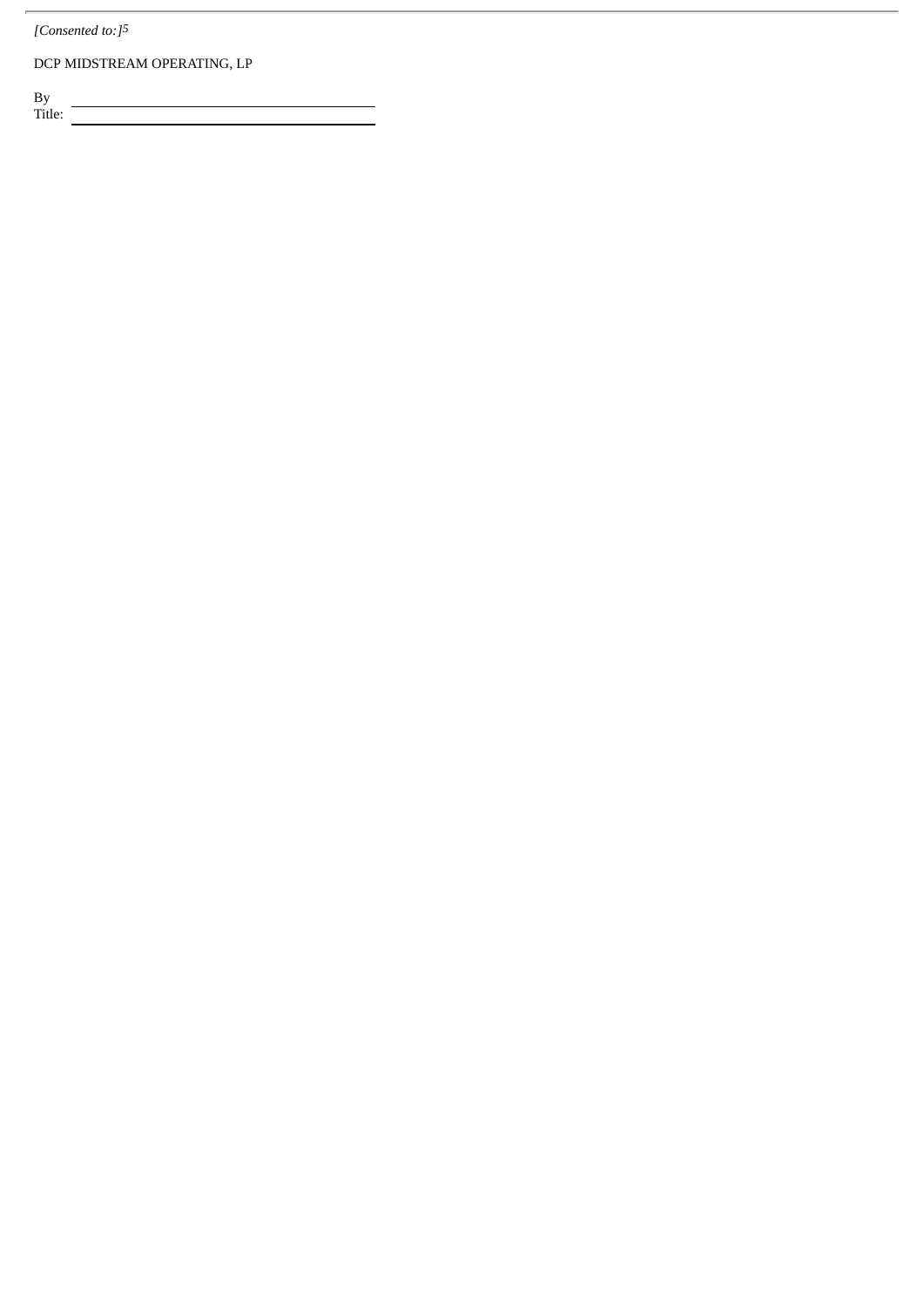# **SCHEDULE 1**

## **TO ASSIGNMENT AND ASSUMPTION**

By its execution of this Schedule, the Assignee identified on the signature block below agrees to the terms set forth in the attached Assignment and Assumption.

### **Assigned Interests:**

| <b>Facility</b><br>Assigned <sup>6</sup> | <b>Aggregate</b><br>Amount<br>of<br>Commitment/<br>Loans for all<br>Lenders7 | <b>Amount of</b><br>Commitment/<br>Loans<br>Assigned <sup>8</sup> | Percentage<br><b>Assigned of</b><br>Commitment/<br>Loan <sup>9</sup> | <b>CUSIP</b><br>Number |
|------------------------------------------|------------------------------------------------------------------------------|-------------------------------------------------------------------|----------------------------------------------------------------------|------------------------|
|                                          |                                                                              |                                                                   | %                                                                    |                        |
|                                          |                                                                              |                                                                   | %                                                                    |                        |
|                                          |                                                                              |                                                                   | %                                                                    |                        |
|                                          |                                                                              |                                                                   |                                                                      |                        |

#### *[NAME OF ASSIGNEE]10*

*[and is an Affiliate/Approved Fund of [identify Lender]11]*

By: Title:

6 Fill in the appropriate terminology for the types of facilities under the Credit Agreement that are being assigned under this Assignment (e.g., "**Revolving Credit Commitment**").

7 Amount to be adjusted by the counterparties to take into account any payments or prepayments made between the Trade Date and the Effective Date.

8 Amount to be adjusted by the counterparties to take into account any payments or prepayments made between the Trade Date and the Effective Date.

9 Set forth, to at least 9 decimals, as a percentage of the Commitment/Loans of all Lenders thereunder.

10 Add additional signature blocks, as needed.<br>11 Select as applicable.

Select as applicable.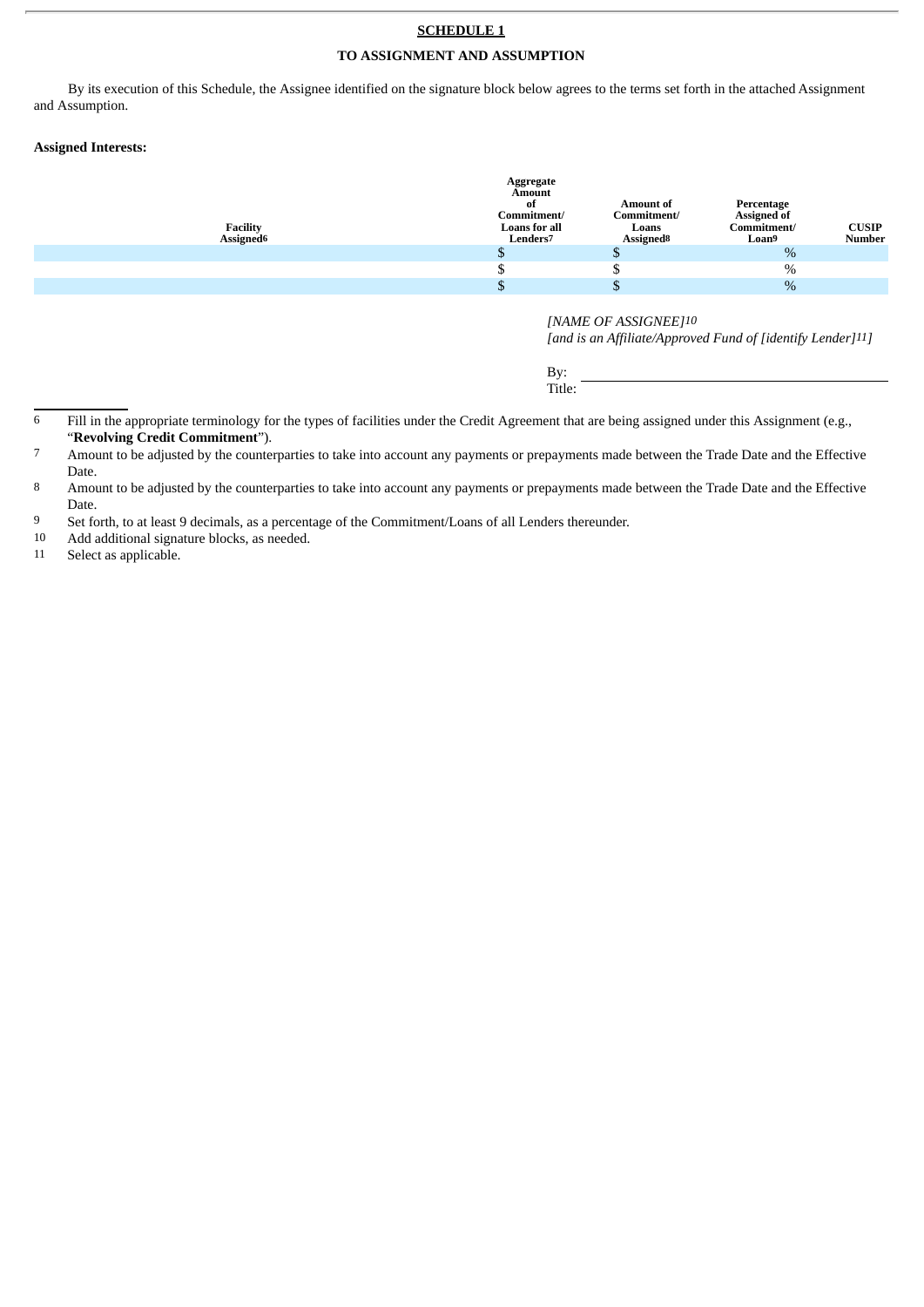#### **STANDARD TERMS AND CONDITIONS FOR ASSIGNMENT AND ASSUMPTION**

## Representations and Warranties.

Assignor. The Assignor (1) represents and warrants that (A) it is the legal and beneficial owner of the Assigned Interest, (B) the Assigned Interest is free and clear of any lien, encumbrance or other adverse claim and (C) it has full power and authority, and has taken all action necessary, to execute and deliver this Assignment and Assumption and to consummate the transactions contemplated hereby; and (2) assumes no responsibility with respect to (A) any statements, warranties or representations made in or in connection with the Credit Agreement or any other Loan Document, (B) the execution, legality, validity, enforceability, genuineness, sufficiency or value of the Loan Documents or any collateral thereunder, (C) the financial condition of the Borrower, any of its Subsidiaries or Affiliates or any other Person obligated in respect of any Loan Document or (D) the performance or observance by the Borrower, any of its Subsidiaries or Affiliates or any other Person of any of their respective obligations under any Loan Document.

Assignee*[s]*. *[The] [Each]* Assignee (3) represents and warrants that (A) it has full power and authority, and has taken all action necessary, to execute and deliver this Assignment and Assumption and to consummate the transactions contemplated hereby and to become a Lender under the Credit Agreement, (B) it meets all the requirements to be an assignee under Section 11.10(b)(iii), (v) and (vi) of the Credit Agreement (subject to such consents, if any, as may be required under Section 11.10(b)(iii) of the Credit Agreement), (C) from and after the Effective Date, it shall be bound by the provisions of the Credit Agreement as a Lender thereunder and, to the extent of *[the] [the relevant]* Assigned Interest, shall have the obligations of a Lender thereunder, (D) it is sophisticated with respect to decisions to acquire assets of the type represented by the Assigned Interest and either it, or the person exercising discretion in making its decision to acquire the Assigned Interest, is experienced in acquiring assets of such type, (E) it has received a copy of the Credit Agreement, and has received or has been accorded the opportunity to receive copies of the most recent financial statements delivered pursuant to Section 7.1 thereof, as applicable, and such other documents and information as it deems appropriate to make its own credit analysis and decision to enter into this Assignment and Assumption and to purchase *[the] [such]* Assigned Interest, (F) it has, independently and without reliance upon the Administrative Agent, or any other Lender and based on such documents and information as it has deemed appropriate, made its own credit analysis and decision to enter into this Assignment and Assumption and to purchase *[the] [such]* Assigned Interest, and (G) attached to the Assignment and Assumption is any documentation required to be delivered by it pursuant to the terms of the Credit Agreement, duly completed and executed by the Assignee; and (4) agrees that (A) it will, independently and without reliance on the Administrative Agent, *[any]* the Assignor or any other Lender, and based on such documents and information as it shall deem appropriate at the time, continue to make its own credit decisions in taking or not taking action under the Loan Documents, and (B) it will perform in accordance with their terms all of the obligations which by the terms of the Loan Documents are required to be performed by it as a Lender.

Payments. From and after the Effective Date, the Administrative Agent shall make all payments in respect of *[the] [each]* Assigned Interest (including payments of principal, interest, fees and other amounts) to the Assignor for amounts which have accrued to but excluding the Effective Date and to *[the] [the relevant]* Assignee for amounts which have accrued from and after the Effective Date.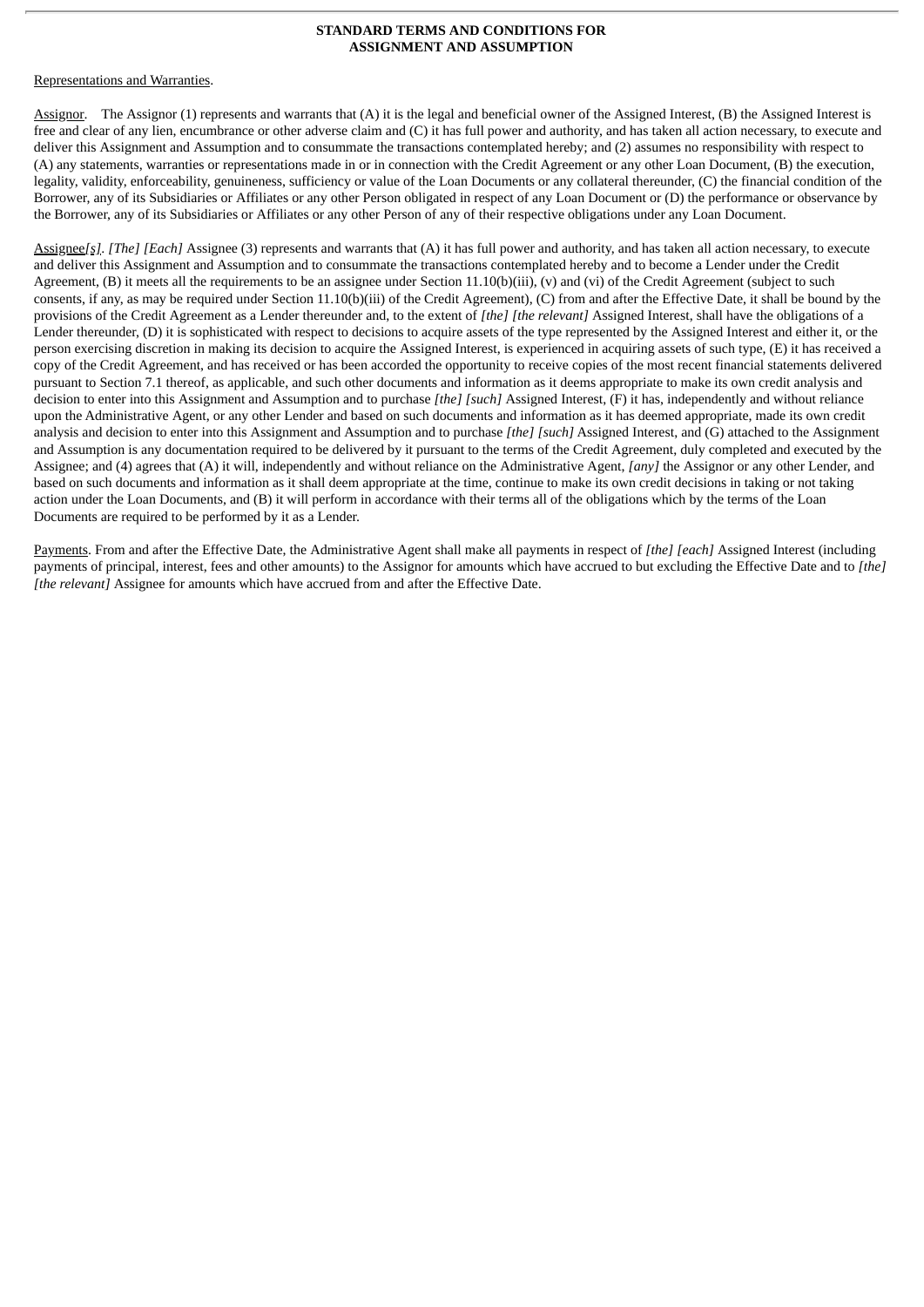General Provisions. This Assignment and Assumption shall be binding upon, and inure to the benefit of, the parties hereto and their respective successors and assigns. This Assignment and Assumption may be executed in any number of counterparts, which together shall constitute one instrument. Delivery of an executed counterpart of a signature page of this Assignment and Assumption by telecopy shall be effective as delivery of a manually executed counterpart of this Assignment and Assumption. This Assignment and Assumption shall be governed by, and construed in accordance with, the law of the State of New York.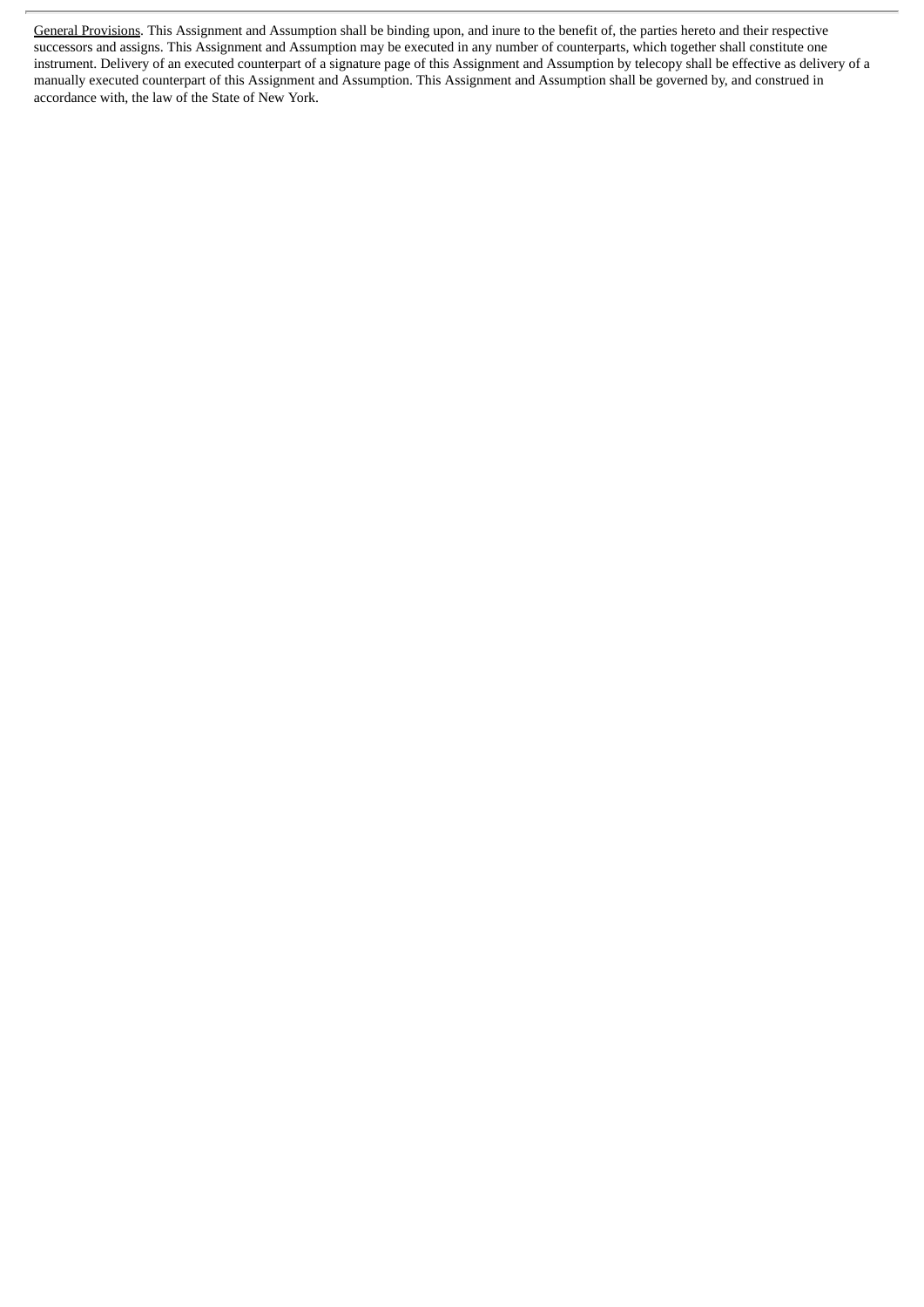## **FORM OF U.S. TAX COMPLIANCE CERTIFICATE**

(For Foreign Lenders That Are Not Partnerships For U.S. Federal Income Tax Purposes)

Reference is hereby made to the Third Amended and Restated Credit Agreement dated as of March 18, 2022 (as amended, supplemented or otherwise modified from time to time, the "**Credit Agreement**"), among DCP Midstream Operating, LP, a Delaware limited partnership (the "**Borrower**"), the Guarantors party thereto, DCP Midstream, LP, a Delaware limited partnership, as Parent, the Lenders party thereto and Mizuho Bank, Ltd., as Administrative Agent.

Pursuant to the provisions of Section 4.11 of the Credit Agreement, the undersigned hereby certifies that (i) it is the sole record and beneficial owner of the Loan(s) (as well as any Note(s) evidencing such Loan(s)) in respect of which it is providing this certificate, (ii) it is not a "bank" within the meaning of Section 881(c)(3)(A) of the Code, (iii) it is not a "10-percent shareholder" of the Borrower within the meaning of Section 881(c)(3)(B) of the Code and (iv) it is not a controlled foreign corporation related to the Borrower as described in Section 881(c)(3)(C) of the Code.

The undersigned has furnished the Administrative Agent and the Borrower with a certificate of its non-U.S. Person status on IRS Form W-8BEN or W-8BEN-E, as applicable. By executing this certificate, the undersigned agrees that (1) if the information provided in this certificate changes, the undersigned shall promptly so inform the Borrower and the Administrative Agent, and (2) the undersigned shall have at all times furnished the Borrower and the Administrative Agent with a properly completed and currently effective certificate in either the calendar year in which each payment is to be made to the undersigned, or in either of the two calendar years preceding such payments.

Unless otherwise defined herein, terms defined in the Credit Agreement and used herein shall have the meanings given to them in the Credit Agreement.

[NAME OF LENDER]

By: Name:

Title:

Date: , 20*[\_\_]*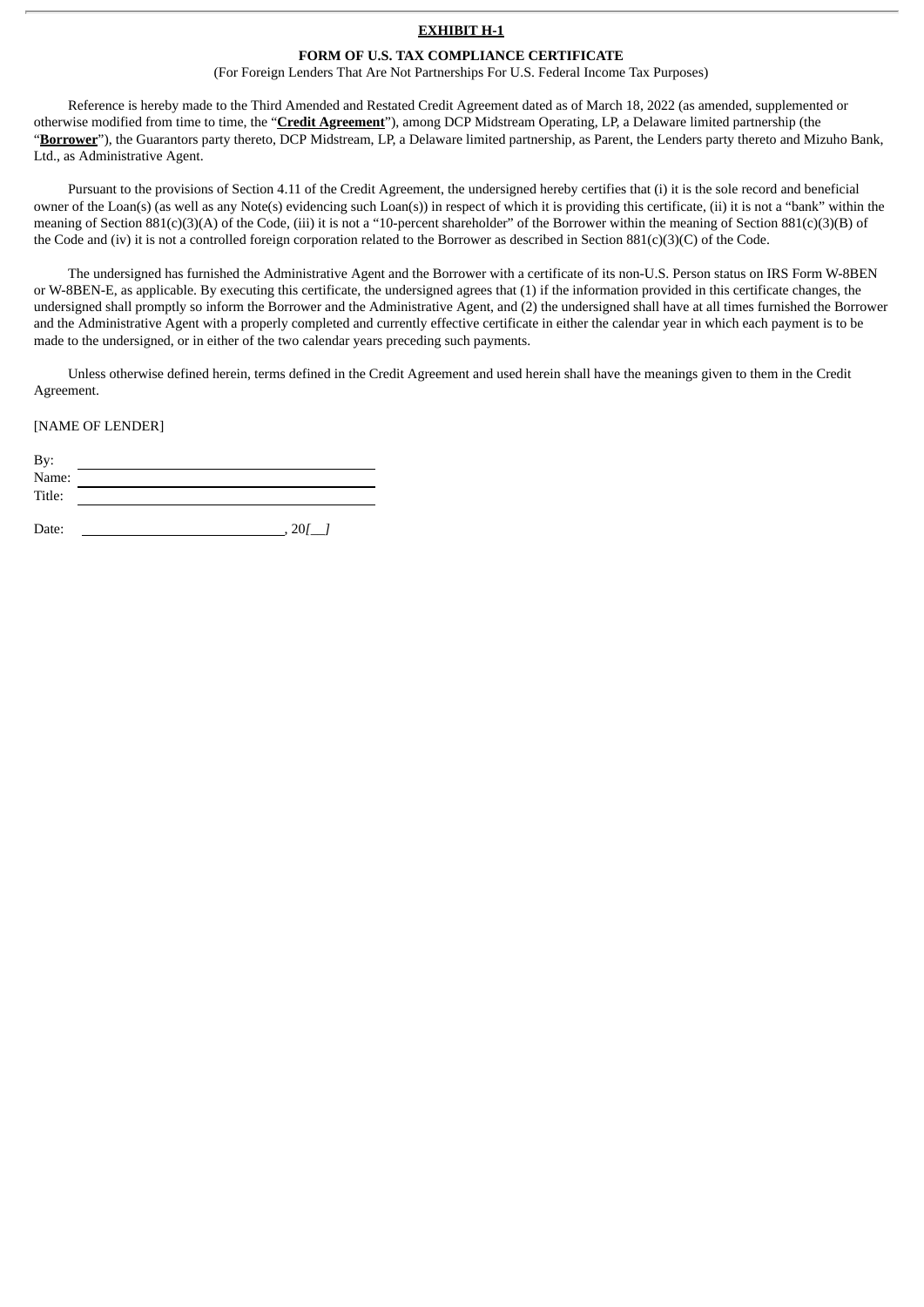#### **FORM OF U.S. TAX COMPLIANCE CERTIFICATE**

(For Foreign Participants That Are Not Partnerships For U.S. Federal Income Tax Purposes)

Reference is hereby made to the Third Amended and Restated Credit Agreement dated as of March 18, 2022 (as amended, supplemented or otherwise modified from time to time, the "**Credit Agreement**"), among DCP Midstream Operating, LP, a Delaware limited partnership (the "**Borrower**"), the Guarantors party thereto, DCP Midstream, LP, a Delaware limited partnership, as Parent, the Lenders party thereto and Mizuho Bank, Ltd., as Administrative Agent.

Pursuant to the provisions of Section 4.11 of the Credit Agreement, the undersigned hereby certifies that (i) it is the sole record and beneficial owner of the participation in respect of which it is providing this certificate, (ii) it is not a "bank" within the meaning of Section 881(c)(3)(A) of the Code, (iii) it is not a "10-percent shareholder" of the Borrower within the meaning of Section 881(c)(3)(B) of the Code, and (iv) it is not a controlled foreign corporation related to the Borrower as described in Section 881(c)(3)(C) of the Code.

The undersigned has furnished its participating Lender with a certificate of its non-U.S. Person status on IRS Form W-8BEN or W-8BEN-E, as applicable. By executing this certificate, the undersigned agrees that (1) if the information provided in this certificate changes, the undersigned shall promptly so inform such Lender in writing, and (2) the undersigned shall have at all times furnished such Lender with a properly completed and currently effective certificate in either the calendar year in which each payment is to be made to the undersigned, or in either of the two calendar years preceding such payments.

Unless otherwise defined herein, terms defined in the Credit Agreement and used herein shall have the meanings given to them in the Credit Agreement.

*[NAME OF PARTICIPANT]*

By: Name:

Title:

Date: , *20[\_\_]*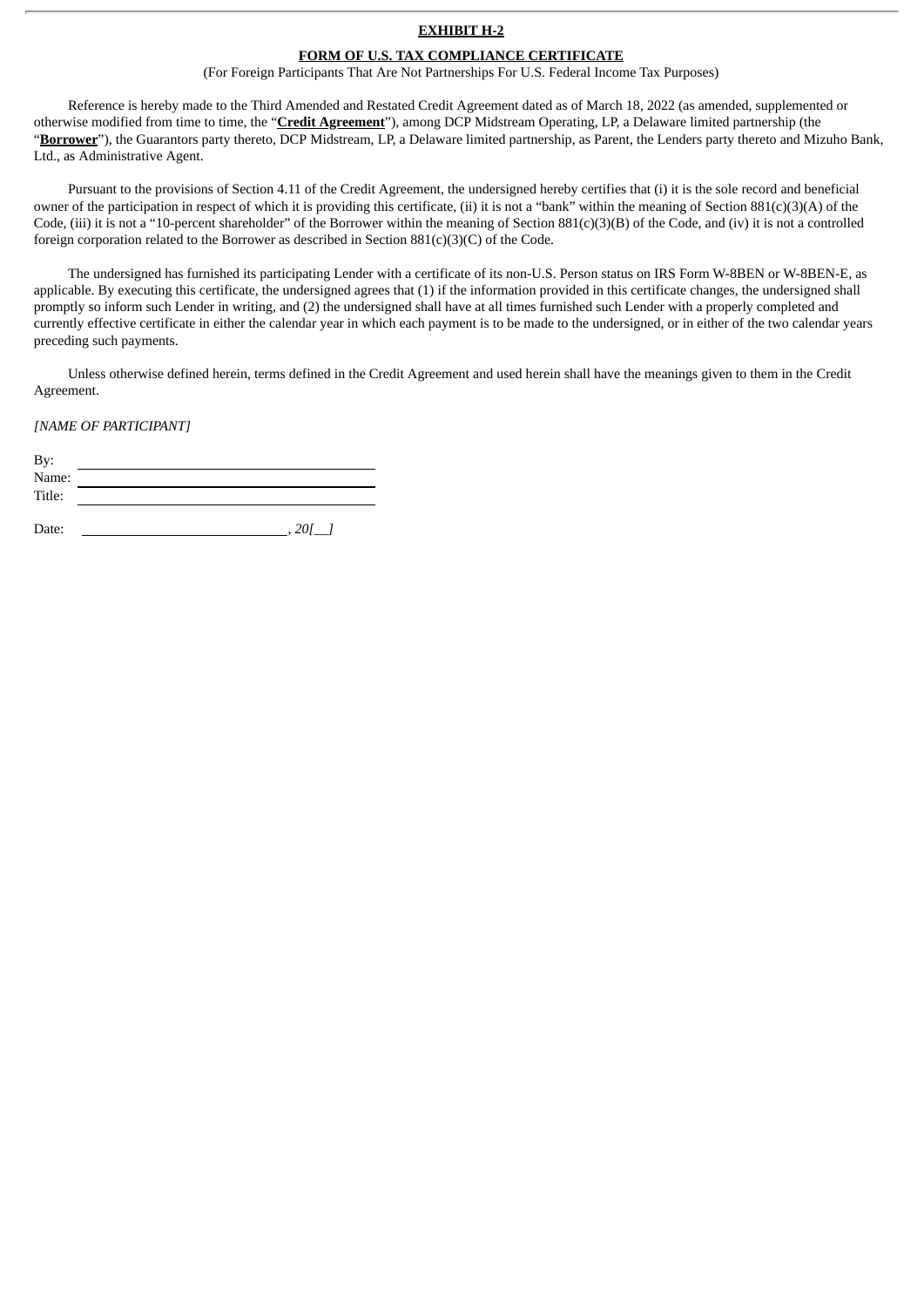#### **FORM OF U.S. TAX COMPLIANCE CERTIFICATE**

(For Foreign Participants That Are Partnerships For U.S. Federal Income Tax Purposes)

Reference is hereby made to the Third Amended and Restated Credit Agreement dated as of March 18, 2022 (as amended, supplemented or otherwise modified from time to time, the "**Credit Agreement**"), among DCP Midstream Operating, LP, a Delaware limited partnership (the "**Borrower**"), the Guarantors party thereto, DCP Midstream, LP, a Delaware limited partnership, as Parent, the Lenders party thereto and Mizuho Bank, Ltd., as Administrative Agent.

Pursuant to the provisions of **Section 4.11** of the Credit Agreement, the undersigned hereby certifies that (i) it is the sole record owner of the participation in respect of which it is providing this certificate, (ii) its direct or indirect partners/members are the sole beneficial owners of such participation, (iii) with respect such participation, neither the undersigned nor any of its direct or indirect partners/members is a "bank" extending credit pursuant to a loan agreement entered into in the ordinary course of its trade or business within the meaning of Section 881(c)(3)(A) of the Code, (iv) none of its direct or indirect partners/members is a "10-percent shareholder" of the Borrower within the meaning of Section 881(c)(3)(B) of the Code and (v) none of its direct or indirect partners/members is a controlled foreign corporation related to the Borrower as described in Section 881(c)(3) (C) of the Code.

The undersigned has furnished its participating Lender with IRS Form W-8IMY accompanied by one of the following forms from each of its partners/members that is claiming the portfolio interest exemption: (i) an IRS Form W-8BEN or W-8BEN-E, as applicable, or (ii) an IRS Form W-8IMY accompanied by an IRS Form W-8BEN or W-8BEN-E from each of such partner's/member's beneficial owners that is claiming the portfolio interest exemption. By executing this certificate, the undersigned agrees that (1) if the information provided in this certificate changes, the undersigned shall promptly so inform such Lender and (2) the undersigned shall have at all times furnished such Lender with a properly completed and currently effective certificate in either the calendar year in which each payment is to be made to the undersigned, or in either of the two calendar years preceding such payments.

Unless otherwise defined herein, terms defined in the Credit Agreement and used herein shall have the meanings given to them in the Credit Agreement.

*[NAME OF PARTICIPANT]*

| By:    |  |
|--------|--|
| Name:  |  |
| Title: |  |
|        |  |

Date: <u>contract and *20[\_]*</u>, 20*[\_]*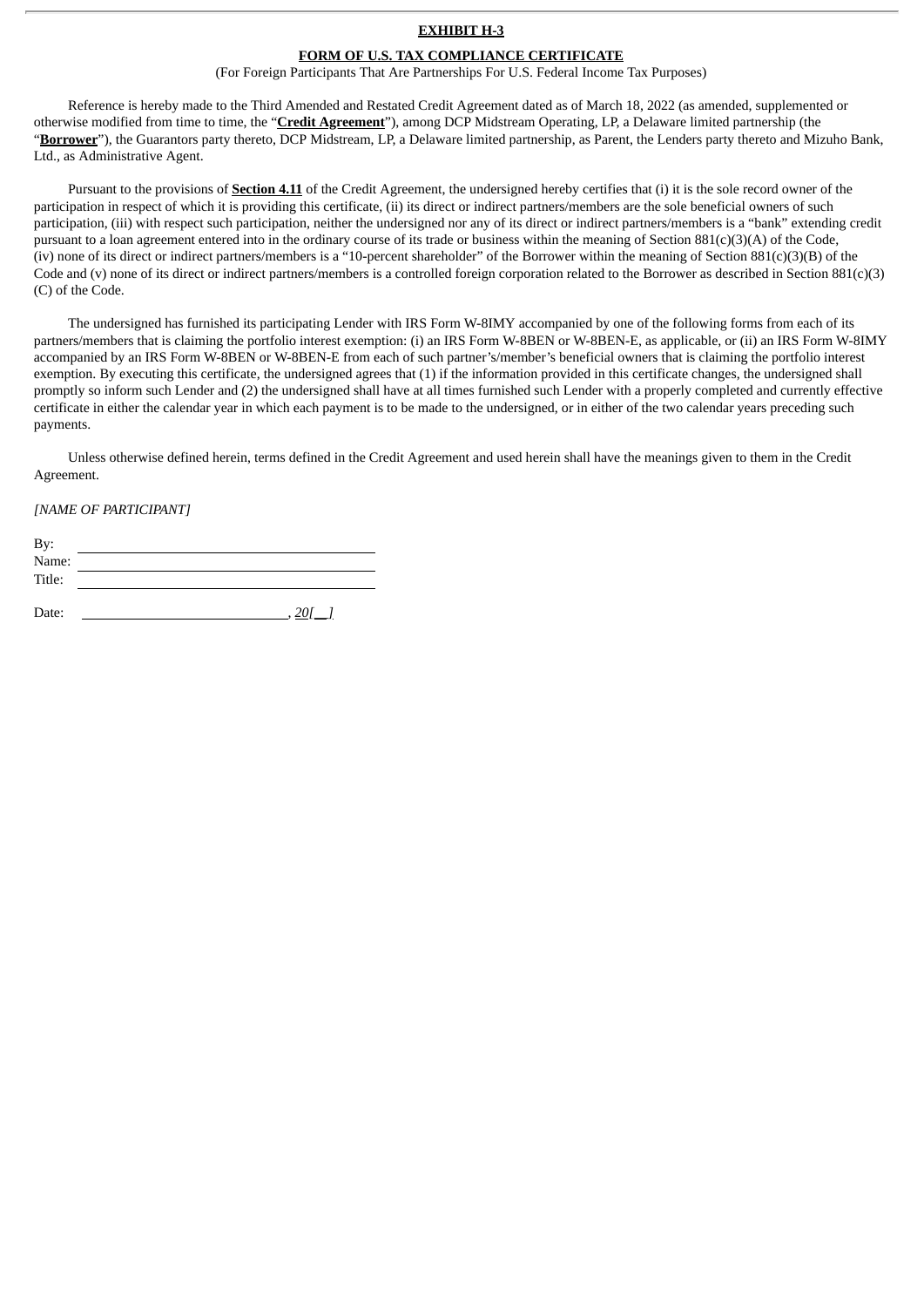#### **FORM OF U.S. TAX COMPLIANCE CERTIFICATE**

(For Foreign Lenders That Are Partnerships For U.S. Federal Income Tax Purposes)

Reference is hereby made to the Third Amended and Restated Credit Agreement dated as of March 18, 2022 (as amended, supplemented or otherwise modified from time to time, the "**Credit Agreement**"), among DCP Midstream Operating, LP, a Delaware limited partnership (the "**Borrower**"), the Guarantors party thereto, DCP Midstream, LP, a Delaware limited partnership, as Parent, the Lenders party thereto and Mizuho Bank, Ltd., as Administrative Agent.

Pursuant to the provisions of Section 4.11 of the Credit Agreement, the undersigned hereby certifies that (i) it is the sole record owner of the Loan(s) (as well as any Note(s) evidencing such Loan(s)) in respect of which it is providing this certificate, (ii) its direct or indirect partners/members are the sole beneficial owners of such Loan(s) (as well as any Note(s) evidencing such Loan(s)), (iii) with respect to the extension of credit pursuant to this Credit Agreement or any other Loan Document, neither the undersigned nor any of its direct or indirect partners/members is a "bank" extending credit pursuant to a loan agreement entered into in the ordinary course of its trade or business within the meaning of Section 881(c)(3)(A) of the Code, (iv) none of its direct or indirect partners/members is a "10-percent shareholder" of the Borrower within the meaning of Section 881(c)(3)(B) of the Code and (v) none of its direct or indirect partners/members is a controlled foreign corporation related to the Borrower as described in Section 881(c)(3) (C) of the Code.

The undersigned has furnished the Administrative Agent and the Borrower with IRS Form W-8IMY accompanied by one of the following forms from each of its partners/members that is claiming the portfolio interest exemption: (i) an IRS Form W-8BEN or W-8BEN-E, as applicable, or (ii) an IRS Form W-8IMY accompanied by an IRS Form W-8BEN or W-8BEN-E from each of such partner's/member's beneficial owners that is claiming the portfolio interest exemption. By executing this certificate, the undersigned agrees that (1) if the information provided in this certificate changes, the undersigned shall promptly so inform the Borrower and the Administrative Agent, and (2) the undersigned shall have at all times furnished the Borrower and the Administrative Agent with a properly completed and currently effective certificate in either the calendar year in which each payment is to be made to the undersigned, or in either of the two calendar years preceding such payments.

Unless otherwise defined herein, terms defined in the Credit Agreement and used herein shall have the meanings given to them in the Credit Agreement.

*[NAME OF LENDER]*

| By:    |  |
|--------|--|
| Name:  |  |
| Title: |  |

Date: , 20[*\_\_]*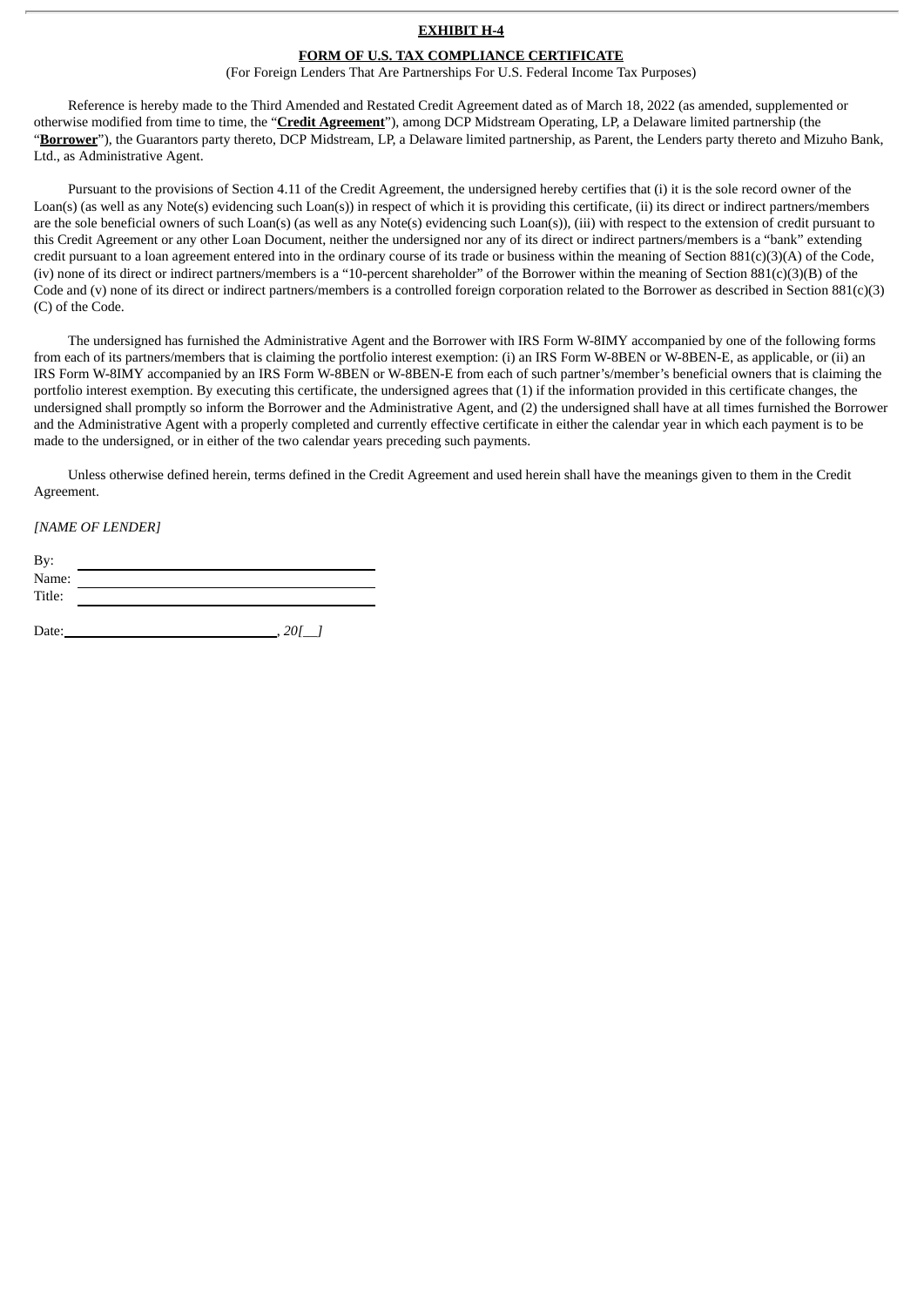### **EXHIBIT I**

#### **FORM OF JOINDER AGREEMENT**

THIS JOINDER AGREEMENT (this "**Agreement**"), dated as of \_\_\_\_\_\_\_\_\_, \_\_\_\_\_, is by and between \_\_\_\_\_\_\_\_\_\_\_\_\_\_, a (the "**Subsidiary Guarantor**"), DCP Midstream Operating, LP, a Delaware limited partnership (the "**Borrower**") and Mizuho Bank, Ltd., in its capacity as administrative agent (the "**Administrative Agent**") under that certain Third Amended and Restated Credit Agreement dated as of March 18, 2022 (as amended, restated, supplemented or otherwise modified, the "**Credit Agreement**") by and among the Borrower, the Guarantors party thereto, DCP Midstream, LP, a Delaware limited partnership, as Parent, the Lenders party thereto and Mizuho Bank, Ltd., as administrative agent for the Lenders (the "**Administrative Agent"**). Capitalized terms used herein but not otherwise defined shall have the meanings provided in the Credit Agreement.

The Subsidiary Guarantor is required by Section 7.12 of the Credit Agreement to become a "Guarantor" thereunder.

Accordingly, the Subsidiary Guarantor and the Borrower hereby agree as follows with the Administrative Agent, for the benefit of the Lenders:

The Subsidiary Guarantor hereby acknowledges, agrees and confirms that, by its execution of this Agreement, the Subsidiary Guarantor will be deemed to be a party to and a "Guarantor" under the Credit Agreement and shall have all of the obligations of a Guarantor thereunder as if it had executed the Credit Agreement. The Subsidiary Guarantor hereby ratifies, as of the date hereof, and agrees to be bound by, all of the terms, provisions and conditions contained in the applicable Loan Documents, including without limitation (a) all of the representations and warranties set forth in Article VI of the Credit Agreement and (b) all of the affirmative and negative covenants set forth in Articles VII and VIII of the Credit Agreement. Without limiting the generality of the foregoing terms of this Paragraph 1, the Subsidiary Guarantor hereby guarantees, jointly and severally together with the other Guarantors, the prompt payment of the Obligations in accordance with Article XII of the Credit Agreement.

The Subsidiary Guarantor acknowledges and confirms that it has received a copy of the Credit Agreement and the schedules and exhibits thereto.

The Borrower confirms that the Credit Agreement is, and upon the Subsidiary Guarantor becoming a Guarantor, shall continue to be, in full force and effect. The parties hereto confirm and agree that immediately upon the Subsidiary Guarantor becoming a Guarantor the term "Obligations," as used in the Credit Agreement, shall include all obligations of the Subsidiary Guarantor under the Credit Agreement and under each other Loan Document.

Each of the Borrower and the Subsidiary Guarantor agrees that at any time and from time to time, upon the written request of the Administrative Agent, it will execute and deliver such further documents and do such further acts as the Administrative Agent may reasonably request in accordance with the terms and conditions of the Credit Agreement in order to effect the purposes of this Agreement.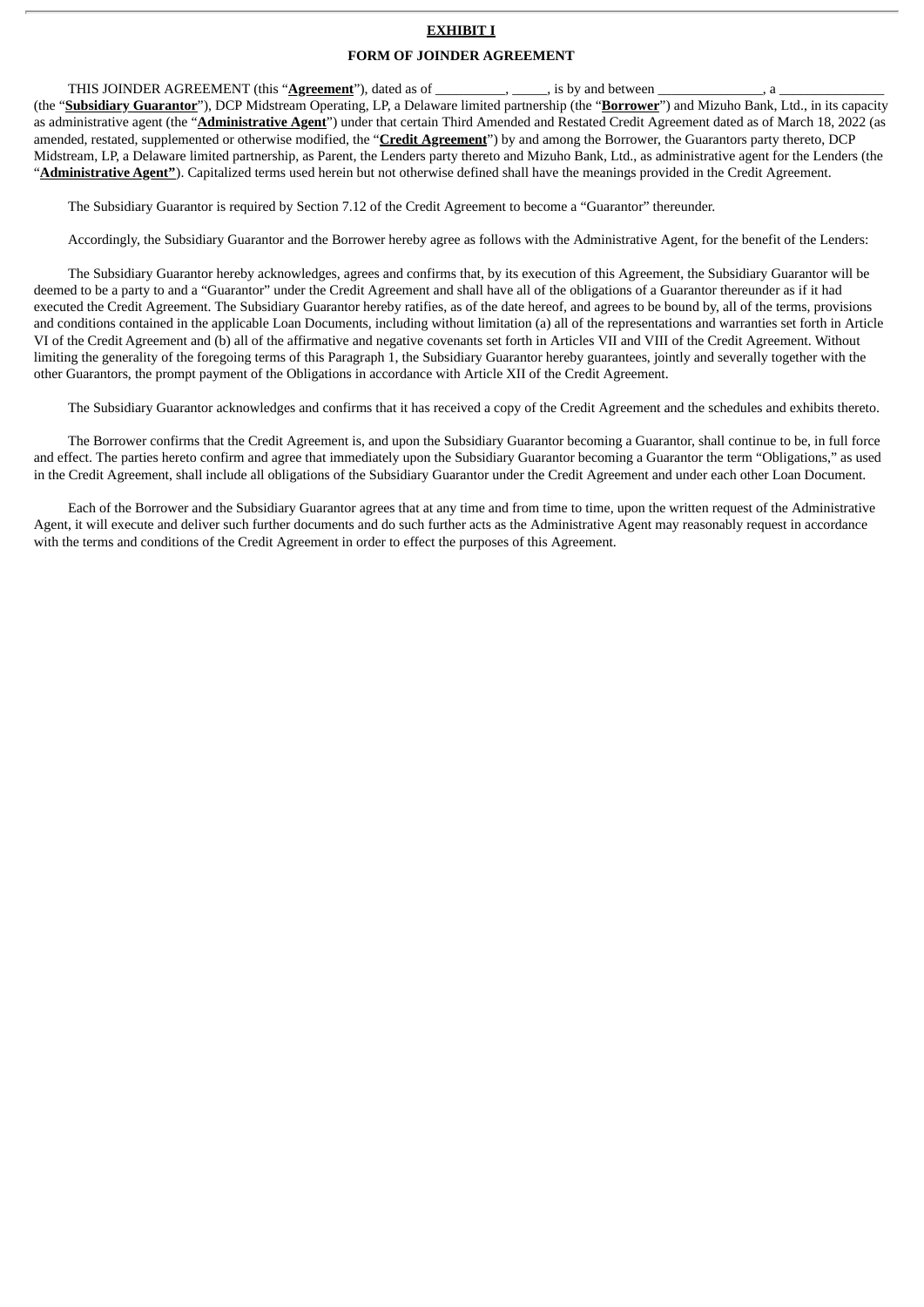This Agreement may be executed in two or more counterparts, each of which shall constitute an original but all of which when taken together shall constitute one contract.

This Agreement shall be governed by and construed and enforced in accordance with the laws of the State of New York. The terms of Sections 11.5 and 11.6 of the Credit Agreement are incorporated herein by reference, mutatis mutandis, and the parties hereto agree to such terms.

*[REMAINDER OF PAGE INTENTIONALLY LEFT BLANK]*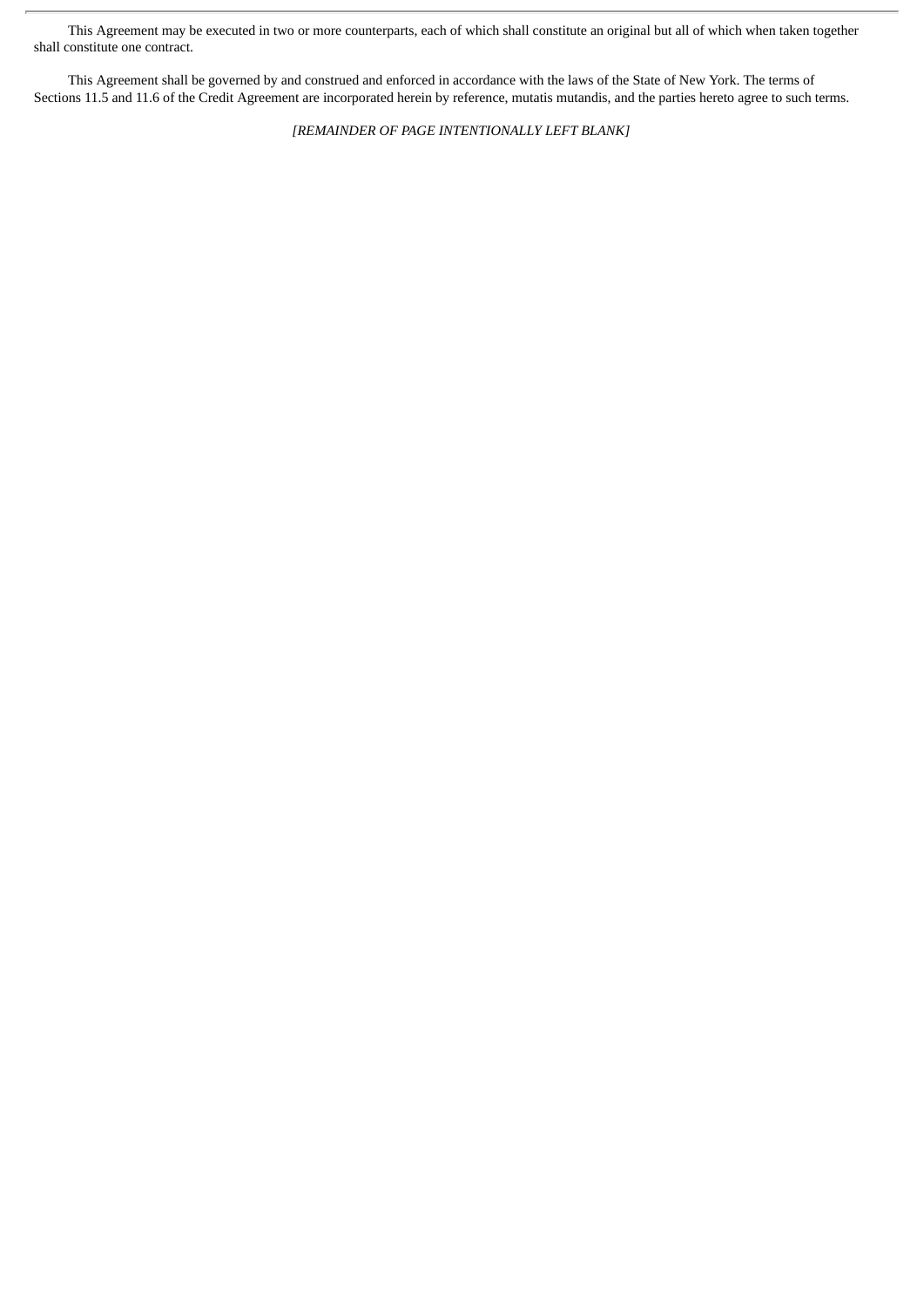IN WITNESS WHEREOF, each of the Borrower and the Subsidiary Guarantor has caused this Agreement to be duly executed by its authorized officer, and the Administrative Agent, for the benefit of the Lenders, has caused the same to be accepted by its authorized officer, as of the day and year first above written.

|  | SUBSIDIARY GUARANTOR: |
|--|-----------------------|
|--|-----------------------|

## SUBSIDIARY GUARANTOR: *[SUBSIDIARY GUARANTOR]*

| By:    |  |  |
|--------|--|--|
| Name:  |  |  |
| Title: |  |  |
|        |  |  |

<u> 1980 - Johann Barn, mars an t-Amerikaansk kommunister (</u>

BORROWER: DCP MIDSTREAM OPERATING, LP, a Delaware limited partnership

> By: Name: Title:

Acknowledged, accepted and agreed:

MIZUHO BANK, LTD., as Administrative Agent

By: Name: Title: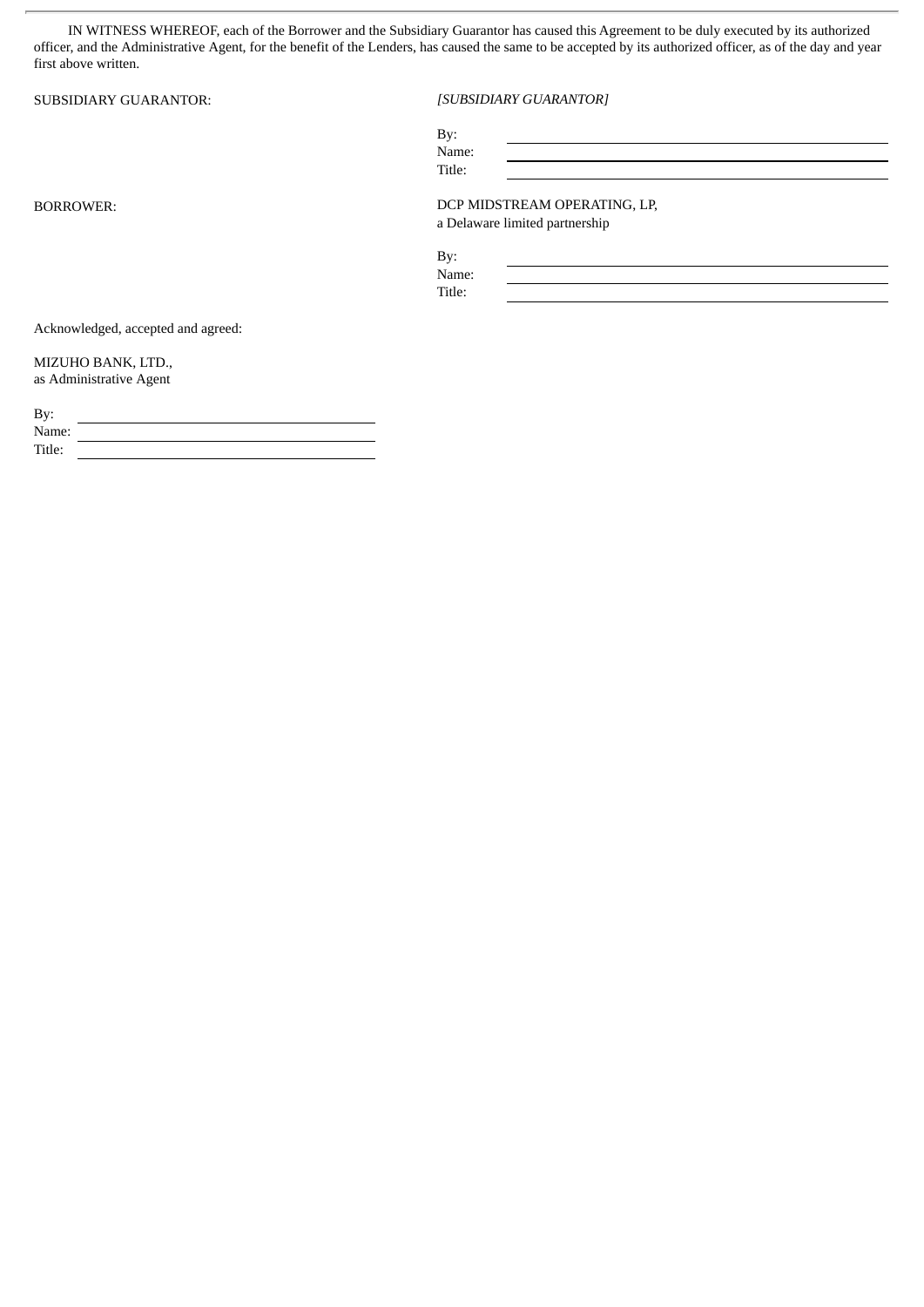# **EXHIBIT J FORM OF RATING AGENCY DESIGNATION**

TO: Mizuho Bank, Ltd., as Administrative Agent Harborside Financial Center 1800 Plaza Ten Jersey City, NJ 07311-4098 Attention of: Lynn Santos Telephone No.: (213) 243-4562 E-mail: lau\_agent@mizuhogroup.com

RE: Third Amended and Restated Credit Agreement dated as of March 18, 2022 among DCP Midstream Operating, LP (the "**Borrower**"), the Guarantors party thereto, DCP Midstream, LP, a Delaware limited partnership, as Parent, the Lenders party thereto and Mizuho Bank, Ltd., as Agent (the "**Agent**") for the Lenders (as amended or otherwise modified from time to time, the "**Credit Agreement**")

DATE:

This Rating Agency Designation is made pursuant to the terms of the Credit Agreement. All capitalized terms used herein unless otherwise defined shall have the meanings set forth in the Credit Agreement.

Please be advised that, as of the date hereof, the Parent hereby notifies you that the current Designated Rating Agencies are:

 $1.$  $2.$  ; and\* 3.

This Rating Agency Designation shall remain effective unless and until the Administrative Agent received another Rating Agency Designation from the Parent.

#### **DCP MIDSTREAM, LP**

By: DCP Midstream GP, LP, its General Partner

> By: DCP Midstream GP, LLC, its General Partner

By:

By: Name: Title:

\* Only one rating agency must be designated (so long as it is one of S&P, Moody's or Fitch), although the Parent may designate two or three if it so desires.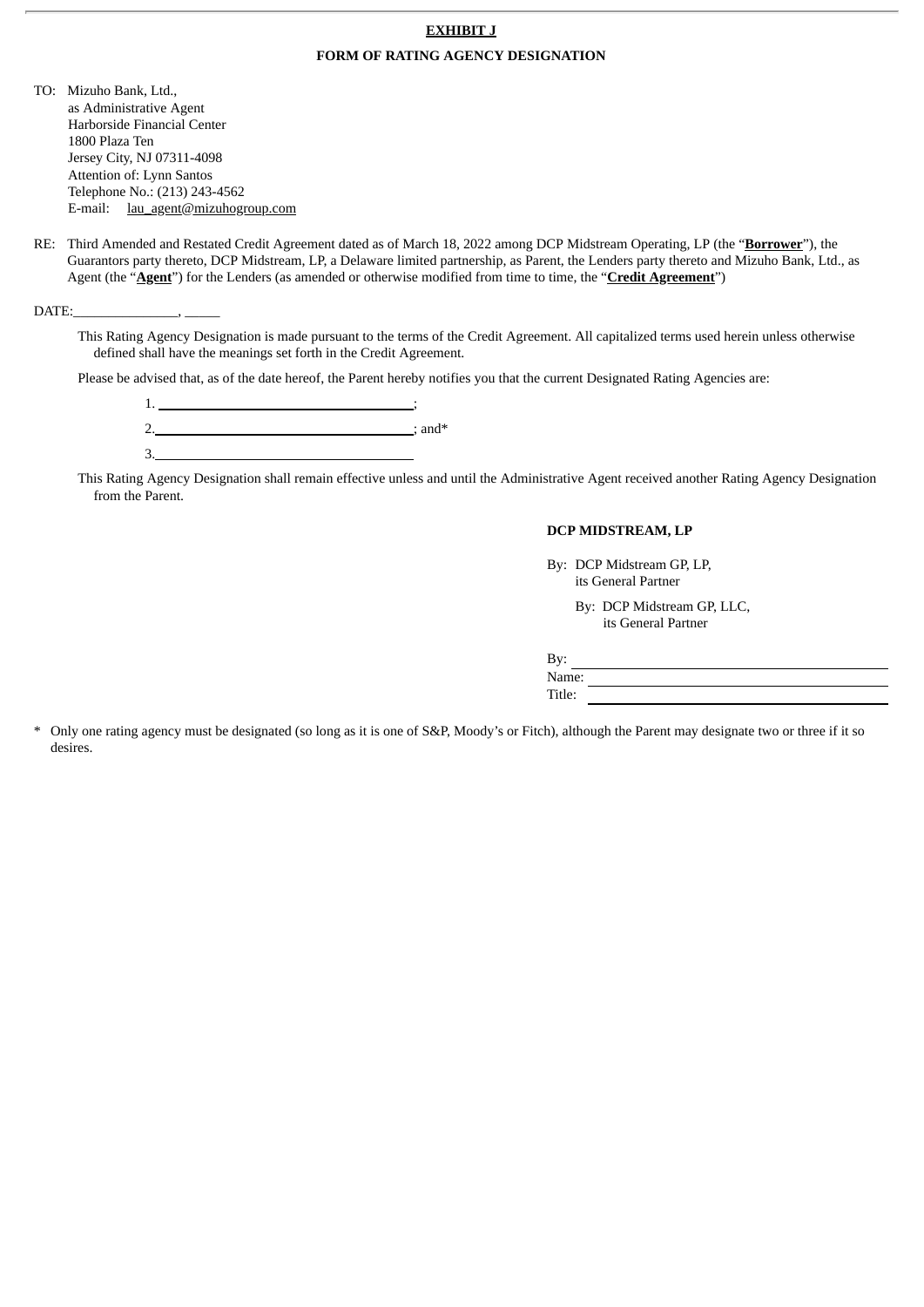# **SCHEDULE 3.1 EXISTING LETTERS OF CREDIT**

r.

**Issuing Lender Letter of Credit # Beneficiary Name Amount Expiry Date**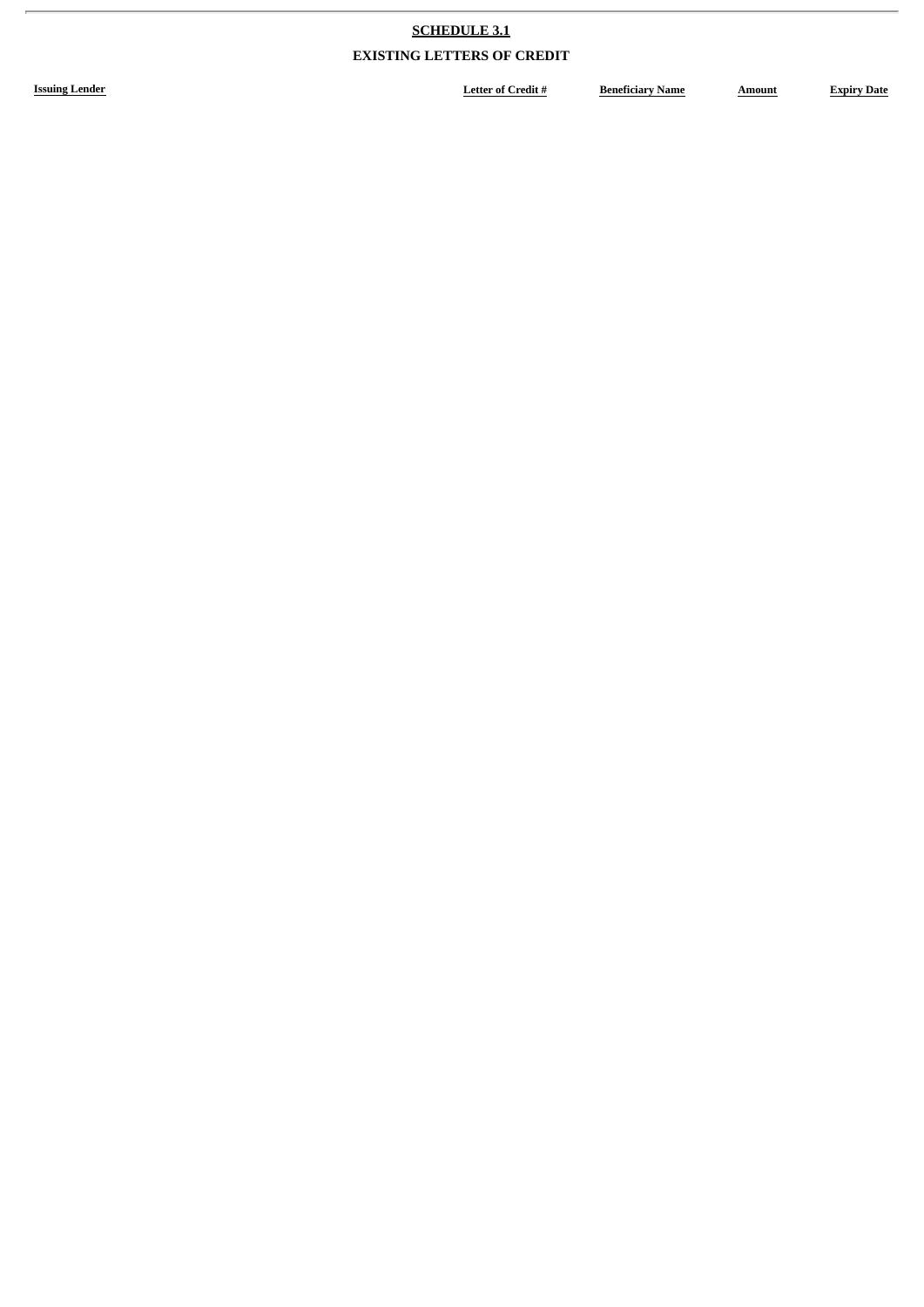# **SCHEDULE 8.5 TRANSACTIONS WITH AFFILIATES**

None.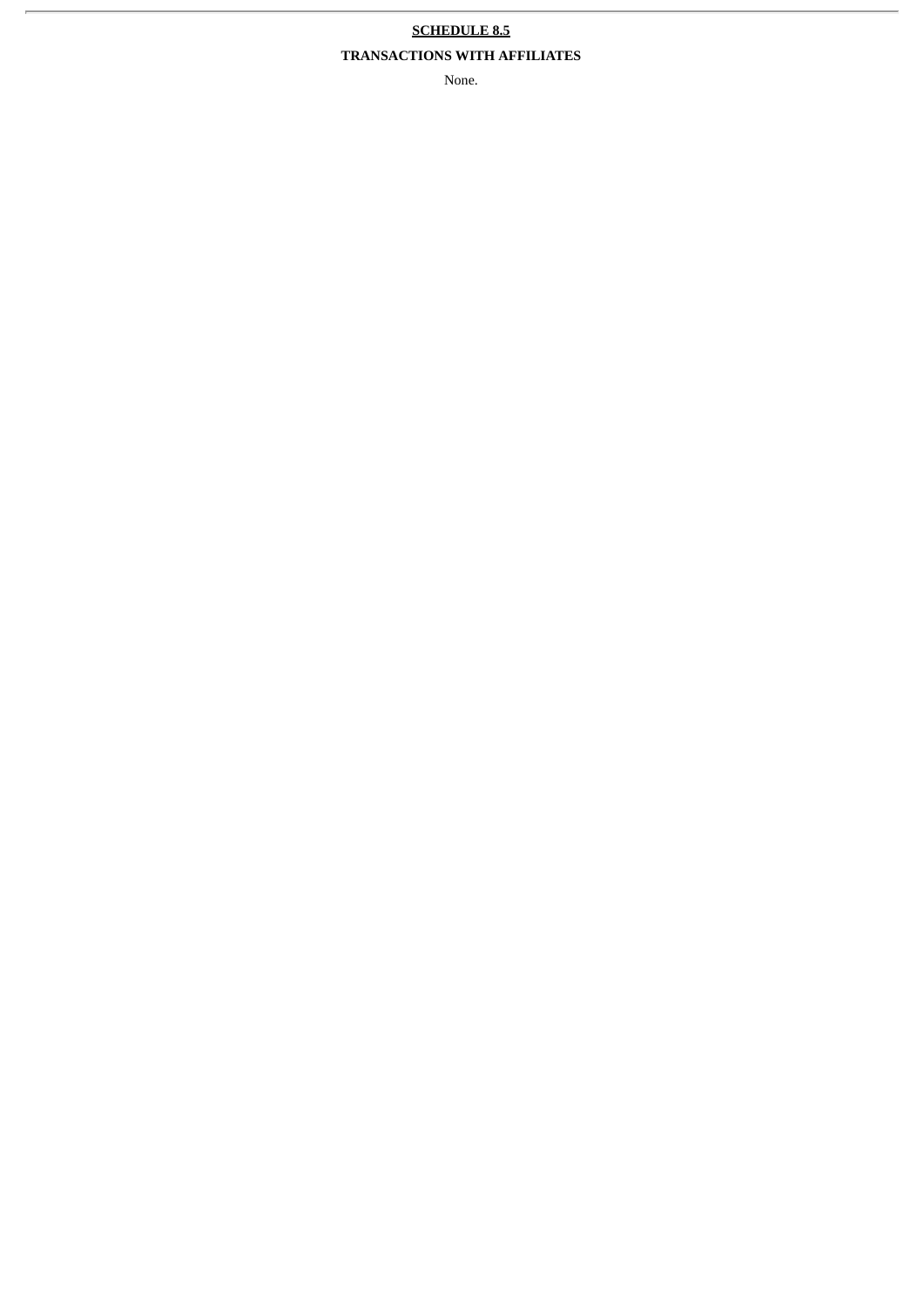# **SCHEDULE 11.1(a) ISSUING LENDER ADDRESSES**

 $\bar{r}$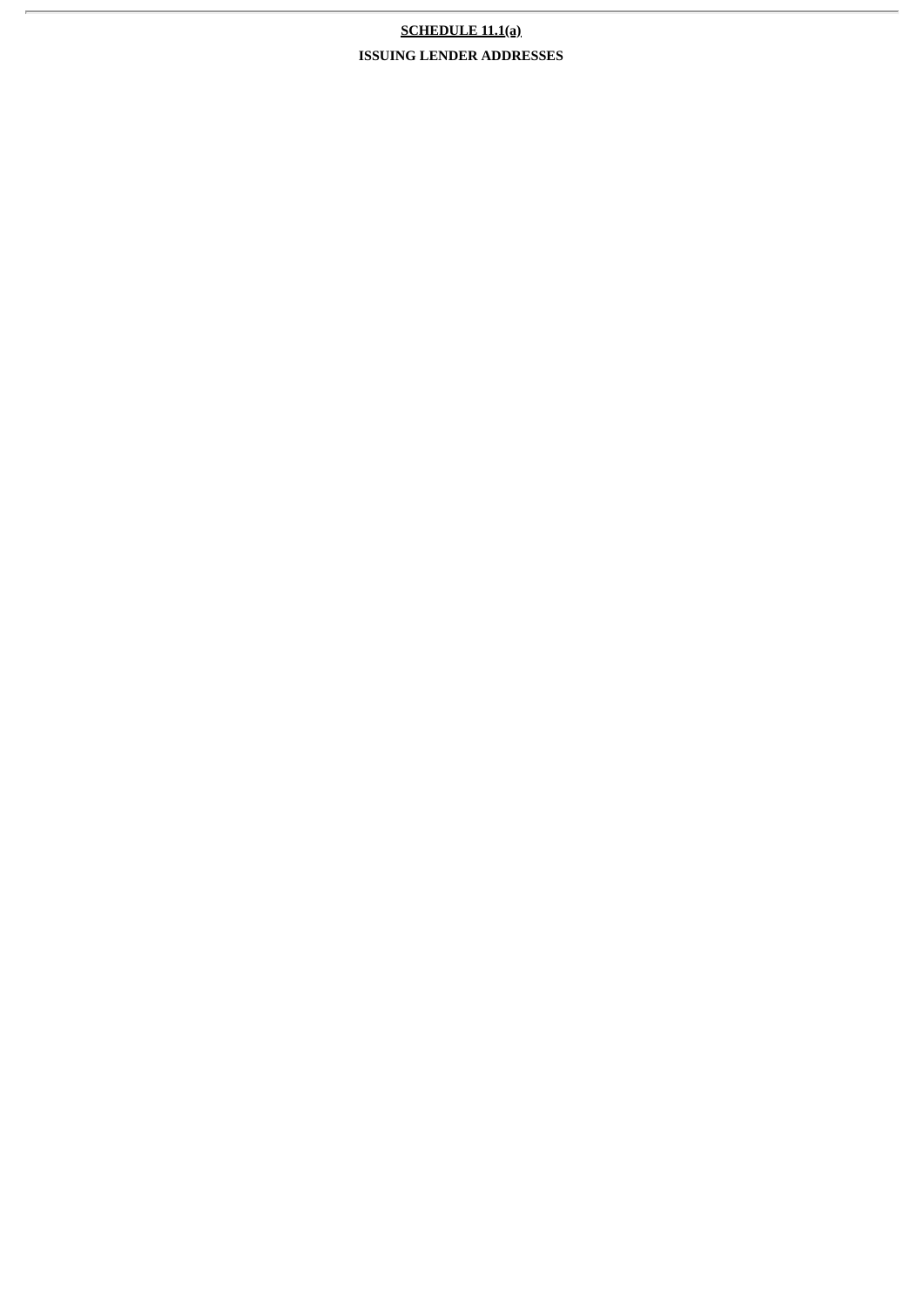### **SCHEDULE 11.10(C)**

**R e g i s t e r**

| Lender                                 |     | <b>Revolving Credit</b><br>Commitment | <b>Revolving Credit</b><br>Commitment<br>Percentage |
|----------------------------------------|-----|---------------------------------------|-----------------------------------------------------|
| Mizuho Bank, Ltd.                      |     | \$100,000,000.00                      | 7.142857143%                                        |
| JPMorgan Chase Bank, N.A.              | \$  | 100,000,000.00                        | 7.142857143%                                        |
| Bank of America, N.A.                  | S.  | 100,000,000.00                        | 7.142857143%                                        |
| Barclays Bank PLC                      | \$  | 100,000,000.00                        | 7.142857143%                                        |
| Citibank, N.A.                         | \$. | 100,000,000.00                        | 7.142857143%                                        |
| MUFG Bank, Ltd.                        | \$  | 100,000,000.00                        | 7.142857143%                                        |
| Royal Bank of Canada                   | \$. | 100,000,000.00                        | 7.142857143%                                        |
| Truist Bank                            | \$  | 100,000,000.00                        | 7.142857143%                                        |
| Toronto-Dominion Bank, New York Branch | S.  | 100,000,000.00                        | 7.142857143%                                        |
| Wells Fargo Bank, N.A.                 | \$  | 100,000,000.00                        | 7.142857143%                                        |
| PNC Bank, National Association         | S   | 100,000,000.00                        | 7.142857143%                                        |
| CoBank, ACB                            | \$  | 75,000,000.00                         | 5.357142857%                                        |
| <b>Regions Bank</b>                    | \$  | 75,000,000.00                         | 5.357142857%                                        |
| Sumitomo Mitsui Banking Corporation    | \$  | 75,000,000.00                         | 5.357142857%                                        |
| <b>U.S. Bank National Association</b>  |     | 75,000,000.00                         | 5.357142857%                                        |
| Total                                  |     | \$1,400,000,000.00                    | 100.00%                                             |